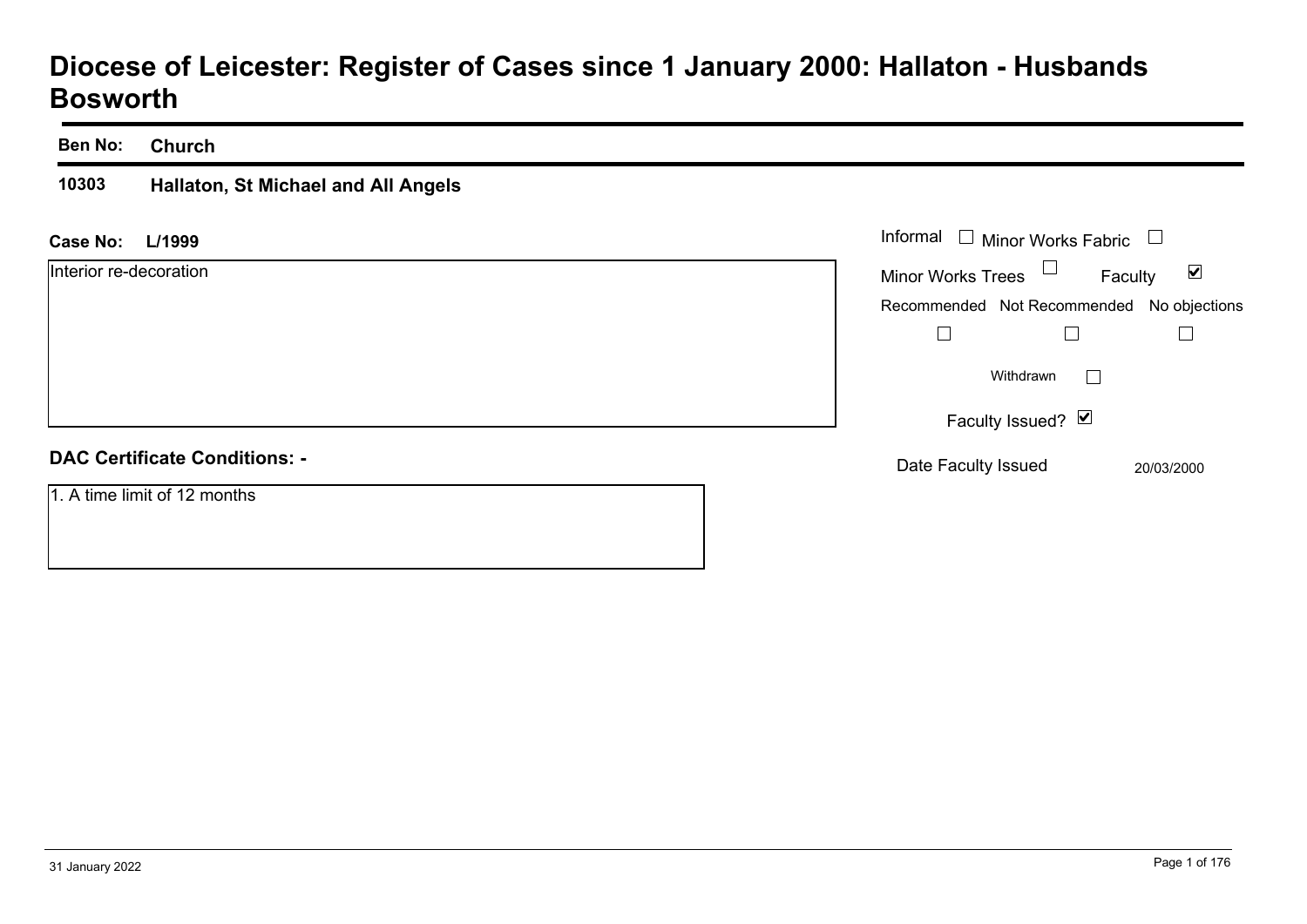| <b>Case No:</b><br>L055/2002                                                 | Informal $\Box$ Minor Works Fabric $\Box$                   |
|------------------------------------------------------------------------------|-------------------------------------------------------------|
| Re-pollarding of two Horse Chestnut Trees within closed churchyard           | Minor Works Trees<br>$\blacktriangledown$<br>Faculty        |
|                                                                              | Recommended Not Recommended No objections                   |
|                                                                              | $\blacktriangledown$<br>$\Box$<br>$\Box$                    |
|                                                                              | Withdrawn                                                   |
|                                                                              | Faculty Issued? $\Box$                                      |
| <b>DAC Certificate Conditions: -</b>                                         | Date Faculty Issued                                         |
| 1. A time limit of 12 months                                                 |                                                             |
| <b>Case No:</b><br>L005/2002                                                 | Informal $\Box$ Minor Works Fabric $\Box$                   |
| Electrification of the winding mechanism to the clock and Old Dunsmore chime | Minor Works Trees $\Box$<br>$\blacktriangledown$<br>Faculty |
|                                                                              | Recommended Not Recommended No objections                   |
|                                                                              | $\blacktriangledown$<br>$\Box$<br>$\overline{\phantom{a}}$  |
|                                                                              | Withdrawn                                                   |
|                                                                              | Faculty Issued? Ø                                           |
| <b>DAC Certificate Conditions: -</b>                                         | Date Faculty Issued<br>21/03/2002                           |
| 1. A time limit of 12 months                                                 |                                                             |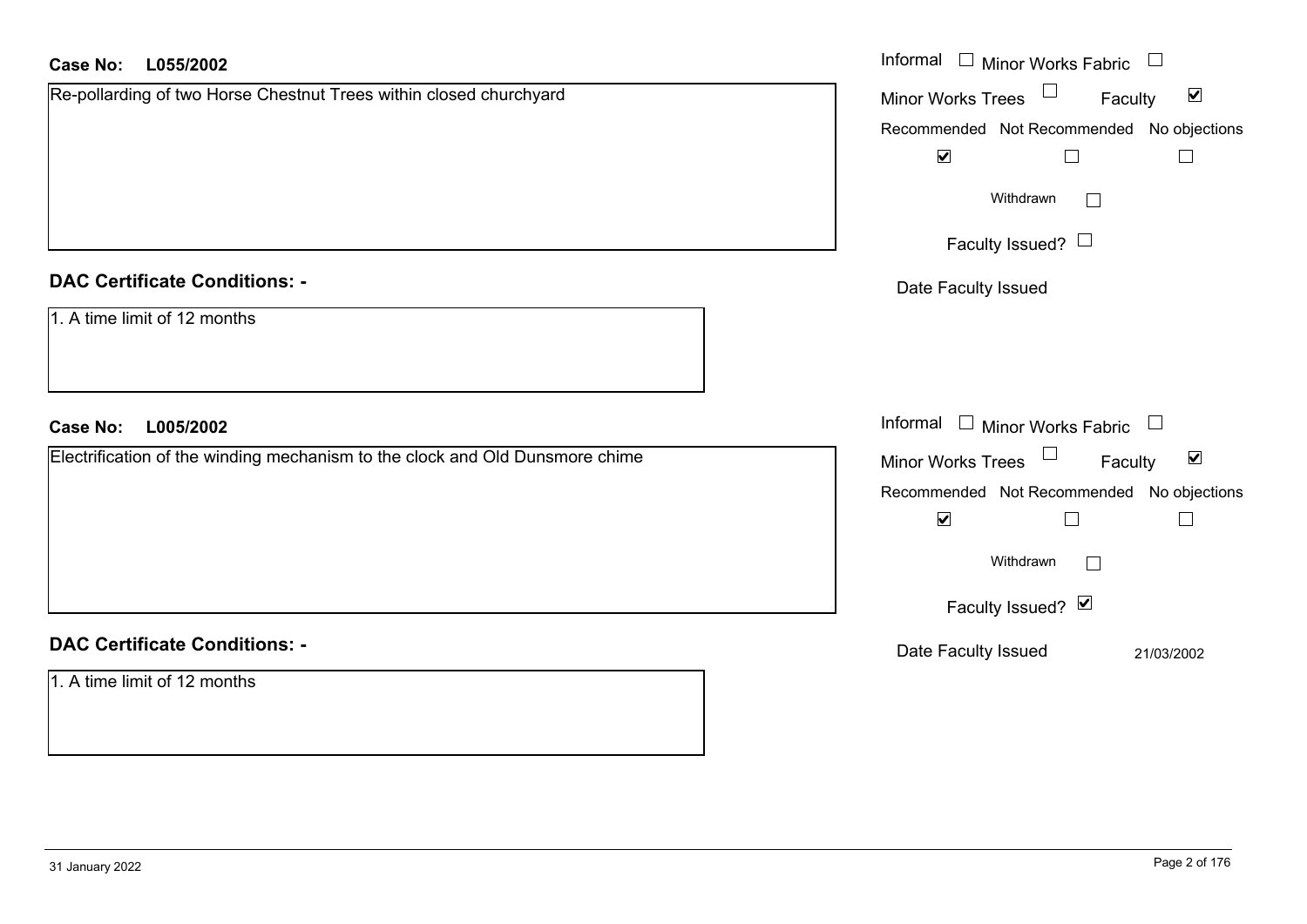| <b>Case No:</b><br>L020/2003<br>1. Construction of kitchen / toilet in existing vestry<br>2. Re-construction of a new vestry on site of a former vestry on the nw corner<br>3. Re-positioning of pews around walls to create a meeting area                                                                               | Informal I Minor Works Fabric<br>$\blacktriangledown$<br><b>Minor Works Trees</b><br>Faculty<br>Recommended Not Recommended No objections<br>$\blacktriangleright$<br>Withdrawn<br>Faculty Issued? $\Box$   |
|---------------------------------------------------------------------------------------------------------------------------------------------------------------------------------------------------------------------------------------------------------------------------------------------------------------------------|-------------------------------------------------------------------------------------------------------------------------------------------------------------------------------------------------------------|
| <b>DAC Certificate Conditions: -</b><br>1. A time limit of 12 months<br>2. Any trenching for the provision of services and any groundworks associated with<br>the re-construction of the new vestry shall be the subject of a professional watching<br>brief                                                              | Date Faculty Issued                                                                                                                                                                                         |
| L122/2003<br>Case No:<br>1. Felling of Norway Maple, which is in a dangerous condition, and replace with Mountain Ash or Silver<br>Birch<br>2. Felling of Ash tree inappropriately located 1m from boundary wall - roots beginning to grow through<br>the base of the wall<br>3. Removal of lower branches of beech tree. | Informal $\Box$ Minor Works Fabric<br>$\Box$<br>$\blacktriangledown$<br>Minor Works Trees<br>Faculty<br>Recommended Not Recommended No objections<br>$\blacktriangledown$<br>Withdrawn<br>Faculty Issued? Ø |
| <b>DAC Certificate Conditions: -</b><br>1. A time limit of 12 months                                                                                                                                                                                                                                                      | Date Faculty Issued<br>10/03/2004                                                                                                                                                                           |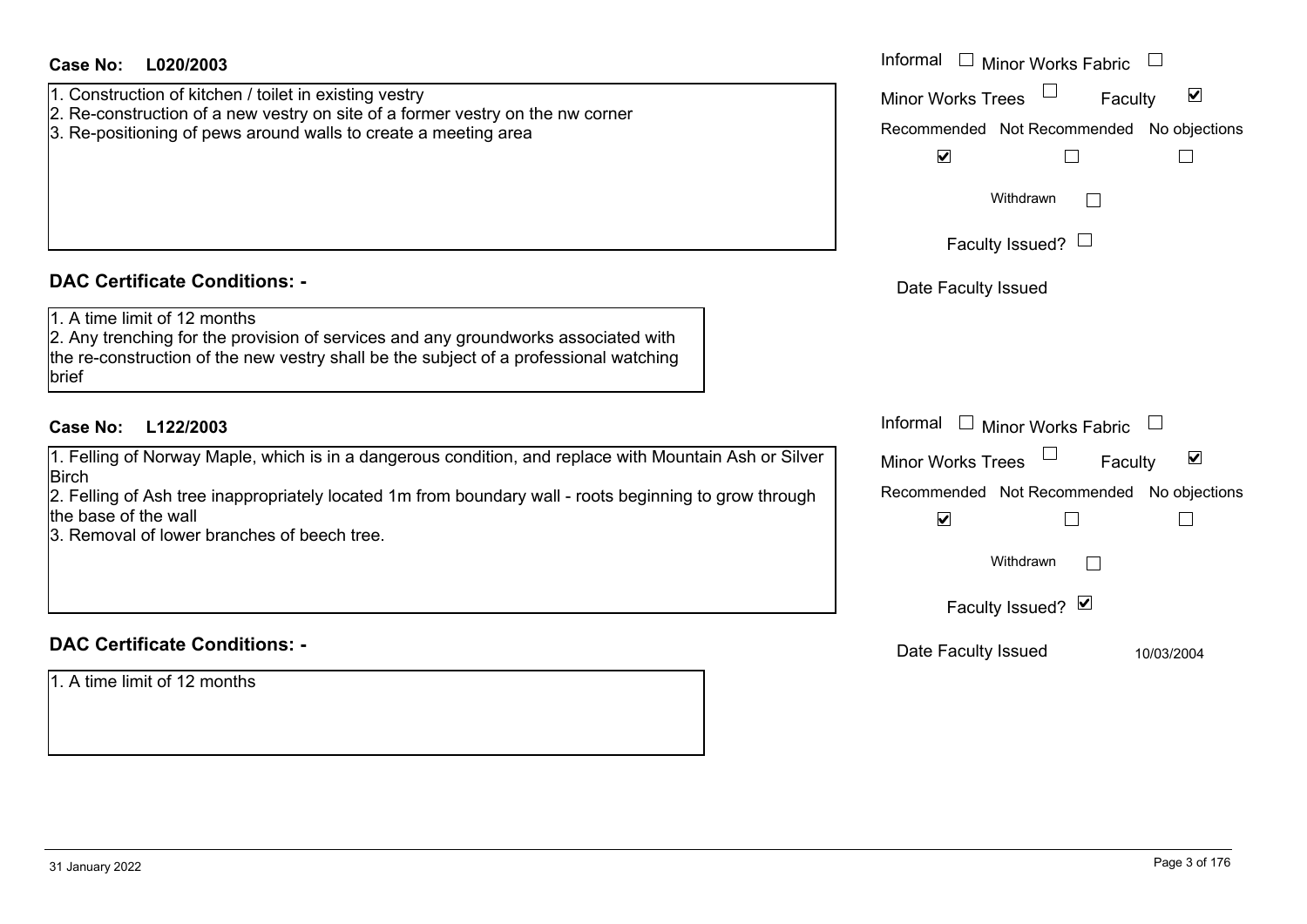| <b>Case No:</b><br>L121/2003                                                                                                                                                                                                 | Informal $\Box$ Minor Works Fabric                                                                                                                                                                                                                       |
|------------------------------------------------------------------------------------------------------------------------------------------------------------------------------------------------------------------------------|----------------------------------------------------------------------------------------------------------------------------------------------------------------------------------------------------------------------------------------------------------|
| Provision of disabled access to the church by replacement of grassed over gravel path with new York<br>stone paving from church gate via west end belfry door to south door                                                  | $\blacktriangledown$<br><b>Minor Works Trees</b><br>Faculty<br>No objections<br>Recommended Not Recommended<br>$\blacktriangledown$<br>$\Box$<br>$\Box$                                                                                                  |
|                                                                                                                                                                                                                              | Withdrawn<br>Faculty Issued? Ø                                                                                                                                                                                                                           |
| <b>DAC Certificate Conditions: -</b><br>1. A time limit of 12 months                                                                                                                                                         | Date Faculty Issued<br>10/03/2004                                                                                                                                                                                                                        |
| L097/2004<br><b>Case No:</b><br>To install 5 X 360mm high path lights from North porch to North and East gates. Cabling (armoured) to<br>be fitted in a shallow trench parallel and adjacent to the north edge of the path.  | Informal $\Box$ Minor Works Fabric $\Box$<br>$\blacktriangledown$<br><b>Minor Works Trees</b><br>Faculty<br>Recommended Not Recommended<br>No objections<br>$\blacktriangledown$<br>$\Box$<br>$\overline{\phantom{a}}$<br>Withdrawn<br>Faculty Issued? Ø |
| <b>DAC Certificate Conditions: -</b><br>1. A time limit of 12 months<br>2. That any trenching be the subject of an archaeological watching brief in<br>accordance with paragraph 4 of the attached archaeological conditions | Date Faculty Issued<br>27/10/2004                                                                                                                                                                                                                        |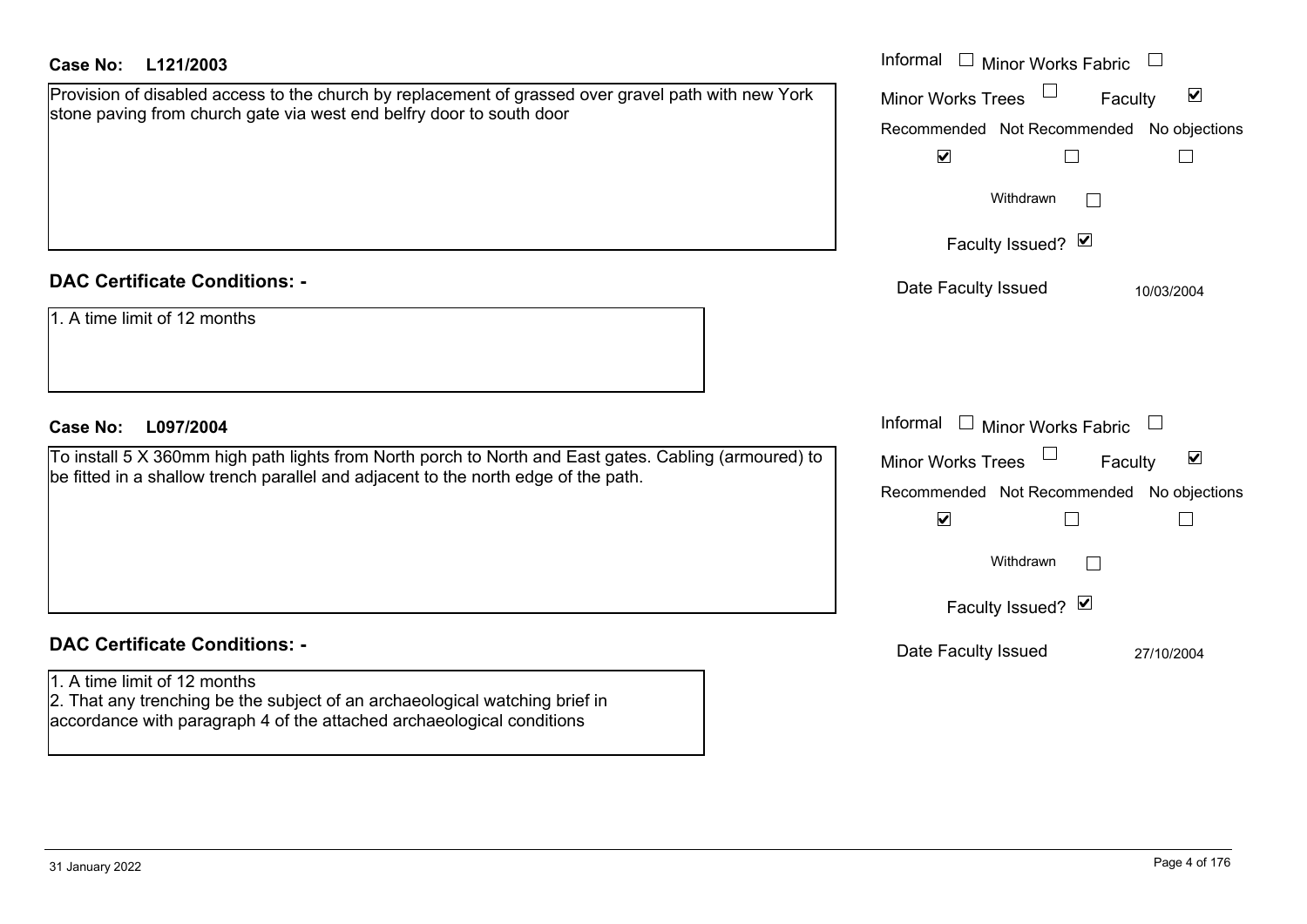| <b>Case No:</b><br>L010/2005                                                                                                                                               | Informal $\square$<br><b>Minor Works Fabric</b><br>$\Box$                                                                                                                                      |
|----------------------------------------------------------------------------------------------------------------------------------------------------------------------------|------------------------------------------------------------------------------------------------------------------------------------------------------------------------------------------------|
| Alteration of 3 pews in South Aisle to form a crèche for small children (see drawings pages 1 - 5<br>detailing plan and elevation & colour photograph of existing pew end) | Minor Works Trees<br>$\blacktriangledown$<br>Faculty<br>Recommended Not Recommended No objections<br>$\Box$<br>$\Box$<br>$\Box$<br>Withdrawn<br>$\blacktriangledown$<br>Faculty Issued? $\Box$ |
| <b>DAC Certificate Conditions: -</b>                                                                                                                                       | Date Faculty Issued                                                                                                                                                                            |
| 1. A time limit of 12 months                                                                                                                                               |                                                                                                                                                                                                |
| <b>Case No:</b><br>L195/2006                                                                                                                                               | Informal $\Box$ Minor Works Fabric $\Box$                                                                                                                                                      |
| To fell: -<br>1. Horse Chestnut Tree<br>2. Conifer in wall at southeast corner                                                                                             | Minor Works Trees <b>▽</b><br>$\Box$<br>Faculty<br>Recommended Not Recommended No objections                                                                                                   |
|                                                                                                                                                                            | $\Box$<br>$\Box$<br>$\Box$<br>Withdrawn<br>$\Box$<br>Faculty Issued? $\Box$                                                                                                                    |
| <b>DAC Certificate Conditions: -</b>                                                                                                                                       | Date Faculty Issued                                                                                                                                                                            |
|                                                                                                                                                                            |                                                                                                                                                                                                |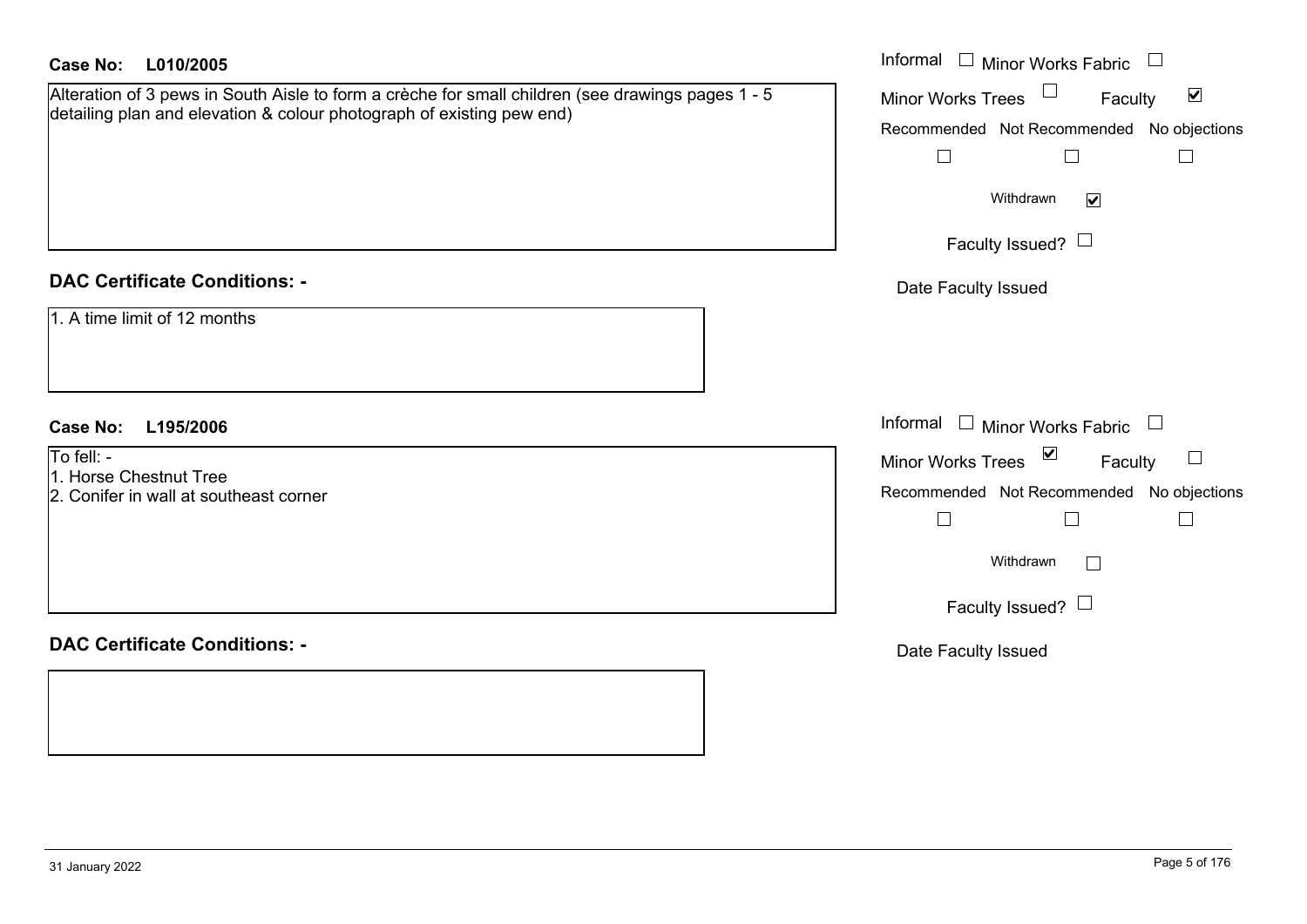| <b>Case No:</b><br>L093/2009                                                                                                               | Informal ⊠ Minor Works Fabric                               |
|--------------------------------------------------------------------------------------------------------------------------------------------|-------------------------------------------------------------|
| Introduction of museum into Nave                                                                                                           | $\Box$<br><b>Minor Works Trees</b><br>Faculty               |
|                                                                                                                                            | Recommended Not Recommended No objections                   |
|                                                                                                                                            |                                                             |
|                                                                                                                                            | Withdrawn<br>$\perp$                                        |
|                                                                                                                                            | Faculty Issued? $\Box$                                      |
| <b>DAC Certificate Conditions: -</b>                                                                                                       | Date Faculty Issued                                         |
| 1. A time limit of 12 months<br>2. That details of the works are entered in the Log Book so that a record is kept of<br>what has been done |                                                             |
| L184/2011<br>Case No:                                                                                                                      | Informal $\Box$ Minor Works Fabric                          |
| At the west end of the church: -                                                                                                           | $\blacktriangledown$<br>Faculty<br><b>Minor Works Trees</b> |
| 1. Removal of the two blocks of pews<br>2. Introduction of chairs                                                                          | Recommended Not Recommended No objections                   |
|                                                                                                                                            | $\blacktriangledown$                                        |
|                                                                                                                                            | Withdrawn<br>$\Box$                                         |
|                                                                                                                                            | Faculty Issued? Ø                                           |
| <b>DAC Certificate Conditions: -</b>                                                                                                       | Date Faculty Issued<br>29/03/2012                           |
| 1. A time limit of 12 months                                                                                                               |                                                             |
| 2. That details of the works are entered in the Log Book so that a record is kept of<br>what has been done                                 |                                                             |
| 3. That the pew fronts should be retained in storage for possible future use                                                               |                                                             |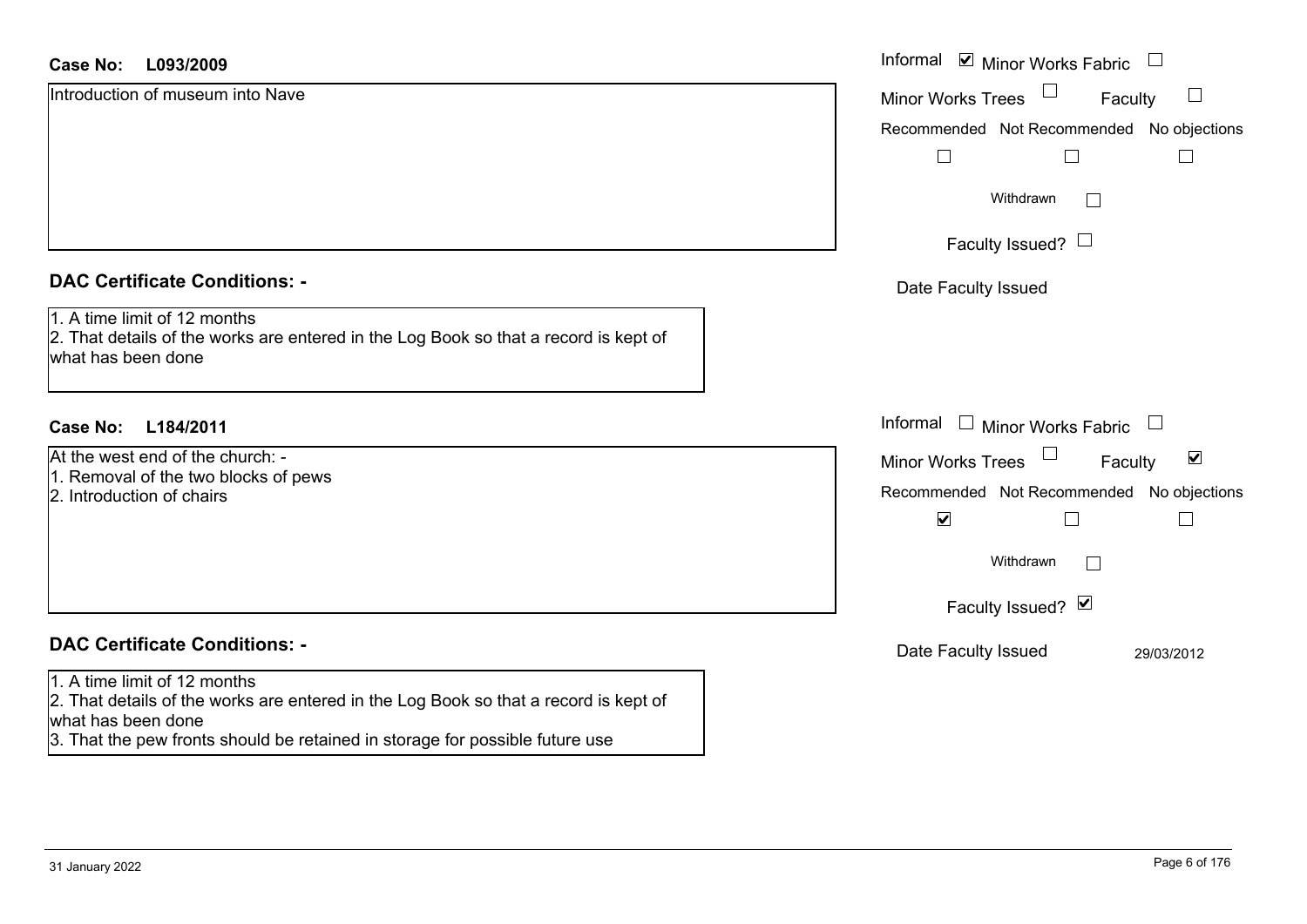# At the Chancel steps: -

**DAC Certificate Conditions: -**

2. Introduction of: -

what has been done

**Case No:**

opeing of the Museum

### Informal  $\vee$  Minor Works Fabric  $\Box$ **L185/2012Case No:** Informal Faculty  $\Box$ Minor Works Trees Recommended Not Recommended No objections  $\Box$  $\Box$  $\Box$ Withdrawn $\overline{\mathbf{v}}$ Faculty Issued?  $\Box$ Date Faculty Issued  $\Box$  Minor Works Fabric  $\Box$  Informal  $\overline{\mathsf{v}}$ Faculty Minor Works Trees Recommended Not Recommended No objections Installation in the churchyard of 41 metal godfathers to support individual placards advertising the  $\Box$  $\Box$  $\overline{\mathbf{v}}$ Withdrawn $\Box$ Faculty Issued? Ø

#### **DAC Certificate Conditions: -**

1. That details of the works are entered in the Log Book so that a record is kept of what has been done

2. That the six easternmost godfathers be re-located to the west end of the row

1. Re-location to the west end of the Nave of the existing Caen stone walls

b) Case for retractable AV Screen to Chancel side of the screen

and a more general view of present location within the church

CONFIRMATORY APPLICATION for works undertaken: -

a) Screen (1897) removed from Penhurst, St John the Baptist (Diocese of Rochester)

1. That details of the works are entered in the Log Book so that a record is kept of

2. That a photographic record is made of the Caen stone walls as at present, in detail

3. That the placards and godfathers be removed from the churchyard in October when

Date Faculty Issued 14/06/2016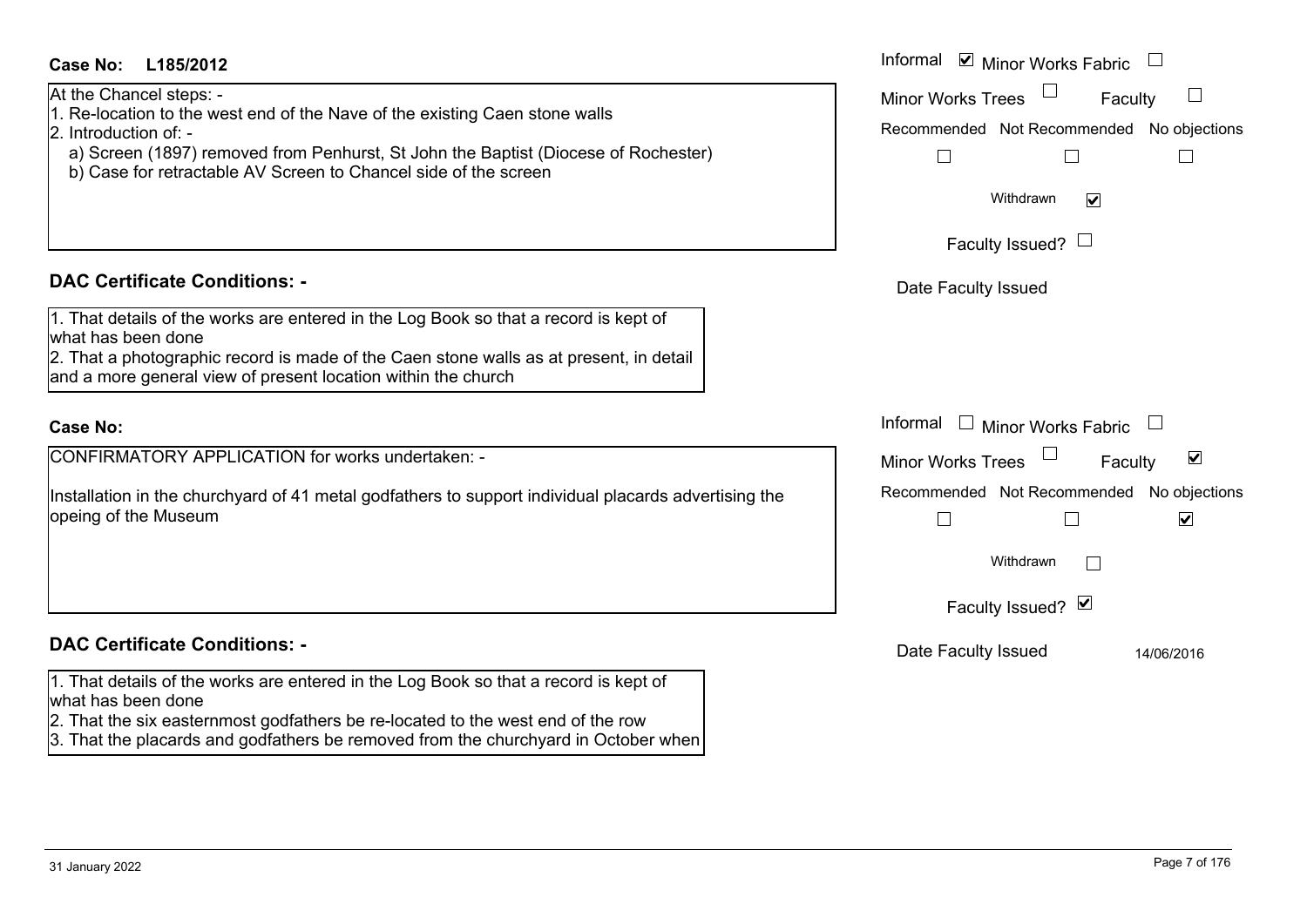| <b>Case No:</b>                                                                                            | Informal $\Box$ Minor Works Fabric $\Box$            |
|------------------------------------------------------------------------------------------------------------|------------------------------------------------------|
| Replacement of existing fault prone Pipe Organ with a Viscount digital Organ                               | Minor Works Trees<br>$\blacktriangledown$<br>Faculty |
|                                                                                                            | Recommended Not Recommended No objections            |
|                                                                                                            | $\blacktriangledown$                                 |
|                                                                                                            | Withdrawn<br>П                                       |
|                                                                                                            | Faculty Issued? $\vee$                               |
| <b>DAC Certificate Conditions: -</b>                                                                       | Date Faculty Issued<br>18/10/2016                    |
| 1. That details of the works are entered in the Log Book so that a record is kept of<br>what has been done |                                                      |
| <b>Case No:</b>                                                                                            | Informal $\Box$ Minor Works Fabric $\Box$            |
| Fitting an Offertory Box into a wall                                                                       | Minor Works Trees<br>$\blacktriangledown$<br>Faculty |
|                                                                                                            | Recommended Not Recommended No objections            |
|                                                                                                            | $\blacktriangledown$                                 |
|                                                                                                            | Withdrawn<br>Г                                       |
|                                                                                                            | Faculty Issued? $\blacksquare$                       |
| <b>DAC Certificate Conditions: -</b>                                                                       | Date Faculty Issued<br>11/09/2017                    |
| 1. That details of the works are entered in the Log Book so that a record is kept of<br>what has been done |                                                      |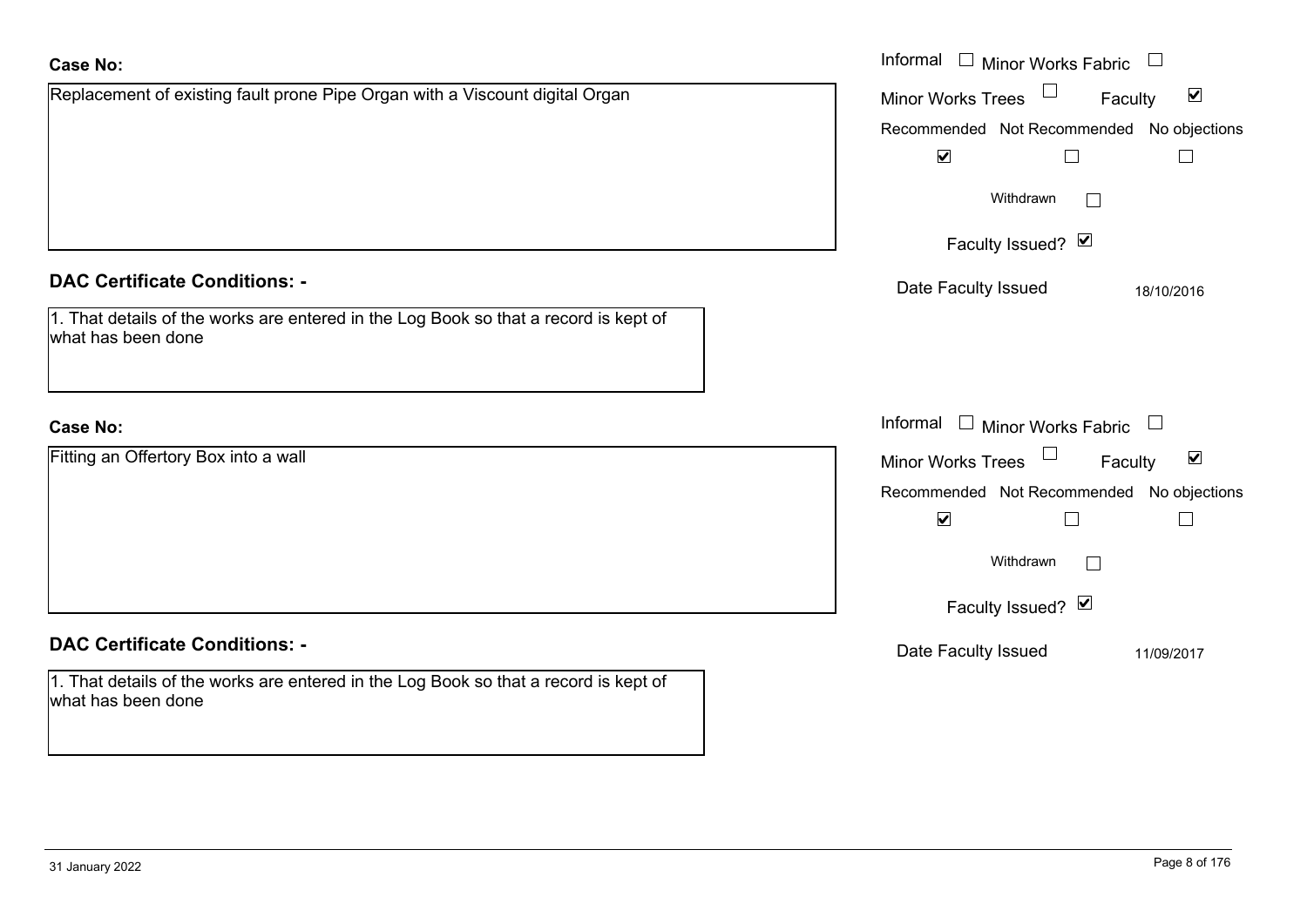| <b>Case No:</b>                                                                                                                                                   | Informal $\square$<br>Minor Works Fabric                    |
|-------------------------------------------------------------------------------------------------------------------------------------------------------------------|-------------------------------------------------------------|
| Re-instatement and development of the Crypt                                                                                                                       | $\blacktriangledown$<br><b>Minor Works Trees</b><br>Faculty |
|                                                                                                                                                                   | Recommended Not Recommended No objections                   |
|                                                                                                                                                                   |                                                             |
|                                                                                                                                                                   | Withdrawn                                                   |
|                                                                                                                                                                   | Faculty Issued? $\Box$                                      |
| <b>DAC Certificate Conditions: -</b>                                                                                                                              | Date Faculty Issued                                         |
| 1. That details of the works are entered in the Log Book so that a record is kept of<br>what has been done                                                        |                                                             |
| 2. That no works shall take place until the PCC, after consultation with the Diocesan<br>Archaeological Adviser, has secured the implementation of a programme of |                                                             |
| <b>Case No:</b>                                                                                                                                                   | Informal $\square$<br>Minor Works Fabric $\Box$             |
| Install new automatic winding unit to Clock                                                                                                                       | Minor Works Trees<br>$\blacktriangledown$<br>Faculty        |
|                                                                                                                                                                   | Recommended Not Recommended No objections                   |
|                                                                                                                                                                   | $\blacktriangledown$                                        |
|                                                                                                                                                                   | Withdrawn<br>$\Box$                                         |
|                                                                                                                                                                   | Faculty Issued? $\Box$                                      |
| <b>DAC Certificate Conditions: -</b>                                                                                                                              | Date Faculty Issued<br>29/04/2020                           |
| 1. That details of the works are entered in the Log Book so that a record is kept of<br>what has been done                                                        |                                                             |
|                                                                                                                                                                   |                                                             |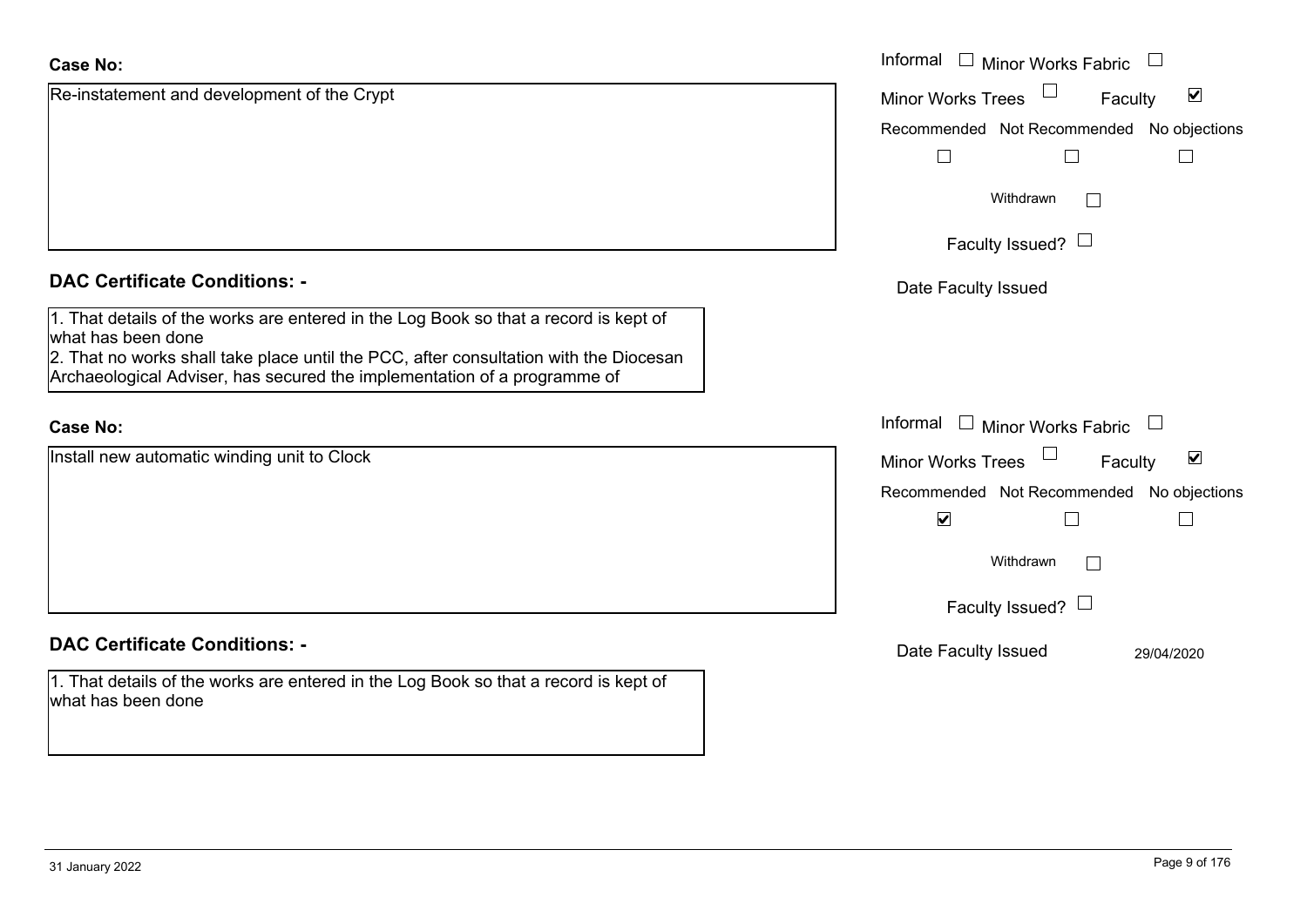| <b>Case No:</b>                                                                                                                                                                                                                                                                 | Informal I Minor Works Fabric                               |  |  |
|---------------------------------------------------------------------------------------------------------------------------------------------------------------------------------------------------------------------------------------------------------------------------------|-------------------------------------------------------------|--|--|
| Archaeological investigations in connection with the reinstatement of the crypt                                                                                                                                                                                                 | $\blacktriangledown$<br><b>Minor Works Trees</b><br>Faculty |  |  |
|                                                                                                                                                                                                                                                                                 | Recommended Not Recommended No objections                   |  |  |
|                                                                                                                                                                                                                                                                                 | $\blacktriangledown$<br>$\Box$                              |  |  |
|                                                                                                                                                                                                                                                                                 | Withdrawn                                                   |  |  |
|                                                                                                                                                                                                                                                                                 | Faculty Issued? $\Box$                                      |  |  |
| <b>DAC Certificate Conditions: -</b>                                                                                                                                                                                                                                            | Date Faculty Issued<br>16/07/2020                           |  |  |
| 1. That details of the works are entered in the Log Book so that a record is kept of<br>what has been done<br>2. That no works shall take place until the PCC, after consultation with the Diocesan<br>Archaeological Adviser, has secured the implementation of a programme of |                                                             |  |  |
| <b>Case No:</b>                                                                                                                                                                                                                                                                 | Informal<br><b>Minor Works Fabric</b>                       |  |  |
| 1. CONFIRMATORY APPLICATION for works undertaken: -                                                                                                                                                                                                                             | $\blacktriangledown$<br><b>Minor Works Trees</b><br>Faculty |  |  |
| a) Works to make safe the archway into the churchyard<br>2. Remedial works to re-build the archway                                                                                                                                                                              | Recommended Not Recommended No objections                   |  |  |
|                                                                                                                                                                                                                                                                                 | $\perp$                                                     |  |  |
|                                                                                                                                                                                                                                                                                 | Withdrawn                                                   |  |  |
|                                                                                                                                                                                                                                                                                 | Faculty Issued? $\Box$                                      |  |  |
| <b>DAC Certificate Conditions: -</b>                                                                                                                                                                                                                                            | Date Faculty Issued                                         |  |  |
| 1. That details of the works are entered in the Log Book so that a record is kept of<br>what has been done                                                                                                                                                                      |                                                             |  |  |
| 2. That any stonework to be replaced is carefully checked for tool marks and, if found,<br>the stones are set aside and Diocesan Archaeological Adviser is notified                                                                                                             |                                                             |  |  |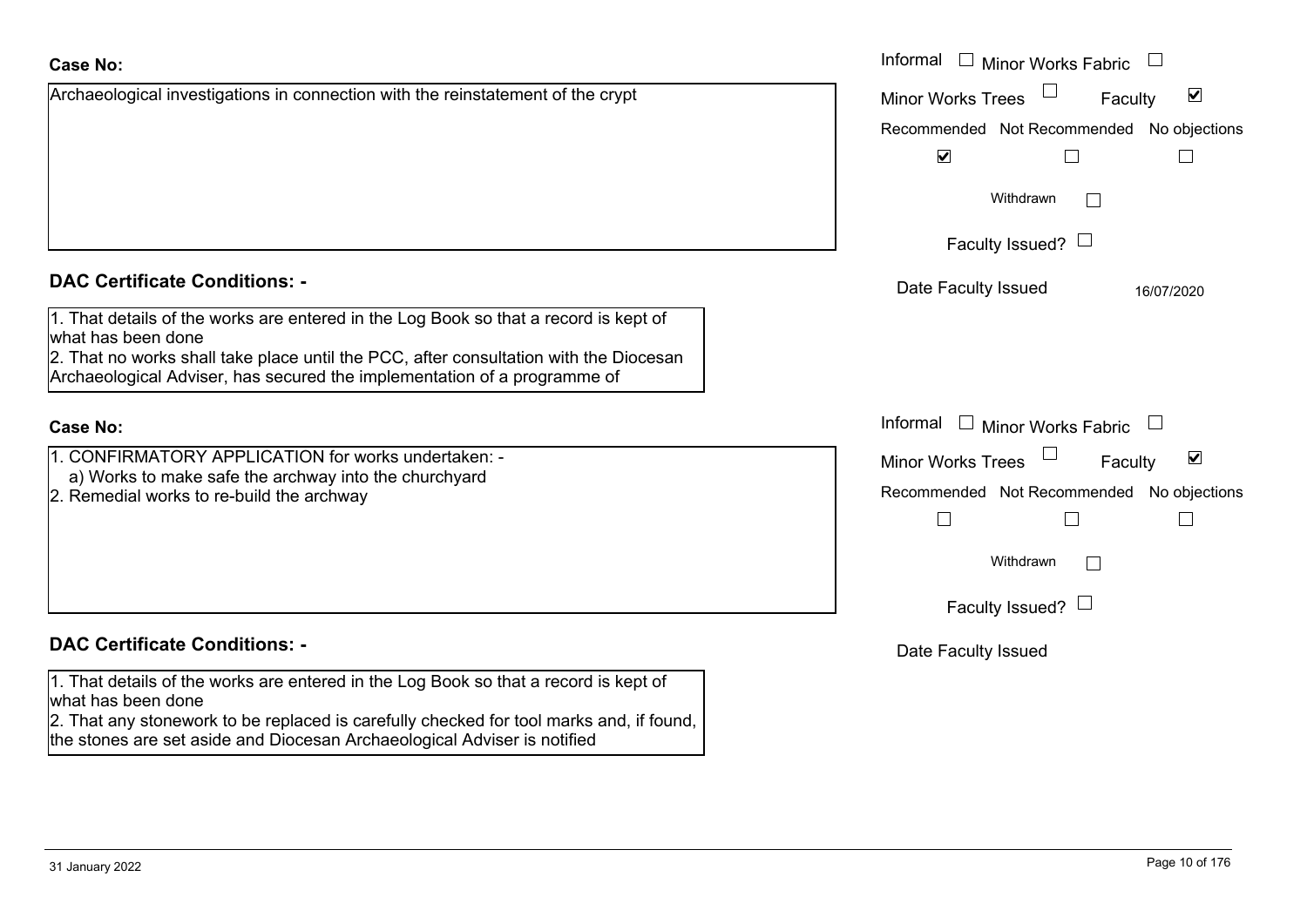**10192Hamilton, Chapelry**

#### **Case No:**

## **DAC Certificate Conditions: -**

1. A time limit of 12 months

 2. That details of the works are entered in the Log Book so that a record is kept of what has been done

|                                                                     | Informal $\Box$ Minor Works Fabric $\Box$     |
|---------------------------------------------------------------------|-----------------------------------------------|
| cation for Advice / Minor Works / DAC Certificate has been received | Faculty $\square$<br>Minor Works Trees $\Box$ |
|                                                                     | Recommended Not Recommended No objections     |
|                                                                     |                                               |
|                                                                     | Withdrawn                                     |
|                                                                     | Faculty Issued? $\Box$                        |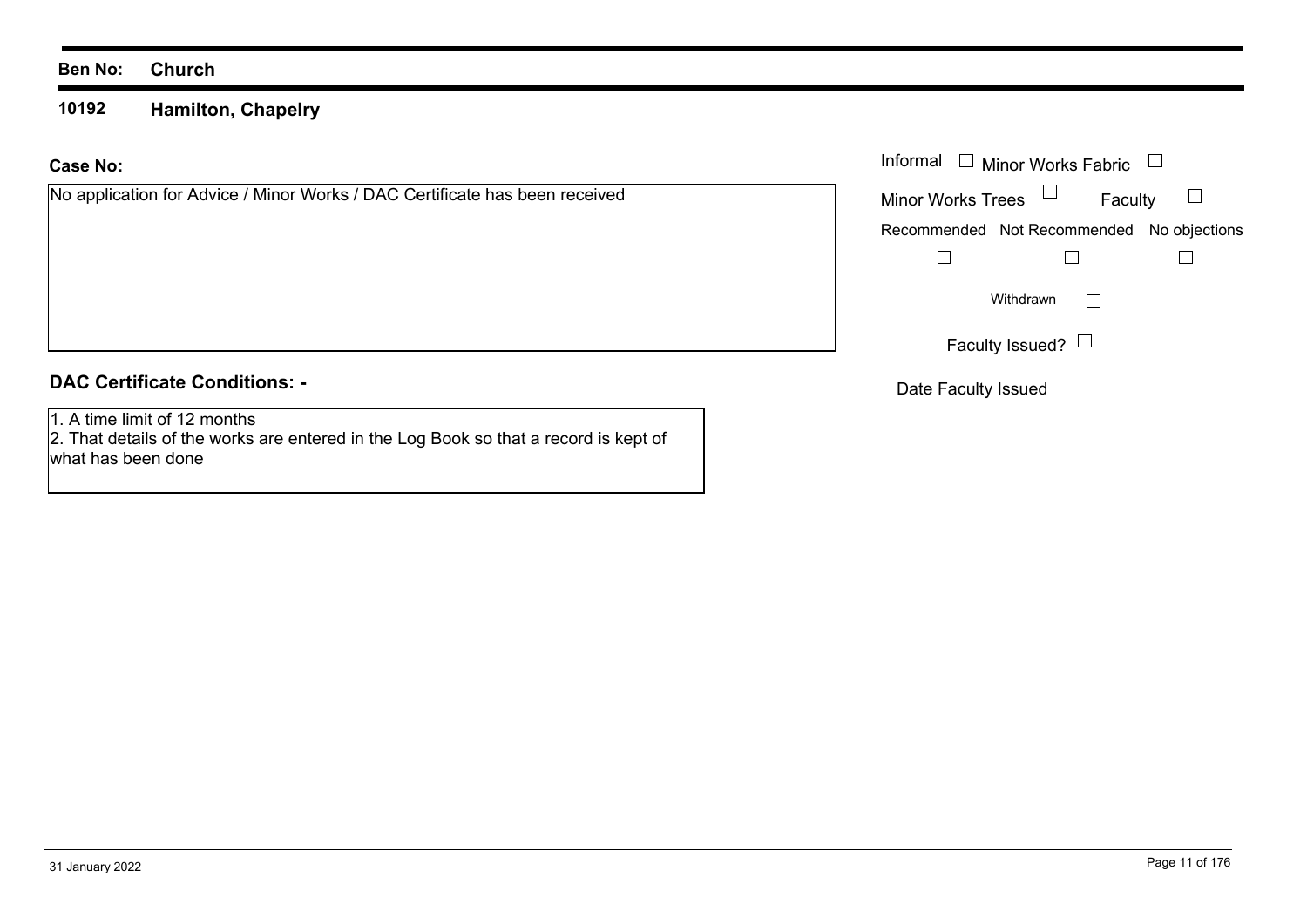**10201Harby, St Mary**

#### **L055/2004Case No:** Informal

General repairs in the light of the Quinquennial Inspection on 11 February 2003

#### **DAC Certificate Conditions: -**

1. A time limit of 12 months

2. That all leadwork be carried out under a "hot work" permit

| Informal ⊠ Minor Works Fabric |                 |         | ⊻                                         |
|-------------------------------|-----------------|---------|-------------------------------------------|
| <b>Minor Works Trees</b>      | $\Box$          | Faculty |                                           |
|                               |                 |         | Recommended Not Recommended No objections |
|                               |                 |         |                                           |
|                               | Withdrawn       |         |                                           |
|                               | Faculty Issued? |         |                                           |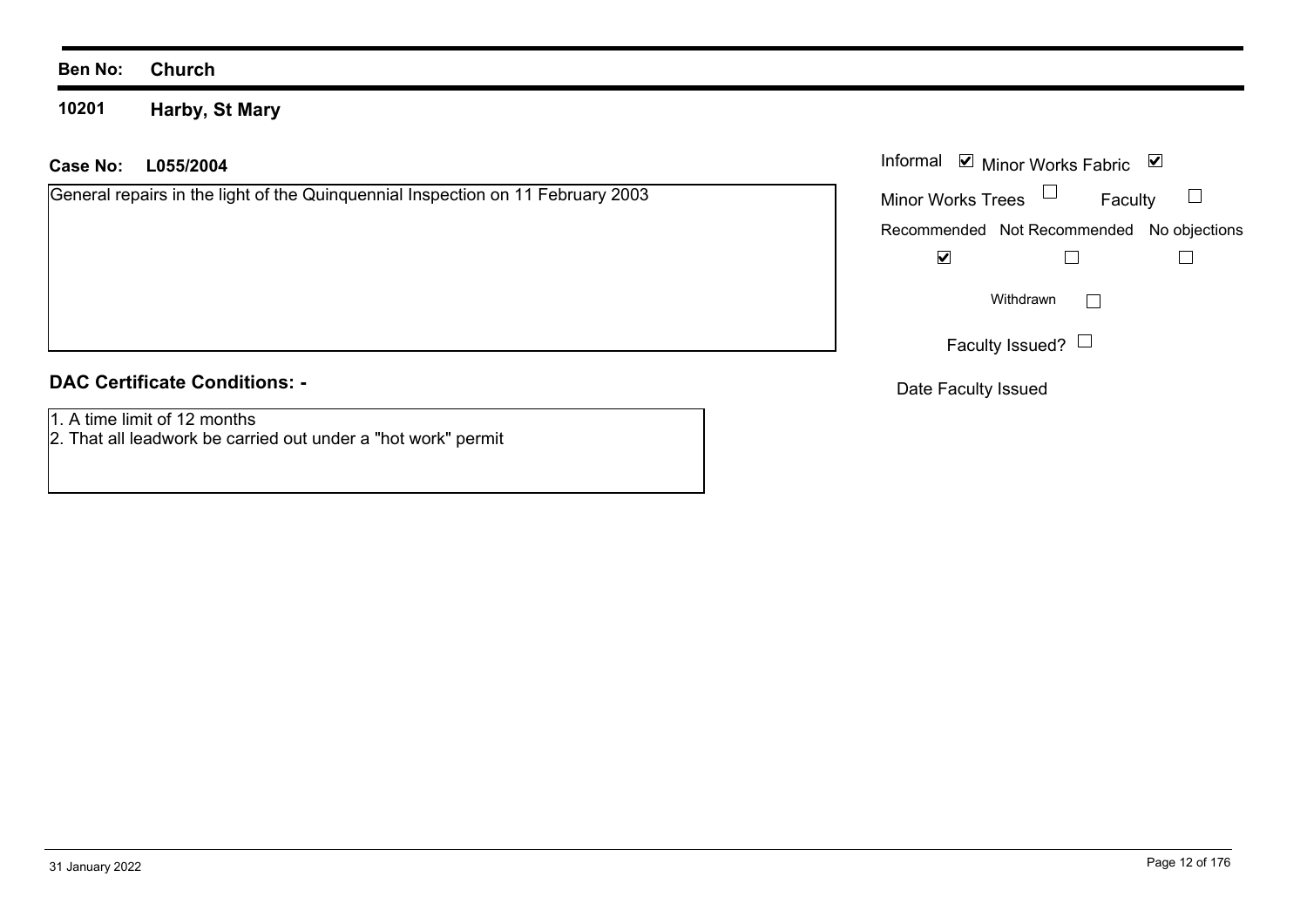| Case No:<br>L001/2004                                                                                                                                                                                                                                                                                                                                     | Informal $\Box$ Minor Works Fabric $\Box$                                                                                                                                       |
|-----------------------------------------------------------------------------------------------------------------------------------------------------------------------------------------------------------------------------------------------------------------------------------------------------------------------------------------------------------|---------------------------------------------------------------------------------------------------------------------------------------------------------------------------------|
| 1. Demolish existing brick boiler chamber<br>2. Fill in dug out for existing boiler chamber<br>3. Build new stone faced boiler chamber and store<br>4. Replace oil boiler with new boiler<br>5. Replace existing oil storage tank with a new tank and bund satisfying current legislation                                                                 | $\overline{\mathbf{v}}$<br><b>Minor Works Trees</b><br>Faculty<br>Recommended Not Recommended No objections<br>$\blacktriangledown$<br>$\Box$<br>Withdrawn<br>Faculty Issued? Ø |
| <b>DAC Certificate Conditions: -</b>                                                                                                                                                                                                                                                                                                                      | Date Faculty Issued<br>15/03/2005                                                                                                                                               |
| 1. A time limit of 12 months<br>2. A site meeting between the DAC's Heating Advisor, John Buck, and the contractor<br>be held BEFORE installation begins<br>3. The boiler house construction details, including the above comments, being                                                                                                                 |                                                                                                                                                                                 |
| L096/2004<br>Case No:                                                                                                                                                                                                                                                                                                                                     | Informal □ Minor Works Fabric                                                                                                                                                   |
| 1. The introduction to the church of a Book of Remembrance for the recording of persons who, or<br>whose ashes, have been buried in the churchyard<br>2. The introduction into the church of a floor-standing case to contain the above Book of Remembrance<br>(The Book of Remembrance and case have been donated by a parishoner in memory of his wife) | $\blacktriangledown$<br><b>Minor Works Trees</b><br>Faculty<br>Recommended Not Recommended No objections<br>$\blacktriangledown$<br>⊔<br>$\mathbf{I}$                           |
|                                                                                                                                                                                                                                                                                                                                                           | Withdrawn<br>Faculty Issued? Ø                                                                                                                                                  |
| <b>DAC Certificate Conditions: -</b>                                                                                                                                                                                                                                                                                                                      | Date Faculty Issued<br>27/10/2004                                                                                                                                               |
| 1. A time limit of 12 months                                                                                                                                                                                                                                                                                                                              |                                                                                                                                                                                 |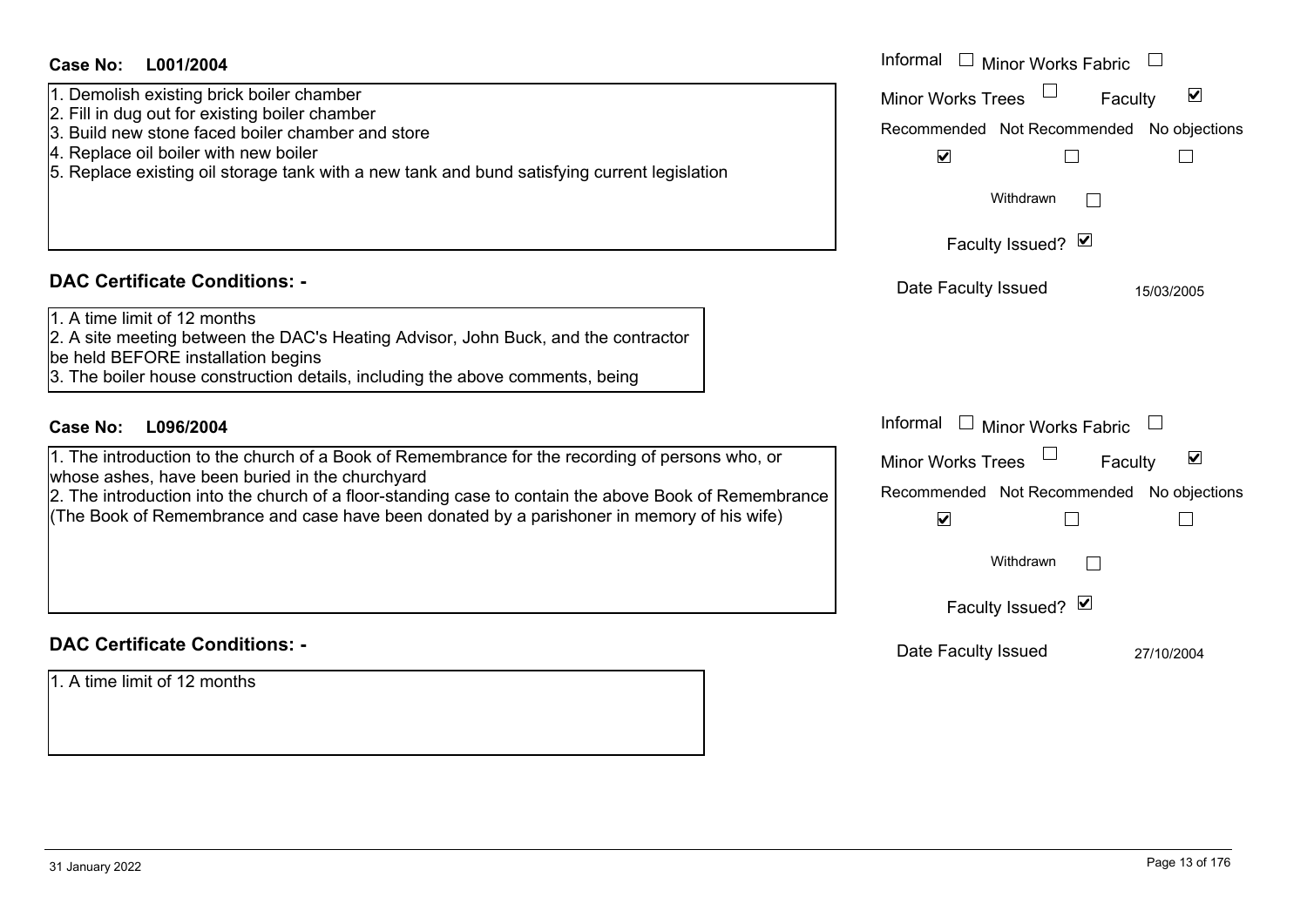| Case No:<br>L049/2005                                                                                                                                                                                                                                                    | Informal $\Box$ Minor Works Fabric                                                                                                                                      |
|--------------------------------------------------------------------------------------------------------------------------------------------------------------------------------------------------------------------------------------------------------------------------|-------------------------------------------------------------------------------------------------------------------------------------------------------------------------|
| 1. Restoration to the leadwork of the window in the south wall of the Chancel<br>2. Restoring the leadwork in the bottom part of that window in the north wall of the Chancel which is<br>nearest the Pulpit                                                             | $\blacktriangledown$<br><b>Minor Works Trees</b><br>Faculty<br>Recommended Not Recommended No objections<br>$\blacktriangledown$<br>$\Box$<br>$\mathbb{L}$              |
|                                                                                                                                                                                                                                                                          | Withdrawn                                                                                                                                                               |
|                                                                                                                                                                                                                                                                          | Faculty Issued? Ø                                                                                                                                                       |
| <b>DAC Certificate Conditions: -</b><br>1. A time limit of 12 months                                                                                                                                                                                                     | Date Faculty Issued<br>01/06/2005                                                                                                                                       |
| <b>Case No:</b><br>L117/2005                                                                                                                                                                                                                                             | Informal<br>$\Box$<br><b>Minor Works Fabric</b>                                                                                                                         |
| 1. To re-wire the church<br>2. To install a new Lighting Scheme                                                                                                                                                                                                          | $\blacktriangledown$<br><b>Minor Works Trees</b><br>Faculty<br>Recommended Not Recommended No objections<br>$\blacktriangledown$<br>П<br>Withdrawn<br>Faculty Issued? Ø |
| <b>DAC Certificate Conditions: -</b>                                                                                                                                                                                                                                     | Date Faculty Issued<br>18/10/2006                                                                                                                                       |
| 1. A time limit of 12 months<br>2. That, where possible, all fixings should be made into joints, not stonework, using<br>stainless steel or non-ferrous screws in fibre plugs<br>3. That all wiring should be as unobtrusive as possible and of an appropriate colour to |                                                                                                                                                                         |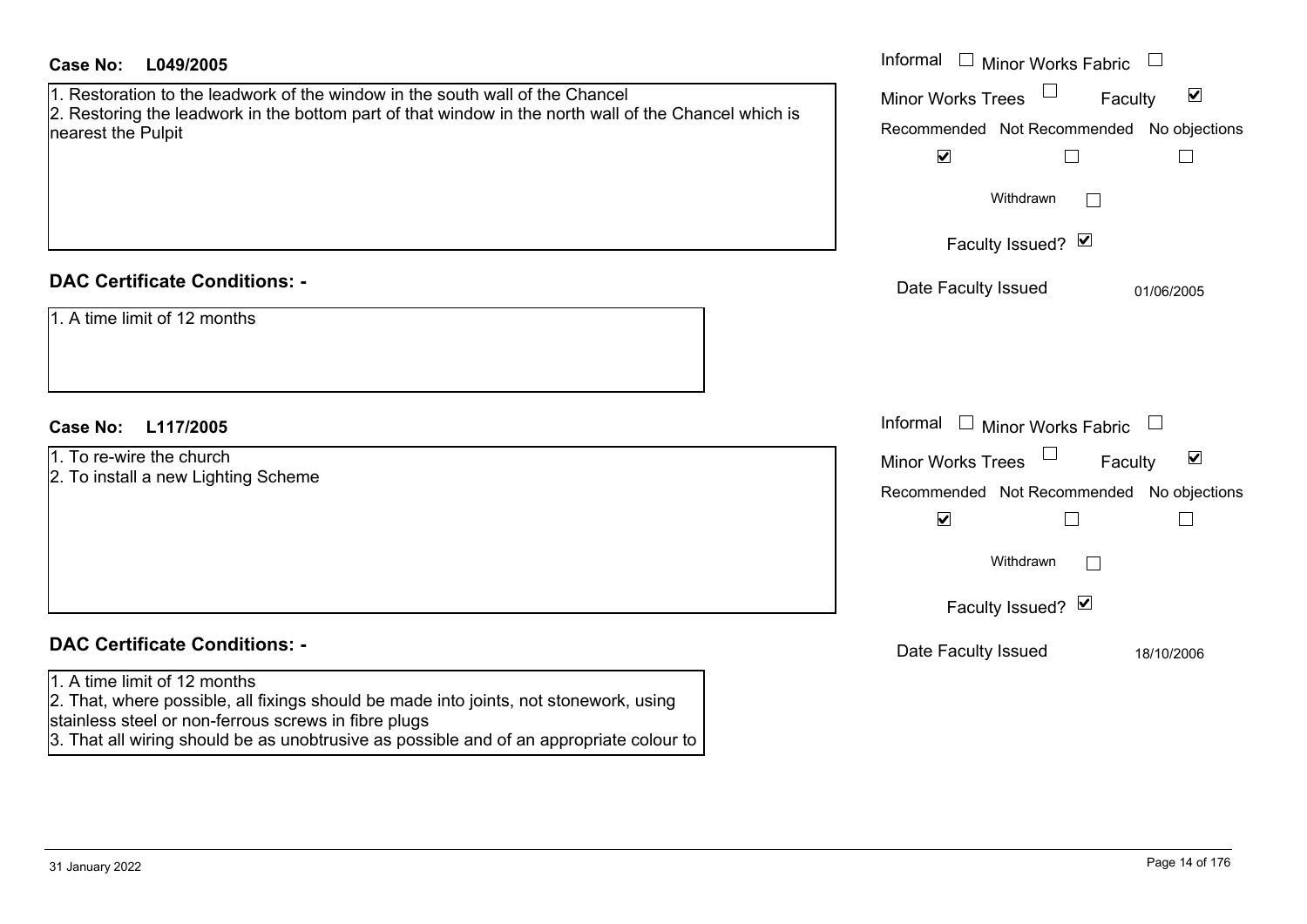| <b>Case No:</b><br>L192/2006                                                                                                       | Informal<br>$\Box$<br><b>Minor Works Fabric</b>                       |
|------------------------------------------------------------------------------------------------------------------------------------|-----------------------------------------------------------------------|
| Replace carpets in the Aisles and Chancel                                                                                          | $\Box$<br>$\blacktriangledown$<br>Minor Works Trees<br>Faculty        |
|                                                                                                                                    | Recommended Not Recommended No objections                             |
|                                                                                                                                    | $\blacktriangledown$<br>$\Box$                                        |
|                                                                                                                                    | Withdrawn<br>$\mathbb{R}^n$                                           |
|                                                                                                                                    | Faculty Issued? Ø                                                     |
| <b>DAC Certificate Conditions: -</b>                                                                                               | Date Faculty Issued<br>12/02/2007                                     |
| 1. A time limit of 12 months<br>2. That the contractor complies with the DAC guidance on the fitting of carpets (copy<br>attached) |                                                                       |
| L193/2006<br><b>Case No:</b>                                                                                                       | Informal<br>$\Box$ Minor Works Fabric<br>$\overline{\phantom{a}}$     |
| To remove a corner of the raised plinth under the Font                                                                             | $\blacktriangledown$<br>$\Box$<br><b>Minor Works Trees</b><br>Faculty |
|                                                                                                                                    | Recommended Not Recommended No objections                             |
|                                                                                                                                    | $\blacktriangledown$<br>$\overline{\phantom{a}}$<br>$\Box$            |
|                                                                                                                                    | Withdrawn<br>$\blacktriangledown$                                     |
|                                                                                                                                    | Faculty Issued? $\Box$                                                |
| <b>DAC Certificate Conditions: -</b>                                                                                               | Date Faculty Issued                                                   |
| 1. A time limit of 12 months 2. That the work should be carried out at the direction of<br>the church architect                    |                                                                       |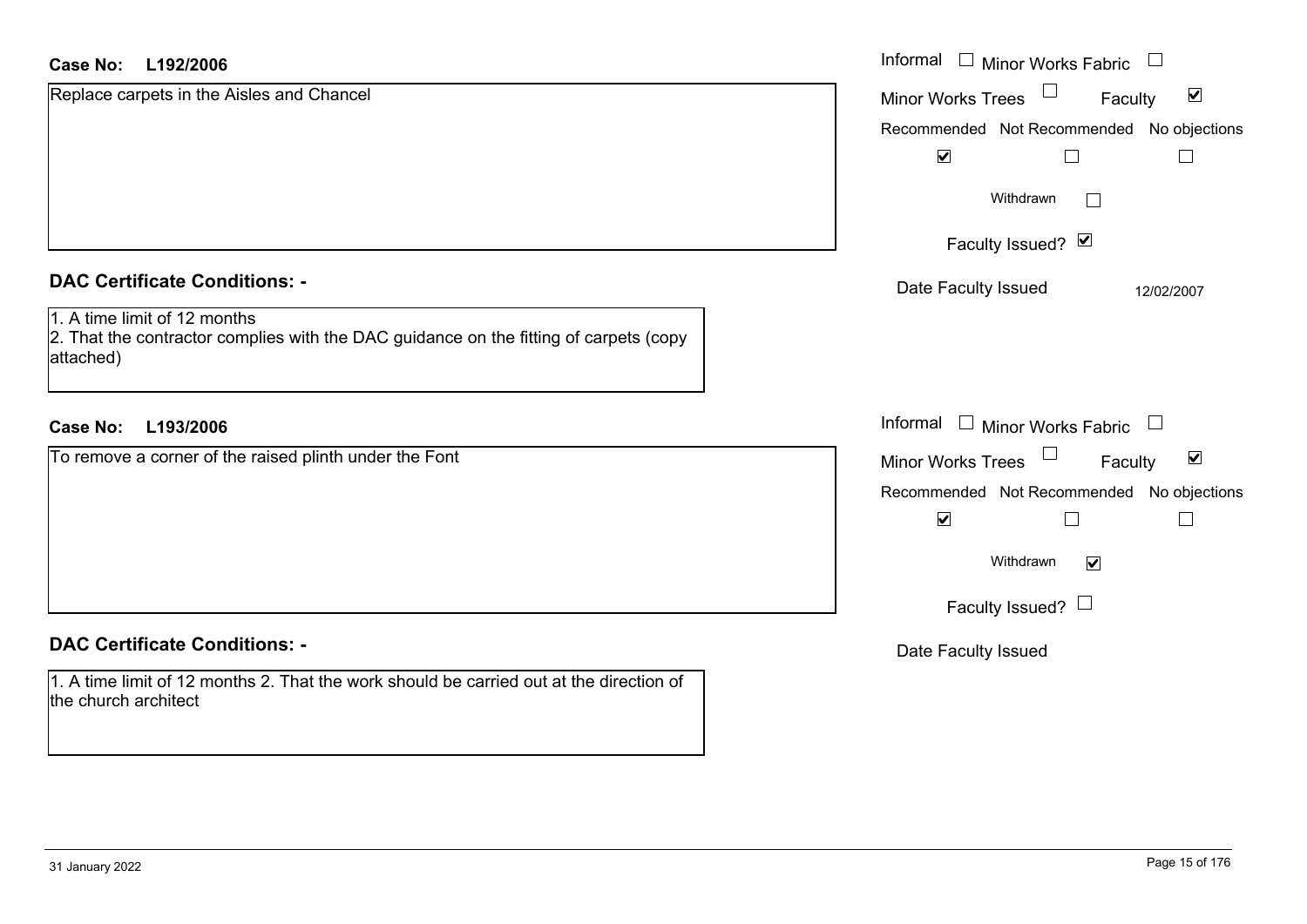| L071/2006<br><b>Case No:</b>         | Informal □ Minor Works Fabric □                          |
|--------------------------------------|----------------------------------------------------------|
| Lopping of one Tree                  | Minor Works Trees <b>■</b><br>Faculty<br>$\Box$          |
|                                      | Recommended Not Recommended No objections                |
|                                      | $\Box$<br>$\Box$<br>$\Box$                               |
|                                      | Withdrawn<br>$\Box$                                      |
|                                      | Faculty Issued?                                          |
| <b>DAC Certificate Conditions: -</b> | Date Faculty Issued                                      |
|                                      |                                                          |
|                                      |                                                          |
| L202/2006<br><b>Case No:</b>         | Informal $\Box$ Minor Works Fabric $\Box$                |
| Emergency works to roof              | Minor Works Trees $\Box$ Faculty<br>$\blacktriangledown$ |
|                                      | Recommended Not Recommended No objections                |
|                                      | $\Box$<br>$\Box$<br>$\Box$                               |
|                                      | Withdrawn<br>$\Box$                                      |
|                                      | Faculty Issued? Ø                                        |
| <b>DAC Certificate Conditions: -</b> | Date Faculty Issued<br>15/12/2006                        |
| 1. A time limit of 12 months         |                                                          |
|                                      |                                                          |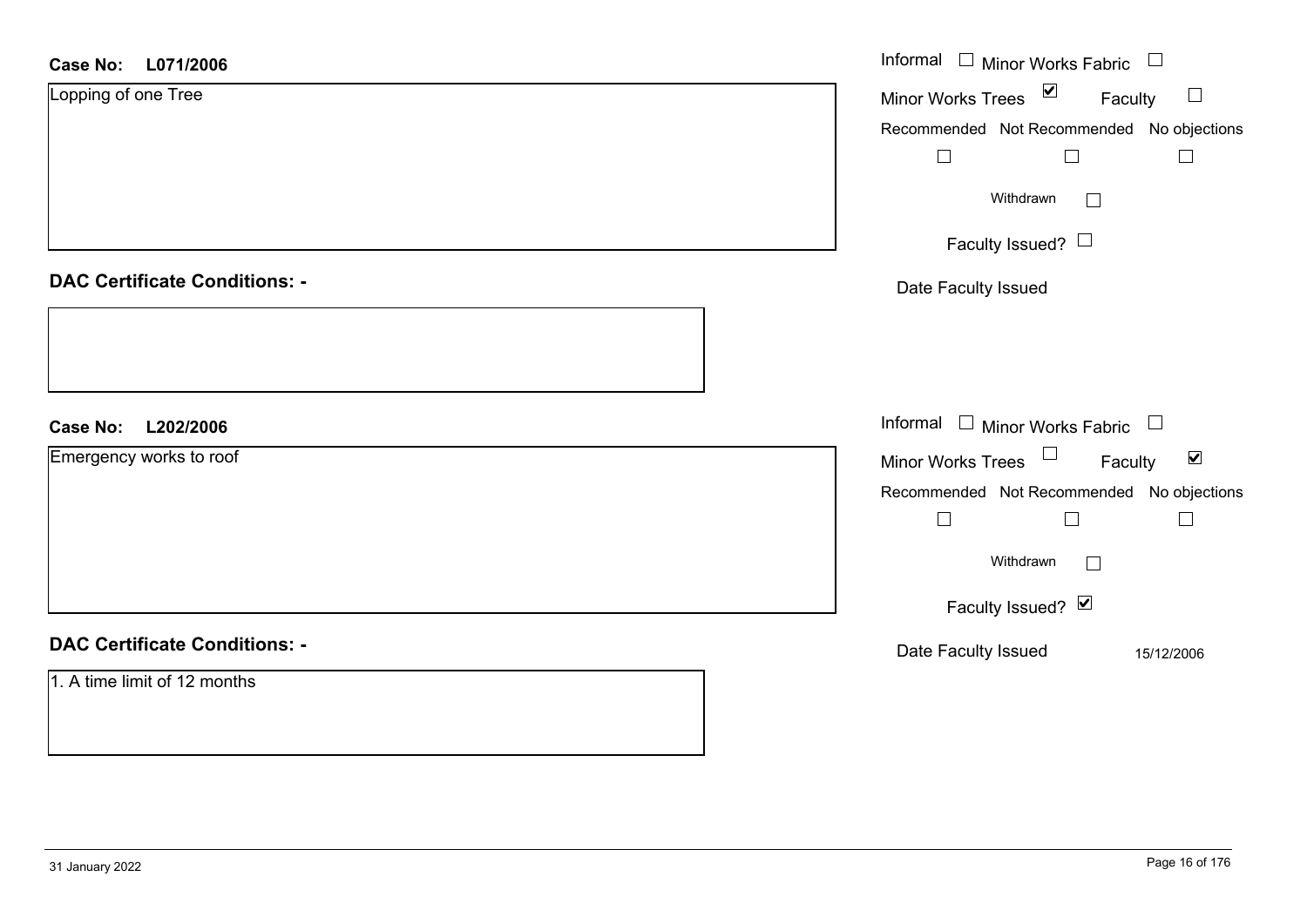| Case No:<br>L160/2007                                                                                                                                                                                                                                                                             | Informal $\Box$ Minor Works Fabric                                                                                                                                                                                           |
|---------------------------------------------------------------------------------------------------------------------------------------------------------------------------------------------------------------------------------------------------------------------------------------------------|------------------------------------------------------------------------------------------------------------------------------------------------------------------------------------------------------------------------------|
| 1. Remove and dispose of rough-topped table from position C on plan<br>$2.$ Re-site: -<br>a) 3-seat pew from postion A to position C<br>b) 3-seat pew from position B to position A<br>c) Free-standing table from position D to position B<br>3. Introduce small moveable bookcase/display stand | $\Box$<br>$\blacktriangledown$<br><b>Minor Works Trees</b><br>Faculty<br>Recommended Not Recommended No objections<br>$\blacktriangledown$<br>$\Box$<br>$\Box$<br>Withdrawn<br>$\overline{\phantom{0}}$<br>Faculty Issued? Ø |
| <b>DAC Certificate Conditions: -</b><br>1. A time limit of 12 months                                                                                                                                                                                                                              | Date Faculty Issued<br>23/11/2007                                                                                                                                                                                            |
|                                                                                                                                                                                                                                                                                                   |                                                                                                                                                                                                                              |
| Case No:<br>L023/2007                                                                                                                                                                                                                                                                             | Informal $\Box$ Minor Works Fabric                                                                                                                                                                                           |
| To plant a Silver Birch Tree in a row of existing Trees                                                                                                                                                                                                                                           | Minor Works Trees ⊠<br>Faculty<br>Recommended Not Recommended No objections<br>$\Box$<br>$\Box$<br>$\Box$<br>Withdrawn<br>$\Box$<br>Faculty Issued? $\Box$                                                                   |
| <b>DAC Certificate Conditions: -</b>                                                                                                                                                                                                                                                              | Date Faculty Issued                                                                                                                                                                                                          |
| 1. A time limit of 12 months                                                                                                                                                                                                                                                                      |                                                                                                                                                                                                                              |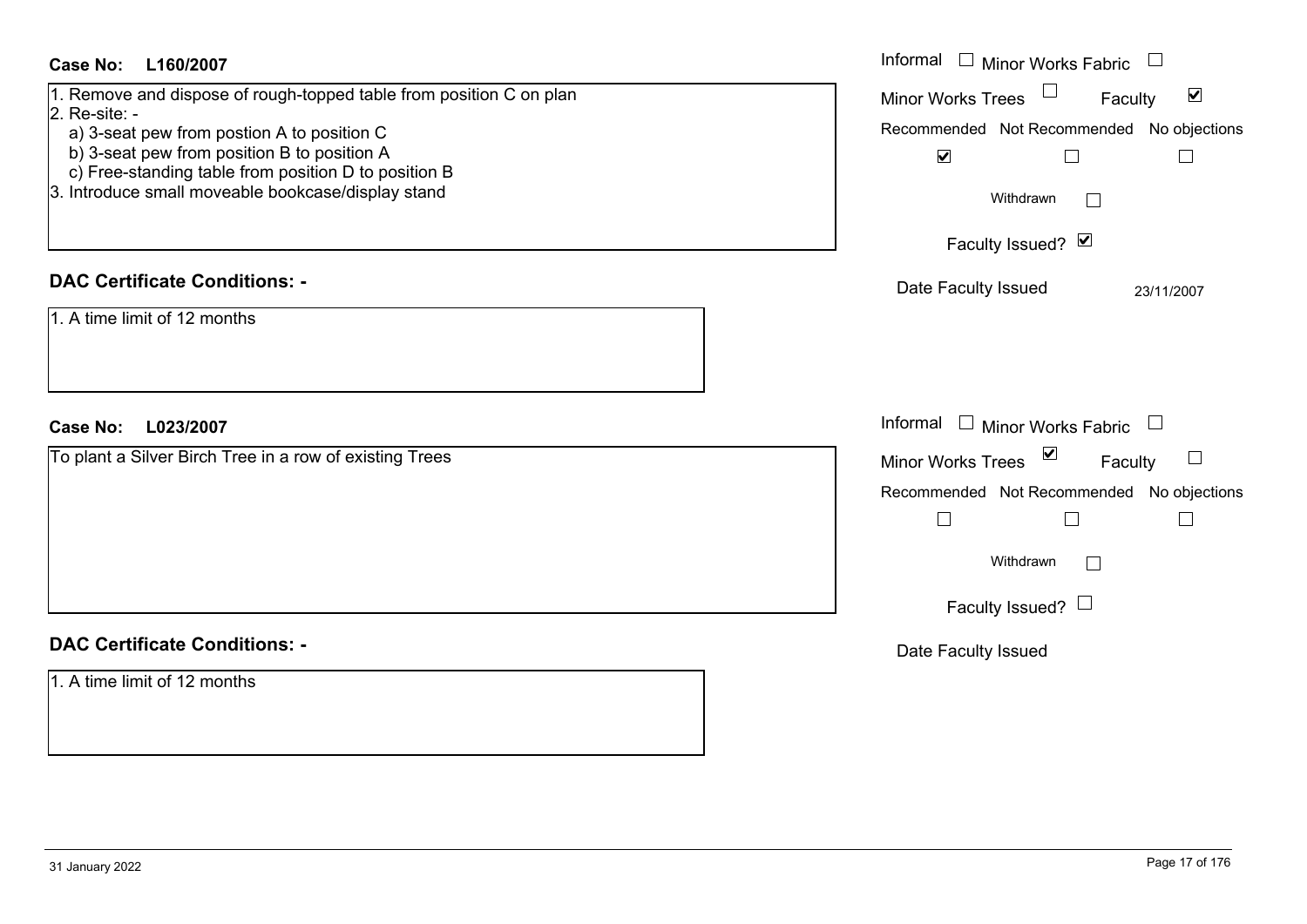| <b>Case No:</b><br>L020/2007                                                                                                                                                                                                 | Informal<br>□ Minor Works Fabric $\blacksquare$             |
|------------------------------------------------------------------------------------------------------------------------------------------------------------------------------------------------------------------------------|-------------------------------------------------------------|
| Minor roof repairs to prevent leak where South Aisle roof joins Clerestory                                                                                                                                                   | <b>Minor Works Trees</b><br>Faculty<br>$\Box$               |
|                                                                                                                                                                                                                              | Recommended Not Recommended No objections                   |
|                                                                                                                                                                                                                              | $\Box$<br>$\Box$                                            |
|                                                                                                                                                                                                                              | Withdrawn<br>$\mathbb{R}^n$                                 |
|                                                                                                                                                                                                                              | Faculty Issued? $\Box$                                      |
| <b>DAC Certificate Conditions: -</b>                                                                                                                                                                                         | Date Faculty Issued                                         |
| 1. That only lime mortar should be used                                                                                                                                                                                      |                                                             |
| <b>Case No:</b><br>L119/2008                                                                                                                                                                                                 | Informal<br>$\Box$ Minor Works Fabric                       |
| Installation of new: -                                                                                                                                                                                                       | $\blacktriangledown$<br><b>Minor Works Trees</b><br>Faculty |
| 1. Sound Amplification and Induction Loop System<br>2. Motorised AV Screen (5' x 4') behind the Chancel arch                                                                                                                 | Recommended Not Recommended No objections                   |
|                                                                                                                                                                                                                              | $\blacktriangledown$<br>$\Box$<br>$\overline{\phantom{a}}$  |
|                                                                                                                                                                                                                              | Withdrawn                                                   |
|                                                                                                                                                                                                                              | Faculty Issued? $\Box$                                      |
| <b>DAC Certificate Conditions: -</b>                                                                                                                                                                                         | Date Faculty Issued<br>14/10/2008                           |
| 1. A time limit of 12 months<br>2. That details of the works are entered in the Log Book so that a record is kept of<br>what has been done<br>3. That the PCC ensures the contractor complies with the DAC Conditions on the |                                                             |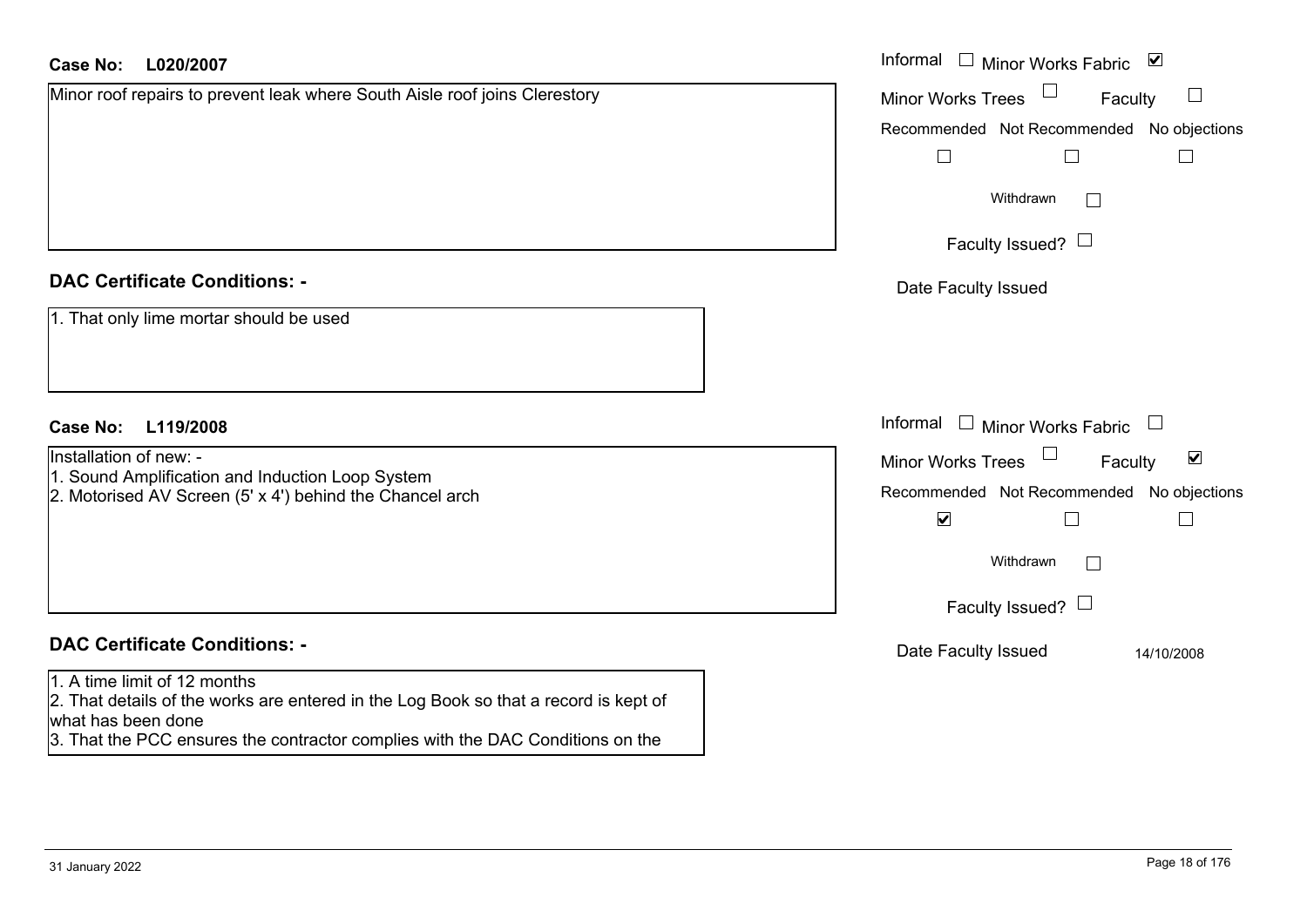| <b>Case No:</b><br>L109/2009                                                                                                                                                                                                                                          | Informal<br>$\mathbf{1}$<br><b>Minor Works Fabric</b><br>$\begin{array}{c} \hline \end{array}$                                                                                                    |
|-----------------------------------------------------------------------------------------------------------------------------------------------------------------------------------------------------------------------------------------------------------------------|---------------------------------------------------------------------------------------------------------------------------------------------------------------------------------------------------|
| Repairs following the 2008 Quinquennial Inspection comprising: -<br>1. Various amounts of re-pointing<br>2. Glazing repairs to some widows<br>3. Clerestory window repairs<br>4. Various small leadwork repairs                                                       | $\blacktriangledown$<br><b>Minor Works Trees</b><br>Faculty<br>Recommended Not Recommended No objections<br>$\blacktriangledown$<br>$\Box$<br>$\Box$<br>Withdrawn<br>$\Box$                       |
|                                                                                                                                                                                                                                                                       | Faculty Issued? M                                                                                                                                                                                 |
| <b>DAC Certificate Conditions: -</b><br>1. A time limit of 12 months<br>2. That details of the works are entered in the Log Book so that a record is kept of<br>what has been done<br>3. That the work should be carried out at the direction of the church architect | Date Faculty Issued<br>16/11/2009                                                                                                                                                                 |
| <b>Case No:</b><br>L088/2012                                                                                                                                                                                                                                          | Informal<br>$\mathbb{R}^n$<br>Minor Works Fabric<br>$\Box$                                                                                                                                        |
| Installation of post-World War One Memorial plaque                                                                                                                                                                                                                    | $\blacktriangledown$<br><b>Minor Works Trees</b><br>Faculty<br>Recommended Not Recommended No objections<br>$\blacktriangledown$<br>$\Box$<br>$\Box$<br>Withdrawn<br>$\perp$<br>Faculty Issued? Ø |
| <b>DAC Certificate Conditions: -</b>                                                                                                                                                                                                                                  | Date Faculty Issued<br>09/08/2012                                                                                                                                                                 |
| 1. A time limit of 12 months<br>2. That details of the works are entered in the Log Book so that a record is kept of<br>what has been done<br>3. That, where possible, all fixings should be made into joints, not stonework, using                                   |                                                                                                                                                                                                   |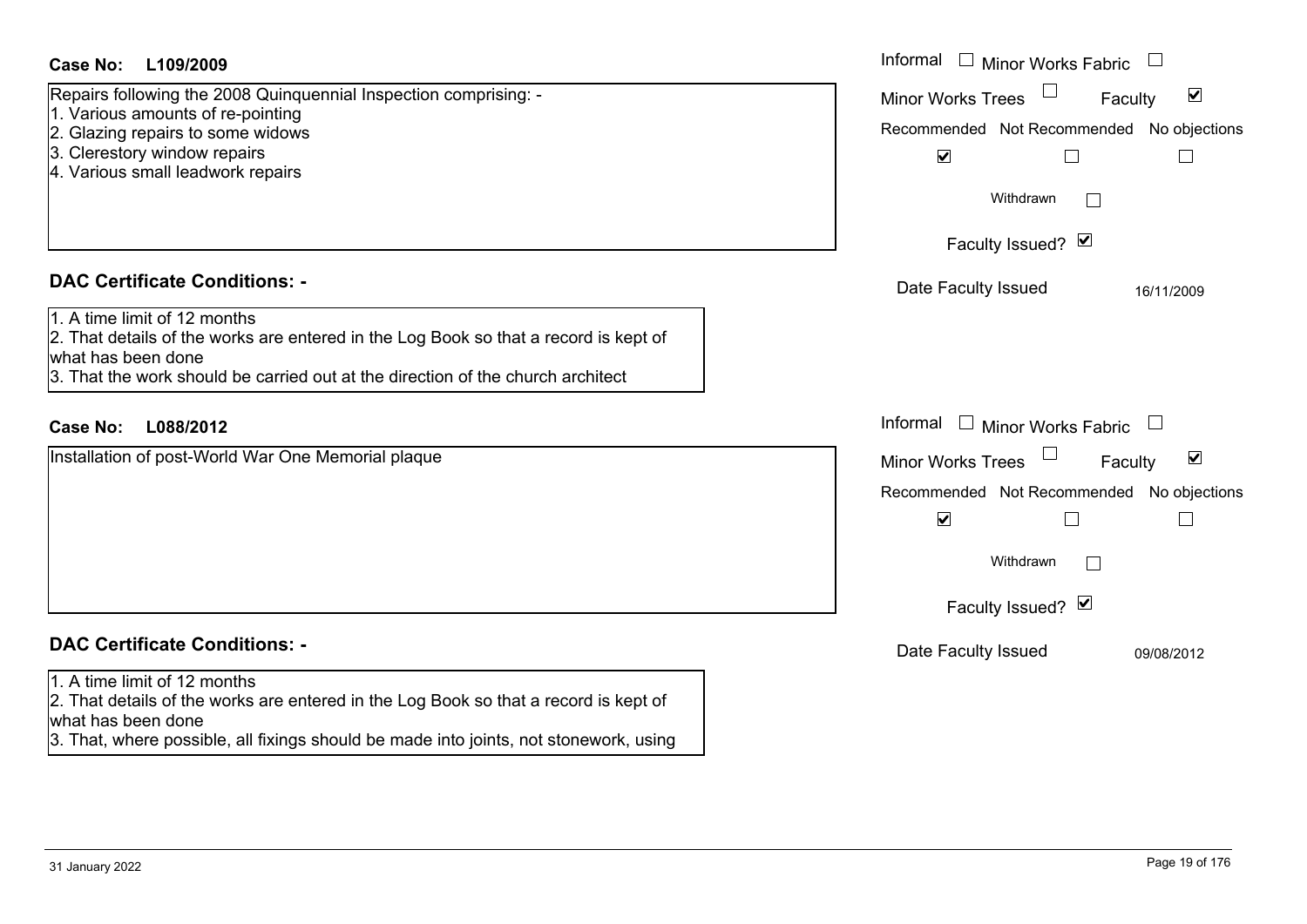#### **L229/2014Case No:** Informal

- 1. Stone replacement and re-pointing to buttresses
- 2. Other sundry re-pointing
- 3. Repairs to drainage gulley surround near North Door
- 4. Removal of concrete drainage channel by South Porch

#### **DAC Certificate Conditions: -**

#### **DAC Certificate Conditions: -**

#### 1. A time limit of 12 months

2. That details of the works are entered in the Log Book so that a record is kept of what has been done

3. That the PCC obtains the necessary planning permission from Melton Borough

| <b>Case No:</b><br>L229/2014                                                                                                                                                                                                             | Informal □ Minor Works Fabric ⊠                                                                                                                                     |
|------------------------------------------------------------------------------------------------------------------------------------------------------------------------------------------------------------------------------------------|---------------------------------------------------------------------------------------------------------------------------------------------------------------------|
| Following the 2013 QI Report: -<br>1. Stone replacement and re-pointing to buttresses<br>2. Other sundry re-pointing<br>3. Repairs to drainage gulley surround near North Door<br>4. Removal of concrete drainage channel by South Porch | <b>Minor Works Trees</b><br>$\Box$<br>Faculty<br>Recommended Not Recommended No objections<br>$\blacktriangledown$<br>Withdrawn<br>$\Box$                           |
|                                                                                                                                                                                                                                          | Faculty Issued? $\Box$                                                                                                                                              |
| <b>DAC Certificate Conditions: -</b>                                                                                                                                                                                                     | Date Faculty Issued                                                                                                                                                 |
| 1. A time limit of 12 months<br>2. That details of the works are entered in the Log Book so that a record is kept of<br>what has been done                                                                                               |                                                                                                                                                                     |
| L009/2014<br><b>Case No:</b>                                                                                                                                                                                                             | Informal □ Minor Works Fabric ⊠                                                                                                                                     |
| <b>Installation of Roof Alarm</b>                                                                                                                                                                                                        | <b>Minor Works Trees</b><br>$\Box$<br>Faculty<br>Recommended Not Recommended No objections<br>$\blacktriangledown$<br>Withdrawn<br>$\Box$<br>Faculty Issued? $\Box$ |
| <b>DAC Certificate Conditions: -</b>                                                                                                                                                                                                     | Date Faculty Issued                                                                                                                                                 |
| 1. A time limit of 12 months                                                                                                                                                                                                             |                                                                                                                                                                     |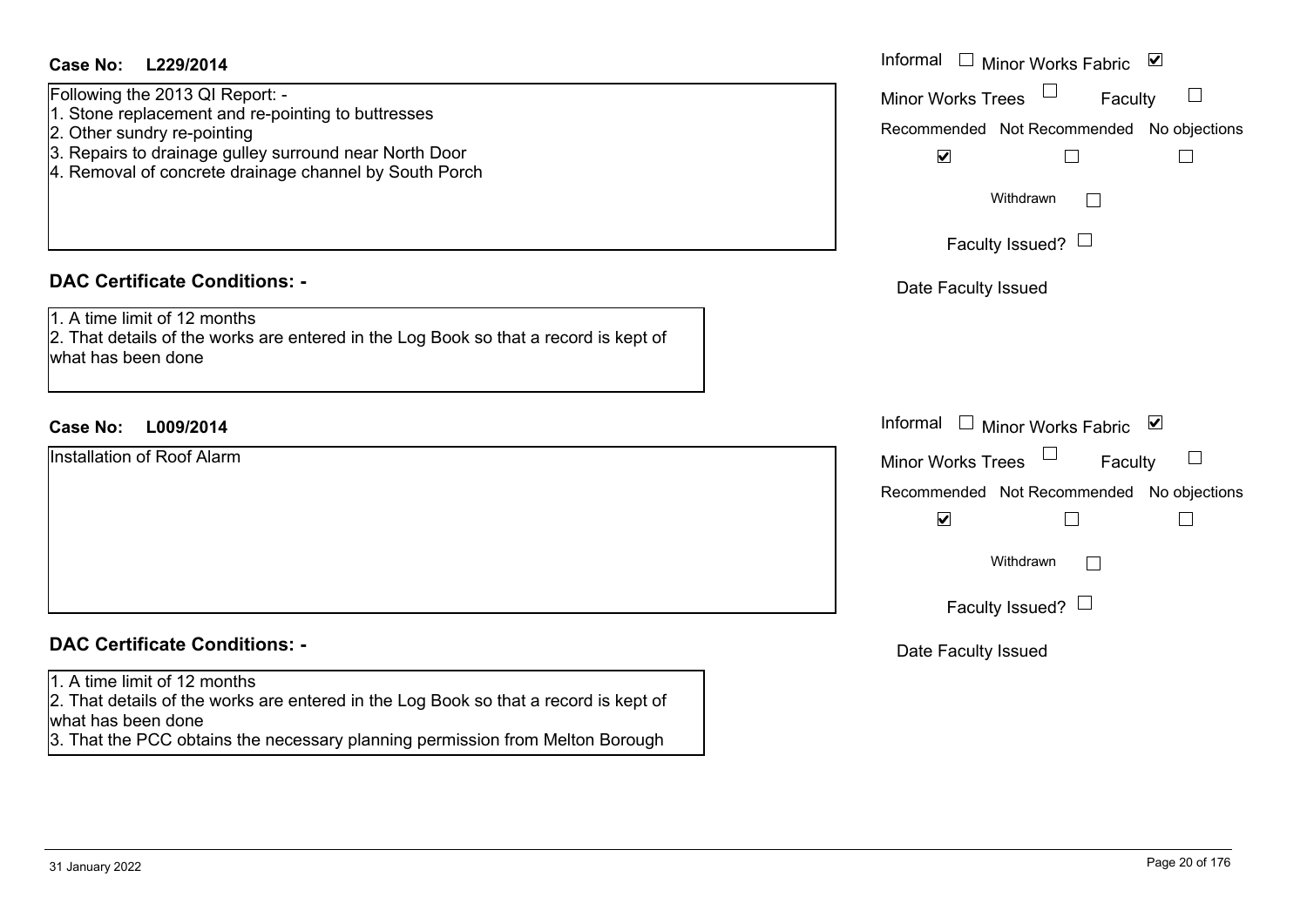31 January 2022 Page 21 of 176

# 1. Refurbishment of window ferramenta for windows W1, W6, W7, W8, W10, W11, W13, and South Clerestory window 2. Glazing repairs to windows W3 and W7 in situ 3. Glazing repairs to window W8 requiring removal and boarding up **Case No:**Informal

# **DAC Certificate Conditions: -**

1. That details of the works are entered in the Log Book so that a record is kept of what has been done

2. That any fragments of old glass must be preserved or replaced in their present position

#### **Case No:**

1. Installation of gale breakers 2. Alter Tower roof access hatch

# **DAC Certificate Conditions: -**

1. That details of the works are entered in the Log Book so that a record is kept of what has been done

|                                                                                               | Informal<br>$\mathbb{Z}$<br>Minor Works Fabric<br>⊻  |
|-----------------------------------------------------------------------------------------------|------------------------------------------------------|
| ishment of window ferramenta for windows W1, W6, W7, W8, W10, W11, W13, and South<br>y window | <b>Minor Works Trees</b><br>Faculty                  |
| g repairs to windows W3 and W7 in situ                                                        | Recommended Not Recommended No objections            |
| g repairs to window W8 requiring removal and boarding up                                      | $\blacktriangledown$                                 |
|                                                                                               | Withdrawn                                            |
|                                                                                               | Faculty Issued? $\Box$                               |
| rtificate Conditions: -                                                                       | Date Faculty Issued                                  |
| etails of the works are entered in the Log Book so that a record is kept of<br>been done      |                                                      |
| ny fragments of old glass must be preserved or replaced in their present                      |                                                      |
|                                                                                               | Informal $\square$<br>Minor Works Fabric             |
| ation of gale breakers                                                                        | $\blacktriangledown$<br>Minor Works Trees<br>Faculty |
| ower roof access hatch                                                                        | Recommended Not Recommended<br>No objections         |
|                                                                                               |                                                      |
|                                                                                               | Withdrawn                                            |
|                                                                                               | Faculty Issued? $\Box$                               |
| rtificate Conditions: -                                                                       | Date Faculty Issued                                  |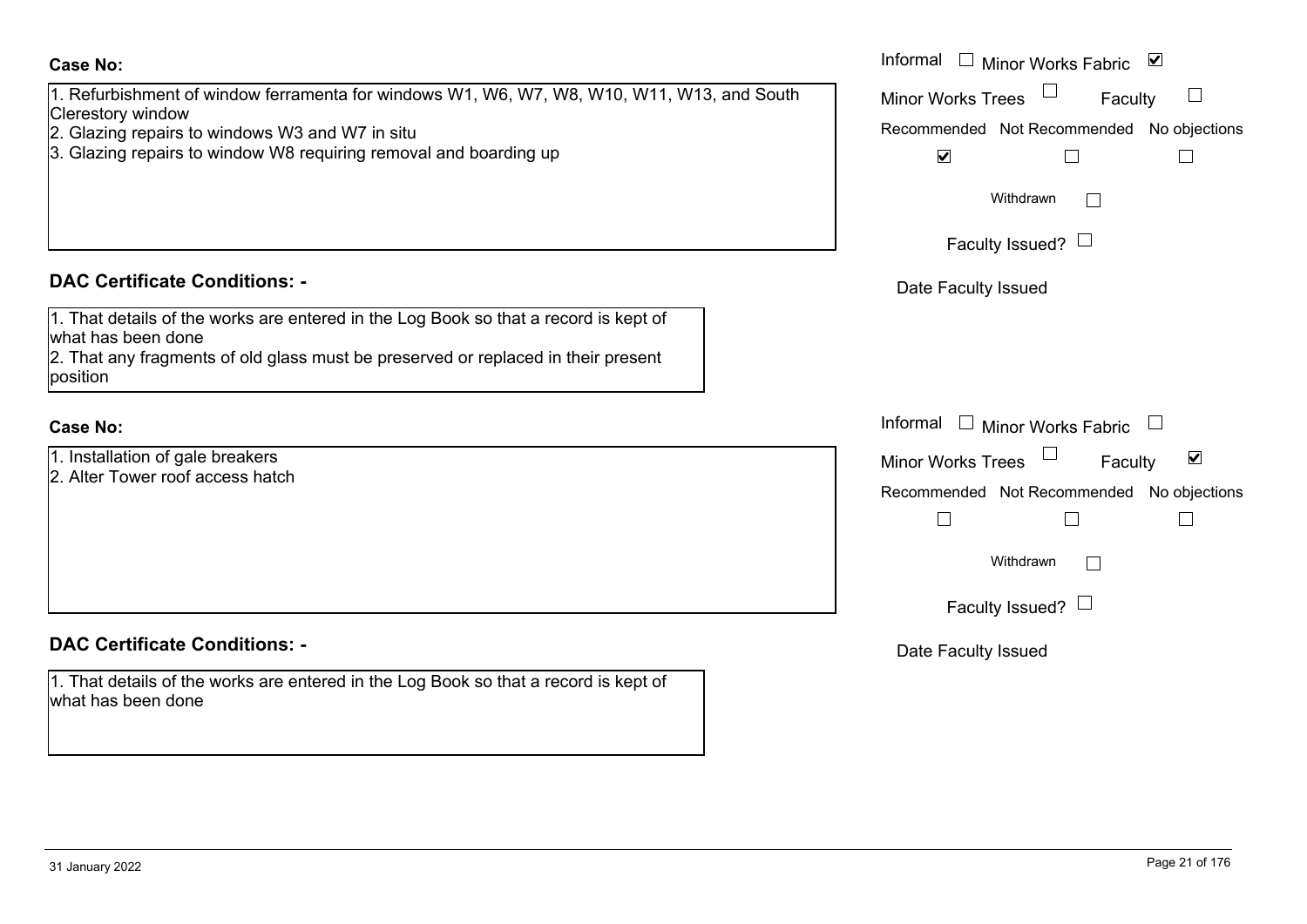| <b>Case No:</b>                                                                                                                      | Informal □ Minor Works Fabric ☑                                                                                                                                     |
|--------------------------------------------------------------------------------------------------------------------------------------|---------------------------------------------------------------------------------------------------------------------------------------------------------------------|
| Treatment of timber against woodworm and death watch beetle: -<br>1. Deafening Chamber and Clock Room<br>2. Pew staging and the pews | Minor Works Trees<br>Faculty<br>$\Box$<br>Recommended Not Recommended No objections<br>$\blacktriangleright$<br>$\Box$<br>$\Box$                                    |
|                                                                                                                                      | Withdrawn<br>$\blacktriangledown$<br>Faculty Issued? $\Box$                                                                                                         |
| <b>DAC Certificate Conditions: -</b>                                                                                                 | Date Faculty Issued                                                                                                                                                 |
| 1. That details of the works are entered in the Log Book so that a record is kept of<br>what has been done                           |                                                                                                                                                                     |
| <b>Case No:</b>                                                                                                                      | Informal $\Box$ Minor Works Fabric $\Box$                                                                                                                           |
| Stonework repair and replacement                                                                                                     | Minor Works Trees<br>Faculty<br>$\Box$<br>Recommended Not Recommended No objections<br>$\Box$<br>$\Box$<br>$\vert \ \ \vert$<br>Withdrawn<br>Faculty Issued? $\Box$ |
| <b>DAC Certificate Conditions: -</b>                                                                                                 | Date Faculty Issued                                                                                                                                                 |
| 1. That details of the works are entered in the Log Book so that a record is kept of<br>what has been done                           |                                                                                                                                                                     |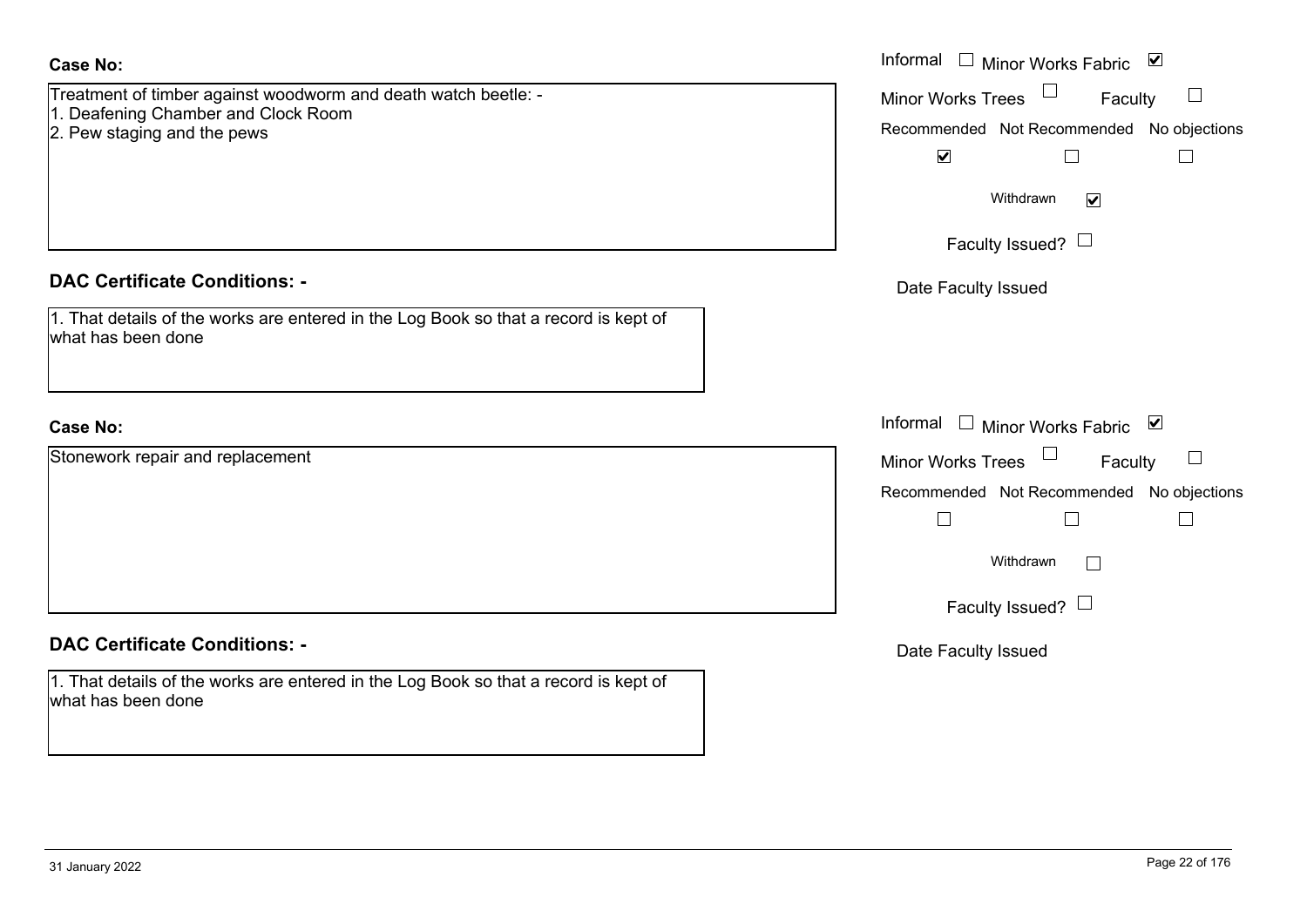| Case No:                                                                                                        | Informal $\Box$ Minor Works Fabric $\Box$                      |
|-----------------------------------------------------------------------------------------------------------------|----------------------------------------------------------------|
| Repair to Chest tombs                                                                                           | $\blacktriangledown$<br><b>Minor Works Trees</b><br>Faculty    |
|                                                                                                                 | Recommended Not Recommended No objections                      |
|                                                                                                                 | Г                                                              |
|                                                                                                                 | Withdrawn<br>$\blacktriangledown$                              |
|                                                                                                                 | Faculty Issued? $\Box$                                         |
| <b>DAC Certificate Conditions: -</b>                                                                            | Date Faculty Issued                                            |
| 1. That details of the works are entered in the Log Book so that a record is kept of<br>what has been done      |                                                                |
| <b>Case No:</b>                                                                                                 | Informal $\Box$ Minor Works Fabric $\Box$                      |
| In the South Aisle, treatment of the pew platform & replacement of floorboards damaged by beetle<br>infestation | $\Box$<br>$\blacktriangledown$<br>Minor Works Trees<br>Faculty |
|                                                                                                                 | Recommended Not Recommended No objections                      |
|                                                                                                                 | $\blacktriangledown$                                           |
|                                                                                                                 | Withdrawn                                                      |
|                                                                                                                 | Faculty Issued? $\Box$                                         |
| <b>DAC Certificate Conditions: -</b>                                                                            | Date Faculty Issued<br>15/01/2020                              |
| 1. That details of the works are entered in the Log Book so that a record is kept of<br>what has been done      |                                                                |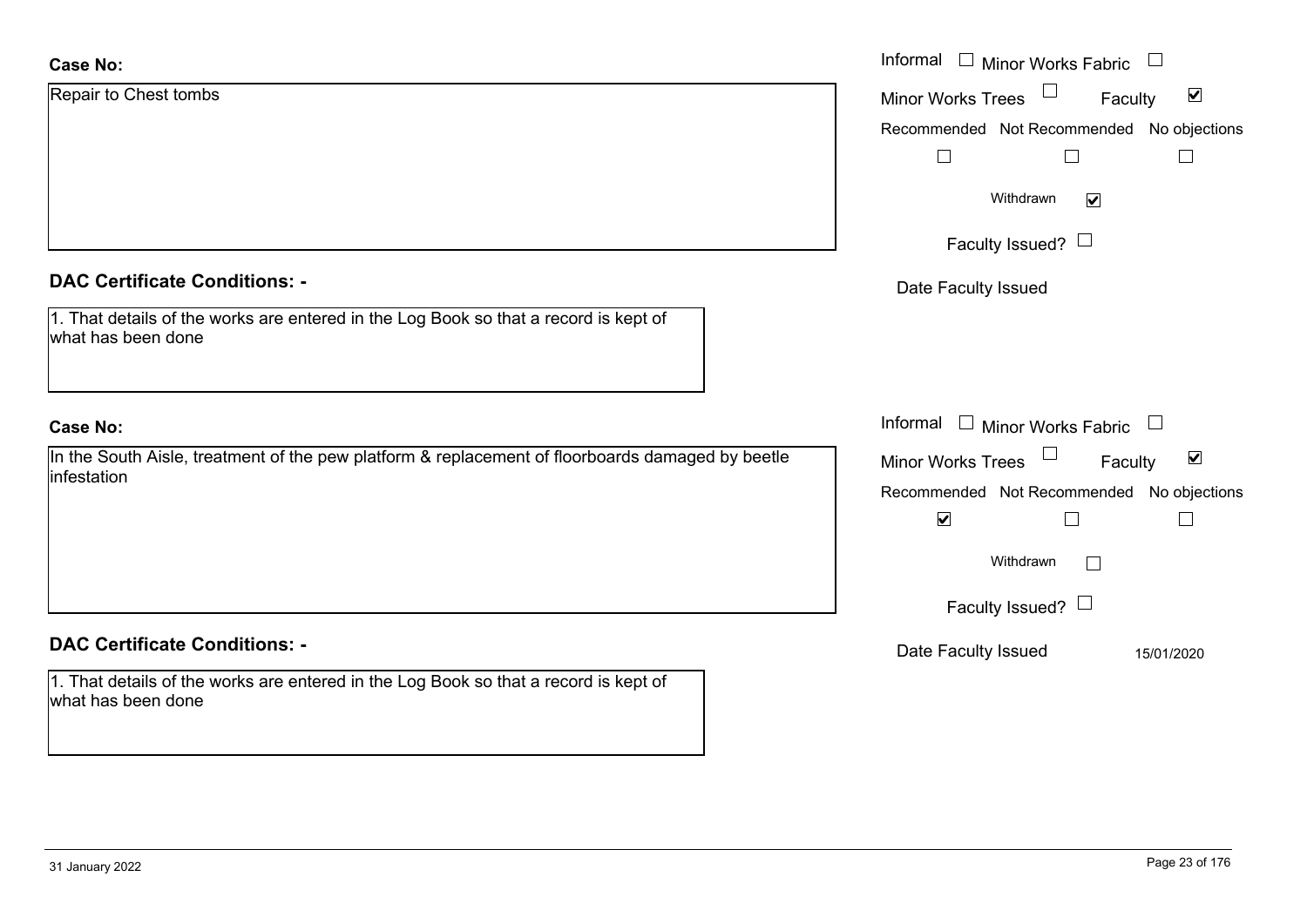#### **Case No:**

Works to the roof comprising: - 1. New ridge to Chancel 2. Roof repairs

|  | <b>DAC Certificate Conditions: -</b> |  |
|--|--------------------------------------|--|
|  |                                      |  |

1. That details of the works are entered in the Log Book so that a record is kept of what has been done

|                          | Informal $\Box$ Minor Works Fabric $\Box$ |
|--------------------------|-------------------------------------------|
| the roof comprising: -   | Minor Works Trees $\Box$<br>Faculty       |
| dge to Chancel<br>epairs | Recommended Not Recommended No objections |
|                          |                                           |
|                          | Withdrawn<br>$\blacktriangledown$         |
|                          | Faculty Issued? $\lfloor$                 |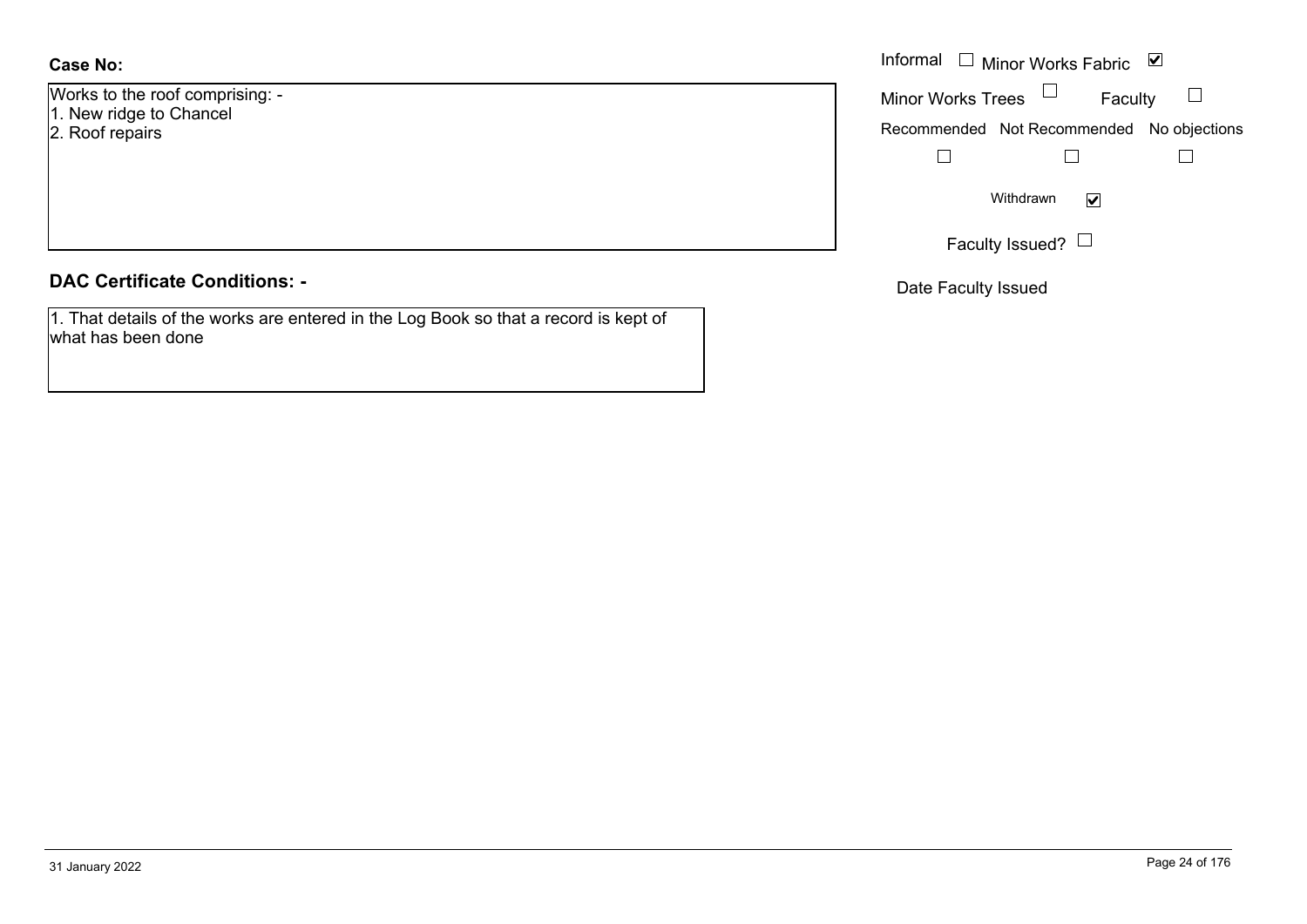#### **10204 Harston, St Michael**

| Case No:<br>L052/2004                                                                                                 | Informal<br>$\Box$ Minor Works Fabric              |
|-----------------------------------------------------------------------------------------------------------------------|----------------------------------------------------|
| To erect a handrail, in memory of Robert Gardner, at the Chancel step to improve health and safety                    | $\Box$<br><b>Minor Works Trees</b><br>☑<br>Faculty |
|                                                                                                                       | Recommended Not Recommended No objections          |
|                                                                                                                       | ☑                                                  |
|                                                                                                                       | Withdrawn                                          |
|                                                                                                                       | Faculty Issued? $\Box$                             |
| <b>DAC Certificate Conditions: -</b>                                                                                  | Date Faculty Issued<br>04/08/2004                  |
| 1. A time limit of 12 months<br>2. A resin anchor type fastening into the stone be used rather than an expansion type |                                                    |

to avoid the risk of splitting the stone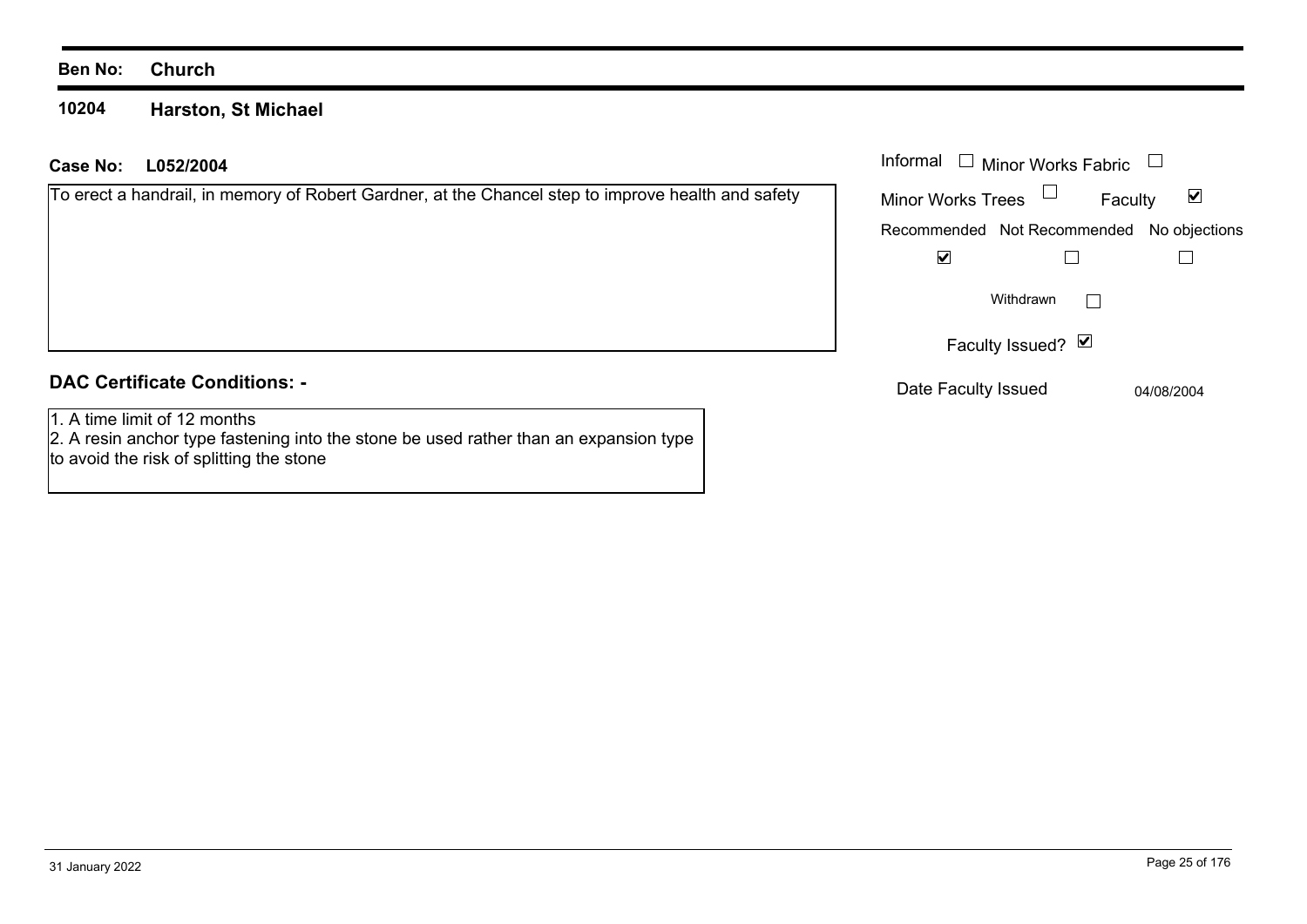| <b>Case No:</b><br>L005/2006                                                                                                                                                                                   | Informal $\Box$ Minor Works Fabric $\Box$                                                                                                                                                                                                           |
|----------------------------------------------------------------------------------------------------------------------------------------------------------------------------------------------------------------|-----------------------------------------------------------------------------------------------------------------------------------------------------------------------------------------------------------------------------------------------------|
| 1. Replace severely worn/eroded natural stone paving to entrance porch with Ancaster stone paving<br>2. Cut out stone step from porch to church entrance and replace with new natural stone step               | Minor Works Trees<br>$\blacktriangledown$<br>Faculty<br>Recommended Not Recommended No objections<br>$\blacktriangledown$<br>Withdrawn<br>$\Box$<br>Faculty Issued? Ø                                                                               |
| <b>DAC Certificate Conditions: -</b><br>1. A time limit of 12 months                                                                                                                                           | Date Faculty Issued<br>24/04/2006                                                                                                                                                                                                                   |
| <b>Case No:</b><br>L202/2010<br>1. Felling of Corsican Pine<br>2. Planting of replacement Tree                                                                                                                 | Informal<br>$\Box$ Minor Works Fabric $\Box$<br>Minor Works Trees ⊠<br>$\Box$<br>Faculty<br>Recommended Not Recommended No objections<br>$\blacktriangledown$<br>$\mathsf{L}$<br>$\vert \ \ \vert$<br>Withdrawn<br>$\Box$<br>Faculty Issued? $\Box$ |
| <b>DAC Certificate Conditions: -</b><br>1. That details of the works are entered in the Log Book so that a record is kept of<br>what has been done<br>2. That the species of the replacement tree be specified | Date Faculty Issued                                                                                                                                                                                                                                 |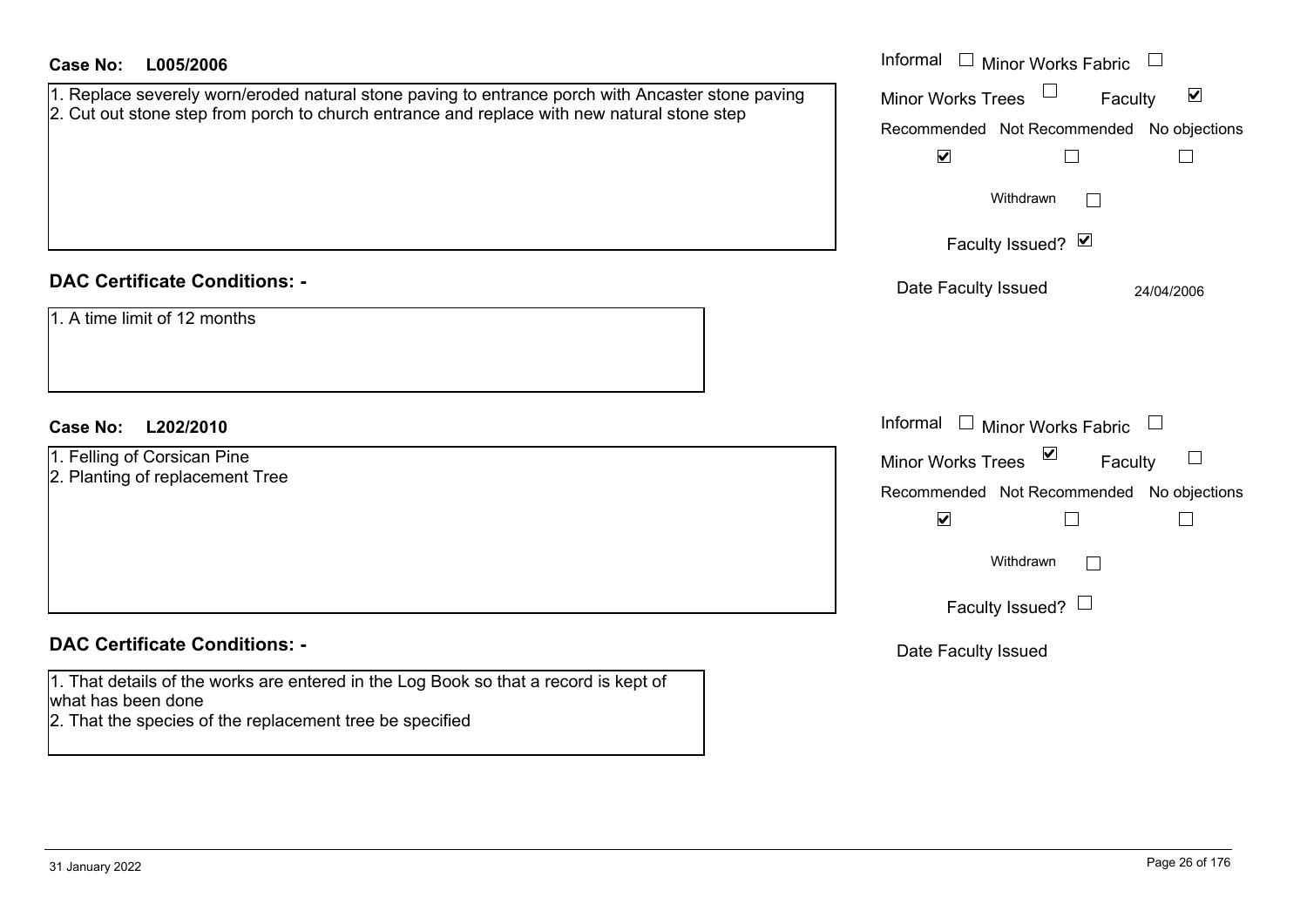| <b>Case No:</b><br>L094/2011                                                                                                                                                                | Informal $\blacksquare$ Minor Works Fabric $\blacksquare$   |
|---------------------------------------------------------------------------------------------------------------------------------------------------------------------------------------------|-------------------------------------------------------------|
| Conservation of the Saxon grave cover                                                                                                                                                       | $\Box$<br>Minor Works Trees<br>Faculty                      |
|                                                                                                                                                                                             | Recommended Not Recommended No objections                   |
|                                                                                                                                                                                             |                                                             |
|                                                                                                                                                                                             | Withdrawn                                                   |
|                                                                                                                                                                                             | Faculty Issued? $\Box$                                      |
| <b>DAC Certificate Conditions: -</b>                                                                                                                                                        | Date Faculty Issued                                         |
| 1. A time limit of 12 months<br>2. That details of the works are entered in the Log Book so that a record is kept of<br>what has been done                                                  |                                                             |
| L225/2014<br><b>Case No:</b>                                                                                                                                                                | Informal<br>$\Box$ Minor Works Fabric $\Box$                |
| Erection of shed for the mower                                                                                                                                                              | $\blacktriangledown$<br><b>Minor Works Trees</b><br>Faculty |
|                                                                                                                                                                                             | Recommended Not Recommended No objections                   |
|                                                                                                                                                                                             | $\blacktriangledown$                                        |
|                                                                                                                                                                                             | Withdrawn                                                   |
|                                                                                                                                                                                             | Faculty Issued? Ø                                           |
| <b>DAC Certificate Conditions: -</b>                                                                                                                                                        | Date Faculty Issued<br>23/02/2015                           |
| 1. That details of the works are entered in the Log Book so that a record is kept of<br>what has been done<br>2. That any batteries be checked in accordance with manufactures instructions |                                                             |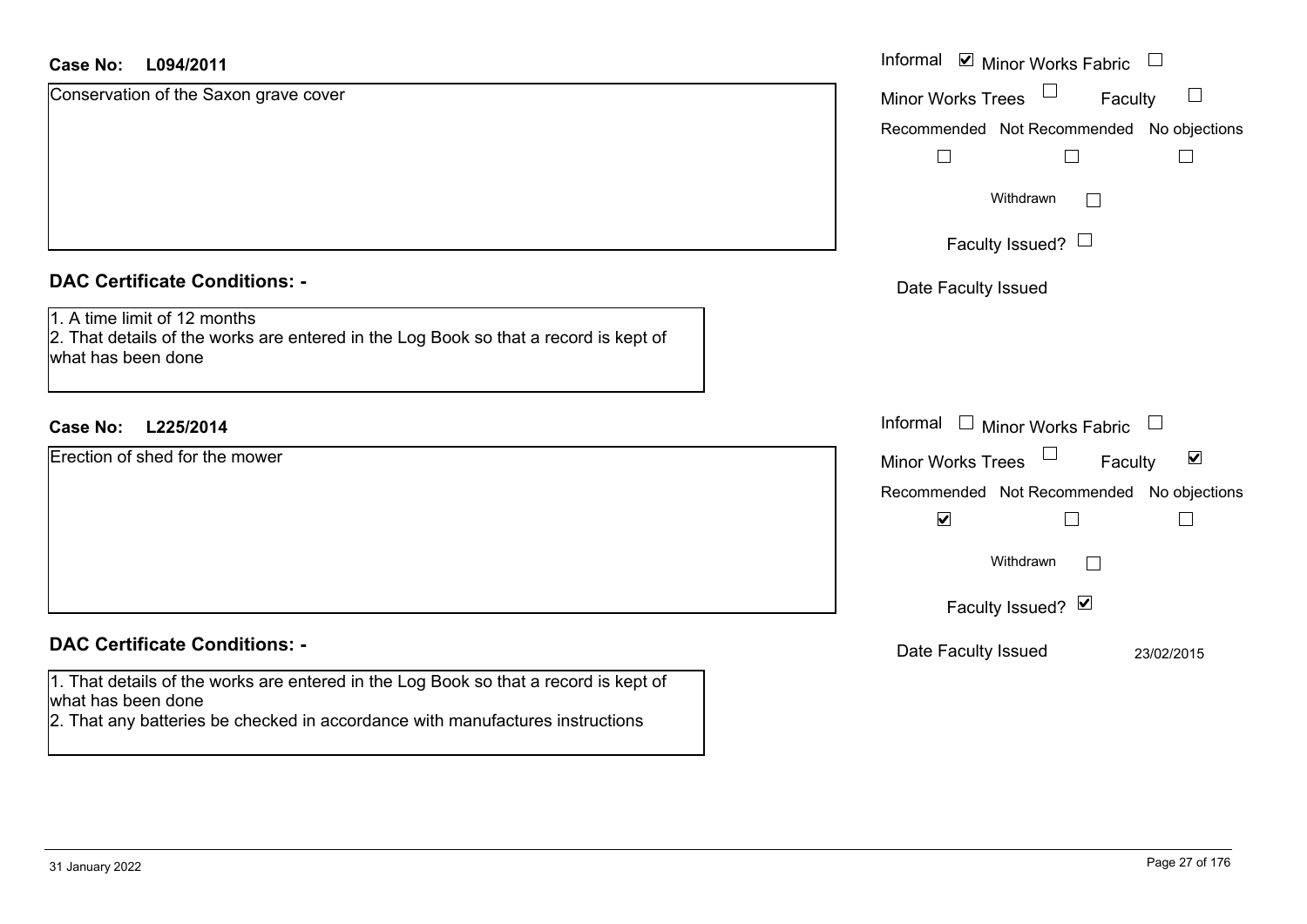#### $\overline{L}$  . This

| 11. Trim: -                                                  |
|--------------------------------------------------------------|
| a) $2 \times$ Yew                                            |
| b) $1 \times$ Holly                                          |
| Trees adjacent to 2 Croxton Lane                             |
| 2. Trim: -                                                   |
| a) $1 \times$ Yew                                            |
| b) $2 \times$ other                                          |
| Trees adjacent to the Lych Gate                              |
| 3. Fell 1 x Holly Tree adjacent to the wall with Algar House |
| 4. Fell 1 x unspecified dead Tree                            |
| 5. Plant: -                                                  |
| a) 1 x Holly                                                 |
| b) $1 \times$ Yew                                            |
| <b>Trees</b>                                                 |

#### **DAC Certificate Conditions: -**

1. A time limit of 12 months 2. That details of the works are entered in the Log Book so that a record is kept of what has been done

3. That the PCC confirms (with a churchyard plan) the proposed locations of the Holly

| Case No:<br>L173/2014                                                                            | Informal<br><b>Minor Works Fabric</b>     |
|--------------------------------------------------------------------------------------------------|-------------------------------------------|
| $1.$ Trim: $-$                                                                                   | ⊻<br><b>Minor Works Trees</b><br>Faculty  |
| a) 2 x Yew<br>b) 1 x Holly                                                                       | Recommended Not Recommended No objections |
| Trees adjacent to 2 Croxton Lane<br>2. Trim: -                                                   | M                                         |
| a) 1 x Yew<br>b) $2 \times$ other                                                                | Withdrawn                                 |
| Trees adjacent to the Lych Gate<br>3. Fell 1 x Holly Tree adiacent to the wall with Algar House. | Faculty Issued? $\Box$                    |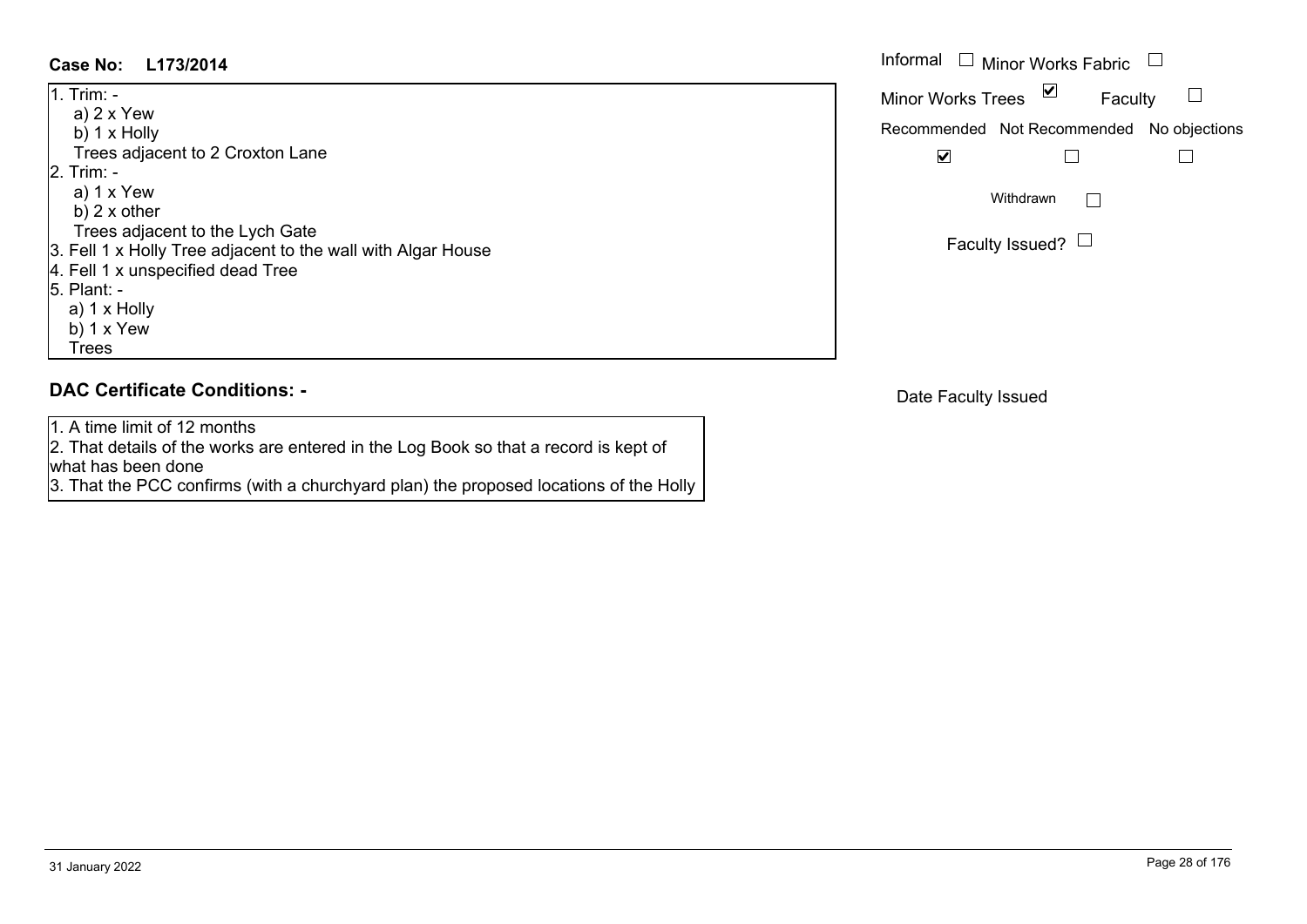#### **L199/2014Case No:** Informal

In the South Porch: -

- 1. Removal of 2 x Noticeboards
- 2. Installation of 1 x polycarbonate-glazed Noticeboard

#### **DAC Certificate Conditions: -**

1. A time limit of 12 months

2. That details of the works are entered in the Log Book so that a record is kept of what has been done

3. That, where possible, all fixings should be made into joints, not stonework, using

#### **Case No:**

Repairs to masonry and roof following QI Report comprising: -

- 1. Replacement of Tower roof on like-for-like basis
- 2. Replacement of louvres
- 3. Repairs to Tower stonework
- 4. Repairs to north side of Nave roof and parapet
- 5. Repairs to chancel and Vestry roofs
- 6. Repairs to Basement Stone Wall, metal balustrade and adjacent Stone Buttress
- 7. Works to address crack in North Chancel wall and damp in Nave wall

#### **DAC Certificate Conditions: -**

1. That details of the works are entered in the Log Book so that a record is kept of what has been done 2. That the material covering the Tower roof should not be changed - but merely

repaired

| L199/2014                                                                                                                                                                                                                                                                                                                                                               | Informal □ Minor Works Fabric ⊠                                                                                                                                 |
|-------------------------------------------------------------------------------------------------------------------------------------------------------------------------------------------------------------------------------------------------------------------------------------------------------------------------------------------------------------------------|-----------------------------------------------------------------------------------------------------------------------------------------------------------------|
| uth Porch: -<br>val of 2 x Noticeboards<br>ation of 1 x polycarbonate-glazed Noticeboard                                                                                                                                                                                                                                                                                | <b>Minor Works Trees</b><br>$\mathbf{I}$<br>Faculty<br>Recommended Not Recommended No objections<br>$\blacktriangledown$                                        |
|                                                                                                                                                                                                                                                                                                                                                                         | Withdrawn<br>Faculty Issued? $\Box$                                                                                                                             |
| rtificate Conditions: -                                                                                                                                                                                                                                                                                                                                                 | Date Faculty Issued                                                                                                                                             |
| limit of 12 months<br>etails of the works are entered in the Log Book so that a record is kept of<br>been done<br>where possible, all fixings should be made into joints, not stonework, using                                                                                                                                                                          |                                                                                                                                                                 |
|                                                                                                                                                                                                                                                                                                                                                                         | Informal □ Minor Works Fabric<br>⊻                                                                                                                              |
| o masonry and roof following QI Report comprising: -<br>cement of Tower roof on like-for-like basis<br>cement of louvres<br>s to Tower stonework<br>s to north side of Nave roof and parapet<br>s to chancel and Vestry roofs<br>s to Basement Stone Wall, metal balustrade and adjacent Stone Buttress<br>to address crack in North Chancel wall and damp in Nave wall | <b>Minor Works Trees</b><br>Faculty<br>Recommended Not Recommended No objections<br>$\blacktriangledown$<br>Withdrawn<br>$\mathbf{L}$<br>Faculty Issued? $\Box$ |
| rtificate Conditions: -                                                                                                                                                                                                                                                                                                                                                 | Date Faculty Issued                                                                                                                                             |
|                                                                                                                                                                                                                                                                                                                                                                         |                                                                                                                                                                 |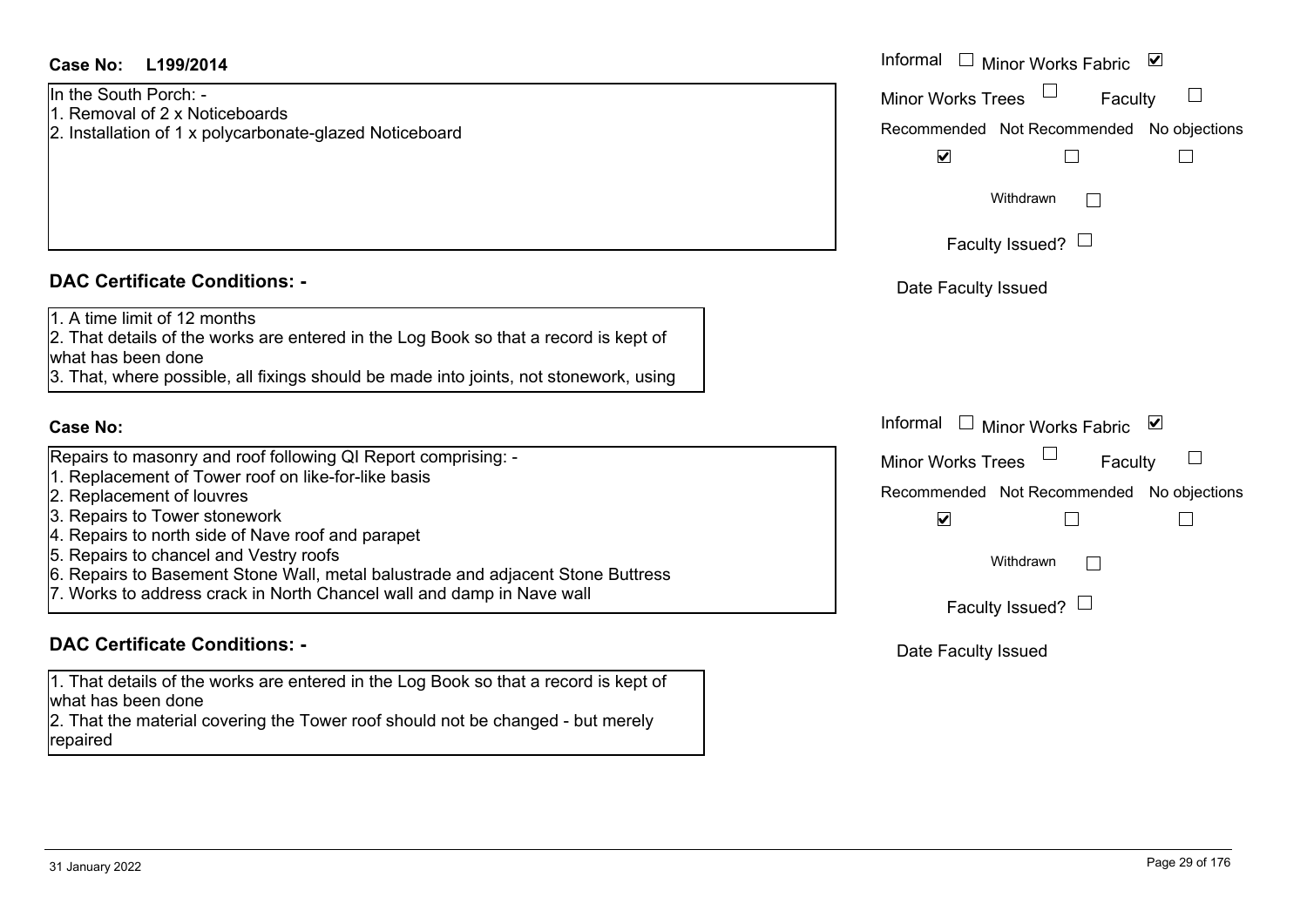| <b>Case No:</b>                                                                                            | Informal $\Box$ Minor Works Fabric $\Box$                             |
|------------------------------------------------------------------------------------------------------------|-----------------------------------------------------------------------|
| Repair to crack in Chancel wall                                                                            | $\Box$<br><b>Minor Works Trees</b><br>Faculty                         |
|                                                                                                            | Recommended Not Recommended No objections                             |
|                                                                                                            |                                                                       |
|                                                                                                            | Withdrawn<br>$\perp$                                                  |
|                                                                                                            | Faculty Issued? $\Box$                                                |
| <b>DAC Certificate Conditions: -</b>                                                                       | Date Faculty Issued                                                   |
| 1. That details of the works are entered in the Log Book so that a record is kept of<br>what has been done |                                                                       |
| <b>Case No:</b>                                                                                            | Informal $\Box$ Minor Works Fabric $\Box$                             |
| <b>Works to Chestnut Tree</b>                                                                              | $\blacktriangledown$<br><b>Minor Works Trees</b><br>$\Box$<br>Faculty |
|                                                                                                            | Recommended Not Recommended No objections                             |
|                                                                                                            | $\blacktriangledown$<br>$\Box$                                        |
|                                                                                                            | Withdrawn<br>$\perp$                                                  |
|                                                                                                            | Faculty Issued? $\Box$                                                |
| <b>DAC Certificate Conditions: -</b>                                                                       | Date Faculty Issued                                                   |
| 1. That details of the works are entered in the Log Book so that a record is kept of<br>what has been done |                                                                       |

ш.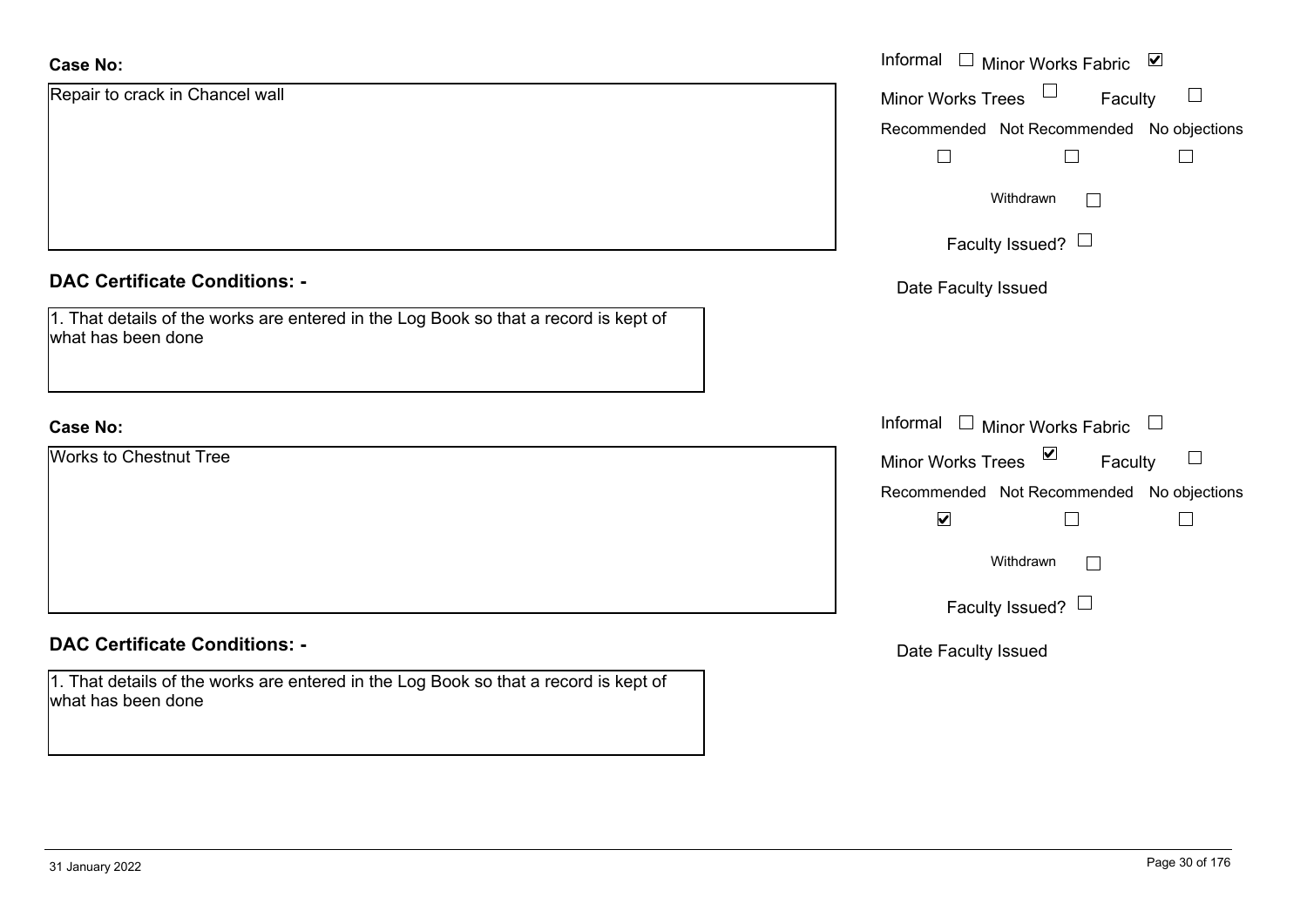#### **Case No:**

| Installation of a Bench to Rose Eileen Andrew and John Derek Holborn in the churchyard in celebration |  |  |
|-------------------------------------------------------------------------------------------------------|--|--|
| of 60 years of marriage                                                                               |  |  |

#### **DAC Certificate Conditions: -**

1. That details of the works are entered in the Log Book so that a record is kept of what has been done

#### **Case No:**

Installation of a Bench in the churchyard in memory of Brenda & Roy Corston

#### **DAC Certificate Conditions: -**

1. That details of the works are entered in the Log Book so that a record is kept of what has been done

|                                                                                                                | Informal $\Box$<br>$\blacktriangledown$<br><b>Minor Works Fabric</b> |
|----------------------------------------------------------------------------------------------------------------|----------------------------------------------------------------------|
| on of a Bench to Rose Eileen Andrew and John Derek Holborn in the churchyard in celebration<br>irs of marriage | Minor Works Trees<br>Faculty                                         |
|                                                                                                                | Recommended Not Recommended No objections                            |
|                                                                                                                | $\blacktriangledown$                                                 |
|                                                                                                                | Withdrawn                                                            |
|                                                                                                                | Faculty Issued? $\Box$                                               |
| rtificate Conditions: -                                                                                        | Date Faculty Issued                                                  |
| etails of the works are entered in the Log Book so that a record is kept of<br>been done                       |                                                                      |
|                                                                                                                | Informal □ Minor Works Fabric<br>⊻                                   |
| on of a Bench in the churchyard in memory of Brenda & Roy Corston                                              | Minor Works Trees<br>Faculty                                         |
|                                                                                                                | Recommended Not Recommended No objections                            |
|                                                                                                                | $\blacktriangledown$                                                 |
|                                                                                                                | Withdrawn<br>$\mathbb{R}^n$                                          |
|                                                                                                                | Faculty Issued? $\Box$                                               |
|                                                                                                                |                                                                      |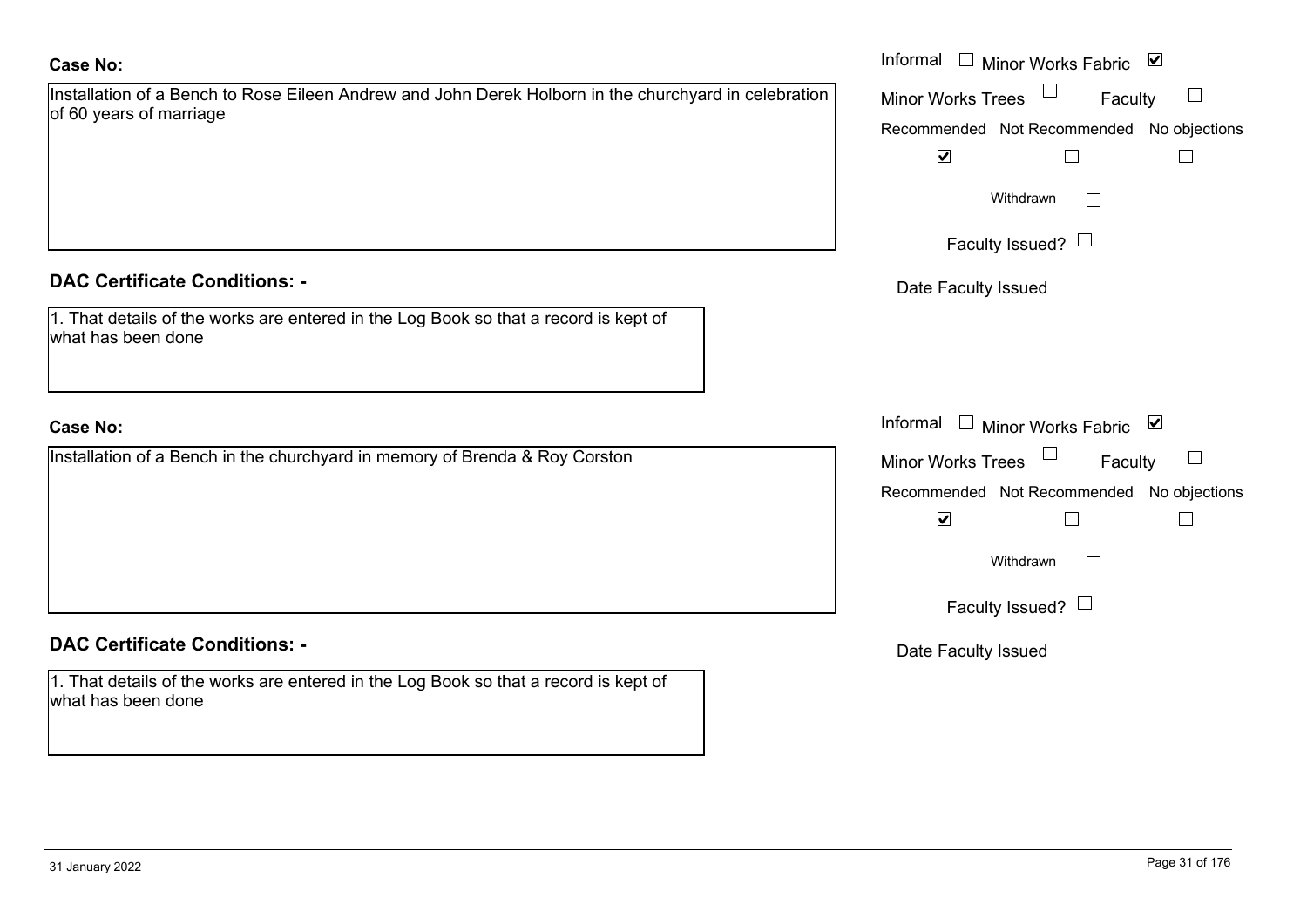# **Hathern, (Local Authority) Cemetery**

| Informal $\Box$ Minor Works Fabric $\Box$<br>L031/2006<br><b>Case No:</b> |                                           |                      |  |
|---------------------------------------------------------------------------|-------------------------------------------|----------------------|--|
| To lay headstones flat                                                    | Minor Works Trees $\Box$<br>Faculty       | $\blacktriangledown$ |  |
|                                                                           | Recommended Not Recommended No objections |                      |  |
|                                                                           |                                           |                      |  |
|                                                                           | Withdrawn<br>$\mathbf{1}$                 |                      |  |
|                                                                           | Faculty Issued? $\Box$                    |                      |  |
| <b>DAC Certificate Conditions: -</b>                                      | Date Faculty Issued                       |                      |  |
| 1. A time limit of 12 months                                              |                                           |                      |  |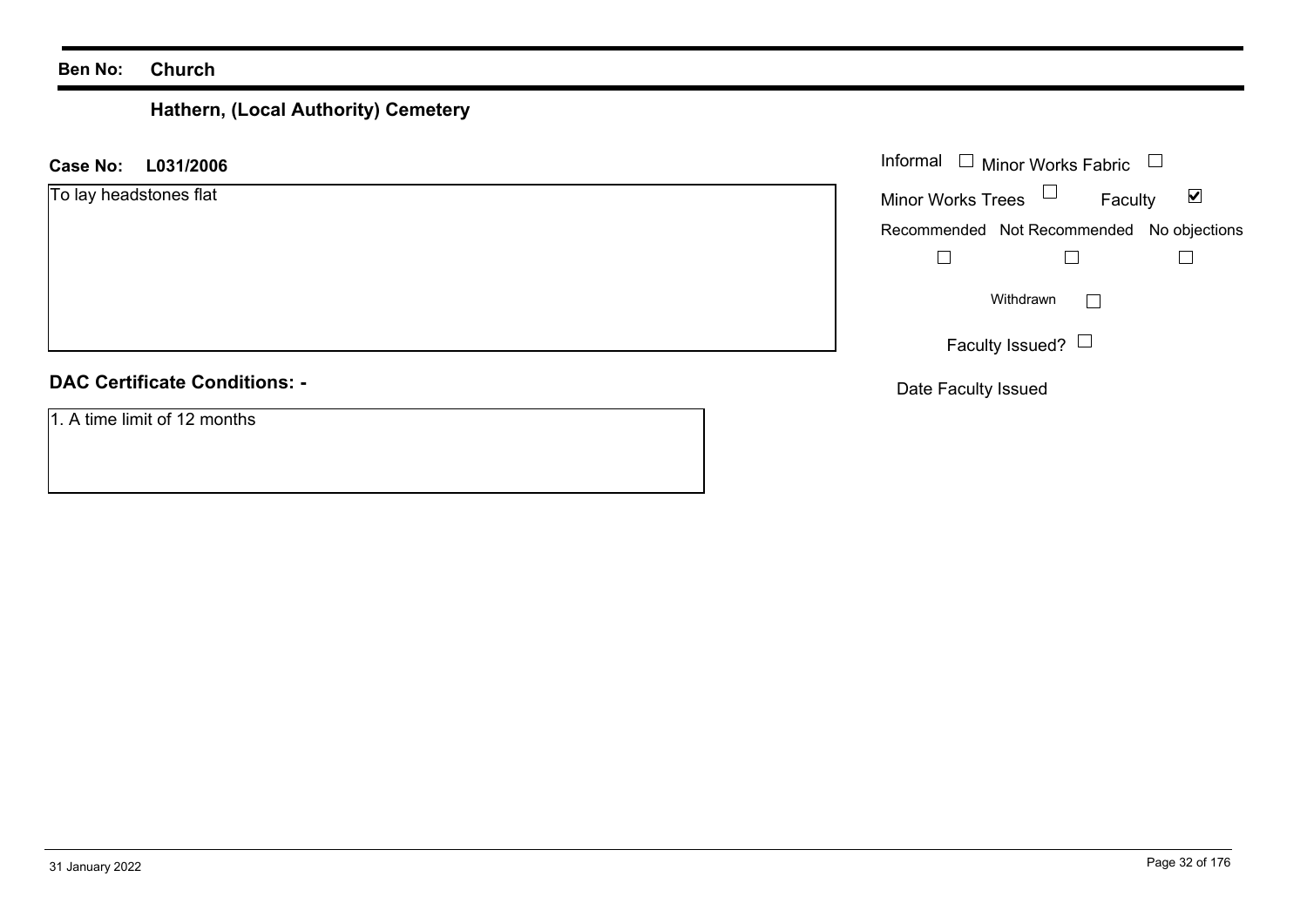#### **20103Hathern, St Peter and St Paul**

#### **L136/2001 Case No:** Informal

Installation of two Closed Circuit TV cameras discreetly positioned at the rear of the church in order to combat vandalism

## **DAC Certificate Conditions: -**

1. A time limit of 12 months

|                          | Informal ■ Minor Works Fabric |                                           |  |
|--------------------------|-------------------------------|-------------------------------------------|--|
| <b>Minor Works Trees</b> |                               | Faculty                                   |  |
|                          |                               | Recommended Not Recommended No objections |  |
|                          |                               |                                           |  |
|                          | Withdrawn                     |                                           |  |
|                          | Faculty Issued?               |                                           |  |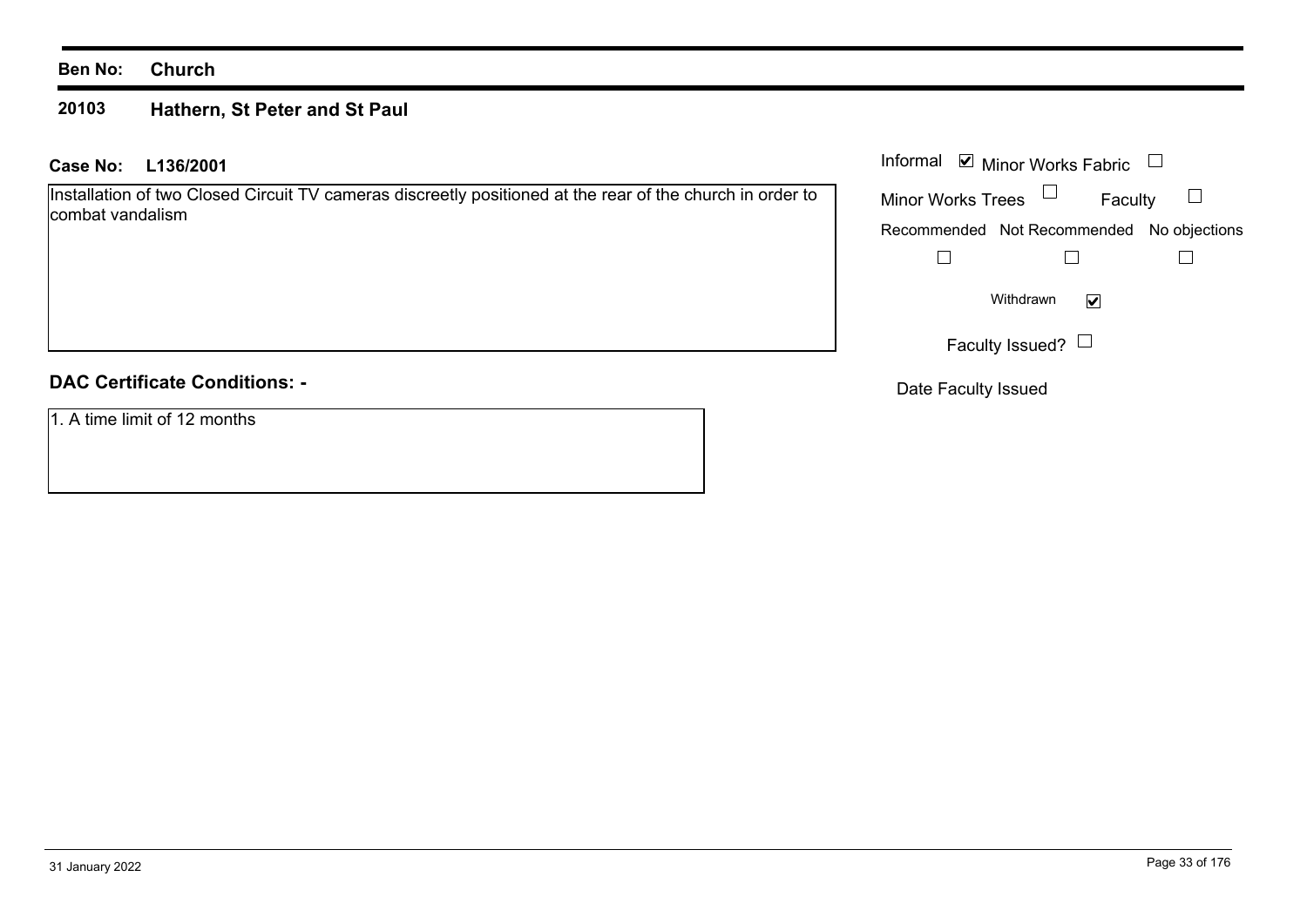| <b>Case No:</b><br>L031/2005                                                                                    | Informal ⊠ Minor Works Fabric<br>$\Box$              |
|-----------------------------------------------------------------------------------------------------------------|------------------------------------------------------|
| Storage facilities                                                                                              | $\Box$<br>Minor Works Trees<br>Faculty               |
|                                                                                                                 | Recommended Not Recommended No objections            |
|                                                                                                                 |                                                      |
|                                                                                                                 | Withdrawn<br>$\mathbb{R}^n$                          |
|                                                                                                                 | Faculty Issued? $\Box$                               |
| <b>DAC Certificate Conditions: -</b>                                                                            | Date Faculty Issued                                  |
| 1. A time limit of 12 months                                                                                    |                                                      |
|                                                                                                                 |                                                      |
|                                                                                                                 | Informal<br>$\Box$ Minor Works Fabric<br>$\Box$      |
| <b>Case No:</b><br>L124/2006                                                                                    |                                                      |
| 1. Overhaul and re-position Organ<br>2. Remove one freestanding choir pew in Chancel                            | $\blacktriangledown$<br>Minor Works Trees<br>Faculty |
| 3. Provision of structure to support new curtain screen in N Aisle                                              | Recommended Not Recommended No objections            |
|                                                                                                                 | $\blacktriangledown$                                 |
|                                                                                                                 | Withdrawn<br>Г                                       |
|                                                                                                                 | Faculty Issued? Ø                                    |
| <b>DAC Certificate Conditions: -</b>                                                                            | Date Faculty Issued<br>06/11/2006                    |
| 1. A time limit of 12 months<br>2. That the work should be carried out at the direction of the church architect |                                                      |
| 3. That the pews in the chancel should be aligned                                                               |                                                      |

4. That the white hardboard in the existing casing of the organ should be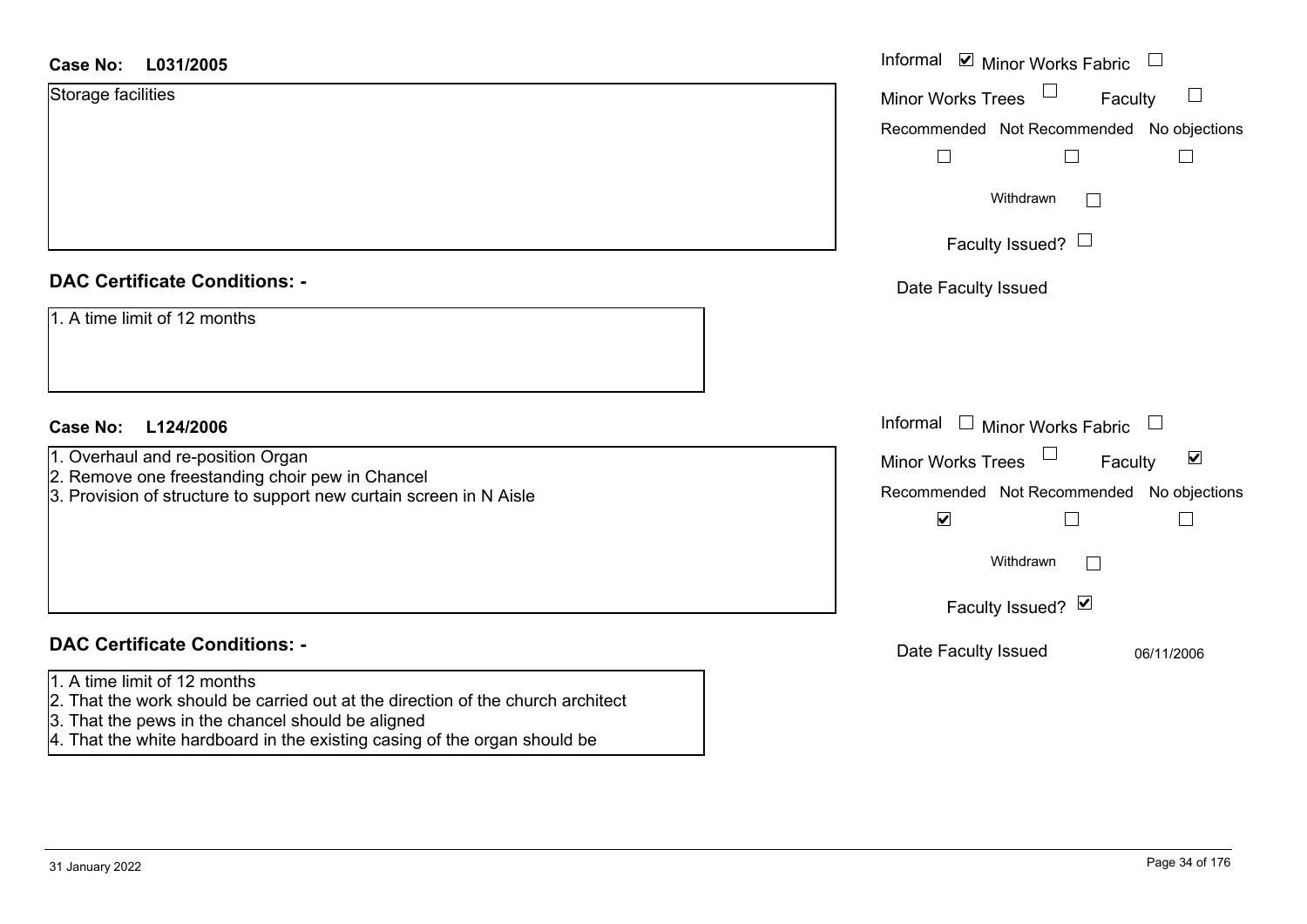| <b>Case No:</b><br>L032/2006                                                                                                                                                                                                                                                                                                                                                                                     | Informal $\Box$ Minor Works Fabric $\Box$                                                                                                                                                        |
|------------------------------------------------------------------------------------------------------------------------------------------------------------------------------------------------------------------------------------------------------------------------------------------------------------------------------------------------------------------------------------------------------------------|--------------------------------------------------------------------------------------------------------------------------------------------------------------------------------------------------|
| 1. Internally: -<br>a) Remove 4 pews from the church to create children's corner<br>b) Remove 1 pew from Vicar's Vestry<br>c) Install 1 plain oak lectern<br>d) Replace 1 heater and add 1 new heater for children's corner<br>2. Externally: -<br>a) Cabling, switch & socket from church to churchyard for siting and lighting of Christmas Tree<br>b) Cabling and lighting from church to existing gate light | Minor Works Trees<br>$\blacktriangledown$<br>Faculty<br>Recommended Not Recommended No objections<br>$\blacktriangledown$<br>$\perp$<br>$\mathbf{I}$<br>Withdrawn<br>$\Box$<br>Faculty Issued? Ø |
| <b>DAC Certificate Conditions: -</b><br>1. A time limit of 12 months                                                                                                                                                                                                                                                                                                                                             | Date Faculty Issued<br>03/10/2006                                                                                                                                                                |
| <b>Case No:</b><br>L041/2012                                                                                                                                                                                                                                                                                                                                                                                     | Informal $\Box$ Minor Works Fabric $\Box$                                                                                                                                                        |
| Installation of a wooden Bench in the churchyard in memory of David, Vina and Michael Spencer                                                                                                                                                                                                                                                                                                                    | Minor Works Trees<br>Faculty<br>Recommended Not Recommended No objections<br>$\blacktriangledown$<br>$\sqcup$<br>Withdrawn<br>$\Box$<br>Faculty Issued? $\Box$                                   |
| <b>DAC Certificate Conditions: -</b>                                                                                                                                                                                                                                                                                                                                                                             | Date Faculty Issued                                                                                                                                                                              |
| 1. A time limit of 12 months<br>2. That details of the works are entered in the Log Book so that a record is kept of<br>what has been done                                                                                                                                                                                                                                                                       |                                                                                                                                                                                                  |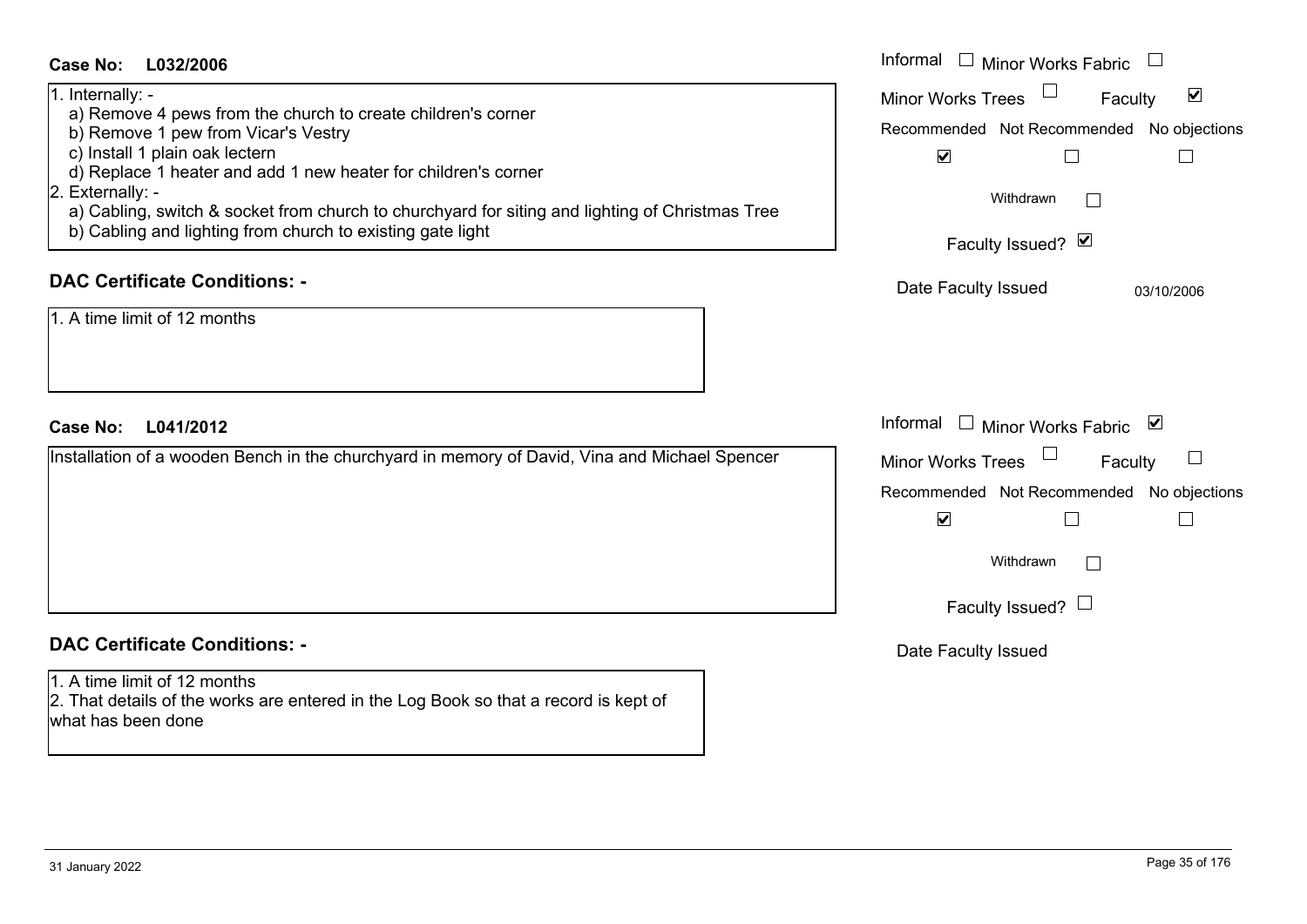| Case No:<br>L060/2012                                                                                                                                                                                                                 | Informal $\square$<br>$\blacktriangledown$<br>Minor Works Fabric                           |
|---------------------------------------------------------------------------------------------------------------------------------------------------------------------------------------------------------------------------------------|--------------------------------------------------------------------------------------------|
| In the Nave:-<br>Replacement of 5 spotlights and associated wiring                                                                                                                                                                    | $\Box$<br><b>Minor Works Trees</b><br>Faculty<br>Recommended Not Recommended No objections |
|                                                                                                                                                                                                                                       | $\blacktriangledown$<br>$\Box$<br>$\Box$                                                   |
|                                                                                                                                                                                                                                       | Withdrawn<br>$\Box$                                                                        |
|                                                                                                                                                                                                                                       | Faculty Issued? $\Box$                                                                     |
| <b>DAC Certificate Conditions: -</b>                                                                                                                                                                                                  | Date Faculty Issued                                                                        |
| 1. A time limit of 12 months<br>2. That details of the works are entered in the Log Book so that a record is kept of<br>what has been done<br>3. That all wiring should be as unobtrusive as possible and of an appropriate colour to |                                                                                            |
| <b>Case No:</b><br>L069/2014                                                                                                                                                                                                          | Informal<br>Minor Works Fabric ⊠<br>$\Box$                                                 |
| Lining and covering of stud-partition wall in the Tower arch                                                                                                                                                                          | <b>Minor Works Trees</b><br>$\Box$<br>Faculty                                              |
|                                                                                                                                                                                                                                       | Recommended Not Recommended No objections<br>$\blacktriangledown$<br>$\Box$<br>$\Box$      |
|                                                                                                                                                                                                                                       | Withdrawn<br>$\vert$ $\vert$                                                               |
|                                                                                                                                                                                                                                       | Faculty Issued? $\Box$                                                                     |
| <b>DAC Certificate Conditions: -</b>                                                                                                                                                                                                  | Date Faculty Issued                                                                        |
| 1. A time limit of 12 months<br>2. That details of the works are entered in the Log Book so that a record is kept of<br>what has been done                                                                                            |                                                                                            |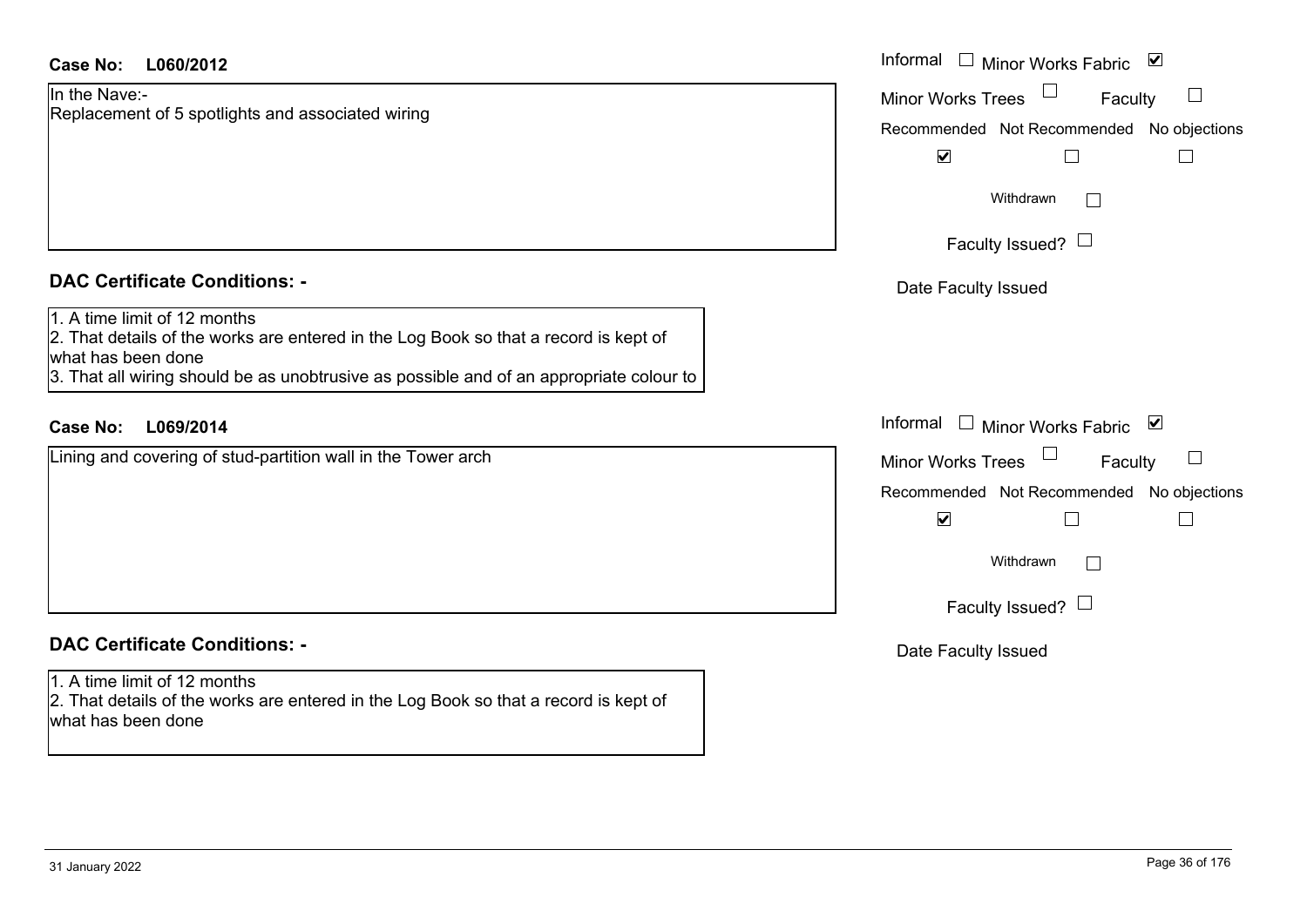| <b>Case No:</b><br>L194/2015                                                                                                                                                  | Informal $\square$<br><b>Minor Works Fabric</b><br>$\overline{\phantom{a}}$ |
|-------------------------------------------------------------------------------------------------------------------------------------------------------------------------------|-----------------------------------------------------------------------------|
| Repair of Tower Roof                                                                                                                                                          | $\blacktriangledown$<br><b>Minor Works Trees</b><br>Faculty                 |
|                                                                                                                                                                               | Recommended Not Recommended No objections                                   |
|                                                                                                                                                                               | $\blacktriangledown$                                                        |
|                                                                                                                                                                               | Withdrawn<br>$\perp$                                                        |
|                                                                                                                                                                               | Faculty Issued? Ø                                                           |
| <b>DAC Certificate Conditions: -</b>                                                                                                                                          | Date Faculty Issued<br>25/11/2015                                           |
| 1. That details of the works are entered in the Log Book so that a record is kept of<br>what has been done                                                                    |                                                                             |
| 2. That the PCC, in consultation with the Project Architect reviews the fact that the<br>section detail shows new gutter boarding over the walling and behind the wall plate, |                                                                             |
| L016/2015<br><b>Case No:</b>                                                                                                                                                  | Informal $\Box$ Minor Works Fabric<br>⊻                                     |
| Re-pointing of the churchyard wall                                                                                                                                            | <b>Minor Works Trees</b><br>Faculty                                         |
|                                                                                                                                                                               | Recommended Not Recommended No objections                                   |
|                                                                                                                                                                               | $\Box$                                                                      |
|                                                                                                                                                                               | Withdrawn<br>$\Box$                                                         |
|                                                                                                                                                                               | Faculty Issued? $\Box$                                                      |
| <b>DAC Certificate Conditions: -</b>                                                                                                                                          | Date Faculty Issued                                                         |
| 1. A time limit of 12 months<br>2. That details of the works are entered in the Log Book so that a record is kept of                                                          |                                                                             |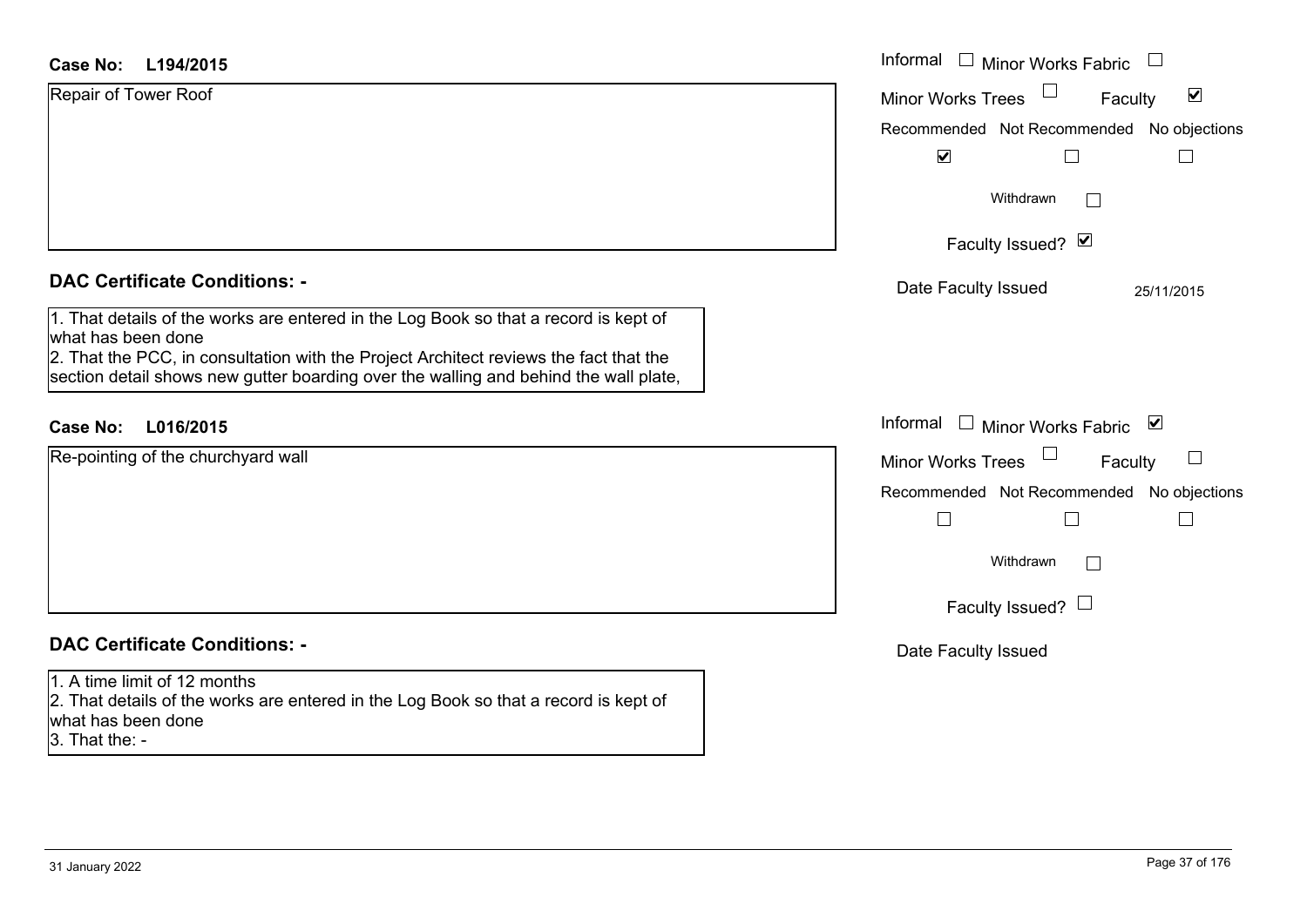# Recommended Informal Minor Works Tr

### **DAC Certificate Conditions: -**

1. That details of the works are entered in the Log Book so that a record is kept of what has been done2. That, where possible, all fixings should be made into joints, not stonework, using

stainless steel or non-ferrous screws in fibre plugs

#### **Case No:**

Repairs to stone wall fronting Green Hill and ivy removal

## **DAC Certificate Conditions: -**

1. That details of the works are entered in the Log Book so that a record is kept of what has been done

2. That any stonework to be replaced is carefully checked for tool marks and, if found, the stones are set aside and Diocesan Archaeological Adviser is notified

| Faculty Issued?                          |   |
|------------------------------------------|---|
| Date Faculty Issued                      |   |
|                                          |   |
|                                          |   |
| formal □ Minor Works Fabric              | ⊻ |
| inor Works Trees<br>Faculty              |   |
| ecommended Not Recommended No objections |   |
|                                          |   |
| Withdrawn                                |   |
| Faculty Issued?                          |   |

Date Faculty Issued

 Informal Informal  $\Box$  Minor Works Fabric  $\Box$ Minor Works Trees<sup>1</sup>

Withdrawn

 $\Box$ 

Recommended Not Recommended No objections

 $\Box$ 

 $\overline{\cdot}$ 

Faculty

 $\blacktriangledown$ 

 $\Box$ 

#### Installation of: -**Case No:**

1. An automatically retracting dual winch screen and a projector fixed to the capital of an adjacent pillar 2. Data Projector to be linked to the existing sound syste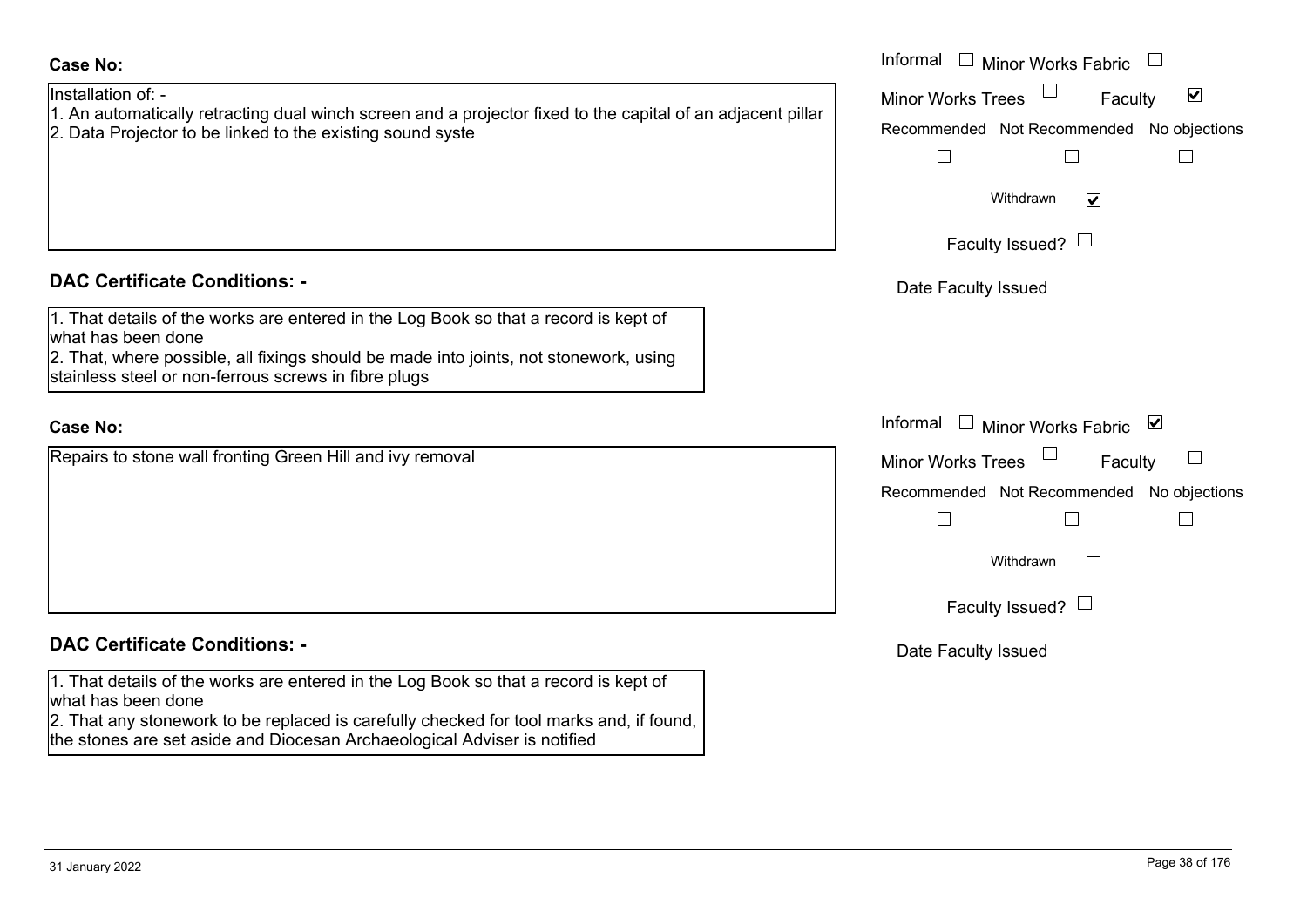Refurbishment of Tower Clock Face with like-for-like materials

**DAC Certificate Conditions: -**

1. That details of the works are entered in the Log Book so that a record is kept of what has been done

|                                                        | Informal $\Box$ Minor Works Fabric $\Box$                   |
|--------------------------------------------------------|-------------------------------------------------------------|
| iment of Tower Clock Face with like-for-like materials | Minor Works Trees $\Box$<br>Faculty<br>$\blacktriangledown$ |
|                                                        | Recommended Not Recommended No objections                   |
|                                                        |                                                             |
|                                                        | Withdrawn<br>$\blacktriangledown$                           |
|                                                        | Faculty Issued? L                                           |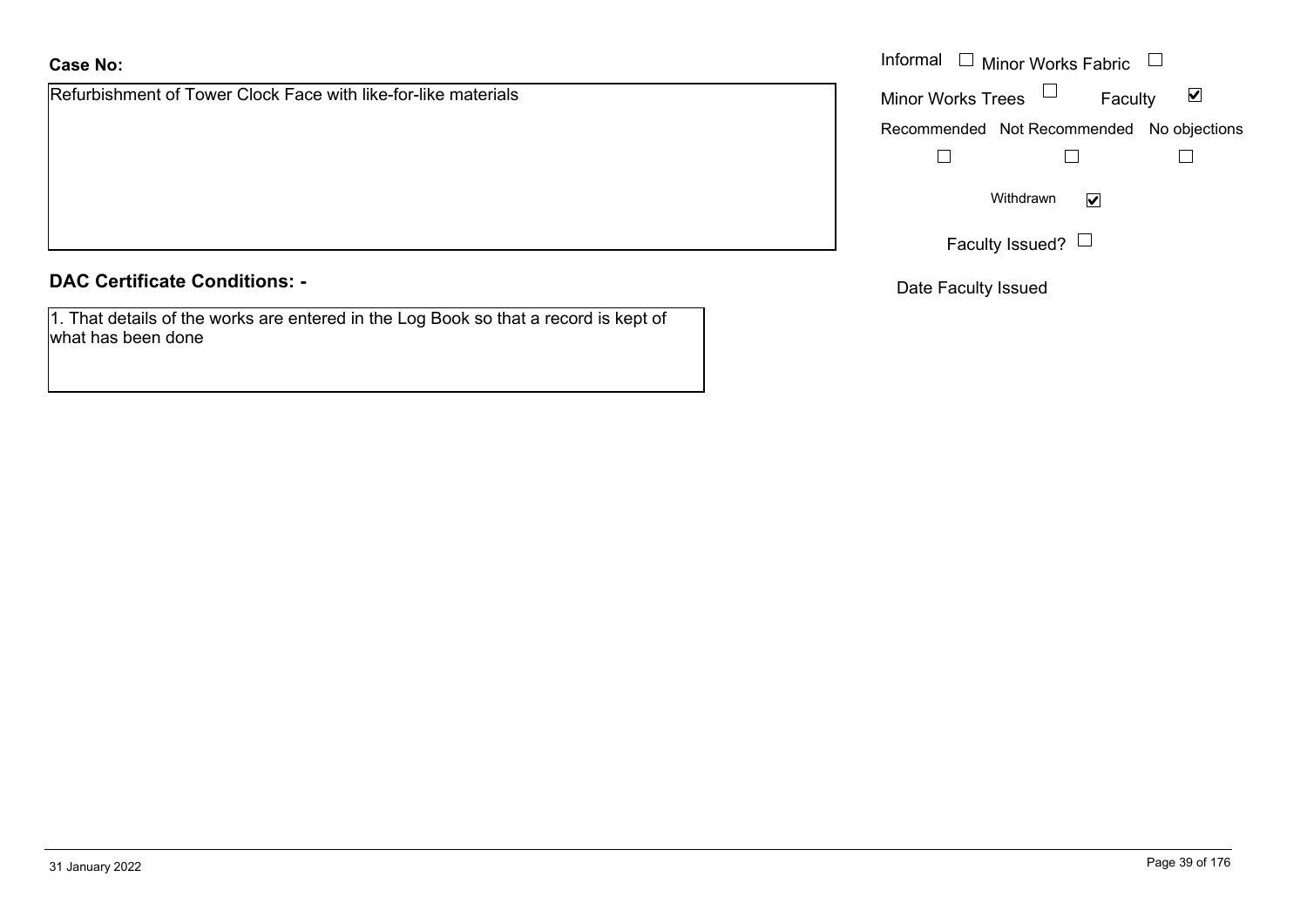#### **20204Heather, St John the Baptist**

#### **L102/2000 Case No:** Informal

- 1. Replacement floors
- 2. Removal of Pews
- 3. Re-plastering
- 4. New Heating

## **DAC Certificate Conditions: -**

1. A time limit of 12 months

| Informal $\Box$ Minor Works Fabric |                                           |   |
|------------------------------------|-------------------------------------------|---|
| <b>Minor Works Trees</b>           | Faculty                                   | M |
|                                    | Recommended Not Recommended No objections |   |
|                                    |                                           |   |
|                                    | Withdrawn                                 |   |
|                                    | Faculty Issued?                           |   |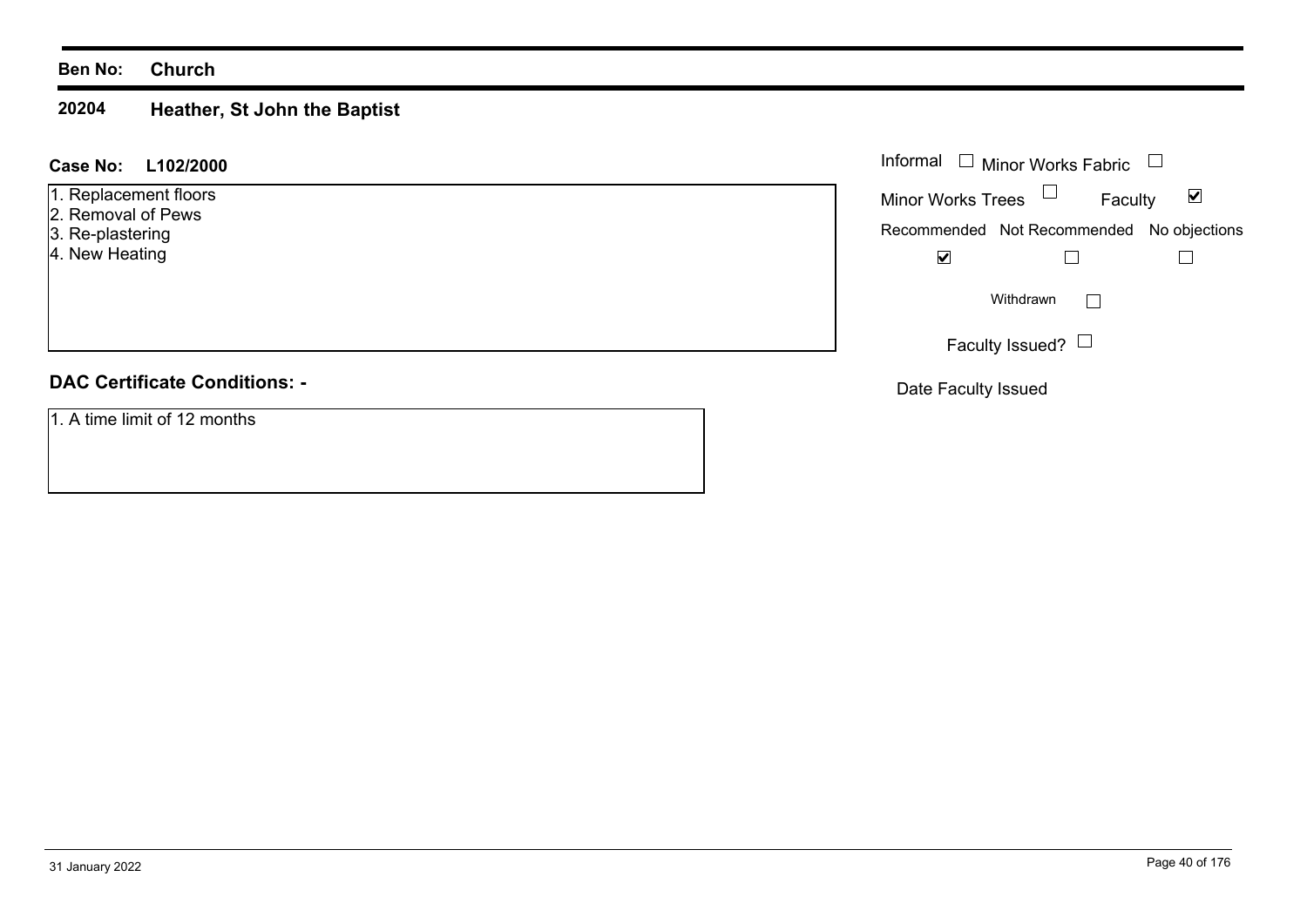| <b>Case No:</b><br>L102/2001                                                                                                                                                                                                                                             | Informal $\square$<br><b>Minor Works Fabric</b><br>$\begin{array}{c} \hline \end{array}$                                                                                                   |
|--------------------------------------------------------------------------------------------------------------------------------------------------------------------------------------------------------------------------------------------------------------------------|--------------------------------------------------------------------------------------------------------------------------------------------------------------------------------------------|
| Provision of powder coated stainless steel profiled screens to each individual section of approximately<br>18 windows, some minor repair work and re-leading following vandalism                                                                                         | $\blacktriangledown$<br><b>Minor Works Trees</b><br>Faculty<br>Recommended Not Recommended No objections<br>$\blacktriangledown$<br>$\Box$<br>Withdrawn<br>$\mathbb{R}^n$                  |
|                                                                                                                                                                                                                                                                          | Faculty Issued? $\Box$                                                                                                                                                                     |
| <b>DAC Certificate Conditions: -</b><br>1. A time limit of 12 months                                                                                                                                                                                                     | Date Faculty Issued                                                                                                                                                                        |
| <b>Case No:</b><br>L004/2006                                                                                                                                                                                                                                             | Informal $\blacksquare$ Minor Works Fabric<br>$\overline{\phantom{a}}$                                                                                                                     |
| 1. Electrical re-wiring of church<br>2. Installation of new Heating System<br>3. Re-ordering of west end                                                                                                                                                                 | $\blacktriangledown$<br>Minor Works Trees<br>Faculty<br>Recommended Not Recommended No objections<br>$\blacktriangledown$<br>П<br>$\Box$<br>Withdrawn<br>$\mathbf{I}$<br>Faculty Issued? Ø |
| <b>DAC Certificate Conditions: -</b>                                                                                                                                                                                                                                     | Date Faculty Issued<br>21/09/2006                                                                                                                                                          |
| 1. A time limit of 12 months<br>2. That, where possible, all fixings should be made into joints, not stonework, using<br>stainless steel or non-ferrous screws in fibre plugs<br>3. That all wiring should be as unobtrusive as possible and of an appropriate colour to |                                                                                                                                                                                            |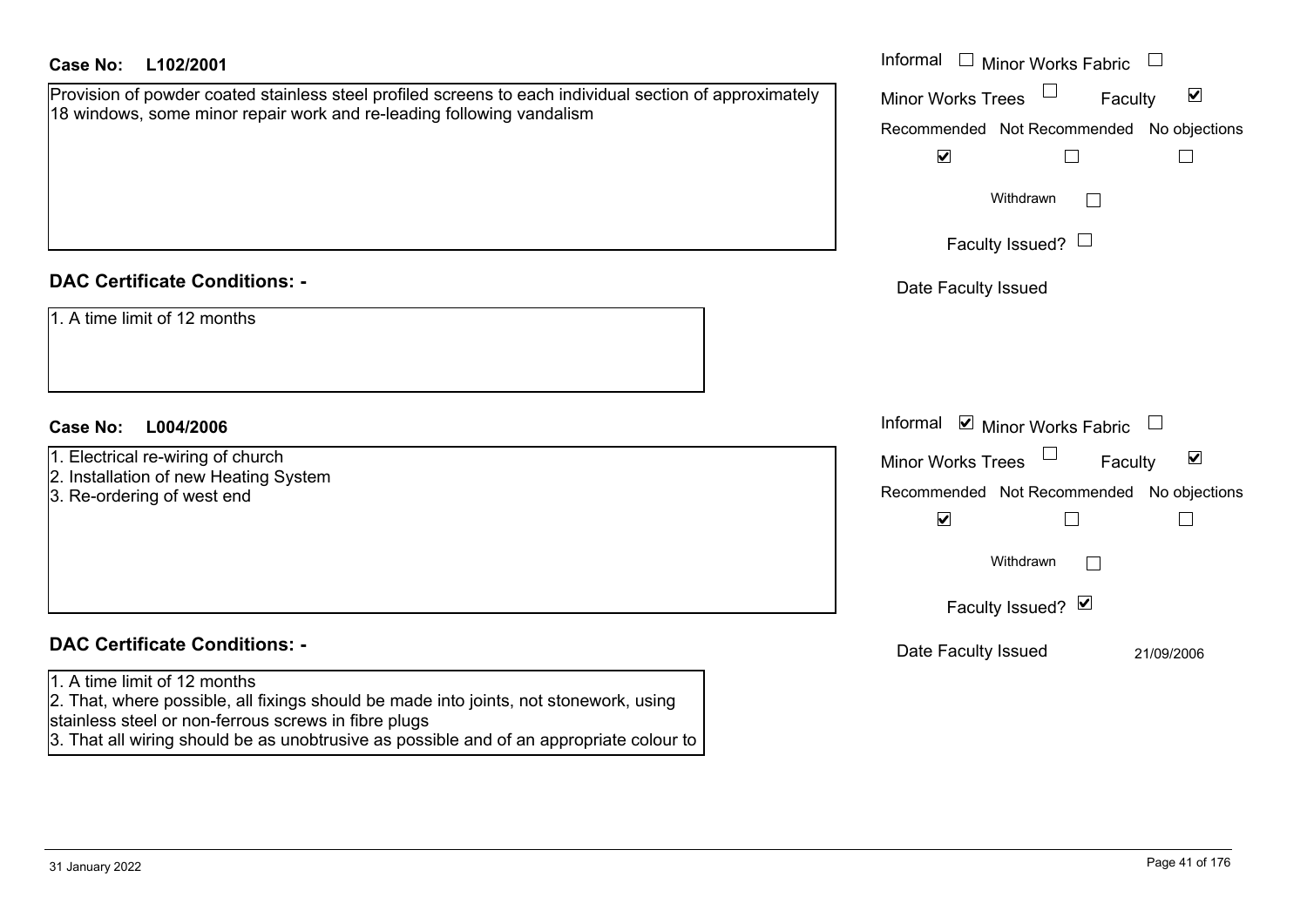| <b>Case No:</b><br>L149/2007                                                                                                               | Informal □ Minor Works Fabric                        |
|--------------------------------------------------------------------------------------------------------------------------------------------|------------------------------------------------------|
| Restoration of defective walling to Tower                                                                                                  | Minor Works Trees<br>$\blacktriangledown$<br>Faculty |
|                                                                                                                                            | Recommended Not Recommended No objections            |
|                                                                                                                                            | $\blacktriangledown$<br>$\Box$<br>$\Box$             |
|                                                                                                                                            | Withdrawn<br>$\Box$                                  |
|                                                                                                                                            | Faculty Issued? Ø                                    |
| <b>DAC Certificate Conditions: -</b>                                                                                                       | Date Faculty Issued<br>04/04/2008                    |
| 1. A time limit of 12 months                                                                                                               |                                                      |
| <b>Case No:</b><br>L220/2013                                                                                                               | Informal □ Minor Works Fabric ⊠                      |
| Repairs to the Clock                                                                                                                       | Minor Works Trees <sup>1</sup><br>$\Box$<br>Faculty  |
|                                                                                                                                            | Recommended Not Recommended No objections            |
|                                                                                                                                            | $\blacktriangledown$<br>$\Box$                       |
|                                                                                                                                            | Withdrawn<br>$\vert \ \ \vert$                       |
|                                                                                                                                            | Faculty Issued? $\Box$                               |
| <b>DAC Certificate Conditions: -</b>                                                                                                       | Date Faculty Issued                                  |
| 1. A time limit of 12 months<br>2. That details of the works are entered in the Log Book so that a record is kept of<br>what has been done |                                                      |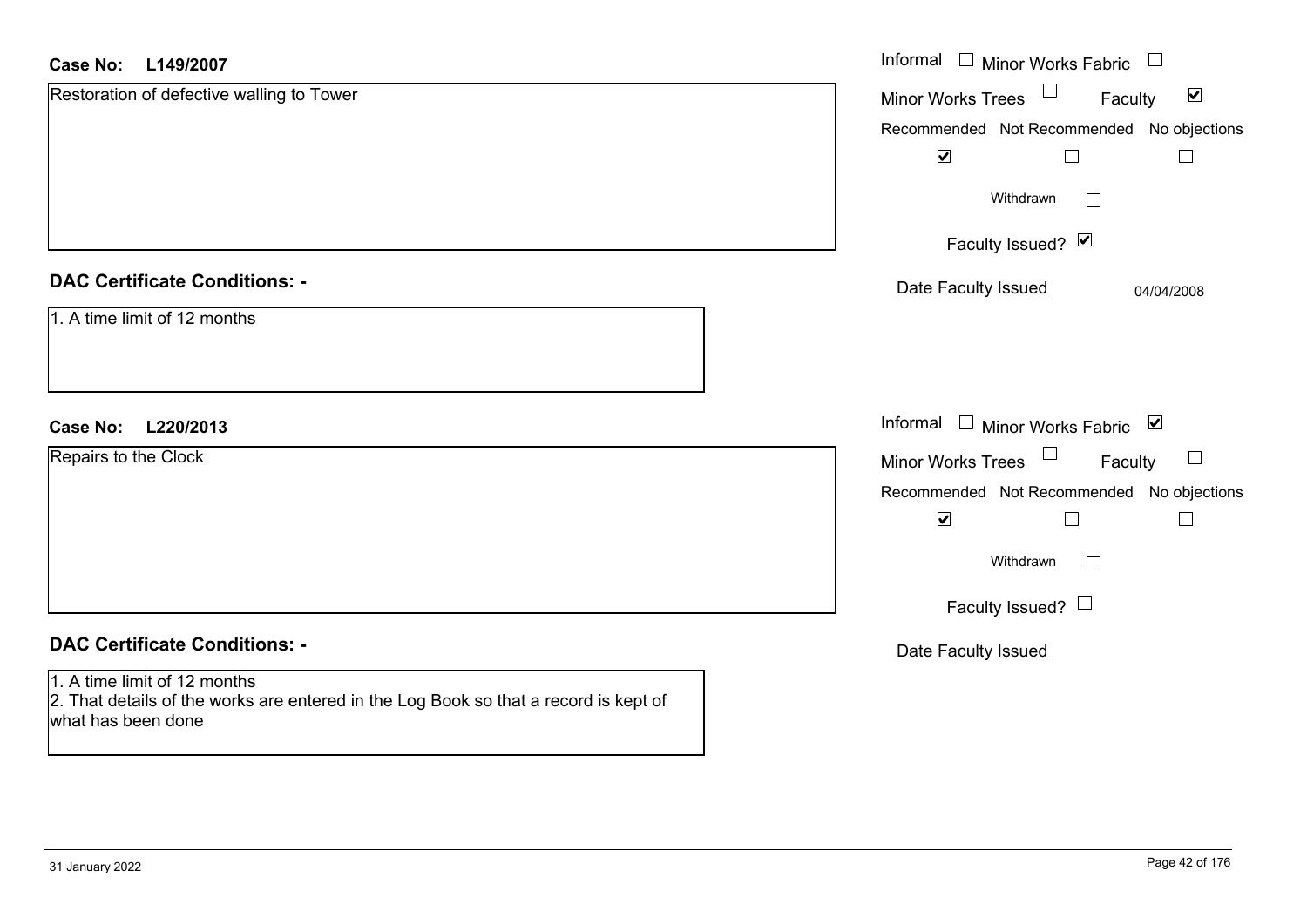#### **L039/2015Case No:** Informal

Installation of accessible WC

|  | <b>DAC Certificate Conditions: -</b> |  |
|--|--------------------------------------|--|
|  |                                      |  |

1. A time limit of 12 months

2. That details of the works are entered in the Log Book so that a record is kept of what has been done

#### **Case No:**

1. CONFIRMATORY APPLICATION for works undertaken: a) Lopping of branch on Cypress Tree

2. Felling of Cypress Tree and cutting back branches on previously pruned trees

#### **DAC Certificate Conditions: -**

1. That details of the works are entered in the Log Book so that a record is kept of what has been done

| L039/2015                                                                                                                                                     | Informal ☑ Minor Works Fabric                                                                                                                                               |
|---------------------------------------------------------------------------------------------------------------------------------------------------------------|-----------------------------------------------------------------------------------------------------------------------------------------------------------------------------|
| on of accessible WC                                                                                                                                           | Minor Works Trees<br>$\Box$<br>Faculty<br>Recommended Not Recommended No objections                                                                                         |
|                                                                                                                                                               | Withdrawn<br>$\blacktriangledown$<br>Faculty Issued? $\Box$                                                                                                                 |
| rtificate Conditions: -                                                                                                                                       | Date Faculty Issued                                                                                                                                                         |
| limit of 12 months<br>etails of the works are entered in the Log Book so that a record is kept of<br>been done                                                |                                                                                                                                                                             |
|                                                                                                                                                               | Informal<br>$\begin{array}{c} \hline \end{array}$<br><b>Minor Works Fabric</b>                                                                                              |
| <b>IRMATORY APPLICATION for works undertaken: -</b><br>ping of branch on Cypress Tree<br>of Cypress Tree and cutting back branches on previously pruned trees | $\blacktriangledown$<br>Minor Works Trees<br>$\Box$<br>Faculty<br>Recommended Not Recommended No objections<br>$\blacktriangledown$<br>$\blacktriangledown$<br>$\mathbb{L}$ |
|                                                                                                                                                               | Withdrawn                                                                                                                                                                   |
|                                                                                                                                                               | Faculty Issued? Ø                                                                                                                                                           |
| rtificate Conditions: -                                                                                                                                       | Date Faculty Issued<br>18/01/2019                                                                                                                                           |
| etails of the works are entered in the Log Book so that a record is kent of                                                                                   |                                                                                                                                                                             |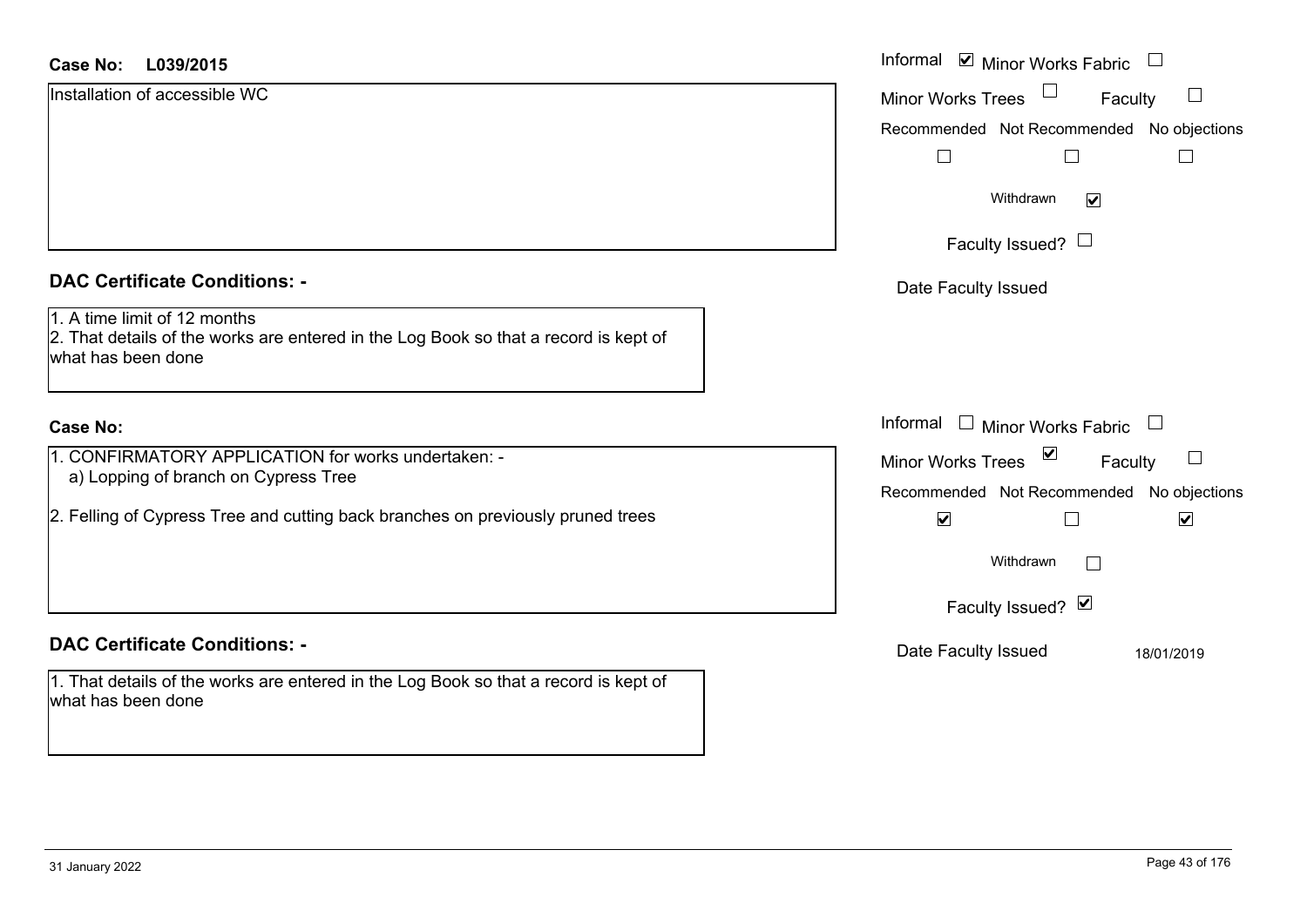| Case No:                                                                                                                                                                                                                                                                                      | Informal $\Box$ Minor Works Fabric $\Box$                                                                                                                                                                     |
|-----------------------------------------------------------------------------------------------------------------------------------------------------------------------------------------------------------------------------------------------------------------------------------------------|---------------------------------------------------------------------------------------------------------------------------------------------------------------------------------------------------------------|
| 1. Repairs to Tower stonework & louvres<br>2. Replacement of Tower roof<br>3. Rainwater Disposal System to North & South Aisles                                                                                                                                                               | $\Box$<br>$\blacktriangledown$<br><b>Minor Works Trees</b><br>Faculty<br>Recommended Not Recommended No objections                                                                                            |
|                                                                                                                                                                                                                                                                                               | $\blacktriangledown$<br>$\Box$<br>Withdrawn                                                                                                                                                                   |
|                                                                                                                                                                                                                                                                                               | Faculty Issued? $\Box$                                                                                                                                                                                        |
| <b>DAC Certificate Conditions: -</b><br>1. That details of the works are entered in the Log Book so that a record is kept of<br>what has been done<br>2. That the lead should be sandcast rather milled<br>3. That Pipe Organ should be appropriately protected for the duration of the works | Date Faculty Issued<br>26/10/2018                                                                                                                                                                             |
| <b>Case No:</b>                                                                                                                                                                                                                                                                               | Informal<br><b>Minor Works Fabric</b><br>$\mathbb{R}^n$<br>$\mathcal{L}_{\mathcal{A}}$                                                                                                                        |
| Remove, repair and replace the Clock face                                                                                                                                                                                                                                                     | $\blacktriangledown$<br><b>Minor Works Trees</b><br>Faculty<br>Recommended Not Recommended No objections<br>$\blacktriangledown$<br>$\overline{\phantom{a}}$<br>$\Box$<br>Withdrawn<br>Faculty Issued? $\Box$ |
| <b>DAC Certificate Conditions: -</b>                                                                                                                                                                                                                                                          | Date Faculty Issued<br>04/09/2020                                                                                                                                                                             |
| 1. That details of the works are entered in the Log Book so that a record is kept of<br>what has been done                                                                                                                                                                                    |                                                                                                                                                                                                               |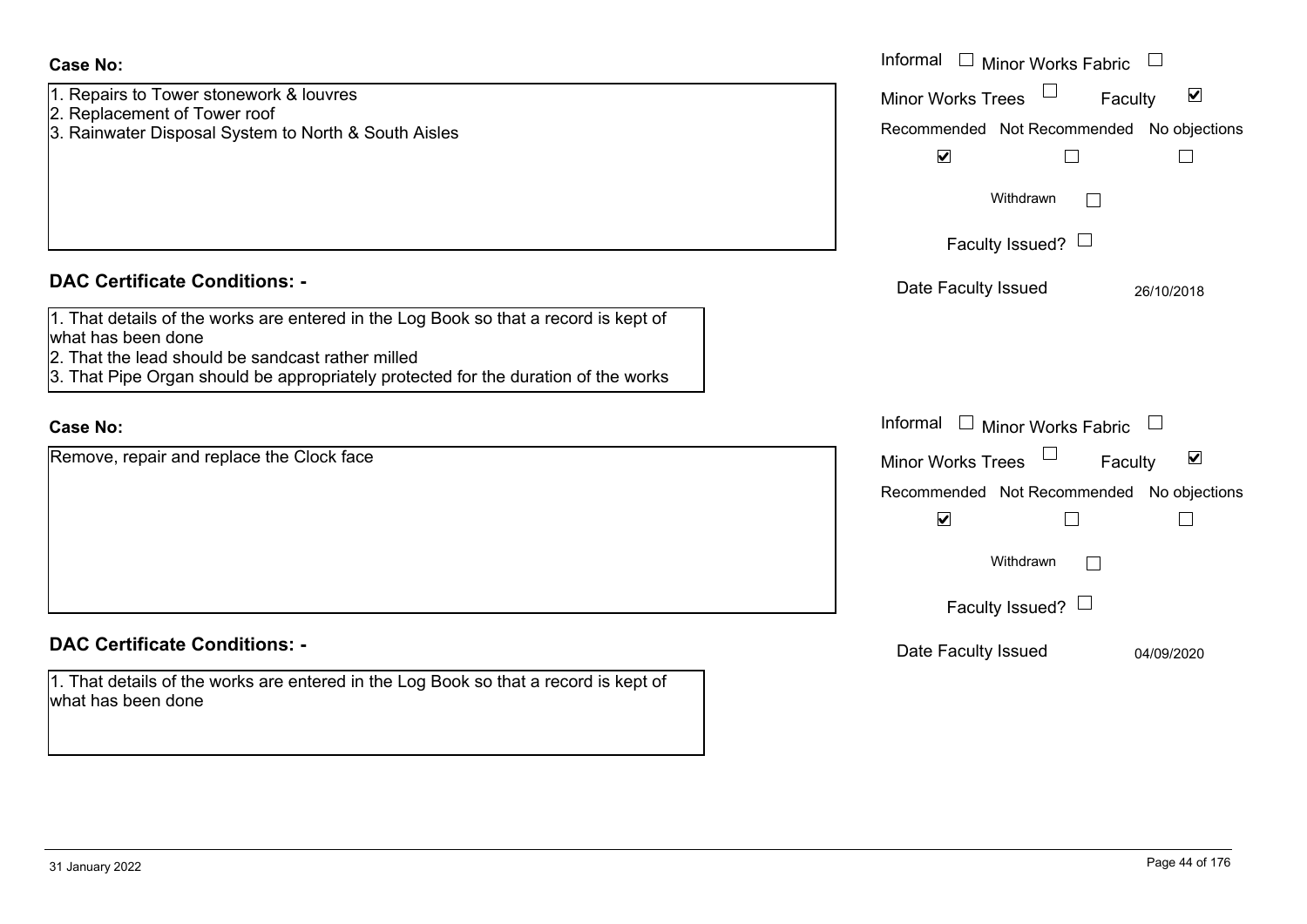#### **20412Higham-on-the-Hill, St Peter**

#### **L051/2000 Case No:** Informal

Replacement of railings around part of old churchyard

## **DAC Certificate Conditions: -**

1. A time limit of 12 months

| Informal<br>$\Box$ Minor Works Fabric |                                           |   |
|---------------------------------------|-------------------------------------------|---|
| <b>Minor Works Trees</b>              | Faculty                                   | M |
|                                       | Recommended Not Recommended No objections |   |
|                                       |                                           |   |
|                                       | Withdrawn                                 |   |
|                                       | Faculty Issued?                           |   |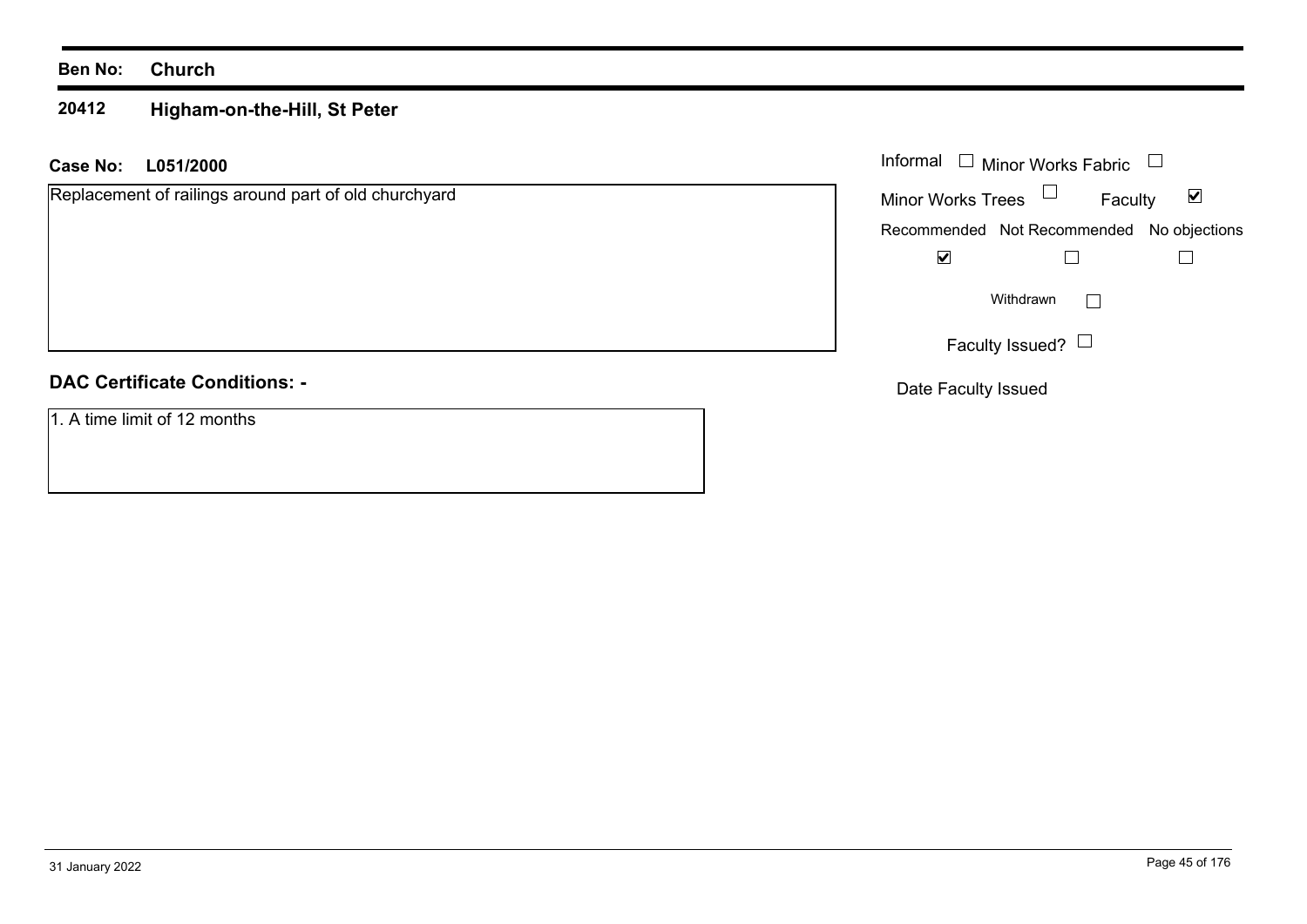| L089/2000<br><b>Case No:</b>                                                                                                                                                       | Informal<br>$\Box$ Minor Works Fabric                                                                                     |
|------------------------------------------------------------------------------------------------------------------------------------------------------------------------------------|---------------------------------------------------------------------------------------------------------------------------|
| Re-gilding of Clock face                                                                                                                                                           | $\blacktriangledown$<br>Faculty<br><b>Minor Works Trees</b>                                                               |
|                                                                                                                                                                                    | Recommended Not Recommended No objections                                                                                 |
|                                                                                                                                                                                    | $\blacktriangledown$                                                                                                      |
|                                                                                                                                                                                    | Withdrawn<br>$\mathbf{I}$                                                                                                 |
|                                                                                                                                                                                    | Faculty Issued? Ø                                                                                                         |
| <b>DAC Certificate Conditions: -</b>                                                                                                                                               | Date Faculty Issued<br>04/04/2001                                                                                         |
| 1. A time limit of 12 months                                                                                                                                                       |                                                                                                                           |
| <b>Case No:</b><br>L003/2001 & L091/2003                                                                                                                                           | Informal<br>Minor Works Fabric $\quad \Box$<br>$\Box$                                                                     |
| 1. Repairs to Nave roof<br>2. General stonework repairs<br>3. Replacement of cast iron gutters on Chancel<br>4. Internal re-plastering of wall around and above stone arch in Nave | $\blacktriangledown$<br>Minor Works Trees<br>Faculty<br>Recommended Not Recommended No objections<br>$\blacktriangledown$ |
|                                                                                                                                                                                    | Withdrawn<br>$\Box$                                                                                                       |
|                                                                                                                                                                                    | Faculty Issued? Ø                                                                                                         |
| <b>DAC Certificate Conditions: -</b>                                                                                                                                               | Date Faculty Issued<br>13/01/2004                                                                                         |
| 1. A time limit of 12 months                                                                                                                                                       |                                                                                                                           |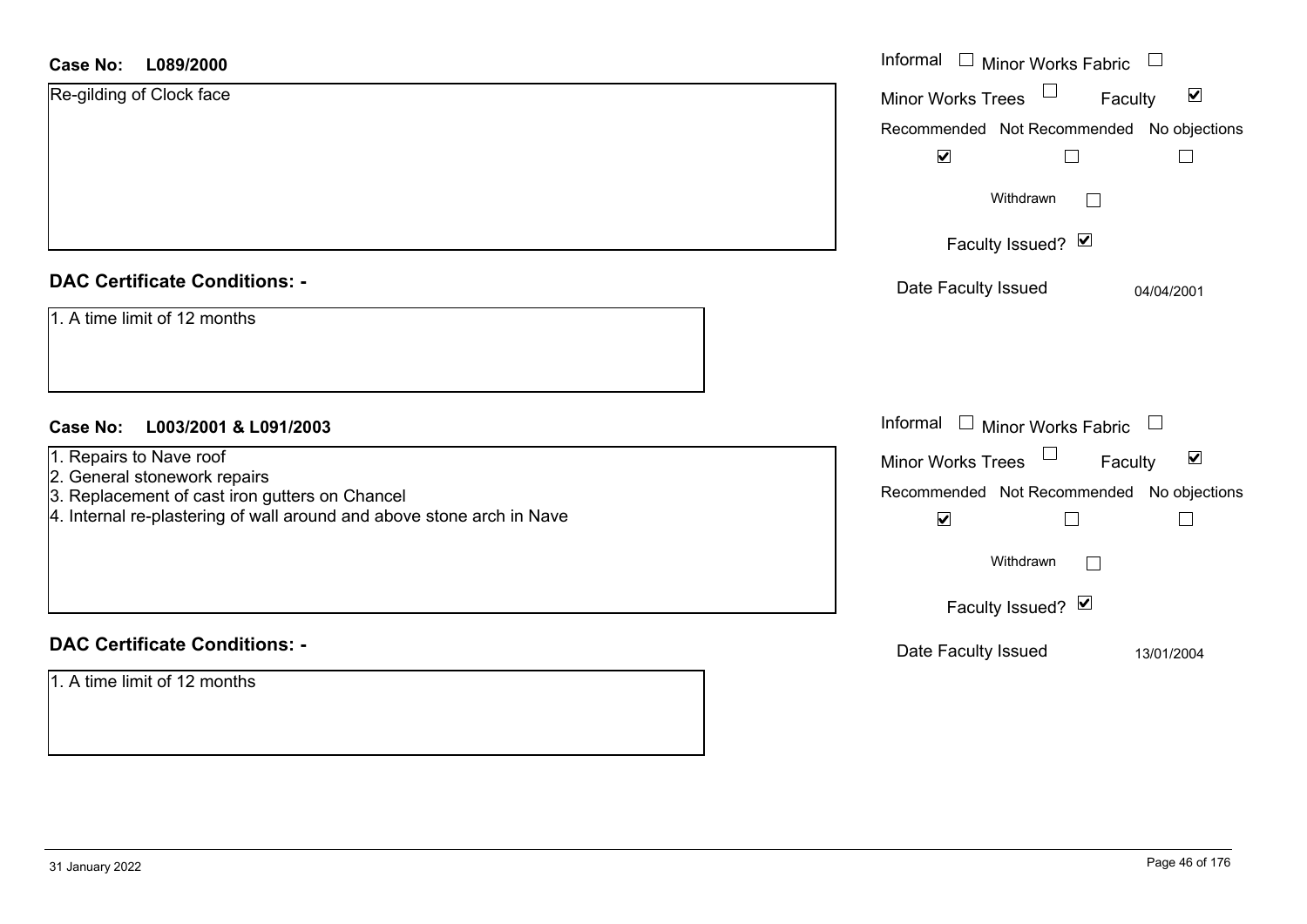| <b>Case No:</b><br>L152/2004                                                                                                               | Informal $\blacksquare$ Minor Works Fabric $\blacksquare$ |
|--------------------------------------------------------------------------------------------------------------------------------------------|-----------------------------------------------------------|
| Re-ordering                                                                                                                                | Minor Works Trees<br>Faculty<br>$\Box$                    |
|                                                                                                                                            | Recommended Not Recommended No objections                 |
|                                                                                                                                            | $\Box$<br>$\Box$<br>$\Box$                                |
|                                                                                                                                            | Withdrawn<br>$\mathbf{L}$                                 |
|                                                                                                                                            | Faculty Issued? $\Box$                                    |
| <b>DAC Certificate Conditions: -</b>                                                                                                       | Date Faculty Issued                                       |
| 1. A time limit of 12 months                                                                                                               |                                                           |
| <b>Case No:</b><br>L155/2010                                                                                                               | Informal $\Box$ Minor Works Fabric $\Box$                 |
| Restoration of the Lych Gates                                                                                                              | Minor Works Trees<br>$\blacktriangledown$<br>Faculty      |
|                                                                                                                                            | Recommended Not Recommended No objections                 |
|                                                                                                                                            | $\blacktriangledown$<br>$\perp$<br>$\Box$                 |
|                                                                                                                                            | Withdrawn                                                 |
|                                                                                                                                            | Faculty Issued? Ø                                         |
| <b>DAC Certificate Conditions: -</b>                                                                                                       | Date Faculty Issued<br>03/12/2010                         |
| 1. A time limit of 12 months<br>2. That details of the works are entered in the Log Book so that a record is kept of<br>what has been done |                                                           |

what has been done 3. That any wrought ironwork should be coated before fitting into the wood to avoid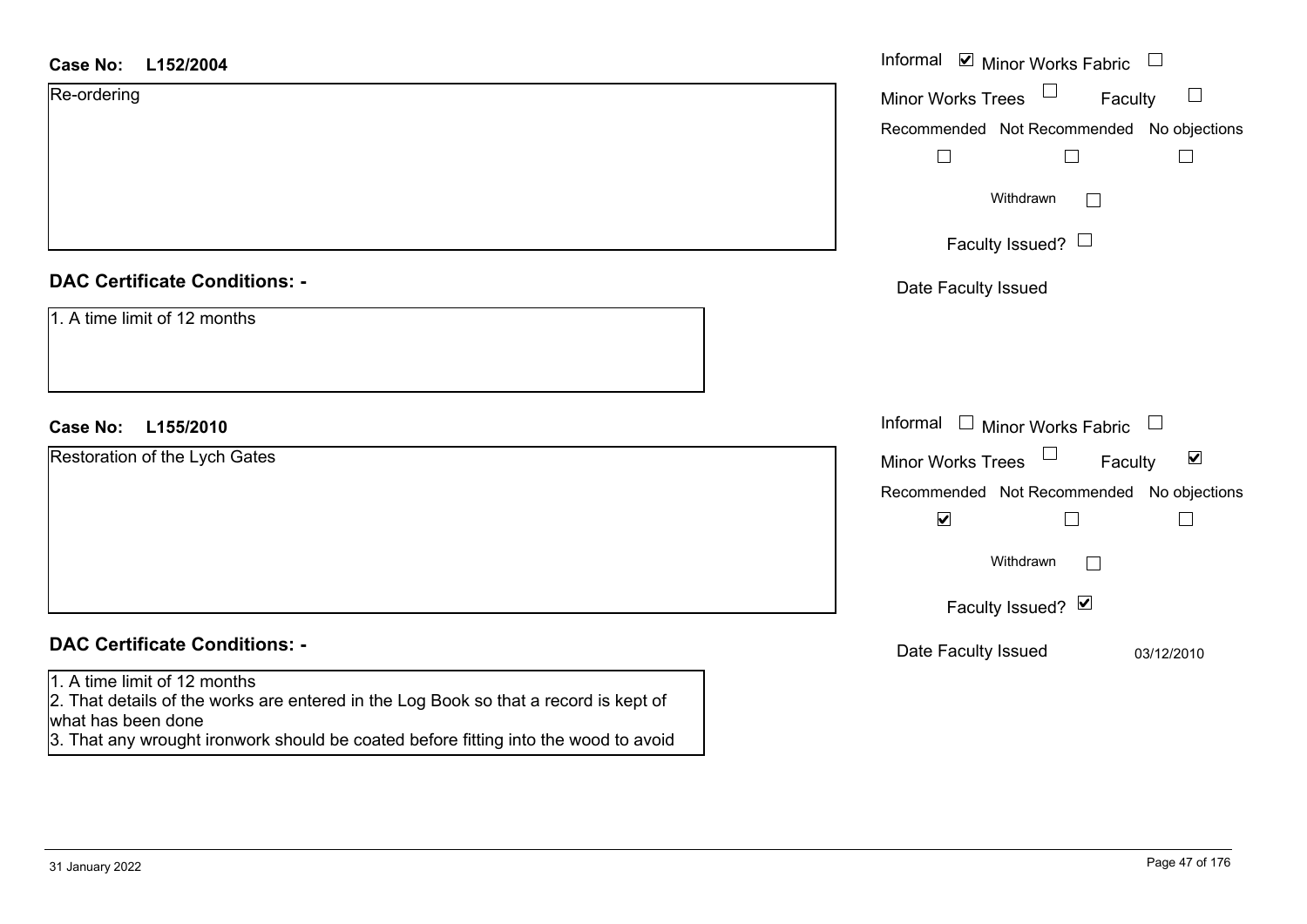| <b>Case No:</b><br>L154/2010                                                                                                                                                                                                     | Informal $\Box$ Minor Works Fabric $\Box$                  |  |  |  |
|----------------------------------------------------------------------------------------------------------------------------------------------------------------------------------------------------------------------------------|------------------------------------------------------------|--|--|--|
| 1. Re-earthing of Lightning Conductor                                                                                                                                                                                            | <b>Minor Works Trees</b><br>$\Box$<br>Faculty              |  |  |  |
| 2. Bonding of bell-frame to Lightning Conductor system                                                                                                                                                                           | Recommended Not Recommended No objections                  |  |  |  |
|                                                                                                                                                                                                                                  | $\blacktriangledown$<br>$\Box$<br>$\overline{\phantom{a}}$ |  |  |  |
|                                                                                                                                                                                                                                  | Withdrawn                                                  |  |  |  |
|                                                                                                                                                                                                                                  | Faculty Issued? $\Box$                                     |  |  |  |
| <b>DAC Certificate Conditions: -</b>                                                                                                                                                                                             | Date Faculty Issued                                        |  |  |  |
| 1. That details of the works are entered in the Log Book so that a record is kept of<br>what has been done                                                                                                                       |                                                            |  |  |  |
|                                                                                                                                                                                                                                  |                                                            |  |  |  |
| Case No:<br>L005/2013                                                                                                                                                                                                            | Informal<br>$\Box$<br>Minor Works Fabric                   |  |  |  |
| 1. Re-location of Oak Chest                                                                                                                                                                                                      | Minor Works Trees<br>$\blacktriangledown$<br>Faculty       |  |  |  |
| 2. Installation of: -<br>a) Accessible WC in northwest corner of Nave                                                                                                                                                            | Recommended Not Recommended No objections                  |  |  |  |
| b) Trench Arch Drainage System                                                                                                                                                                                                   | $\blacktriangledown$<br>Г                                  |  |  |  |
| 3. Creation of new lobby area between new WC and Vestry                                                                                                                                                                          |                                                            |  |  |  |
|                                                                                                                                                                                                                                  | Withdrawn                                                  |  |  |  |
|                                                                                                                                                                                                                                  | Faculty Issued? Ø                                          |  |  |  |
| <b>DAC Certificate Conditions: -</b>                                                                                                                                                                                             | Date Faculty Issued<br>11/06/2013                          |  |  |  |
| 1. A time limit of 12 months<br>2. That details of the works are entered in the Log Book so that a record is kept of<br>what has been done<br>3. That any soil excavated is checked for human remains and any human remains that |                                                            |  |  |  |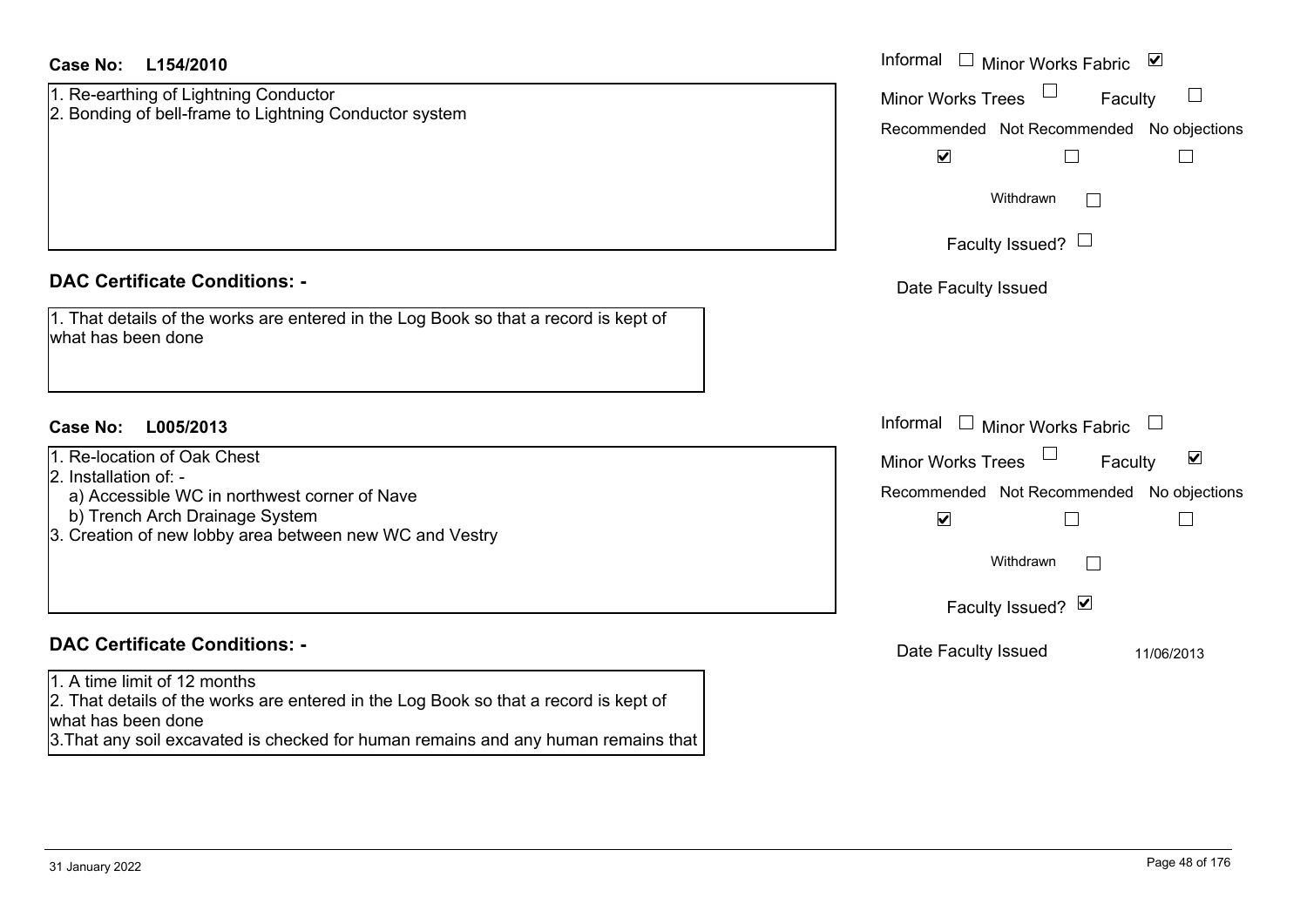#### **L109/2014Case No:**

| <b>Case No:</b><br>L109/2014         | Informal |
|--------------------------------------|----------|
| Planting of an Oak Tree              | Minor W  |
|                                      | Recomm   |
|                                      |          |
|                                      |          |
|                                      |          |
|                                      |          |
| <b>DAC Certificate Conditions: -</b> | Date I   |
| 1. A time limit of 12 months         |          |

2. That details of the works are entered in the Log Book so that a record is kept of what has been done

#### **L113/2014Case No:** Informal

1. Removal of self-seeded Trees covering graves

- 2. Removal of 4ft Tree stump
- 3. Cutting down of shrubs

## **DAC Certificate Conditions: -**

1. A time limit of 12 months

2. That details of the works are entered in the Log Book so that a record is kept of what has been done

| Informal<br><b>Minor Works Fabric</b>     |
|-------------------------------------------|
| ⊻<br><b>Minor Works Trees</b><br>Faculty  |
| Recommended Not Recommended No objections |
|                                           |
| Withdrawn                                 |
| Faculty Issued? $\Box$                    |
| Date Faculty Issued                       |
|                                           |
|                                           |
|                                           |
| Informal<br><b>Minor Works Fabric</b>     |
| ⊻<br><b>Minor Works Trees</b><br>Faculty  |
| Recommended Not Recommended No objections |
| ⊻                                         |
| Withdrawn                                 |
| Faculty Issued? L                         |
| Date Faculty Issued                       |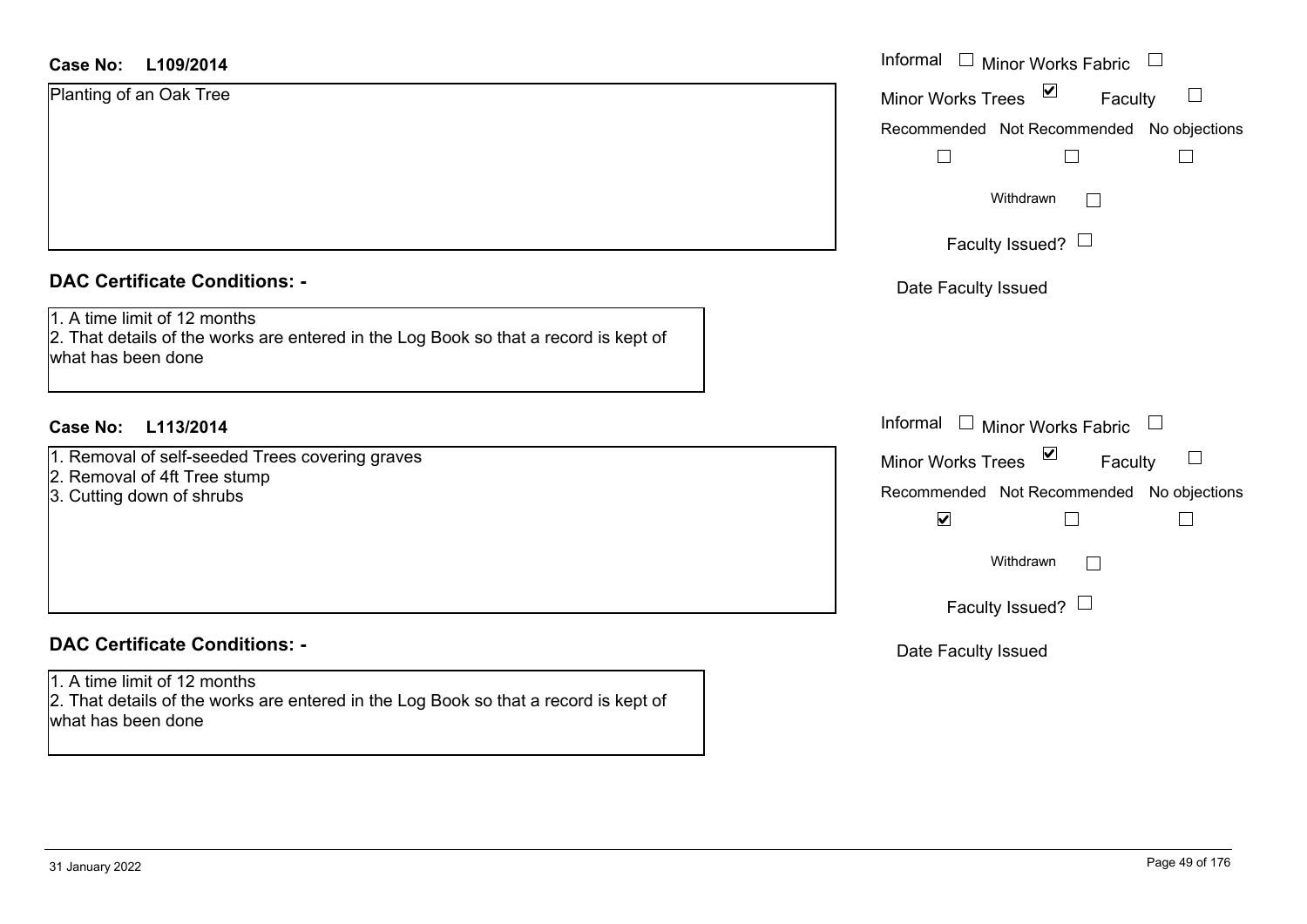| <b>Case No:</b><br>L242/2014<br>1. Pollarding of Lime Tree<br>2. Trimming back of Holly Bush<br>3. Removal of self-seeded Elder Bushes and Buddleia<br>4. Felling of 20ft Leylandii<br>5. Removal of lower branches of Fir Tree<br>6. Felling of Fir Tree | Informal<br>$\Box$<br><b>Minor Works Fabric</b><br>$\blacktriangledown$<br>$\Box$<br><b>Minor Works Trees</b><br>Faculty<br>Recommended Not Recommended No objections<br>$\Box$<br>$\Box$<br>$\Box$<br>Withdrawn<br>$\Box$<br>Faculty Issued? $\Box$                                                  |
|-----------------------------------------------------------------------------------------------------------------------------------------------------------------------------------------------------------------------------------------------------------|-------------------------------------------------------------------------------------------------------------------------------------------------------------------------------------------------------------------------------------------------------------------------------------------------------|
| <b>DAC Certificate Conditions: -</b><br>1. A time limit of 12 months<br>2. That details of the works are entered in the Log Book so that a record is kept of<br>what has been done                                                                        | Date Faculty Issued                                                                                                                                                                                                                                                                                   |
| <b>Case No:</b><br>L120/2015<br>Installation of Autowinding for the Clock                                                                                                                                                                                 | Informal<br>$\begin{array}{c} \boxed{1} \end{array}$<br>Minor Works Fabric<br>$\begin{array}{c} \square \end{array}$<br>Minor Works Trees<br>$\blacktriangledown$<br>Faculty<br>Recommended Not Recommended No objections<br>$\blacktriangledown$<br>Withdrawn<br>$\mathbb{R}^n$<br>Faculty Issued? Ø |
| <b>DAC Certificate Conditions: -</b><br>1. That details of the works are entered in the Log Book so that a record is kept of<br>what has been done                                                                                                        | Date Faculty Issued<br>28/09/2015                                                                                                                                                                                                                                                                     |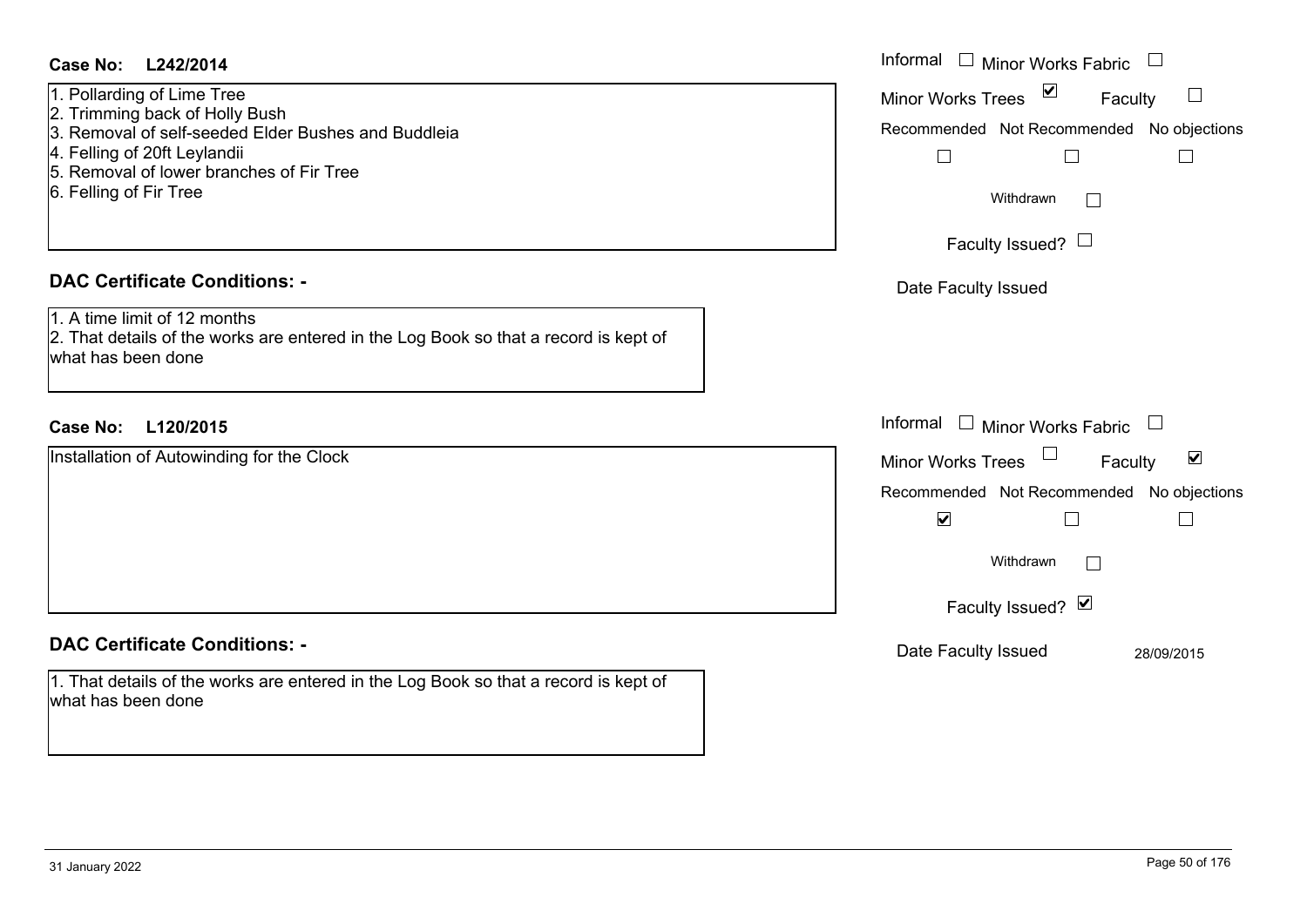| <b>Case No:</b>                                                                                            | Informal<br>Minor Works Fabric $\Box$                       |
|------------------------------------------------------------------------------------------------------------|-------------------------------------------------------------|
| Restoration of the Fisher family tomb in the churchyard                                                    | $\blacktriangledown$<br><b>Minor Works Trees</b><br>Faculty |
|                                                                                                            | Recommended Not Recommended No objections                   |
|                                                                                                            | $\blacktriangledown$<br>$\sqcup$<br>$\mathbf{L}$            |
|                                                                                                            | Withdrawn<br>$\blacktriangledown$                           |
|                                                                                                            | Faculty Issued? Ø                                           |
| <b>DAC Certificate Conditions: -</b>                                                                       | Date Faculty Issued<br>11/10/2016                           |
| 1. That details of the works are entered in the Log Book so that a record is kept of<br>what has been done |                                                             |
| 2. That extent and method of cleaning / repair be agreed with the local Conservation<br>Officer            |                                                             |
| <b>Case No:</b>                                                                                            | Informal □ Minor Works Fabric ⊠                             |
| Fit new security lock on South Porch door                                                                  | Minor Works Trees<br>$\Box$<br>Faculty                      |
|                                                                                                            | Recommended Not Recommended No objections                   |
|                                                                                                            | $\blacktriangledown$                                        |
|                                                                                                            | Withdrawn<br>$\mathbb{R}^n$                                 |
|                                                                                                            | Faculty Issued? $\Box$                                      |
| <b>DAC Certificate Conditions: -</b>                                                                       | Date Faculty Issued                                         |
| 1. That details of the works are entered in the Log Book so that a record is kept of<br>what has been done |                                                             |
|                                                                                                            |                                                             |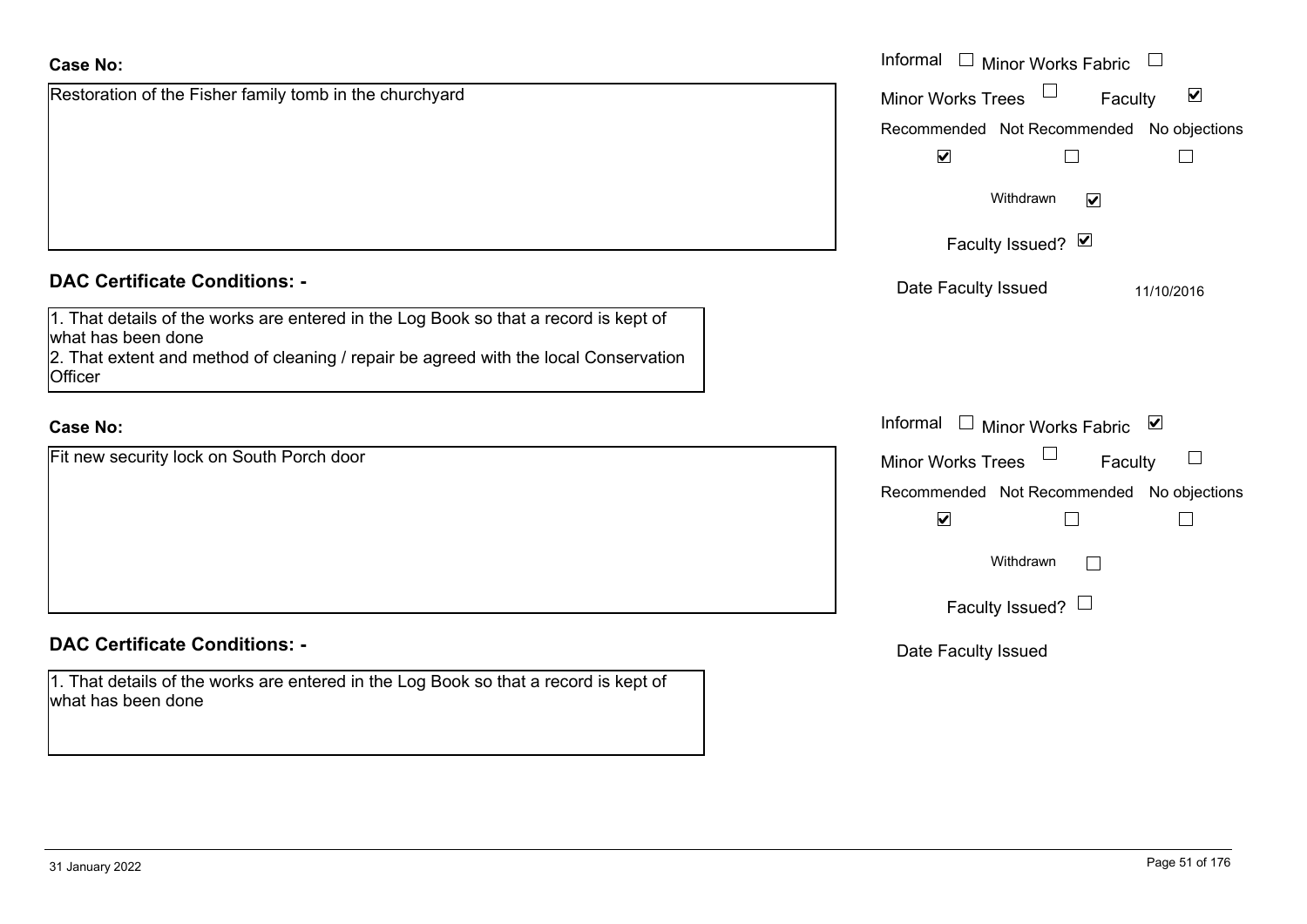Repairs to Tower including gutters, roof and Clock

| <b>DAC Certificate Conditions: -</b> |  |
|--------------------------------------|--|
|--------------------------------------|--|

1. That details of the works are entered in the Log Book so that a record is kept of what has been done

 2. That any plumbers marks found on existing lead should be photographed, identified and cut-out, then retained or spot-welded back into the new lead work according to

|                                           | Informal $\square$                        |           | Minor Works Fabric $\Box$ |                      |  |
|-------------------------------------------|-------------------------------------------|-----------|---------------------------|----------------------|--|
| o Tower including gutters, roof and Clock | <b>Minor Works Trees</b>                  |           | Faculty                   | $\blacktriangledown$ |  |
|                                           | Recommended Not Recommended No objections |           |                           |                      |  |
|                                           | $\blacktriangledown$                      |           |                           |                      |  |
|                                           |                                           | Withdrawn |                           |                      |  |
|                                           |                                           |           | Faculty Issued? $\Box$    |                      |  |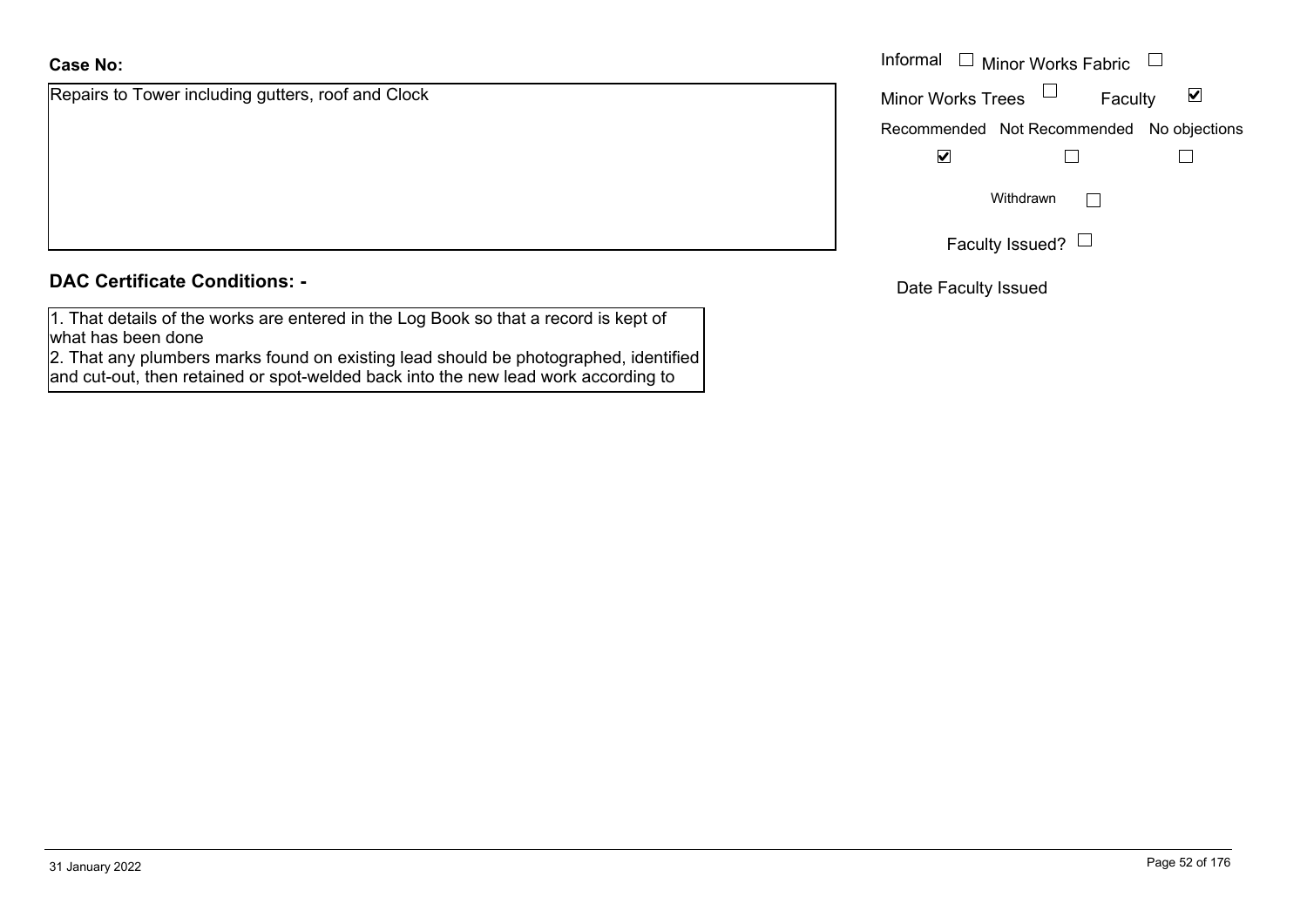#### **20413Hinckley West, Holy Trinity**

#### **L004/2001 & L019/2002Case No:** Informal

Extension to south of church to provide additional facilities (excluding the demolition and replacement of the brick-built lobby), in accordance with plans and specification prepared by Byrom Clark Roberts

| <b>DAC Certificate Conditions: -</b> |
|--------------------------------------|
|                                      |

1. A time limit of 12 months

|                          | Informal Ø Minor Works Fabric |                                           |
|--------------------------|-------------------------------|-------------------------------------------|
| <b>Minor Works Trees</b> |                               | $\vert\bm{\mathsf{v}}\vert$<br>Faculty    |
|                          |                               | Recommended Not Recommended No objections |
|                          |                               |                                           |
|                          | Withdrawn                     |                                           |
|                          | Faculty Issued? Ø             |                                           |
| Date Faculty Issued      |                               | 03/12/2002                                |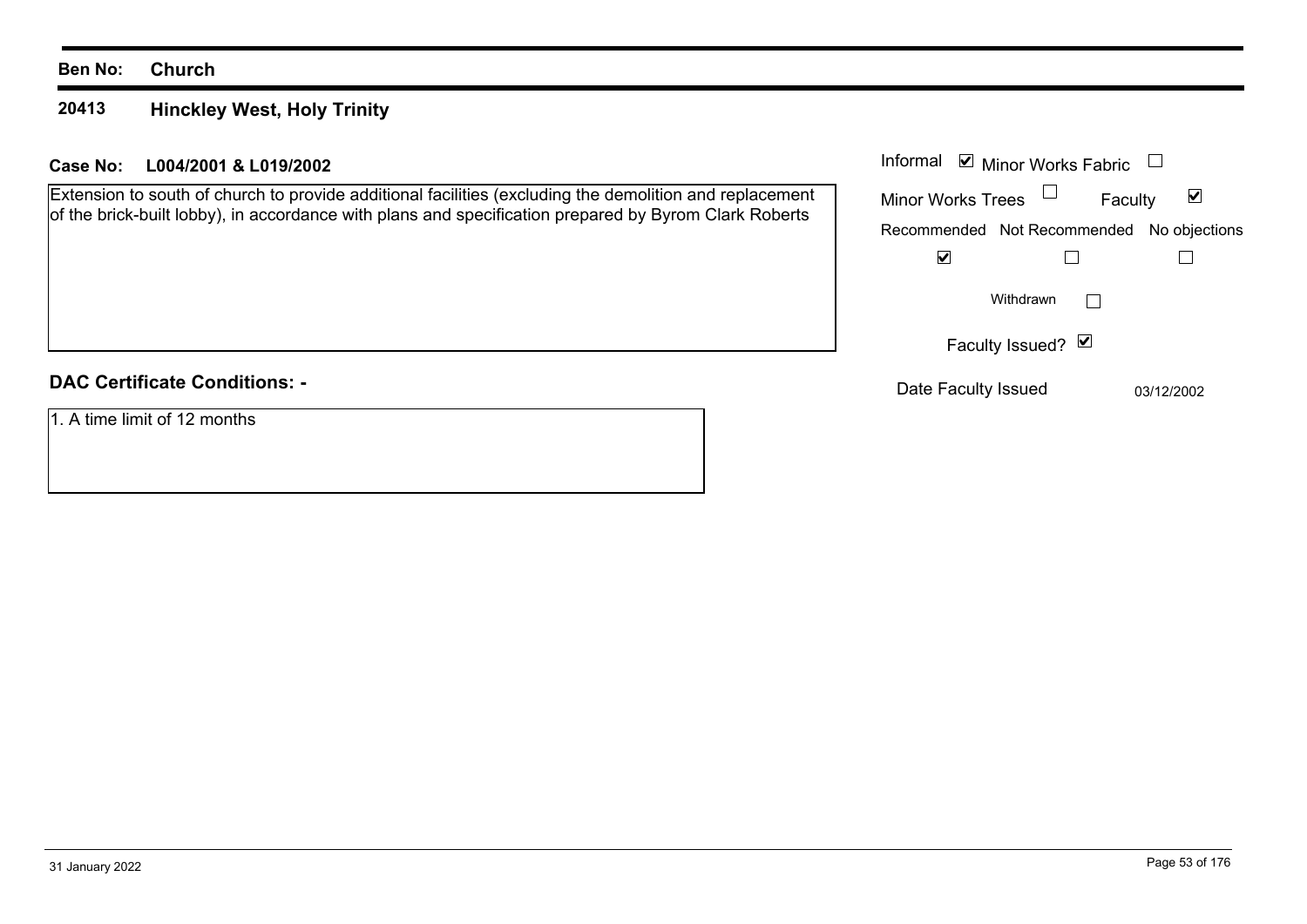| L180/2006<br><b>Case No:</b>                                       | Informal □ Minor Works Fabric                                  |
|--------------------------------------------------------------------|----------------------------------------------------------------|
| To fell Laburnum Tree                                              | $\blacktriangledown$<br>$\Box$<br>Minor Works Trees<br>Faculty |
|                                                                    | Recommended Not Recommended No objections                      |
|                                                                    | $\blacktriangledown$<br>$\Box$                                 |
|                                                                    | Withdrawn<br>$\Box$                                            |
|                                                                    | Faculty Issued? $\Box$                                         |
| <b>DAC Certificate Conditions: -</b>                               | Date Faculty Issued                                            |
| 1. A time limit of 12 months                                       |                                                                |
| <b>Case No:</b><br>L178/2007                                       | Informal $\Box$ Minor Works Fabric $\Box$                      |
| 1. Fell 1 Laburnum Tree overhanging Trinity Vicarage Road car park | Minor Works Trees ⊠<br>$\Box$<br>Faculty                       |
| 2. To pollard 6 black Poplar Trees along pathway                   | Recommended Not Recommended No objections                      |
|                                                                    | $\Box$<br>$\Box$                                               |
|                                                                    | Withdrawn<br>$\Box$                                            |
|                                                                    | Faculty Issued? $\Box$                                         |
| <b>DAC Certificate Conditions: -</b>                               | Date Faculty Issued                                            |
| 1. A time limit of 12 months                                       |                                                                |
|                                                                    |                                                                |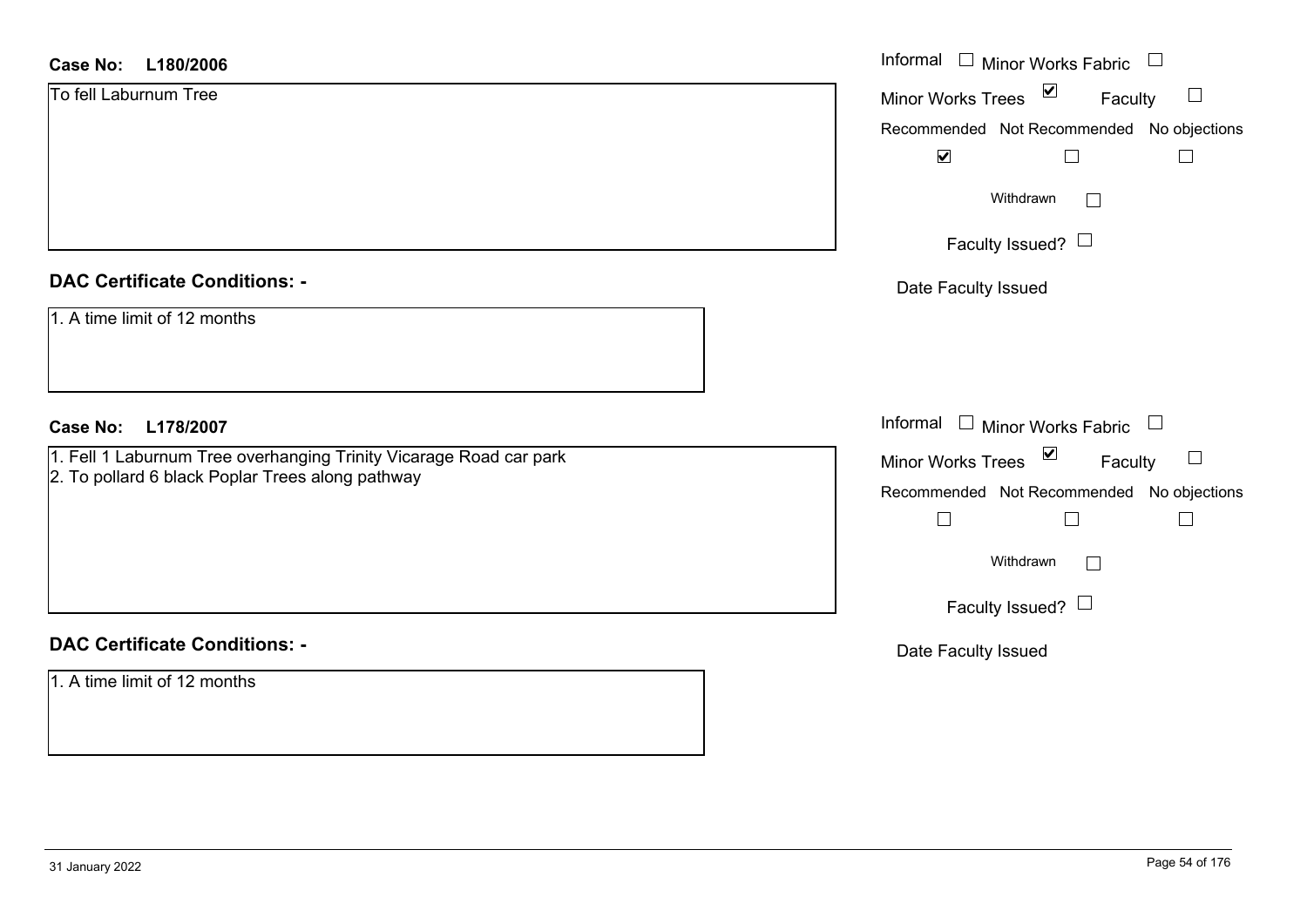#### **L194/2012Case No:** Informal

To prune out deadwood and crownlift: -  $1.$  T1 - Sycamore 2. T4 - Lime 3. T5 - Cedar

#### **DAC Certificate Conditions: -**

1. A time limit of 12 months

2. That details of the works are entered in the Log Book so that a record is kept of what has been done

3. That Hinckley & Bosworth Borough Council submits a copy of the updated (July

### **L226/2013Case No:** Informal

Replacement of the windows of the Trinity Centre

## **DAC Certificate Conditions: -**

1. A time limit of 12 months

2. That details of the works are entered in the Log Book so that a record is kept of what has been done

| Informal<br><b>Minor Works Fabric</b>     |
|-------------------------------------------|
| ⊻<br><b>Minor Works Trees</b><br>Faculty  |
| Recommended Not Recommended No objections |
| Withdrawn                                 |
| Faculty Issued?                           |
| Date Faculty Issued                       |
|                                           |
| Informal<br>⊻                             |
| <b>Minor Works Fabric</b>                 |
| <b>Minor Works Trees</b><br>Faculty       |
| Recommended Not Recommended No objections |
| $\blacktriangledown$                      |
| Withdrawn                                 |
| Faculty Issued? $\Box$                    |
| Date Faculty Issued                       |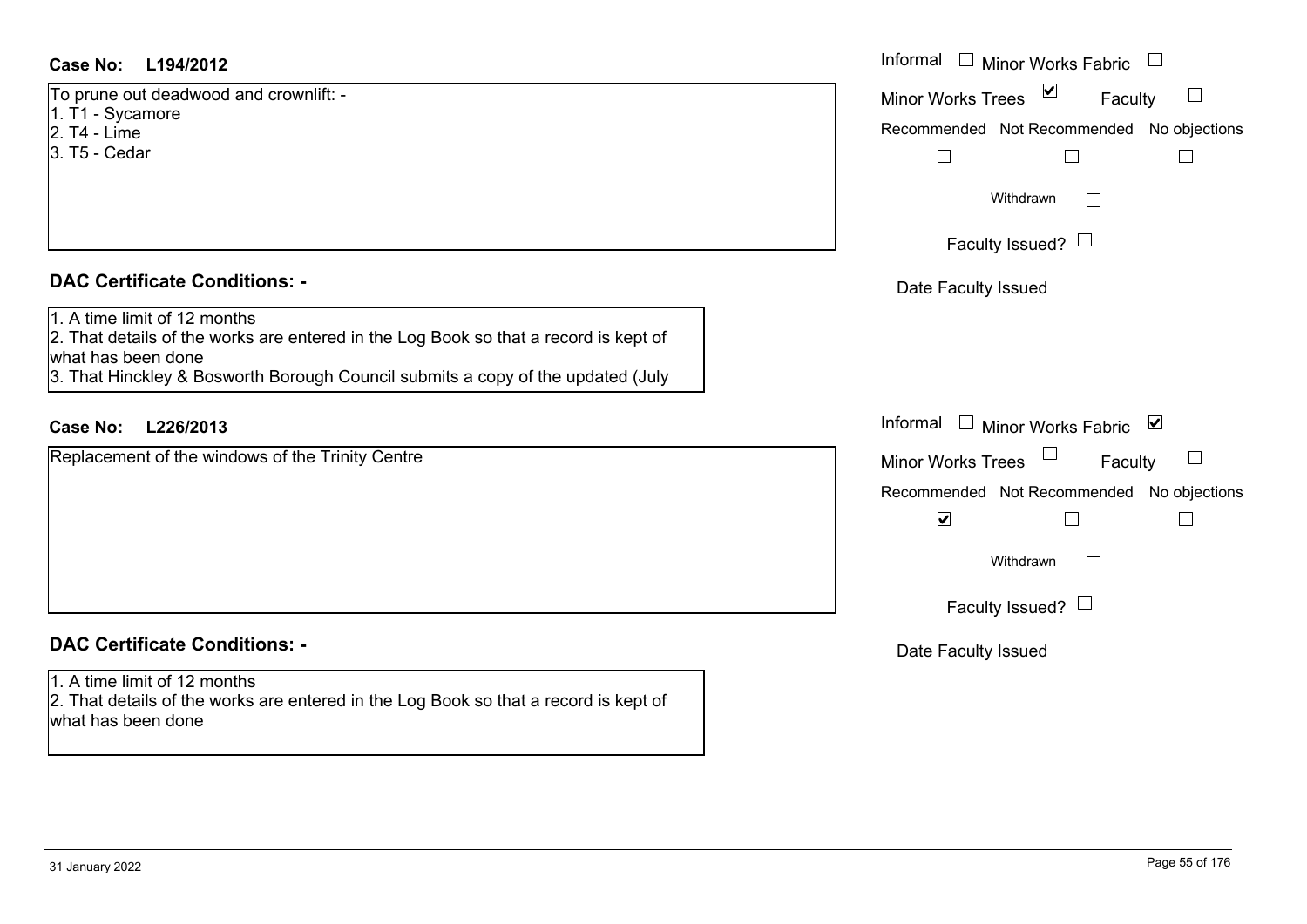| <b>Case No:</b>                                                                                                                                            | Informal<br><b>Minor Works Fabric</b>                       |
|------------------------------------------------------------------------------------------------------------------------------------------------------------|-------------------------------------------------------------|
| Replacement of Heating System                                                                                                                              | $\blacktriangledown$<br><b>Minor Works Trees</b><br>Faculty |
|                                                                                                                                                            | Recommended Not Recommended<br>No objections                |
|                                                                                                                                                            | $\blacktriangledown$                                        |
|                                                                                                                                                            | Withdrawn                                                   |
|                                                                                                                                                            | Faculty Issued? Ø                                           |
| <b>DAC Certificate Conditions: -</b>                                                                                                                       | Date Faculty Issued<br>19/12/2017                           |
| 1. That details of the works are entered in the Log Book so that a record is kept of<br>what has been done                                                 |                                                             |
| 2. That temporary calor gas heaters should not be used whilst the new heating is<br>being installed because of the condensation problems and the fire risk |                                                             |
| <b>Case No:</b>                                                                                                                                            | Informal<br><b>Minor Works Fabric</b><br>$\Box$             |
| <b>Removal of Tree</b>                                                                                                                                     | ⊻<br><b>Minor Works Trees</b><br>Faculty                    |
|                                                                                                                                                            | Recommended Not Recommended<br>No objections                |
|                                                                                                                                                            | $\blacktriangledown$<br>L<br>$\mathbf{I}$                   |
|                                                                                                                                                            | Withdrawn                                                   |
|                                                                                                                                                            | Faculty Issued? $\Box$                                      |
| <b>DAC Certificate Conditions: -</b>                                                                                                                       | Date Faculty Issued                                         |
| 1. That details of the works are entered in the Log Book so that a record is kept of<br>what has been done                                                 |                                                             |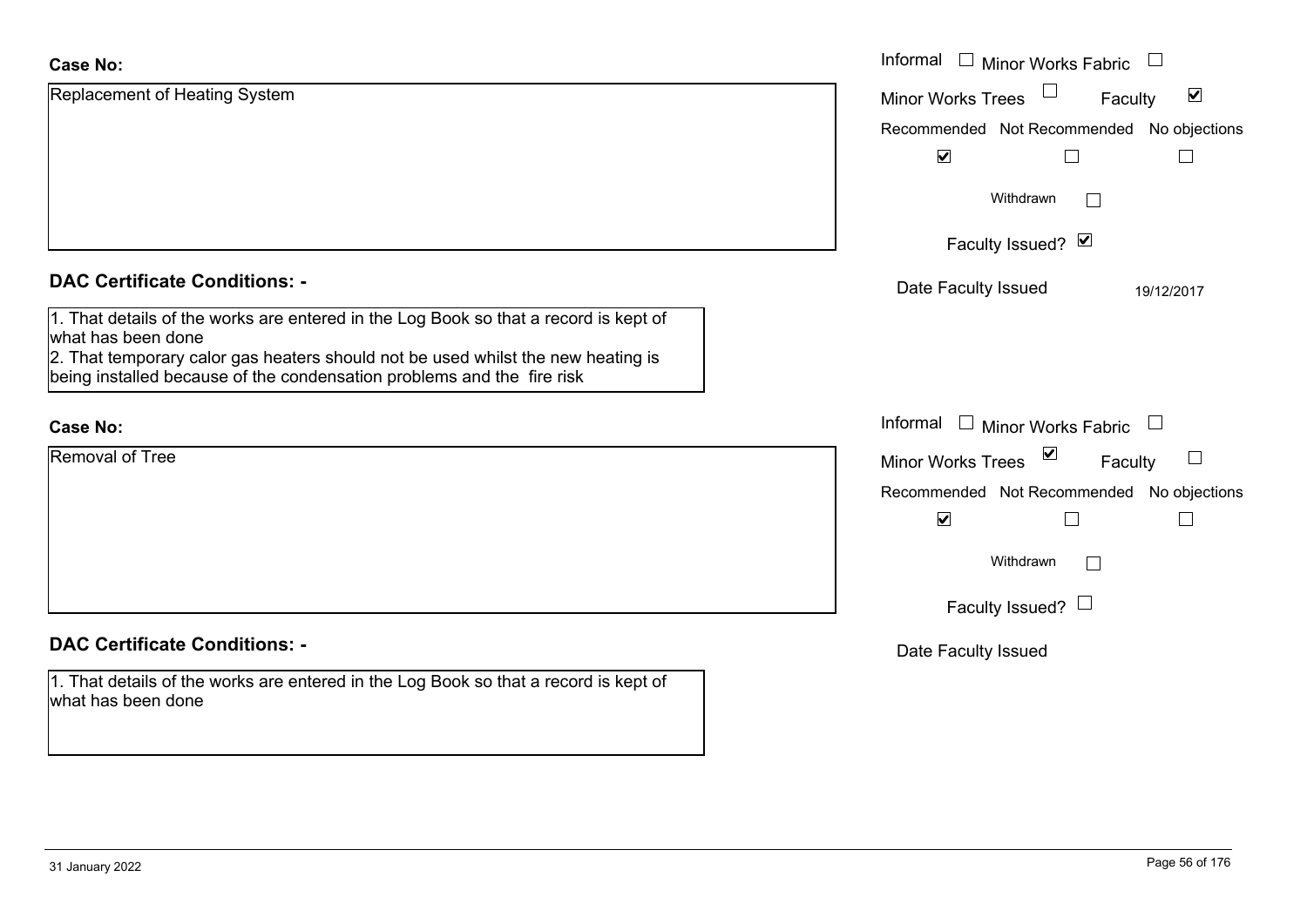#### **Case No:**

- Repairs to: -
- 1. Roofs
- 2. Rainwater Goods
- 3. Stonework

#### **DAC Certificate Conditions: -**

1. That details of the works are entered in the Log Book so that a record is kept of what has been done

 2. That any plumbers marks found on existing lead should be photographed, identified and cut-out, then retained or spot-welded back into the new lead work according to

|            | Informal $\Box$ Minor Works Fabric $\Box$ |
|------------|-------------------------------------------|
| $O: -$     | Faculty<br>Minor Works Trees $\Box$       |
| ater Goods | Recommended Not Recommended No objections |
| vork       |                                           |
|            | Withdrawn                                 |
|            | Faculty Issued? $\Box$                    |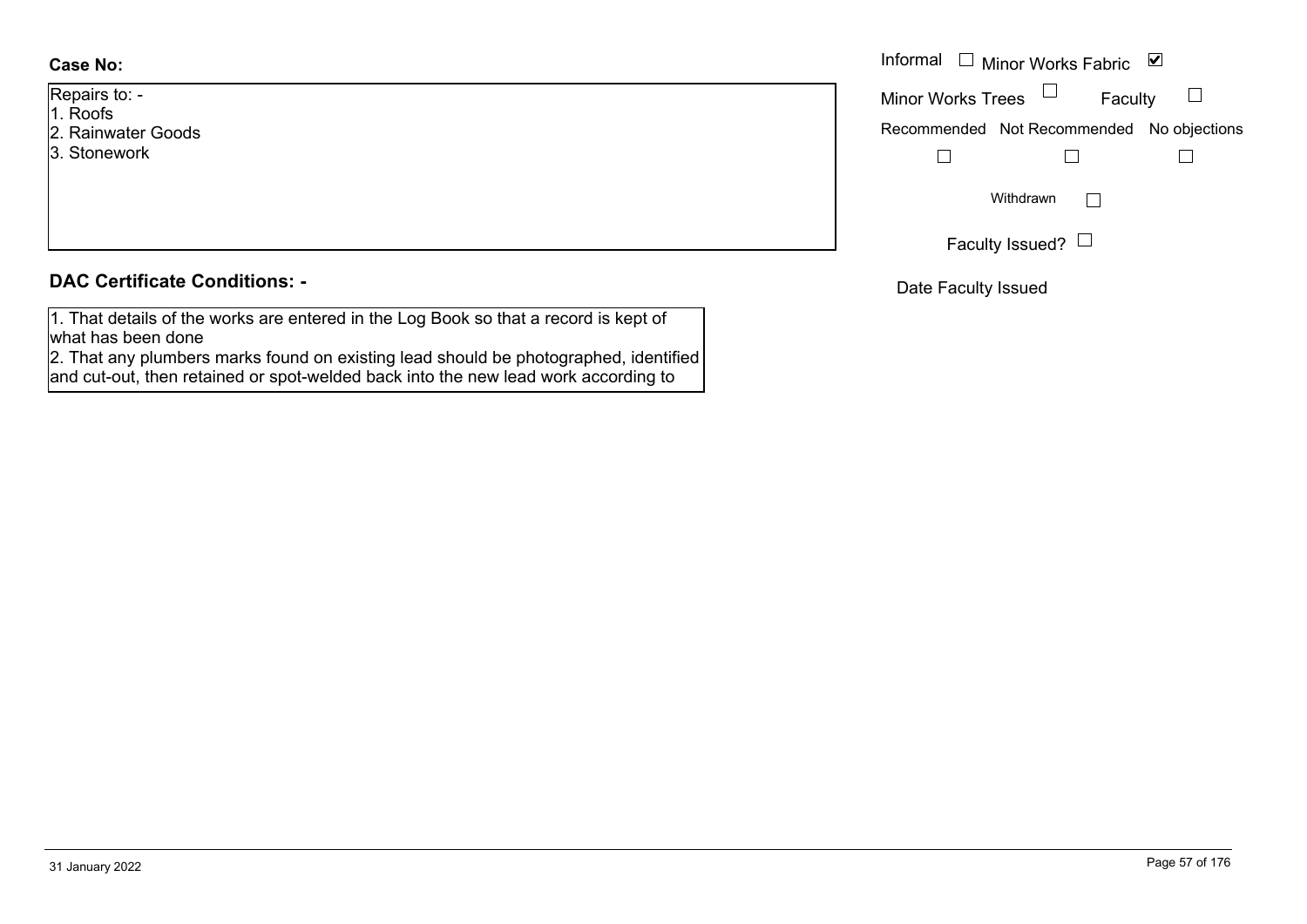#### **20407Hinckley West, St John the Evangelist**

#### **L102/2007 Case No:** Informal

1. Demolition of existing worship centre (not under faculty)

2. Construction of a new worship centre

### **DAC Certificate Conditions: -**

1. A time limit of 12 months

| Informal Ø Minor Works Fabric |                                           |  |
|-------------------------------|-------------------------------------------|--|
| <b>Minor Works Trees</b>      | Faculty                                   |  |
|                               | Recommended Not Recommended No objections |  |
|                               |                                           |  |
|                               | Withdrawn                                 |  |
|                               | Faculty Issued?                           |  |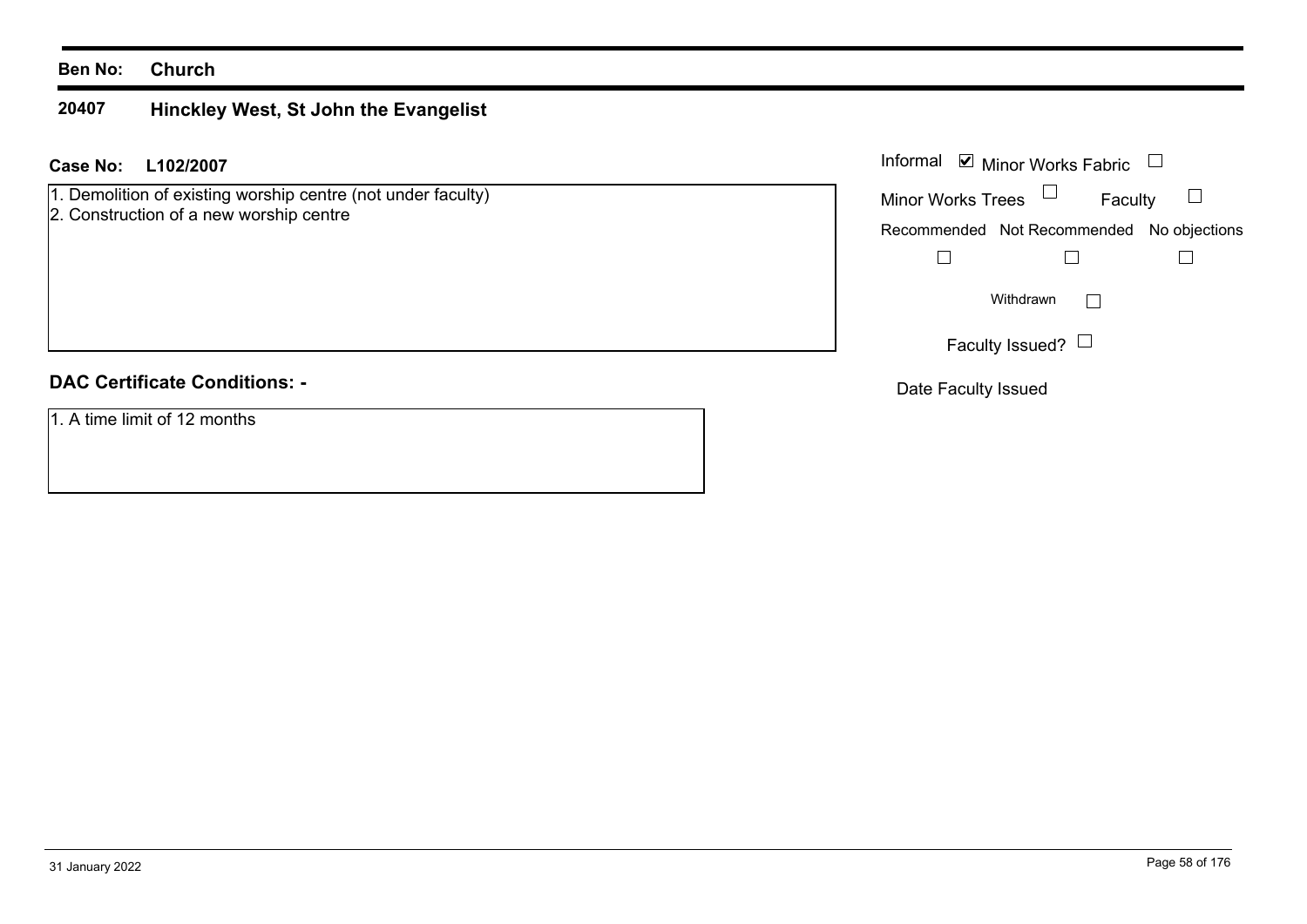# **Hinckley, Ashby Road (Local Authority) Cemetery**

#### **Case No:**

### **DAC Certificate Conditions: -**

1. A time limit of 12 months

1. That the works are recorded in the Log Book so that a record is kept of what has been done

|                                                                        | Informal $\Box$ Minor Works Fabric $\Box$  |
|------------------------------------------------------------------------|--------------------------------------------|
| cation for Minor Works / Informal Advice / Formal Advice has been made | Faculty $\Box$<br>Minor Works Trees $\Box$ |
|                                                                        | Recommended Not Recommended No objections  |
|                                                                        |                                            |
|                                                                        | Withdrawn                                  |
|                                                                        | Faculty Issued? $\Box$                     |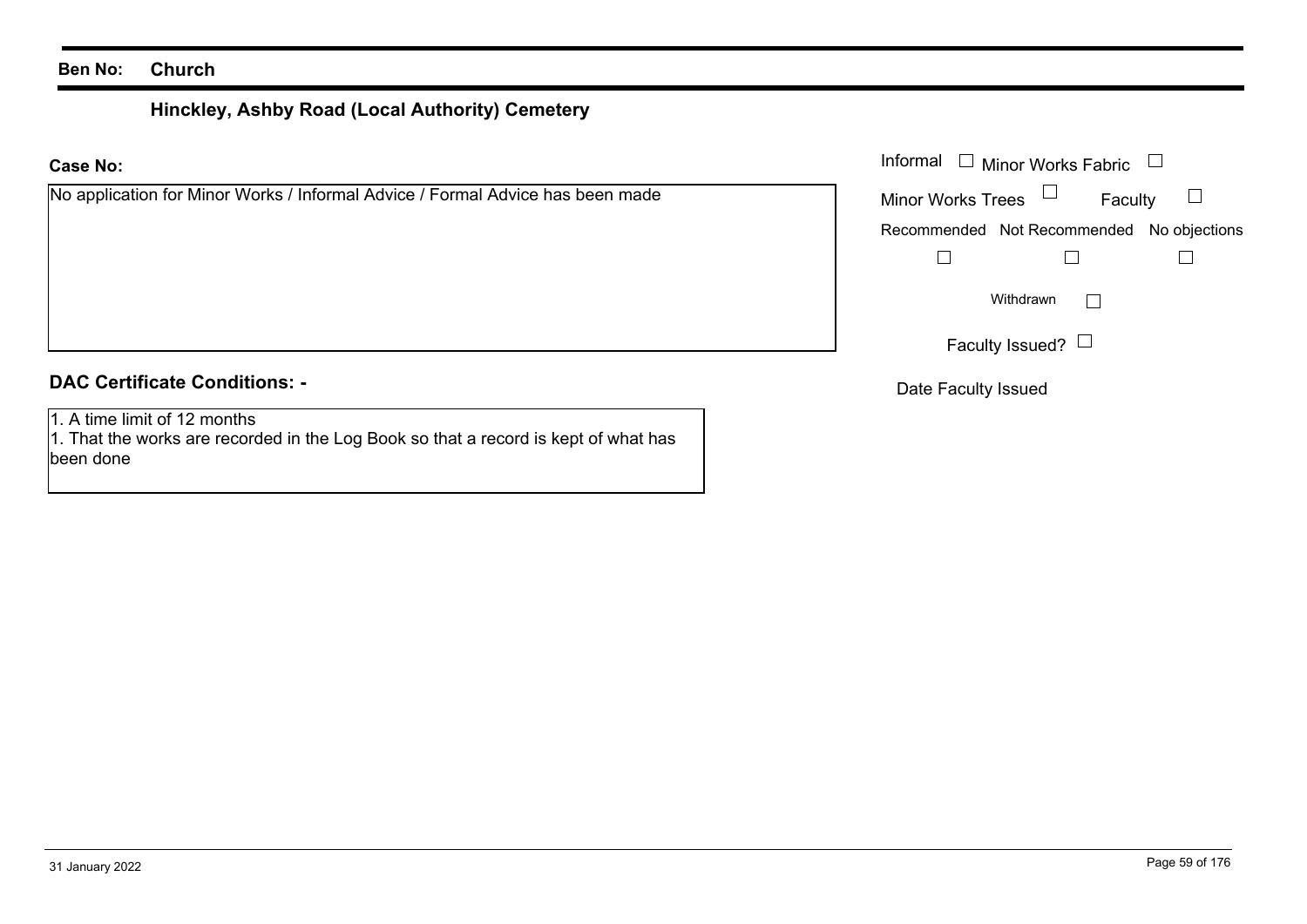#### **20405 Hinckley, The Assumption of St Mary**

| <b>Case No:</b><br>L012/2000                                                                                                                                                                                                                                    | Informal<br><b>Minor Works Fabric</b>        |
|-----------------------------------------------------------------------------------------------------------------------------------------------------------------------------------------------------------------------------------------------------------------|----------------------------------------------|
| 1. Ramp for disabled access<br>2. Glazed doors to North Door                                                                                                                                                                                                    | ⊻<br><b>Minor Works Trees</b><br>Faculty     |
| 3. Removal of Pews in South Chapel                                                                                                                                                                                                                              | Recommended Not Recommended<br>No objections |
|                                                                                                                                                                                                                                                                 | $\blacktriangledown$                         |
|                                                                                                                                                                                                                                                                 | Withdrawn                                    |
|                                                                                                                                                                                                                                                                 | Faculty Issued? Ø                            |
| <b>DAC Certificate Conditions: -</b>                                                                                                                                                                                                                            | Date Faculty Issued<br>23/08/2000            |
| 1. A time limit of 12 months<br>2. That if new drainage is to be installed as part of the ramp work, this should be done<br>under the supervision of the Diocesan Archaeologist who should be given ten working<br>days notice of the commencement of the works |                                              |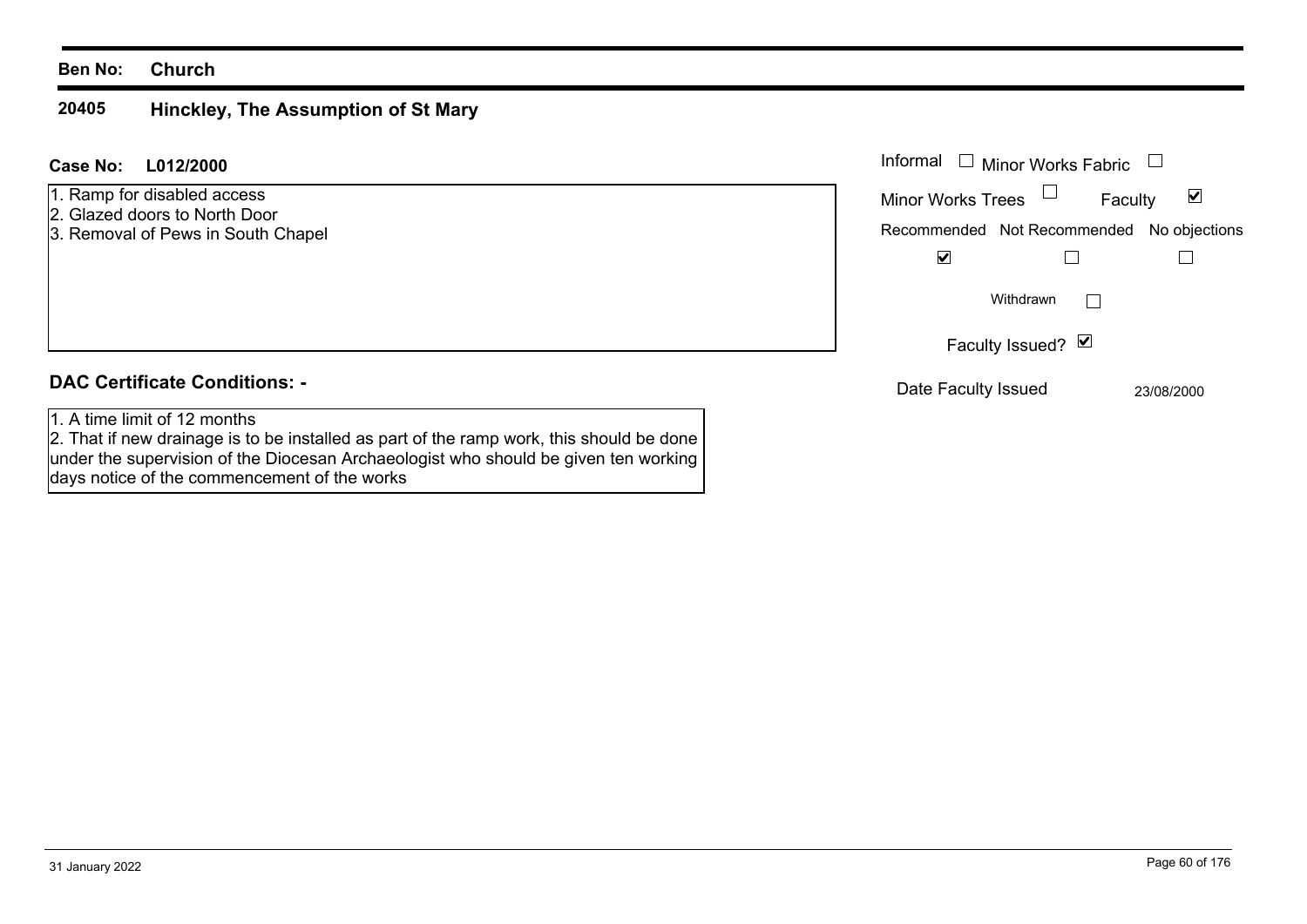| <b>Case No:</b><br>L068/2001                                                                                                                                                 | Informal □ Minor Works Fabric                                  |
|------------------------------------------------------------------------------------------------------------------------------------------------------------------------------|----------------------------------------------------------------|
| 1. Removal and disposal of Taylor & Beard organ<br>2. Installation of Taylor Organ from Leicester, St Paul                                                                   | $\blacktriangledown$<br><b>Minor Works Trees</b><br>Faculty    |
|                                                                                                                                                                              | Recommended Not Recommended No objections                      |
|                                                                                                                                                                              | $\blacktriangledown$<br>$\Box$<br>$\Box$                       |
|                                                                                                                                                                              | Withdrawn<br>$\perp$                                           |
|                                                                                                                                                                              | Faculty Issued? Ø                                              |
| <b>DAC Certificate Conditions: -</b>                                                                                                                                         | Date Faculty Issued<br>29/10/2001                              |
| 1. A time limit of 12 months                                                                                                                                                 |                                                                |
| <b>Case No:</b><br>L060/2002                                                                                                                                                 | Informal ⊠ Minor Works Fabric □                                |
| 1. Formation of a floor to ceiling stud partition below first floor offices to separate Vestry from Organ<br>console. Door to match existing door to the bottom of the stair | $\Box$<br>$\blacktriangledown$<br>Minor Works Trees<br>Faculty |
|                                                                                                                                                                              |                                                                |
|                                                                                                                                                                              | Recommended Not Recommended No objections                      |
| 2. Installation of new Oak Bench on Vestry side with loose cushion                                                                                                           | $\blacktriangledown$                                           |
|                                                                                                                                                                              | Withdrawn<br>$\Box$                                            |
|                                                                                                                                                                              | Faculty Issued? $\blacksquare$                                 |
| <b>DAC Certificate Conditions: -</b>                                                                                                                                         | Date Faculty Issued<br>22/11/2002                              |
| 1. A time limit of 12 months                                                                                                                                                 |                                                                |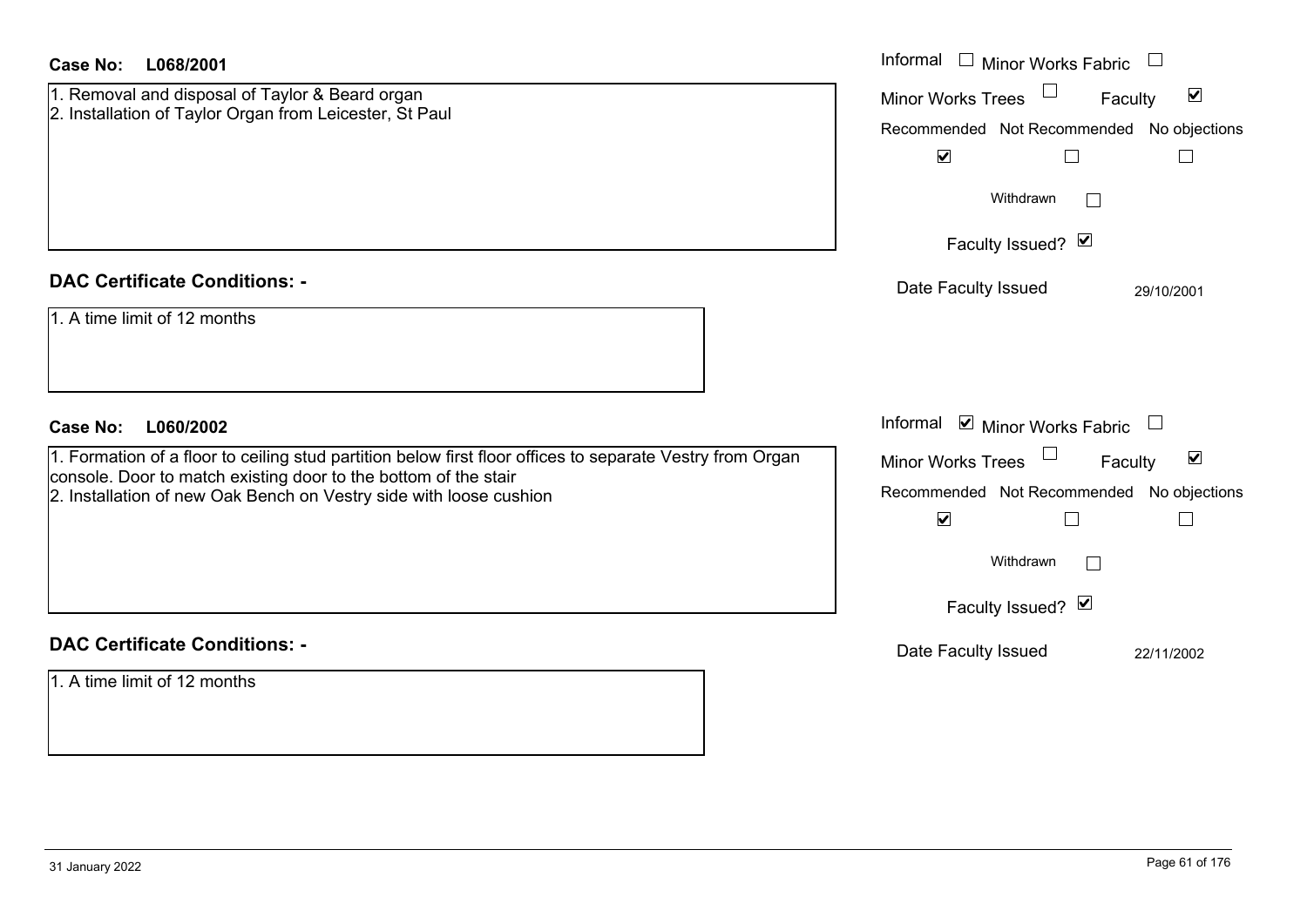| <b>Case No:</b><br>L087/2003<br>1. Installation of screen to Tower arch<br>2. Removal of Sound Reinforcement System controls from ringing chamber gallery to rear of Nave and<br>removal of part of Pew<br>3. New oak cupboard in crèche for storage of toys, books, etc | Informal $\Box$ Minor Works Fabric<br>Minor Works Trees <sup>1</sup><br>$\blacktriangledown$<br>Faculty<br>Recommended Not Recommended No objections<br>$\blacktriangledown$<br>$\Box$<br>$\mathbf{L}$ |
|--------------------------------------------------------------------------------------------------------------------------------------------------------------------------------------------------------------------------------------------------------------------------|--------------------------------------------------------------------------------------------------------------------------------------------------------------------------------------------------------|
|                                                                                                                                                                                                                                                                          | Withdrawn<br>$\Box$<br>Faculty Issued? $\Box$                                                                                                                                                          |
| <b>DAC Certificate Conditions: -</b>                                                                                                                                                                                                                                     | Date Faculty Issued                                                                                                                                                                                    |
| 1. A time limit of 12 months                                                                                                                                                                                                                                             |                                                                                                                                                                                                        |
| Case No: L027/2003                                                                                                                                                                                                                                                       | Informal $\Box$ Minor Works Fabric                                                                                                                                                                     |
| To regularise temporary consent granted by Archdeacon to remove front Pew from the Nave                                                                                                                                                                                  | Minor Works Trees $\Box$<br>$\blacktriangledown$<br>Faculty<br>Recommended Not Recommended No objections<br>$\blacktriangledown$<br>$\Box$<br>$\Box$<br>Withdrawn<br>$\Box$<br>Faculty Issued? $\Box$  |
| <b>DAC Certificate Conditions: -</b>                                                                                                                                                                                                                                     | Date Faculty Issued                                                                                                                                                                                    |
| 1. A time limit of 12 months                                                                                                                                                                                                                                             |                                                                                                                                                                                                        |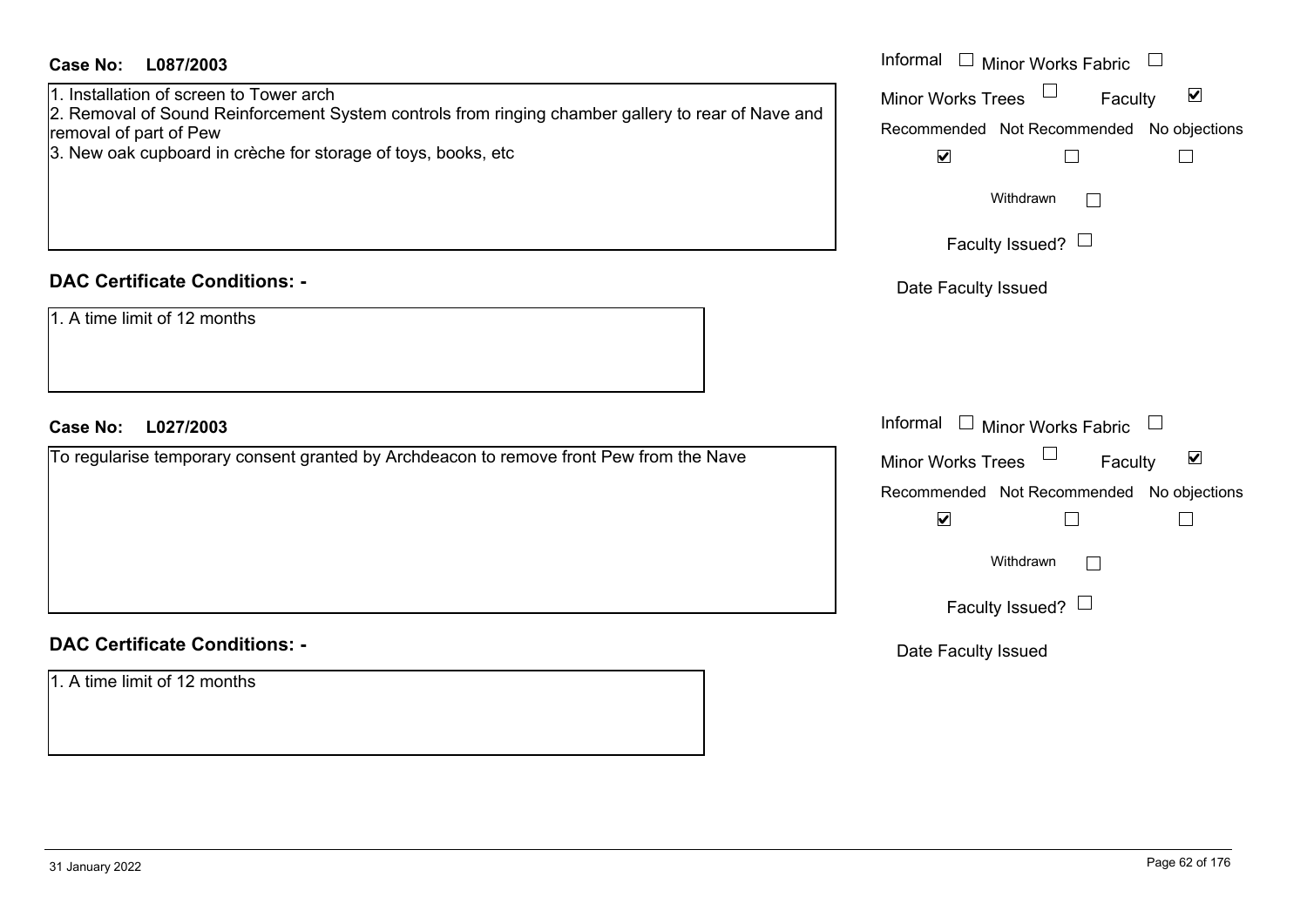| <b>Case No:</b><br>L078/2005                                                                             | Informal ⊠ Minor Works Fabric □                      |
|----------------------------------------------------------------------------------------------------------|------------------------------------------------------|
| To allow the general public to have access to the top of the Tower                                       | $\Box$<br>Faculty<br>Minor Works Trees               |
|                                                                                                          | Recommended Not Recommended No objections            |
|                                                                                                          | $\Box$<br>П                                          |
|                                                                                                          | Withdrawn                                            |
|                                                                                                          | Faculty Issued? $\Box$                               |
| <b>DAC Certificate Conditions: -</b>                                                                     | Date Faculty Issued                                  |
| 1. A time limit of 12 months                                                                             |                                                      |
| <b>Case No:</b><br>L155/2005                                                                             | Informal $\Box$ Minor Works Fabric $\Box$            |
| Restoration, Repair & re-decoration as identified in the last Quinquennial Inspection Report             | Minor Works Trees<br>$\blacktriangledown$<br>Faculty |
|                                                                                                          | Recommended Not Recommended No objections            |
|                                                                                                          | $\blacktriangledown$                                 |
|                                                                                                          | Withdrawn                                            |
|                                                                                                          | Faculty Issued? Ø                                    |
| <b>DAC Certificate Conditions: -</b>                                                                     | Date Faculty Issued<br>23/12/2005                    |
| 1. A time limit of 12 months<br>2. That the church architect agrees the stone match for the replacements |                                                      |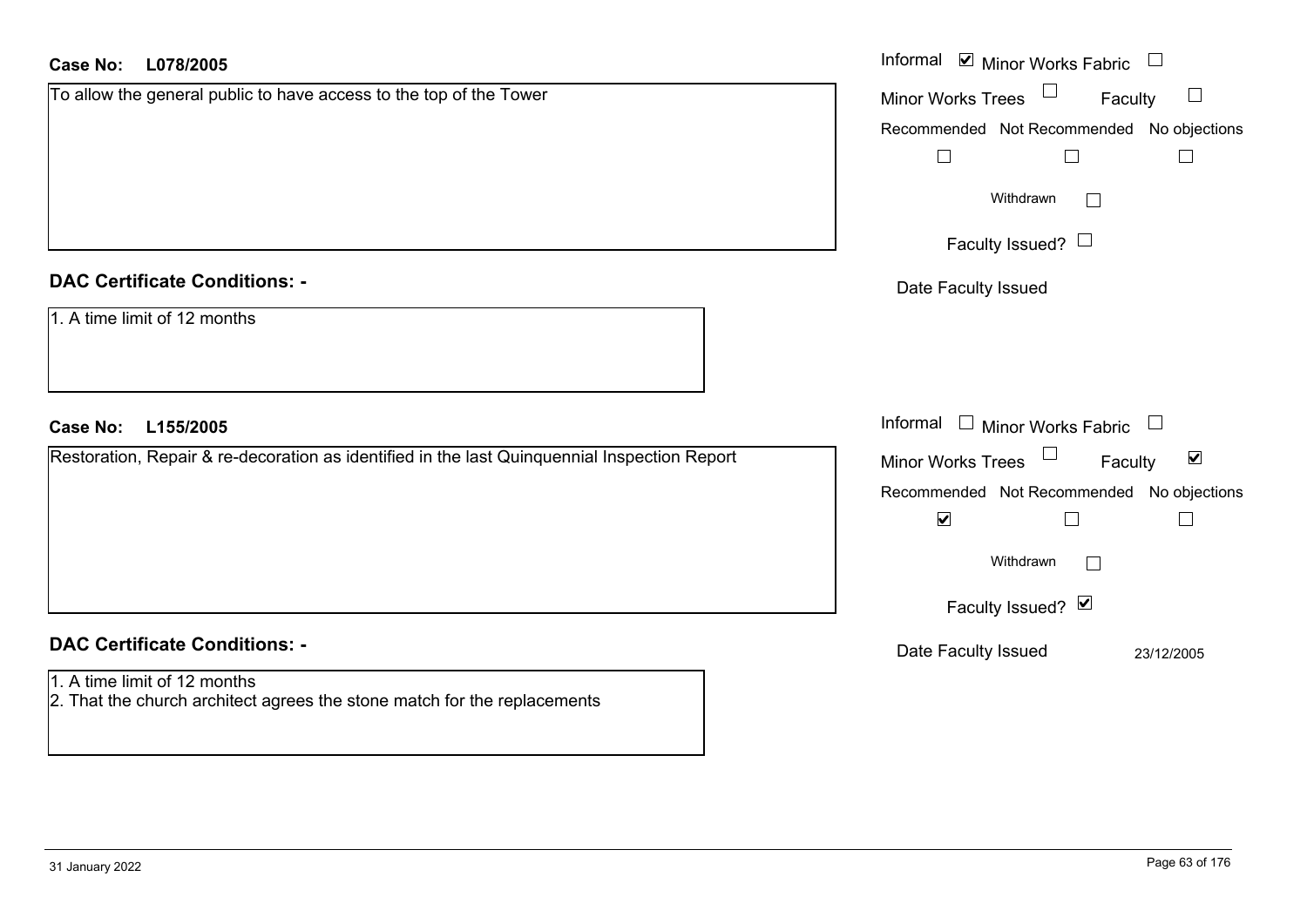#### **L184/2006Case No:**

| L184/2006<br>Case No:                                                                                                                                                                                                            | Informal <b>V</b> Minor Works Fabric<br>$\Box$                        |
|----------------------------------------------------------------------------------------------------------------------------------------------------------------------------------------------------------------------------------|-----------------------------------------------------------------------|
| Installation of photo-voltaic cells                                                                                                                                                                                              | $\Box$<br>$\blacktriangledown$<br><b>Minor Works Trees</b><br>Faculty |
|                                                                                                                                                                                                                                  | Recommended Not Recommended No objections                             |
|                                                                                                                                                                                                                                  | $\blacktriangledown$                                                  |
|                                                                                                                                                                                                                                  | Withdrawn                                                             |
|                                                                                                                                                                                                                                  | Faculty Issued? Ø                                                     |
| <b>DAC Certificate Conditions: -</b>                                                                                                                                                                                             | Date Faculty Issued<br>23/10/2007                                     |
| 1. A time limit of 12 months<br>2. That the PCC considers the implications of needing to periodically clean the photo-<br>voltaic cells<br>3. That, where possible, all fixings should be made into joints, not stonework, using |                                                                       |
| L163/2006<br><b>Case No:</b>                                                                                                                                                                                                     | Informal<br>$\Box$ Minor Works Fabric $\Box$                          |
| Testing of memorials for safety and remedial action to include the laying flat of headstones                                                                                                                                     | $\blacktriangledown$<br><b>Minor Works Trees</b><br>Faculty           |
|                                                                                                                                                                                                                                  | Recommended Not Recommended No objections                             |
|                                                                                                                                                                                                                                  | $\vert \ \ \vert$                                                     |
|                                                                                                                                                                                                                                  | Withdrawn<br>$\blacktriangledown$                                     |
|                                                                                                                                                                                                                                  | Faculty Issued? $\Box$                                                |
| <b>DAC Certificate Conditions: -</b>                                                                                                                                                                                             | Date Faculty Issued                                                   |
| 1. A time limit of 12 months                                                                                                                                                                                                     |                                                                       |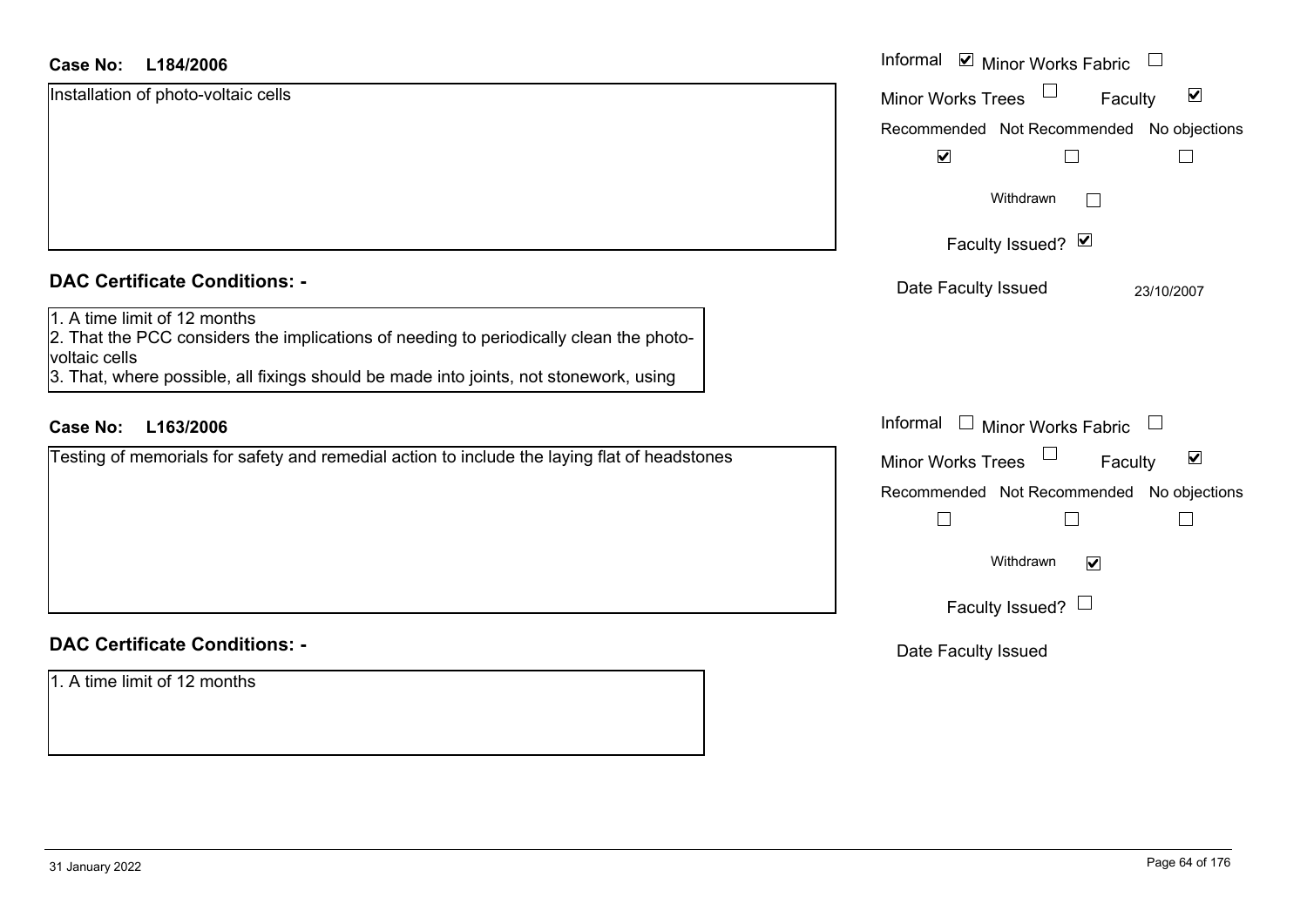| <b>Case No:</b><br>L038/2006                                                                                                                  | Informal $\blacksquare$ Minor Works Fabric $\blacksquare$   |
|-----------------------------------------------------------------------------------------------------------------------------------------------|-------------------------------------------------------------|
| Repairs to the retaining between the churchyard and the church hall                                                                           | $\blacktriangledown$<br><b>Minor Works Trees</b><br>Faculty |
|                                                                                                                                               | Recommended Not Recommended No objections                   |
|                                                                                                                                               | $\blacktriangledown$<br>$\Box$<br>$\Box$                    |
|                                                                                                                                               | Withdrawn<br>$\sim$                                         |
|                                                                                                                                               | Faculty Issued? Ø                                           |
| <b>DAC Certificate Conditions: -</b>                                                                                                          | Date Faculty Issued<br>09/01/2007                           |
| 1. A time limit of 12 months                                                                                                                  |                                                             |
|                                                                                                                                               |                                                             |
|                                                                                                                                               |                                                             |
| <b>Case No:</b><br>L055/2007                                                                                                                  | Informal $\blacksquare$ Minor Works Fabric $\Box$           |
| Robert Chessher memorial: -                                                                                                                   | Minor Works Trees<br>$\blacktriangledown$<br>Faculty        |
| 1. Cleaning & Restoration<br>2. Re-location                                                                                                   | Recommended Not Recommended No objections                   |
|                                                                                                                                               | $\blacktriangledown$<br>$\Box$                              |
|                                                                                                                                               | Withdrawn<br>$\Box$                                         |
|                                                                                                                                               | Faculty Issued? V                                           |
| <b>DAC Certificate Conditions: -</b>                                                                                                          | Date Faculty Issued<br>06/06/2007                           |
| 1. A time limit of 12 months                                                                                                                  |                                                             |
| 2. That, where possible, all fixings should be made into joints, not stonework, using<br>stainless steel or non-ferrous screws in fibre plugs |                                                             |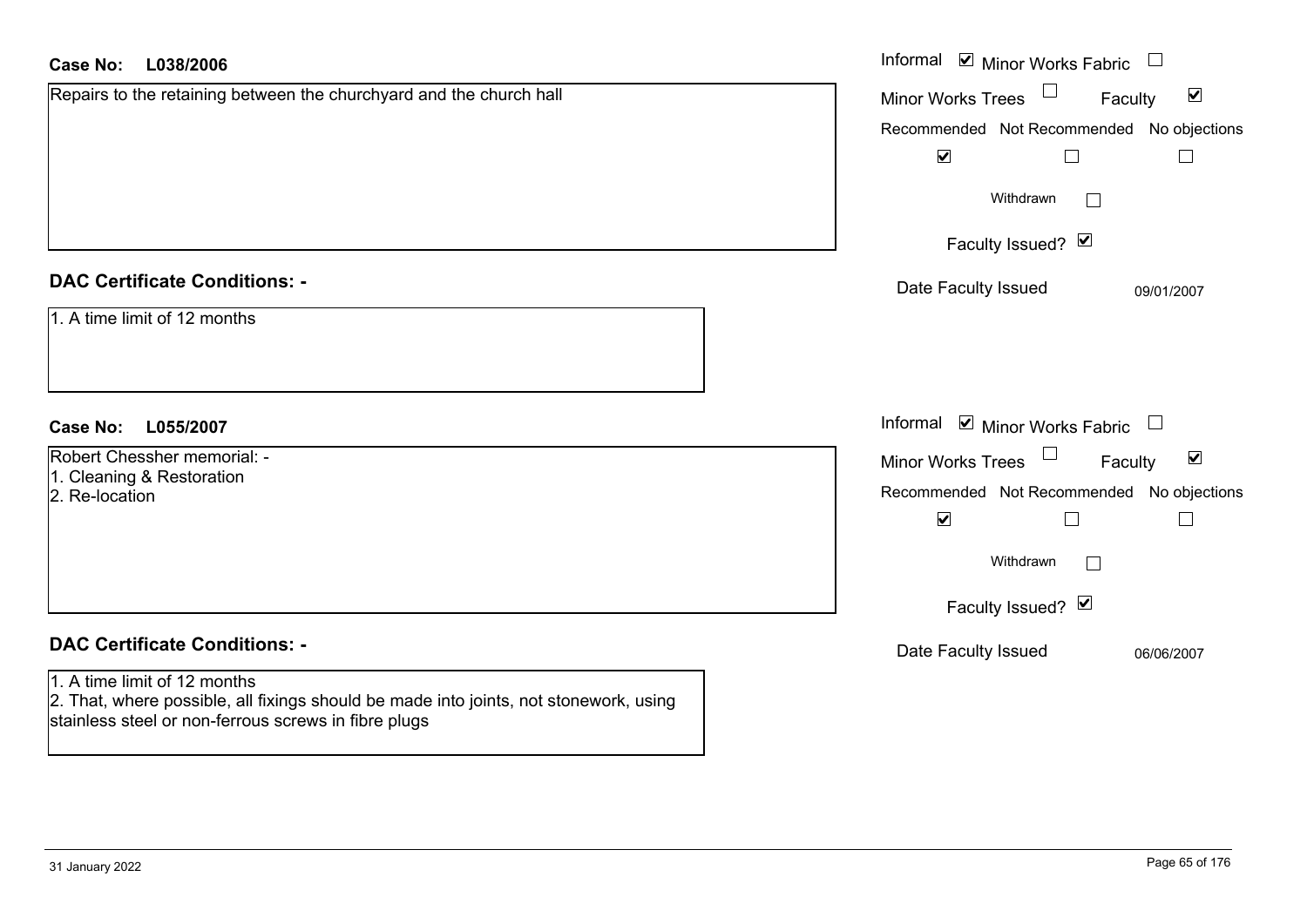| <b>Case No:</b><br>L145/2007                 | Informal □ Minor Works Fabric □                            |
|----------------------------------------------|------------------------------------------------------------|
| To reduce by 50% the crown of Lime tree T10  | Minor Works Trees ⊠<br>Faculty<br>$\overline{\phantom{a}}$ |
|                                              | Recommended Not Recommended No objections                  |
|                                              | $\Box$<br>$\Box$<br>$\Box$                                 |
|                                              | Withdrawn<br>$\Box$                                        |
|                                              | Faculty Issued? $\Box$                                     |
| <b>DAC Certificate Conditions: -</b>         | Date Faculty Issued                                        |
|                                              |                                                            |
| L168/2007<br><b>Case No:</b>                 | Informal □ Minor Works Fabric ☑                            |
| Repair to louvre slat on south side of Tower | Minor Works Trees $\Box$ Faculty<br>$\Box$                 |
|                                              | Recommended Not Recommended No objections                  |
|                                              | $\Box$<br>$\Box$<br>$\Box$                                 |
|                                              | Withdrawn<br>$\Box$                                        |
|                                              | Faculty Issued?                                            |
| <b>DAC Certificate Conditions: -</b>         | Date Faculty Issued                                        |
|                                              |                                                            |
|                                              |                                                            |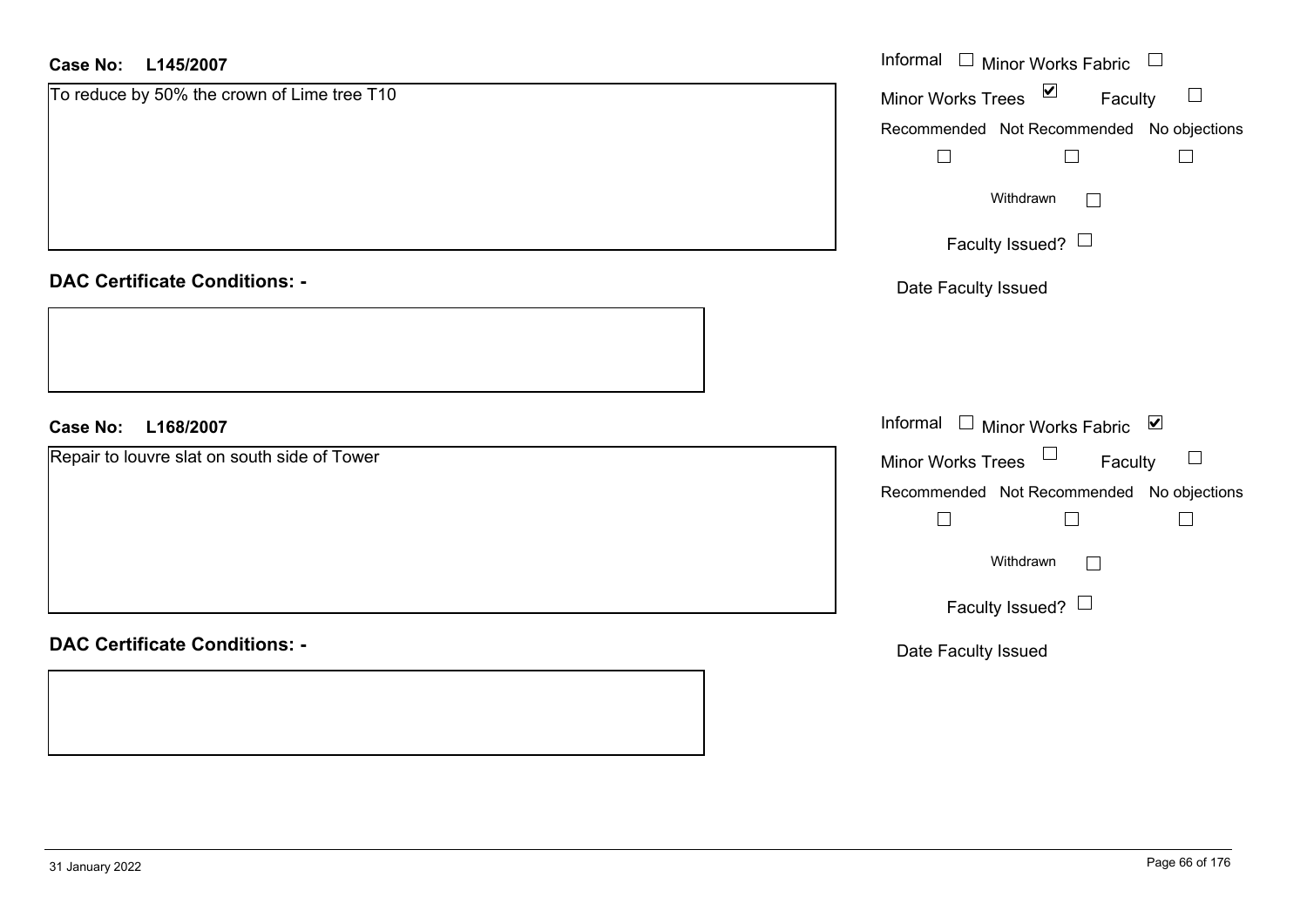| <b>Case No:</b><br>L186/2007                                                                                                                                                                    | Informal $\square$<br>Minor Works Fabric                                                                                                      |
|-------------------------------------------------------------------------------------------------------------------------------------------------------------------------------------------------|-----------------------------------------------------------------------------------------------------------------------------------------------|
| Repairs to: -<br>1. North boundary retaining wall<br>2. North entrance gateposts<br>3. North-east boundary walls                                                                                | $\blacktriangledown$<br><b>Minor Works Trees</b><br>Faculty<br>Recommended Not Recommended No objections<br>$\blacktriangledown$<br>$\Box$    |
|                                                                                                                                                                                                 | Withdrawn<br>$\vert$ $\vert$                                                                                                                  |
|                                                                                                                                                                                                 | Faculty Issued? Ø                                                                                                                             |
| <b>DAC Certificate Conditions: -</b>                                                                                                                                                            | Date Faculty Issued<br>30/01/2008                                                                                                             |
| 1. A time limit of 12 months<br>2. That the soil is carefully sifted<br>3. That any human remains that are unearthed must be treated with respect and put<br>aside for appropriate re-interment |                                                                                                                                               |
| <b>Case No:</b><br>L184/2008                                                                                                                                                                    | Informal ⊠ Minor Works Fabric                                                                                                                 |
| Works to strengthen the South Aisle roof                                                                                                                                                        | Minor Works Trees<br>$\perp$<br>Faculty<br>Recommended Not Recommended No objections<br>$\blacktriangledown$<br>$\Box$<br>Withdrawn<br>$\Box$ |
| <b>DAC Certificate Conditions: -</b>                                                                                                                                                            | Faculty Issued? Ø                                                                                                                             |
| 1. A time limit of 12 months<br>2. That details of the works are entered in the Log Book so that a record is kept of<br>what has been done                                                      | Date Faculty Issued<br>16/10/2008                                                                                                             |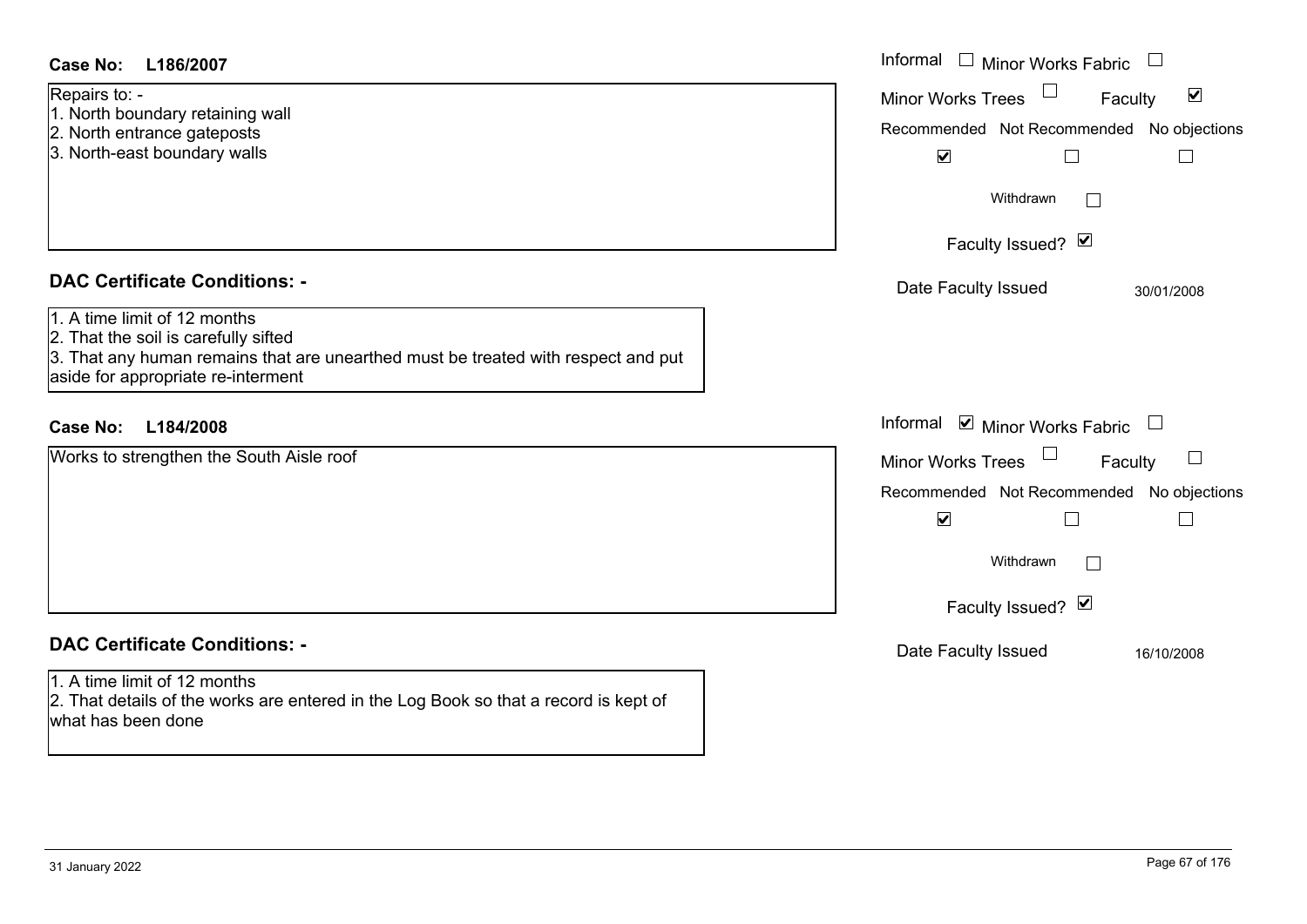#### **L068/2008Case No:**

| Case No:<br>L068/2008                                                                                                                      | Informal $\Box$ Minor Works Fabric<br>$\blacktriangledown$        |  |
|--------------------------------------------------------------------------------------------------------------------------------------------|-------------------------------------------------------------------|--|
| Repair to the Lightning Conductor                                                                                                          | <b>Minor Works Trees</b><br>$\Box$<br>Faculty                     |  |
|                                                                                                                                            | Recommended Not Recommended No object                             |  |
|                                                                                                                                            | $\mathbb{R}^n$                                                    |  |
|                                                                                                                                            | Withdrawn<br>$\Box$                                               |  |
|                                                                                                                                            | Faculty Issued? $\Box$                                            |  |
| <b>DAC Certificate Conditions: -</b>                                                                                                       | Date Faculty Issued                                               |  |
| 1. That the works are recorded in the Log Book so that a record is kept of what has<br>been done                                           |                                                                   |  |
| <b>Case No:</b><br>L065/2008                                                                                                               | Informal<br>$\Box$ Minor Works Fabric<br>$\overline{\phantom{a}}$ |  |
| Repairs: -                                                                                                                                 | $\blacktriangledown$<br><b>Minor Works Trees</b><br>Faculty       |  |
| 1. Roofs - Chancel, Nave, N & S Aisles<br>2. Re-pointing of South Aisle roof at south-west corner of tower & north aisle at gable abutment | Recommended Not Recommended No object                             |  |
| 3. Window repairs to W1, W6, W15, and clerestory<br>4. Window repairs to W19, 20, 21 & 22                                                  | $\blacktriangledown$                                              |  |
|                                                                                                                                            | Withdrawn<br>$\Box$                                               |  |
|                                                                                                                                            | Faculty Issued? Ø                                                 |  |
| <b>DAC Certificate Conditions: -</b>                                                                                                       | Date Faculty Issued<br>06/06/2008                                 |  |
| 1. A time limit of 12 months                                                                                                               |                                                                   |  |
| 2. That details of the works are entered in the Log Book so that a record is kept of                                                       |                                                                   |  |

what has been done

No objections

No objections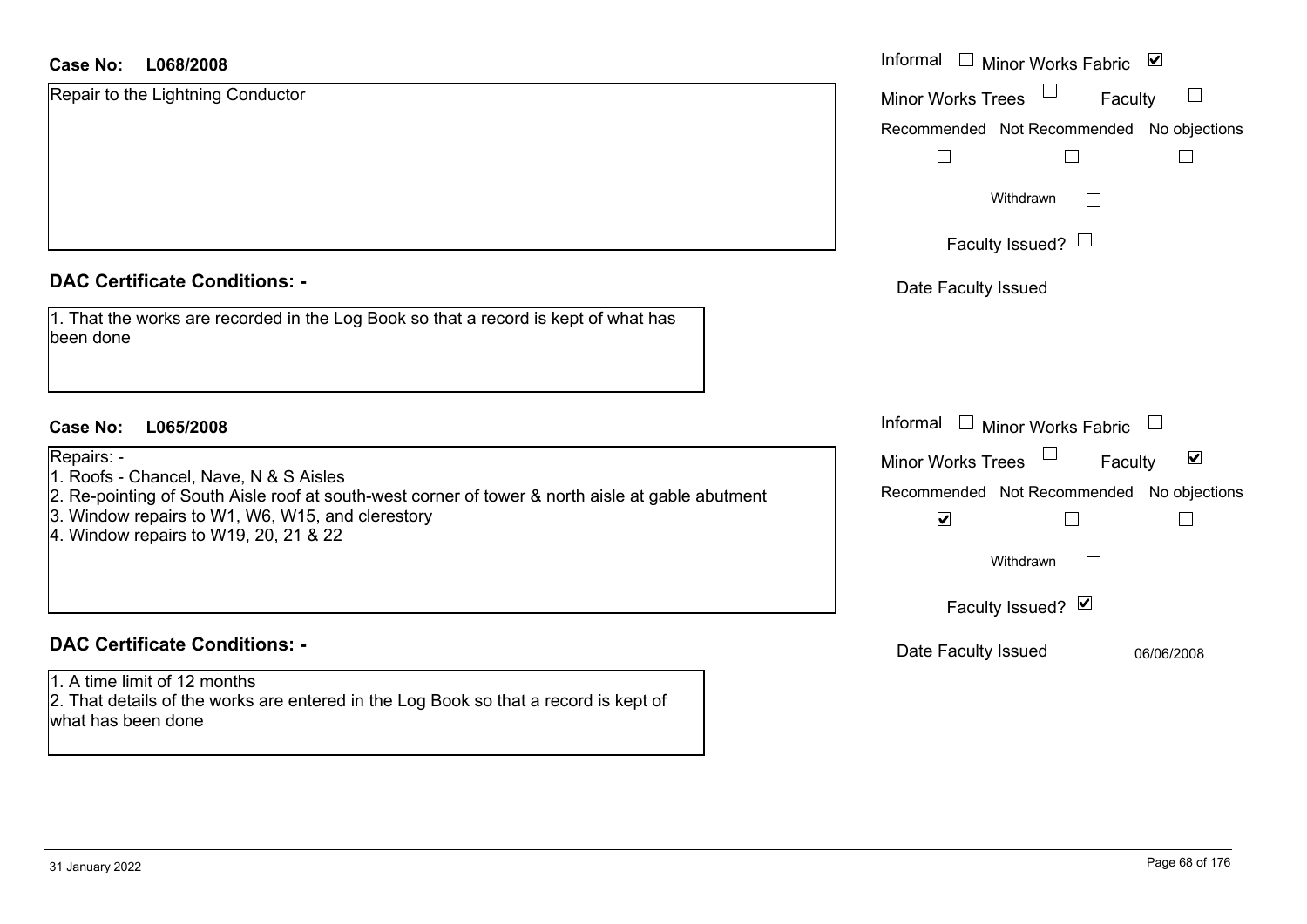| <b>Case No:</b><br>L193/2008                                                                                                                                                       | Informal<br>$\Box$<br>Minor Works Fabric                                                                                                                                  |
|------------------------------------------------------------------------------------------------------------------------------------------------------------------------------------|---------------------------------------------------------------------------------------------------------------------------------------------------------------------------|
| CONFIRMATORY FACULTY: -<br>Repair of churchyard gatepost                                                                                                                           | $\blacktriangledown$<br>Minor Works Trees<br>Faculty<br>Recommended Not Recommended No objections<br>$\blacktriangledown$                                                 |
|                                                                                                                                                                                    | Withdrawn<br>$\mathcal{L}_{\mathcal{A}}$                                                                                                                                  |
|                                                                                                                                                                                    | Faculty Issued? Ø                                                                                                                                                         |
| <b>DAC Certificate Conditions: -</b><br>1. A time limit of 12 months<br>2. That details of the works are entered in the Log Book so that a record is kept of<br>what has been done | Date Faculty Issued<br>03/02/2009                                                                                                                                         |
| L193/2009<br><b>Case No:</b>                                                                                                                                                       | Informal <b>☑</b> Minor Works Fabric                                                                                                                                      |
| Installation of security measures for the roof                                                                                                                                     | $\Box$<br><b>Minor Works Trees</b><br>$\Box$<br>Faculty<br>Recommended Not Recommended No objections<br>$\Box$<br>$\Box$<br>Withdrawn<br>$\Box$<br>Faculty Issued? $\Box$ |
| <b>DAC Certificate Conditions: -</b>                                                                                                                                               | Date Faculty Issued                                                                                                                                                       |
| 1. A time limit of 12 months<br>2. That details of the works are entered in the Log Book so that a record is kept of<br>what has been done                                         |                                                                                                                                                                           |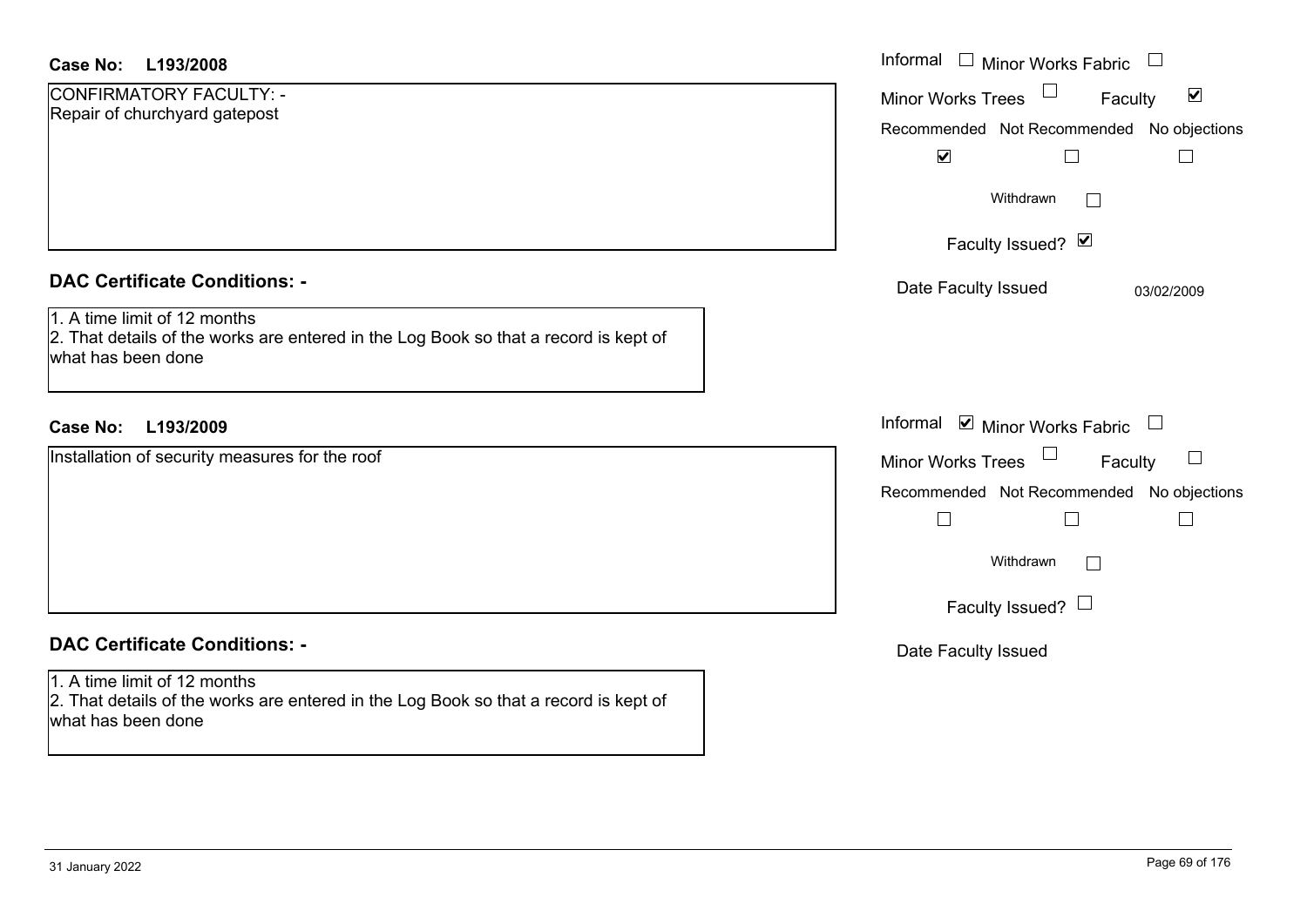#### **DAC Certificate Conditions: -**

## **DAC Certificate Conditions: -**

1. A time limit of 12 months2. That details of the works are entered in the Log Book so that a record is kept of what has been done

| Case No:<br>L200/2009                                                                                                                      | Informal □ Minor Works Fabric                        |
|--------------------------------------------------------------------------------------------------------------------------------------------|------------------------------------------------------|
| Repairs to the fabric comprising: -                                                                                                        | $\blacktriangledown$<br>Minor Works Trees<br>Faculty |
| 1. Rainwater goods                                                                                                                         | Recommended Not Recommended<br>No objections         |
| 2. Roofs                                                                                                                                   |                                                      |
| 3. Masonry<br>as specified by Richard Wood                                                                                                 | $\blacktriangledown$                                 |
|                                                                                                                                            |                                                      |
|                                                                                                                                            | Withdrawn                                            |
|                                                                                                                                            | Faculty Issued? Ø                                    |
|                                                                                                                                            |                                                      |
| <b>DAC Certificate Conditions: -</b>                                                                                                       | Date Faculty Issued<br>20/01/2010                    |
| 1. A time limit of 12 months<br>2. That details of the works are entered in the Log Book so that a record is kept of<br>what has been done |                                                      |
| <b>Case No:</b><br>L176/2009                                                                                                               | Informal □ Minor Works Fabric                        |
| 1. Re-location of the Organ console from its current location to a moveable plinth on the platform in                                      | $\blacktriangledown$<br>Minor Works Trees<br>Faculty |
| front of the Organ Pipe Screen                                                                                                             |                                                      |
| 2. Make good the floor underneath the existing location of the Organ console                                                               | Recommended Not Recommended No objections            |
| 3. Repair to, and extension of, the existing platform                                                                                      | $\blacktriangledown$                                 |
|                                                                                                                                            | Withdrawn                                            |
|                                                                                                                                            |                                                      |
|                                                                                                                                            | Faculty Issued? Ø                                    |
| <b>DAC Certificate Conditions: -</b>                                                                                                       | Date Faculty Issued<br>21/12/2009                    |
| 1. A time limit of 12 months                                                                                                               |                                                      |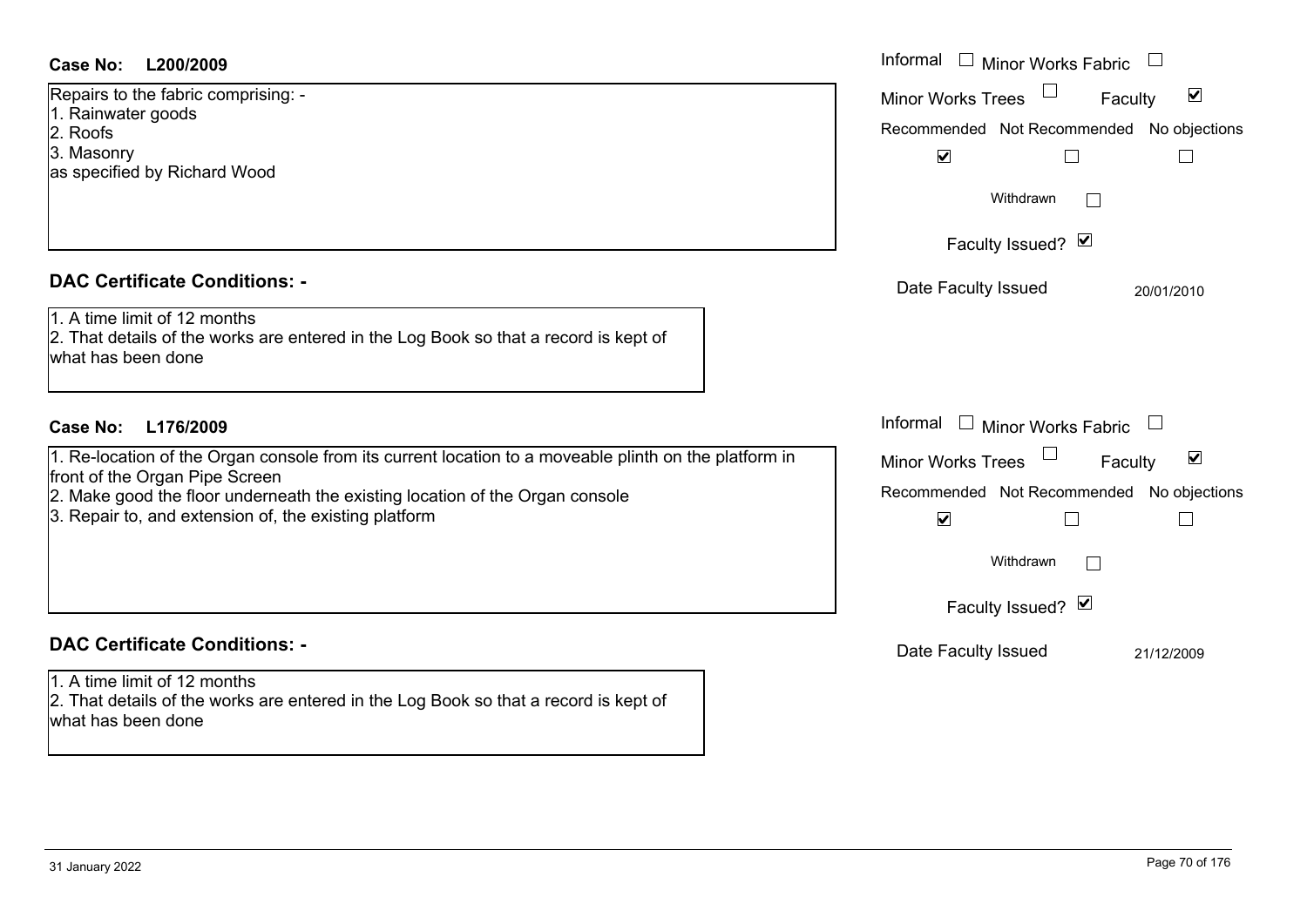| Case No:<br>L177/2009                                                                                                                                                                                                                 | Informal<br>$\Box$ Minor Works Fabric                                                                                                                                             |  |  |
|---------------------------------------------------------------------------------------------------------------------------------------------------------------------------------------------------------------------------------------|-----------------------------------------------------------------------------------------------------------------------------------------------------------------------------------|--|--|
| Works to the memorials of: -<br>1. Richard Smith (1727)<br>2. Elizabeth Palmer (1859)                                                                                                                                                 | $\blacktriangledown$<br><b>Minor Works Trees</b><br>Faculty<br>Recommended Not Recommended No objections<br>$\blacktriangledown$<br>$\Box$<br>$\Box$                              |  |  |
|                                                                                                                                                                                                                                       | Withdrawn<br>Faculty Issued? Ø                                                                                                                                                    |  |  |
| <b>DAC Certificate Conditions: -</b>                                                                                                                                                                                                  | Date Faculty Issued<br>04/01/2010                                                                                                                                                 |  |  |
| 1. A time limit of 12 months<br>2. That details of the works are entered in the Log Book so that a record is kept of<br>what has been done<br>3. That the method of cleaning is non-abrasive, and is done as delicately and carefully |                                                                                                                                                                                   |  |  |
| L112/2009<br><b>Case No:</b>                                                                                                                                                                                                          | Informal ☑ Minor Works Fabric                                                                                                                                                     |  |  |
| <b>Refurbishment of Servery</b>                                                                                                                                                                                                       | $\blacktriangledown$<br><b>Minor Works Trees</b><br>Faculty<br>Recommended Not Recommended No objections<br>$\blacktriangledown$<br>П<br>$\Box$<br>Withdrawn<br>Faculty Issued? Ø |  |  |
| <b>DAC Certificate Conditions: -</b>                                                                                                                                                                                                  | Date Faculty Issued<br>02/09/2009                                                                                                                                                 |  |  |
| 1. A time limit of 12 months<br>2. That details of the works are entered in the Log Book so that a record is kept of<br>what has been done                                                                                            |                                                                                                                                                                                   |  |  |

3. That all piping and wiring should be as unobtrusive as possible and of an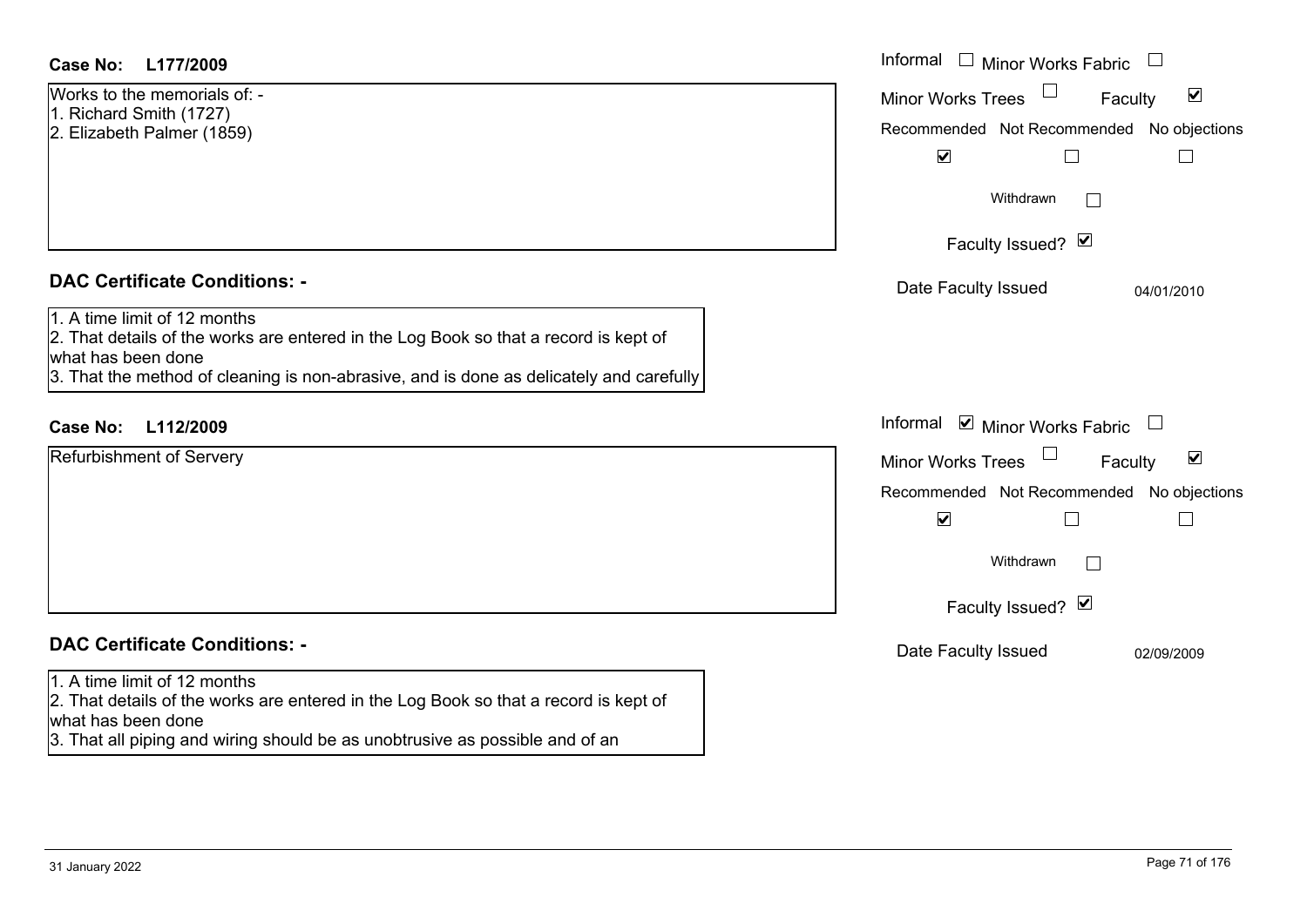| 1. Repairs to the church Clock       |  |  |
|--------------------------------------|--|--|
| 2. Installation of automatic winding |  |  |

#### **DAC Certificate Conditions: -**

1. A time limit of 12 months2. That details of the works are entered in the Log Book so that a record is kept of what has been done

#### **L117/2009Case No:** Informal

EMERGENCY FACULTY: -Replacement of Servery Central Heating Boiler

## **DAC Certificate Conditions: -**

1. A time limit of 12 months 2. That details of the works are entered in the Log Book so that a record is kept of what has been done

| L070/2009                                                                                                      | Informal $\Box$ Minor Works Fabric $\Box$                                                                                                     |
|----------------------------------------------------------------------------------------------------------------|-----------------------------------------------------------------------------------------------------------------------------------------------|
| s to the church Clock<br>ation of automatic winding                                                            | $\blacktriangledown$<br><b>Minor Works Trees</b><br>Faculty<br>Recommended Not Recommended No objections<br>$\blacktriangledown$<br>Г         |
|                                                                                                                | Withdrawn<br>Faculty Issued? Ø                                                                                                                |
| rtificate Conditions: -                                                                                        | Date Faculty Issued<br>12/06/2009                                                                                                             |
| limit of 12 months<br>etails of the works are entered in the Log Book so that a record is kept of<br>been done |                                                                                                                                               |
| L117/2009                                                                                                      | Informal $\Box$ Minor Works Fabric $\Box$                                                                                                     |
| <b>ENCY FACULTY: -</b><br>nent of Servery Central Heating Boiler                                               | Minor Works Trees<br>$\blacktriangledown$<br>Faculty<br>Recommended Not Recommended No objections<br>$\blacktriangledown$<br>$\Box$<br>$\Box$ |
|                                                                                                                | Withdrawn                                                                                                                                     |
|                                                                                                                | Faculty Issued? Ø                                                                                                                             |
| rtificate Conditions: -                                                                                        | Date Faculty Issued<br>30/06/2009                                                                                                             |
| limit of 12 months<br>etails of the works are entered in the Log Book so that a record is kept of              |                                                                                                                                               |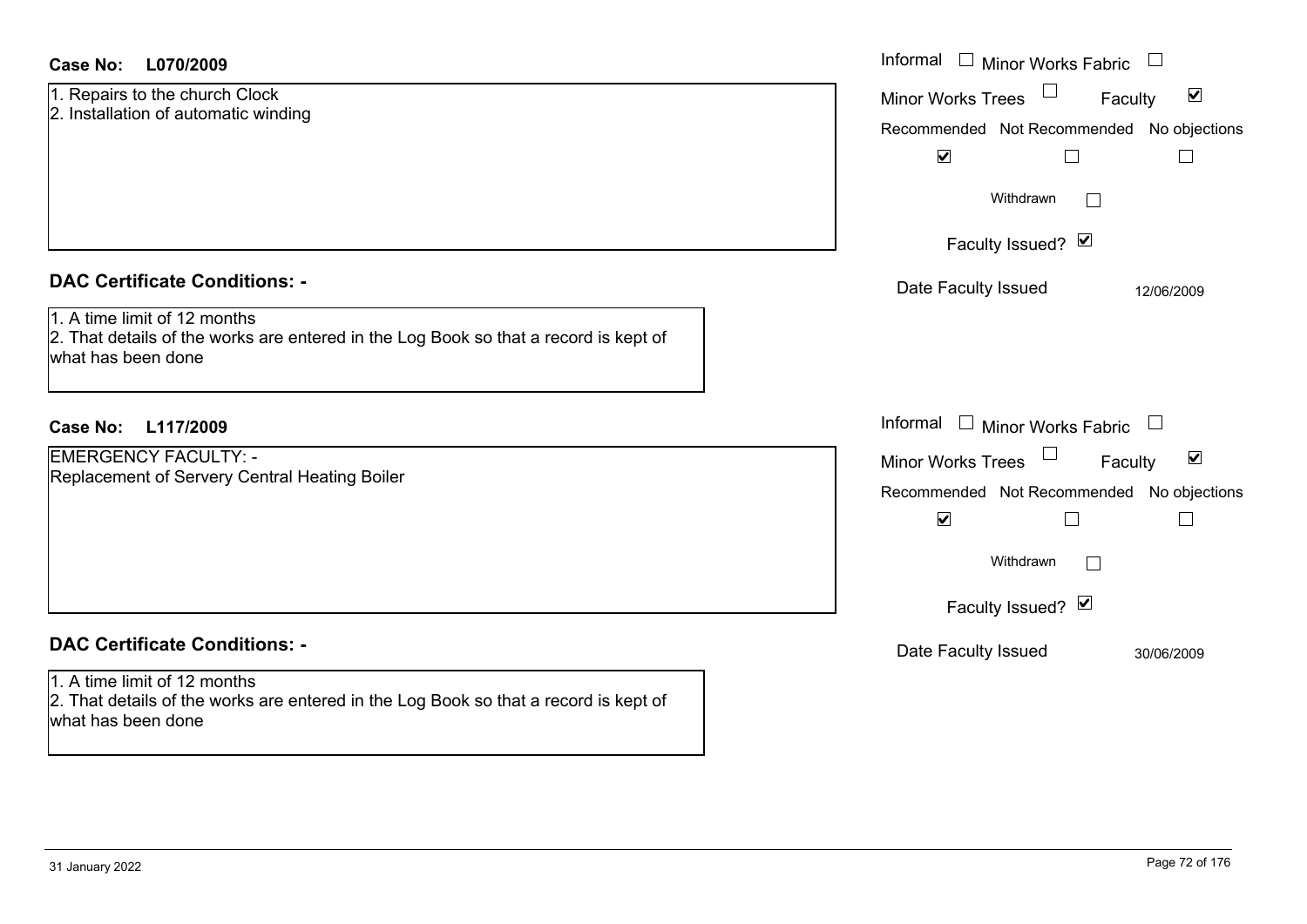| <b>Case No:</b> | L063/2011 |
|-----------------|-----------|
|-----------------|-----------|

Installation of: -1. Roof Alarm2. CCTV

#### **DAC Certificate Conditions: -**

1. A time limit of 12 months

2. That details of the works are entered in the Log Book so that a record is kept of what has been done

3. That, where possible, all fixings should be made into joints, not stonework, using

# **L137/2011Case No:** Informal

Repair of Bell Tower louvre

# **DAC Certificate Conditions: -**

1. A time limit of 12 months 2. That details of the works are entered in the Log Book so that a record is kept of what has been done

| L063/2011                                                                                                                                                                                      | Informal □ Minor Works Fabric ☑                                                                             |
|------------------------------------------------------------------------------------------------------------------------------------------------------------------------------------------------|-------------------------------------------------------------------------------------------------------------|
| n of: -<br><b>larm</b>                                                                                                                                                                         | Minor Works Trees<br>$\Box$<br>Faculty<br>Recommended Not Recommended No objections<br>$\blacktriangledown$ |
|                                                                                                                                                                                                | Withdrawn<br>Faculty Issued? $\Box$                                                                         |
| rtificate Conditions: -                                                                                                                                                                        | Date Faculty Issued                                                                                         |
| limit of 12 months<br>etails of the works are entered in the Log Book so that a record is kept of<br>been done<br>vhere possible, all fixings should be made into joints, not stonework, using |                                                                                                             |
| L137/2011                                                                                                                                                                                      | Informal □ Minor Works Fabric 凶                                                                             |
| <b>Bell Tower louvre</b>                                                                                                                                                                       | Minor Works Trees<br>$\Box$<br>Faculty<br>Recommended Not Recommended No objections<br>Г                    |
|                                                                                                                                                                                                | Withdrawn                                                                                                   |
|                                                                                                                                                                                                | Faculty Issued? $\Box$                                                                                      |
| rtificate Conditions: -                                                                                                                                                                        | Date Faculty Issued                                                                                         |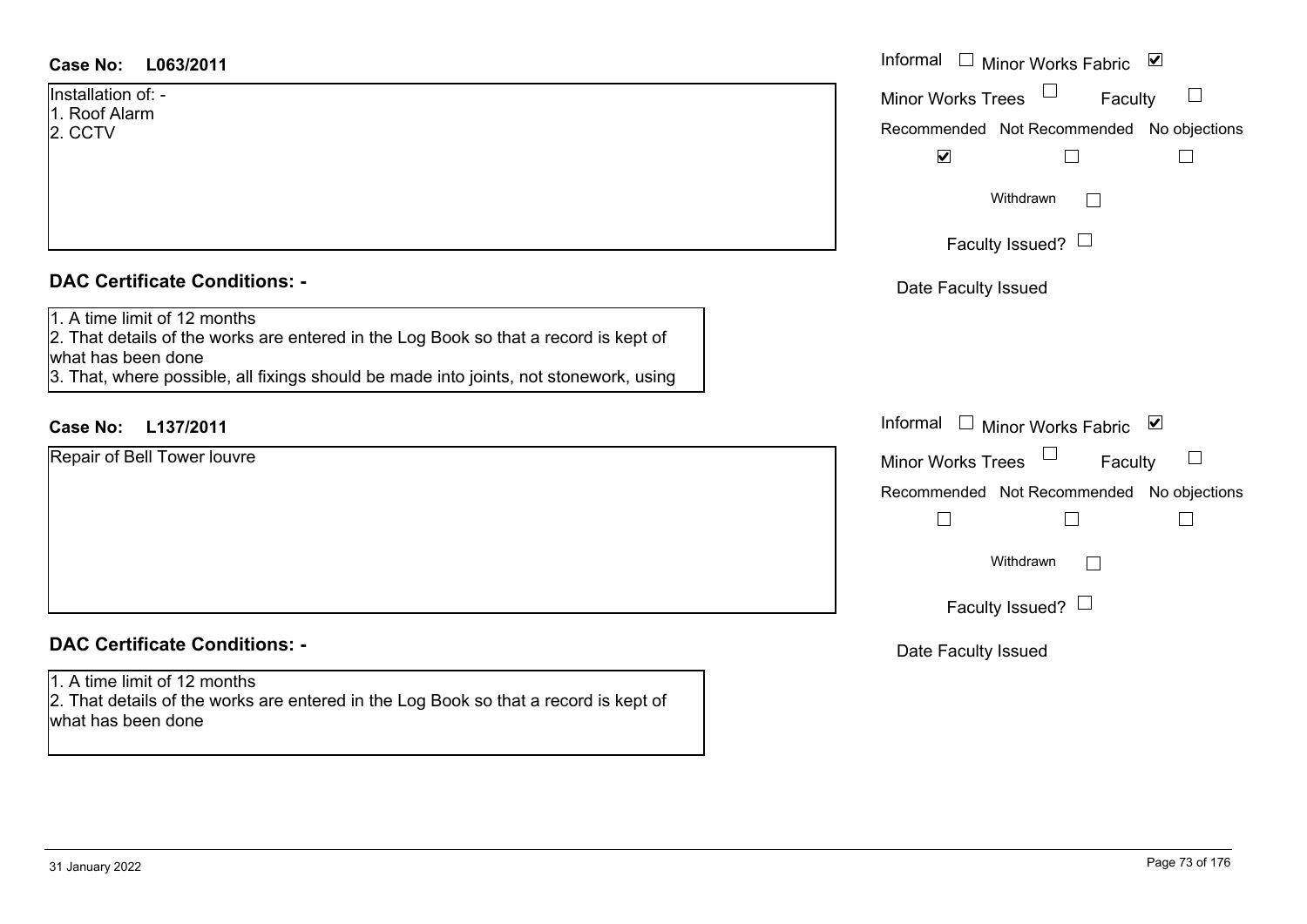#### **L198/2012Case No:**

| <b>Case No:</b><br>L198/2012                                                                                                                                                                                                       | Informal<br>$\blacktriangledown$<br>$\Box$ Minor Works Fabric |
|------------------------------------------------------------------------------------------------------------------------------------------------------------------------------------------------------------------------------------|---------------------------------------------------------------|
| Re-building of churchyard gate post following accident                                                                                                                                                                             | <b>Minor Works Trees</b><br>$\Box$<br>Faculty                 |
|                                                                                                                                                                                                                                    | Recommended Not Recommended No object                         |
|                                                                                                                                                                                                                                    | $\blacktriangledown$                                          |
|                                                                                                                                                                                                                                    | Withdrawn<br>$\mathbf{L}$                                     |
|                                                                                                                                                                                                                                    | Faculty Issued? $\Box$                                        |
| <b>DAC Certificate Conditions: -</b>                                                                                                                                                                                               | Date Faculty Issued                                           |
| 1. A time limit of 12 months<br>2. That details of the works are entered in the Log Book so that a record is kept of<br>what has been done<br>3. That a separate Faculty application be made for any proposals to install concrete |                                                               |
| <b>Case No:</b><br>L114/2012                                                                                                                                                                                                       | Informal<br>$\Box$ Minor Works Fabric<br>$\Box$               |
| Repairs to the roofs of: -                                                                                                                                                                                                         | $\blacktriangledown$<br><b>Minor Works Trees</b><br>Faculty   |
| 1. Coffee bar                                                                                                                                                                                                                      | Recommended Not Recommended No object                         |
| 2. Porch<br>3. South Aisle<br>4. Other areas                                                                                                                                                                                       | $\blacktriangledown$                                          |
|                                                                                                                                                                                                                                    | Withdrawn                                                     |
|                                                                                                                                                                                                                                    | Faculty Issued? Ø                                             |
| <b>DAC Certificate Conditions: -</b>                                                                                                                                                                                               | Date Faculty Issued<br>30/08/2012                             |
| 1. A time limit of 12 months<br>2. That details of the works are entered in the Log Book so that a record is kept of<br>what has been done                                                                                         |                                                               |

No objections

No objections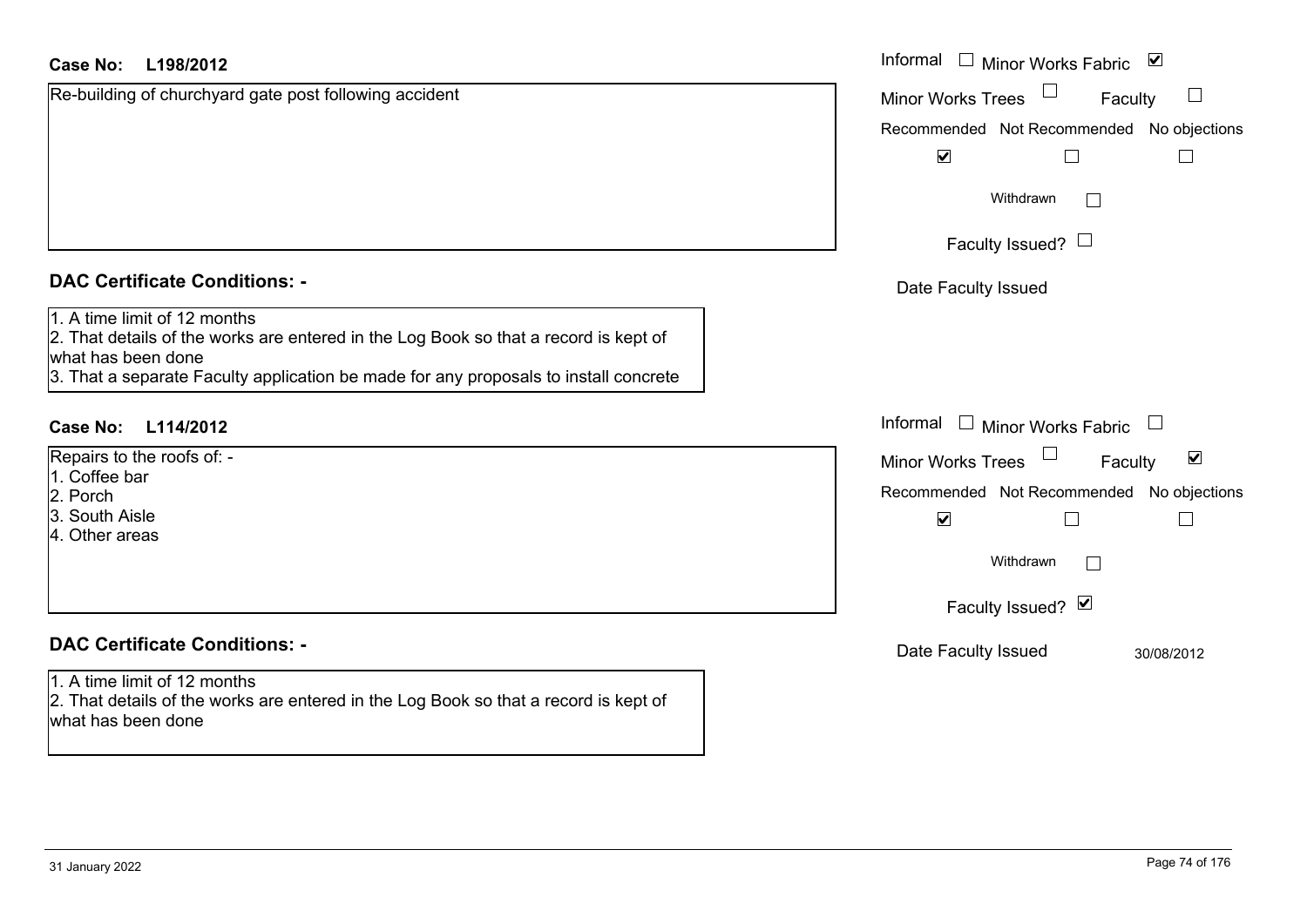#### **L222/2012Case No:** Informal

Installation of: -

1. New LCD screen (no larger than 32") facing forward, ie so those leading worship facing the congregation can view it to be fastened onto the 2nd pillar from the front on the north side of the central aisle

2. A new lap top is to replace the existing machine in order to reduce the risk of mal-functioning old equipment

#### **DAC Certificate Conditions: -**

1. A time limit of 12 months

2. That details of the works are entered in the Log Book so that a record is kept of what has been done

3. That, where possible, all fixings should be made into joints, not stonework, using

# **L193/2012Case No:** Informal

1. Prune out deadwood of: a) 22 x Lime Trees (T1 - 29) b) 1 x Oak (T49) and also to crown lift c) 3 x Pine (T39 - 41)  $\overrightarrow{d}$ ) 2 x Yew (T30 and T35) and also to crown lift 2. To fell 1 x Holly Tree (T45)

### **DAC Certificate Conditions: -**

1. A time limit of 12 months

2. That details of the works are entered in the Log Book so that a record is kept of what has been done

3. That Hinckley & Bosworth Borough Council submits a copy of the updated (July

| Informal<br><b>D</b><br>Minor Works Fabric            |
|-------------------------------------------------------|
| <b>Minor Works Trees</b><br>Faculty                   |
| Recommended Not Recommended No objections             |
| V                                                     |
| Withdrawn                                             |
| Faculty Issued? $\Box$                                |
| Date Faculty Issued                                   |
|                                                       |
|                                                       |
| Informal<br>$\mathbf{L}$<br>$\Box$ Minor Works Fabric |
| ⊻<br><b>Minor Works Trees</b><br>Faculty              |
| Recommended Not Recommended No objections             |
|                                                       |
| Withdrawn                                             |
| Faculty Issued?                                       |
| Date Faculty Issued                                   |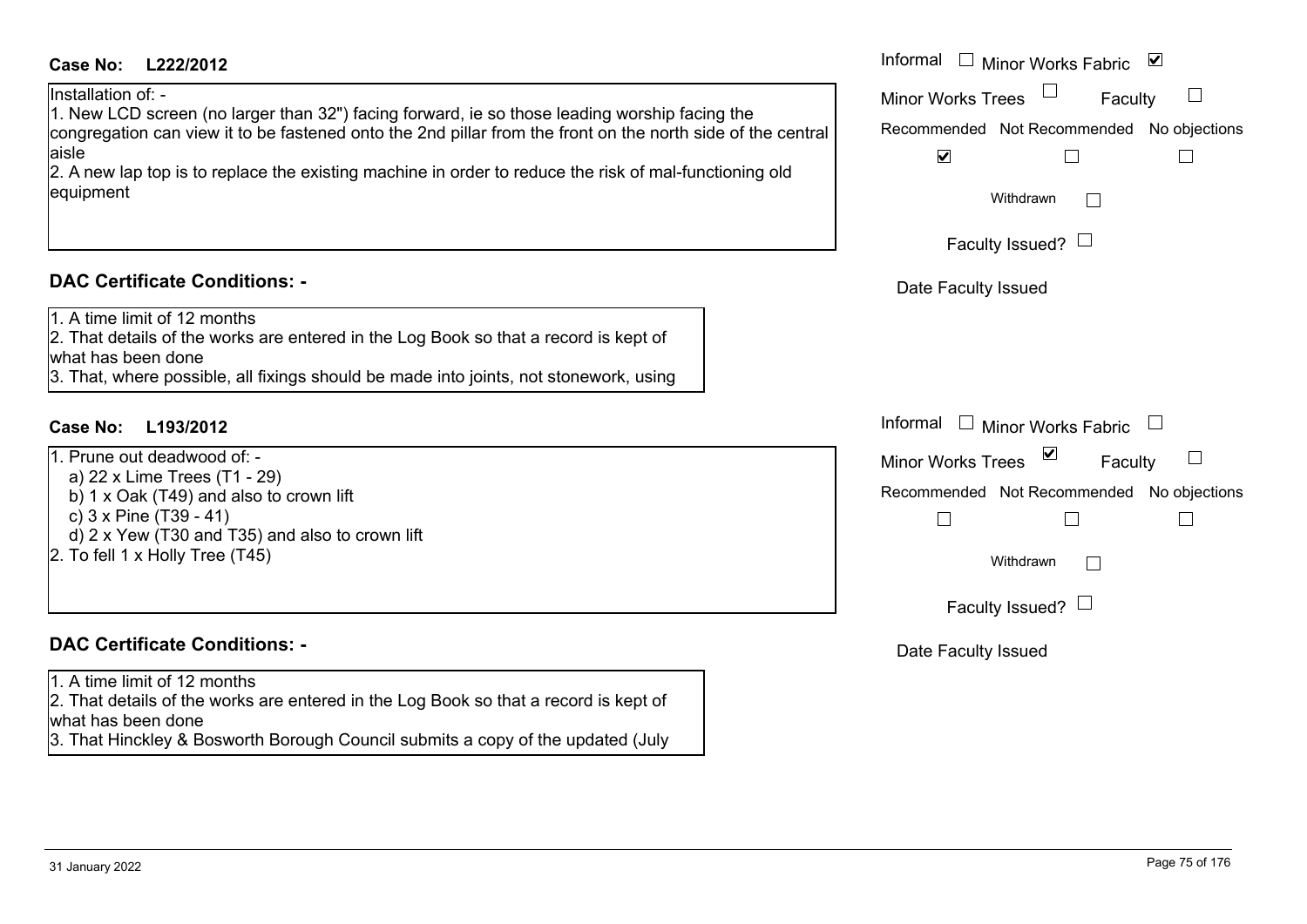| Case No:<br>L131/2012                                                                                                                                                                                                                                                   | Informal $\Box$ Minor Works Fabric<br>$\Box$                                                                                                                                      |
|-------------------------------------------------------------------------------------------------------------------------------------------------------------------------------------------------------------------------------------------------------------------------|-----------------------------------------------------------------------------------------------------------------------------------------------------------------------------------|
| 1. Introduction of replacement copings for the churchyard wall<br>2. Securing of remaining copings                                                                                                                                                                      | Minor Works Trees<br>$\blacktriangledown$<br>Faculty<br>Recommended Not Recommended No objections<br>$\blacktriangledown$<br>$\Box$<br>$\Box$                                     |
|                                                                                                                                                                                                                                                                         | Withdrawn<br>Faculty Issued? Ø                                                                                                                                                    |
| <b>DAC Certificate Conditions: -</b><br>1. A time limit of 12 months<br>2. That details of the works are entered in the Log Book so that a record is kept of<br>what has been done<br>3. That Hinckley and Bosworth Borough Council confirms that the reclaimed copings | Date Faculty Issued<br>03/07/2012                                                                                                                                                 |
| L104/2013<br><b>Case No:</b>                                                                                                                                                                                                                                            | Informal<br>$\Box$ Minor Works Fabric<br>$\Box$                                                                                                                                   |
| Protecting of 2 x churchyard gate pillars by the installation of bollards                                                                                                                                                                                               | $\blacktriangledown$<br><b>Minor Works Trees</b><br>Faculty<br>Recommended Not Recommended No objections<br>$\blacktriangledown$<br>П<br>$\Box$<br>Withdrawn<br>Faculty Issued? Ø |
| <b>DAC Certificate Conditions: -</b>                                                                                                                                                                                                                                    | Date Faculty Issued<br>04/12/2013                                                                                                                                                 |
| 1. A time limit of 12 months<br>2. That details of the works are entered in the Log Book so that a record is kept of<br>what has been done                                                                                                                              |                                                                                                                                                                                   |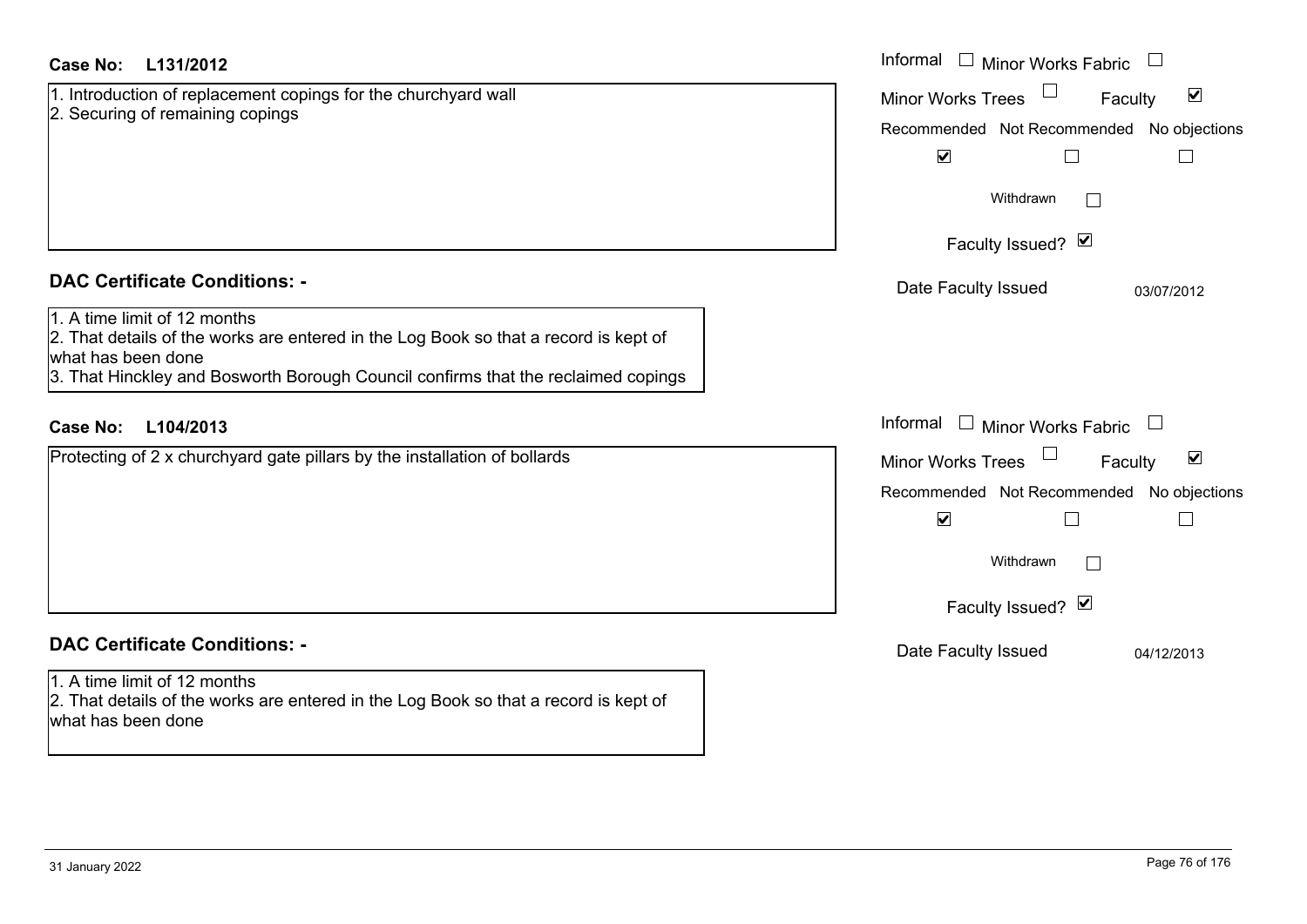| Case No:<br>L118/2013                                                                                                                                                                                                                                       | Informal $\Box$ Minor Works Fabric $\Box$                                                                                                                                                     |
|-------------------------------------------------------------------------------------------------------------------------------------------------------------------------------------------------------------------------------------------------------------|-----------------------------------------------------------------------------------------------------------------------------------------------------------------------------------------------|
| 1. Removal of carpet from coffee bar area<br>2. Installation of Van Gogh Karndean flooring, in light wood colour<br>3. Fit a wollemix Zermatt hobnail entrance mat by the door                                                                              | $\overline{\mathbf{v}}$<br><b>Minor Works Trees</b><br>Faculty<br>Recommended Not Recommended No objections<br>$\blacktriangledown$<br>$\Box$<br>$\mathsf{L}$                                 |
|                                                                                                                                                                                                                                                             | Withdrawn                                                                                                                                                                                     |
|                                                                                                                                                                                                                                                             | Faculty Issued? Ø                                                                                                                                                                             |
| <b>DAC Certificate Conditions: -</b>                                                                                                                                                                                                                        | Date Faculty Issued<br>01/10/2013                                                                                                                                                             |
| 1. A time limit of 12 months<br>2. That details of the works are entered in the Log Book so that a record is kept of<br>what has been done<br>3. That the PCC periodically checks the floor under the new carpoetting and takes                             |                                                                                                                                                                                               |
| <b>Case No:</b><br>L099/2014                                                                                                                                                                                                                                | Informal<br>$\Box$ Minor Works Fabric $\Box$                                                                                                                                                  |
| Move commemoration of end of WW2 plaque from current location to higher up wall, between two flags<br>by the North Door                                                                                                                                     | $\blacktriangledown$<br><b>Minor Works Trees</b><br>Faculty<br>Recommended Not Recommended No objections<br>$\blacktriangledown$<br>$\Box$<br>$\mathcal{A}$<br>Withdrawn<br>Faculty Issued? Ø |
| <b>DAC Certificate Conditions: -</b>                                                                                                                                                                                                                        | Date Faculty Issued<br>14/07/2014                                                                                                                                                             |
| 1. That details of the works are entered in the Log Book so that a record is kept of<br>what has been done<br>2. That, where possible, all fixings should be made into joints, not stonework, using<br>stainless steel or non-ferrous screws in fibre plugs |                                                                                                                                                                                               |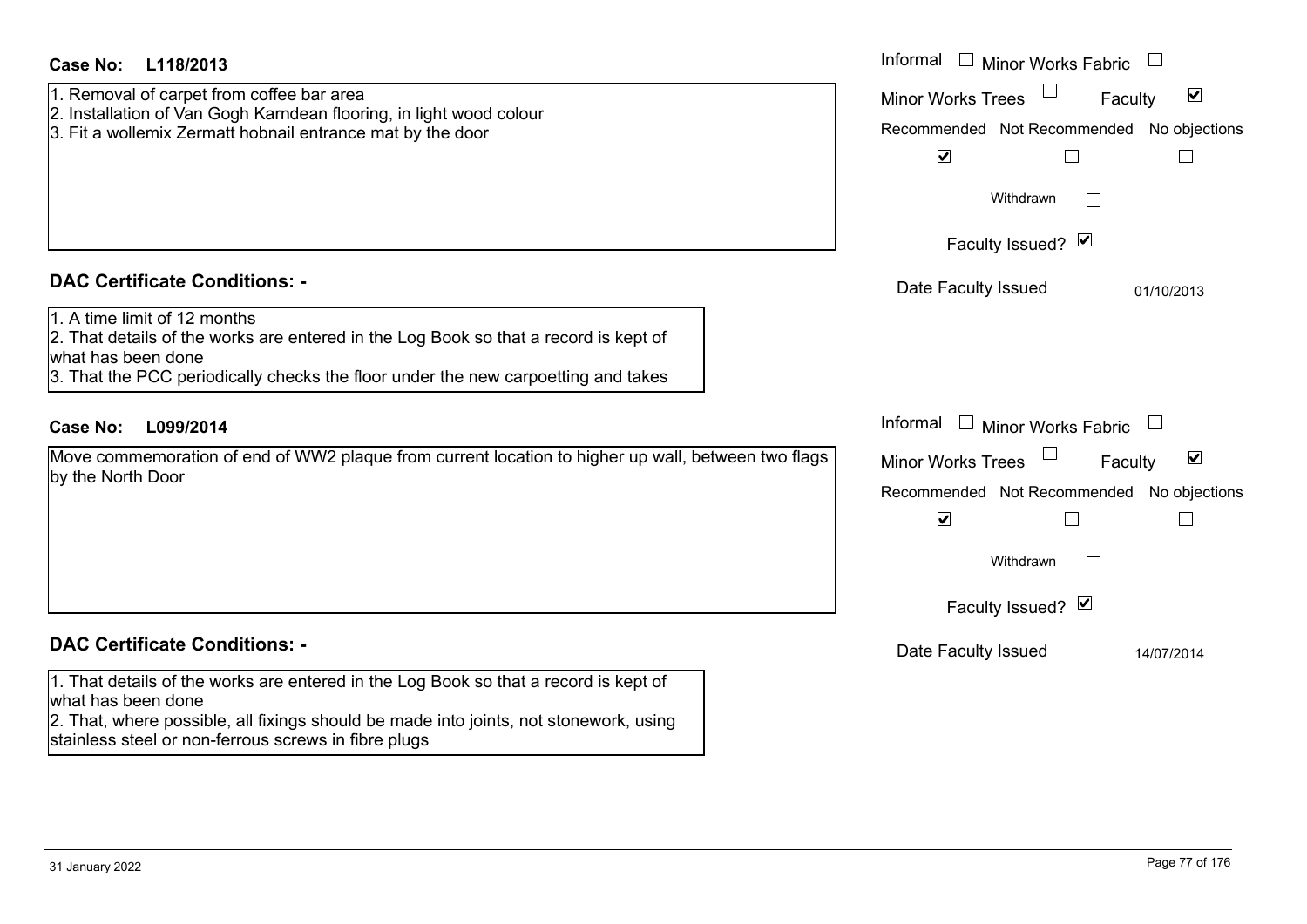| Case No:<br>L098/2014                                                                                                                                                                                | Informal $\Box$ Minor Works Fabric $\Box$                   |
|------------------------------------------------------------------------------------------------------------------------------------------------------------------------------------------------------|-------------------------------------------------------------|
| CONFIRMATORY APPLICATION for works undertaken: -                                                                                                                                                     | $\blacktriangledown$<br><b>Minor Works Trees</b><br>Faculty |
| Repairs to: -<br>1. Mains water supply (to the Vicarage) in the churchyard                                                                                                                           | Recommended Not Recommended No objections                   |
| 2. Buried Burial Vault discovered during the works                                                                                                                                                   | $\blacktriangledown$<br>$\Box$<br>$\Box$                    |
|                                                                                                                                                                                                      |                                                             |
|                                                                                                                                                                                                      | Withdrawn                                                   |
|                                                                                                                                                                                                      | Faculty Issued? Ø                                           |
| <b>DAC Certificate Conditions: -</b>                                                                                                                                                                 | Date Faculty Issued<br>16/12/2014                           |
| 1. That details of the works are entered in the Log Book so that a record is kept of<br>what has been done                                                                                           |                                                             |
| <b>Case No:</b><br>L200/2014                                                                                                                                                                         | Informal<br>$\Box$ Minor Works Fabric $\Box$                |
| 1. Removal of existing external Noticeboards                                                                                                                                                         | $\blacktriangledown$<br><b>Minor Works Trees</b><br>Faculty |
| 2. Installation of: -<br>a) 3 x signs 1.25m x 1.25m                                                                                                                                                  | Recommended Not Recommended No objections                   |
| b) $1 \times$ sign $2.5$ m $\times$ $1.25$ m                                                                                                                                                         | $\blacktriangledown$<br>П<br>$\mathbf{L}$                   |
| c) $1 \times$ sign 1466mm $\times$ 1405mm<br>d) 3 x plaques 400mm x 250mm<br>e) 2 x swing signs 500 x 750mm                                                                                          | Withdrawn                                                   |
|                                                                                                                                                                                                      | Faculty Issued? $\Box$                                      |
| <b>DAC Certificate Conditions: -</b>                                                                                                                                                                 | Date Faculty Issued                                         |
| 1. That details of the works are entered in the Log Book so that a record is kept of<br>what has been done<br>2. That where Neticeheards are to be effixed to walle, whereover pessible, all fixings |                                                             |

2. That, where Noticeboards are to be affixed to walls, whereever possible, all fixings should be made into joints, not stonework, using stainless steel or non-ferrous screws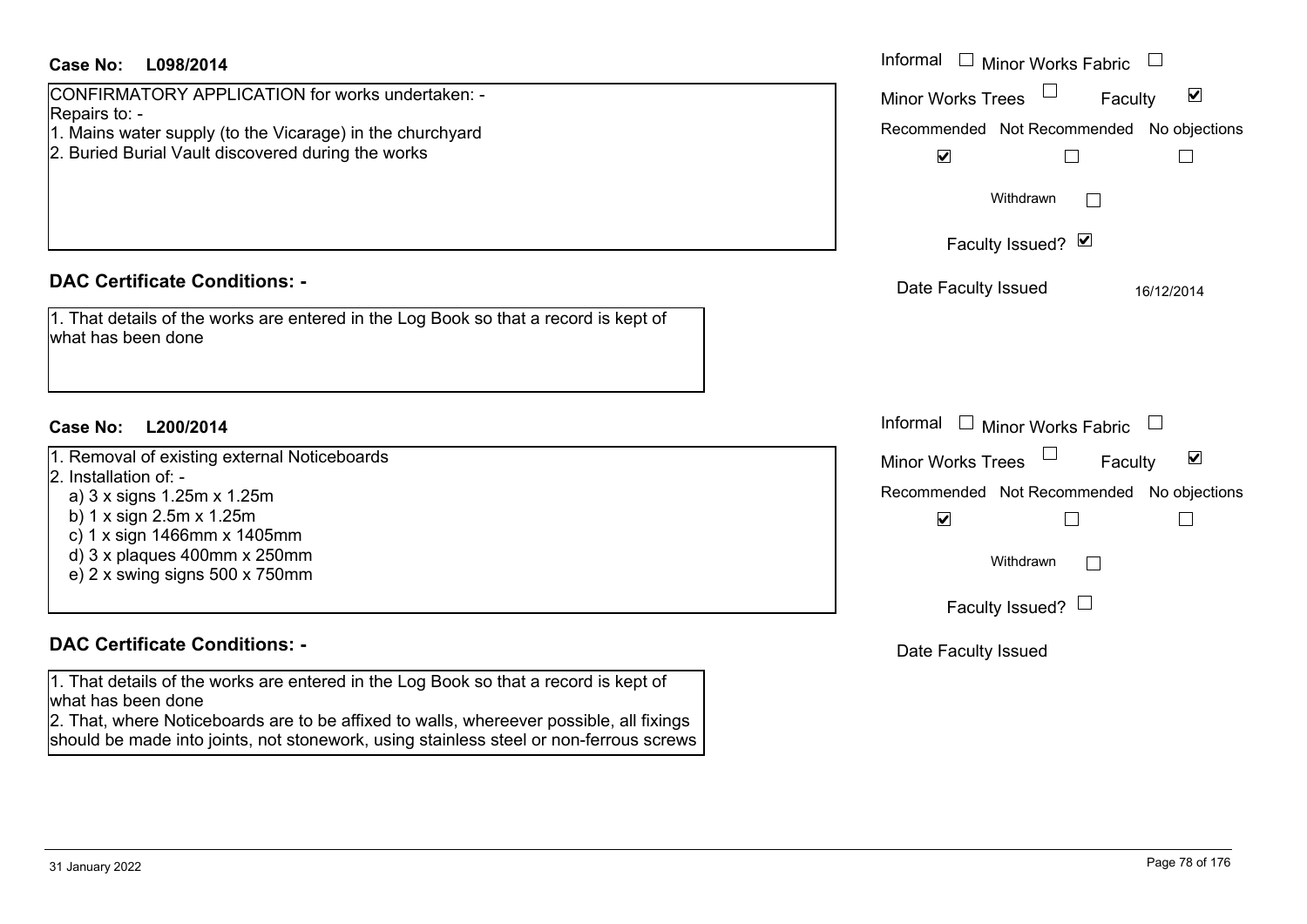| Case No:<br>L127/2014                                                                                      | Informal $\Box$ Minor Works Fabric $\Box$            |
|------------------------------------------------------------------------------------------------------------|------------------------------------------------------|
| Works to the Clock comprising: -                                                                           | Minor Works Trees<br>$\blacktriangledown$<br>Faculty |
| 1. Restoration Clock Movement<br>2. Installation of Auto Regulation of Clock                               | Recommended Not Recommended No objections            |
| 3. Leadoff and dial motion works                                                                           | $\blacktriangledown$<br>$\Box$<br>$\mathbf{I}$       |
| 4. Restoration Tune Playing Machine<br>5. Bell Hammers and Hammer wire repairs                             |                                                      |
| 6. Dial Restoration                                                                                        | Withdrawn                                            |
|                                                                                                            | Faculty Issued? Ø                                    |
| <b>DAC Certificate Conditions: -</b>                                                                       | Date Faculty Issued<br>22/12/2014                    |
| 1. That details of the works are entered in the Log Book so that a record is kept of<br>what has been done |                                                      |
|                                                                                                            |                                                      |
| <b>Case No:</b><br>L234/2014                                                                               | Informal $\Box$ Minor Works Fabric $\Box$            |
| At the North Door, installation of a handrail to the steps                                                 | Minor Works Trees<br>$\blacktriangledown$<br>Faculty |
|                                                                                                            | Recommended Not Recommended No objections            |
|                                                                                                            | $\blacktriangledown$<br>$\Box$                       |
|                                                                                                            | Withdrawn<br>$\perp$                                 |
|                                                                                                            | Faculty Issued? Ø                                    |
| <b>DAC Certificate Conditions: -</b>                                                                       | Date Faculty Issued<br>27/02/2015                    |
| 1. That details of the works are entered in the Log Book so that a record is kept of                       |                                                      |
| what has been done<br>2. That the metal sections are wrought iron solid sections and not hollow ones       |                                                      |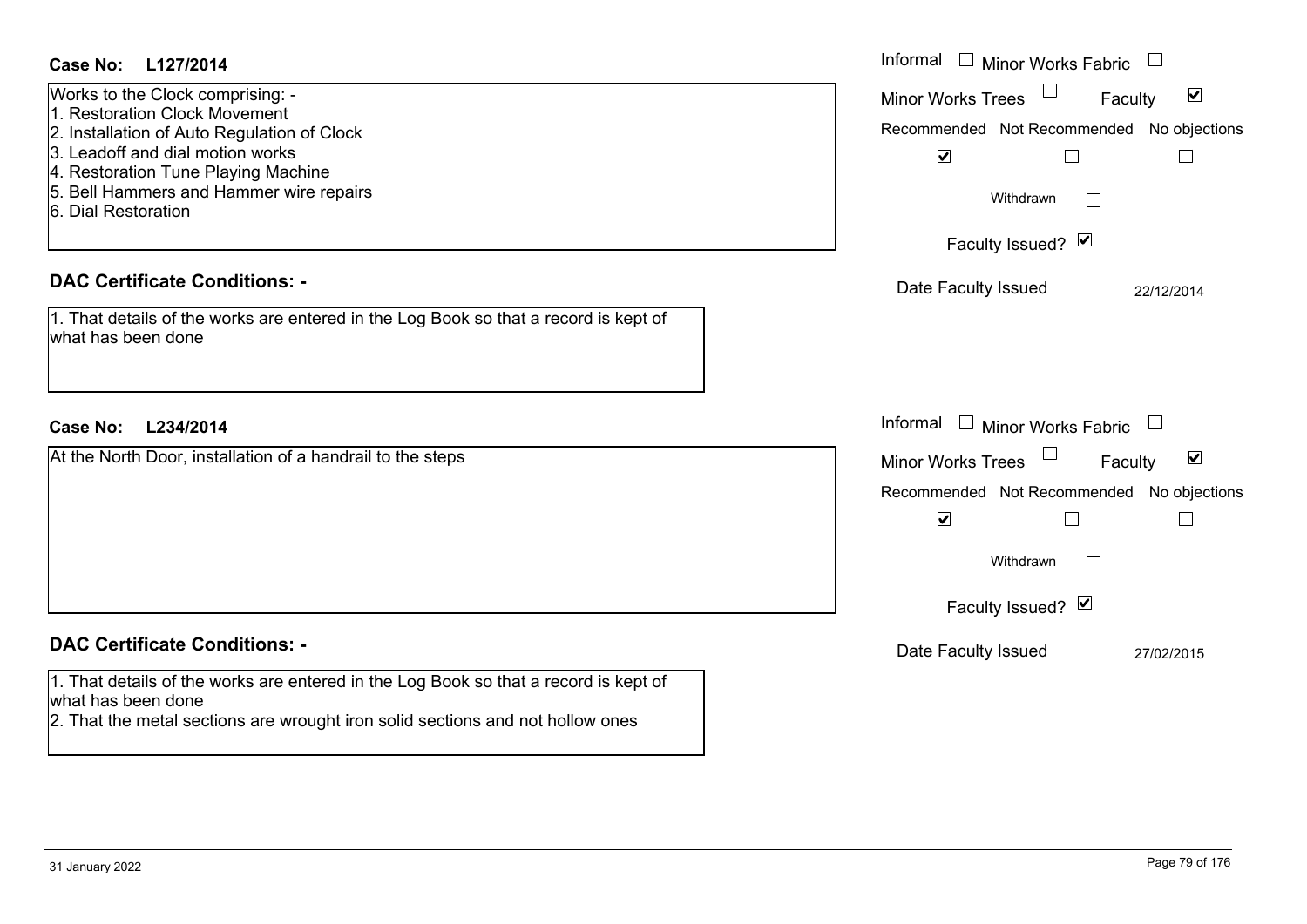#### **L094/2015Case No:**

| <b>Case No:</b><br>L094/2015                                                                                                               | Informal<br>$\Box$ Minor Works Fabric                |
|--------------------------------------------------------------------------------------------------------------------------------------------|------------------------------------------------------|
| Creation of a Sensory Garden in the churchyard                                                                                             | $\blacktriangledown$<br>Minor Works Trees<br>Faculty |
|                                                                                                                                            | Recommended Not Recommended No objections            |
|                                                                                                                                            |                                                      |
|                                                                                                                                            | Withdrawn<br>$\blacktriangledown$                    |
|                                                                                                                                            | Faculty Issued? $\Box$                               |
| <b>DAC Certificate Conditions: -</b>                                                                                                       | Date Faculty Issued                                  |
| 1. A time limit of 12 months<br>2. That details of the works are entered in the Log Book so that a record is kept of<br>what has been done |                                                      |
| <b>Case No:</b>                                                                                                                            | Informal<br>$\Box$ Minor Works Fabric                |
| Bricking-up of the former gateway between the Vicarage and the churchyard                                                                  | $\blacktriangledown$<br>Minor Works Trees<br>Faculty |
|                                                                                                                                            | Recommended Not Recommended No objections            |
|                                                                                                                                            | $\blacktriangledown$                                 |
|                                                                                                                                            | Withdrawn                                            |
|                                                                                                                                            | Faculty Issued? Ø                                    |
| <b>DAC Certificate Conditions: -</b>                                                                                                       | Date Faculty Issued<br>03/05/2018                    |
| 1. That details of the works are entered in the Log Book so that a record is kept of<br>what has been done                                 |                                                      |
| 2. That, where possible, all fixings should be made into joints, not stonework, using                                                      |                                                      |

stainless steel or non-ferrous screws in fibre plugs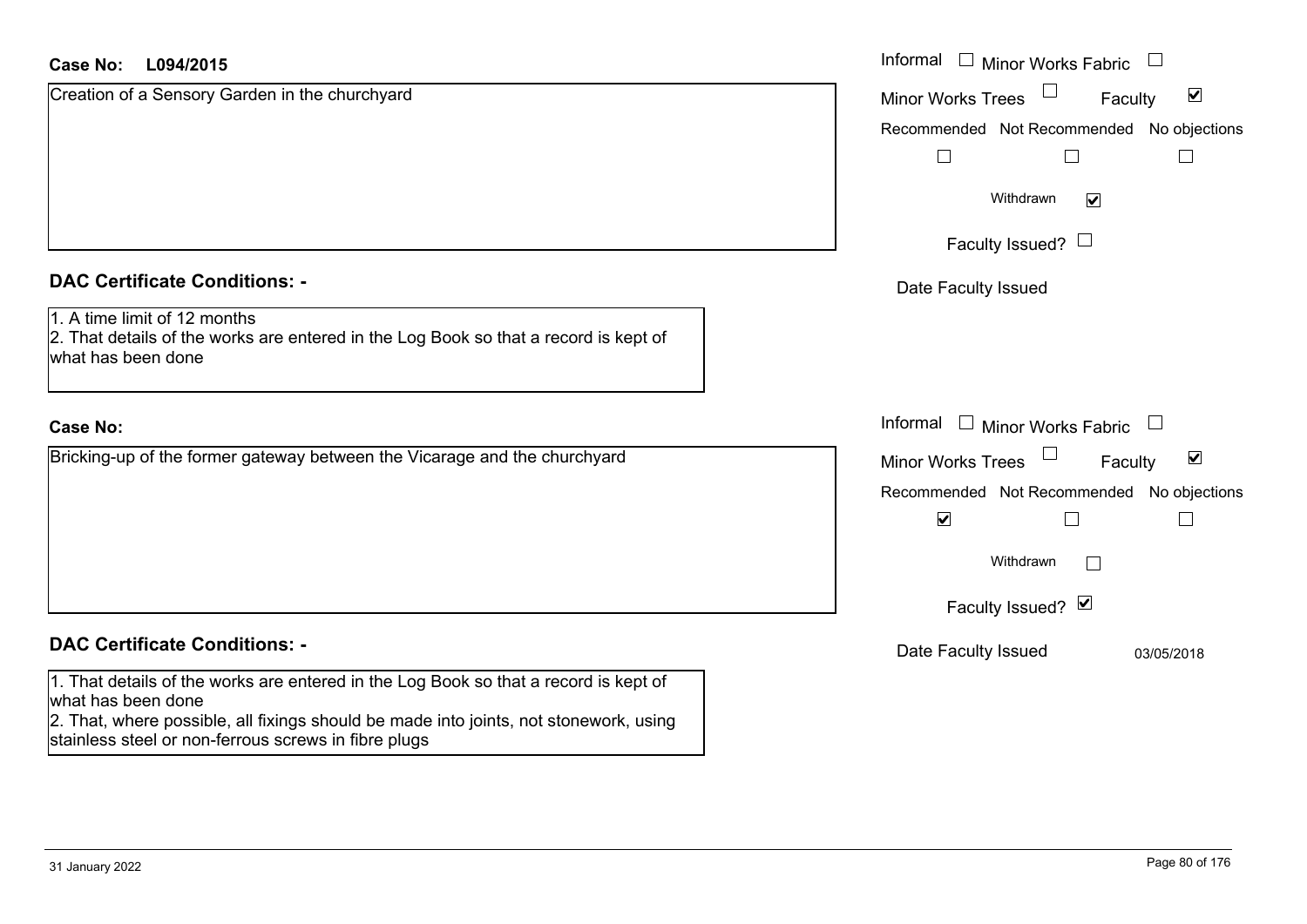| <b>Case No:</b>                                                                                                                                                                                                                                             | Informal □ Minor Works Fabric                                                                                                       |
|-------------------------------------------------------------------------------------------------------------------------------------------------------------------------------------------------------------------------------------------------------------|-------------------------------------------------------------------------------------------------------------------------------------|
| In the southwest corner of the Church: -<br>1. Removal of existing curtain<br>2. Installation of permanent screen<br>to the Storage Area                                                                                                                    | $\blacktriangledown$<br>Minor Works Trees<br>Faculty<br>Recommended Not Recommended No objections<br>$\blacktriangledown$           |
|                                                                                                                                                                                                                                                             | Withdrawn                                                                                                                           |
|                                                                                                                                                                                                                                                             | Faculty Issued? Ø                                                                                                                   |
| <b>DAC Certificate Conditions: -</b>                                                                                                                                                                                                                        | Date Faculty Issued<br>28/11/2016                                                                                                   |
| 1. That details of the works are entered in the Log Book so that a record is kept of<br>what has been done                                                                                                                                                  |                                                                                                                                     |
| <b>Case No:</b>                                                                                                                                                                                                                                             | Informal<br>$\Box$<br><b>Minor Works Fabric</b>                                                                                     |
| Installation of a plaque (12" x 18" in Natural Welsh slate) to mark the contribution of Rev'd Jane Gibbs<br>RIP to the life of the church                                                                                                                   | $\blacktriangledown$<br>Minor Works Trees<br>Faculty<br>Recommended Not Recommended No objections<br>$\blacktriangledown$<br>$\sim$ |
|                                                                                                                                                                                                                                                             | Withdrawn                                                                                                                           |
|                                                                                                                                                                                                                                                             | Faculty Issued? Ø                                                                                                                   |
| <b>DAC Certificate Conditions: -</b>                                                                                                                                                                                                                        | Date Faculty Issued<br>13/04/2018                                                                                                   |
| 1. That details of the works are entered in the Log Book so that a record is kept of<br>what has been done<br>2. That, where possible, all fixings should be made into joints, not stonework, using<br>stainless steel or non-ferrous screws in fibre plugs |                                                                                                                                     |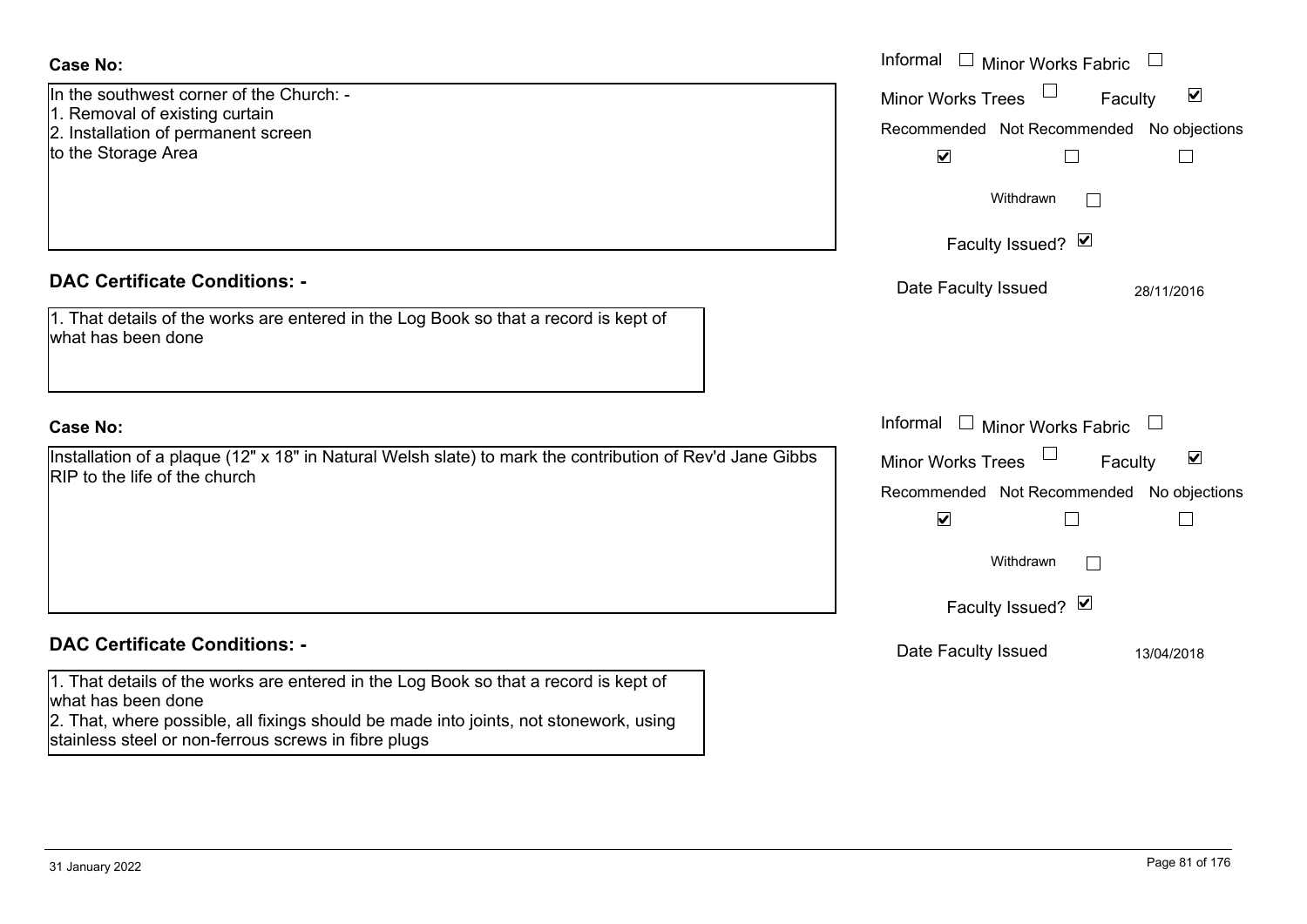| <b>Case No:</b>                                                                                                                                                                                      | Informal □ Minor Works Fabric ⊠                             |
|------------------------------------------------------------------------------------------------------------------------------------------------------------------------------------------------------|-------------------------------------------------------------|
| Installation of new carpet                                                                                                                                                                           | $\Box$<br><b>Minor Works Trees</b><br>Faculty               |
|                                                                                                                                                                                                      | Recommended Not Recommended No objections                   |
|                                                                                                                                                                                                      | $\blacktriangledown$                                        |
|                                                                                                                                                                                                      | Withdrawn<br>$\mathbb{R}^n$                                 |
|                                                                                                                                                                                                      | Faculty Issued? $\Box$                                      |
| <b>DAC Certificate Conditions: -</b>                                                                                                                                                                 | Date Faculty Issued                                         |
| 1. That details of the works are entered in the Log Book so that a record is kept of<br>what has been done                                                                                           |                                                             |
| 2. That the Church Architect ensures that the underlying floor will be sufficiently<br>ventilated so as to avoid any issues caused by damp                                                           |                                                             |
| <b>Case No:</b>                                                                                                                                                                                      | Informal<br>$\Box$<br>Minor Works Fabric                    |
| Replacement of two external Doors                                                                                                                                                                    | $\blacktriangledown$<br><b>Minor Works Trees</b><br>Faculty |
|                                                                                                                                                                                                      | Recommended Not Recommended No objections                   |
|                                                                                                                                                                                                      | $\blacktriangledown$<br>H                                   |
|                                                                                                                                                                                                      | Withdrawn                                                   |
|                                                                                                                                                                                                      | Faculty Issued? $\Box$                                      |
| <b>DAC Certificate Conditions: -</b>                                                                                                                                                                 | Date Faculty Issued<br>05/09/2018                           |
| 1. That details of the works are entered in the Log Book so that a record is kept of<br>what has been done<br>2. That the original ironmongery / door furniture should be retained for re-use on the |                                                             |
| new doors                                                                                                                                                                                            |                                                             |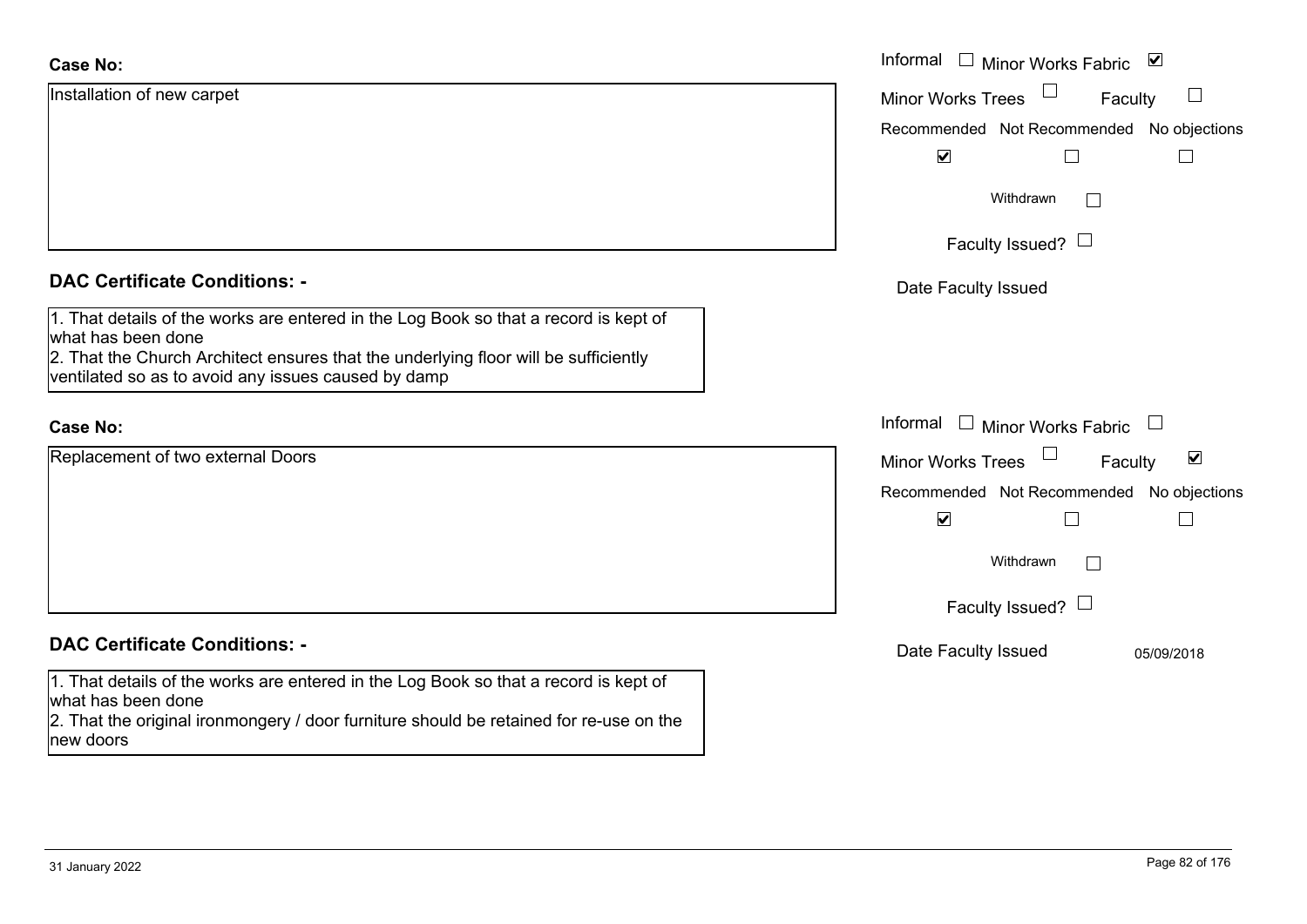#### **Case No:**

Upgrading the lighting by: - 1. Replacing 8 x fluorescent light fittings with LED fittings

2. Removal of 1 x fluorescent light fitting at the east end of the South Aisle

#### **DAC Certificate Conditions: -**

1. That details of the works are entered in the Log Book so that a record is kept of what has been done

2. That an updated Electrical Condition Report is commissioned, and submitted to the DAC Secretary, after the installation

|                                                                                                                                                                                        | Informal $\Box$<br>Minor Works Fabric                                                 |
|----------------------------------------------------------------------------------------------------------------------------------------------------------------------------------------|---------------------------------------------------------------------------------------|
| g the lighting by: -<br>$\mathop{\mathsf{sing}}\nolimits 8$ x fluorescent light fittings with LED fittings.<br>val of 1 x fluorescent light fitting at the east end of the South Aisle | <b>Minor Works Trees</b><br>⊻<br>Faculty<br>Recommended Not Recommended No objections |
|                                                                                                                                                                                        | ⊻                                                                                     |
|                                                                                                                                                                                        | Withdrawn                                                                             |
|                                                                                                                                                                                        | Faculty Issued? $\Box$                                                                |
| rtificate Conditions: -                                                                                                                                                                | Date Faculty Issued<br>04/09/2019                                                     |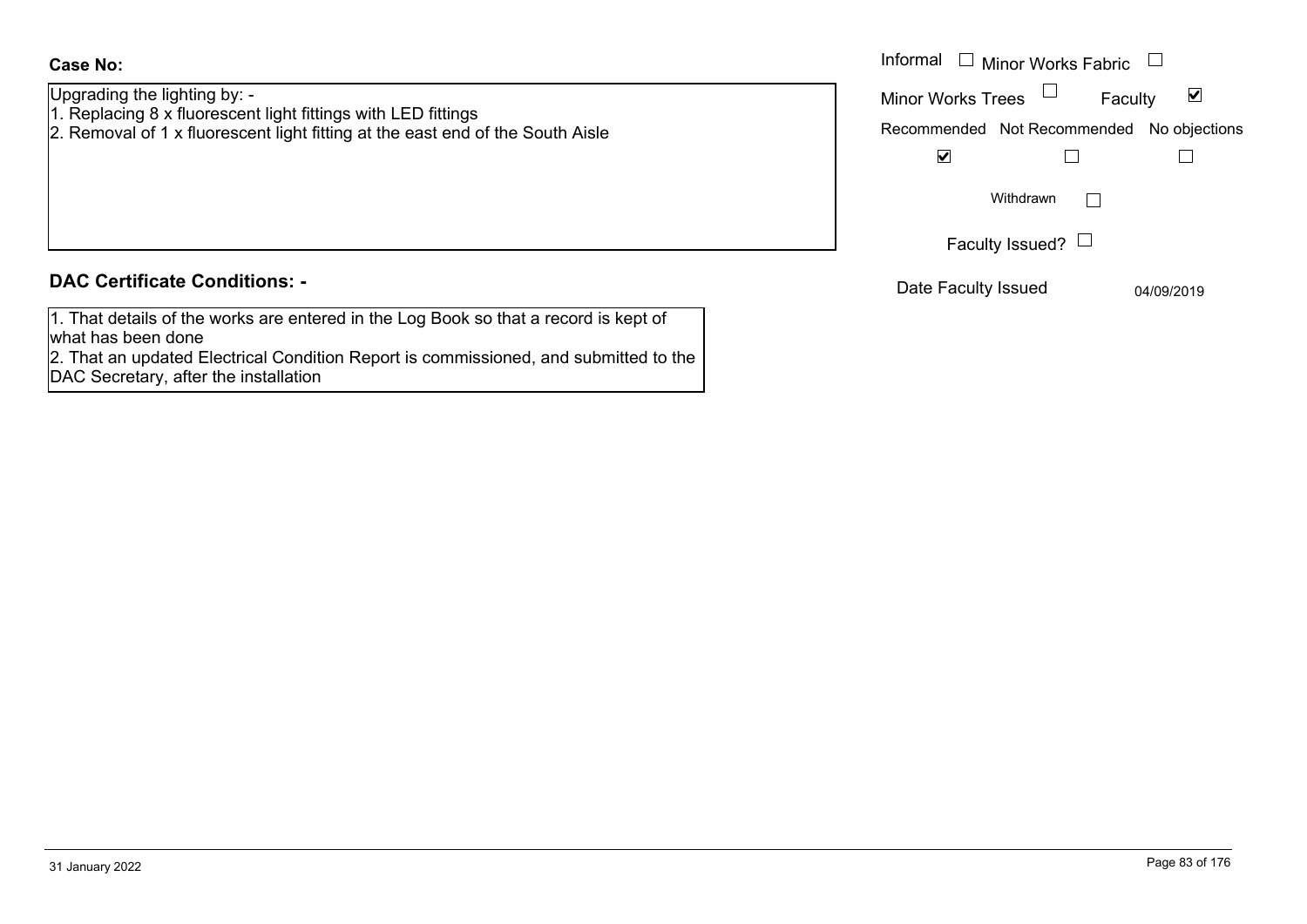**10208 Hoby, All Saints**

| L065/2000<br>Case No:                 | Informal $\Box$ Minor Works Fabric $\Box$                   |
|---------------------------------------|-------------------------------------------------------------|
| 1. General stonework repairs to Tower | <b>Minor Works Trees</b><br>$\blacktriangledown$<br>Faculty |
| 2. Minor repairs to Nave and Aisles   | Recommended Not Recommended No objections                   |
|                                       | $\blacktriangledown$                                        |
|                                       | Withdrawn                                                   |
|                                       | Faculty Issued? Ø                                           |
| <b>DAC Certificate Conditions: -</b>  | Date Faculty Issued<br>27/09/2000                           |
| 1. A time limit of 12 months          |                                                             |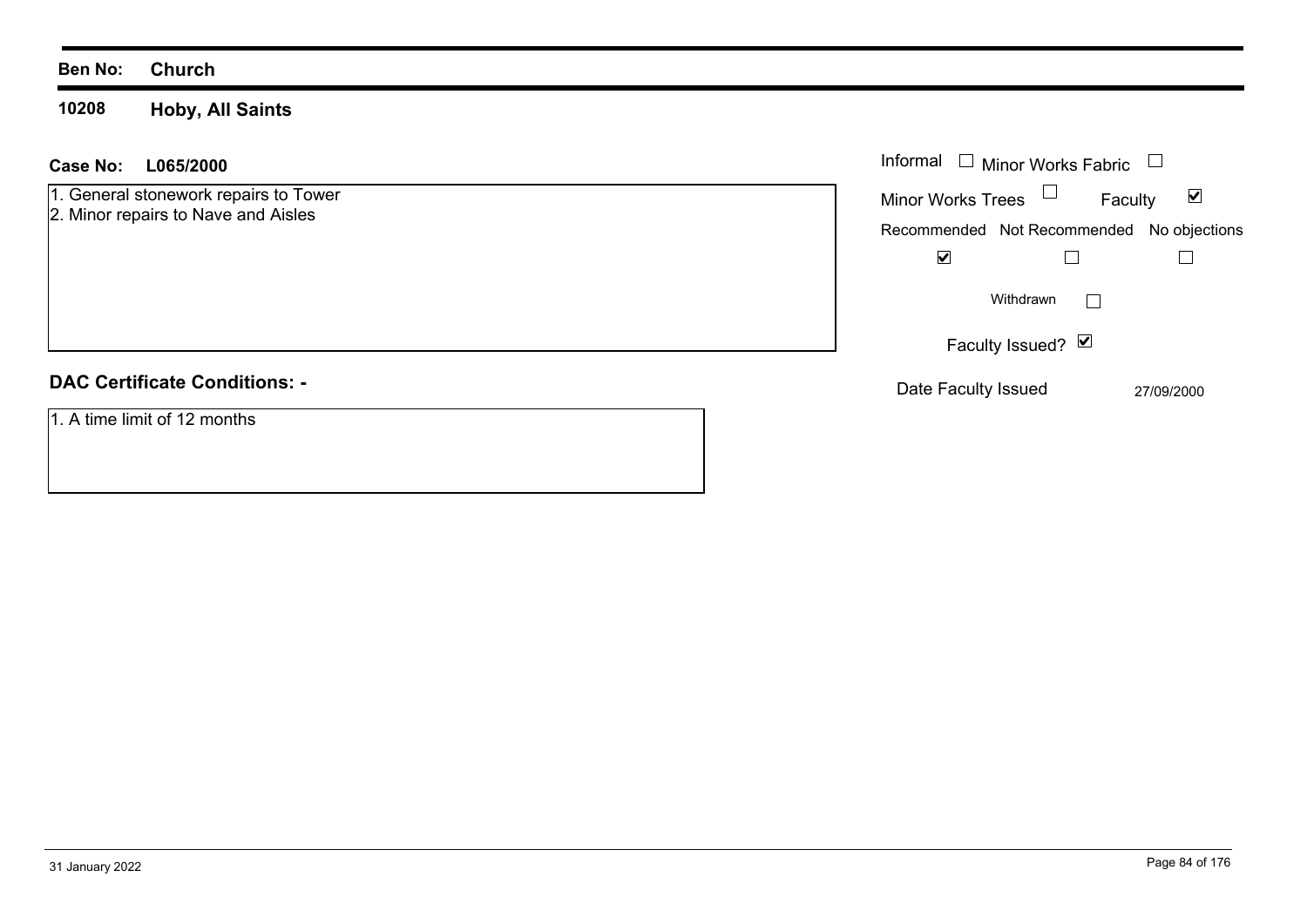#### **L110/2003Case No:**

| L110/2003<br><b>Case No:</b>                       | Informal $\Box$ Minor Works Fabric $\Box$                   |
|----------------------------------------------------|-------------------------------------------------------------|
| Stonework repairs to the Tower                     | Minor Works Trees<br>$\blacktriangledown$<br>Faculty        |
|                                                    | Recommended Not Recommended No objections                   |
|                                                    | $\blacktriangledown$<br>$\Box$<br>$\Box$                    |
|                                                    | Withdrawn<br>$\Box$                                         |
|                                                    | Faculty Issued? $\Box$                                      |
| <b>DAC Certificate Conditions: -</b>               | Date Faculty Issued                                         |
| 1. A time limit of 12 months                       |                                                             |
| L123/2003<br><b>Case No:</b>                       | Informal $\Box$ Minor Works Fabric $\Box$                   |
| 1. Restoration of the movement of the Turret Clock | Minor Works Trees $\Box$<br>$\blacktriangledown$<br>Faculty |
| 2. Repair and re-gilding of the dial and hands     | Recommended Not Recommended No objections                   |
|                                                    | $\blacktriangledown$                                        |
|                                                    | Withdrawn<br>$\Box$                                         |
|                                                    | Faculty Issued? $\Box$                                      |
| <b>DAC Certificate Conditions: -</b>               | Date Faculty Issued                                         |
| 1. A time limit of 12 months                       |                                                             |
|                                                    |                                                             |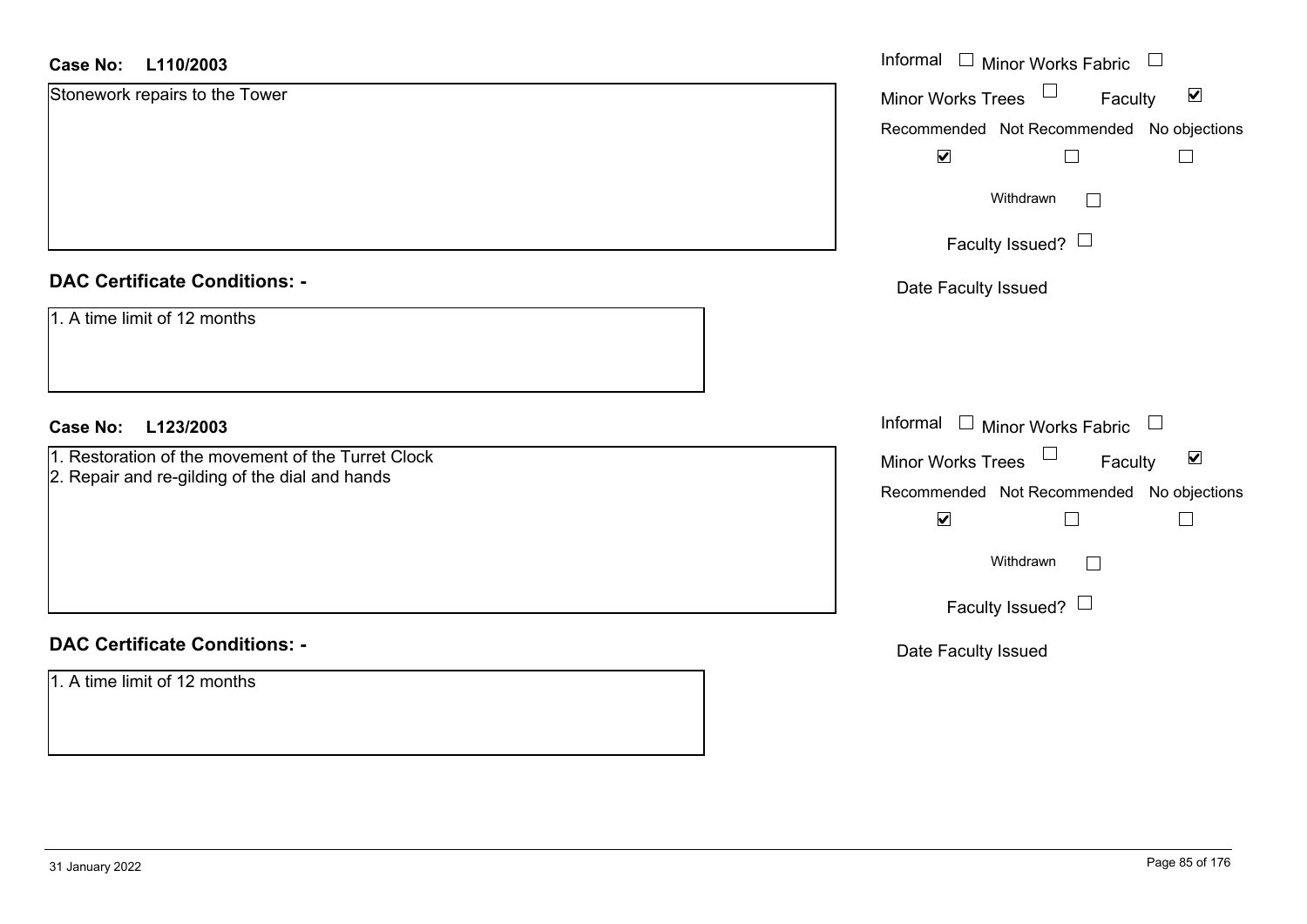#### **L128/2003Case No:**

| <b>Case No:</b><br>L128/2003                                                                                                             | Informal $\Box$ Minor Works Fabric $\Box$                             |
|------------------------------------------------------------------------------------------------------------------------------------------|-----------------------------------------------------------------------|
| To restore a monumental brass monument                                                                                                   | $\Box$<br>$\blacktriangledown$<br><b>Minor Works Trees</b><br>Faculty |
|                                                                                                                                          | Recommended Not Recommended No objections                             |
|                                                                                                                                          | $\blacktriangledown$                                                  |
|                                                                                                                                          | Withdrawn<br>$\vert \ \ \vert$                                        |
|                                                                                                                                          | Faculty Issued? Ø                                                     |
| <b>DAC Certificate Conditions: -</b>                                                                                                     | Date Faculty Issued<br>30/07/2004                                     |
| 1. A time limit of 12 months 2. The guidance of the Council for the Care of churches,<br>dated 19 June 2004, to be implemented.          |                                                                       |
|                                                                                                                                          |                                                                       |
| L138/2004<br><b>Case No:</b>                                                                                                             | Informal $\Box$ Minor Works Fabric $\Box$                             |
| To install a plaque to commemorate the recent contribution made by the Friends of Hoby Church to the<br>restoration of the church fabric | Minor Works Trees<br>$\blacktriangledown$<br>Faculty                  |
|                                                                                                                                          | Recommended Not Recommended No objections                             |
|                                                                                                                                          | $\blacktriangledown$                                                  |
|                                                                                                                                          | Withdrawn                                                             |
|                                                                                                                                          | Faculty Issued? Ø                                                     |
| <b>DAC Certificate Conditions: -</b>                                                                                                     | Date Faculty Issued<br>18/01/2005                                     |
| 1. A time limit of 12 months                                                                                                             |                                                                       |
|                                                                                                                                          |                                                                       |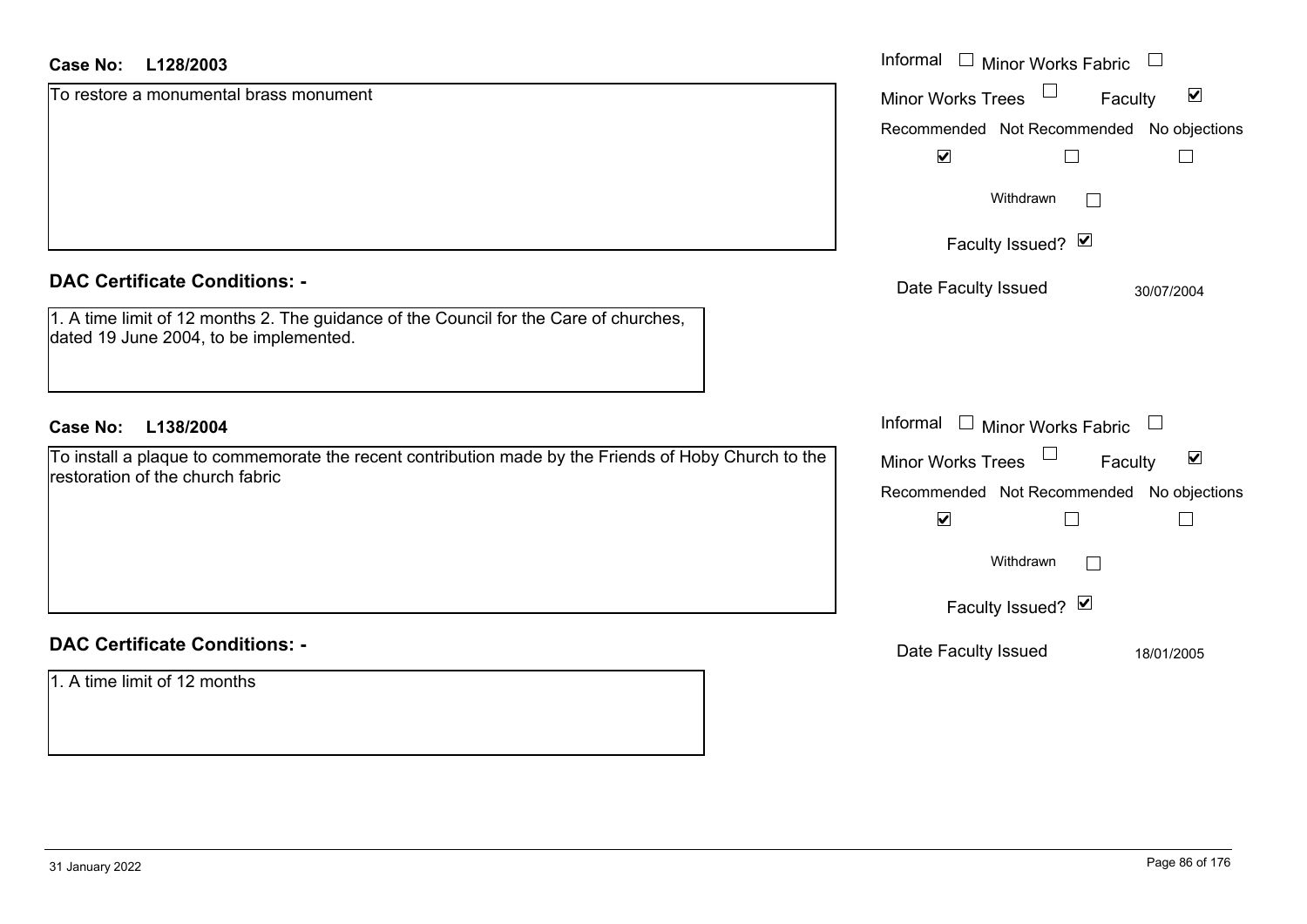| <b>Case No:</b><br>L074/2005                                                                                                      | Informal<br>$\Box$ Minor Works Fabric $\Box$                |
|-----------------------------------------------------------------------------------------------------------------------------------|-------------------------------------------------------------|
| 1. Conservation of the south Clerestory glazing (4 windows) and associated saddle bars                                            | $\blacktriangledown$<br>Minor Works Trees<br>Faculty        |
| 2. To re-open 7 ventilators in the church, all rusted, seized and inoperative to improve ventilation and<br>airflow in the church | Recommended Not Recommended No objections                   |
|                                                                                                                                   | $\blacktriangledown$<br>$\Box$<br>$\Box$                    |
|                                                                                                                                   | Withdrawn<br>$\vert \ \ \vert$                              |
|                                                                                                                                   | Faculty Issued? $\Box$                                      |
| <b>DAC Certificate Conditions: -</b>                                                                                              | Date Faculty Issued                                         |
| 1. A time limit of 12 months                                                                                                      |                                                             |
| <b>Case No:</b><br>L014/2006                                                                                                      | Informal<br>$\Box$ Minor Works Fabric $\Box$                |
| 1. Conservation of S Taylor organ                                                                                                 | $\blacktriangledown$<br><b>Minor Works Trees</b><br>Faculty |
| 2. Conservation / Restoration of bell fittings and frame                                                                          | Recommended Not Recommended No objections                   |
|                                                                                                                                   | $\blacktriangledown$<br>Г<br>$\Box$                         |
|                                                                                                                                   | Withdrawn                                                   |
|                                                                                                                                   | Faculty Issued? Ø                                           |
| <b>DAC Certificate Conditions: -</b>                                                                                              | Date Faculty Issued<br>28/03/2006                           |
| 1. A time limit of 12 months                                                                                                      |                                                             |
|                                                                                                                                   |                                                             |
|                                                                                                                                   |                                                             |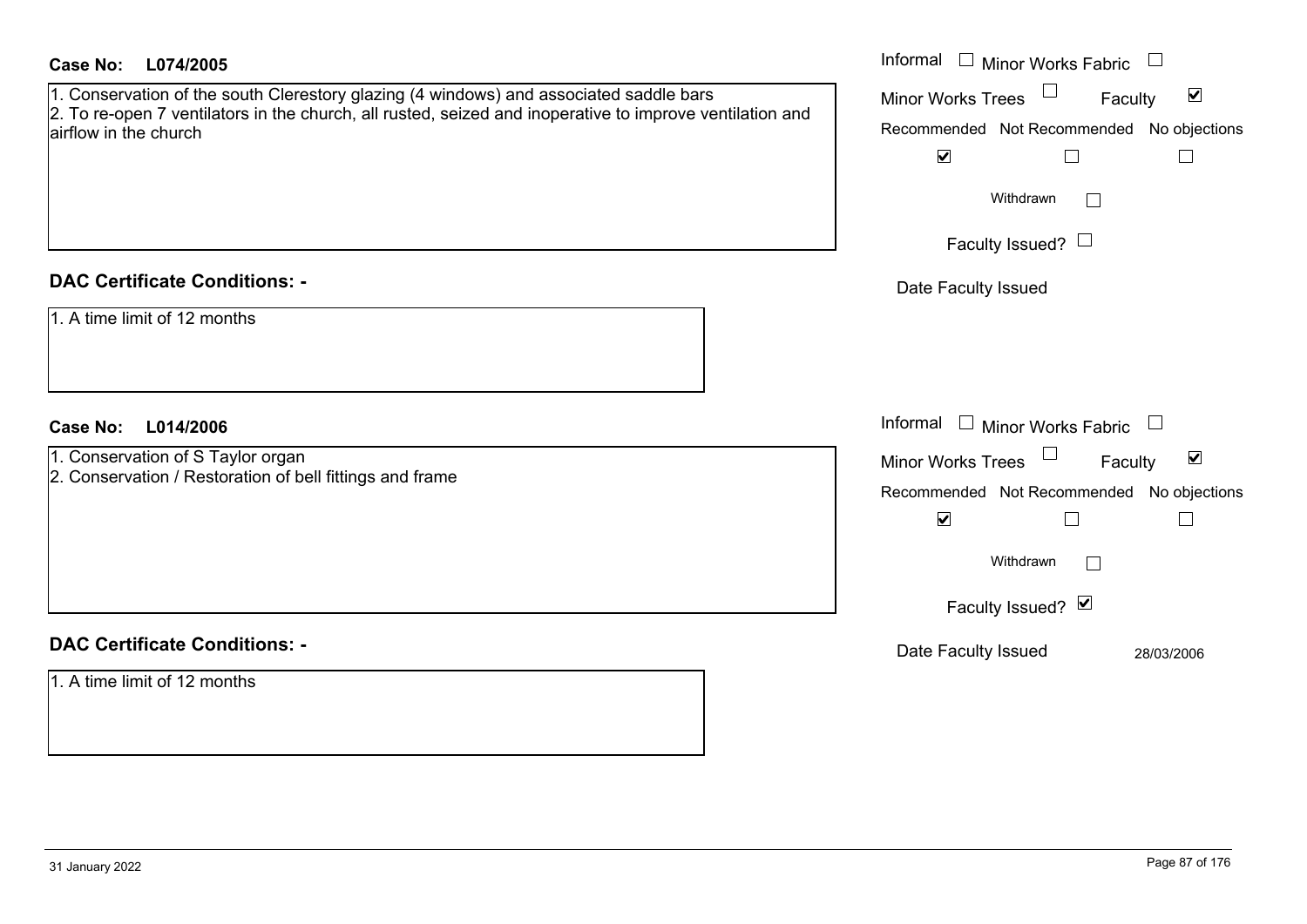| <b>Case No:</b><br>L106/2006                                                                                                                                                                                     | Informal $\Box$ Minor Works Fabric $\Box$                         |
|------------------------------------------------------------------------------------------------------------------------------------------------------------------------------------------------------------------|-------------------------------------------------------------------|
| Introduction of new memorial bookcase and memorial book                                                                                                                                                          | Minor Works Trees <sup>1</sup><br>$\blacktriangledown$<br>Faculty |
|                                                                                                                                                                                                                  | Recommended Not Recommended No objections                         |
|                                                                                                                                                                                                                  | $\blacktriangledown$<br>$\Box$<br>$\Box$                          |
|                                                                                                                                                                                                                  | Withdrawn<br>$\Box$                                               |
|                                                                                                                                                                                                                  | Faculty Issued? Ø                                                 |
| <b>DAC Certificate Conditions: -</b>                                                                                                                                                                             | Date Faculty Issued<br>01/09/2006                                 |
| 1. A time limit of 12 months                                                                                                                                                                                     |                                                                   |
|                                                                                                                                                                                                                  |                                                                   |
|                                                                                                                                                                                                                  |                                                                   |
| L079/2008<br><b>Case No:</b>                                                                                                                                                                                     | Informal $\Box$ Minor Works Fabric $\Box$                         |
| Conservation / restoration of North Aisle glazing                                                                                                                                                                | Minor Works Trees<br>$\blacktriangledown$<br>Faculty              |
|                                                                                                                                                                                                                  | Recommended Not Recommended No objections                         |
|                                                                                                                                                                                                                  | $\blacktriangledown$<br>$\Box$<br>$\Box$                          |
|                                                                                                                                                                                                                  | Withdrawn                                                         |
|                                                                                                                                                                                                                  | Faculty Issued? $\Box$                                            |
| <b>DAC Certificate Conditions: -</b>                                                                                                                                                                             | Date Faculty Issued<br>25/06/2008                                 |
| 1. A time limit of 12 months<br>2. That details of the works are entered in the Log Book so that a record is kept of<br>what has been done<br>3. That the original glass is re-used when the window is re-leaded |                                                                   |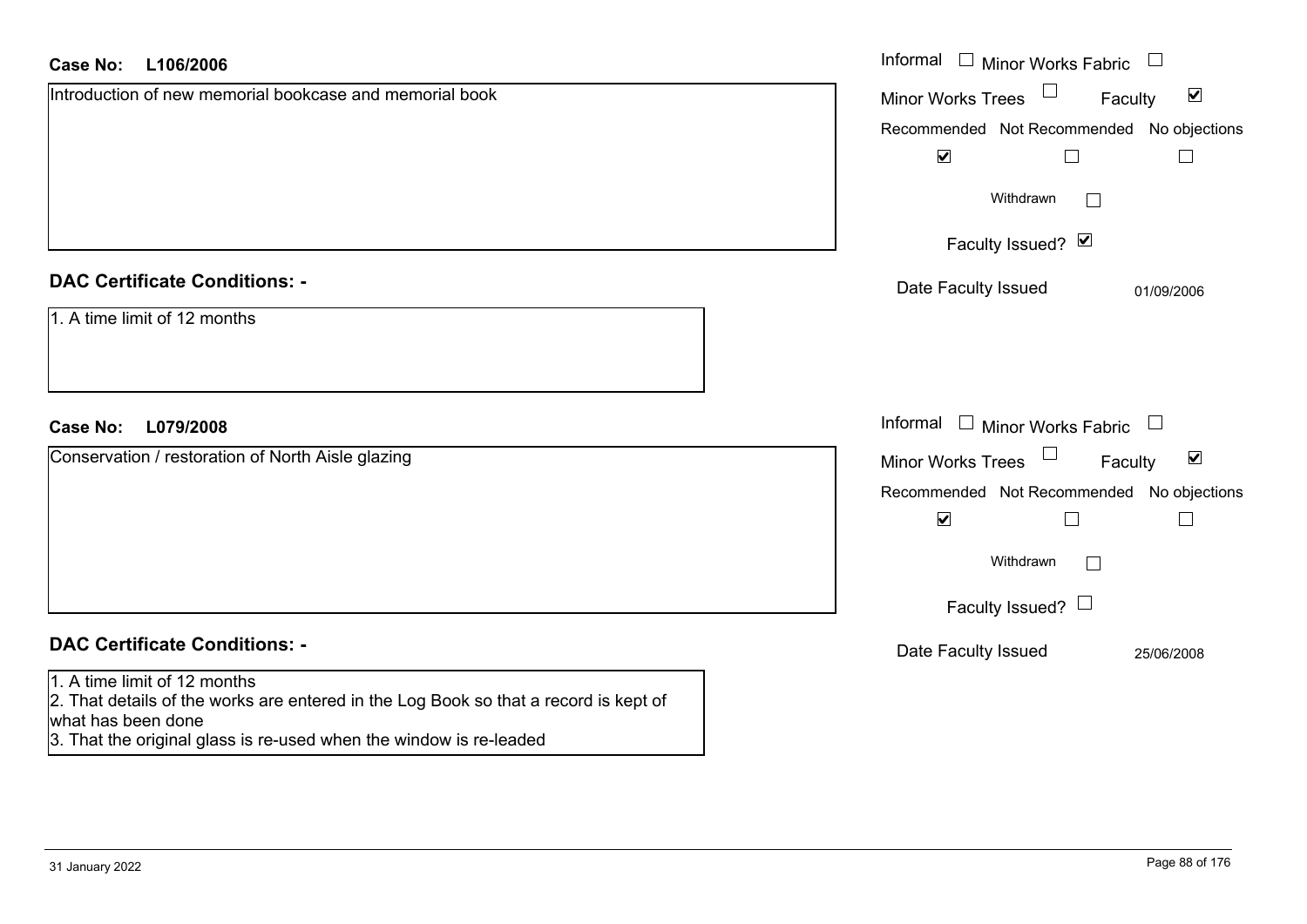| Case No:<br>L108/2008                                                                                                                                                                            | Informal $\blacksquare$ Minor Works Fabric $\blacksquare$                                                                                                                                      |
|--------------------------------------------------------------------------------------------------------------------------------------------------------------------------------------------------|------------------------------------------------------------------------------------------------------------------------------------------------------------------------------------------------|
| 1. Conservation and repair of: -<br>a) North Aisle roof<br>b) North Aisle and north Clerestory - stonework and glazing<br>2. Replacement of North Aisle rainwater goods                          | $\blacktriangledown$<br><b>Minor Works Trees</b><br>Faculty<br>Recommended Not Recommended No objections<br>$\blacktriangledown$<br>$\Box$<br>$\Box$                                           |
|                                                                                                                                                                                                  | Withdrawn<br>$\Box$<br>Faculty Issued? Ø                                                                                                                                                       |
| <b>DAC Certificate Conditions: -</b>                                                                                                                                                             | Date Faculty Issued<br>13/08/2008                                                                                                                                                              |
| 1. A time limit of 12 months<br>2. That details of the works are entered in the Log Book so that a record is kept of<br>what has been done<br>3. That the PCC obtains a bat report on the church |                                                                                                                                                                                                |
| <b>Case No:</b><br>L002/2009                                                                                                                                                                     | Informal $\Box$ Minor Works Fabric $\Box$                                                                                                                                                      |
| Conservation & restoration of the War Memorial                                                                                                                                                   | $\blacktriangledown$<br>Minor Works Trees<br>Faculty<br>Recommended Not Recommended No objections<br>$\blacktriangledown$<br>$\Box$<br>$\overline{\phantom{a}}$<br>Withdrawn<br>$\mathbb{R}^n$ |
|                                                                                                                                                                                                  | Faculty Issued? $\vee$                                                                                                                                                                         |
| <b>DAC Certificate Conditions: -</b>                                                                                                                                                             | Date Faculty Issued<br>24/02/2009                                                                                                                                                              |
| 1. A time limit of 12 months<br>2. That details of the works are entered in the Log Book so that a record is kept of                                                                             |                                                                                                                                                                                                |

what has been done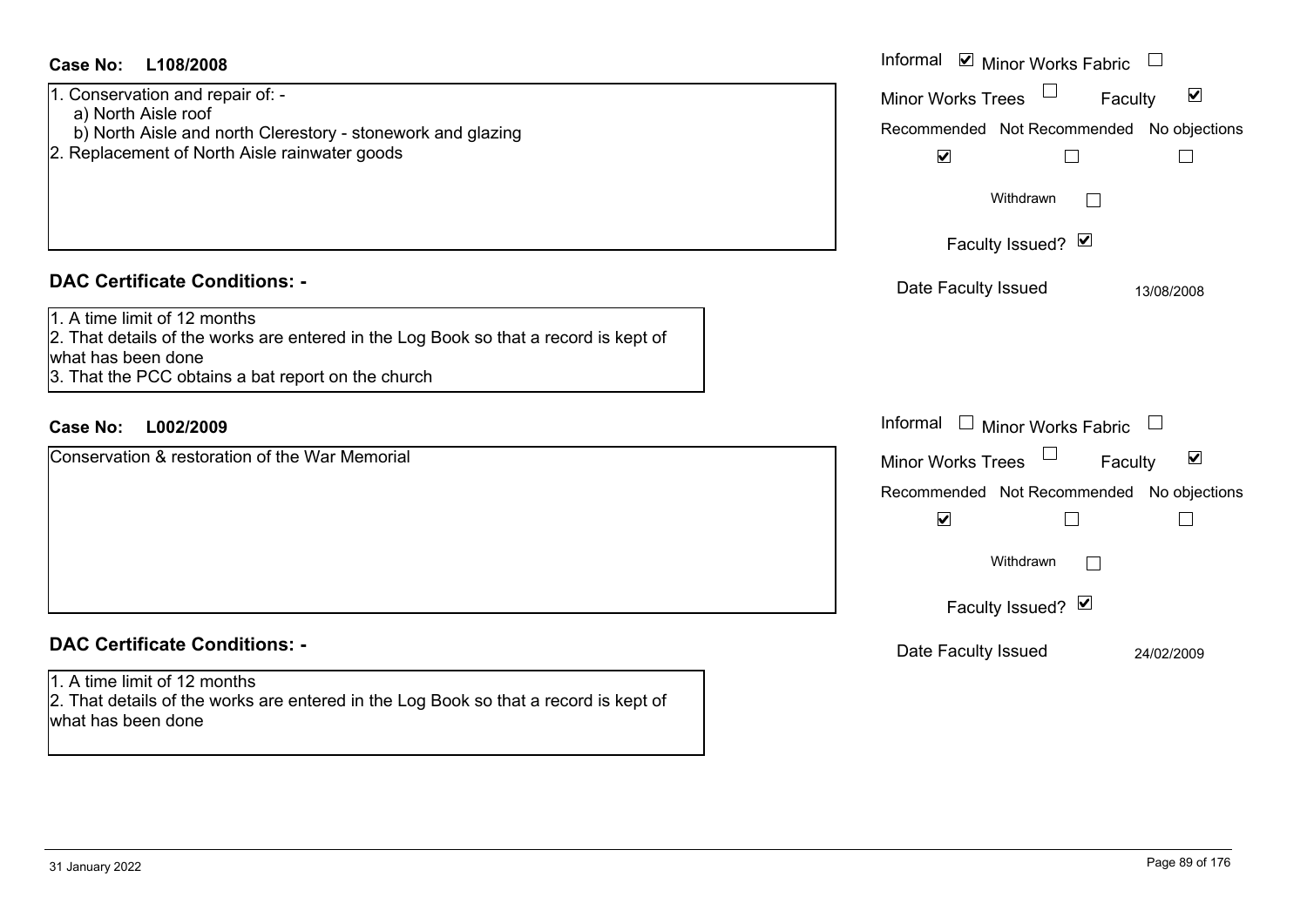| <b>Case No:</b><br>L047/2010                                                                                                                                                                                                                                                                                                                                 | Informal<br>$\Box$<br><b>Minor Works Fabric</b>                                                                                                                                                    |
|--------------------------------------------------------------------------------------------------------------------------------------------------------------------------------------------------------------------------------------------------------------------------------------------------------------------------------------------------------------|----------------------------------------------------------------------------------------------------------------------------------------------------------------------------------------------------|
| 1. Restoration of South Aisle windows (W1 - W4)<br>2. Replacement of plain glass with amber and cathedral green glass in three base sections of Chancel<br>east window (W6)<br>3. Re-tipping and decoration of external window ironwork to Chancel windows (W5 - W6) and window<br>in North Aisle (W9)<br>4. Restoration of clear glazing Vestry window (W7) | $\blacktriangledown$<br><b>Minor Works Trees</b><br>Faculty<br>Recommended Not Recommended No objections<br>$\blacktriangledown$<br>$\Box$<br>$\Box$<br>Withdrawn                                  |
|                                                                                                                                                                                                                                                                                                                                                              | Faculty Issued? Ø                                                                                                                                                                                  |
| <b>DAC Certificate Conditions: -</b><br>1. A time limit of 12 months<br>2. That details of the works are entered in the Log Book so that a record is kept of<br>what has been done                                                                                                                                                                           | Date Faculty Issued<br>11/10/2010                                                                                                                                                                  |
| <b>Case No:</b><br>L069/2013                                                                                                                                                                                                                                                                                                                                 | Informal ☑ Minor Works Fabric<br>$\Box$                                                                                                                                                            |
| In the North Aisle, installation of: -<br>1. Accessible WC<br>2. Servery                                                                                                                                                                                                                                                                                     | $\blacktriangledown$<br><b>Minor Works Trees</b><br>Faculty<br>Recommended Not Recommended No objections<br>$\blacktriangledown$<br>$\mathsf{L}$<br>$\mathbf{I}$<br>Withdrawn<br>Faculty Issued? Ø |
| <b>DAC Certificate Conditions: -</b>                                                                                                                                                                                                                                                                                                                         | Date Faculty Issued<br>24/01/2019                                                                                                                                                                  |
| 1. That details of the works are entered in the Log Book so that a record is kept of<br>what has been done<br>2. That no works shall take place until the PCC, after consultation with the Diocesan<br>Archaeological Adviser, has secured the implementation of a programme of                                                                              |                                                                                                                                                                                                    |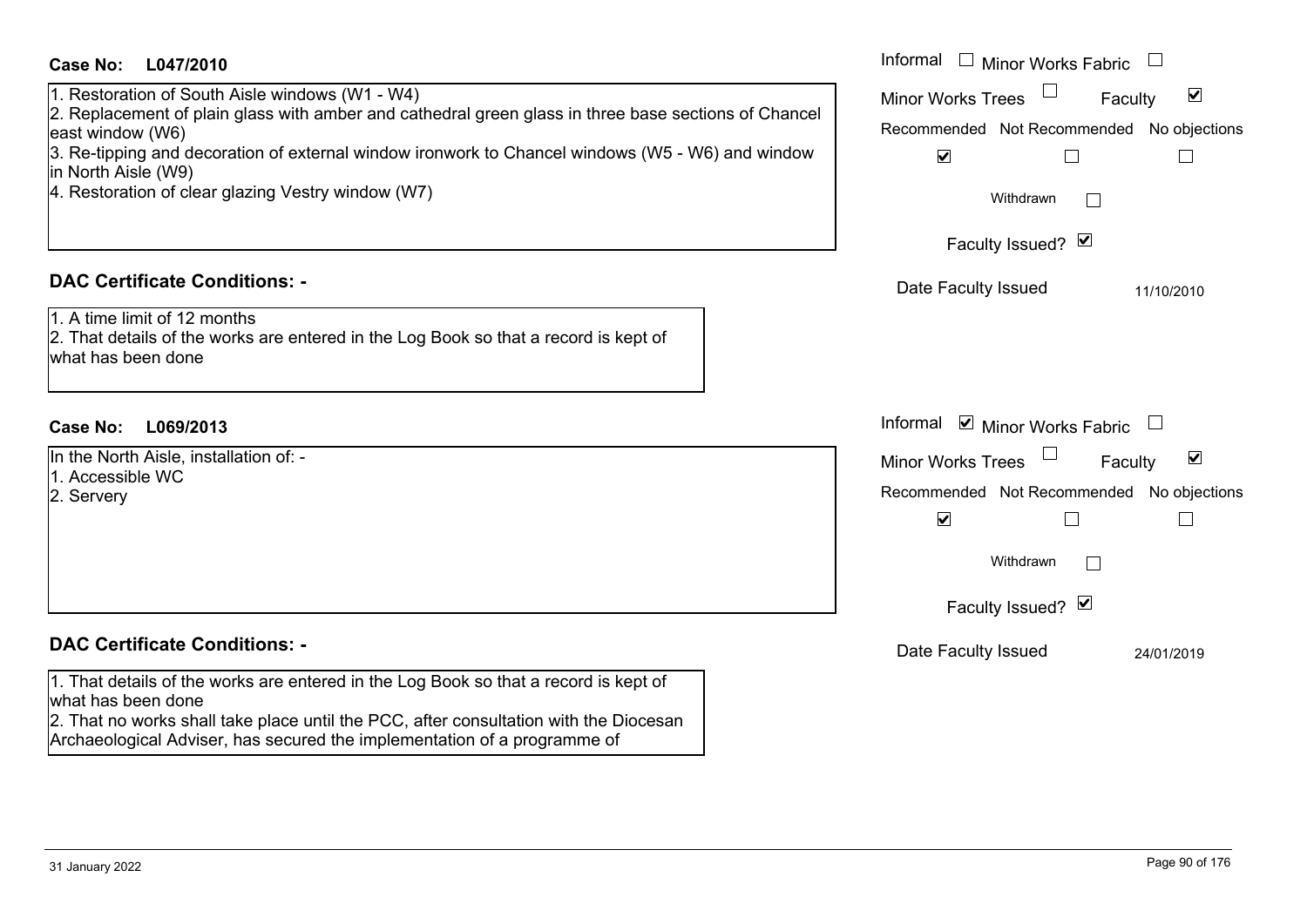| <b>Case No:</b><br>L046/2014                                                                                                                                                                                                                                                              | Informal $\Box$ Minor Works Fabric $\Box$                   |
|-------------------------------------------------------------------------------------------------------------------------------------------------------------------------------------------------------------------------------------------------------------------------------------------|-------------------------------------------------------------|
| In the churchyard, installation of Bench in memory of Eric Cropper                                                                                                                                                                                                                        | $\mathbb{R}^n$<br><b>Minor Works Trees</b><br>Faculty       |
|                                                                                                                                                                                                                                                                                           | Recommended Not Recommended No objections                   |
|                                                                                                                                                                                                                                                                                           | $\overline{\phantom{a}}$<br>$\Box$                          |
|                                                                                                                                                                                                                                                                                           | Withdrawn                                                   |
|                                                                                                                                                                                                                                                                                           | Faculty Issued? $\Box$                                      |
| <b>DAC Certificate Conditions: -</b>                                                                                                                                                                                                                                                      | Date Faculty Issued                                         |
| 1. A time limit of 12 months<br>2. That details of the works are entered in the Log Book so that a record is kept of<br>what has been done                                                                                                                                                |                                                             |
| <b>Case No:</b><br>L047/2015                                                                                                                                                                                                                                                              | Informal<br>$\Box$ Minor Works Fabric                       |
| Replacement of 2 Soakaways to the South Aisle                                                                                                                                                                                                                                             | $\blacktriangledown$<br><b>Minor Works Trees</b><br>Faculty |
|                                                                                                                                                                                                                                                                                           | Recommended Not Recommended No objections                   |
|                                                                                                                                                                                                                                                                                           | $\blacktriangledown$<br>$\vert \ \ \vert$<br>$\mathbf{I}$   |
|                                                                                                                                                                                                                                                                                           | Withdrawn                                                   |
|                                                                                                                                                                                                                                                                                           | Faculty Issued? Ø                                           |
| <b>DAC Certificate Conditions: -</b>                                                                                                                                                                                                                                                      | Date Faculty Issued<br>08/06/2015                           |
| 1. That details of the works are entered in the Log Book so that a record is kept of<br>what has been done<br>2. As the pipe run on the plans from Pick Everard lies in very close proximity to the<br>gravel margin, the PCC should consider wherther it would it be prudent to move the |                                                             |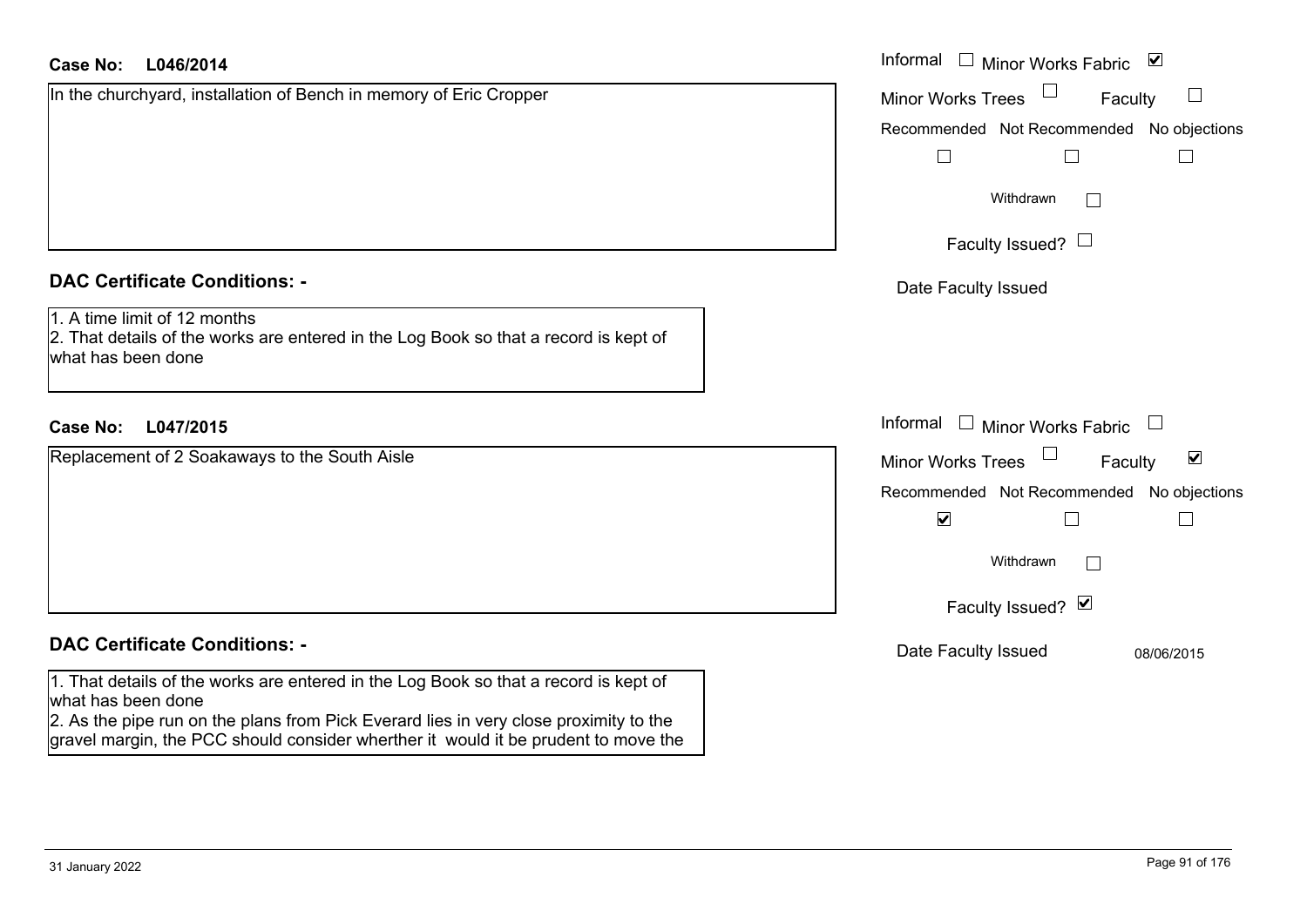**10305Holt, St Mary**

#### **Case No:**

No application for Informal Advice / Minor Works / Faculty authorisation has been made

## **DAC Certificate Conditions: -**

1. A time limit of 12 months

2. That details of the works are entered in the Log Book so that a record is kept of what has been done

|                                                                                | Informal $\Box$ Minor Works Fabric $\Box$ |
|--------------------------------------------------------------------------------|-------------------------------------------|
| cation for Informal Advice / Minor Works / Faculty authorisation has been made | Minor Works Trees<br>Faculty              |
|                                                                                | Recommended Not Recommended No objections |
|                                                                                |                                           |
|                                                                                | Withdrawn                                 |
|                                                                                | Faculty Issued? $\Box$                    |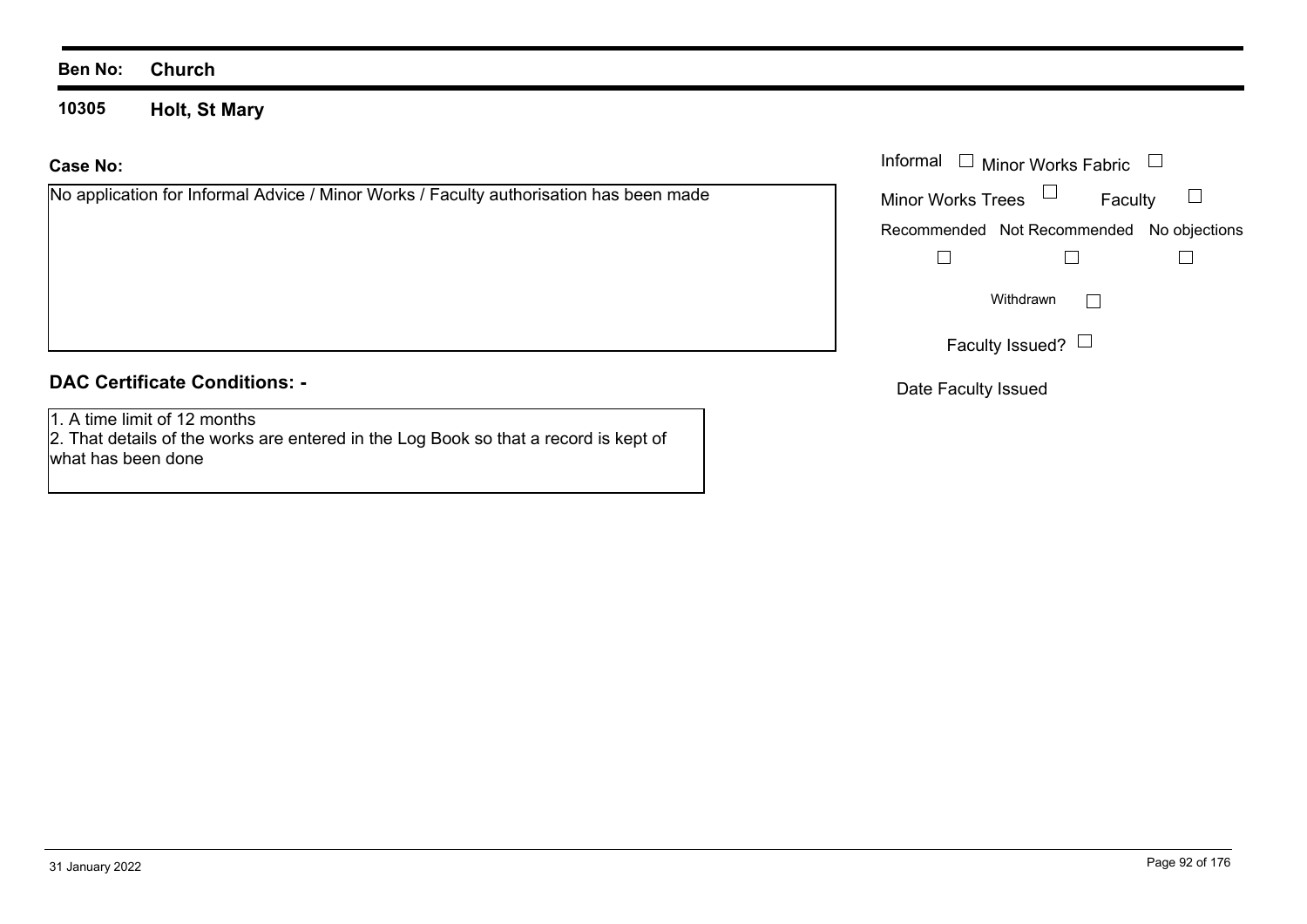#### **10202 Holwell, St Leonard**

| <b>Case No:</b><br>L117/2004         | Informal $\Box$ Minor Works Fabric                          |
|--------------------------------------|-------------------------------------------------------------|
| Renewal of Heating System            | Minor Works Trees $\Box$<br>$\blacktriangledown$<br>Faculty |
|                                      | Recommended Not Recommended No objections                   |
|                                      | ☑                                                           |
|                                      | Withdrawn                                                   |
|                                      | Faculty Issued? $\boxed{\triangleright}$                    |
| <b>DAC Certificate Conditions: -</b> | Date Faculty Issued<br>09/05/2005                           |
| 1. A time limit of 12 months         |                                                             |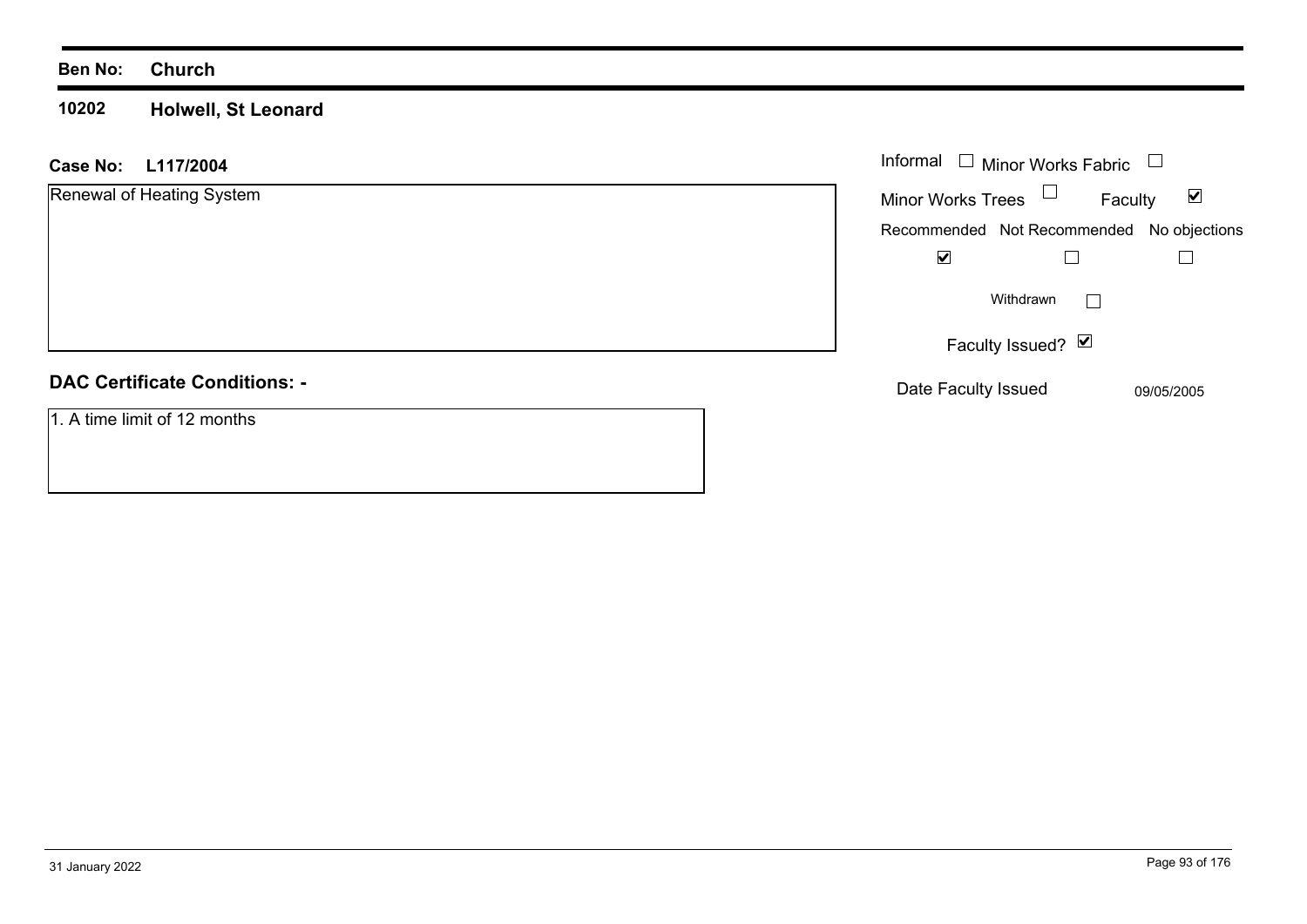| <b>Case No:</b><br>L016/2012                                                                                                                                                                                            | Informal $\Box$ Minor Works Fabric                          |
|-------------------------------------------------------------------------------------------------------------------------------------------------------------------------------------------------------------------------|-------------------------------------------------------------|
| Installation of floodlight in the churchyard                                                                                                                                                                            | $\blacktriangledown$<br><b>Minor Works Trees</b><br>Faculty |
|                                                                                                                                                                                                                         | Recommended Not Recommended No objections                   |
|                                                                                                                                                                                                                         | $\blacktriangledown$                                        |
|                                                                                                                                                                                                                         | Withdrawn                                                   |
|                                                                                                                                                                                                                         | Faculty Issued? Ø                                           |
| <b>DAC Certificate Conditions: -</b>                                                                                                                                                                                    | Date Faculty Issued<br>24/04/2013                           |
| 1. A time limit of 12 months<br>2. That details of the works are entered in the Log Book so that a record is kept of<br>what has been done<br>3. That any trenches should be dug by hand, a watch kept for any finds or |                                                             |
| L180/2013<br>Case No:                                                                                                                                                                                                   | Informal <b>☑</b> Minor Works Fabric                        |
| Re-ordering comprising: -                                                                                                                                                                                               | $\Box$<br>$\Box$<br><b>Minor Works Trees</b><br>Faculty     |
| 01. Removal of the Pews or majority of the pews                                                                                                                                                                         | Recommended Not Recommended No objections                   |
| 02. Introduction of 34 stackable chairs<br>03. Removal of pew platform to reveal stone floor beneath                                                                                                                    |                                                             |
| 04. Removal of screening east of the North Door                                                                                                                                                                         |                                                             |
| 05. Removal of screening and raised flor at the west end<br>06. Installation of accessible WC and Servery                                                                                                               | Withdrawn                                                   |
| 07. Installation of mains water and foul drainage<br>08. Repairs to / removal of plaster on walls<br>09. Removal of carpets                                                                                             | Faculty Issued? $\Box$                                      |
| 10. Removal of stone Font                                                                                                                                                                                               |                                                             |
| 11. Replacement of digital Organ                                                                                                                                                                                        |                                                             |
| <b>DAC Certificate Conditions: -</b>                                                                                                                                                                                    | Date Faculty Issued                                         |
| 1. A time limit of 12 months                                                                                                                                                                                            |                                                             |
| 2. That details of the works are entered in the Log Book so that a record is kept of<br>what has been done                                                                                                              |                                                             |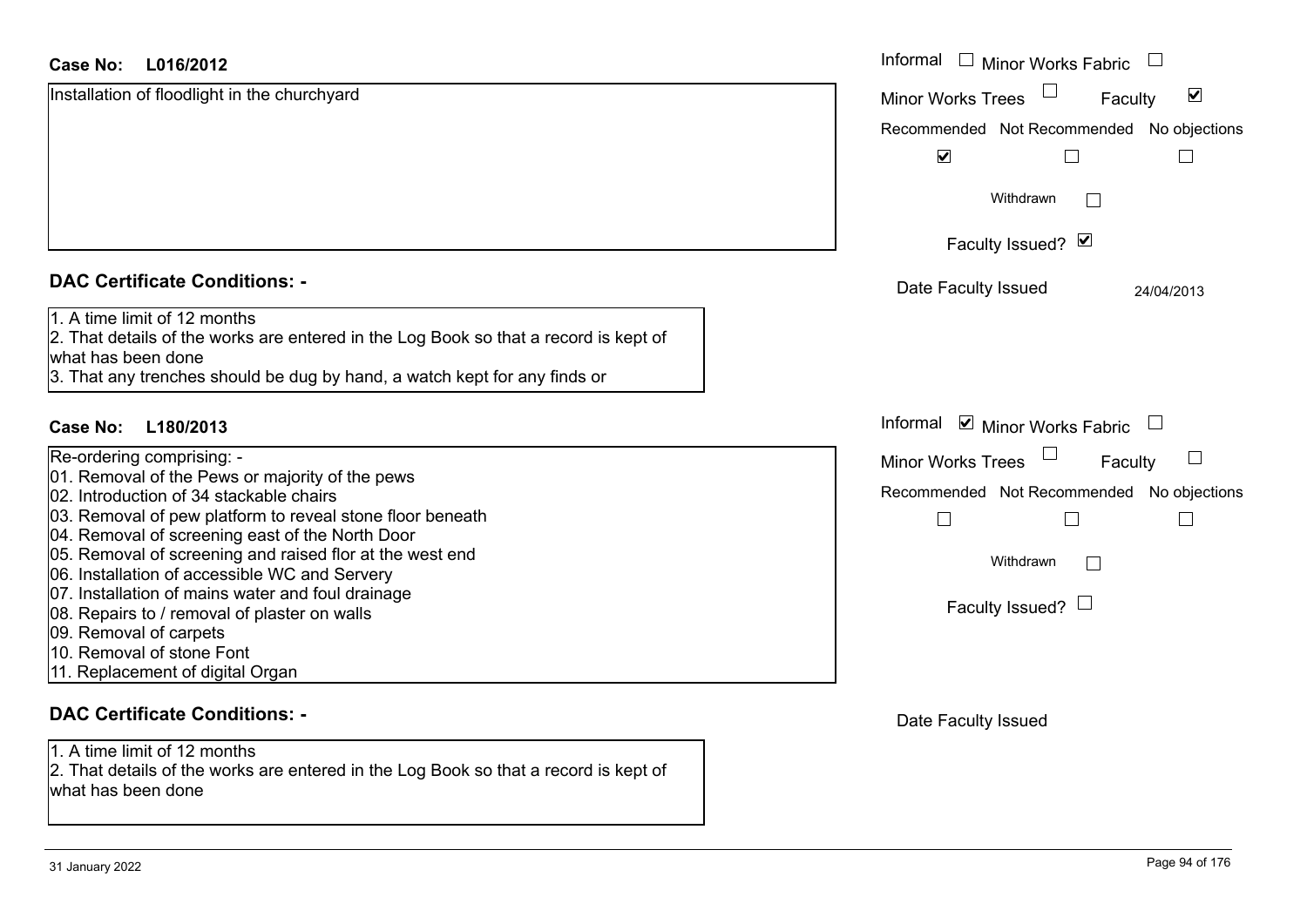#### **Case No:**

CONFIRMATORY APPLICATION for works undertaken with Interim Faculty: -

- 1. Replacement of Nave roof covering
- 2. Disposal of remnants of previous roof covering

#### **DAC Certificate Conditions: -**

- 1. That details of the works are entered in the Log Book so that a record is kept of what has been done
- 2. Terne-coated Stainless Steel shall be used as the replacement roofing material
- 3. That no works shall be commenced until the Registrar is reasonably satisfied that

|                                                                 | Informal<br>$\sqcup$ Minor Works Fabric $\;\sqcup\;$ |
|-----------------------------------------------------------------|------------------------------------------------------|
| MATORY APPLICATION for works undertaken with Interim Faculty: - | Minor Works Trees $\Box$<br>Faculty                  |
| cement of Nave roof covering                                    | Recommended Not Recommended No objections            |
| al of remnants of previous roof covering                        | ⊻                                                    |
|                                                                 | Withdrawn                                            |
|                                                                 | Faculty Issued?                                      |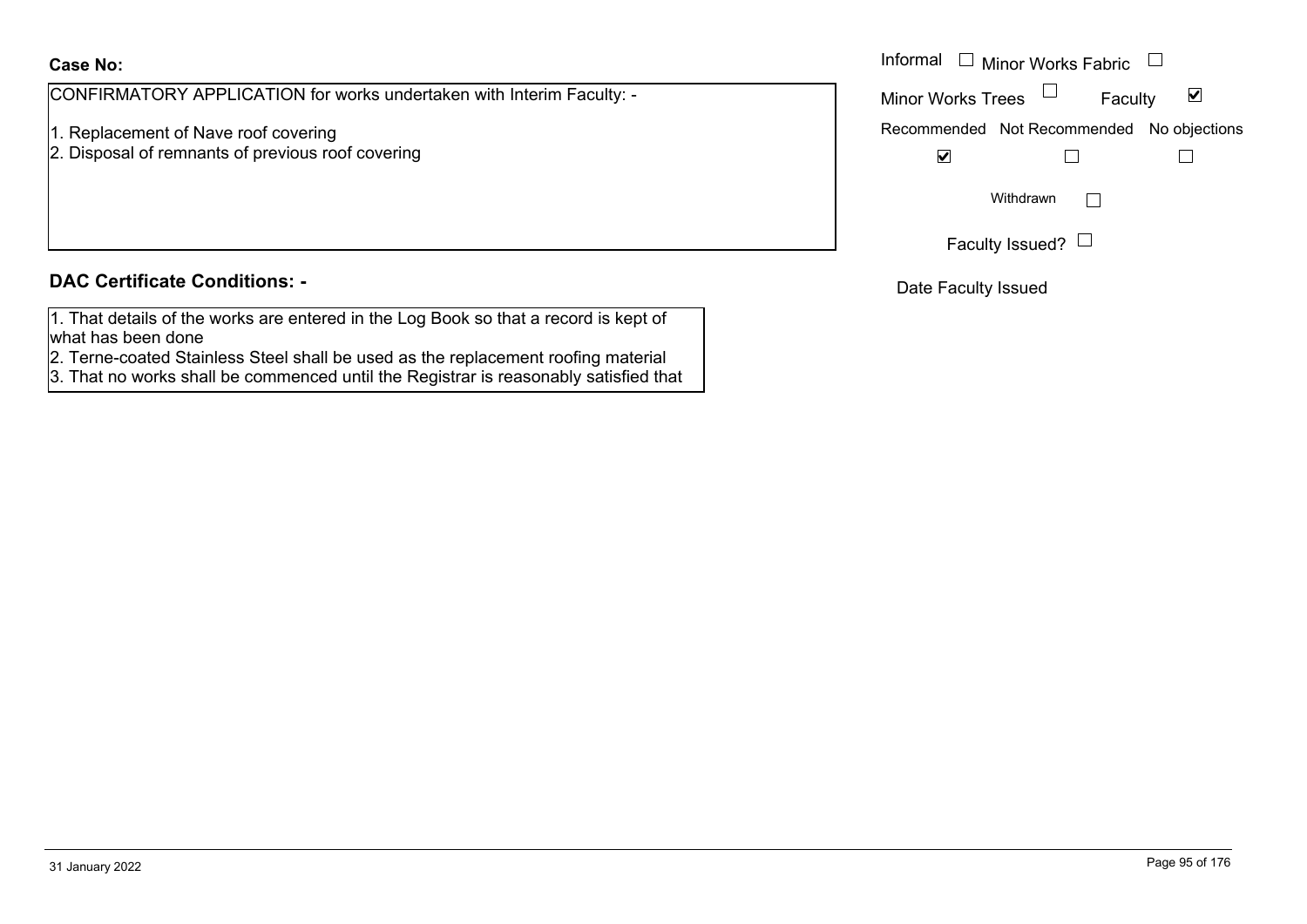**10303Horninghold, St Peter**

#### **L/1998Case No:**Informal

Amendment to the proposals for which a faculty was granted in 1999: -

- 1. Repairs to stonework in the tower
- 2. Replacement of bird guards to Spire and Tower
- 3. Replacement tower access to bell ringing chamber
- 4. Beetle eradication
- 5. Plastering and finishing to bell ringing chamber

# **DAC Certificate Conditions: -**

1. A time limit of 12 months

| Informal $\Box$ Minor Works Fabric        |         |   |
|-------------------------------------------|---------|---|
| <b>Minor Works Trees</b>                  | Faculty | M |
| Recommended Not Recommended No objections |         |   |
|                                           |         |   |
| Withdrawn                                 |         |   |
| Faculty Issued? Ø                         |         |   |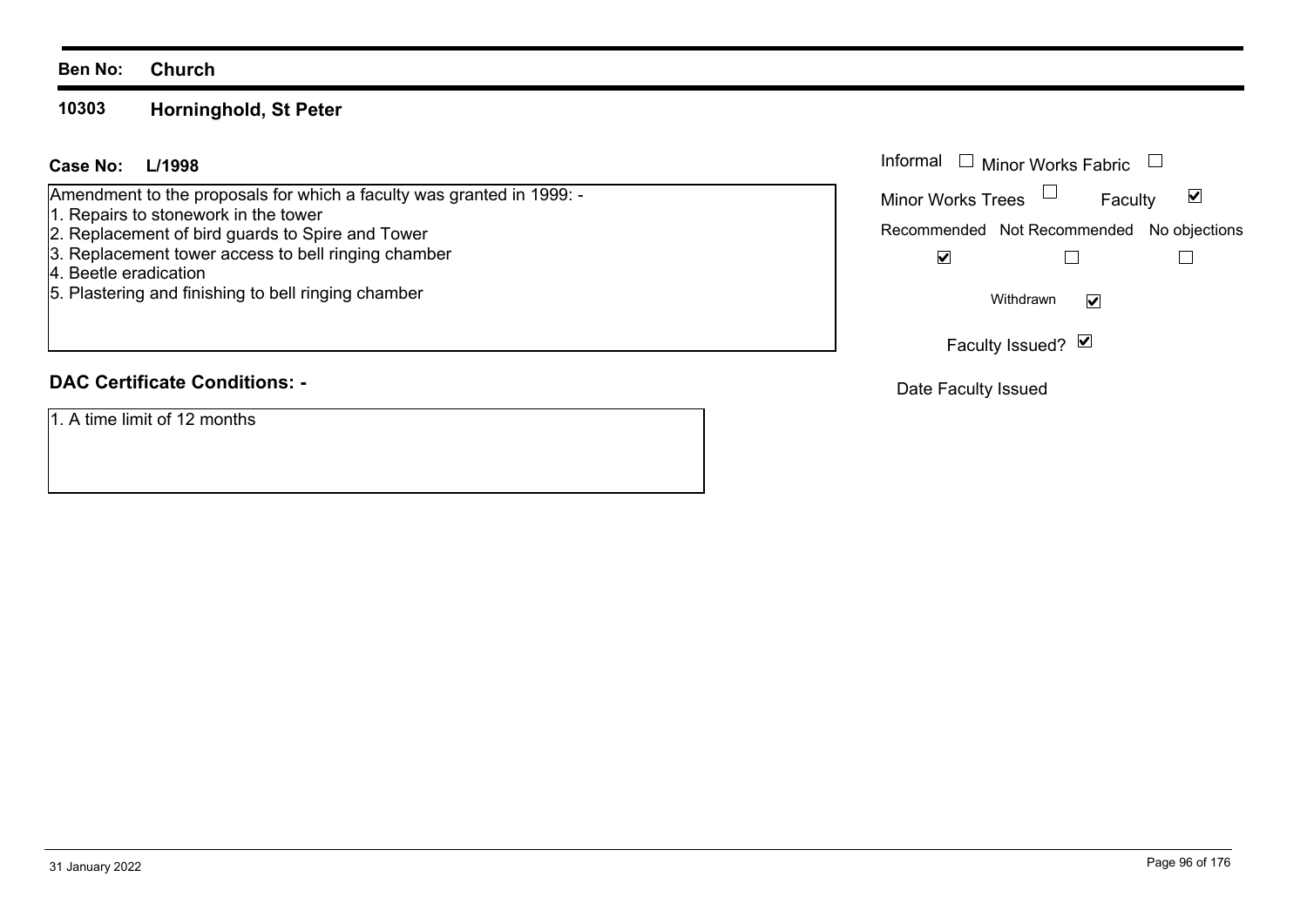| L036/2001<br>Case No:                                                                                                                                                                                                                                                                        | Informal □ Minor Works Fabric                        |
|----------------------------------------------------------------------------------------------------------------------------------------------------------------------------------------------------------------------------------------------------------------------------------------------|------------------------------------------------------|
| Emergency Faculty for repair to churchyard wall                                                                                                                                                                                                                                              | $\blacktriangledown$<br>Minor Works Trees<br>Faculty |
|                                                                                                                                                                                                                                                                                              | Recommended Not Recommended No objections            |
|                                                                                                                                                                                                                                                                                              | $\blacktriangledown$                                 |
|                                                                                                                                                                                                                                                                                              | Withdrawn<br>$\Box$                                  |
|                                                                                                                                                                                                                                                                                              | Faculty Issued? Ø                                    |
| <b>DAC Certificate Conditions: -</b>                                                                                                                                                                                                                                                         | Date Faculty Issued<br>23/03/2002                    |
| 1. A time limit of 12 months 2. That Flemish Garden Wall Bond should be used 3.<br>That the works should be subject to an Archaeological Watching Brief with not less<br>than fifteen days notice in writing given to the Diocesan Archaeological Adviser before<br>any works were commenced |                                                      |
| <b>Case No:</b><br>L118/2001                                                                                                                                                                                                                                                                 | Informal<br>$\Box$ Minor Works Fabric                |
| Re-building of churchyard wall                                                                                                                                                                                                                                                               | Minor Works Trees<br>$\blacktriangledown$<br>Faculty |
|                                                                                                                                                                                                                                                                                              | Recommended Not Recommended No objections            |
|                                                                                                                                                                                                                                                                                              | $\Box$                                               |
|                                                                                                                                                                                                                                                                                              | Withdrawn                                            |
|                                                                                                                                                                                                                                                                                              | Faculty Issued? Ø                                    |
| <b>DAC Certificate Conditions: -</b>                                                                                                                                                                                                                                                         | Date Faculty Issued<br>05/01/2001                    |
| 1. A time limit of 12 months                                                                                                                                                                                                                                                                 |                                                      |
|                                                                                                                                                                                                                                                                                              |                                                      |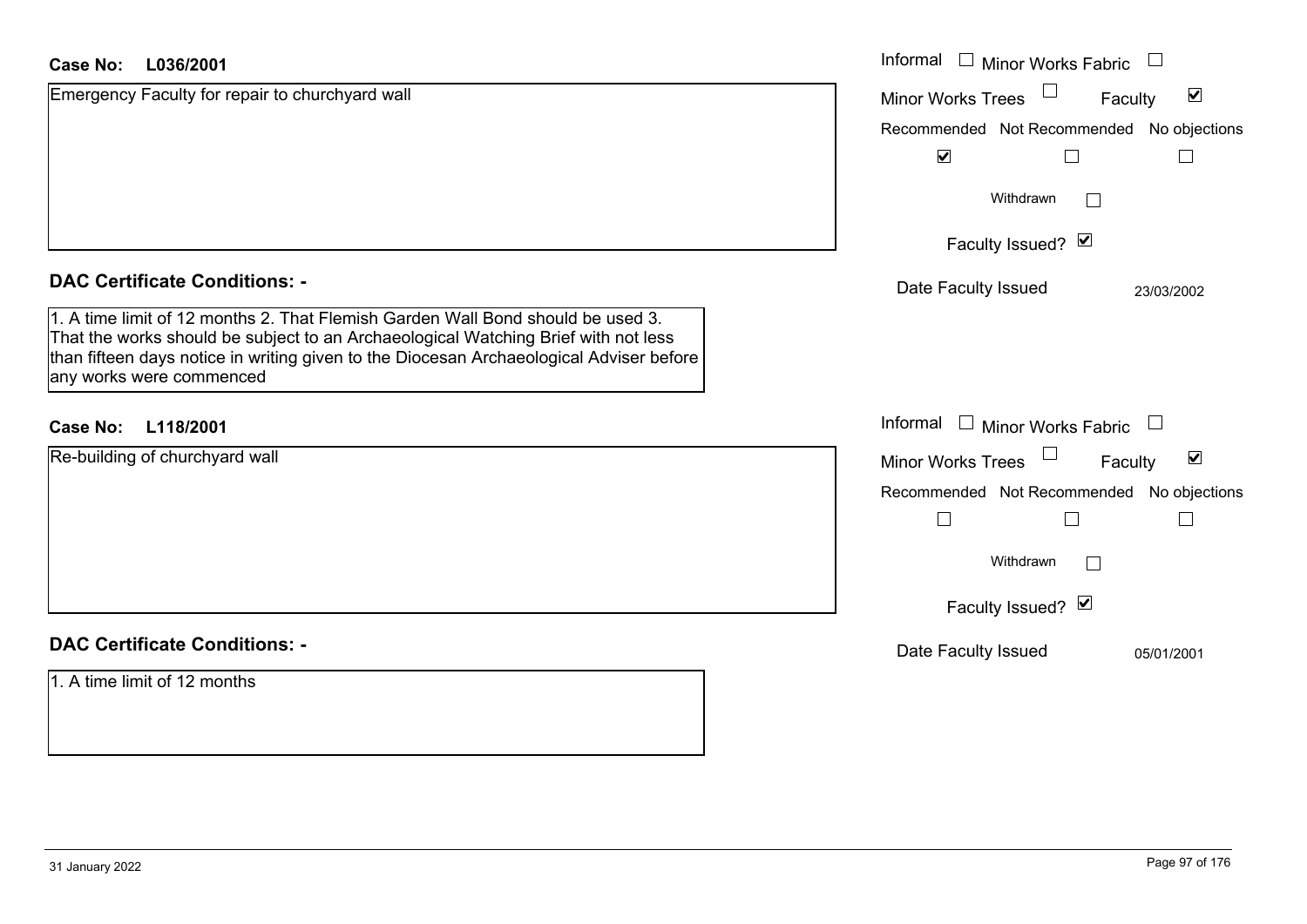#### **L151/2010Case No:** Informal

Alterations to the drainage system for the: - 1. North wall of the Chancel

- 2. East wall of the Nave
- 

#### **DAC Certificate Conditions: -**

1. That details of the works are entered in the Log Book so that a record is kept of what has been done 2. That the PCC checks that the existing drain and soakaway are clear, if this has not already been done

## **L043/2011Case No:** Informal

Felling of 1 x Sycamore Tree

# **DAC Certificate Conditions: -**

#### 1. A time limit of 12 months

2. That details of the works are entered in the Log Book so that a record is kept of what has been done

3. That the contractor takes special care to avoid damage to the memorials and wall

| Informal<br>$\blacktriangledown$<br><b>Minor Works Fabric</b>                                                 |
|---------------------------------------------------------------------------------------------------------------|
| $\blacktriangledown$<br><b>Minor Works Trees</b><br>Faculty<br>Recommended Not Recommended No objections<br>V |
| Withdrawn                                                                                                     |
| Faculty Issued? $\Box$                                                                                        |
| Date Faculty Issued                                                                                           |
| Informal<br>Minor Works Fabric $\Box$                                                                         |
| ⊻<br><b>Minor Works Trees</b><br>Faculty                                                                      |
| Recommended Not Recommended No objections<br>$\blacktriangledown$                                             |
| Withdrawn                                                                                                     |
| Faculty Issued?                                                                                               |
| Date Faculty Issued                                                                                           |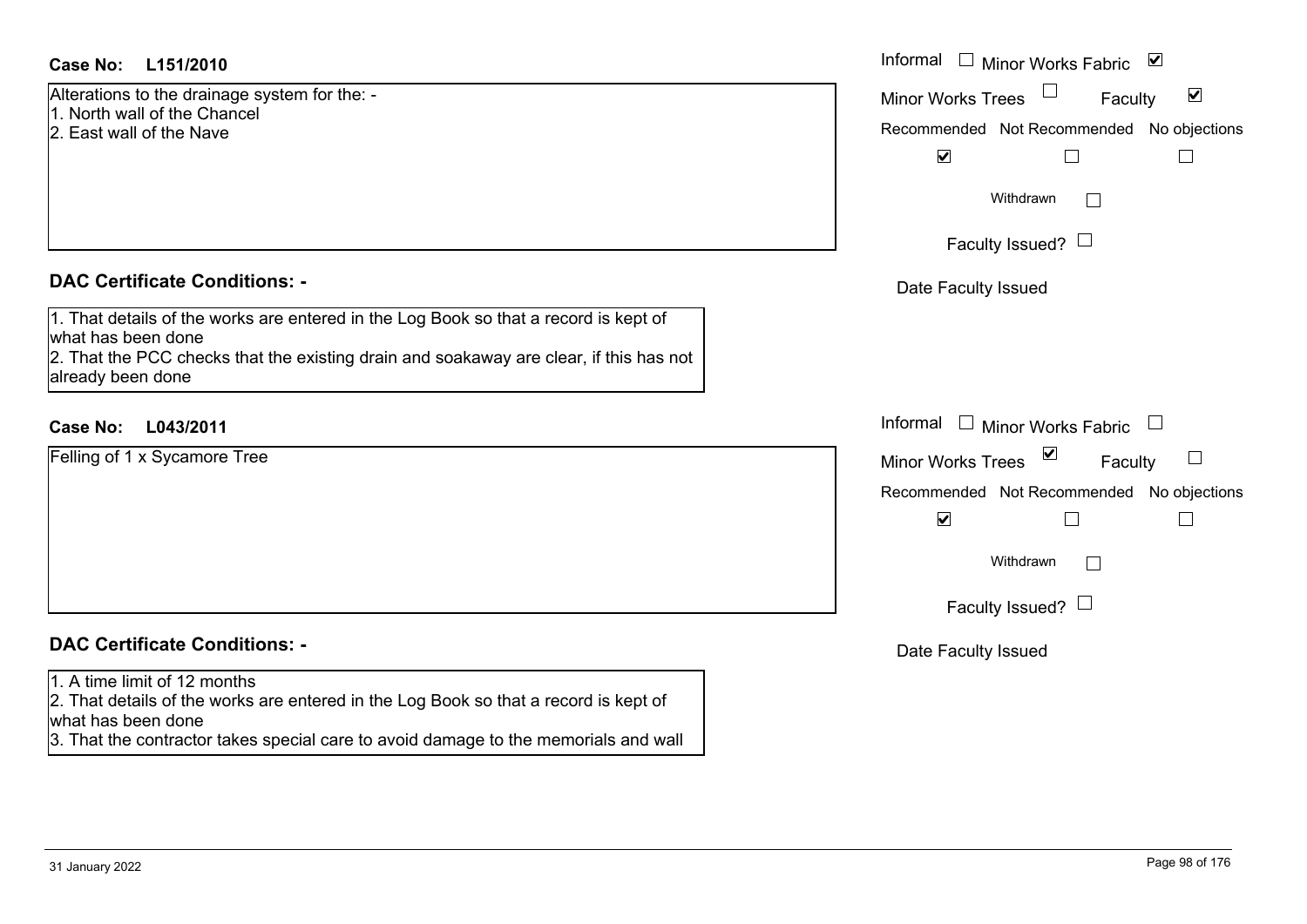### **L159/2011Case No:** Informal

1. Rewiring of Nave roof lights 2. Application of Smartwater to lead roof and downpipes

#### **DAC Certificate Conditions: -**

1. A time limit of 12 months

2. That details of the works are entered in the Log Book so that a record is kept of what has been done

3. That the PCC consult the church architect on the proposed cabling routes.

### **L232/2011Case No:** Informal

1. Lifting and re-fixing of 6m of coping stones

2. Repairs to flashings

# **DAC Certificate Conditions: -**

#### 1. A time limit of 12 months

2. That details of the works are entered in the Log Book so that a record is kept of what has been done

3. That the mortar mix be 2 parts Lime to 6 parts Sand and not include any cement

| Informal<br>⊻<br><b>Minor Works Fabric</b> |
|--------------------------------------------|
| <b>Minor Works Trees</b><br>Faculty        |
| Recommended Not Recommended No objections  |
| Withdrawn                                  |
| Faculty Issued? $\Box$                     |
| Date Faculty Issued                        |
|                                            |
|                                            |
| Informal<br>び<br>Minor Works Fabric        |
| <b>Minor Works Trees</b><br>Faculty        |
| Recommended Not Recommended No objections  |
| $\blacktriangledown$                       |
| Withdrawn                                  |
| Faculty Issued? I                          |
| Date Faculty Issued                        |
|                                            |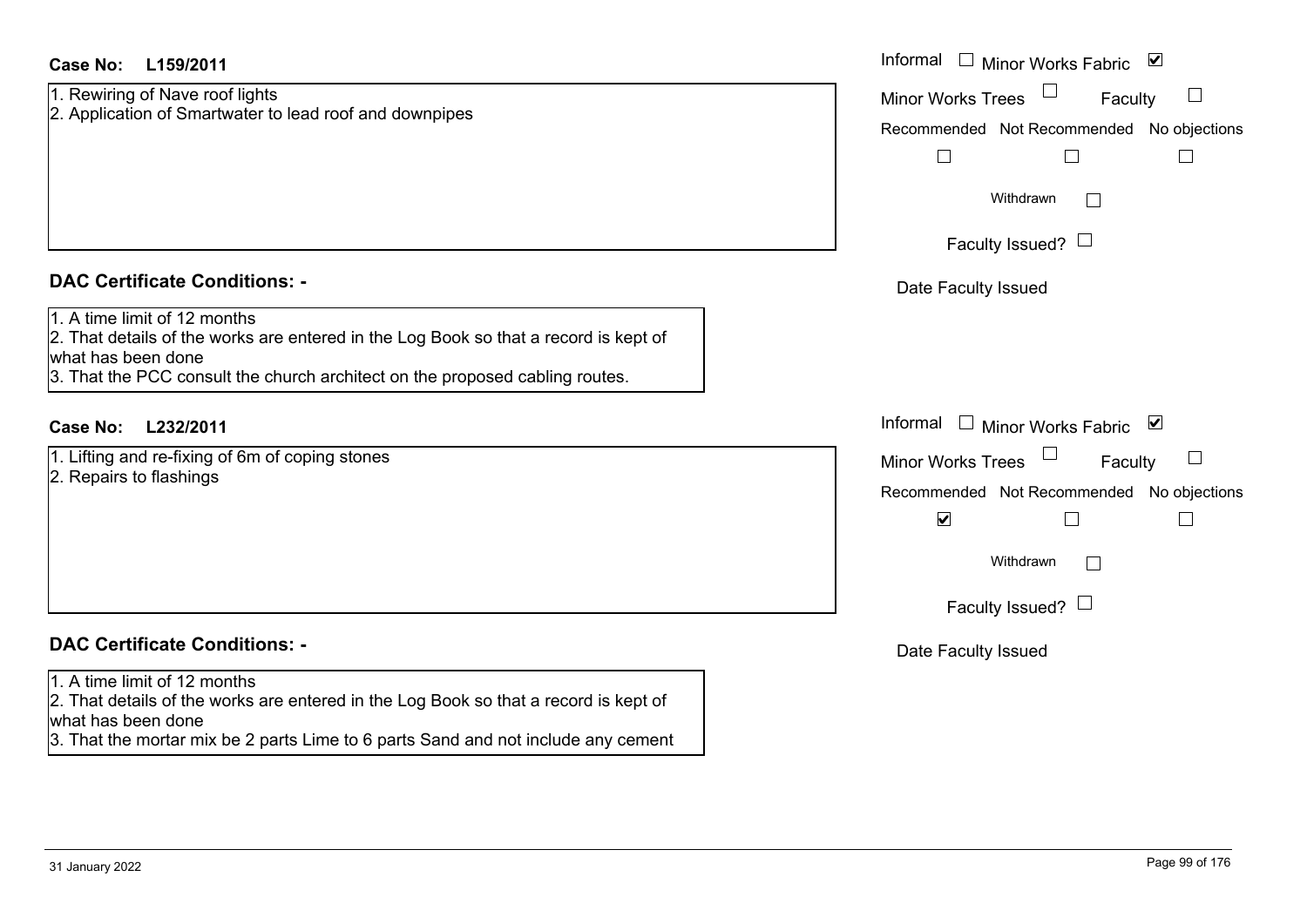#### **L010/2012Case No:** Informal

Repair and restoration of the 3 bells, comprising:-

- 1. Repairs to bell wheels
- 2. Repairs to bell fittings
- 3. Restoration of bell frame
- 4. Installation of Tower grab rails

#### **DAC Certificate Conditions: -**

1. A time limit of 12 months

2. That details of the works are entered in the Log Book so that a record is kept of what has been done

### **L127/2012Case No:** Informal

Concerning the Rainwater Disposal System: -

- 1. Re-painting of the guttering with Hammerite
- 2. Re-painting of the Facias with Cuprinol Wood Preserver
- 3. Adjustment of downpipe to suit outlet on rear of church (wall E)
- 4. Installation of 1 x new half-round cast iron running outlet
- 5. Installation of new gutter brackets to front left side of church (wall C)
- 6. Repairs to guttering toi front right side of church (wall A right)

### **DAC Certificate Conditions: -**

1. A time limit of 12 months

2. That details of the works are entered in the Log Book so that a record is kept of what has been done

3. That the PCC uses a more appropriate paint than Hammerite

| Informal<br>⊻<br>Minor Works Fabric                                                                                                                                                     |  |
|-----------------------------------------------------------------------------------------------------------------------------------------------------------------------------------------|--|
| <b>Minor Works Trees</b><br>Faculty<br>Recommended Not Recommended No objections<br>Withdrawn<br>Faculty Issued?  <br>Date Faculty Issued                                               |  |
| Informal<br>Minor Works Fabric V<br><b>Minor Works Trees</b><br>Faculty<br>Recommended Not Recommended No objections<br>⊽<br>Withdrawn<br>Faculty Issued? $\Box$<br>Date Faculty Issued |  |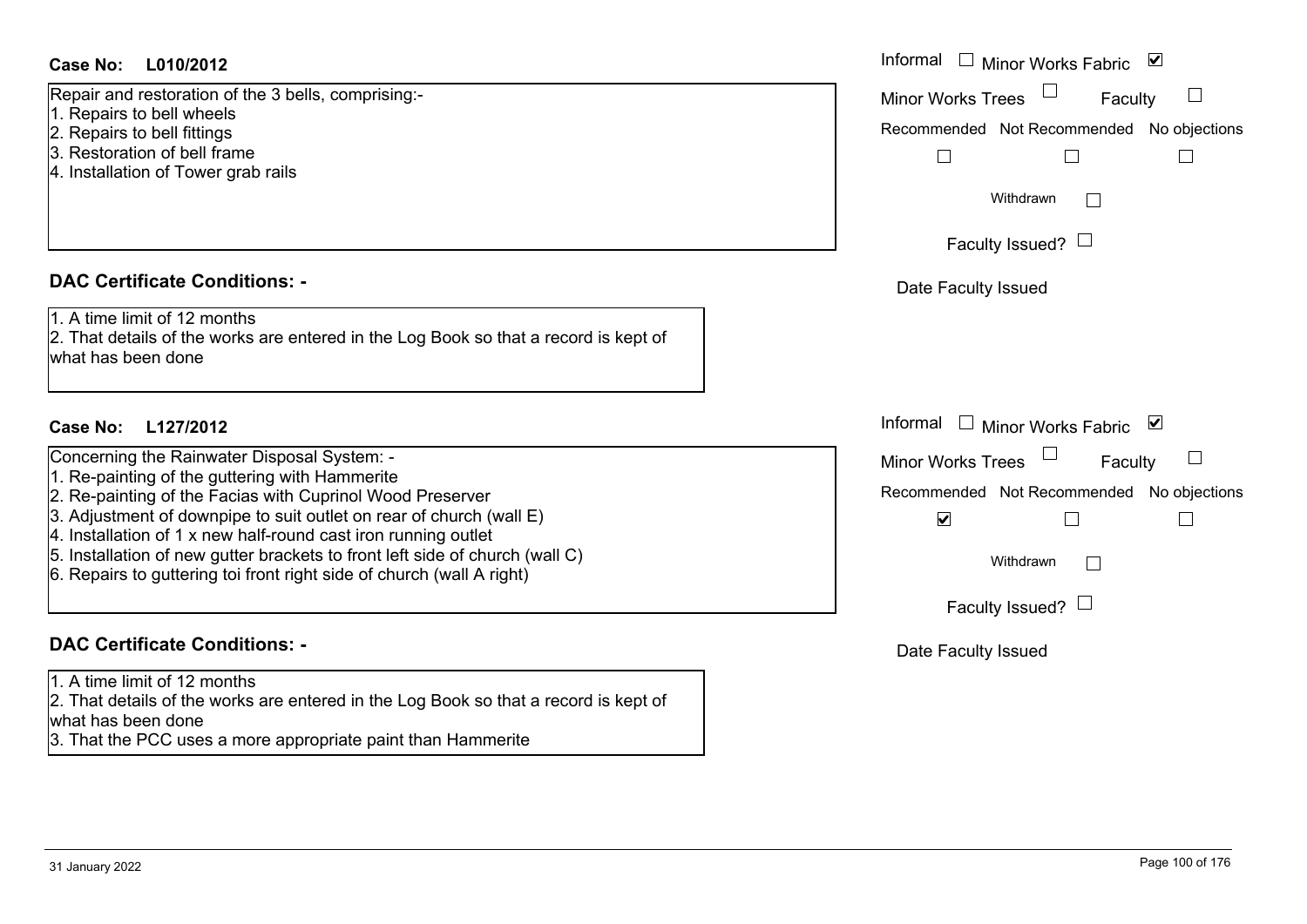#### **L212/2013Case No:** Informal

| <b>DAC Certificate Conditions: -</b> |  |
|--------------------------------------|--|
|                                      |  |

Removal of vegetation from the Spire

1. A time limit of 12 months

2. That details of the works are entered in the Log Book so that a record is kept of what has been done

### **L033/2013Case No:** Informal

To carry out repointing to all areas as laid out on the Scope of Works document (dated September 2012) i.e. Walls D, E, F, G, H and P

# **DAC Certificate Conditions: -**

1. A time limit of 12 months 2. That details of the works are entered in the Log Book so that a record is kept of what has been done

| Informal<br>⊻<br><b>Minor Works Fabric</b>                           |
|----------------------------------------------------------------------|
| <b>Minor Works Trees</b><br>Faculty                                  |
| Recommended Not Recommended No objections<br>$\overline{\mathbf{v}}$ |
| Withdrawn                                                            |
| Faculty Issued? $\Box$                                               |
| Date Faculty Issued                                                  |
|                                                                      |
| Informal<br>⊻<br>Minor Works Fabric                                  |
| <b>Minor Works Trees</b><br>Faculty                                  |
| Recommended Not Recommended No objections<br>V                       |
| Withdrawn                                                            |
| Faculty Issued?                                                      |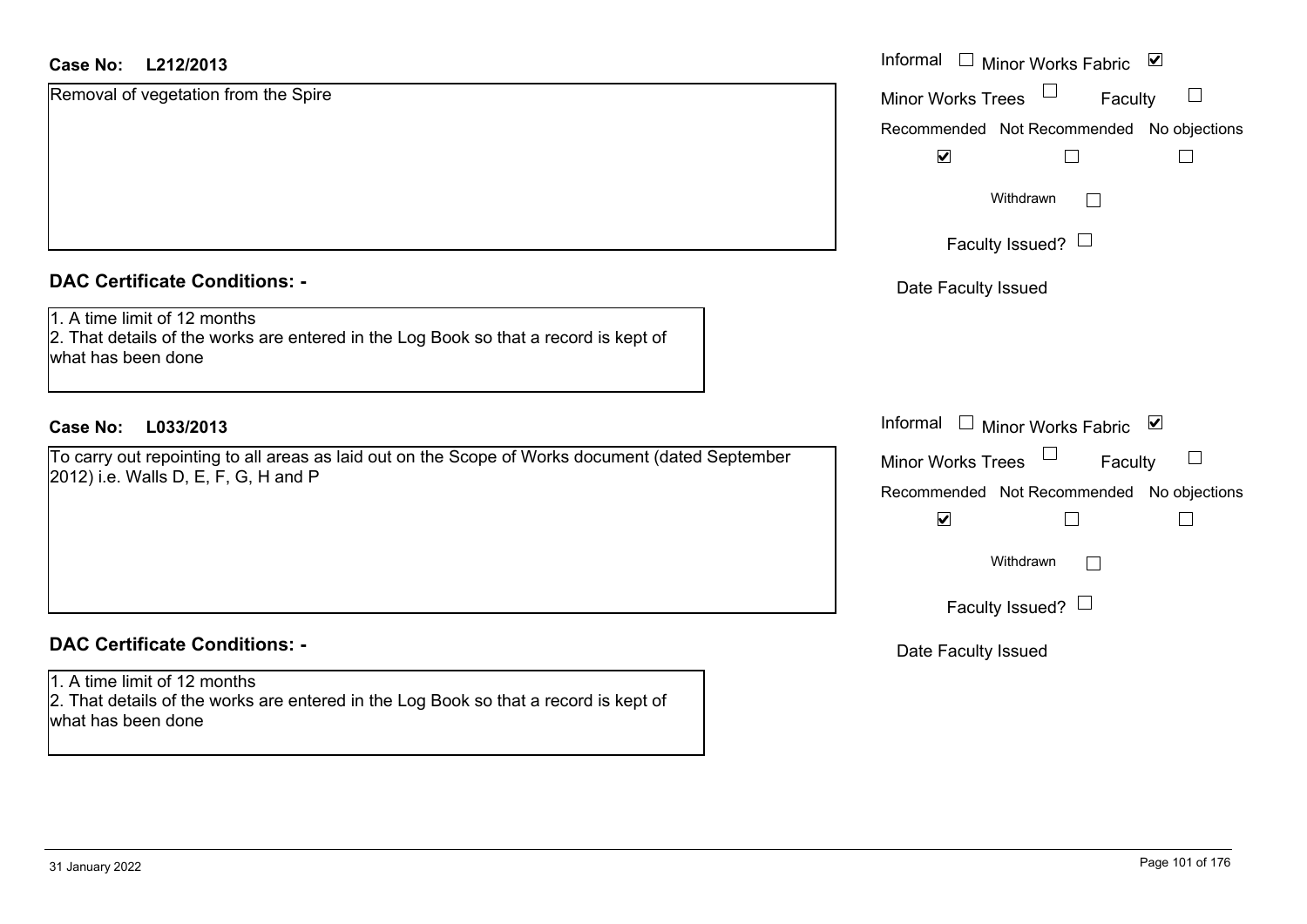| L213/2015<br><b>Case No:</b>                                                                                                                                     | Informal<br>□ Minor Works Fabric                     |
|------------------------------------------------------------------------------------------------------------------------------------------------------------------|------------------------------------------------------|
| Construction of two new soakaways in the churchyard                                                                                                              | $\blacktriangledown$<br>Minor Works Trees<br>Faculty |
|                                                                                                                                                                  | Recommended Not Recommended No objections            |
|                                                                                                                                                                  | $\blacktriangledown$                                 |
|                                                                                                                                                                  | Withdrawn<br>$\mathbb{R}^n$                          |
|                                                                                                                                                                  | Faculty Issued? Ø                                    |
| <b>DAC Certificate Conditions: -</b>                                                                                                                             | Date Faculty Issued<br>08/02/2016                    |
| 1. That details of the works are entered in the Log Book so that a record is kept of<br>what has been done                                                       |                                                      |
| 2. Human Remains should be expected when excavating within a churchyard. Any<br>remains should be recovered, treated in a respectful manner and boxed or bagged, |                                                      |
| Case No:<br>L210/2015                                                                                                                                            | Informal<br>$\Box$ Minor Works Fabric $\boxtimes$    |
| Works to the Spire comprising: -                                                                                                                                 | <b>Minor Works Trees</b><br>Faculty                  |
| 1. Replacement of existing: -<br>a) Louvres                                                                                                                      | Recommended Not Recommended No objections            |
| b) Steel mesh to prevent entry by birds<br>2. Replacement of the steel dowels in the top 3m                                                                      | $\blacktriangledown$<br>$\overline{\phantom{a}}$     |
| 3. Re-pointing of area abutting the Tower                                                                                                                        | Withdrawn<br>$\sim$                                  |
|                                                                                                                                                                  | Faculty Issued? $\Box$                               |
| <b>DAC Certificate Conditions: -</b>                                                                                                                             | Date Faculty Issued                                  |
| 1. A time limit of 12 months<br>2. That details of the works are entered in the Log Book so that a record is kept of<br>what has been done                       |                                                      |

3. That galebreaker be installed behind the louvres to keep out the weather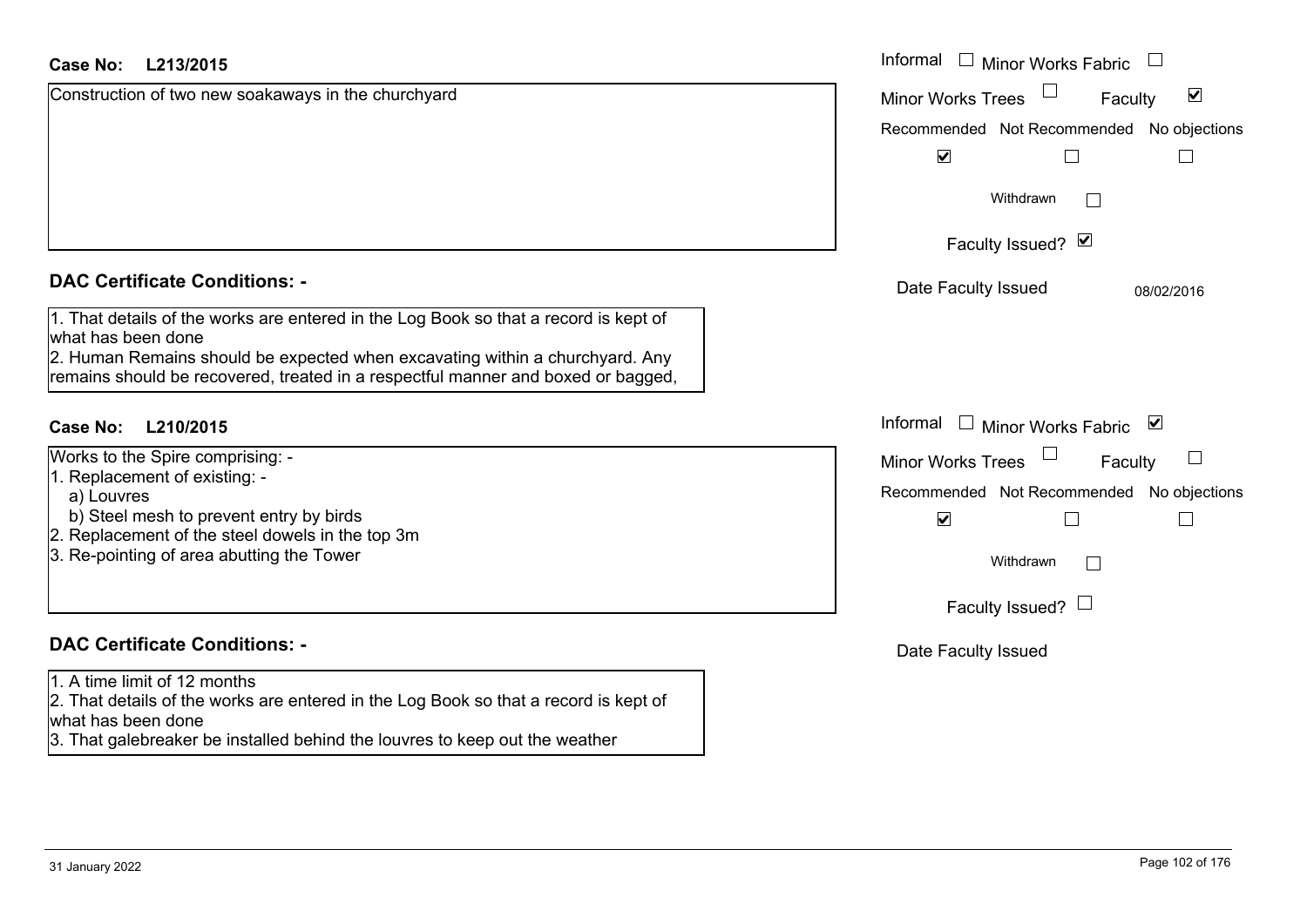| Case No:<br>L212/2015                                                                                                                                                                                                                                                                    | Informal<br>$\Box$ Minor Works Fabric                                                                                                                                                                             |
|------------------------------------------------------------------------------------------------------------------------------------------------------------------------------------------------------------------------------------------------------------------------------------------|-------------------------------------------------------------------------------------------------------------------------------------------------------------------------------------------------------------------|
| 1. Installation of additional Louvres in the upper lucarnes<br>2. Replacement of existing steel mesh<br>to the upper lunettes of the Spire                                                                                                                                               | $\blacktriangledown$<br><b>Minor Works Trees</b><br>Faculty<br>Recommended Not Recommended No objections<br>$\blacktriangledown$<br>$\mathbf{L}$<br>└                                                             |
|                                                                                                                                                                                                                                                                                          | Withdrawn<br>Faculty Issued? Ø                                                                                                                                                                                    |
| <b>DAC Certificate Conditions: -</b><br>1. That details of the works are entered in the Log Book so that a record is kept of<br>what has been done<br>2. That galebreaker be installed behind the louvres to keep out the weather                                                        | Date Faculty Issued<br>19/01/2016                                                                                                                                                                                 |
| <b>Case No:</b>                                                                                                                                                                                                                                                                          | Informal<br>$\Box$ Minor Works Fabric $\boxdot$                                                                                                                                                                   |
| Installation of Roof Alarm                                                                                                                                                                                                                                                               | $\Box$<br><b>Minor Works Trees</b><br>Faculty<br>Recommended Not Recommended No objections<br>$\blacktriangledown$<br>$\Box$<br>$\overline{\phantom{a}}$<br>Withdrawn<br>$\mathbb{R}^n$<br>Faculty Issued? $\Box$ |
| <b>DAC Certificate Conditions: -</b>                                                                                                                                                                                                                                                     | Date Faculty Issued                                                                                                                                                                                               |
| 1. That details of the works are entered in the Log Book so that a record is kept of<br>what has been done<br>2. That, in line with the requirement and advice of the Ecclesiastical Insurance Group,<br>the installation and/or testing must be carried out by an electrician who is an |                                                                                                                                                                                                                   |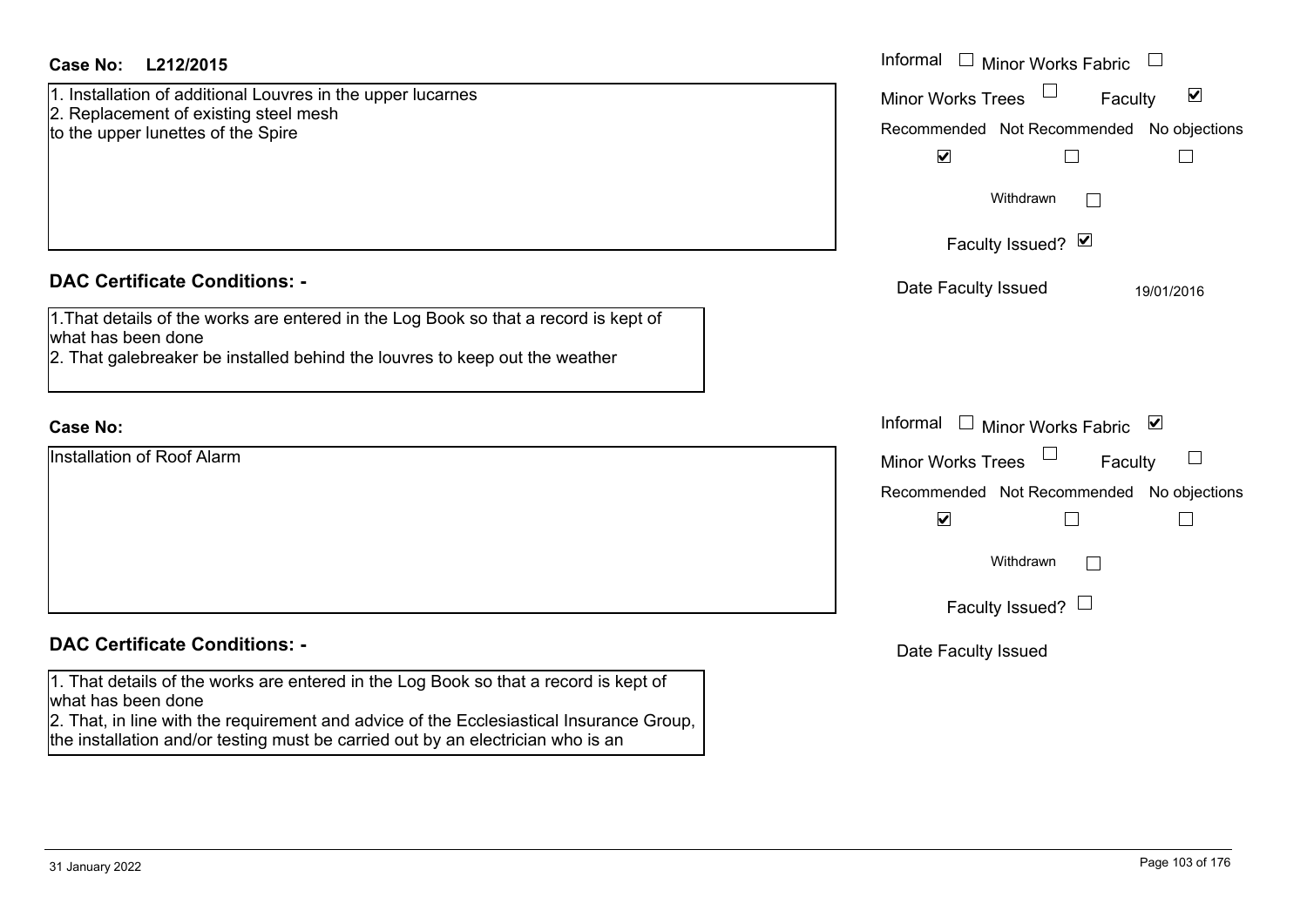# **Case No:**

Repairs to the Rainwater Goods & Drainage Systems & Ventilation

**DAC Certificate Conditions: -**

1. That details of the works are entered in the Log Book so that a record is kept of what has been done

2. That no works shall take place until the PCC, after consultation with the Diocesan Archaeological Adviser, has secured the implementation of a programme of

|                                                        | Informal $\Box$ Minor Works Fabric $\Box$ |
|--------------------------------------------------------|-------------------------------------------|
| o the Rainwater Goods & Drainage Systems & Ventilation | <b>Minor Works Trees</b><br>Faculty       |
|                                                        | Recommended Not Recommended No objections |
|                                                        | ⊻                                         |
|                                                        | Withdrawn                                 |
|                                                        | Faculty Issued? $\Box$                    |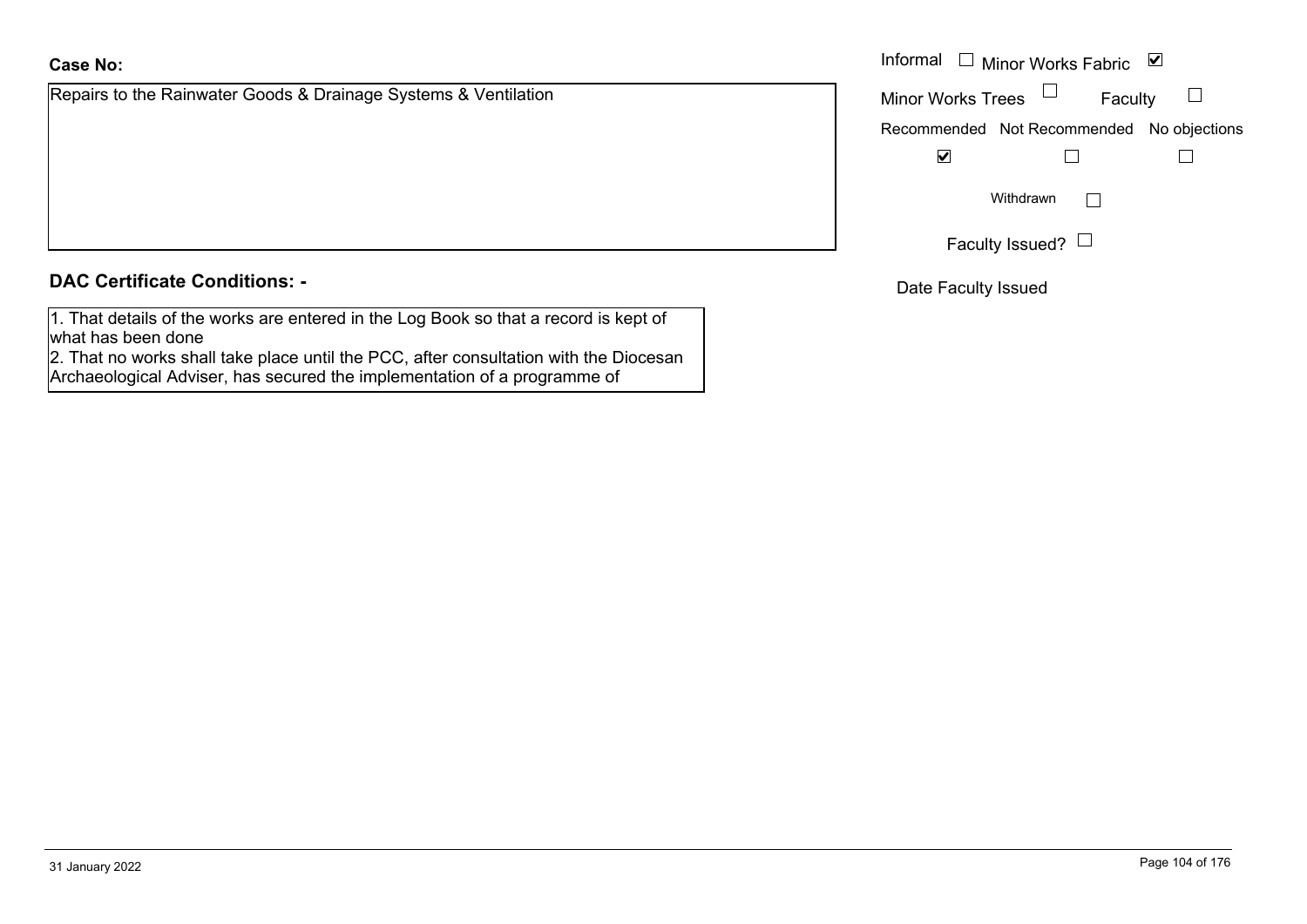#### **10201 Hose, St Michael and All Angels**

| L018/2001<br>Case No:                                                                                 | Informal<br><b>Minor Works Fabric</b>        |
|-------------------------------------------------------------------------------------------------------|----------------------------------------------|
| [1. New louvre blades to shutters on Bell Tower windows (not proceeded with)<br>2. New Heating System | ⊻<br><b>Minor Works Trees</b><br>Faculty     |
| 3. Replacement memorial flags                                                                         | Recommended Not Recommended<br>No objections |
|                                                                                                       | ⊻                                            |
|                                                                                                       | Withdrawn                                    |
|                                                                                                       | Faculty Issued? Ø                            |
| <b>DAC Certificate Conditions: -</b>                                                                  | Date Faculty Issued<br>31/07/2001            |
| 1. A time limit of 12 months                                                                          |                                              |
| 2. That all external vents should be fully disguides to match background                              |                                              |
| 3. That all cables should be of a colour to blend with the background                                 |                                              |

4. That the work should be subject to an Archaeological Watching Brief with not less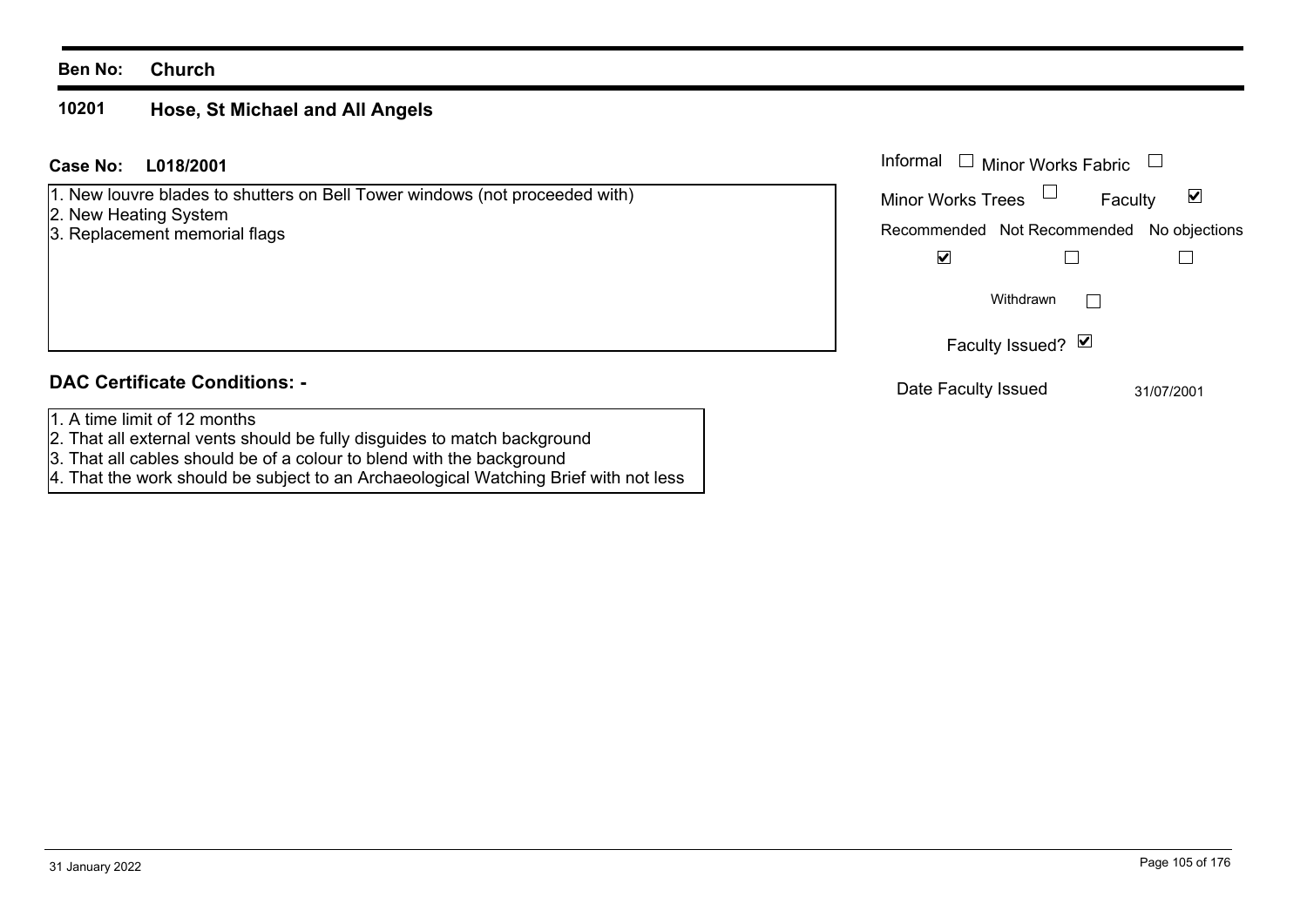| L100/2003<br>Case No:                                                                                                                                                                                                                                                | Informal □ Minor Works Fabric □                             |
|----------------------------------------------------------------------------------------------------------------------------------------------------------------------------------------------------------------------------------------------------------------------|-------------------------------------------------------------|
| Installation of Sound and Induction Loop System                                                                                                                                                                                                                      | $\blacktriangledown$<br><b>Minor Works Trees</b><br>Faculty |
|                                                                                                                                                                                                                                                                      | Recommended Not Recommended No objections                   |
|                                                                                                                                                                                                                                                                      | $\blacktriangledown$                                        |
|                                                                                                                                                                                                                                                                      | Withdrawn                                                   |
|                                                                                                                                                                                                                                                                      | Faculty Issued? $\Box$                                      |
| <b>DAC Certificate Conditions: -</b>                                                                                                                                                                                                                                 | Date Faculty Issued                                         |
| 1. A time limit of 12 months                                                                                                                                                                                                                                         |                                                             |
| L039/2004<br><b>Case No:</b>                                                                                                                                                                                                                                         | Informal<br>$\Box$ Minor Works Fabric $\Box$                |
| Excavate and lay approx. 25m of land drain pipe and backfill 12m of trenching to the top with gravel<br>from the downpipe nearest to the west side of the church entrance door to connect with the partially<br>restored pipe near the road                          | $\blacktriangledown$<br><b>Minor Works Trees</b><br>Faculty |
|                                                                                                                                                                                                                                                                      | Recommended Not Recommended No objections                   |
|                                                                                                                                                                                                                                                                      | $\blacktriangledown$                                        |
|                                                                                                                                                                                                                                                                      | Withdrawn                                                   |
|                                                                                                                                                                                                                                                                      | Faculty Issued? Ø                                           |
| <b>DAC Certificate Conditions: -</b>                                                                                                                                                                                                                                 | Date Faculty Issued<br>27/07/2004                           |
| 1. A time limit of 12 months<br>2. That any trenching be the subject of an archaeological watching brief in<br>accordance with paragraph 4 of the attached archaeological conditions<br>3. The PCC to give the DAC's Archaeological Advisor, Michael Hawkes, FIFTEEN |                                                             |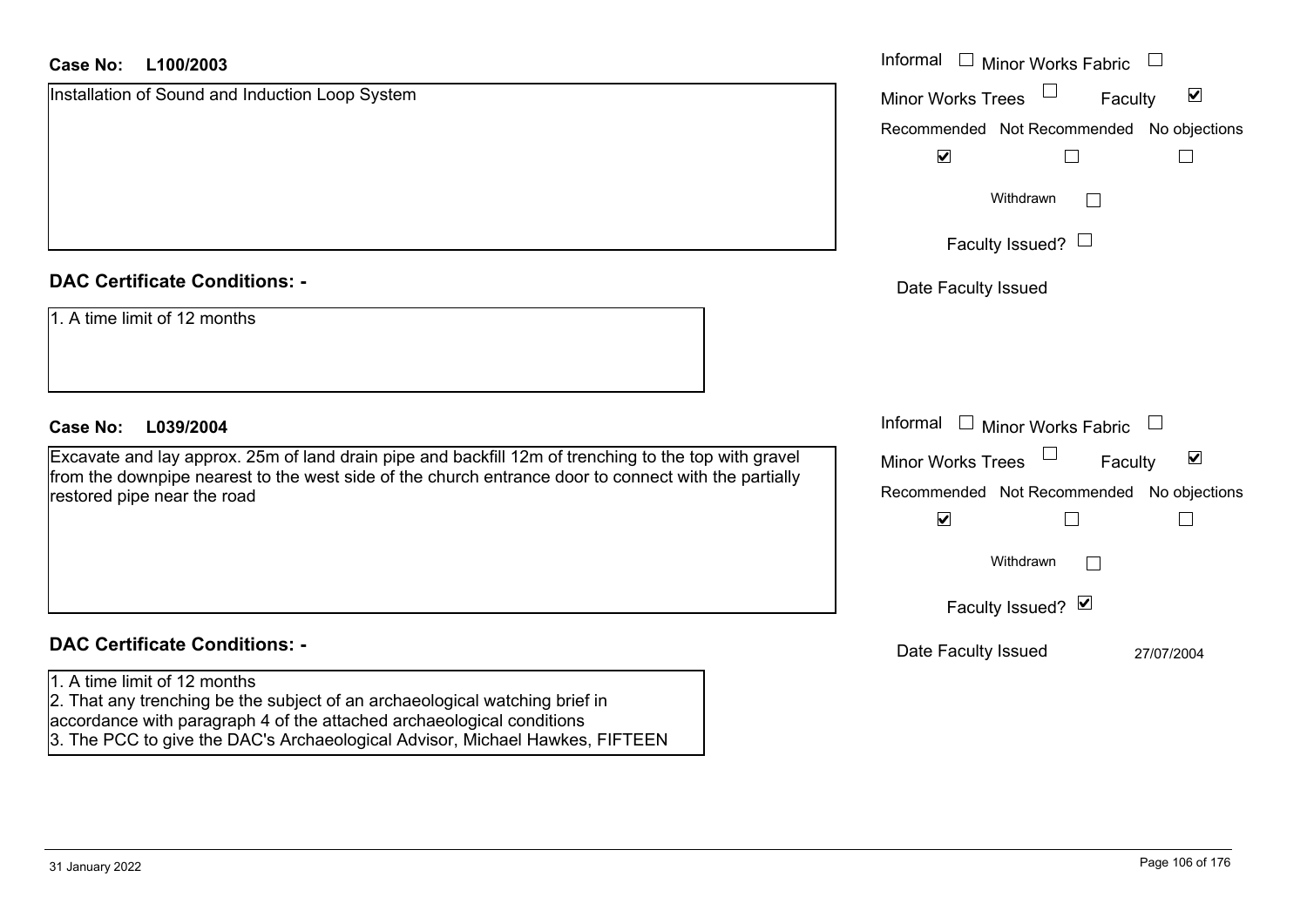| <b>Case No:</b><br>L143/2004<br>1. Lower existing Clock weights to ground level and remove weight cables<br>2. Supply and fit a Smith of Derby autowinding unit type AW5 to drive the going train and model AW7<br>for the striking train<br>3. To install an electronically regulated power reserve unit programmed to give minimum 5 day<br>operation without mains power | Informal $\Box$ Minor Works Fabric $\Box$<br>$\Box$<br>$\blacktriangledown$<br><b>Minor Works Trees</b><br>Faculty<br>Recommended Not Recommended No objections<br>$\blacktriangledown$<br>$\Box$<br>$\Box$<br>Withdrawn<br>$\sim$<br>Faculty Issued? Ø |
|-----------------------------------------------------------------------------------------------------------------------------------------------------------------------------------------------------------------------------------------------------------------------------------------------------------------------------------------------------------------------------|---------------------------------------------------------------------------------------------------------------------------------------------------------------------------------------------------------------------------------------------------------|
| <b>DAC Certificate Conditions: -</b>                                                                                                                                                                                                                                                                                                                                        | Date Faculty Issued<br>07/01/2005                                                                                                                                                                                                                       |
| 1. A time limit of 12 months                                                                                                                                                                                                                                                                                                                                                |                                                                                                                                                                                                                                                         |
| L167/2005<br><b>Case No:</b>                                                                                                                                                                                                                                                                                                                                                | Informal $\Box$ Minor Works Fabric $\Box$                                                                                                                                                                                                               |
| Replacement of heating duct grating                                                                                                                                                                                                                                                                                                                                         | Minor Works Trees<br>Faculty<br>$\Box$                                                                                                                                                                                                                  |
|                                                                                                                                                                                                                                                                                                                                                                             | Recommended Not Recommended No objections<br>$\Box$<br>$\Box$<br>$\overline{\phantom{a}}$<br>Withdrawn<br>$\Box$<br>Faculty Issued? L                                                                                                                   |
| <b>DAC Certificate Conditions: -</b>                                                                                                                                                                                                                                                                                                                                        | Date Faculty Issued                                                                                                                                                                                                                                     |
| 1. A time limit of 12 months                                                                                                                                                                                                                                                                                                                                                |                                                                                                                                                                                                                                                         |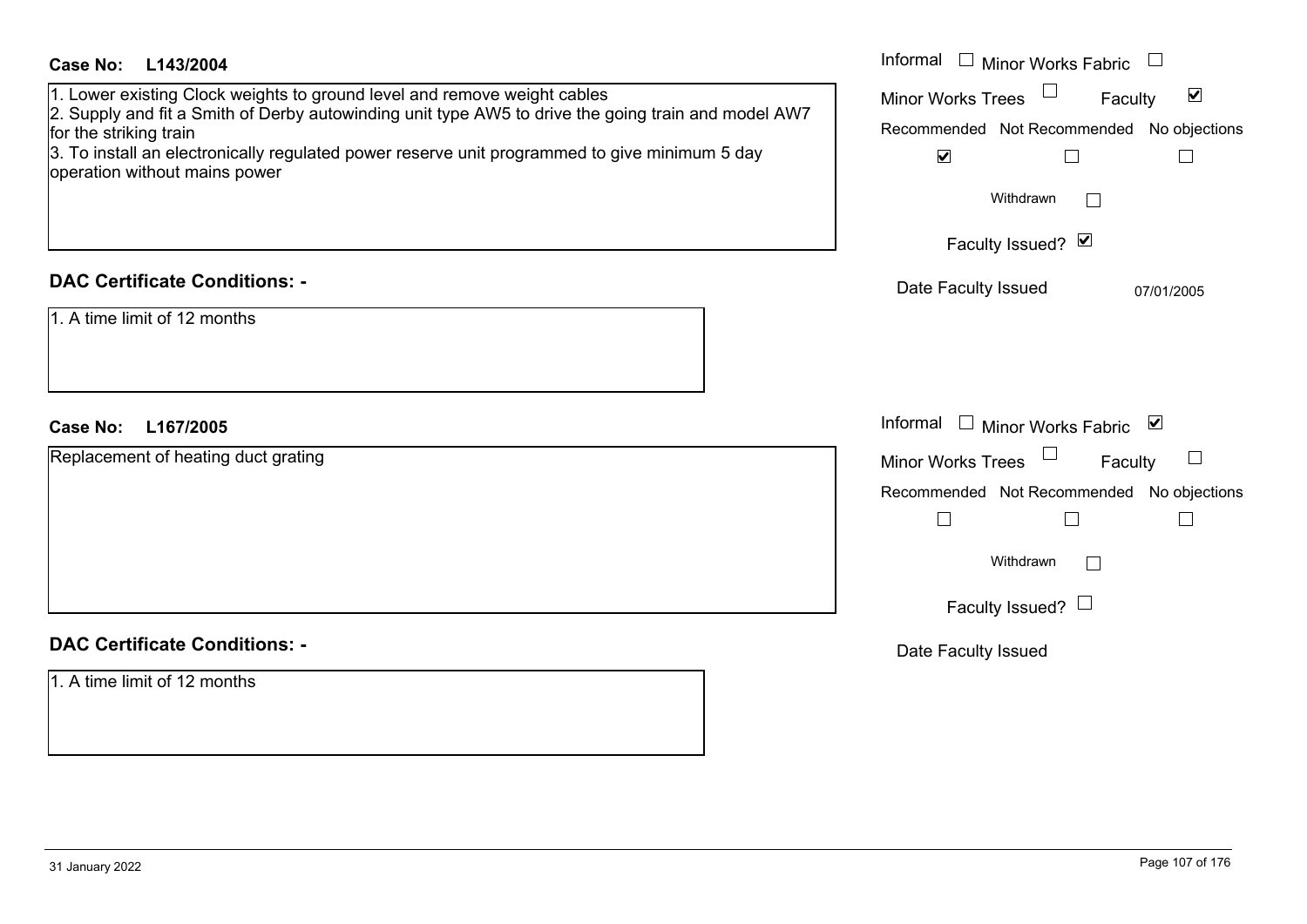| <b>Case No:</b><br>L066/2006                                                                                                                                                                                                                  | Informal $\Box$ Minor Works Fabric                          |
|-----------------------------------------------------------------------------------------------------------------------------------------------------------------------------------------------------------------------------------------------|-------------------------------------------------------------|
| To install floodlighting of the Tower                                                                                                                                                                                                         | $\blacktriangledown$<br><b>Minor Works Trees</b><br>Faculty |
|                                                                                                                                                                                                                                               | Recommended Not Recommended No objections                   |
|                                                                                                                                                                                                                                               | $\blacktriangledown$<br>$\Box$                              |
|                                                                                                                                                                                                                                               | Withdrawn<br>$\mathbf{L}$                                   |
|                                                                                                                                                                                                                                               | Faculty Issued? Ø                                           |
| <b>DAC Certificate Conditions: -</b>                                                                                                                                                                                                          | Date Faculty Issued<br>01/08/2006                           |
| 1. A time limit of 12 months<br>2. That all wiring should be as unobtrusive as possible and of an appropriate colour to<br>blend with the background<br>3. That, where possible, all fixings should be made into joints, not stonework, using |                                                             |
| L048/2006<br><b>Case No:</b>                                                                                                                                                                                                                  | Informal ☑ Minor Works Fabric                               |
| Repairs to Memorials: -                                                                                                                                                                                                                       | Minor Works Trees<br>$\overline{\phantom{0}}$<br>Faculty    |
| 1. Samuel Burton<br>2. Ralph Glen                                                                                                                                                                                                             | Recommended Not Recommended No objections                   |
|                                                                                                                                                                                                                                               | $\mathbf{L}$<br>$\mathcal{L}_{\mathcal{A}}$                 |
|                                                                                                                                                                                                                                               | Withdrawn<br>$\Box$                                         |
|                                                                                                                                                                                                                                               | Faculty Issued? $\Box$                                      |
| <b>DAC Certificate Conditions: -</b>                                                                                                                                                                                                          | Date Faculty Issued                                         |
| 1. A time limit of 12 months                                                                                                                                                                                                                  |                                                             |
|                                                                                                                                                                                                                                               |                                                             |
|                                                                                                                                                                                                                                               |                                                             |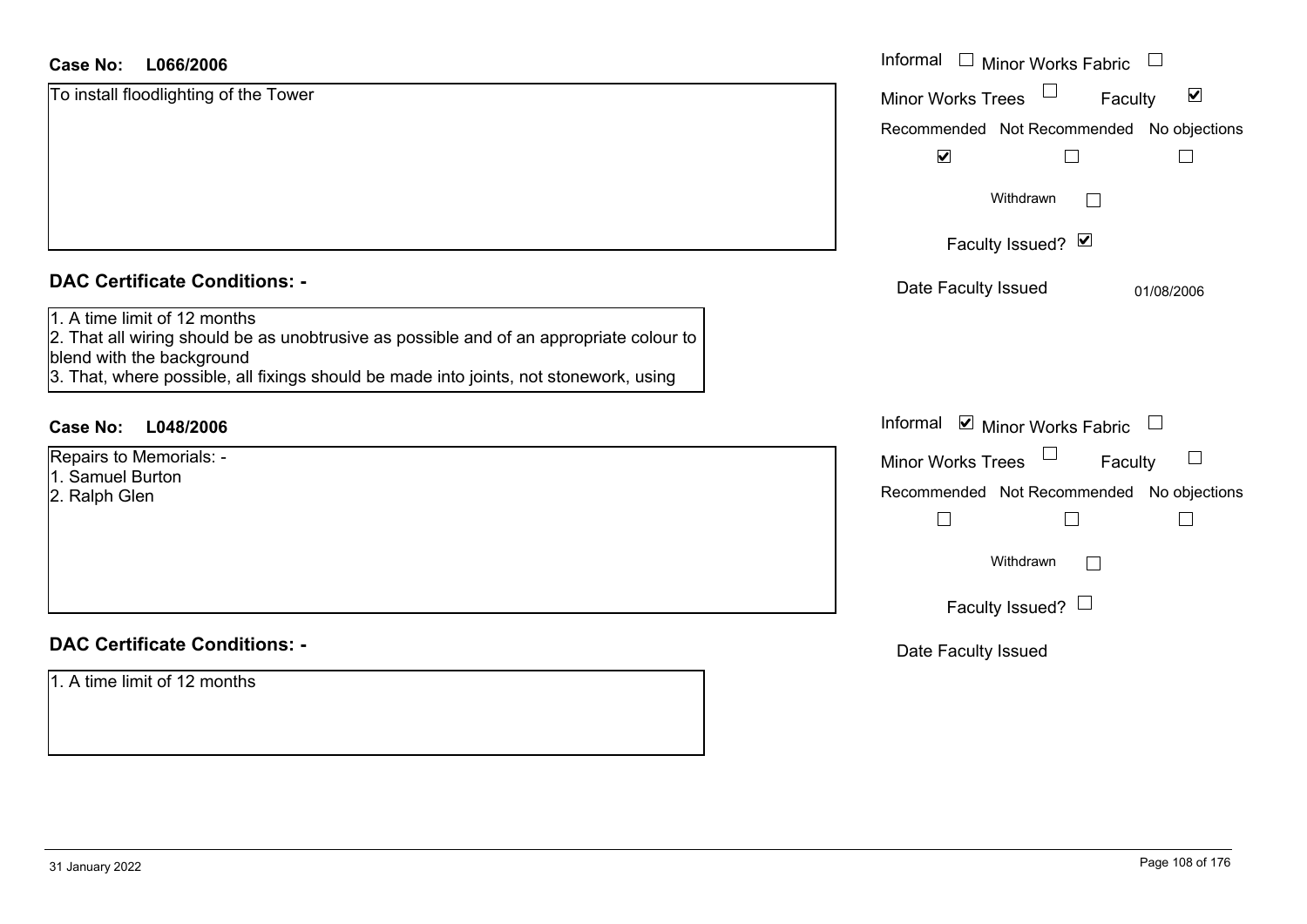| Case No: | L038/2007 |
|----------|-----------|
|----------|-----------|

1. Strip, re-cast and re-lay roof leadwork

- 2. Associated work to repair timbers
- 3. Overhaul of rainwater goods

# **DAC Certificate Conditions: -**

# 1. A time limit of 12 months

2. That all lead work must take place under a "Hot Work" Permit

3. That any plumbers marks found on existing lead should be identified and cut-out, then retained or spot-welded back into the new leadwork according to the advice of

# **L024/2011Case No:** Informal

| Repairs to the churchyard: - |  |
|------------------------------|--|
| l1. Wall                     |  |
| 2. Railings                  |  |

# **DAC Certificate Conditions: -**

# 1. A time limit of 12 months

2. That details of the works are entered in the Log Book so that a record is kept of what has been done

3. That any soil excavated is sieved for human remains and any human remains that

| L038/2007                                                                                                                                                                                                                               | Informal $\Box$ Minor Works Fabric                                                                                                                  |
|-----------------------------------------------------------------------------------------------------------------------------------------------------------------------------------------------------------------------------------------|-----------------------------------------------------------------------------------------------------------------------------------------------------|
| e-cast and re-lay roof leadwork<br>ated work to repair timbers<br>aul of rainwater goods                                                                                                                                                | $\blacktriangledown$<br>Minor Works Trees<br>Faculty<br>Recommended Not Recommended No objections<br>$\blacktriangledown$<br>$\Box$<br>$\mathbf{L}$ |
|                                                                                                                                                                                                                                         | Withdrawn<br>$\mathbb{R}$                                                                                                                           |
|                                                                                                                                                                                                                                         | Faculty Issued? Ø                                                                                                                                   |
| rtificate Conditions: -                                                                                                                                                                                                                 | Date Faculty Issued<br>16/04/2007                                                                                                                   |
| limit of 12 months<br>Il lead work must take place under a "Hot Work" Permit<br>ny plumbers marks found on existing lead should be identified and cut-out,<br>ined or spot-welded back into the new leadwork according to the advice of |                                                                                                                                                     |
| L024/2011                                                                                                                                                                                                                               | Informal $\Box$ Minor Works Fabric $\Box$                                                                                                           |
| o the churchyard: -                                                                                                                                                                                                                     | $\blacktriangledown$<br>Minor Works Trees<br>Faculty                                                                                                |
| 1S                                                                                                                                                                                                                                      | Recommended Not Recommended No objections<br>$\blacktriangledown$<br>$\Box$                                                                         |
|                                                                                                                                                                                                                                         | Withdrawn                                                                                                                                           |
|                                                                                                                                                                                                                                         | Faculty Issued? Ø                                                                                                                                   |
| rtificate Conditions: -                                                                                                                                                                                                                 | Date Faculty Issued<br>26/07/2011                                                                                                                   |
| limit of 12 months<br>ataile of the worke are entered in the Log Book eo that a record is kent of                                                                                                                                       |                                                                                                                                                     |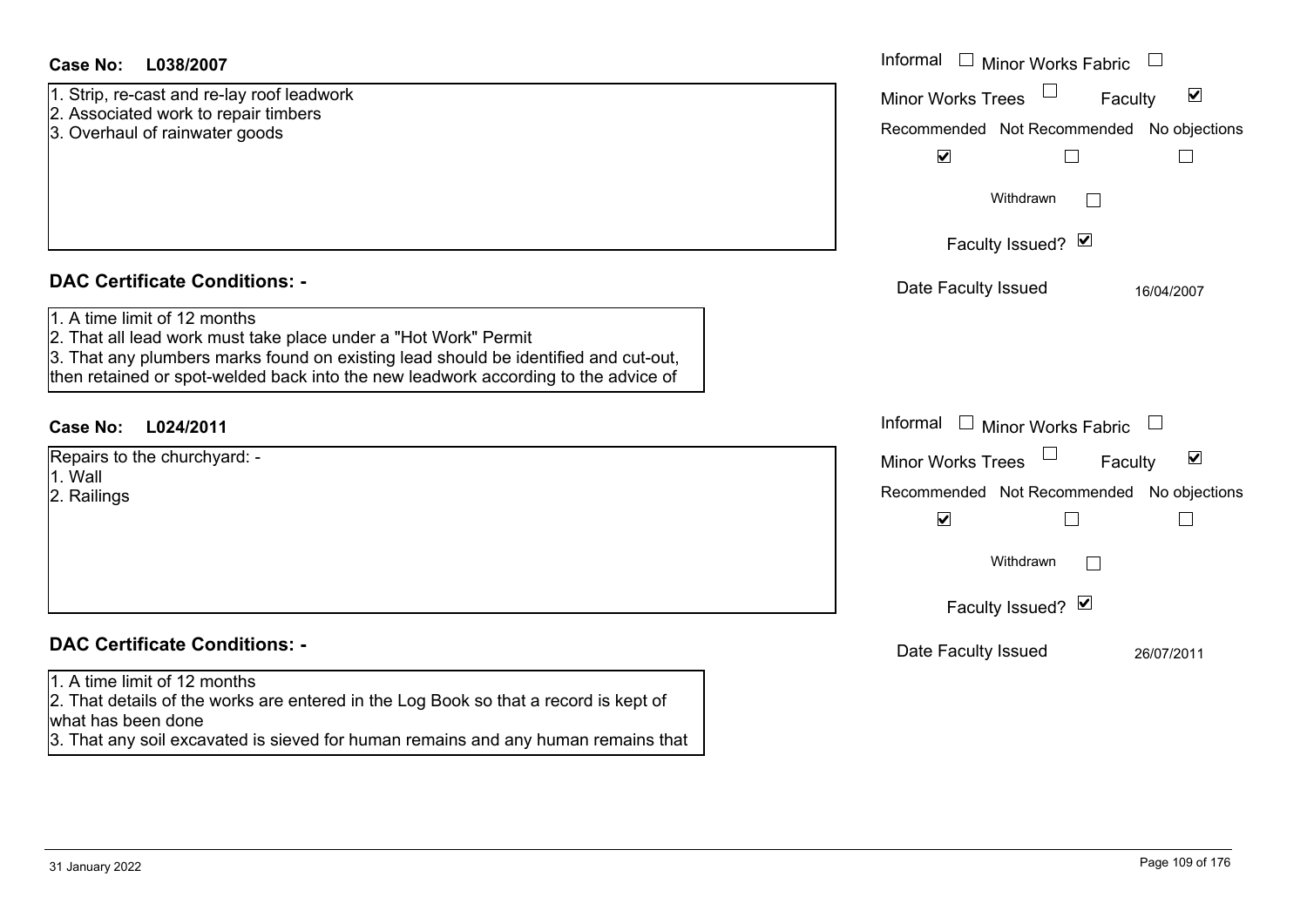# **L231/2012Case No:** Informal

Repairs to: - 1. South Aisle2. Vestry 3. Chancel roofs

# **DAC Certificate Conditions: -**

| 1. A time limit of 12 months |  |
|------------------------------|--|
|------------------------------|--|

2. That details of the works are entered in the Log Book so that a record is kept of what has been done

3. That all lead work must take place under a "Hot Work" Permit

# **L154/2013Case No:** Informal

- 1. Installation of accessible WC in the current Vestry
- 2. Installation of Servery at the west end of the North Aisle
- 3. Creation of new Vestry east of the Organ (once re-located)
- 4. Installation of storage cupboards at the west end of the Organ case
- 5. Installation of Mains Drainage System in the churchyard

# **DAC Certificate Conditions: -**

1. That details of the works are entered in the Log Book so that a record is kept of what has been done

2. That no works shall take place until the PCC, after consultation with the Diocesan Archaeological Adviser, has secured the implementation of a programme of

| Informal<br>Minor Works Fabric ⊠                                     |
|----------------------------------------------------------------------|
| <b>Minor Works Trees</b><br>Faculty                                  |
| Recommended Not Recommended No objections<br>$\overline{\mathsf{v}}$ |
| Withdrawn                                                            |
| Faculty Issued? $\Box$                                               |
| Date Faculty Issued                                                  |
|                                                                      |
|                                                                      |
| Informal ⊠ Minor Works Fabric $\Box$                                 |
| <b>Minor Works Trees</b><br>Faculty                                  |
| Recommended Not Recommended No objections                            |
| ⊻                                                                    |
| Withdrawn                                                            |
| Faculty Issued? Ø                                                    |
| Date Faculty Issued<br>01/06/2015                                    |
|                                                                      |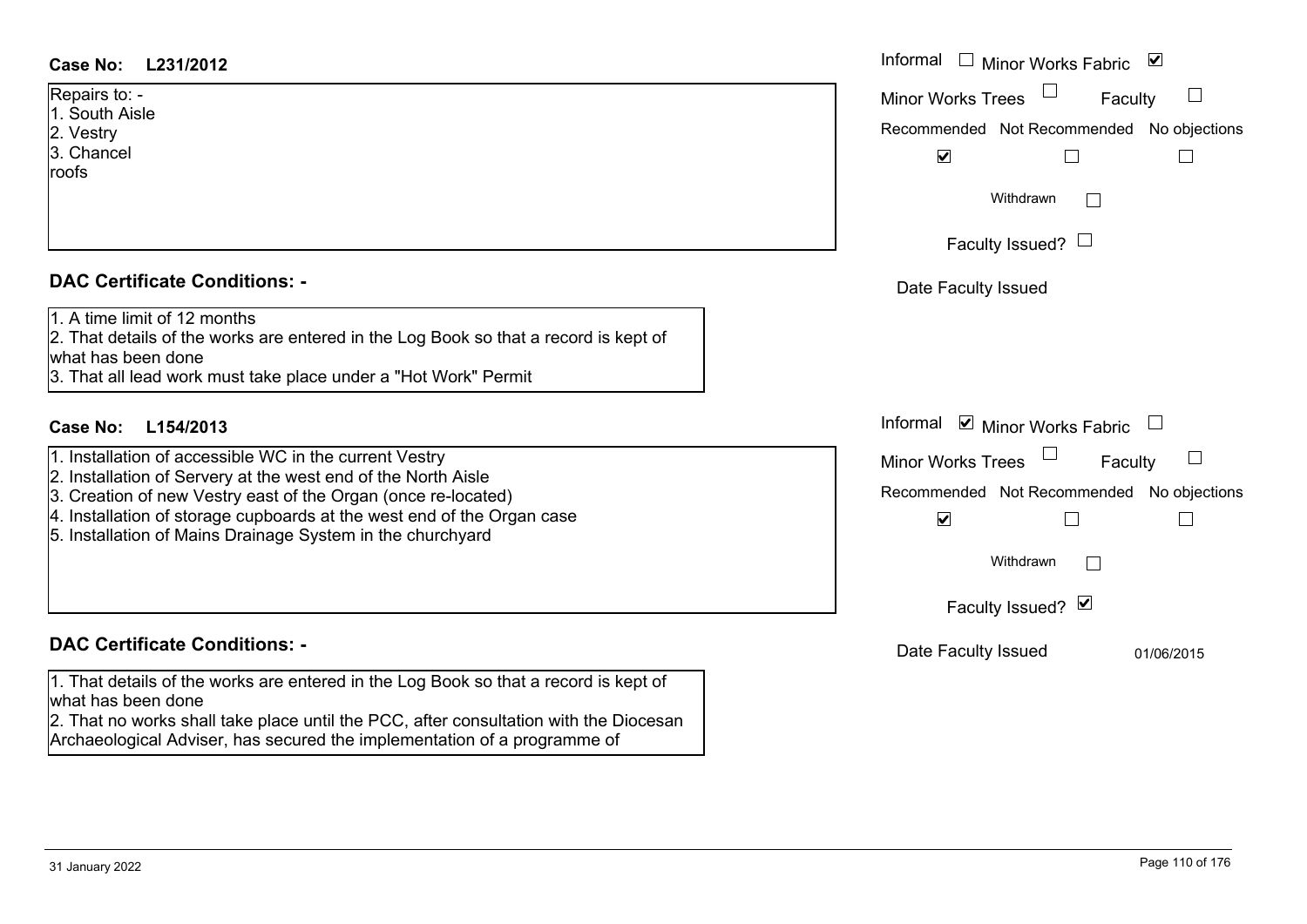#### **L007/2013Case No:**

| Case No:<br>L007/2013                                                                                                                                                                                                 | Informal □ Minor Works Fabric ⊠                      |
|-----------------------------------------------------------------------------------------------------------------------------------------------------------------------------------------------------------------------|------------------------------------------------------|
| Installation of Roof Alarm                                                                                                                                                                                            | Minor Works Trees<br>Faculty                         |
|                                                                                                                                                                                                                       | Recommended Not Recommended No objections            |
|                                                                                                                                                                                                                       | $\blacktriangledown$<br>$\Box$                       |
|                                                                                                                                                                                                                       | Withdrawn                                            |
|                                                                                                                                                                                                                       | Faculty Issued? $\Box$                               |
| <b>DAC Certificate Conditions: -</b>                                                                                                                                                                                  | Date Faculty Issued                                  |
| 1. A time limit of 12 months<br>2. That details of the works are entered in the Log Book so that a record is kept of<br>what has been done<br>3. That there should be no external poles inncluded in the installation |                                                      |
| <b>Case No:</b><br>L093/2013                                                                                                                                                                                          | Informal $\Box$ Minor Works Fabric                   |
| 1. Repairs to Great Organ soundboard                                                                                                                                                                                  | Minor Works Trees<br>$\blacktriangledown$<br>Faculty |
| 2. Re-location (by 2') of Organ                                                                                                                                                                                       | Recommended Not Recommended No objections            |
|                                                                                                                                                                                                                       | $\blacktriangledown$<br>$\mathsf{L}$                 |
|                                                                                                                                                                                                                       | Withdrawn                                            |
|                                                                                                                                                                                                                       | Faculty Issued? Ø                                    |

#### **DAC Certificate Conditions: -**

# 1. A time limit of 12 months

2. That details of the works are entered in the Log Book so that a record is kept of what has been done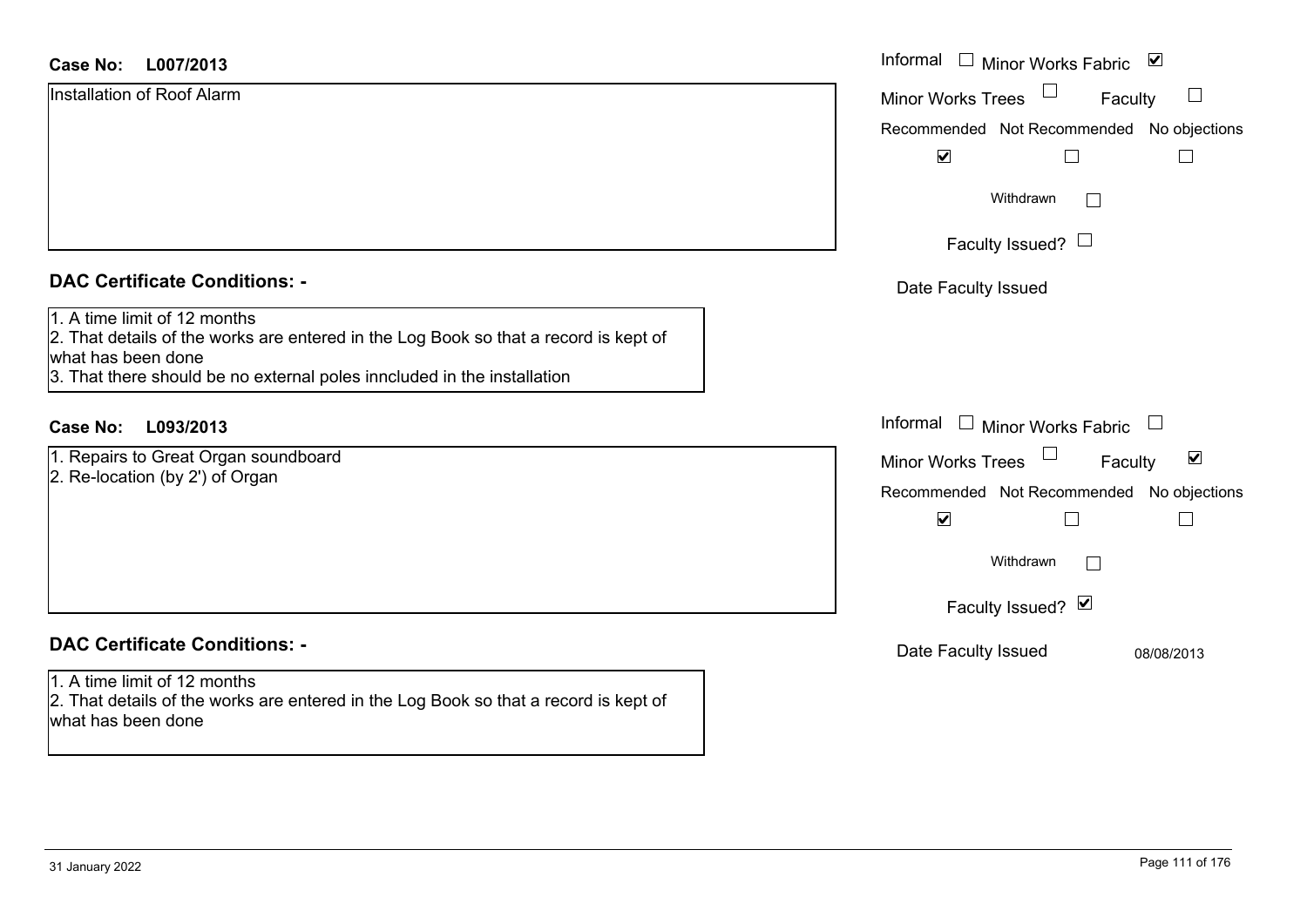# **L255/2015Case No:** Informal

| Following the 2014 QI Report, repairs comprising: -           |
|---------------------------------------------------------------|
| 1. Stonework replacement                                      |
| 2. Re-pointing works                                          |
| 3. Roof repairs                                               |
| 4. Drainage Repairs                                           |
| 5. Bell Frame                                                 |
| 6. Removal of redundant oil tank and associated concrete slab |
| 7. Works to timber doors and gates                            |
| as per the specification from John Dodson                     |

# **DAC Certificate Conditions: -**

1. That details of the works are entered in the Log Book so that a record is kept of what has been done

2. That a light-coloured paint is used for the bell frame so that any future rust is easily detectable

| Informal<br>Minor Works Fabric           |                                           |            |
|------------------------------------------|-------------------------------------------|------------|
| M<br><b>Minor Works Trees</b><br>Faculty |                                           |            |
|                                          | Recommended Not Recommended No objections |            |
|                                          |                                           |            |
|                                          | Withdrawn<br>Faculty Issued? Ø            |            |
| Date Faculty Issued                      |                                           | 17/01/2019 |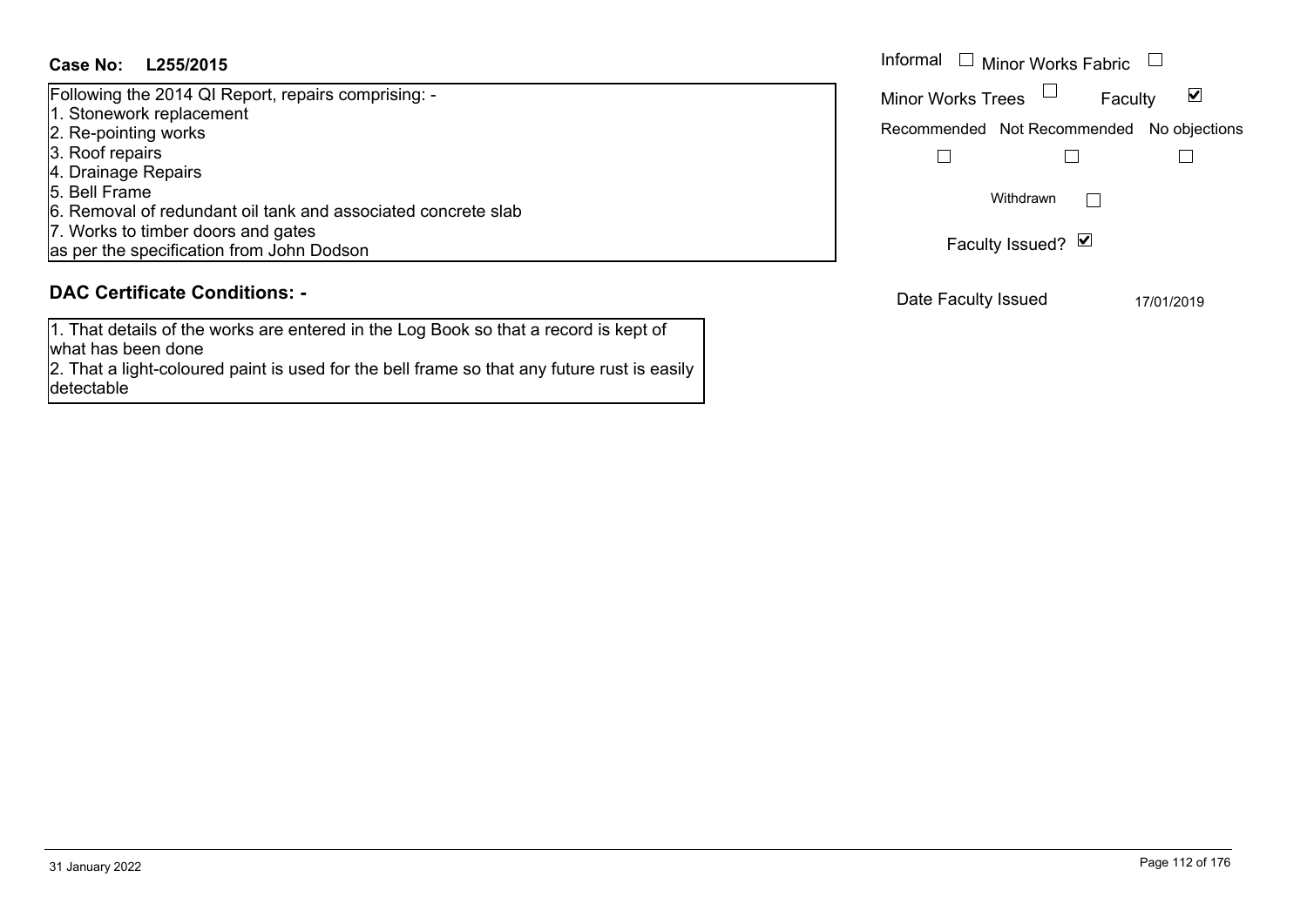#### **20112Hoton, St Leonard**

# **L157/2012Case No:** Informal

1. Improvements to the access arrangements

- 2. Planting of 2 x native Trees
- 3. Creation of new hedgerow

# **DAC Certificate Conditions: -**

1. That details of the works are entered in the Log Book so that a record is kept of what has been done 2. That the PCC ensures that the paving slabs are flush with the level of the ground for ease of maintenance

| Informal Ø Minor Works Fabric             |                   |         |            |
|-------------------------------------------|-------------------|---------|------------|
| <b>Minor Works Trees</b>                  |                   | Faculty | V          |
| Recommended Not Recommended No objections |                   |         |            |
|                                           |                   |         |            |
|                                           | Withdrawn         |         |            |
|                                           | Faculty Issued? Ø |         |            |
| Date Faculty Issued                       |                   |         | 28/07/2014 |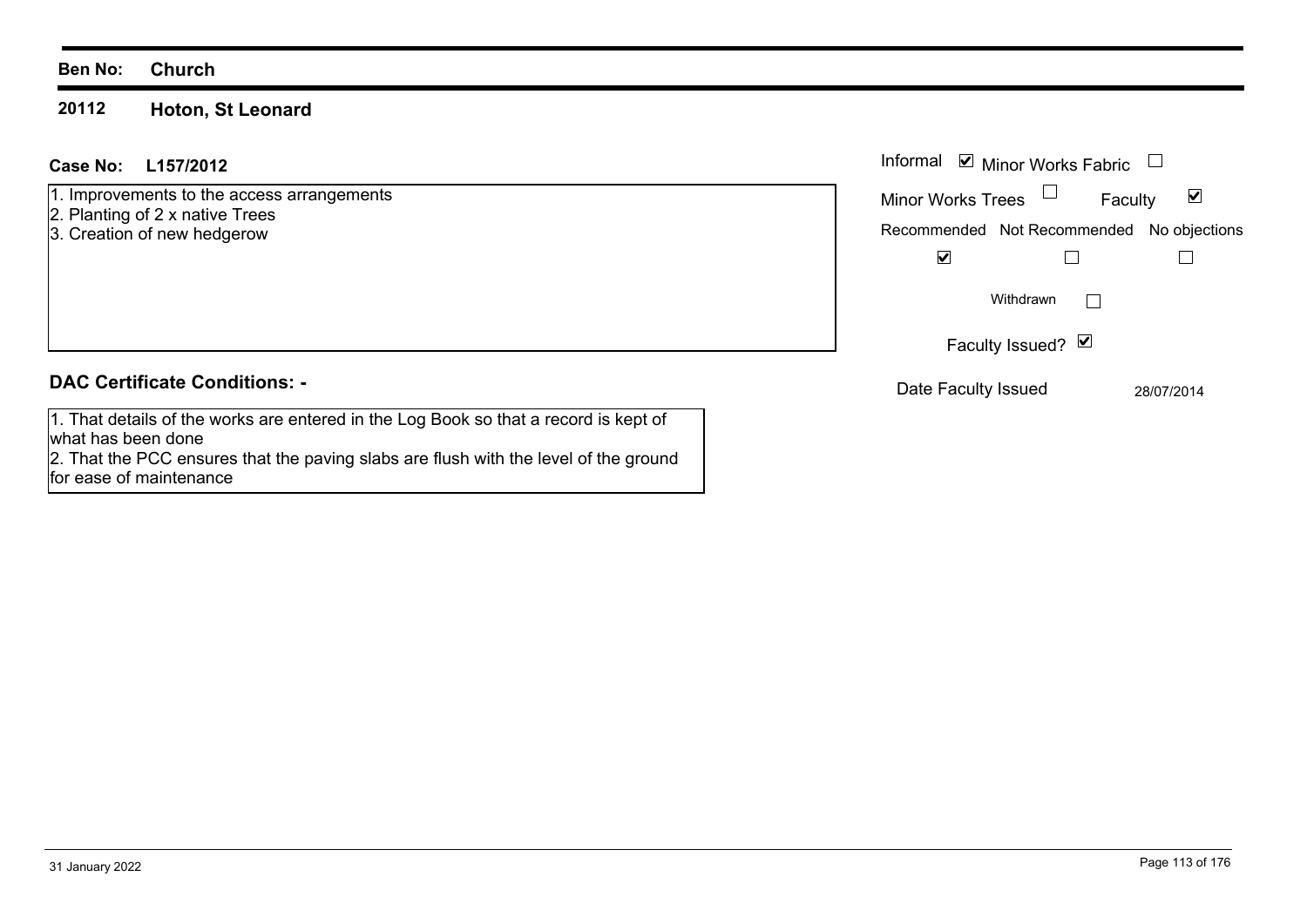#### **Case No:**

| <b>Case No:</b>                      | Informal<br>$\Box$ Minor Works Fabric                       |  |  |
|--------------------------------------|-------------------------------------------------------------|--|--|
| <b>Local Churchyard Regulations</b>  | $\blacktriangledown$<br><b>Minor Works Trees</b><br>Faculty |  |  |
|                                      | Recommended Not Recommended No objections                   |  |  |
|                                      |                                                             |  |  |
|                                      | Withdrawn<br>$\mathbb{R}$                                   |  |  |
|                                      | Faculty Issued? Ø                                           |  |  |
| <b>DAC Certificate Conditions: -</b> | Date Faculty Issued<br>23/11/2021                           |  |  |

# **DAC Certificate Conditions: -**

1. That details of the works are entered in the Log Book so that a record is kept of what has been done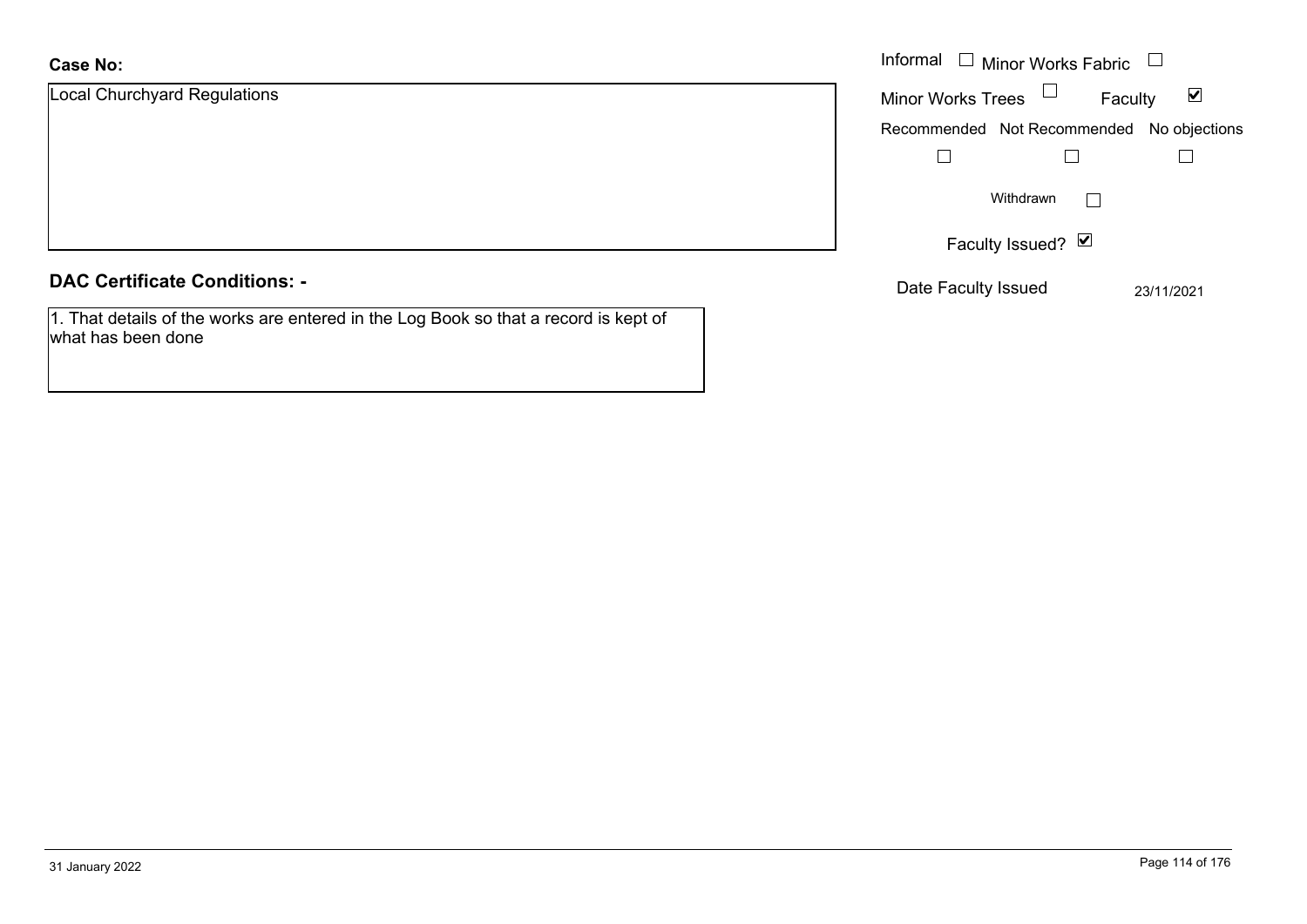#### **10405Houghton-on-the-Hill, St Catharine**

| Case No: | L/1999 |
|----------|--------|
|----------|--------|

|  |  | New gates to the North Porch and window opening in Bell chamber |
|--|--|-----------------------------------------------------------------|
|--|--|-----------------------------------------------------------------|

# **DAC Certificate Conditions: -**

1. A time limit of 12 months

| L/1999<br>٠.                                             | Informal<br>$\Box$ Minor Works Fabric $\Box$                   |  |
|----------------------------------------------------------|----------------------------------------------------------------|--|
| es to the North Porch and window opening in Bell chamber | Minor Works Trees $\Box$<br>$\overline{\mathbf{v}}$<br>Faculty |  |
|                                                          | Recommended Not Recommended No objections                      |  |
|                                                          | $\blacktriangledown$                                           |  |
|                                                          | Withdrawn                                                      |  |
|                                                          | Faculty Issued? Ø                                              |  |
| rtificate Conditions: -                                  | Date Faculty Issued<br>21/11/2002                              |  |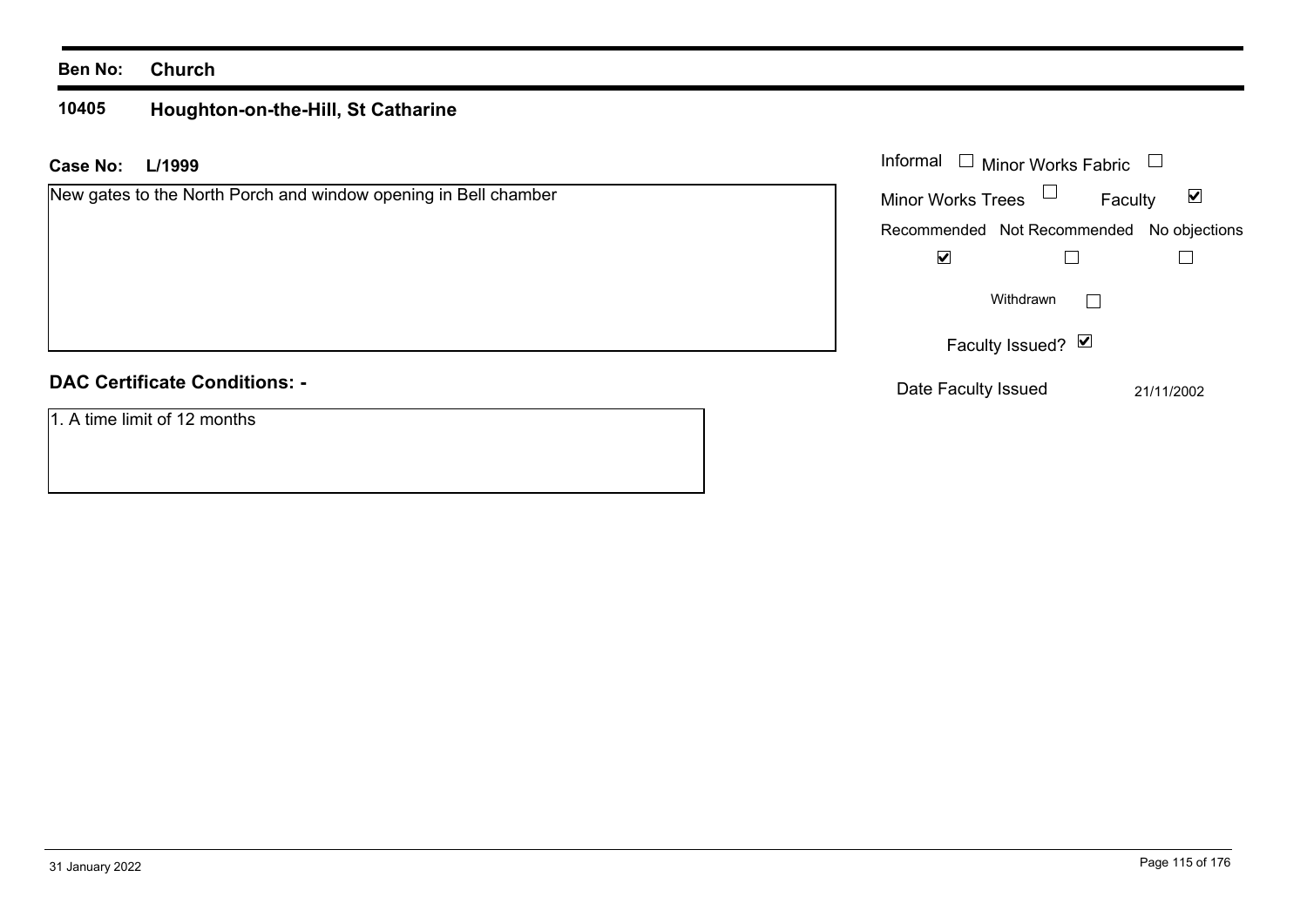| <b>Case No:</b><br>L103/2000                                                                                | Informal □ Minor Works Fabric □                      |
|-------------------------------------------------------------------------------------------------------------|------------------------------------------------------|
| Re-surfacing of gravel path in churchyard with York stone slabs                                             | Minor Works Trees<br>$\blacktriangledown$<br>Faculty |
|                                                                                                             | Recommended Not Recommended No objections            |
|                                                                                                             | $\blacktriangledown$<br>$\Box$<br>$\Box$             |
|                                                                                                             | Withdrawn<br>$\Box$                                  |
|                                                                                                             | Faculty Issued? Ø                                    |
| <b>DAC Certificate Conditions: -</b>                                                                        | Date Faculty Issued<br>28/12/2000                    |
| 1. A time limit of 12 months                                                                                |                                                      |
| L084/2001<br><b>Case No:</b>                                                                                | Informal $\Box$ Minor Works Fabric $\Box$            |
| Extension to South Porch and installation of WC                                                             | Minor Works Trees<br>$\blacktriangledown$<br>Faculty |
|                                                                                                             | Recommended Not Recommended No objections            |
|                                                                                                             | $\blacktriangledown$<br>$\Box$<br>$\Box$             |
|                                                                                                             | Withdrawn                                            |
|                                                                                                             | Faculty Issued? $\Box$                               |
| <b>DAC Certificate Conditions: -</b>                                                                        | Date Faculty Issued                                  |
| 1. A time limit of 12 months 2. That the works be the subject of an Archaeological<br><b>Watching Brief</b> |                                                      |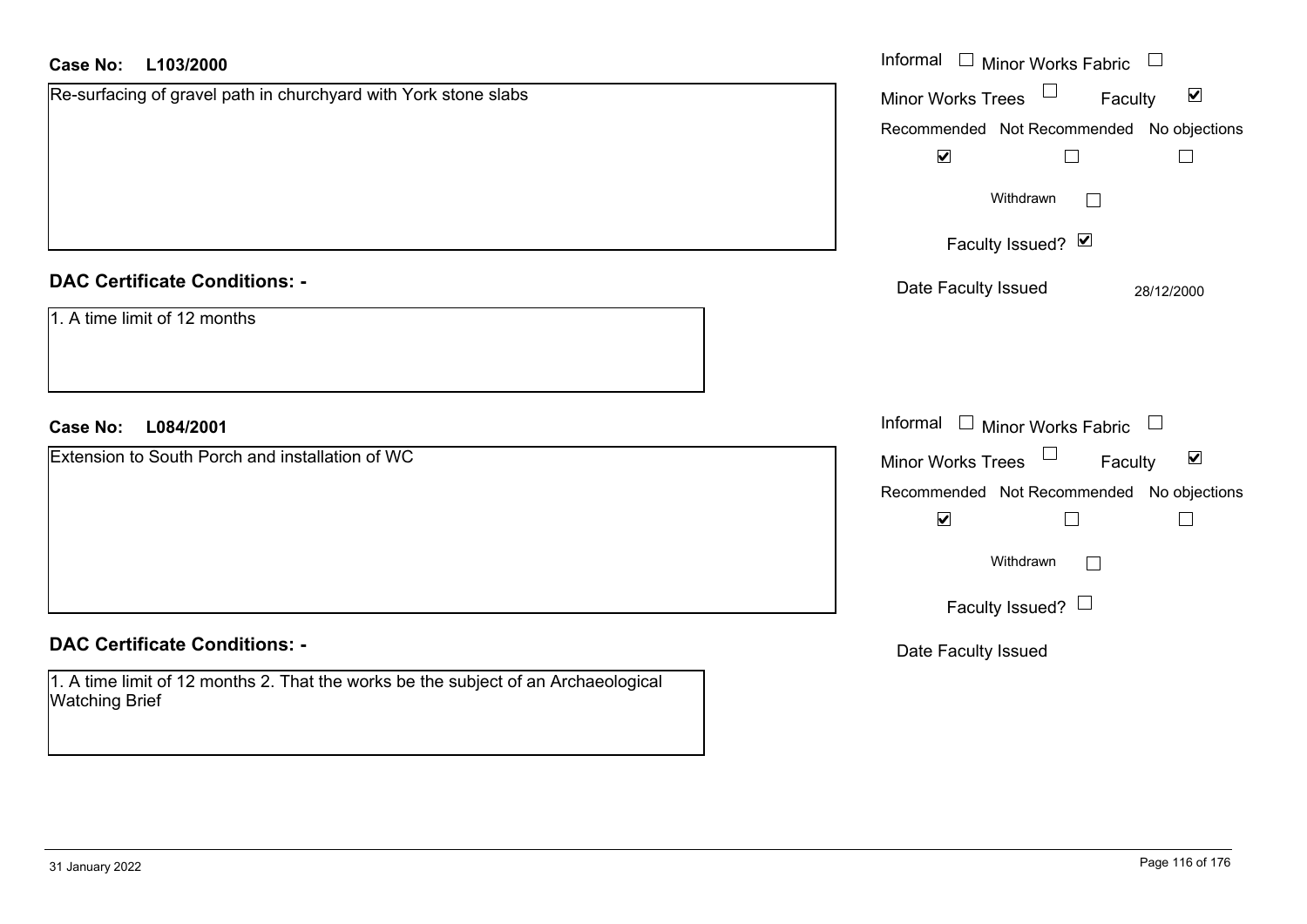| L003/2003<br><b>Case No:</b>                              | Informal $\square$<br><b>Minor Works Fabric</b><br>$\mathcal{L}_{\mathcal{A}}$ |
|-----------------------------------------------------------|--------------------------------------------------------------------------------|
| Installation of Sound and Induction Loop System           | $\Box$<br>$\blacktriangledown$<br>Minor Works Trees<br>Faculty                 |
|                                                           | Recommended Not Recommended No objections                                      |
|                                                           | $\blacktriangledown$                                                           |
|                                                           | Withdrawn                                                                      |
|                                                           | Faculty Issued?                                                                |
| <b>DAC Certificate Conditions: -</b>                      | Date Faculty Issued                                                            |
| 1. A time limit of 12 months                              |                                                                                |
| L002/2003<br><b>Case No:</b>                              | Informal<br>$\Box$ Minor Works Fabric $\Box$                                   |
| Installation of floodlights to the exterior of the church | Minor Works Trees<br>$\blacktriangledown$<br>Faculty                           |
|                                                           | Recommended Not Recommended No objections                                      |
|                                                           | $\blacktriangledown$<br>$\Box$                                                 |
|                                                           | Withdrawn                                                                      |
|                                                           | Faculty Issued?                                                                |
| <b>DAC Certificate Conditions: -</b>                      | Date Faculty Issued                                                            |
| 1. A time limit of 12 months                              |                                                                                |
|                                                           |                                                                                |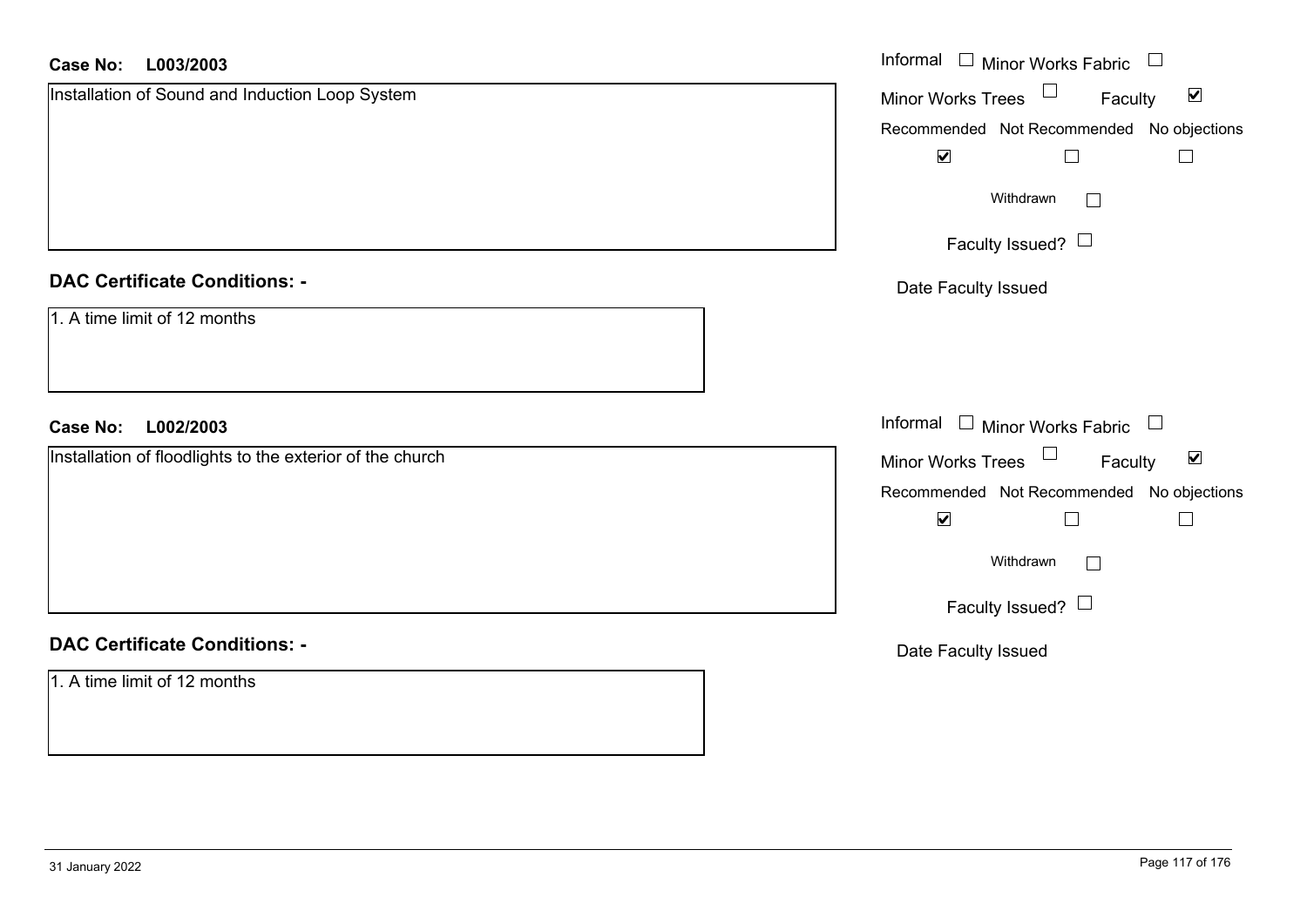# **DAC Certificate Conditions: -**

# **DAC Certificate Conditions: -**

1. A time limit of 12 months

| <b>Case No:</b><br>L107/2003                                                                                                                                                                                                                                                                                                          | Informal<br>$\mathbf{1}$<br>Minor Works Fabric                                                                            |
|---------------------------------------------------------------------------------------------------------------------------------------------------------------------------------------------------------------------------------------------------------------------------------------------------------------------------------------|---------------------------------------------------------------------------------------------------------------------------|
| Following the removal of asbestos from the church, a void has been left at the back of the nave<br>exposing the organ, the ringing chamber and the boiler room. The parish wish to re-instate a screen as<br>soon as possible because the loss of sound proofing has created a conflict between the choir, organ<br>and bell ringers. | $\blacktriangledown$<br>Minor Works Trees<br>Faculty<br>Recommended Not Recommended No objections<br>$\blacktriangledown$ |
|                                                                                                                                                                                                                                                                                                                                       | Withdrawn<br>Faculty Issued? $\Box$                                                                                       |
| <b>DAC Certificate Conditions: -</b>                                                                                                                                                                                                                                                                                                  | Date Faculty Issued                                                                                                       |
| 1. A time limit of 12 months                                                                                                                                                                                                                                                                                                          | Informal <b>☑</b> Minor Works Fabric                                                                                      |
| L102/2004<br><b>Case No:</b><br>Memorial Plaque for refurbishment of kitchen and WC area                                                                                                                                                                                                                                              |                                                                                                                           |
|                                                                                                                                                                                                                                                                                                                                       | Minor Works Trees<br>$\Box$<br>Faculty<br>Recommended Not Recommended No objections                                       |
|                                                                                                                                                                                                                                                                                                                                       | Withdrawn<br>$\overline{1}$<br>Faculty Issued? $\Box$                                                                     |
| <b>DAC Certificate Conditions: -</b>                                                                                                                                                                                                                                                                                                  | Date Faculty Issued                                                                                                       |
|                                                                                                                                                                                                                                                                                                                                       |                                                                                                                           |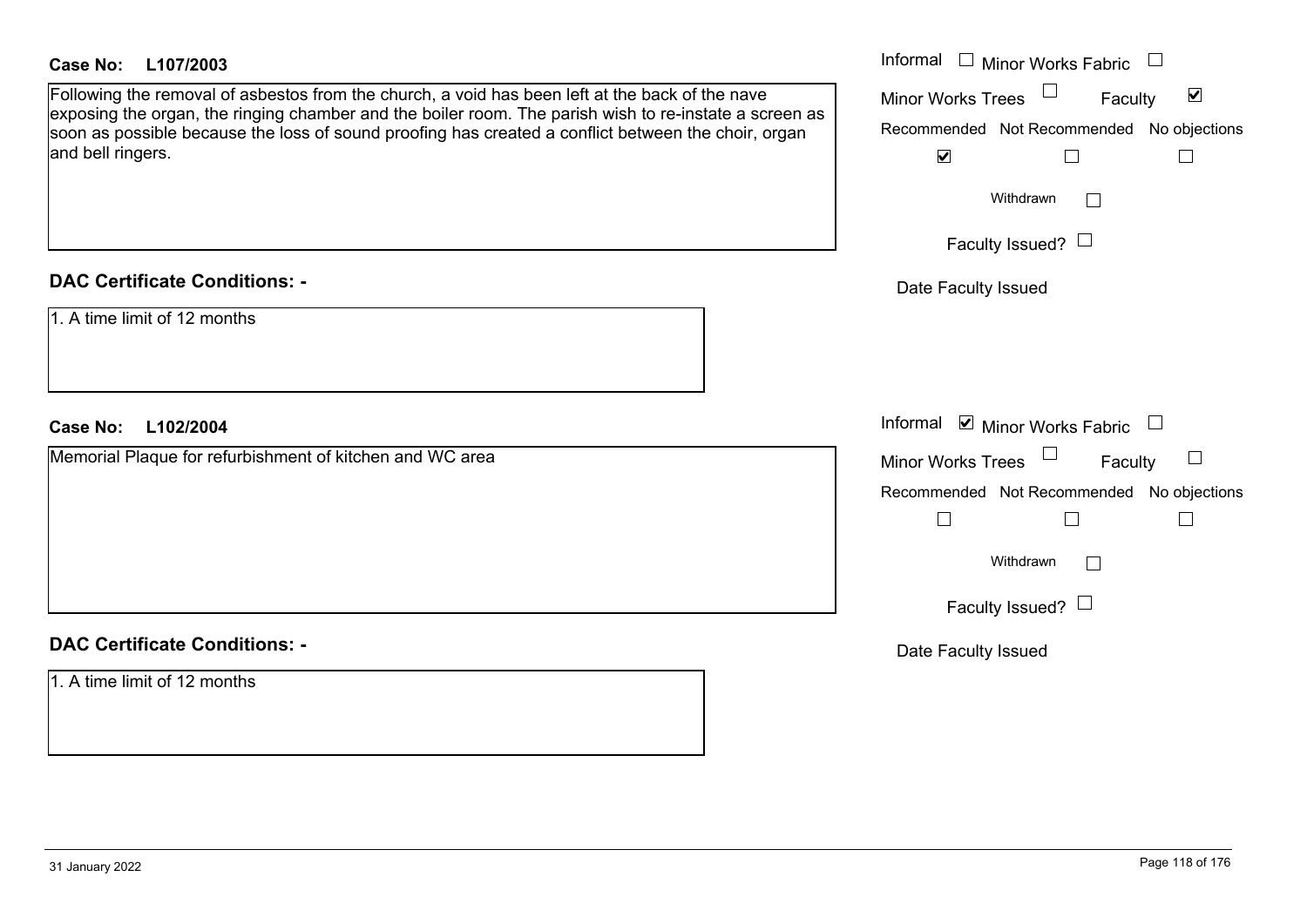| <b>Case No:</b><br>L044/2004                                                                                       | Informal $\Box$ Minor Works Fabric $\Box$                      |
|--------------------------------------------------------------------------------------------------------------------|----------------------------------------------------------------|
| Re-decoration of interior of church in accordance with the Schedule, JOT/MPG/SK/01096/S002, dated<br>15 March 2004 | $\Box$<br>$\blacktriangledown$<br>Minor Works Trees<br>Faculty |
|                                                                                                                    | Recommended Not Recommended No objections                      |
|                                                                                                                    | $\blacktriangledown$<br>$\Box$<br>$\Box$                       |
|                                                                                                                    | Withdrawn                                                      |
|                                                                                                                    | Faculty Issued? Ø                                              |
| <b>DAC Certificate Conditions: -</b>                                                                               | Date Faculty Issued<br>01/07/2004                              |
| 1. A time limit of 12 months                                                                                       |                                                                |
| <b>Case No:</b><br>L013/2007                                                                                       | Informal $\Box$ Minor Works Fabric $\Box$                      |
| Repairs to: -                                                                                                      | Minor Works Trees<br>$\blacktriangledown$<br>Faculty           |
| 1. East Belfry window and surround                                                                                 | Recommended Not Recommended No objections                      |
| 2. Belfry louvres<br>3. Internal arches to windows                                                                 | $\blacktriangledown$<br>$\Box$<br>$\Box$                       |
|                                                                                                                    | Withdrawn<br>$\mathbf{L}$                                      |
|                                                                                                                    | Faculty Issued? Ø                                              |
| <b>DAC Certificate Conditions: -</b>                                                                               | Date Faculty Issued<br>13/03/2007                              |
| 1. A time limit of 12 months                                                                                       |                                                                |
|                                                                                                                    |                                                                |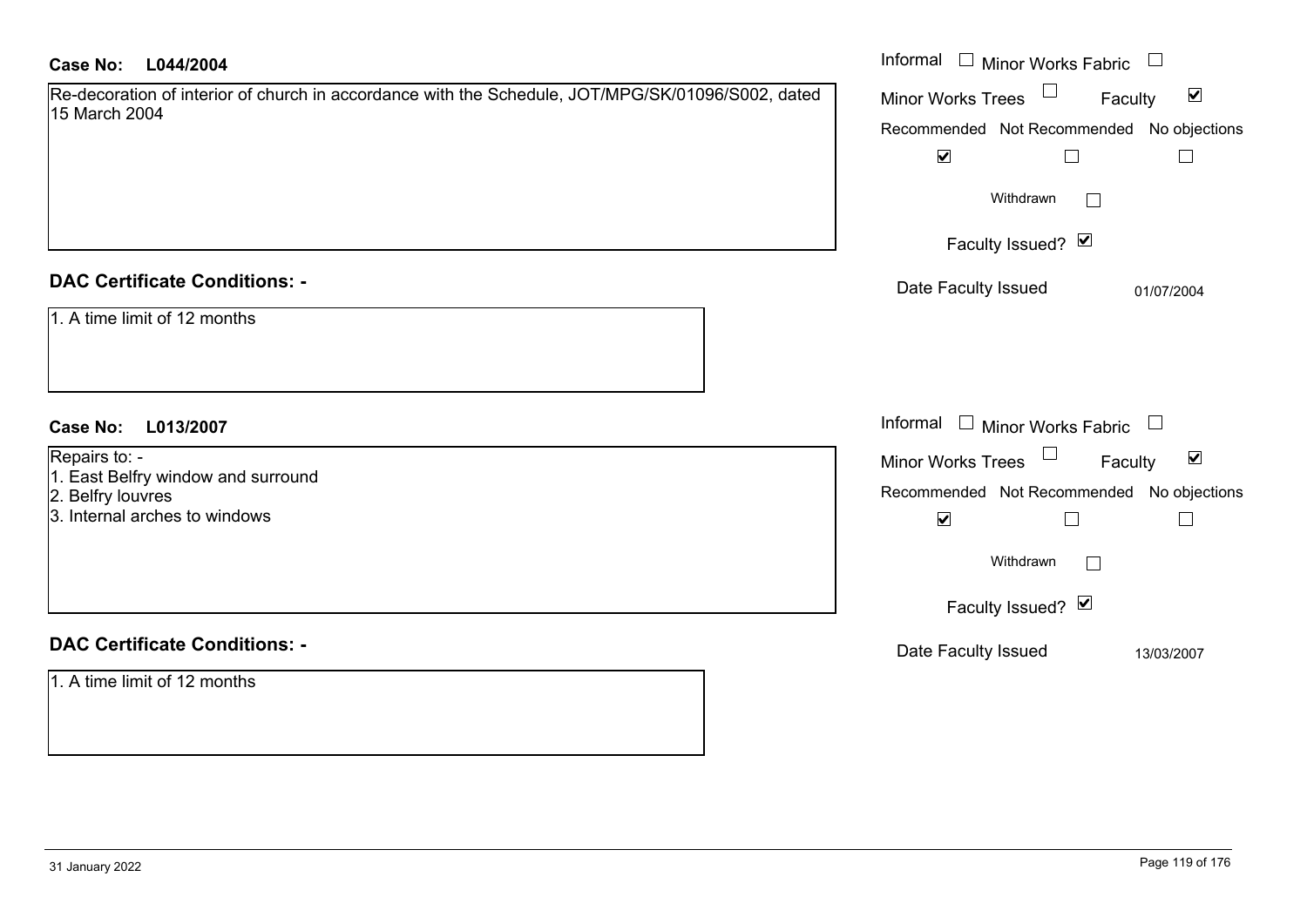| <b>Case No:</b><br>L139/2008                                                                                                                                                                                                                                   | Informal<br>$\Box$ Minor Works Fabric $\Box$                                                                                       |
|----------------------------------------------------------------------------------------------------------------------------------------------------------------------------------------------------------------------------------------------------------------|------------------------------------------------------------------------------------------------------------------------------------|
| Replacement of: -<br>1. Lead shoes off 2 drainpipes<br>2. Lead from small canopy roof at entrance to bell tower                                                                                                                                                | <b>Minor Works Trees</b><br>Faculty<br>Recommended Not Recommended No objections<br>$\blacktriangledown$<br>$\Box$<br>$\mathbf{I}$ |
|                                                                                                                                                                                                                                                                | Withdrawn                                                                                                                          |
|                                                                                                                                                                                                                                                                | Faculty Issued? $\Box$                                                                                                             |
| <b>DAC Certificate Conditions: -</b>                                                                                                                                                                                                                           | Date Faculty Issued                                                                                                                |
| 1. That details of the works are entered in the Log Book so that a record is kept of<br>what has been done<br>2. That all lead work must take place under a "Hot Work" Permit<br>3. That the PCC applies "Smartwater" to deter metal theft, records the unique |                                                                                                                                    |
| <b>Case No:</b><br>L088/2008                                                                                                                                                                                                                                   | Informal<br>$\Box$ Minor Works Fabric $\Box$                                                                                       |
| Repair of the Tower stonework                                                                                                                                                                                                                                  | $\blacktriangledown$<br>Minor Works Trees<br>Faculty                                                                               |
|                                                                                                                                                                                                                                                                | Recommended Not Recommended No objections                                                                                          |
|                                                                                                                                                                                                                                                                | $\blacktriangledown$<br>$\Box$                                                                                                     |
|                                                                                                                                                                                                                                                                | Withdrawn                                                                                                                          |
|                                                                                                                                                                                                                                                                | Faculty Issued? Ø                                                                                                                  |
| <b>DAC Certificate Conditions: -</b>                                                                                                                                                                                                                           | Date Faculty Issued<br>25/06/2008                                                                                                  |
| 1. A time limit of 12 months<br>2. That details of the works are entered in the Log Book so that a record is kept of<br>what has been done<br>3. That the work should be carried out at the direction of the church architect and the                          |                                                                                                                                    |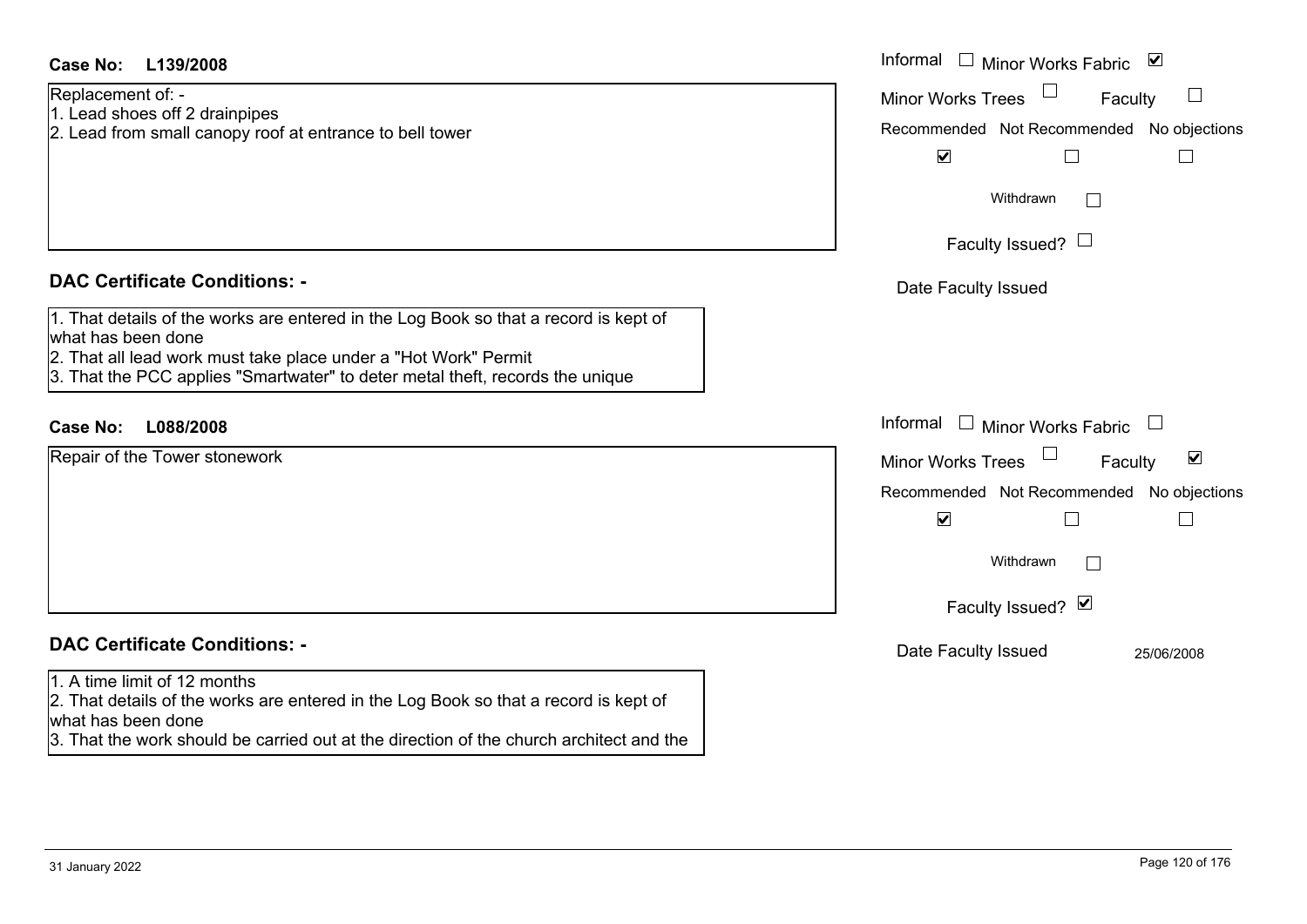# **L161/2008Case No:** Informal

| Repair of underground cable to lantern (by small gate to Main Street) using SWA armoured cable and |  |
|----------------------------------------------------------------------------------------------------|--|
| an underground gland kit                                                                           |  |

# **DAC Certificate Conditions: -**

1. That details of the works are entered in the Log Book so that a record is kept of what has been done

# **L078/2009Case No:** Informal

Repairs to the North Porch

## **DAC Certificate Conditions: -**

1. A time limit of 12 months 2. That details of the works are entered in the Log Book so that a record is kept of what has been done

| Informal<br>⊻<br>Minor Works Fabric            |
|------------------------------------------------|
| <b>Minor Works Trees</b><br>Faculty            |
| Recommended Not Recommended No objections<br>M |
| Withdrawn                                      |
| Faculty Issued?                                |
| Date Faculty Issued                            |
|                                                |
|                                                |
| Informal<br><b>Minor Works Fabric</b>          |
| ⊻<br><b>Minor Works Trees</b><br>Faculty       |
| Recommended Not Recommended No objections      |
| M                                              |
| Withdrawn                                      |
| Faculty Issued? Ø                              |
| Date Faculty Issued<br>28/05/2009              |
|                                                |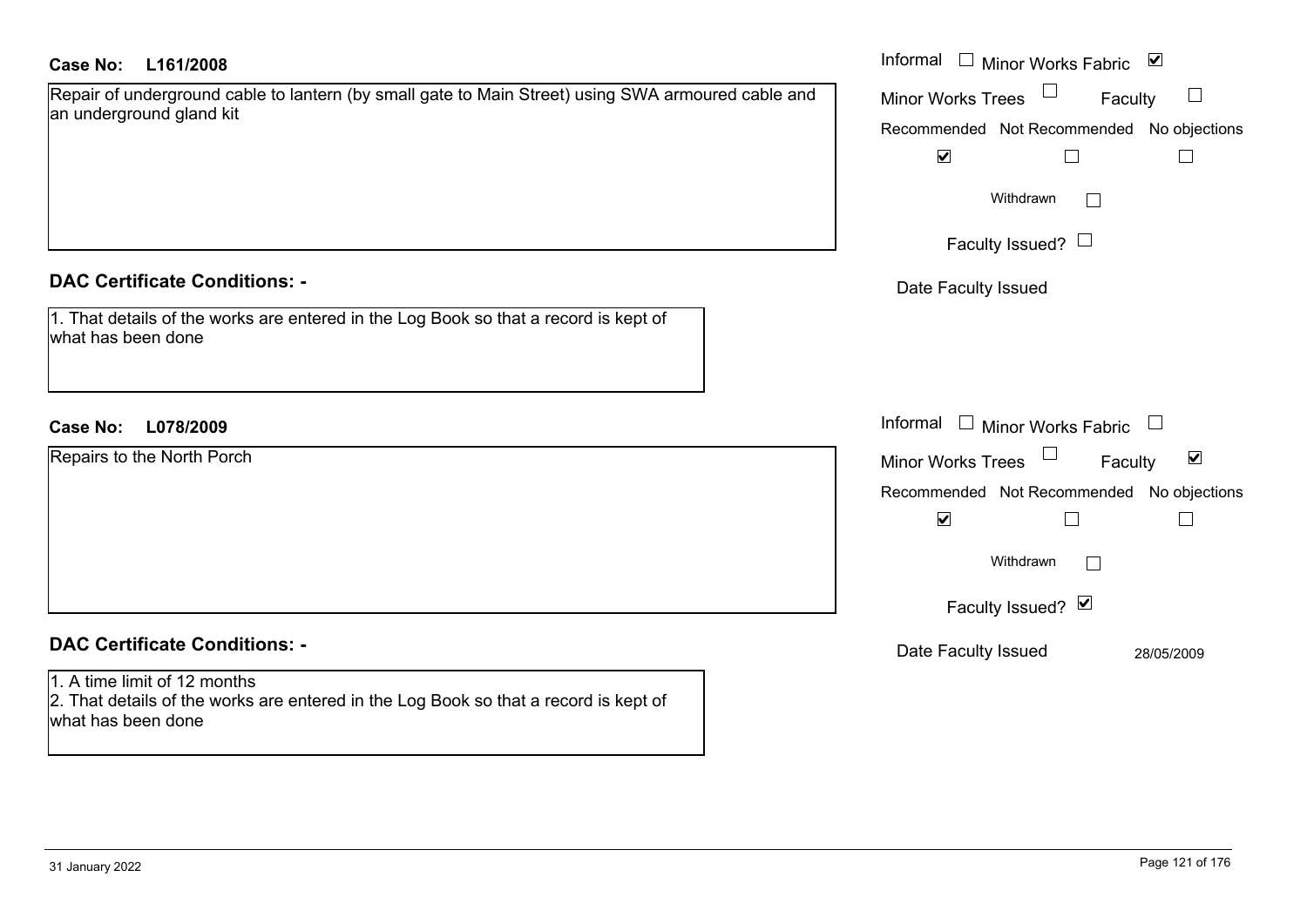| <b>Case No:</b><br>L218/2009                                                                   | Informal |
|------------------------------------------------------------------------------------------------|----------|
| Re-ordering comprising: -                                                                      | Minor W  |
| 1. In the Chancel: -                                                                           |          |
| a) Removal of: -                                                                               | Recomm   |
| i) Screen                                                                                      |          |
| ii) Choir Stalls                                                                               |          |
| b) Replacement of floor                                                                        |          |
| 2. In the Nave: -                                                                              |          |
| a) Removal of: -                                                                               |          |
| i) Pews and Pew Platforms                                                                      |          |
| ii) Raised Pews in front of the Organ                                                          |          |
| iii) Screens at the west end                                                                   |          |
| iv) Pulpit                                                                                     |          |
| v) Altar                                                                                       |          |
| b) Introduction of chairs                                                                      |          |
| c) Replacement of floor                                                                        |          |
| d) Re-location of Font                                                                         |          |
| e) Creation of new ground floor Vestry & first floor Meeting Room in southwest corner          |          |
| f) Conversion of existing Vestry to Kitchenette / Servery                                      |          |
| 3. At the North Porch: -                                                                       |          |
| a) Demolition of existing and Construction of replacement extended North Porch to form Welcome |          |
| Lobby                                                                                          |          |
| b) Creation of level access                                                                    |          |
| 4. At the South Porch: -                                                                       |          |
| a) Refurbishment to creation new accessible WC                                                 |          |
| 5. In the South Aisle: -                                                                       |          |
| a) Re-location of memorial Reredos                                                             |          |
| 6. Upgrading of: -                                                                             |          |
| a) AV Equipment                                                                                |          |
| b) Lighting & Electrics                                                                        |          |
| c) Heating System (Radiators)                                                                  |          |

1. That details of the works are entered in the Log Book so that a record is kept of what has been done

| Informal                 | $\triangledown$ Minor Works Fabric        |  |
|--------------------------|-------------------------------------------|--|
| <b>Minor Works Trees</b> | Faculty                                   |  |
|                          | Recommended Not Recommended No objections |  |
|                          |                                           |  |
|                          | Withdrawn<br>Faculty Issued?              |  |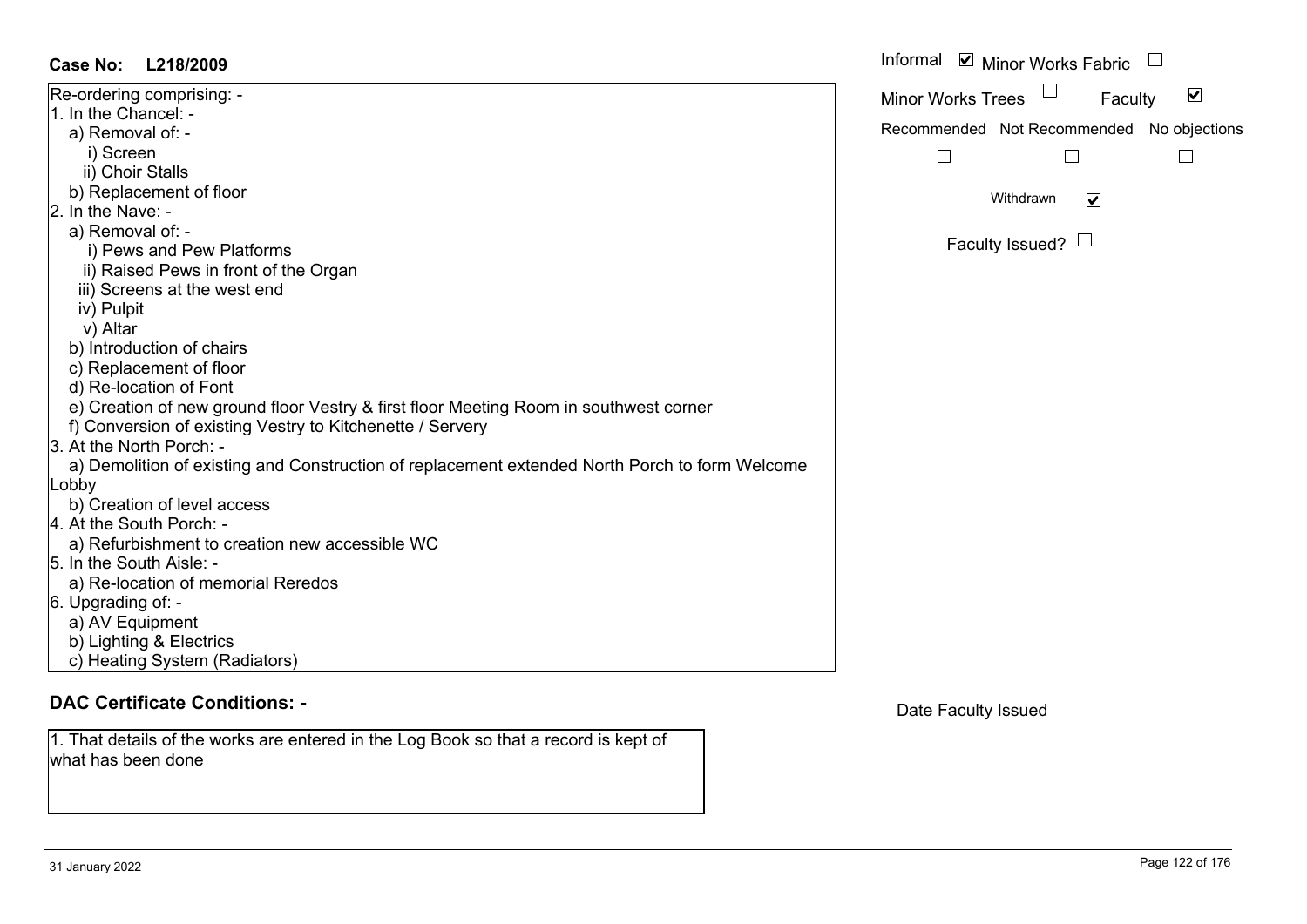| <b>Case No:</b><br>L172/2009                                                                                                                                                                              | Informal $\Box$ Minor Works Fabric $\Box$                                                                                                                                                |
|-----------------------------------------------------------------------------------------------------------------------------------------------------------------------------------------------------------|------------------------------------------------------------------------------------------------------------------------------------------------------------------------------------------|
| 1. Removal of worn wooden Bench in the churchyard<br>2. Installation of replacement Bench in memory of Dorothy Painton                                                                                    | $\mathcal{L}_{\mathcal{A}}$<br><b>Minor Works Trees</b><br>Faculty<br>Recommended Not Recommended No objections<br>$\blacktriangledown$<br>$\Box$<br>$\mathsf{L}$<br>Withdrawn<br>$\sim$ |
|                                                                                                                                                                                                           | Faculty Issued? $\Box$                                                                                                                                                                   |
| <b>DAC Certificate Conditions: -</b><br>1. That details of the works are entered in the Log Book so that a record is kept of<br>what has been done                                                        | Date Faculty Issued                                                                                                                                                                      |
| L004/2010<br><b>Case No:</b>                                                                                                                                                                              | Informal<br>$\perp$<br>Minor Works Fabric                                                                                                                                                |
| Restoration of the 1867 Walker & Son Pipe Organ                                                                                                                                                           | $\blacktriangledown$<br><b>Minor Works Trees</b><br>Faculty<br>Recommended Not Recommended No objections<br>$\blacktriangledown$<br>$\Box$<br>Withdrawn<br>Faculty Issued? Ø             |
| <b>DAC Certificate Conditions: -</b>                                                                                                                                                                      | Date Faculty Issued<br>07/04/2010                                                                                                                                                        |
| 1. A time limit of 12 months<br>2. That details of the works are entered in the Log Book so that a record is kept of<br>what has been done<br>3. That boiled oil should not be used on the pallet springs |                                                                                                                                                                                          |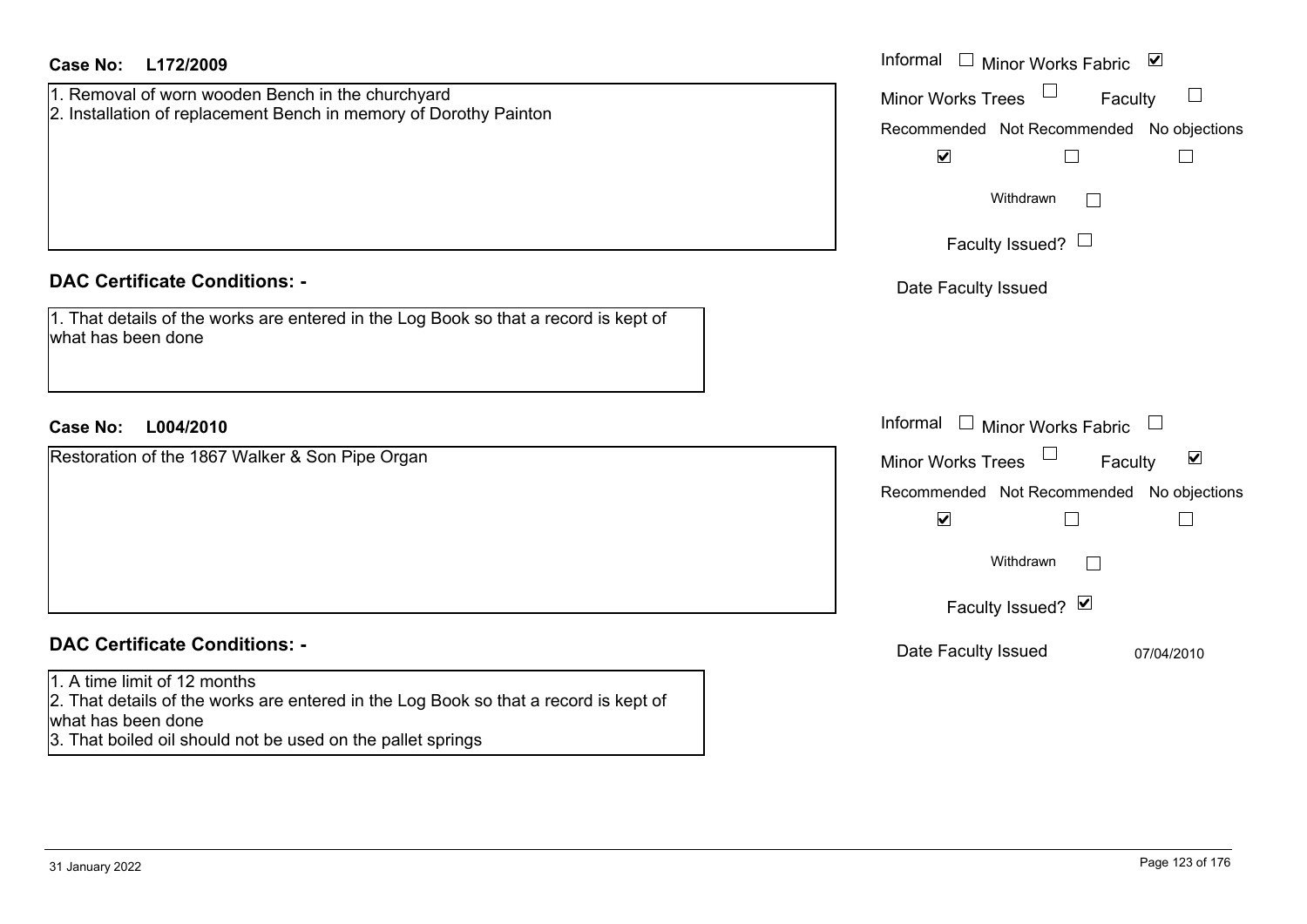| Case No: L112/2011                                                            | Informal |
|-------------------------------------------------------------------------------|----------|
| Installation of: -                                                            | Minor W  |
| 1. AV System comprising: -                                                    |          |
| a) $2 \times 46$ " LCD Screens                                                | Recomm   |
| b) $6 \times 19$ " LCD Screens                                                |          |
| c) $1 \times$ Laptop                                                          |          |
| d) Associated cabling                                                         |          |
| 2. PA System comprising: -                                                    |          |
| a) 4 x Speakers                                                               |          |
| b) 1 x Sub-woofer                                                             |          |
| c) 2 x Monitor speakers                                                       |          |
| d) 1 x Mixing Desk                                                            |          |
| e) Associated cabling and ancillary items                                     |          |
| 3. Excavation of cabling trench from east end of Nave aisle to Chancel screen |          |

1. A time limit of 12 months

2. That details of the works are entered in the Log Book so that a record is kept of what has been done

3. That the PCC ensures the contractor complies with the DAC Conditions on the

| Informal<br>$\Box$ Minor Works Fabric     |  |
|-------------------------------------------|--|
| <b>Minor Works Trees</b><br>Faculty       |  |
| Recommended Not Recommended No objections |  |
|                                           |  |
| Withdrawn                                 |  |
| Faculty Issued? Ø                         |  |
|                                           |  |
|                                           |  |

Date Faculty Issued 09/09/2011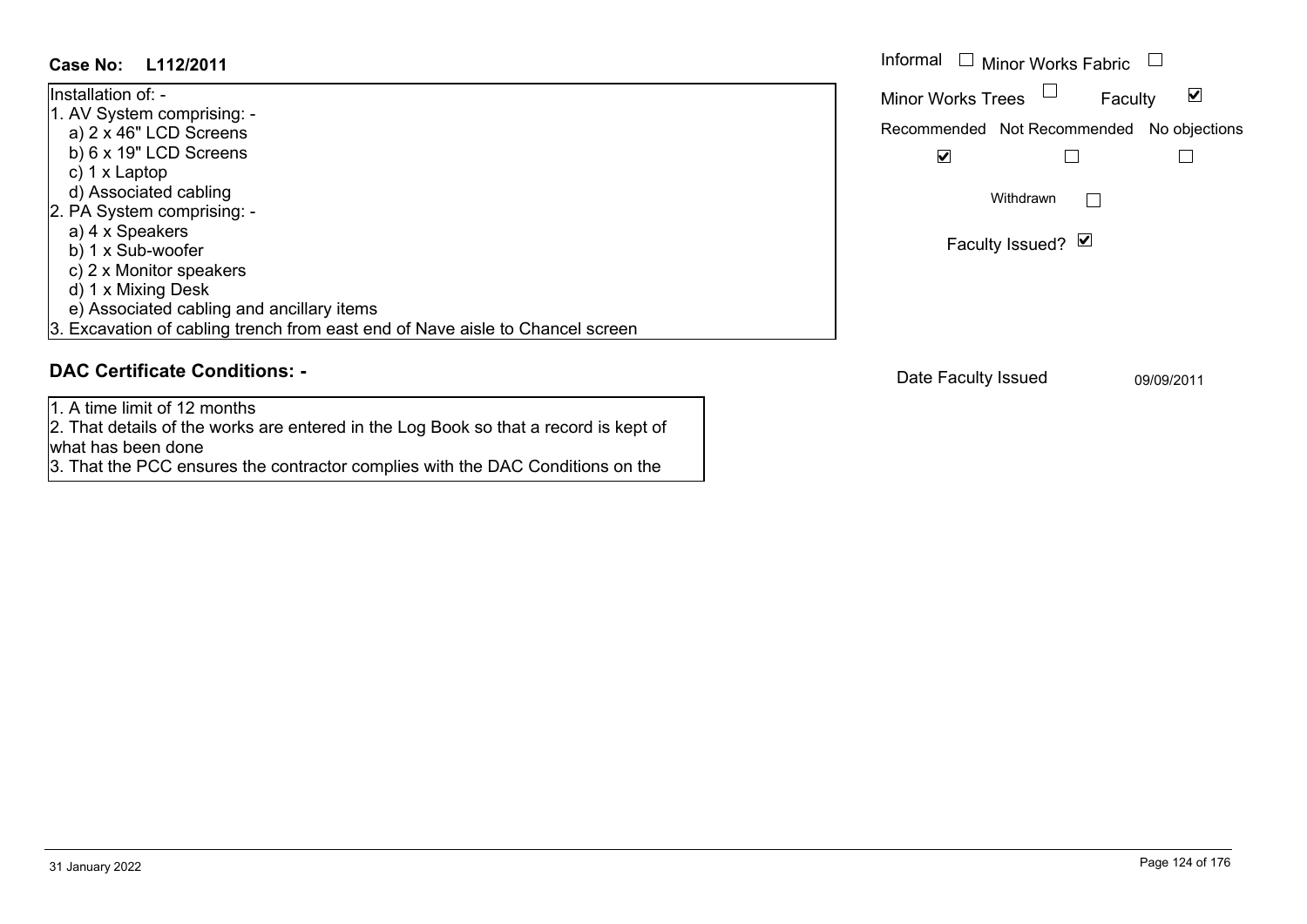|  | 1. Replacement of Rainwater Goods     |
|--|---------------------------------------|
|  | 2. Works to the North Porch stonework |

| 1. Regarding the Vestry: -                                                              |
|-----------------------------------------------------------------------------------------|
| a) CONFIRMATORY APPLICATION for the removal of wood panelling from the walls and window |
| sills, which was damp                                                                   |
| b) Rendering with Lime plaster of the de-panelled walls and the window ledge            |
| c) Cleaning of the floor                                                                |
| 2. Replacement of the Safe                                                              |
| 3. Concerning the roof finials: -                                                       |
| a) Replacement of missing and broken finial tiles on the Chancel                        |
| b) Installation of new finials to the Nave roof                                         |
|                                                                                         |
|                                                                                         |

#### **DAC Certificate Conditions: -**

1. A time limit of 12 months 2. That details of the works are entered in the Log Book so that a record is kept of what has been done

| Case No:<br>L125/2011                                                                                                                                                                                                                                                                                                                                                                                                                                | Informal ■ Minor Works Fabric                                                                                                                                      |
|------------------------------------------------------------------------------------------------------------------------------------------------------------------------------------------------------------------------------------------------------------------------------------------------------------------------------------------------------------------------------------------------------------------------------------------------------|--------------------------------------------------------------------------------------------------------------------------------------------------------------------|
| 1. Replacement of Rainwater Goods<br>2. Works to the North Porch stonework                                                                                                                                                                                                                                                                                                                                                                           | $\blacktriangledown$<br><b>Minor Works Trees</b><br>Faculty<br>Recommended Not Recommended No objections<br>$\blacktriangledown$                                   |
|                                                                                                                                                                                                                                                                                                                                                                                                                                                      | Withdrawn<br>$\vert \ \ \vert$<br>Faculty Issued? Ø                                                                                                                |
| <b>DAC Certificate Conditions: -</b>                                                                                                                                                                                                                                                                                                                                                                                                                 | Date Faculty Issued<br>03/11/2011                                                                                                                                  |
| 1. A time limit of 12 months<br>2. That details of the works are entered in the Log Book so that a record is kept of<br>what has been done                                                                                                                                                                                                                                                                                                           |                                                                                                                                                                    |
| <b>Case No:</b><br>L162/2012                                                                                                                                                                                                                                                                                                                                                                                                                         | Informal<br><b>Minor Works Fabric</b>                                                                                                                              |
| 1. Regarding the Vestry: -<br>a) CONFIRMATORY APPLICATION for the removal of wood panelling from the walls and window<br>sills, which was damp<br>b) Rendering with Lime plaster of the de-panelled walls and the window ledge<br>c) Cleaning of the floor<br>2. Replacement of the Safe<br>3. Concerning the roof finials: -<br>a) Replacement of missing and broken finial tiles on the Chancel<br>b) Installation of new finials to the Nave roof | $\blacktriangledown$<br><b>Minor Works Trees</b><br>Faculty<br>Recommended Not Recommended No objections<br>$\blacktriangledown$<br>Withdrawn<br>Faculty Issued? Ø |
| <b>DAC Certificate Conditions: -</b>                                                                                                                                                                                                                                                                                                                                                                                                                 | Date Faculty Issued<br>08/03/2013                                                                                                                                  |
| 1 A time limit of 12 months                                                                                                                                                                                                                                                                                                                                                                                                                          |                                                                                                                                                                    |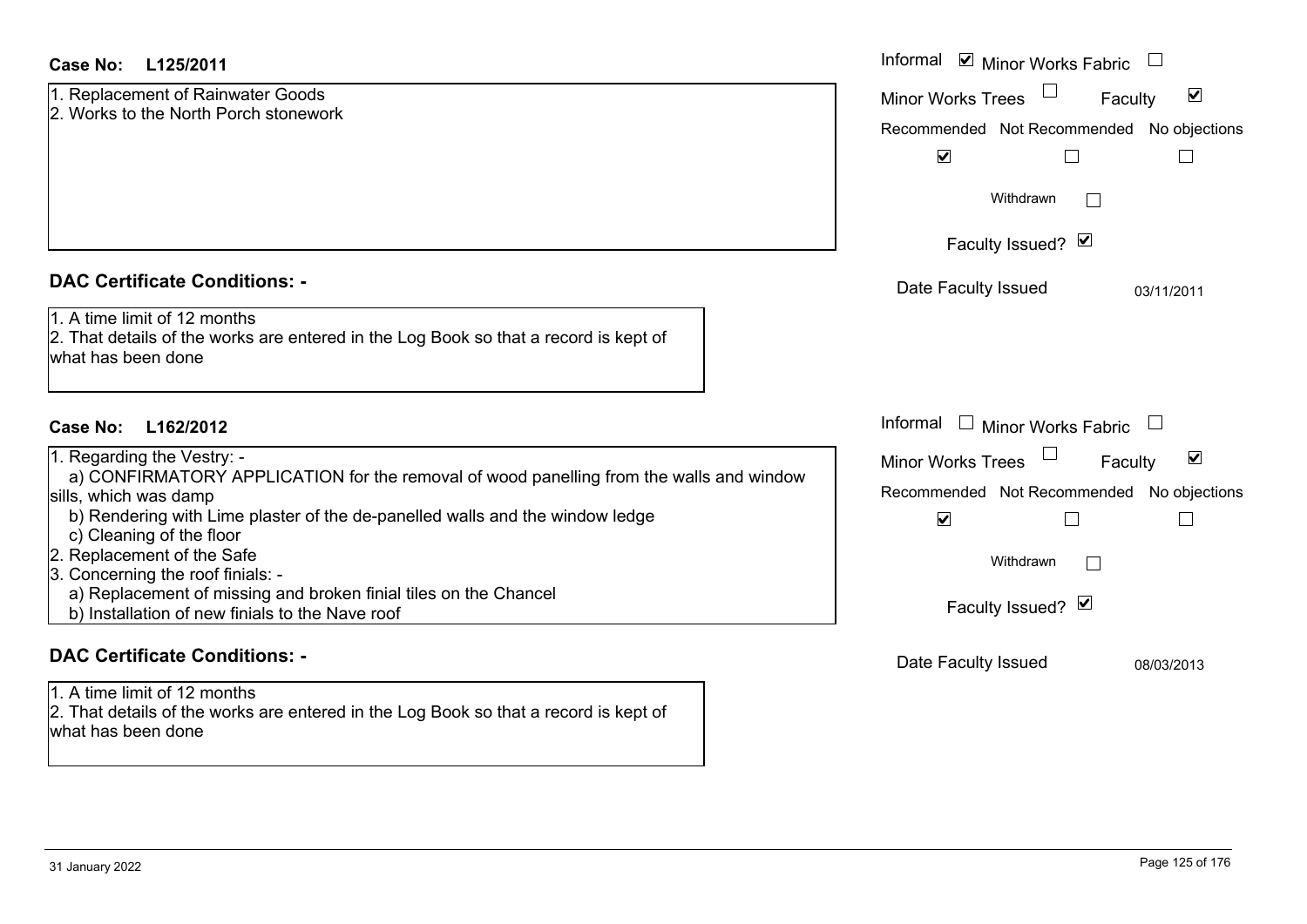| <b>Case No:</b><br>L058/2012                                                                                                                                                                                               | Informal Ø Minor Works Fabric □                                                                                                |
|----------------------------------------------------------------------------------------------------------------------------------------------------------------------------------------------------------------------------|--------------------------------------------------------------------------------------------------------------------------------|
| CONFIRMATORY APPLICATION: -                                                                                                                                                                                                | Minor Works Trees<br>$\blacktriangledown$<br>Faculty                                                                           |
| Installation of a shed in the churchyard                                                                                                                                                                                   | Recommended Not Recommended No objections<br>$\blacktriangledown$<br>$\Box$                                                    |
|                                                                                                                                                                                                                            | Withdrawn<br>$\sim$                                                                                                            |
|                                                                                                                                                                                                                            | Faculty Issued? Ø                                                                                                              |
| <b>DAC Certificate Conditions: -</b>                                                                                                                                                                                       | Date Faculty Issued<br>06/08/2012                                                                                              |
| 1. A time limit of 12 months<br>2. That details of the works are entered in the Log Book so that a record is kept of<br>what has been done                                                                                 |                                                                                                                                |
| L211/2013<br><b>Case No:</b>                                                                                                                                                                                               | Informal $\Box$ Minor Works Fabric $\Box$                                                                                      |
| In the churchyard, installation of 2 x new Noticeboards: -<br>1. Near north boundary wall adjacent to the North Porch<br>2. At the east entrance                                                                           | Minor Works Trees<br>$\blacktriangledown$<br>Faculty<br>Recommended Not Recommended No objections<br>$\blacktriangledown$<br>П |
|                                                                                                                                                                                                                            | Withdrawn<br>$\mathbf{I}$<br>Faculty Issued? $\Box$                                                                            |
| <b>DAC Certificate Conditions: -</b>                                                                                                                                                                                       | Date Faculty Issued                                                                                                            |
| 1. A time limit of 12 months<br>2. That details of the works are entered in the Log Book so that a record is kept of<br>what has been done<br>3. Human remains should be expected when excavating within a churchyard. Any |                                                                                                                                |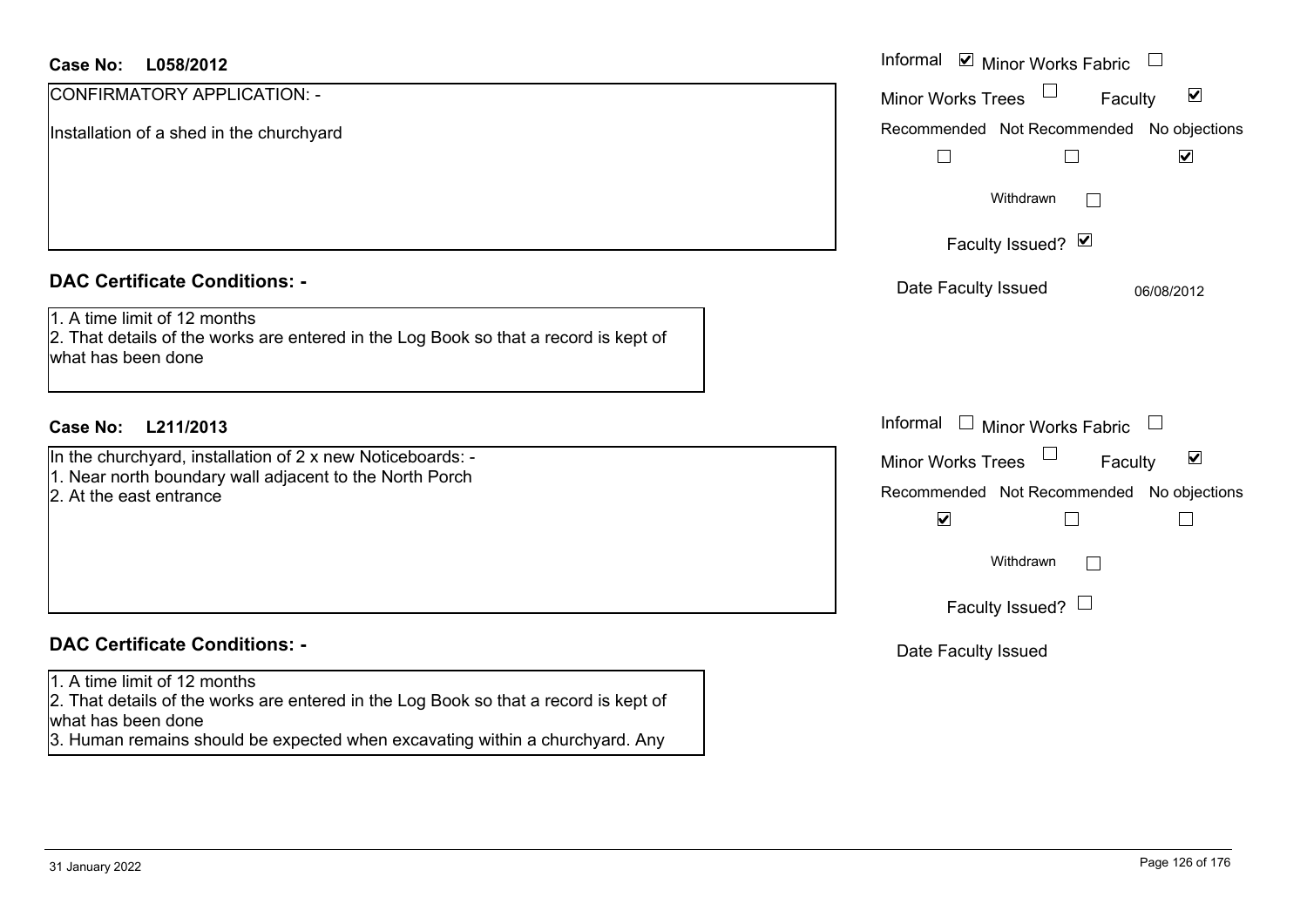# **L033/2014Case No:** Informal

Works to the Trees in the churchyards comprising: - 1. Pruning and treatment so that the trees are in a good state to promote growth.of: a) T823 Common Walnut b) T824 Common Walnut c) T825 Golden Lawsons Cypress d) T826 Common Walnut e) T827 Common Hawthorn f) T828 Purple Beech g) T829 Common Hawthorn h) T830 Lawsons Cypress i) T831 English Yew j) T832 Weeping Ash k) T833 Common Hawthorn l) T835 English Yew 2. Fell the following Trees: a) T834 Common Ash b) T836 Old stump left from tree taken down in a gale several years ago

# **DAC Certificate Conditions: -**

1. A time limit of 12 months

2. That details of the works are entered in the Log Book so that a record is kept of what has been done

| Informal<br>M<br>$\Box$ Minor Works Fabric |                                     |         |  |
|--------------------------------------------|-------------------------------------|---------|--|
| <b>Minor Works Trees</b>                   |                                     | Faculty |  |
| Recommended Not Recommended No objections  |                                     |         |  |
|                                            |                                     |         |  |
|                                            | Withdrawn<br>Faculty Issued? $\Box$ |         |  |
|                                            |                                     |         |  |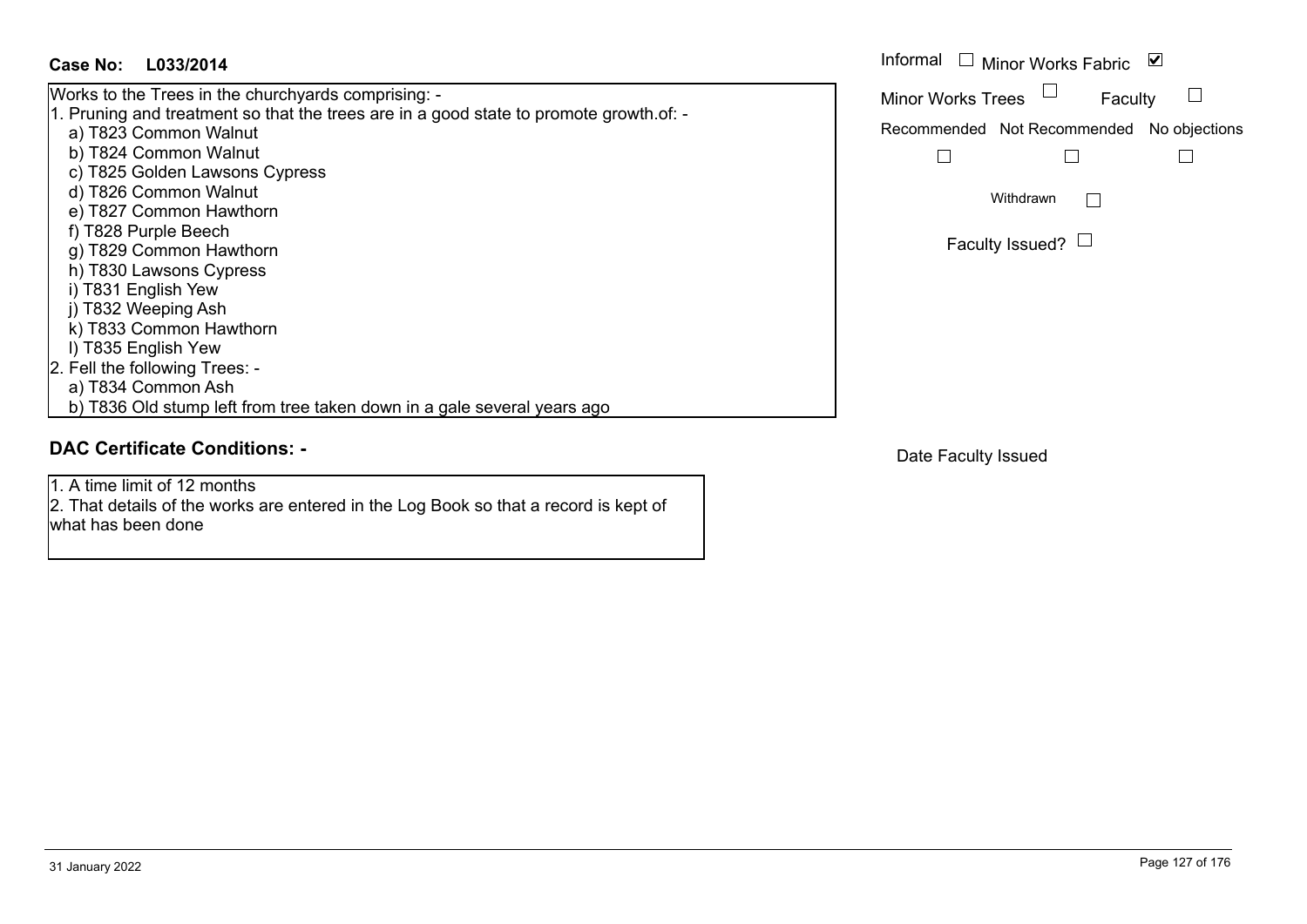| Case No:<br>L117/2014                                                                                                                                                                                                                                                                                                                                                                                                                                        | Informal $\Box$ Minor Works Fabric $\Box$                                                                                                                                                                                                           |
|--------------------------------------------------------------------------------------------------------------------------------------------------------------------------------------------------------------------------------------------------------------------------------------------------------------------------------------------------------------------------------------------------------------------------------------------------------------|-----------------------------------------------------------------------------------------------------------------------------------------------------------------------------------------------------------------------------------------------------|
| 1. In the Tower: -<br>a) Removal of existing Boiler<br>b) Instalaltion of 2 new Boilers<br>2. In the Main body of the church: -<br>a) Removal of 10 x Radiators (marked red on the plan)<br>b) Installation of 6 x Wall-mounted Belgravia Classic fan assisted radiators (marked green on the<br>plan)<br><b>DAC Certificate Conditions: -</b><br>1. That details of the works are entered in the Log Book so that a record is kept of<br>what has been done | $\blacktriangledown$<br><b>Minor Works Trees</b><br>Faculty<br>Recommended Not Recommended No objections<br>$\blacktriangledown$<br>$\mathbf{L}$<br>$\Box$<br>Withdrawn<br>$\mathbb{R}^n$<br>Faculty Issued? Ø<br>Date Faculty Issued<br>20/08/2014 |
| 2. That the electrical wiring for the new heating should be carried out in either FP200<br>cable or using metal conduit                                                                                                                                                                                                                                                                                                                                      |                                                                                                                                                                                                                                                     |
| L015/2014<br><b>Case No:</b>                                                                                                                                                                                                                                                                                                                                                                                                                                 | Informal □ Minor Works Fabric ⊠                                                                                                                                                                                                                     |
| Repairs to 4 bottom panels in 2 stained glass windows: -<br>1. The Sanctuary 2 no. 410x277mm<br>2. The Chancel 2 no. 475x270mm                                                                                                                                                                                                                                                                                                                               | Minor Works Trees<br>Faculty<br>Recommended Not Recommended No objections<br>$\blacktriangledown$<br>$\mathbf{L}$<br>$\Box$<br>Withdrawn<br>$\Box$<br>Faculty Issued? $\Box$                                                                        |
| <b>DAC Certificate Conditions: -</b>                                                                                                                                                                                                                                                                                                                                                                                                                         | Date Faculty Issued                                                                                                                                                                                                                                 |
| 1. A time limit of 12 months<br>2. That details of the works are entered in the Log Book so that a record is kept of<br>what has been done                                                                                                                                                                                                                                                                                                                   |                                                                                                                                                                                                                                                     |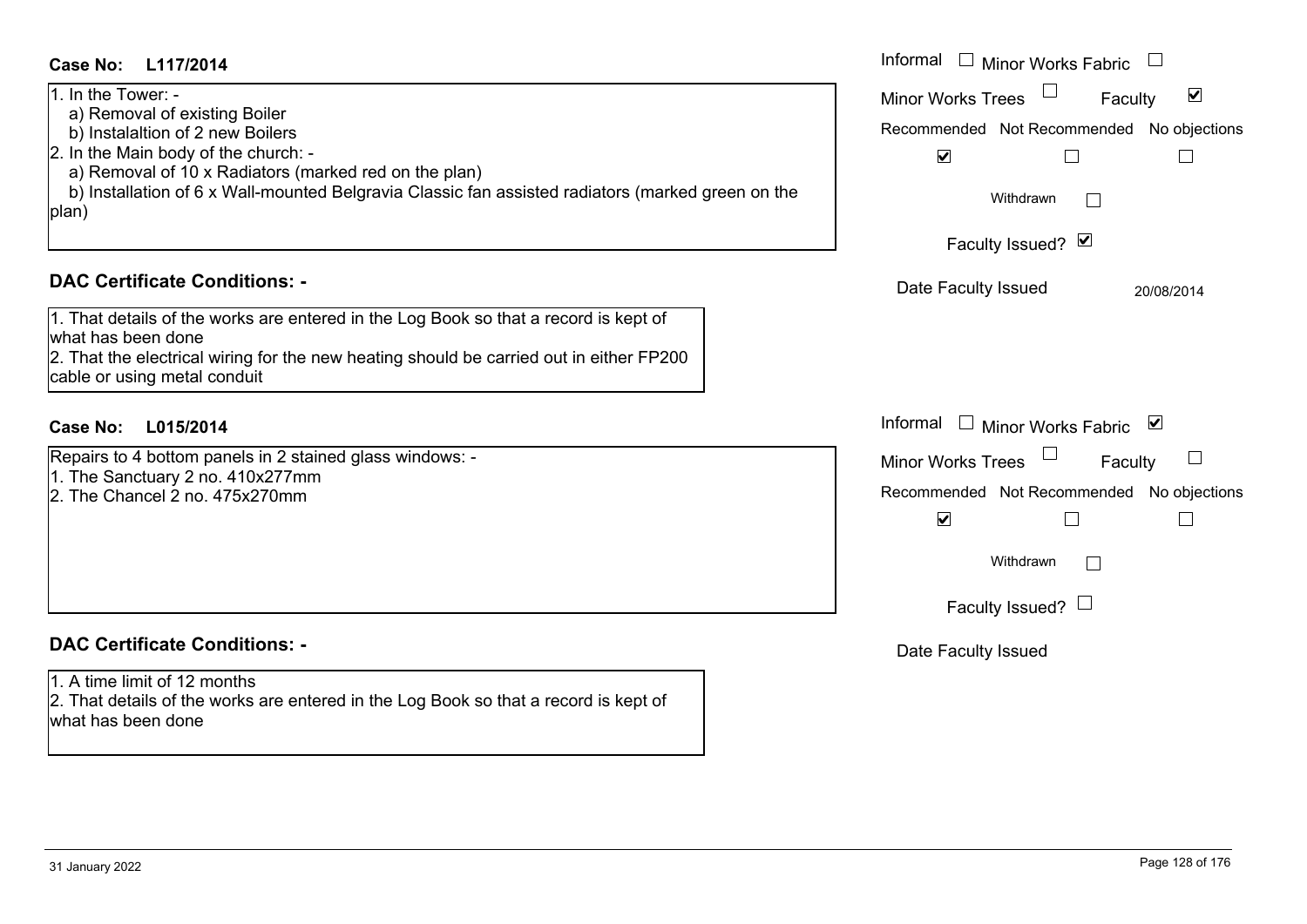| <b>Case No:</b><br>L011/2015                                                                                                               | Informal $\square$<br>Minor Works Fabric ⊠                                         |
|--------------------------------------------------------------------------------------------------------------------------------------------|------------------------------------------------------------------------------------|
| Replacement of stolen stained glass window panel                                                                                           | Minor Works Trees<br>$\Box$<br>Faculty                                             |
|                                                                                                                                            | Recommended Not Recommended No objections                                          |
|                                                                                                                                            | $\blacktriangledown$                                                               |
|                                                                                                                                            | Withdrawn<br>$\mathbb{R}^n$                                                        |
|                                                                                                                                            | Faculty Issued? $\Box$                                                             |
| <b>DAC Certificate Conditions: -</b>                                                                                                       | Date Faculty Issued                                                                |
| 1. A time limit of 12 months<br>2. That details of the works are entered in the Log Book so that a record is kept of<br>what has been done |                                                                                    |
| <b>Case No:</b>                                                                                                                            | Informal<br>$\Box$<br>Minor Works Fabric<br>$\begin{array}{c} \square \end{array}$ |
| Disposal of: -                                                                                                                             | $\blacktriangledown$<br><b>Minor Works Trees</b><br>Faculty                        |
| 1. Pulpit<br>2. Lectern                                                                                                                    | Recommended Not Recommended No objections                                          |
| 3. Reading Desk                                                                                                                            | $\blacktriangledown$                                                               |
| 4. Pair of Standard Candlesticks                                                                                                           |                                                                                    |
| 6. Pair of Double-branched Candelabra                                                                                                      | Withdrawn                                                                          |
|                                                                                                                                            | Faculty Issued? Ø                                                                  |
| <b>DAC Certificate Conditions: -</b>                                                                                                       | Date Faculty Issued<br>16/03/2017                                                  |
| 1. That details of the works are entered in the Log Book so that a record is kept of<br>what has been done                                 |                                                                                    |
| 2. That there be a clearly identifiable location from which the Bible will be read                                                         |                                                                                    |
| 3. That the PCC makes a photographic record of the church before and after the                                                             |                                                                                    |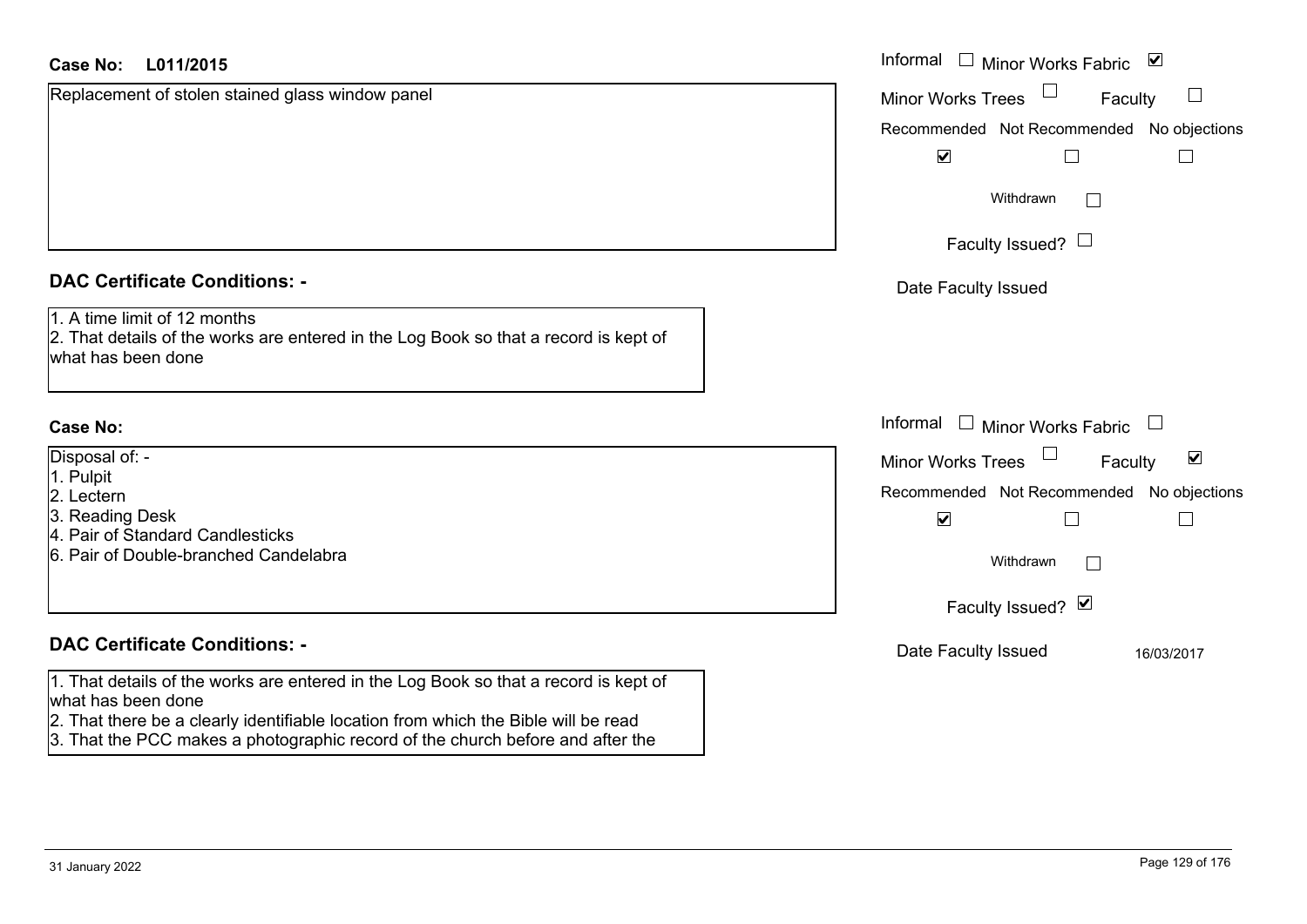| <b>Case No:</b>                                                                                                                                                                                    | Informal<br>Minor Works Fabric                              |
|----------------------------------------------------------------------------------------------------------------------------------------------------------------------------------------------------|-------------------------------------------------------------|
| Installation of wireless Broadband equipment                                                                                                                                                       | $\blacktriangledown$<br>Minor Works Trees<br>Faculty        |
|                                                                                                                                                                                                    | Recommended Not Recommended No objections                   |
|                                                                                                                                                                                                    | $\blacktriangledown$                                        |
|                                                                                                                                                                                                    | Withdrawn                                                   |
|                                                                                                                                                                                                    | Faculty Issued? Ø                                           |
| <b>DAC Certificate Conditions: -</b>                                                                                                                                                               | Date Faculty Issued<br>30/08/2018                           |
| 1. That details of the works are entered in the Log Book so that a record is kept of<br>what has been done<br>2. That an updated Electrical Condition Report is commissioned, and submitted to the |                                                             |
| DAC Secretary, after the installation                                                                                                                                                              |                                                             |
| <b>Case No:</b>                                                                                                                                                                                    | Informal<br><b>Minor Works Fabric</b>                       |
| Works to the Clock comprising: -                                                                                                                                                                   | $\blacktriangledown$<br><b>Minor Works Trees</b><br>Faculty |
| 1. Cleaning and restoration                                                                                                                                                                        | Recommended Not Recommended No objections                   |
| 2. Restoration of the Clock dial<br>3. Installation of Autowinding                                                                                                                                 | $\blacktriangledown$                                        |
|                                                                                                                                                                                                    | Withdrawn                                                   |
|                                                                                                                                                                                                    | Faculty Issued? $\Box$                                      |
| <b>DAC Certificate Conditions: -</b>                                                                                                                                                               | Date Faculty Issued<br>02/09/2019                           |
| 1. That details of the works are entered in the Log Book so that a record is kept of<br>what has been done                                                                                         |                                                             |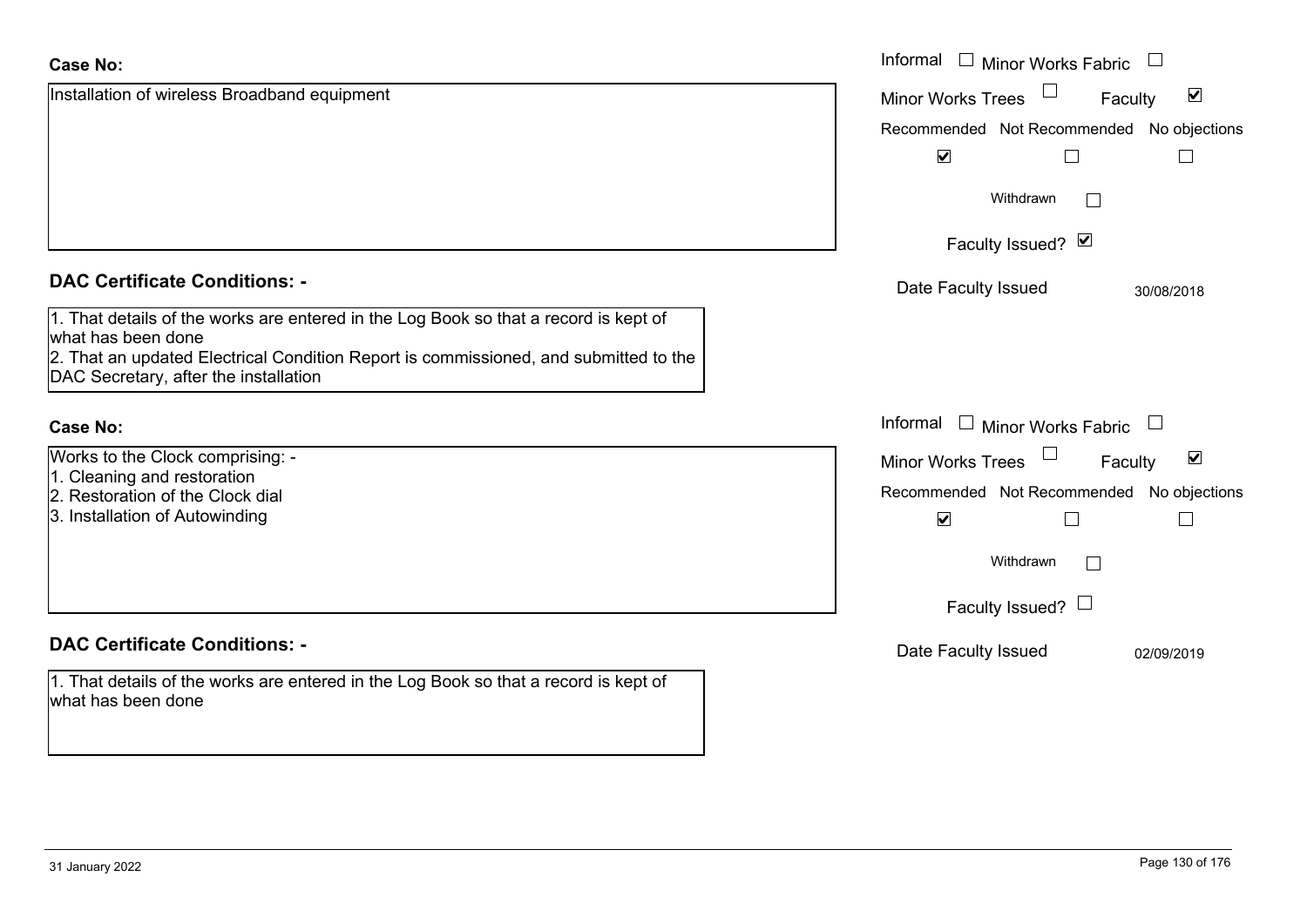| Investigation into the primary and secondary roof structure to then go on to repair roof                                                                                                           | <b>Minor Works Trees</b>                  | $\blacktriangledown$<br>Faculty |
|----------------------------------------------------------------------------------------------------------------------------------------------------------------------------------------------------|-------------------------------------------|---------------------------------|
|                                                                                                                                                                                                    | Recommended Not Recommended No objections |                                 |
|                                                                                                                                                                                                    | $\blacktriangledown$                      |                                 |
|                                                                                                                                                                                                    | Withdrawn<br>$\mathbf{L}$                 |                                 |
|                                                                                                                                                                                                    | Faculty Issued? $\Box$                    |                                 |
| <b>DAC Certificate Conditions: -</b>                                                                                                                                                               | Date Faculty Issued                       | 11/12/2019                      |
| 1. That details of the works are entered in the Log Book so that a record is kept of<br>what has been done<br>2. That the work should be carried out at the direction of the church architect      |                                           |                                 |
| 3. That a specification detailing the proposed repairs should be submitted to the DAC                                                                                                              |                                           |                                 |
| <b>Case No:</b>                                                                                                                                                                                    | Informal<br>$\Box$ Minor Works Fabric     |                                 |
| Roof repairs following the investigation works                                                                                                                                                     | <b>Minor Works Trees</b>                  | $\blacktriangledown$<br>Faculty |
|                                                                                                                                                                                                    | Recommended Not Recommended No objections |                                 |
|                                                                                                                                                                                                    | $\blacktriangledown$                      |                                 |
|                                                                                                                                                                                                    | Withdrawn                                 |                                 |
|                                                                                                                                                                                                    | Faculty Issued? $\Box$                    |                                 |
| <b>DAC Certificate Conditions: -</b>                                                                                                                                                               | Date Faculty Issued                       | 18/05/2020                      |
| 1. That details of the works are entered in the Log Book so that a record is kept of<br>what has been done<br>2. That any plumbers marks found on existing lead should be photographed, identified |                                           |                                 |

Informal

Minor Works Fabric

and cut-out, then retained or spot-welded back into the new lead work according to

**Case No:**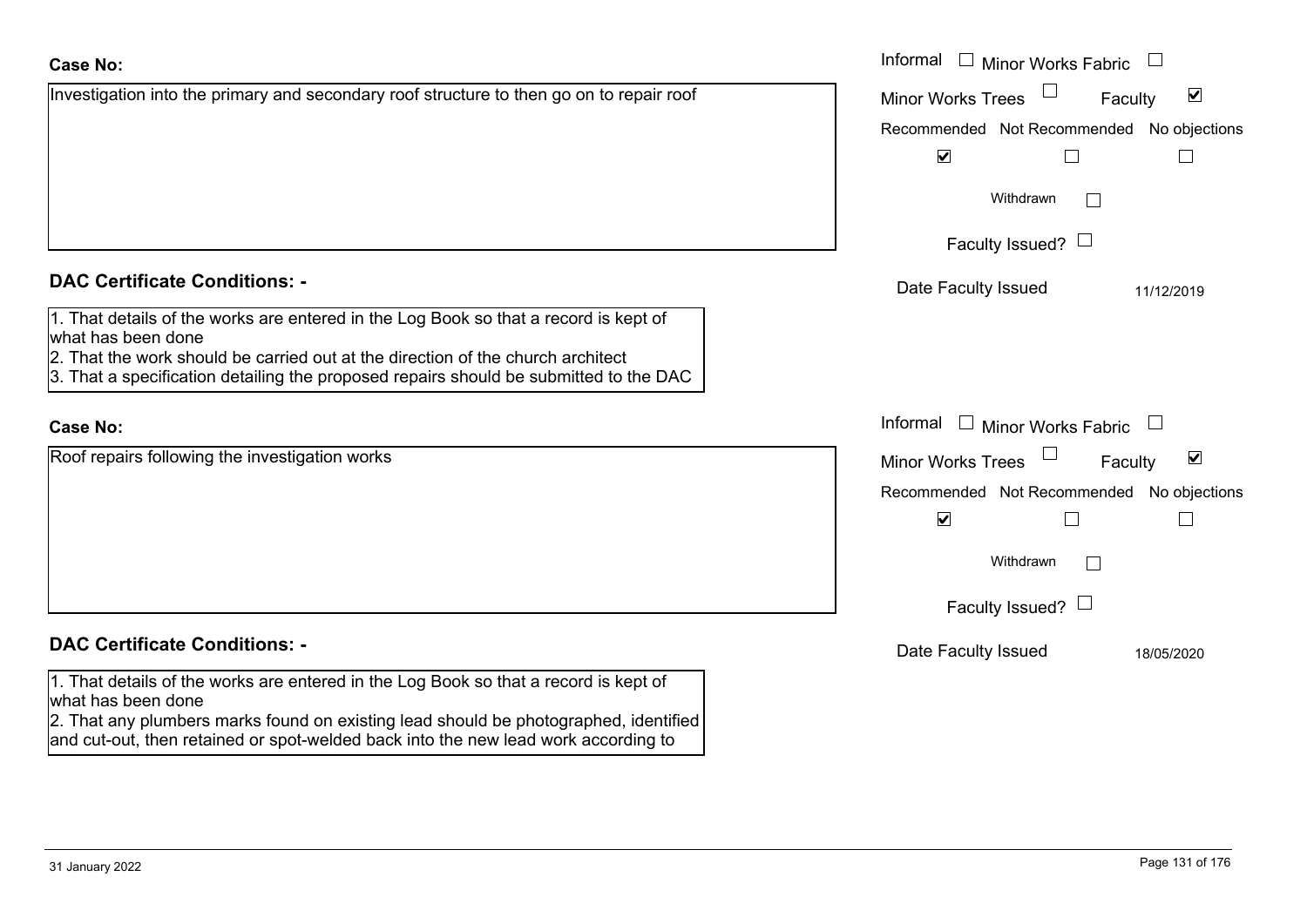# **Case No:**

Re-ordering focussing on: - 1. Nave a) Seating b) Flooring 2. Heating

# **DAC Certificate Conditions: -**

1. That details of the works are entered in the Log Book so that a record is kept of what has been done

|                     | Informal $\Box$ Minor Works Fabric $\Box$ |
|---------------------|-------------------------------------------|
| ing focussing on: - | Minor Works Trees $\Box$<br>⊻<br>Faculty  |
| ting<br>pring<br>g  | Recommended Not Recommended No objections |
|                     | Withdrawn<br>I.                           |
|                     | Faculty Issued? $L$                       |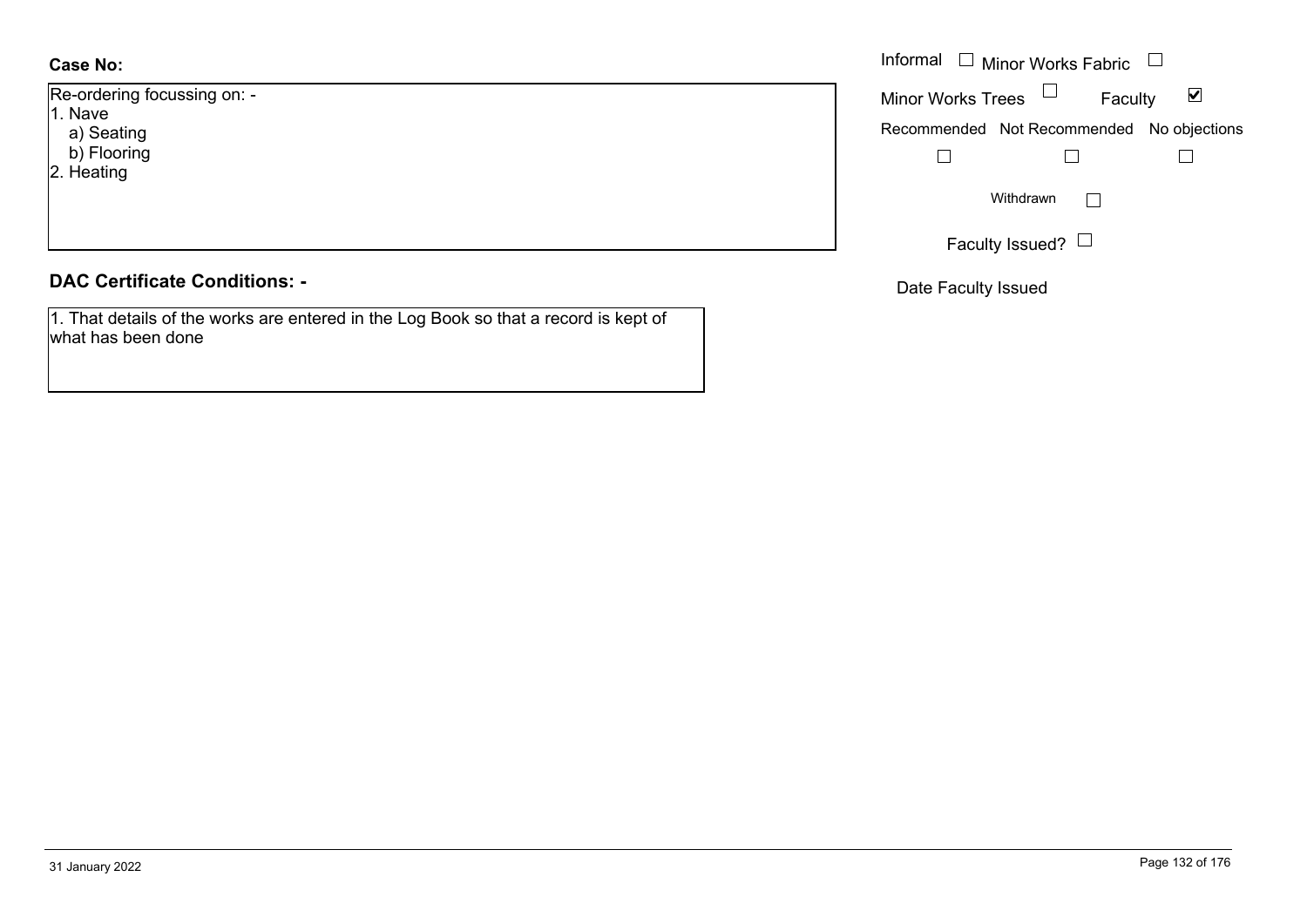#### **20203 Hugglescote, St John the Baptist**

| L005/2001<br><b>Case No:</b>         | Informal $\Box$ Minor Works Fabric        | $\Box$                          |
|--------------------------------------|-------------------------------------------|---------------------------------|
| Repairs to Organ                     | Minor Works Trees $\Box$                  | Faculty<br>$\blacktriangledown$ |
|                                      | Recommended Not Recommended No objections |                                 |
|                                      | $\blacktriangledown$                      |                                 |
|                                      | Withdrawn                                 | $\vert \ \ \vert$               |
|                                      | Faculty Issued? Ø                         |                                 |
| <b>DAC Certificate Conditions: -</b> | Date Faculty Issued                       | 17/10/2001                      |
| 1. A time limit of 12 months         |                                           |                                 |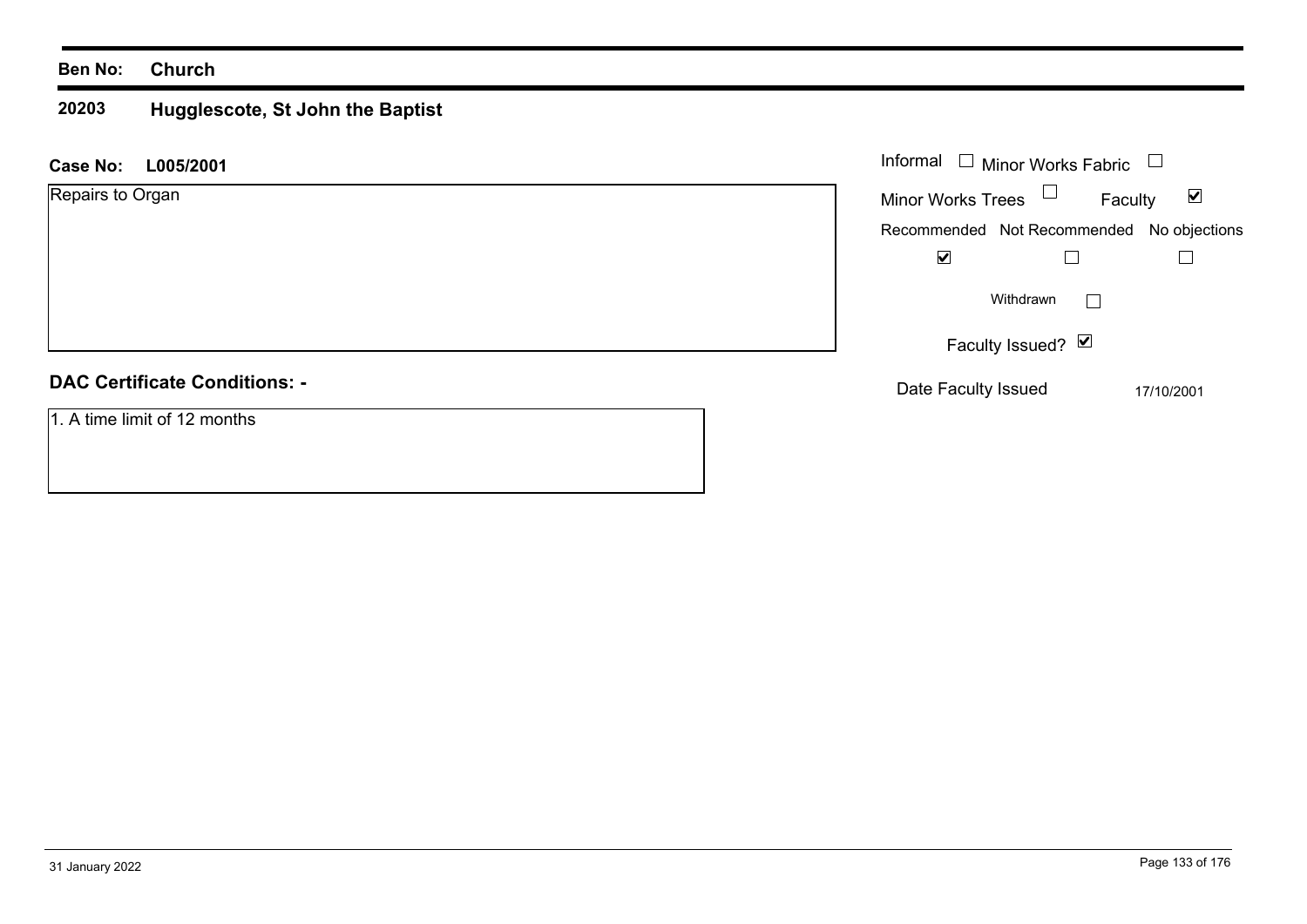| <b>Case No:</b><br>L008/2008                                                                                                                                                                                                                                                       | Informal $\blacksquare$ Minor Works Fabric $\blacksquare$                                                                                                             |
|------------------------------------------------------------------------------------------------------------------------------------------------------------------------------------------------------------------------------------------------------------------------------------|-----------------------------------------------------------------------------------------------------------------------------------------------------------------------|
| 1. Remove existing 12 gas heaters<br>2. Install 12 Druggasar K55 fan assisted and power flued gas heaters                                                                                                                                                                          | $\blacktriangledown$<br><b>Minor Works Trees</b><br>Faculty<br>Recommended Not Recommended No objections<br>$\blacktriangledown$<br>$\Box$                            |
|                                                                                                                                                                                                                                                                                    | Withdrawn<br>Faculty Issued? Ø                                                                                                                                        |
| <b>DAC Certificate Conditions: -</b><br>1. A time limit of 12 months<br>2. That details of the works are entered in the Log Book so that a record is kept of<br>what has been done<br>3. That the external flues (if they are at low level) are fitted with the appropriate guards | Date Faculty Issued<br>25/06/2008                                                                                                                                     |
| L189/2012<br><b>Case No:</b>                                                                                                                                                                                                                                                       | Informal<br>$\Box$ Minor Works Fabric $\Box$                                                                                                                          |
| 1. Re-leathering of the bellows<br>2. Re-construction of the Organ Blower housing                                                                                                                                                                                                  | $\blacktriangledown$<br>Minor Works Trees<br>Faculty<br>Recommended Not Recommended No objections<br>$\blacktriangledown$<br>$\Box$<br>Withdrawn<br>Faculty Issued? Ø |
| <b>DAC Certificate Conditions: -</b>                                                                                                                                                                                                                                               | Date Faculty Issued<br>28/11/2013                                                                                                                                     |
| 1. A time limit of 12 months<br>2. That details of the works are entered in the Log Book so that a record is kept of<br>what has been done<br>3. That the PCC should obtain assurance that the smaller bellows will provide an                                                     |                                                                                                                                                                       |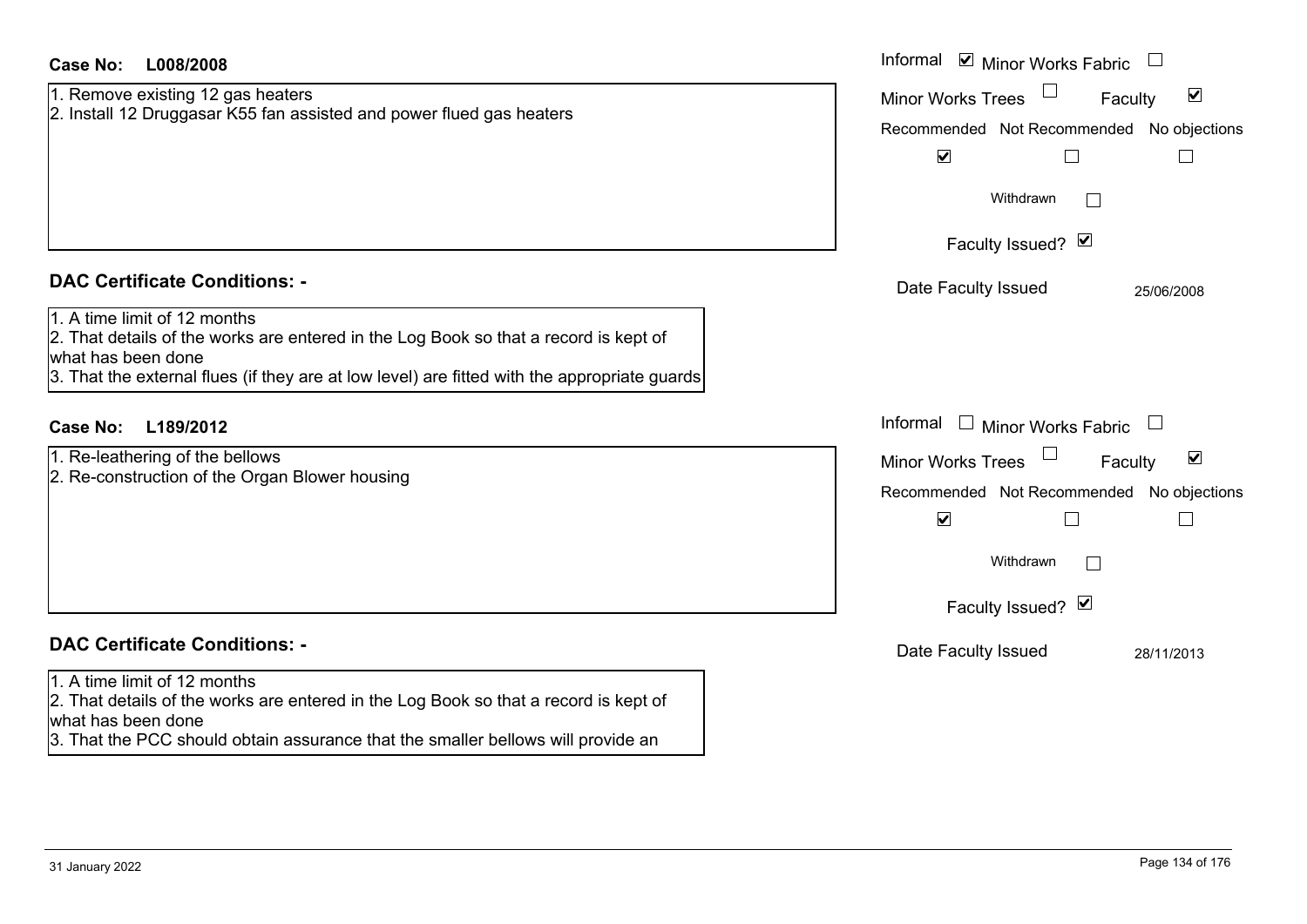# **L075/2012Case No:** Informal

1. Repairs to stained glass windows 2. Installation of window guards

# **DAC Certificate Conditions: -**

# 1. A time limit of 12 months

2. That details of the works are entered in the Log Book so that a record is kept of what has been done

3. That the window grilles are of black powder coated stainless steel and shaped to fit

#### **Case No:**

Laying-up of Normandy Veterans Association Standard near War Memorial

# **DAC Certificate Conditions: -**

1. That details of the works are entered in the Log Book so that a record is kept of what has been done

2. That, where possible, all fixings should be made into joints, not stonework, using stainless steel or non-ferrous screws in fibre plugs

| L075/2012                                                                                                                                                                                       | Informal $\blacksquare$ Minor Works Fabric $\blacksquare$                                                                                                       |
|-------------------------------------------------------------------------------------------------------------------------------------------------------------------------------------------------|-----------------------------------------------------------------------------------------------------------------------------------------------------------------|
| s to stained glass windows<br>ation of window guards                                                                                                                                            | $\blacktriangledown$<br><b>Minor Works Trees</b><br>Faculty<br>Recommended Not Recommended No objections<br>$\blacktriangledown$                                |
|                                                                                                                                                                                                 | Withdrawn<br>$\Box$                                                                                                                                             |
| rtificate Conditions: -                                                                                                                                                                         | Faculty Issued? Ø<br>Date Faculty Issued<br>29/11/2012                                                                                                          |
| limit of 12 months<br>etails of the works are entered in the Log Book so that a record is kept of<br>been done<br>e window grilles are of black powder coated stainless steel and shaped to fit |                                                                                                                                                                 |
|                                                                                                                                                                                                 | Informal $\Box$ Minor Works Fabric $\Box$                                                                                                                       |
| p of Normandy Veterans Association Standard near War Memorial                                                                                                                                   | $\blacktriangledown$<br><b>Minor Works Trees</b><br>Faculty<br>Recommended Not Recommended No objections<br>$\blacktriangledown$<br>Withdrawn<br>$\overline{a}$ |
|                                                                                                                                                                                                 | Faculty Issued? Ø                                                                                                                                               |
| rtificate Conditions: -                                                                                                                                                                         | Date Faculty Issued<br>12/01/2018                                                                                                                               |
| etails of the works are entered in the Log Book so that a record is kept of                                                                                                                     |                                                                                                                                                                 |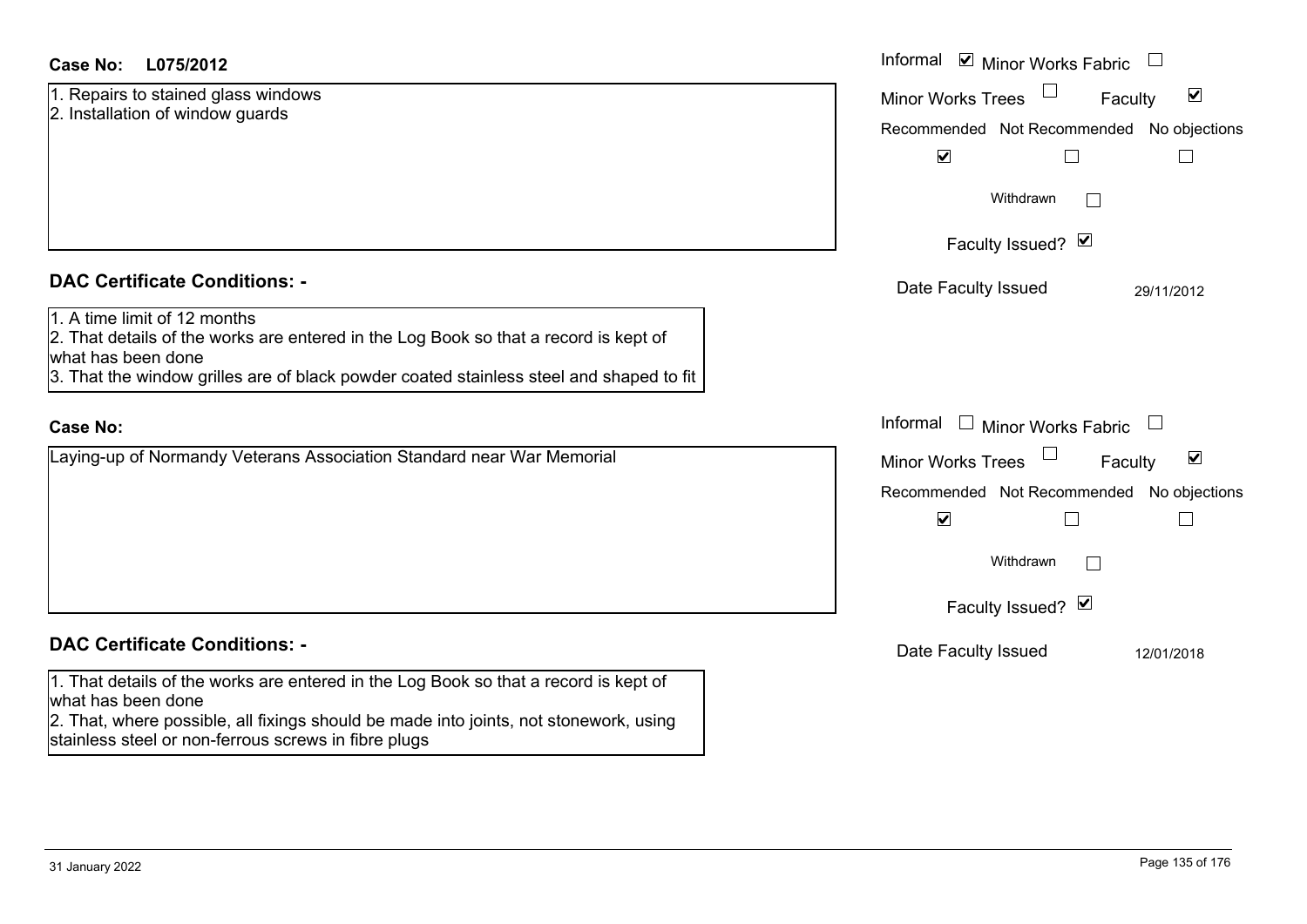what has been done

2. That the Church Architect agrees the suitability of the paint for the guttering

| <b>Case No:</b>                                                                                            | Informal $\Box$ Minor Works Fabric $\Box$                   |
|------------------------------------------------------------------------------------------------------------|-------------------------------------------------------------|
| Repairs to two stained glass windows in the Lady Chapel                                                    | $\blacktriangledown$<br><b>Minor Works Trees</b><br>Faculty |
|                                                                                                            | Recommended Not Recommended No objections                   |
|                                                                                                            | $\blacktriangledown$<br>$\Box$<br>$\Box$                    |
|                                                                                                            | Withdrawn<br>$\Box$                                         |
|                                                                                                            | Faculty Issued? Ø                                           |
| <b>DAC Certificate Conditions: -</b>                                                                       | Date Faculty Issued<br>03/05/2018                           |
| 1. That details of the works are entered in the Log Book so that a record is kept of<br>what has been done |                                                             |
| <b>Case No:</b>                                                                                            | Informal $\Box$ Minor Works Fabric $\Box$                   |
| Re-decoration of guttering & re-pairing joints in guttering                                                | Minor Works Trees $\Box$<br>$\Box$<br>Faculty               |
|                                                                                                            | Recommended Not Recommended No objections                   |
|                                                                                                            | $\blacktriangledown$<br>$\Box$<br>$\overline{\phantom{a}}$  |
|                                                                                                            | Withdrawn<br>$\Box$                                         |
|                                                                                                            | Faculty Issued? $\Box$                                      |
| <b>DAC Certificate Conditions: -</b>                                                                       | Date Faculty Issued                                         |
| 1. That details of the works are entered in the Log Book so that a record is kept of                       |                                                             |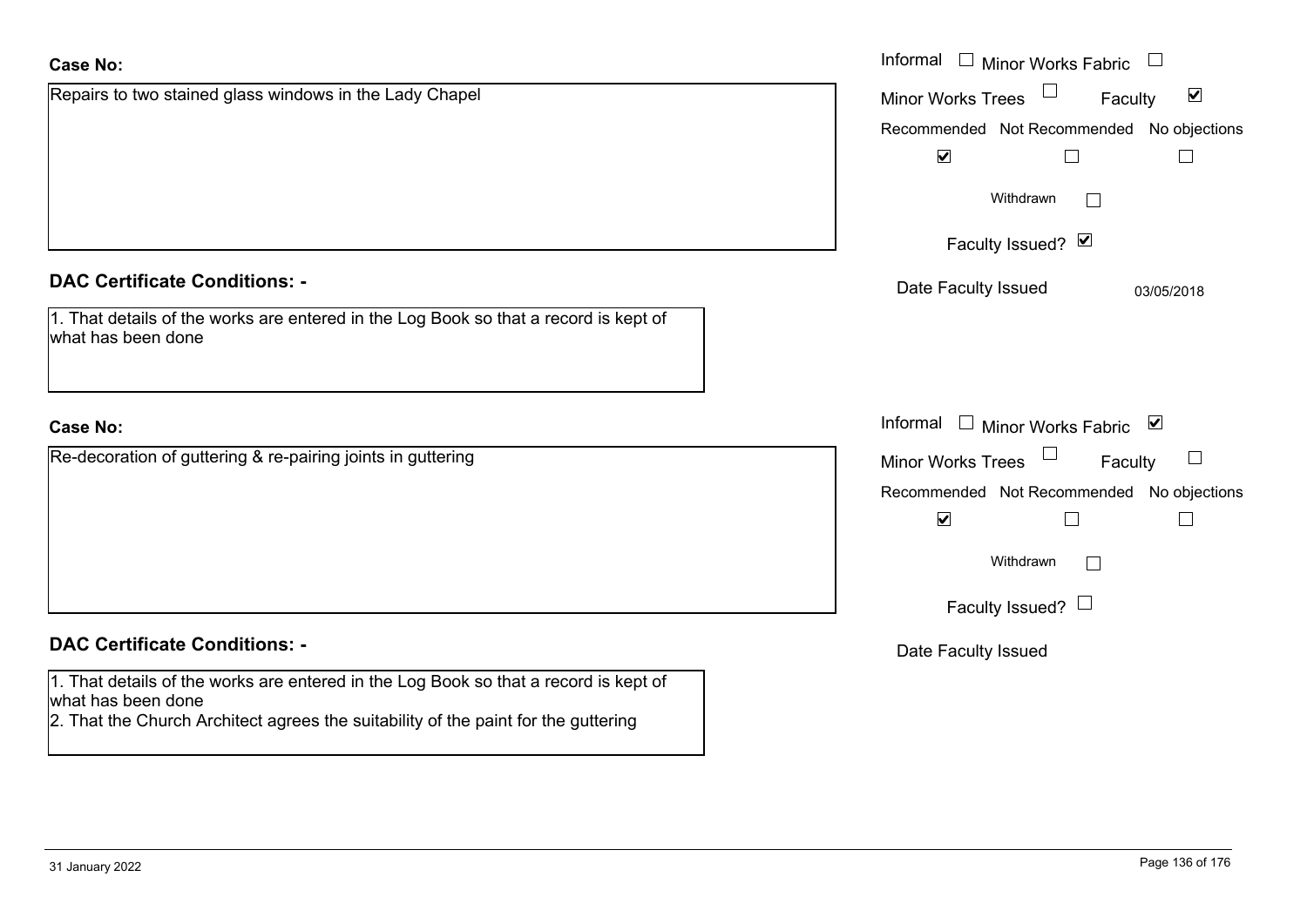# **Case No:**

Repairs to the Electrical System

|  |  | <b>DAC Certificate Conditions: -</b> |  |
|--|--|--------------------------------------|--|
|--|--|--------------------------------------|--|

1. That details of the works are entered in the Log Book so that a record is kept of what has been done

 2. That an updated Electrical Condition Report is commissioned, and submitted to the DAC Secretary, after the installation

|                         | Informal $\Box$ Minor Works Fabric $\Box$ |
|-------------------------|-------------------------------------------|
| o the Electrical System | Minor Works Trees $\quad \Box$<br>Faculty |
|                         | Recommended Not Recommended No objections |
|                         | ⊻                                         |
|                         | Withdrawn<br>$\mathbf{L}$                 |
|                         | Faculty Issued? $\Box$                    |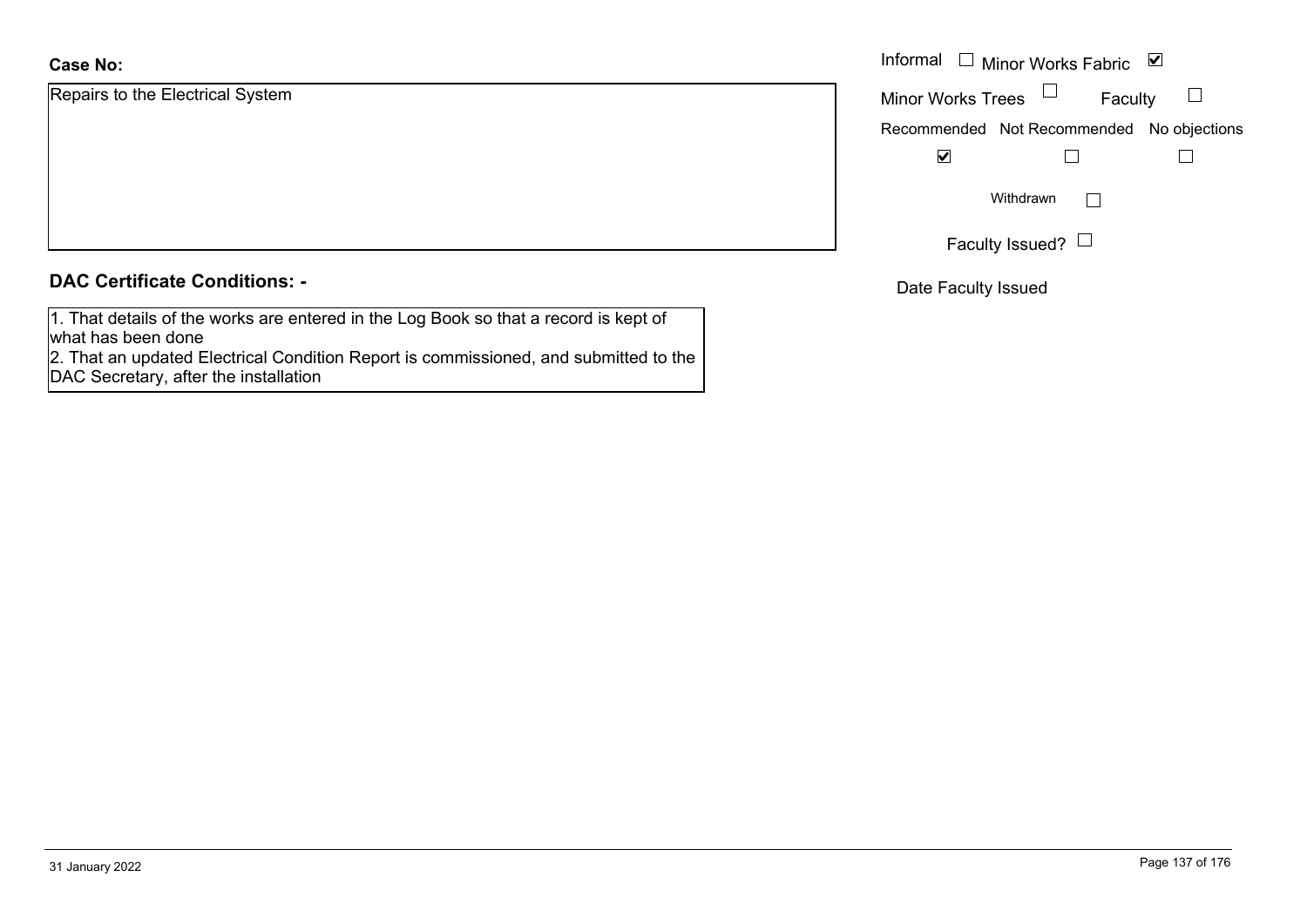# **Hugglescote, Station Road (Local Authority) Cemetery**

# **Case No:**

# **DAC Certificate Conditions: -**

1. A time limit of 12 months

|                                                                       |                          | Informal $\Box$ Minor Works Fabric $\Box$ |  |
|-----------------------------------------------------------------------|--------------------------|-------------------------------------------|--|
| ation for Minor Works / Informal Advice / Formal Advice has been made | Minor Works Trees $\Box$ | Faculty                                   |  |
|                                                                       |                          | Recommended Not Recommended No objections |  |
|                                                                       |                          |                                           |  |
|                                                                       |                          | Withdrawn                                 |  |
|                                                                       |                          | Faculty Issued? $\Box$                    |  |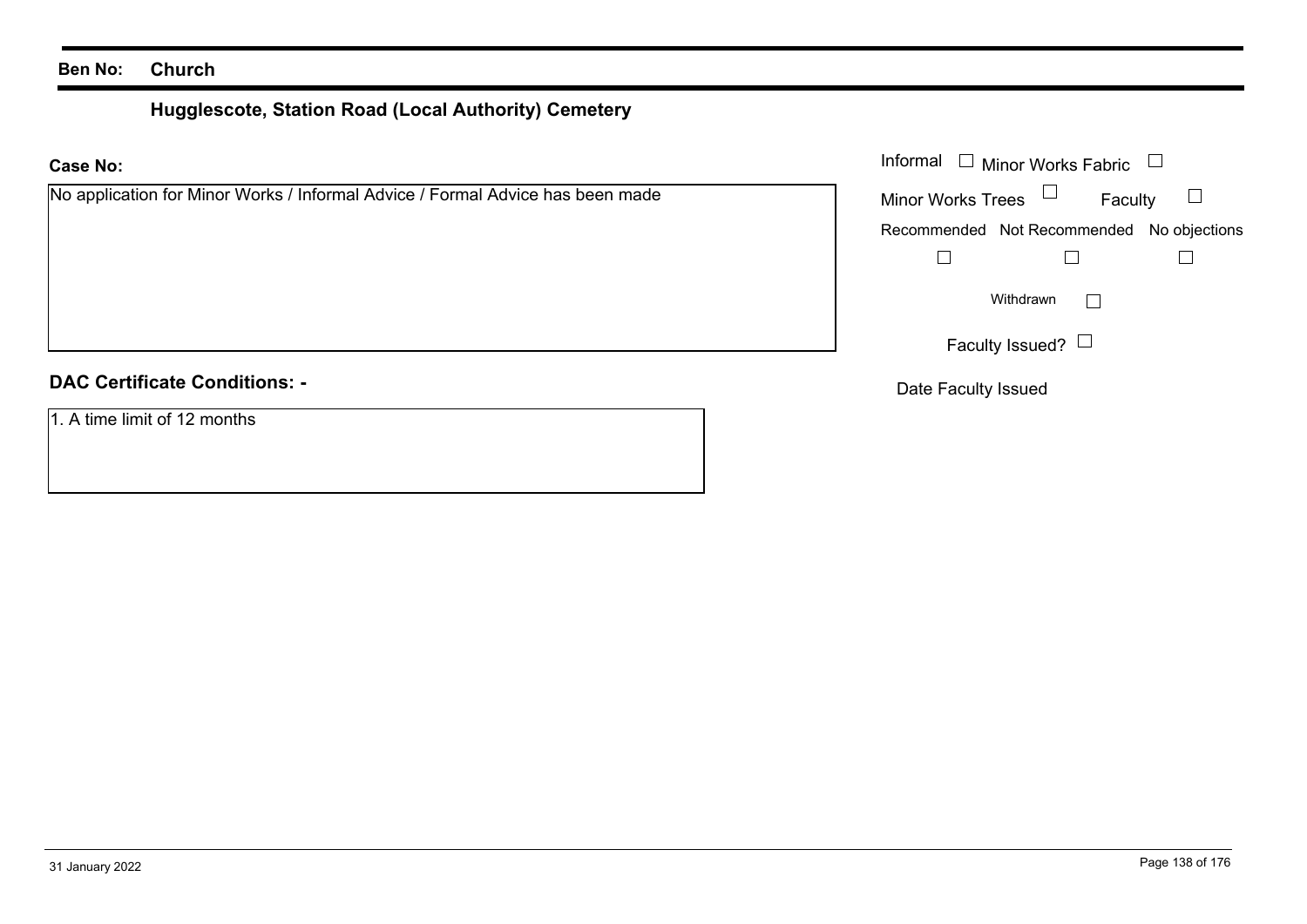#### **10105 Humberstone, St Mary**

| L141/2000<br><b>Case No:</b>         | Informal<br>$\Box$ Minor Works Fabric                       |
|--------------------------------------|-------------------------------------------------------------|
| Repair and refurbishment of Organ    | Minor Works Trees $\Box$<br>$\blacktriangledown$<br>Faculty |
|                                      | Recommended Not Recommended No objections                   |
|                                      | $\blacktriangledown$                                        |
|                                      | Withdrawn                                                   |
|                                      | Faculty Issued? Ø                                           |
| <b>DAC Certificate Conditions: -</b> | Date Faculty Issued<br>14/03/2001                           |
| 1. A time limit of 12 months         |                                                             |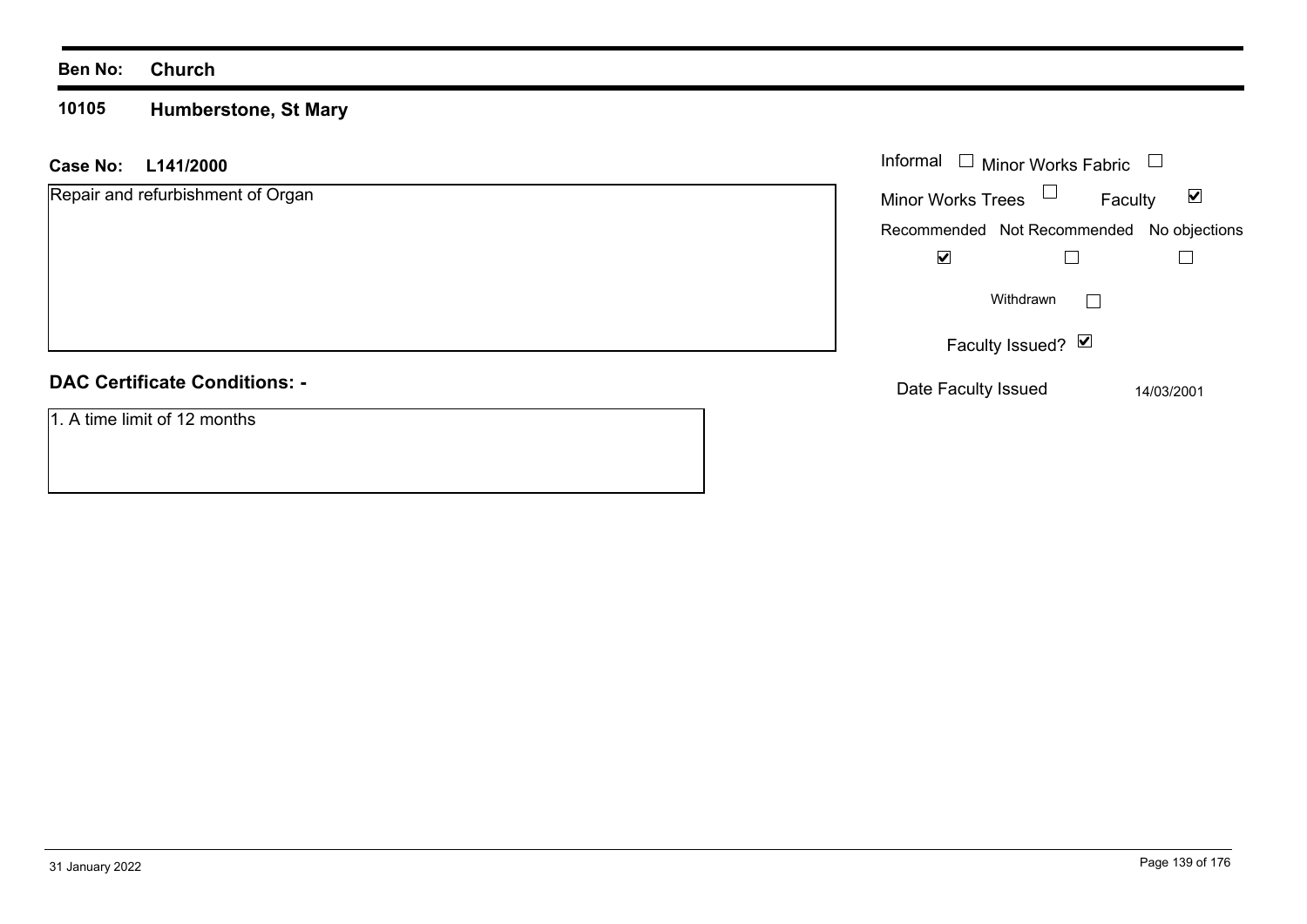| <b>Case No:</b><br>L154/2001 & L042/2002                                                                                       | Informal □ Minor Works Fabric                                                                                                                                              |
|--------------------------------------------------------------------------------------------------------------------------------|----------------------------------------------------------------------------------------------------------------------------------------------------------------------------|
| 1. Re-wiring of church<br>2. Installation of additional spotlights in North and South Aisles                                   | $\blacktriangledown$<br>Minor Works Trees<br>Faculty<br>Recommended Not Recommended No objections<br>$\blacktriangledown$<br>$\Box$                                        |
|                                                                                                                                | Withdrawn<br>Faculty Issued? $\Box$                                                                                                                                        |
| <b>DAC Certificate Conditions: -</b>                                                                                           | Date Faculty Issued                                                                                                                                                        |
| 1. A time limit of 12 months                                                                                                   |                                                                                                                                                                            |
| <b>Case No:</b><br>L135/2004                                                                                                   | Informal ⊠ Minor Works Fabric □                                                                                                                                            |
| Memorials to Horace and Elsie Wright and Gert and Bill Burton (the subject of a private faculty petition<br>to the Chancellor) | Minor Works Trees<br>$\blacktriangledown$<br>Faculty<br>Recommended Not Recommended No objections<br>$\blacktriangledown$<br>$\Box$<br>Withdrawn<br>Faculty Issued? $\Box$ |
| <b>DAC Certificate Conditions: -</b>                                                                                           | Date Faculty Issued                                                                                                                                                        |
| 1. A time limit of 12 months                                                                                                   |                                                                                                                                                                            |

#### **DAC Certificate Conditions: -**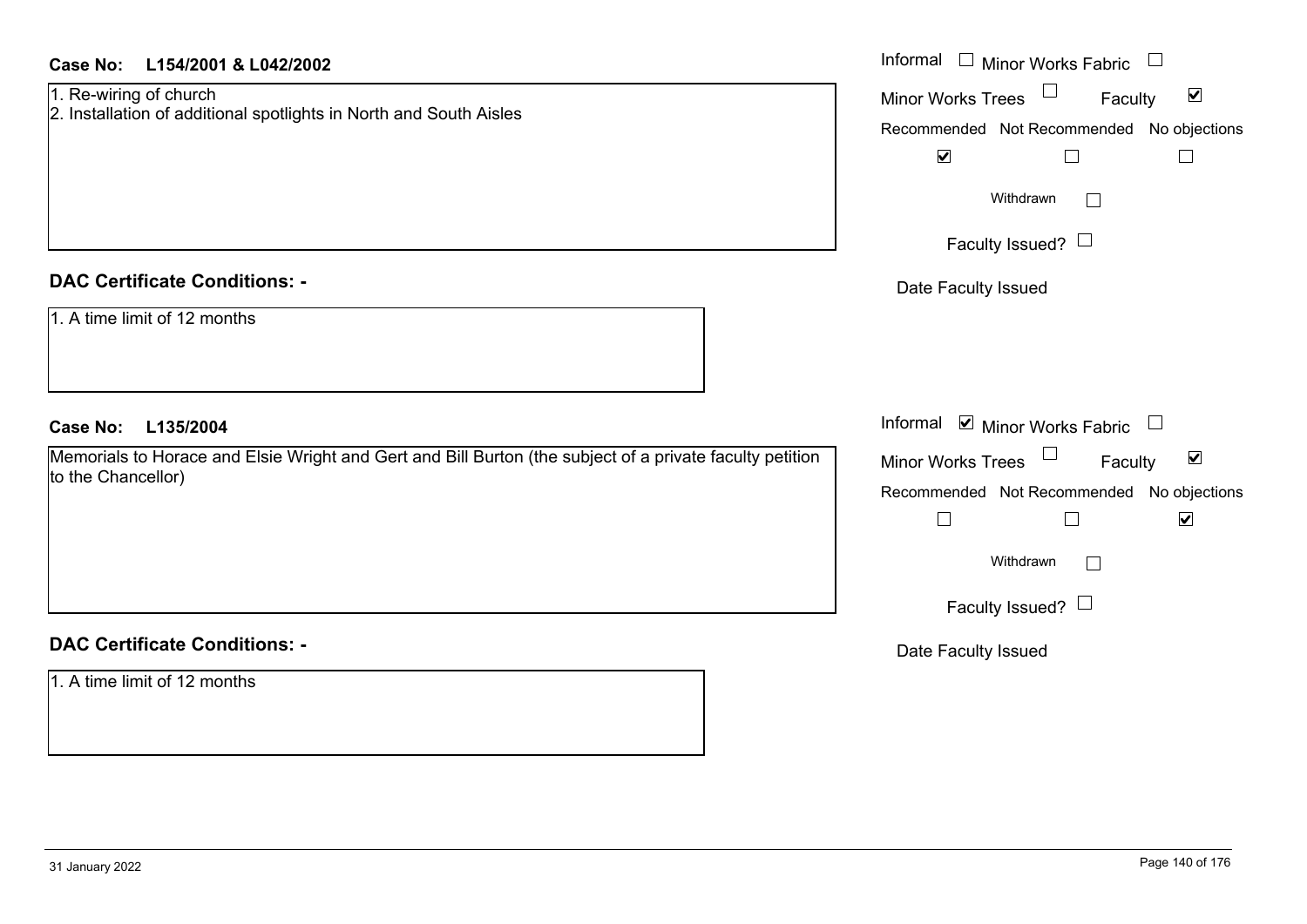| <b>Case No:</b><br>L156/2006                                                                                                                                                           | Informal □ Minor Works Fabric □                                |
|----------------------------------------------------------------------------------------------------------------------------------------------------------------------------------------|----------------------------------------------------------------|
| Installation of vase on the grave of Shaun Palmer                                                                                                                                      | $\Box$<br>$\blacktriangledown$<br>Minor Works Trees<br>Faculty |
|                                                                                                                                                                                        | Recommended Not Recommended No objections                      |
|                                                                                                                                                                                        | $\overline{\mathbf{v}}$                                        |
|                                                                                                                                                                                        | Withdrawn                                                      |
|                                                                                                                                                                                        | Faculty Issued? $\Box$                                         |
| <b>DAC Certificate Conditions: -</b>                                                                                                                                                   | Date Faculty Issued                                            |
| 1. A time limit of 12 months<br>2. That the proposals does not comply with the Chancellor's Churchyard Regulations<br>3. That there is an adequate designated area for floral tributes |                                                                |
| <b>Case No:</b><br>L028/2007                                                                                                                                                           | Informal $\Box$ Minor Works Fabric $\Box$                      |
| Repairs to 3 lancet windows                                                                                                                                                            | Minor Works Trees<br>$\blacktriangledown$<br>Faculty           |
|                                                                                                                                                                                        | Recommended Not Recommended No objections                      |
|                                                                                                                                                                                        | Г<br>$\vert \ \ \vert$                                         |
|                                                                                                                                                                                        | Withdrawn                                                      |
|                                                                                                                                                                                        | Faculty Issued? $\Box$                                         |
| <b>DAC Certificate Conditions: -</b>                                                                                                                                                   | Date Faculty Issued                                            |
| 1. A time limit of 12 months                                                                                                                                                           |                                                                |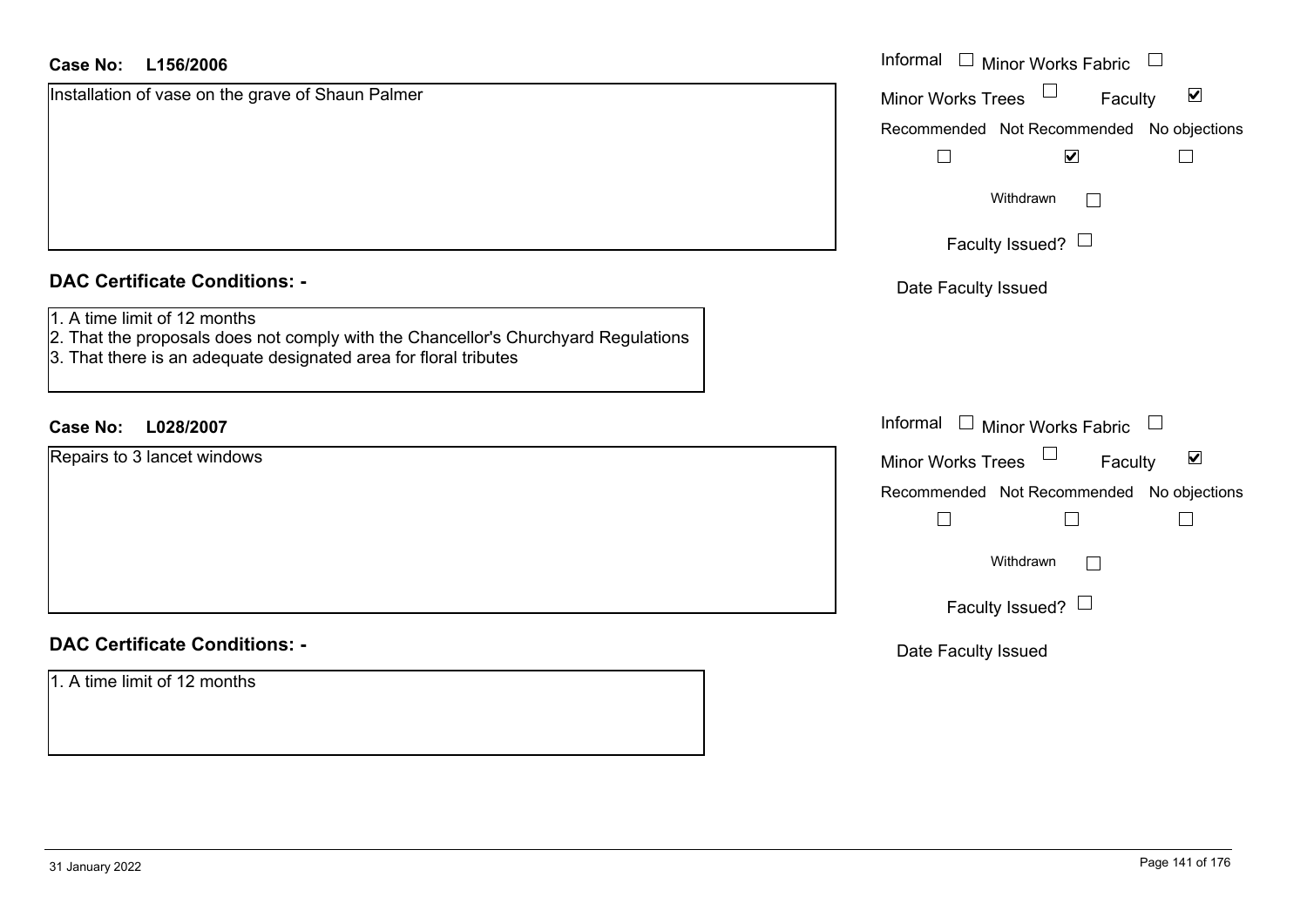| Case No:<br>L004/2009                                                                                                                     | Informal ⊠ Minor Works Fabric                                                                        |
|-------------------------------------------------------------------------------------------------------------------------------------------|------------------------------------------------------------------------------------------------------|
| Repairs to the churchyard wall between Manor House gardens and the Lych Gate                                                              | $\blacktriangledown$<br><b>Minor Works Trees</b><br>Faculty                                          |
|                                                                                                                                           | Recommended Not Recommended No objections                                                            |
|                                                                                                                                           | $\blacktriangledown$                                                                                 |
|                                                                                                                                           | Withdrawn                                                                                            |
|                                                                                                                                           | Faculty Issued? Ø                                                                                    |
| <b>DAC Certificate Conditions: -</b>                                                                                                      | Date Faculty Issued<br>12/02/2009                                                                    |
| . A time limit of 12 months<br>2. That details of the works are entered in the Log Book so that a record is kept of<br>what has been done |                                                                                                      |
| 3. That the mortar should be 1 part NHL 3.5 to 2.5 sharp Baston Fenn aggregate sand                                                       |                                                                                                      |
| <b>Case No:</b><br>L155/2009                                                                                                              | Informal<br>Minor Works Fabric                                                                       |
| 1. Fell 4 Trees (numbers 84, 86, 87 and 101)                                                                                              | $\blacktriangledown$<br>$\begin{array}{c} \hline \end{array}$<br><b>Minor Works Trees</b><br>Faculty |
| 2. Remedial works to 3 Trees numbers 83, 98, and 104)                                                                                     | Recommended Not Recommended No objections                                                            |
|                                                                                                                                           | $\blacktriangledown$                                                                                 |
|                                                                                                                                           | Withdrawn                                                                                            |
|                                                                                                                                           |                                                                                                      |

1. That details of the works are entered in the Log Book so that a record is kept of what has been done

ended No objections  $\Box$ Faculty Issued?  $\Box$ 

Date Faculty Issued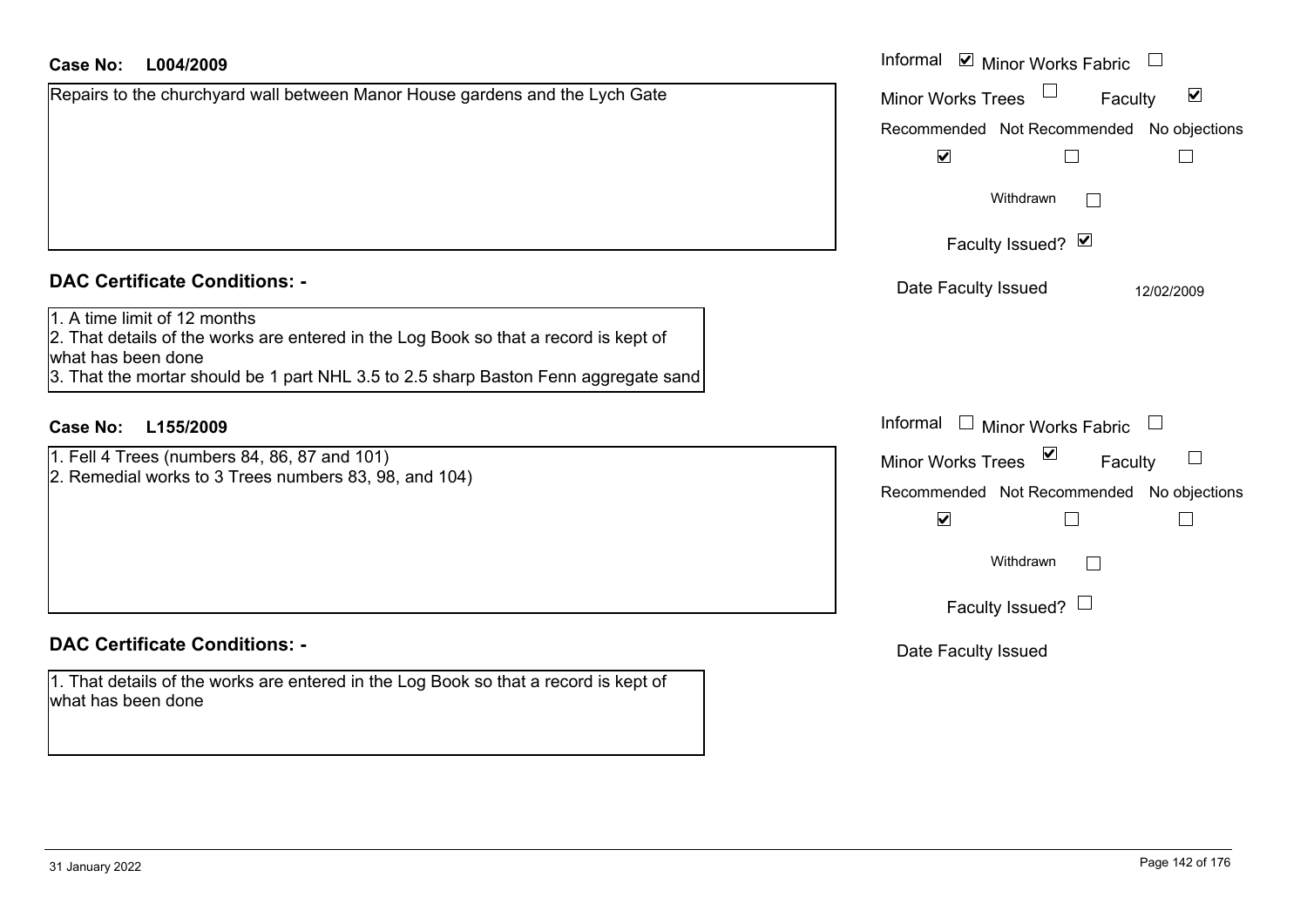| <b>Case No:</b> |  | L194/2010 |  |
|-----------------|--|-----------|--|
|-----------------|--|-----------|--|

Re-ordering

|  | <b>DAC Certificate Conditions: -</b> |  |
|--|--------------------------------------|--|

1. A time limit of 12 months

2. That details of the works are entered in the Log Book so that a record is kept of what has been done

# **L046/2010Case No:** Informal

1. Lopping and banding of 60 x Yew trees 2. General tidying of stray branches

## **DAC Certificate Conditions: -**

1. That details of the works are entered in the Log Book so that a record is kept of what has been done

2. That the works be carried out by a suitably qualified Tree Surgeon

| L194/2010                                                                                                      | Informal <b>v</b> Minor Works Fabric                                                                                      |
|----------------------------------------------------------------------------------------------------------------|---------------------------------------------------------------------------------------------------------------------------|
| ing                                                                                                            | $\Box$<br>Minor Works Trees<br>$\Box$<br>Faculty<br>Recommended Not Recommended No objections<br>$\overline{\phantom{a}}$ |
|                                                                                                                | Withdrawn                                                                                                                 |
|                                                                                                                | Faculty Issued? $\Box$                                                                                                    |
| rtificate Conditions: -                                                                                        | Date Faculty Issued                                                                                                       |
| limit of 12 months<br>etails of the works are entered in the Log Book so that a record is kept of<br>been done |                                                                                                                           |
| L046/2010                                                                                                      | Informal $\Box$ Minor Works Fabric                                                                                        |
| g and banding of 60 x Yew trees<br>al tidying of stray branches                                                | Minor Works Trees $\blacksquare$<br>$\Box$<br>Faculty                                                                     |
|                                                                                                                | Recommended Not Recommended No objections<br>$\blacktriangledown$                                                         |
|                                                                                                                | Withdrawn                                                                                                                 |
|                                                                                                                | Faculty Issued? $\Box$                                                                                                    |
| rtificate Conditions: -                                                                                        | Date Faculty Issued                                                                                                       |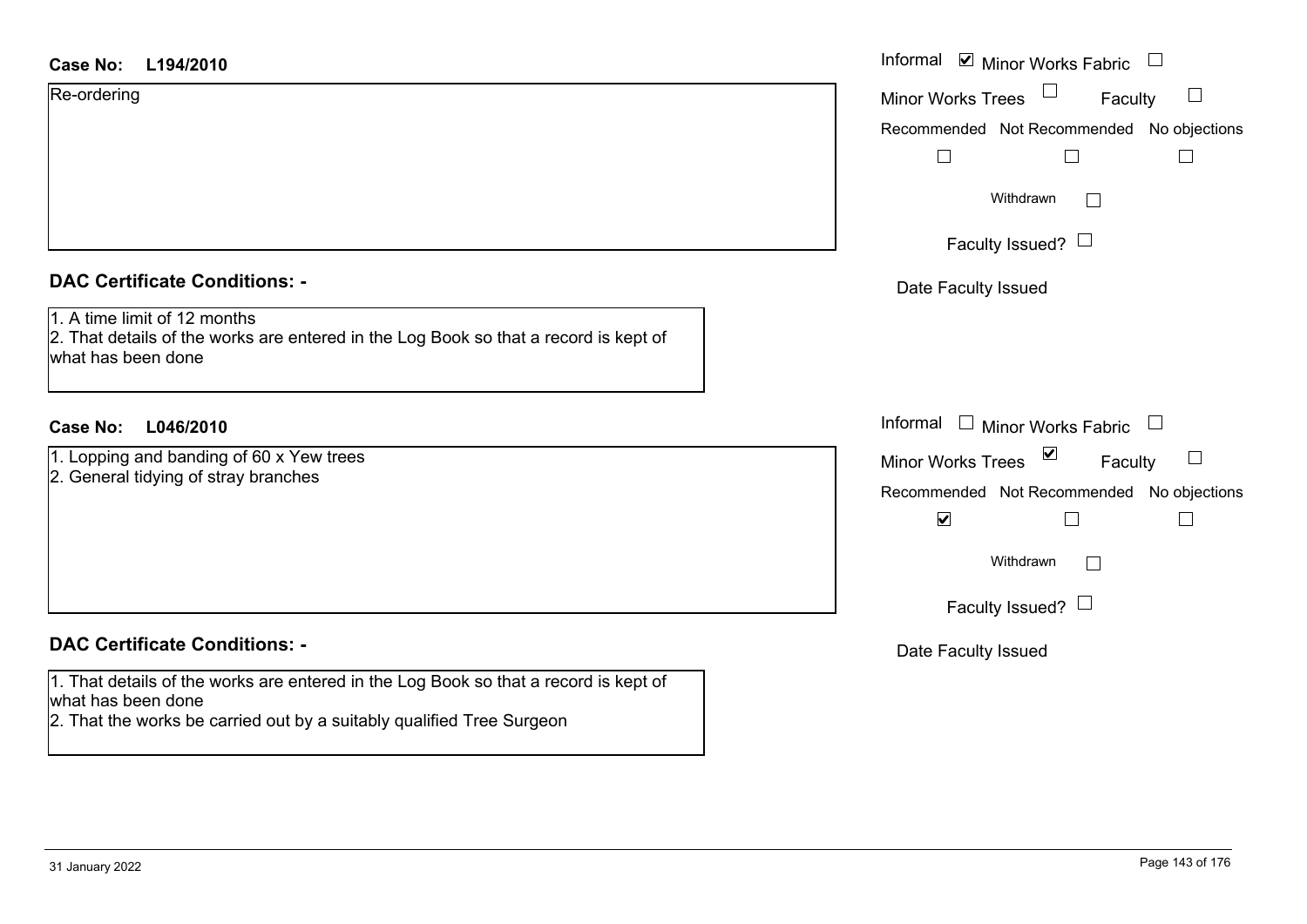| <b>Case No:</b><br>L120/2011                                                                                                                                                                                                      | Informal $\Box$ Minor Works Fabric $\Box$                                                                                                                                                        |
|-----------------------------------------------------------------------------------------------------------------------------------------------------------------------------------------------------------------------------------|--------------------------------------------------------------------------------------------------------------------------------------------------------------------------------------------------|
| Repairs to: -<br>1. Churchyard wall adjacent to the steps from Lidster Close<br>2. Churchyard boundary wall along Lidster Close                                                                                                   | $\blacktriangledown$<br><b>Minor Works Trees</b><br>Faculty<br>Recommended Not Recommended No objections<br>$\blacktriangledown$<br>$\Box$<br>$\Box$<br>Withdrawn<br>$\Box$<br>Faculty Issued? Ø |
| <b>DAC Certificate Conditions: -</b>                                                                                                                                                                                              | Date Faculty Issued<br>03/08/2011                                                                                                                                                                |
| 1. A time limit of 12 months<br>2. That details of the works are entered in the Log Book so that a record is kept of<br>what has been done                                                                                        |                                                                                                                                                                                                  |
| <b>Case No:</b><br>L119/2012                                                                                                                                                                                                      | Informal $\Box$ Minor Works Fabric $\Box$                                                                                                                                                        |
| Repairs to 8 memorials: -<br>1. Richard Underwood<br>2. William Ernest<br>3. William Barrett<br>4. Edith Bates<br>5. Tom Lett<br>6. Harriett Osborne<br>7. Sidney Toone<br>8. Ada Howing                                          | $\blacktriangledown$<br><b>Minor Works Trees</b><br>Faculty<br>Recommended Not Recommended No objections<br>$\blacktriangledown$<br>$\Box$<br>$\Box$<br>Withdrawn<br>Faculty Issued? $\Box$      |
| <b>DAC Certificate Conditions: -</b>                                                                                                                                                                                              | Date Faculty Issued                                                                                                                                                                              |
| 1. A time limit of 12 months<br>2. That details of the works are entered in the Log Book so that a record is kept of<br>what has been done<br>3. That Leicester City Council causes the enclosed advertisement to be published in |                                                                                                                                                                                                  |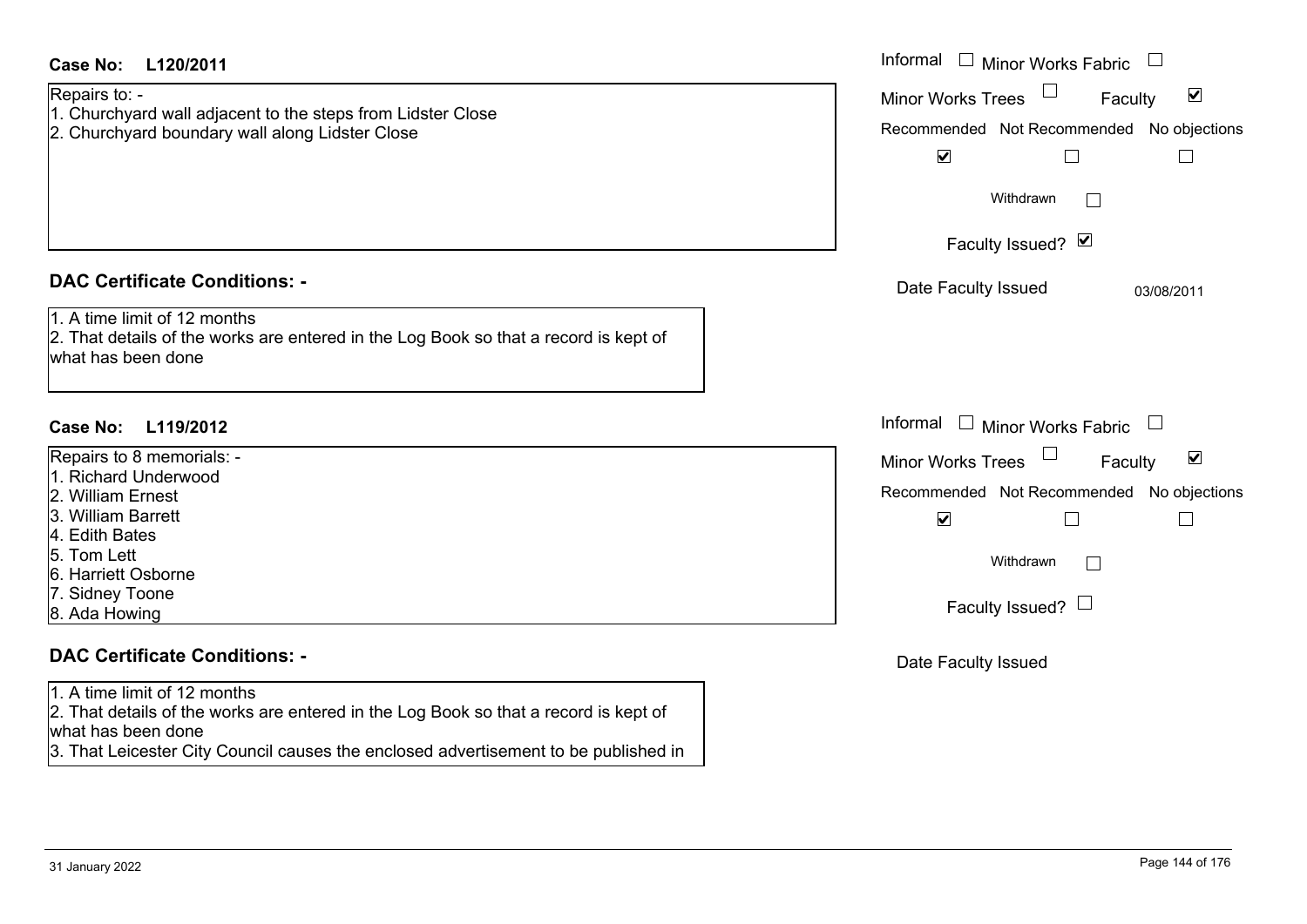| <b>Case No:</b>                                                                                                                                                                                        | Informal $\Box$ Minor Works Fabric                             |
|--------------------------------------------------------------------------------------------------------------------------------------------------------------------------------------------------------|----------------------------------------------------------------|
| Work is to all trees within the grounds, however, specifically to the following TPO group 124 trees: -                                                                                                 | $\overline{\mathbf{v}}$<br><b>Minor Works Trees</b><br>Faculty |
| 1. T11 up to and including T20 mature lime trees on the boundary of and surrounding houses on<br>Lidster Close, to include crown lifting to a minimum of 5m from church yard level - crown thinning by | Recommended Not Recommended No objections                      |
| upto 20% - crown shaping the remainder off buildings by upto 3m as required<br>2. None schedule B works to the same trees and all others within the grounds: -                                         | $\blacktriangledown$                                           |
| Remove all dead wood from all trees on site as required - cut ivy at main stem bases to prevent further<br>crown invasion but to allow natural break down and continued bird nesting                   | Withdrawn                                                      |
|                                                                                                                                                                                                        | Faculty Issued? $\Box$                                         |
| <b>DAC Certificate Conditions: -</b>                                                                                                                                                                   | Date Faculty Issued                                            |
| 1. That details of the works are entered in the Log Book so that a record is kept of<br>what has been done                                                                                             |                                                                |
| <b>Case No:</b>                                                                                                                                                                                        | Informal □ Minor Works Fabric ⊠                                |
| Re-pointing of the north elevation of the Chancel                                                                                                                                                      | $\Box$<br><b>Minor Works Trees</b><br>Faculty                  |
|                                                                                                                                                                                                        | Recommended Not Recommended No objections                      |
|                                                                                                                                                                                                        | $\blacktriangledown$                                           |
|                                                                                                                                                                                                        | Withdrawn                                                      |
|                                                                                                                                                                                                        | Faculty Issued? $\Box$                                         |
| <b>DAC Certificate Conditions: -</b>                                                                                                                                                                   | Date Faculty Issued                                            |
| 1. That details of the works are entered in the Log Book so that a record is kept of<br>what has been done                                                                                             |                                                                |
|                                                                                                                                                                                                        |                                                                |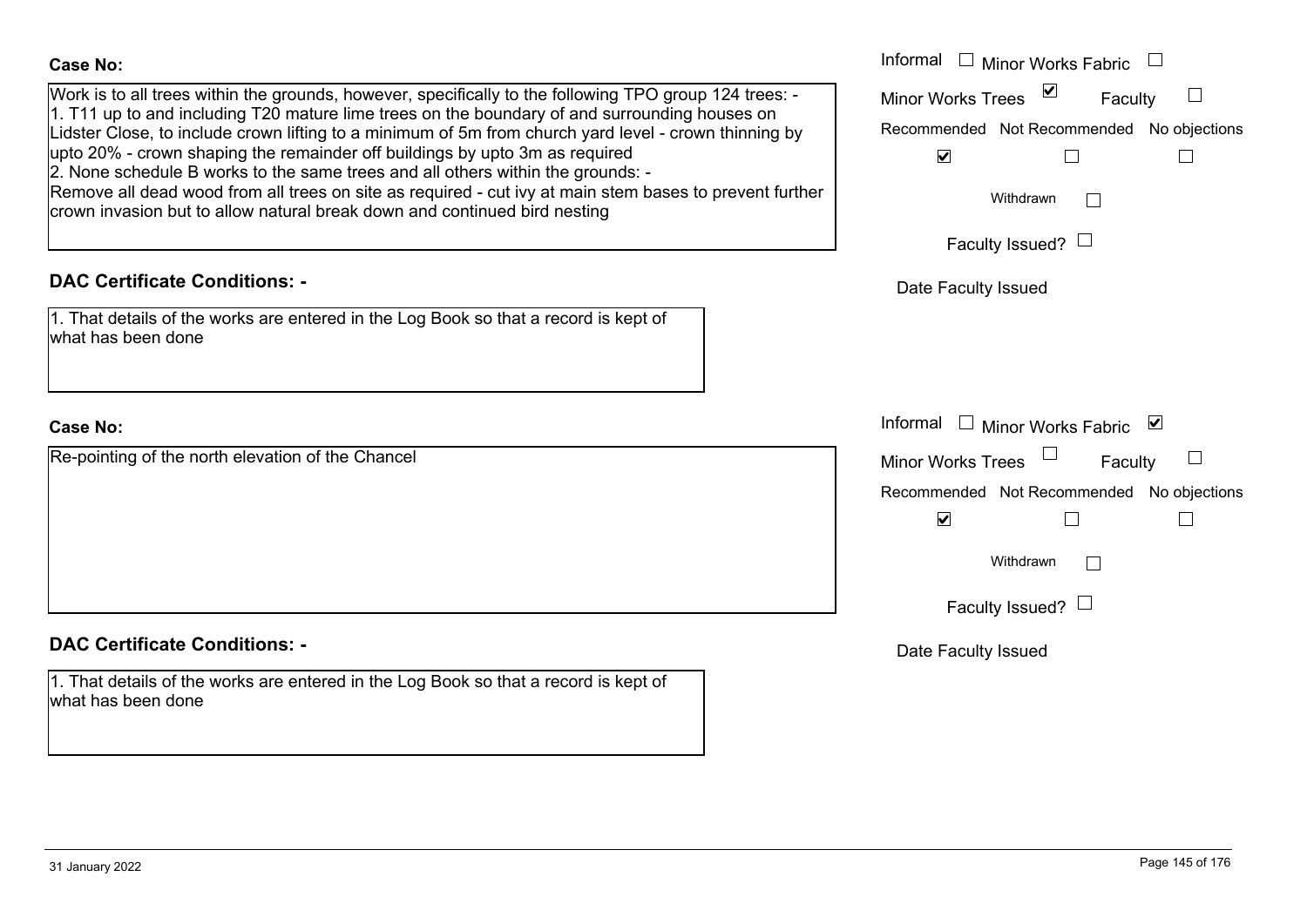Informal  $\Box$  Minor Works Fabric  $\Box$  Informal Minor Works Trees<sup>1</sup> 1. Minor works, crown lift the row of 10 boundary line mature Limes (purple stars on attached plan) to a  $\blacktriangledown$ Faculty height of 5.5m in order to match the current specification applied to the public/carriageway side of the boundary, we would include removal of ivy from the 6 affected trees in the row, this work would allow Recommended Not Recommended No objections for a limited improvement as can be imagined from the attached photos.  $\Box$  $\Box$  $\Box$ 2. Major works, to include the above, also removal of 16 fastigiate Yew trees (red stars on the attached plan) from the main footway/avenue leading to the church. This represents approx. 1/3 of the yew tree Withdrawn $\overline{\mathbf{v}}$ avenue. This work would allow for a complete view of the church for approx. half of the available visible range from Main Street, particularly shown in photos 2 and 3. Faculty Issued?  $\Box$ **DAC Certificate Conditions: -**Date Faculty Issued 1. That details of the works are entered in the Log Book so that a record is kept of what has been doneInformal  $\Box$  Minor Works Fabric  $\Box$  Informal Installation of a new organ stop and replacement of existing chip with an upgraded version  $\overline{\mathsf{v}}$ Faculty Minor Works Trees Recommended Not Recommended No objections  $\Box$  $\Box$  $\Box$ Withdrawn $\Box$ Faculty Issued?  $\Box$ **DAC Certificate Conditions: -**Date Faculty Issued 1. That details of the works are entered in the Log Book so that a record is kept of what has been done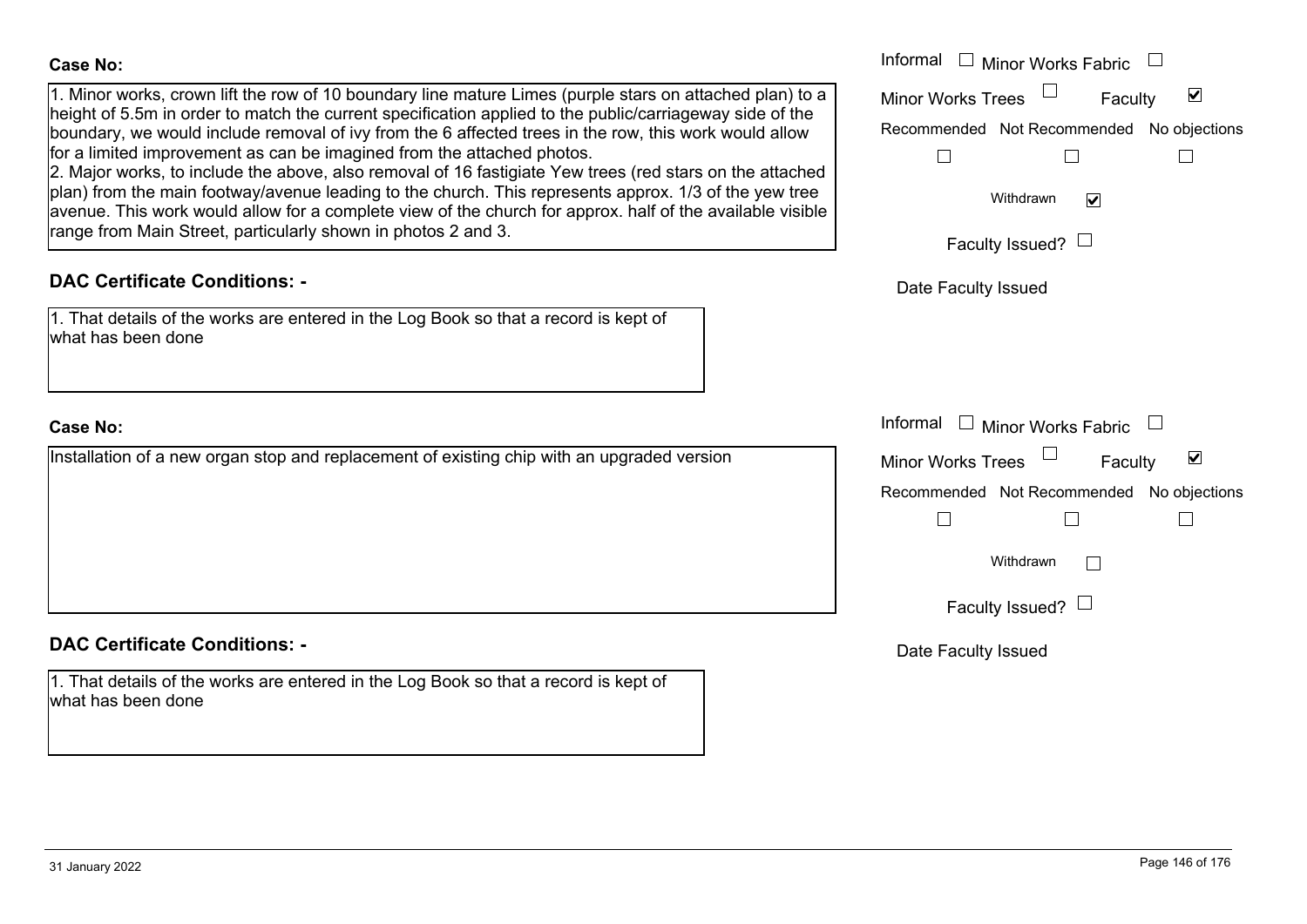| Works to the trees comprising: -                                                              |
|-----------------------------------------------------------------------------------------------|
| 1. Tree 105 Lime - re-pollarding                                                              |
| 2. Tree 106 Lime - re-pollarding                                                              |
| 3. Trees 64 to 80 Limes - remove branches to a height of 3.5m                                 |
| 4. Lime Trees - Removal of basal growth and epicormic shoots on the trunk to a height of 3.5m |
|                                                                                               |
|                                                                                               |
|                                                                                               |
|                                                                                               |

## **DAC Certificate Conditions: -**

| 1. That details of the works are entered in the Log Book so that a record is kept of |  |
|--------------------------------------------------------------------------------------|--|
| what has been done                                                                   |  |

2. That work should avoid disturbance to nesting birds. Birds can nest in many places including buildings, trees, shrubs dense ivy, and bramble/rose scrub. Nesting birds

#### **Case No:**

CONFIRMATORY APPLICATION for works undertaken: -

Works to the trees comprising: - 1. Tree 104 Ash - Fell

# **DAC Certificate Conditions: -**

1. That details of the works are entered in the Log Book so that a record is kept of what has been done

2. That work should avoid disturbance to nesting birds. Birds can nest in many places including buildings, trees, shrubs dense ivy, and bramble/rose scrub. Nesting birds

|                                                                                                                                                                                                                                                       | Informal $\Box$<br><b>Minor Works Fabric</b>                                                                                       |
|-------------------------------------------------------------------------------------------------------------------------------------------------------------------------------------------------------------------------------------------------------|------------------------------------------------------------------------------------------------------------------------------------|
| the trees comprising: -<br>05 Lime - re-pollarding<br>06 Lime - re-pollarding<br>64 to 80 Limes - remove branches to a height of 3.5m<br>rees - Removal of basal growth and epicormic shoots on the trunk to a height of 3.5m                         | $\sum$<br>Minor Works Trees<br>$\Box$<br>Faculty<br>Recommended Not Recommended No objections<br>$\blacktriangledown$<br>Withdrawn |
|                                                                                                                                                                                                                                                       | Faculty Issued? $\Box$                                                                                                             |
| rtificate Conditions: -                                                                                                                                                                                                                               | Date Faculty Issued                                                                                                                |
| etails of the works are entered in the Log Book so that a record is kept of<br>been done<br>ork should avoid disturbance to nesting birds. Birds can nest in many places<br>buildings, trees, shrubs dense ivy, and bramble/rose scrub. Nesting birds |                                                                                                                                    |
|                                                                                                                                                                                                                                                       | Informal<br><b>Minor Works Fabric</b>                                                                                              |
| MATORY APPLICATION for works undertaken: -                                                                                                                                                                                                            | $\blacktriangledown$<br>$\blacktriangledown$<br><b>Minor Works Trees</b><br>Faculty                                                |
| the trees comprising: -<br>04 Ash - Fell                                                                                                                                                                                                              | Recommended Not Recommended No objections                                                                                          |
|                                                                                                                                                                                                                                                       | Withdrawn                                                                                                                          |
|                                                                                                                                                                                                                                                       | Faculty Issued? $\Box$                                                                                                             |
|                                                                                                                                                                                                                                                       |                                                                                                                                    |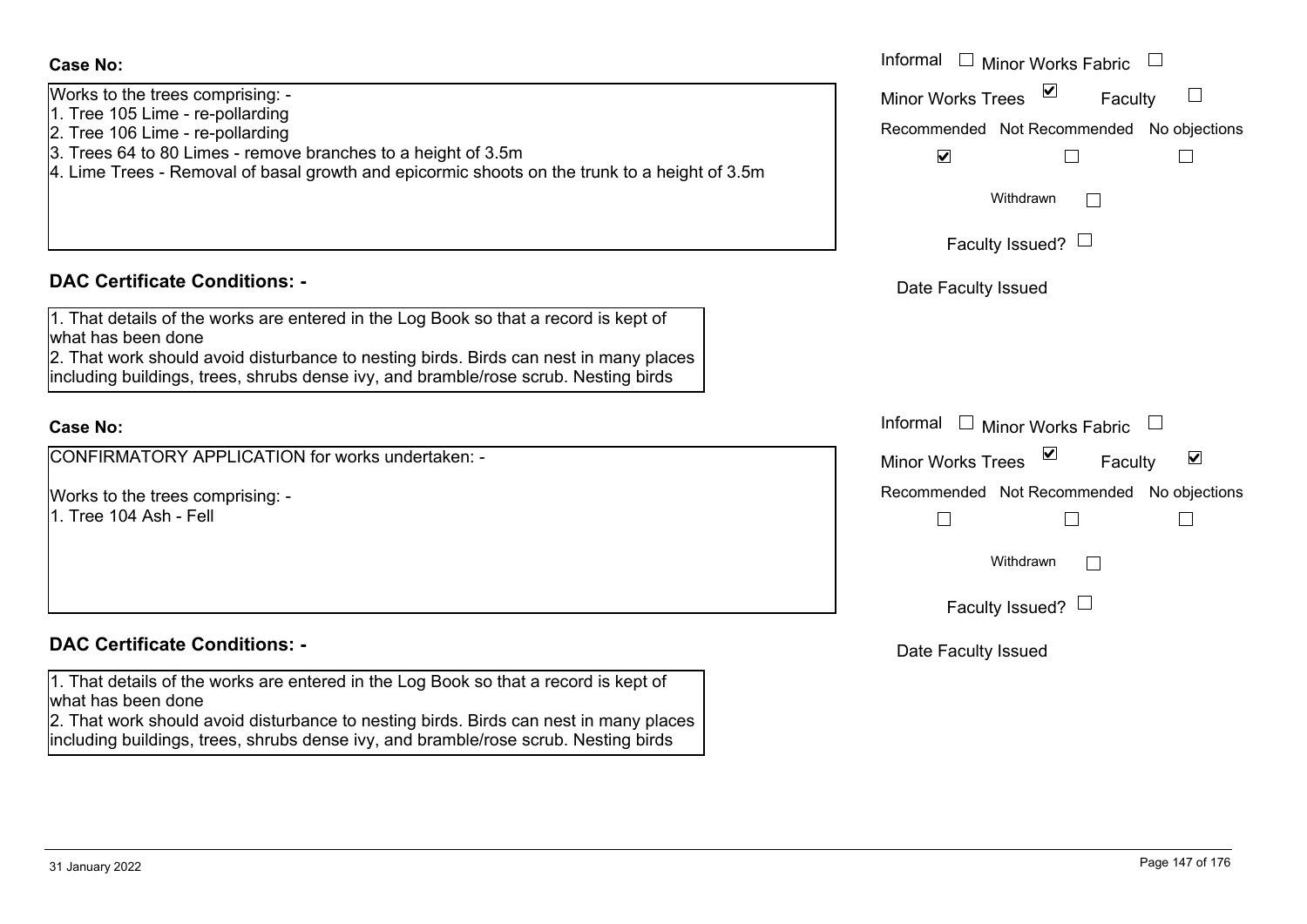To reduce the heights of 62 Irish Yews from the Lych gate up towards the church entrancedown to 2m

# **DAC Certificate Conditions: -**

1. That details of the works are entered in the Log Book so that a record is kept of what has been done

2. That work should avoid disturbance to nesting birds. Birds can nest in many places including buildings, trees, shrubs dense ivy, and bramble/rose scrub. Nesting birds

|                                                                                            | Informal<br>Minor Works Fabric ⊠          |  |
|--------------------------------------------------------------------------------------------|-------------------------------------------|--|
| e the heights of 62 Irish Yews from the Lych gate up towards the church entrancedown to 2m | <b>Minor Works Trees</b><br>Faculty       |  |
|                                                                                            | Recommended Not Recommended No objections |  |
|                                                                                            | $\overline{\mathbf{v}}$                   |  |
|                                                                                            | Withdrawn                                 |  |
|                                                                                            | Faculty Issued? $\Box$                    |  |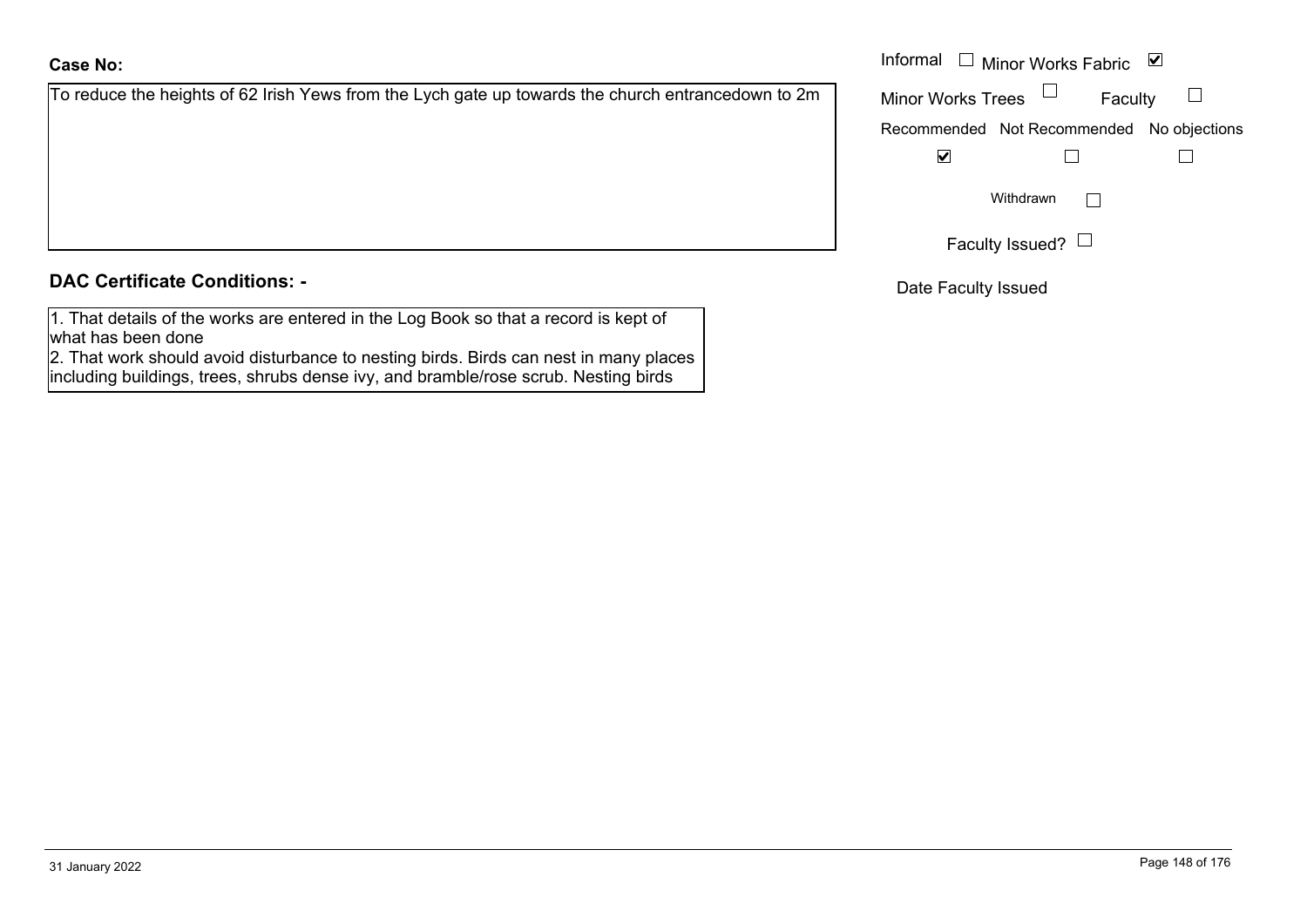#### **Ben No: Church**

#### **20310 Huncote, St James the Greater**

#### **L106/2000 Case No:** Informal

| <b>Extensions to South Porch and church rooms</b>                              | <b>Minor Works Trees</b>                  | Faculty                                  | $\blacktriangledown$ |
|--------------------------------------------------------------------------------|-------------------------------------------|------------------------------------------|----------------------|
|                                                                                | Recommended Not Recommended No objections |                                          |                      |
|                                                                                | ☑                                         |                                          |                      |
|                                                                                |                                           | Withdrawn                                |                      |
|                                                                                |                                           | Faculty Issued? $\vert \mathbf{v} \vert$ |                      |
| <b>DAC Certificate Conditions: -</b>                                           | Date Faculty Issued                       |                                          | 25/03/2002           |
| 1. A time limit of 12 months<br>2. That code 4 lead rather than code 3 is used |                                           |                                          |                      |

Minor Works Fabric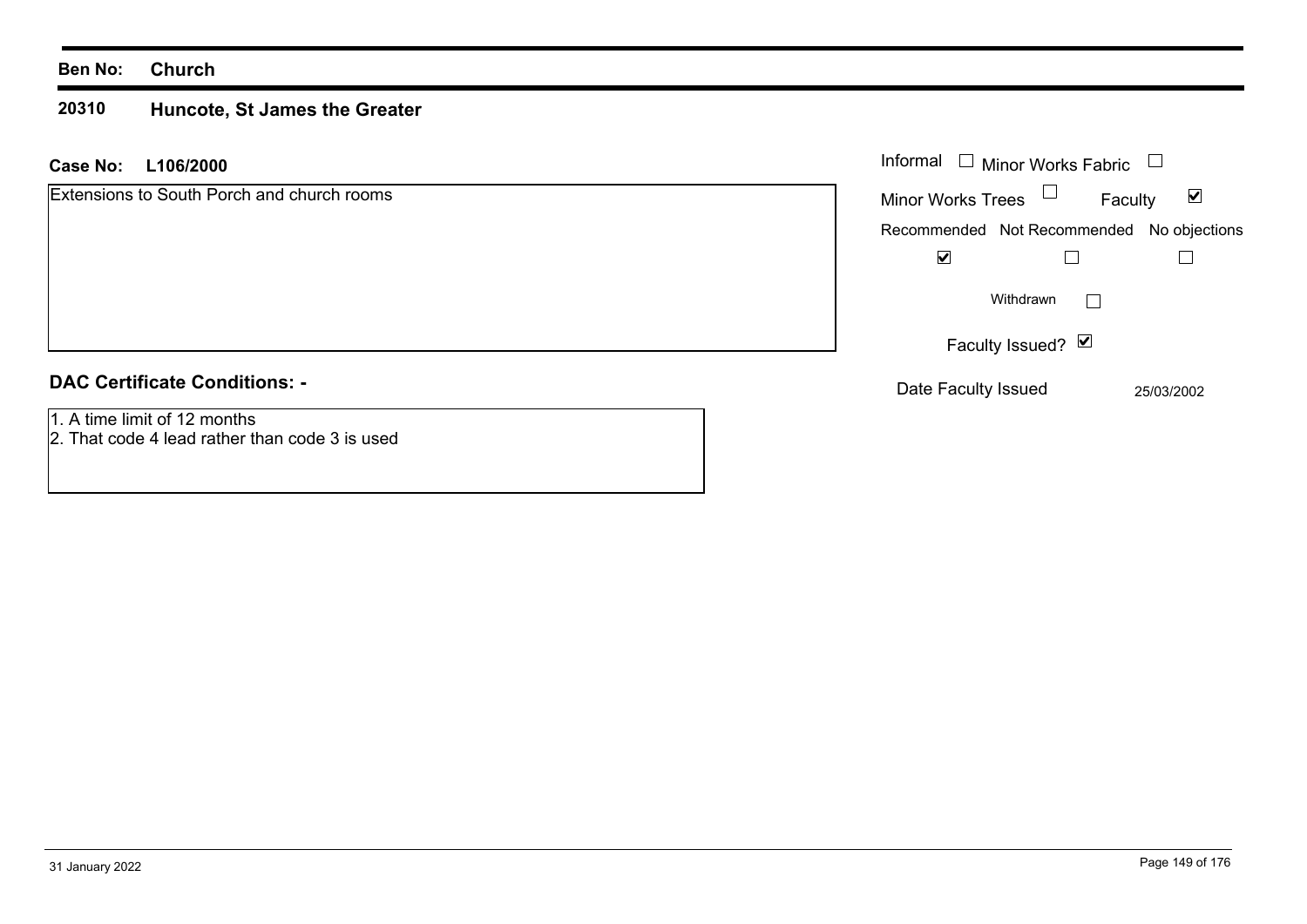| L036/2006<br>Case No:                                                                                                                                                                                                                                       | Informal<br>$\Box$ Minor Works Fabric                       |
|-------------------------------------------------------------------------------------------------------------------------------------------------------------------------------------------------------------------------------------------------------------|-------------------------------------------------------------|
| Access for the disabled into the church and refurbishment                                                                                                                                                                                                   | $\blacktriangledown$<br><b>Minor Works Trees</b><br>Faculty |
|                                                                                                                                                                                                                                                             | No objections<br>Recommended Not Recommended                |
|                                                                                                                                                                                                                                                             | $\blacktriangledown$<br>$\Box$<br>$\Box$                    |
|                                                                                                                                                                                                                                                             | Withdrawn                                                   |
|                                                                                                                                                                                                                                                             | Faculty Issued? Ø                                           |
| <b>DAC Certificate Conditions: -</b>                                                                                                                                                                                                                        | Date Faculty Issued<br>10/05/2006                           |
| 1. A time limit of 12 months<br>2. That the PCC: -<br>a) Checks whether planning permission is required for the alterations<br>b) Considers whether the painted plinth band is really necessary                                                             |                                                             |
| L169/2009<br><b>Case No:</b>                                                                                                                                                                                                                                | Informal<br>$\Box$ Minor Works Fabric $\Box$                |
| Repairs to the Vestry roof and rainwater goods identified by the 2009 Quinquennial Inspection Report                                                                                                                                                        | <b>Minor Works Trees</b><br>Faculty                         |
|                                                                                                                                                                                                                                                             | Recommended Not Recommended<br>No objections                |
|                                                                                                                                                                                                                                                             | $\blacktriangledown$<br>Г<br>$\Box$                         |
|                                                                                                                                                                                                                                                             | Withdrawn                                                   |
|                                                                                                                                                                                                                                                             | Faculty Issued? $\Box$                                      |
| <b>DAC Certificate Conditions: -</b>                                                                                                                                                                                                                        | Date Faculty Issued                                         |
| 1. That details of the works are entered in the Log Book so that a record is kept of<br>what has been done<br>2. That, where possible, all fixings should be made into joints, not stonework, using<br>stainless steel or non-ferrous screws in fibre plugs |                                                             |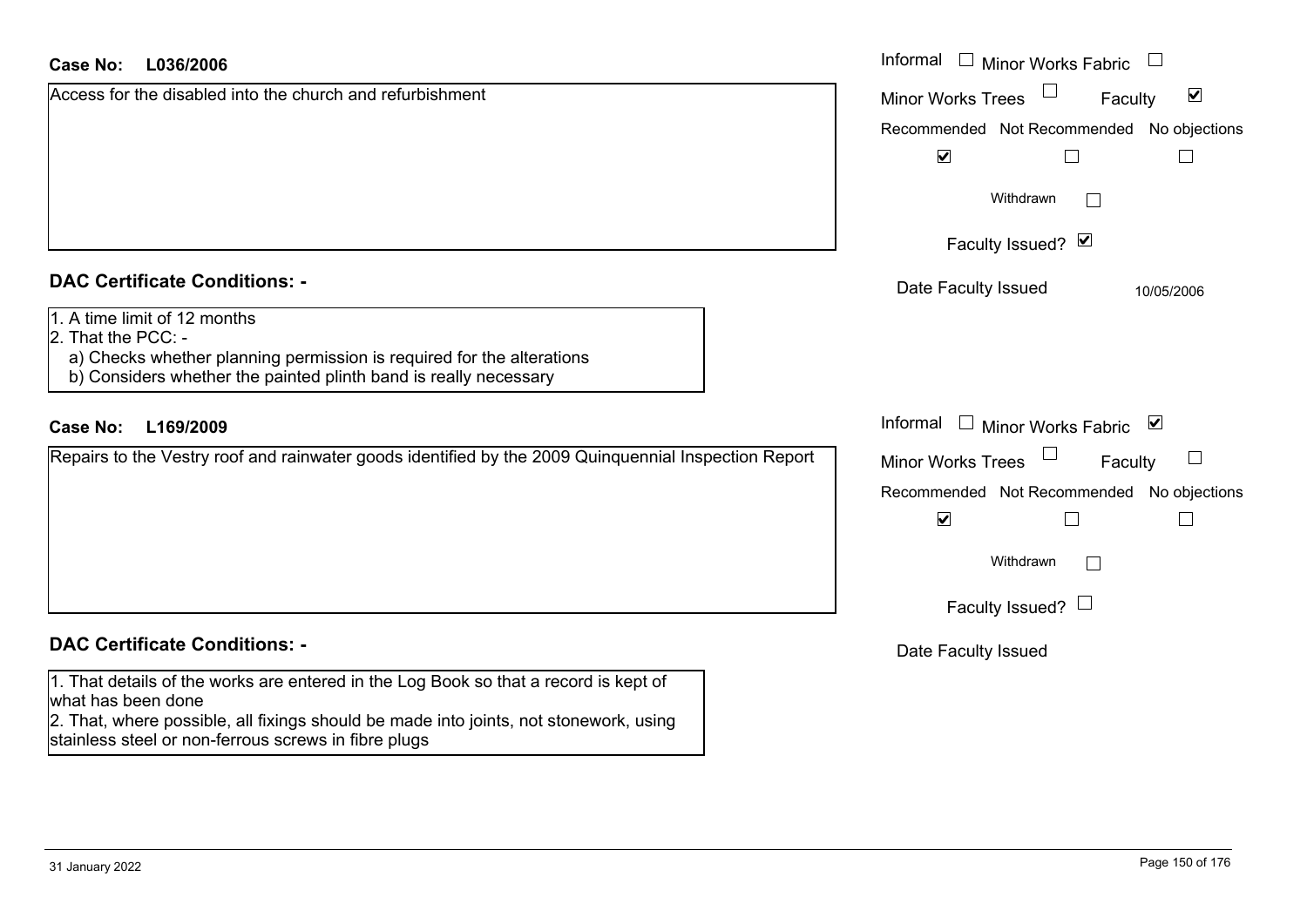| <b>Case No:</b><br>L121/2009<br>1. Regarding the organ: -<br>a) Removal and disposal of the existing existing pipe organ (1898)<br>b) Make good the floor and wall<br>c) Installation of new "Eminent" digital organ on movable platform<br>2. Re-location of the stone Font onto a movable plinth | Informal $\Box$ Minor Works Fabric $\Box$<br>$\Box$<br>$\blacktriangledown$<br><b>Minor Works Trees</b><br>Faculty<br>Recommended Not Recommended No objections<br>$\blacktriangledown$<br>П<br>Withdrawn<br>Faculty Issued? Ø         |
|----------------------------------------------------------------------------------------------------------------------------------------------------------------------------------------------------------------------------------------------------------------------------------------------------|----------------------------------------------------------------------------------------------------------------------------------------------------------------------------------------------------------------------------------------|
| <b>DAC Certificate Conditions: -</b><br>1. A time limit of 12 months<br>2. That details of the works are entered in the Log Book so that a record is kept of<br>what has been done                                                                                                                 | Date Faculty Issued<br>28/08/2009                                                                                                                                                                                                      |
| <b>Case No:</b><br>L043/2015<br>The removal and replacement of two stainless steel window protection grills                                                                                                                                                                                        | Informal $\Box$ Minor Works Fabric<br>$\Box$<br>$\blacktriangledown$<br><b>Minor Works Trees</b><br>Faculty<br>Recommended Not Recommended No objections<br>$\blacktriangledown$<br>$\Box$<br>$\Box$<br>Withdrawn<br>Faculty Issued? Ø |
| <b>DAC Certificate Conditions: -</b><br>1. That details of the works are entered in the Log Book so that a record is kept of<br>what has been done<br>2. That the finish of the grills should be matt not gloss                                                                                    | Date Faculty Issued<br>18/05/2015                                                                                                                                                                                                      |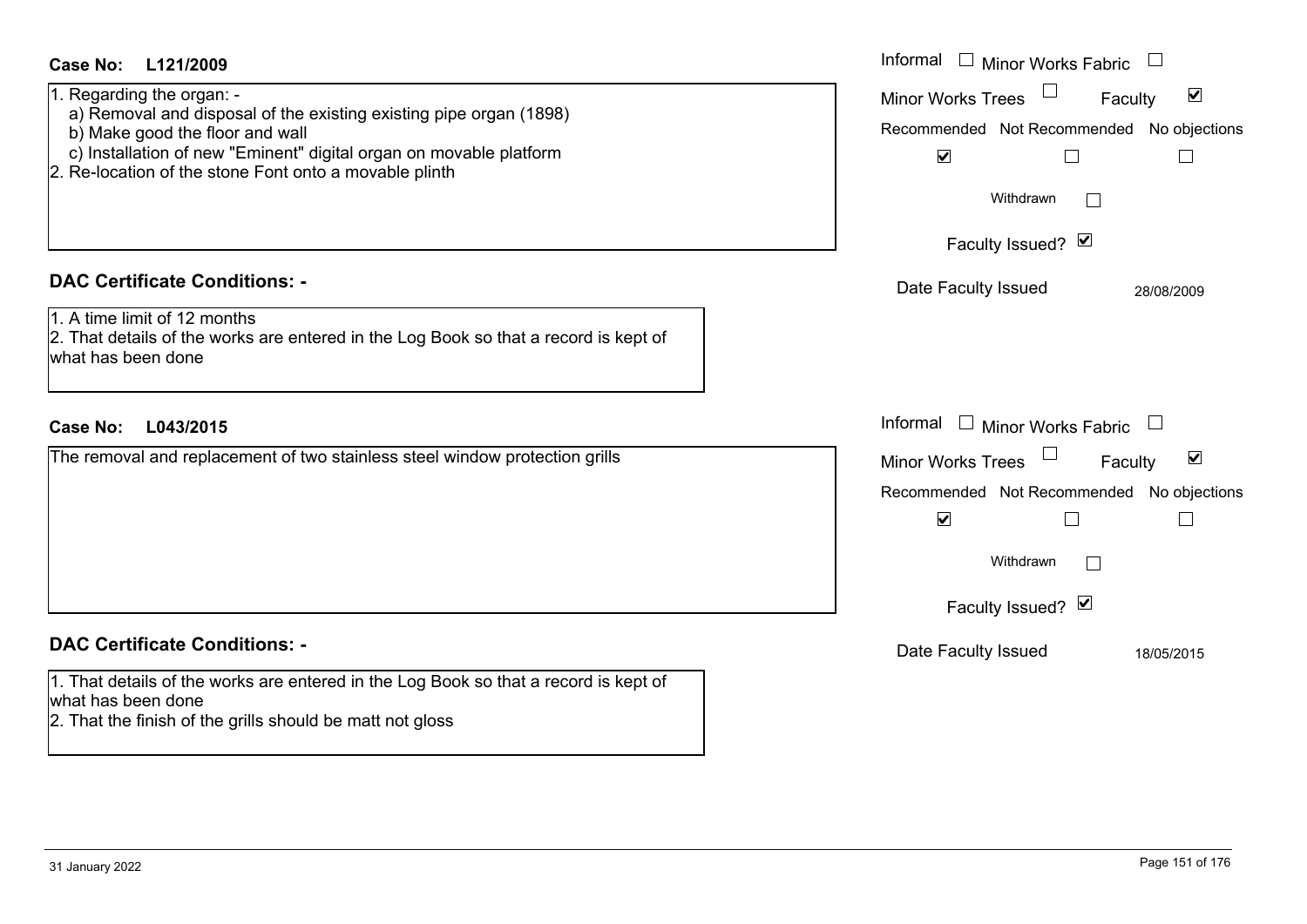Replacement of decayed floor boards

#### **DAC Certificate Conditions: -**

1. That details of the works are entered in the Log Book so that a record is kept of what has been done

|                              | Informal $\Box$ Minor Works Fabric $\Box$ |           |  |
|------------------------------|-------------------------------------------|-----------|--|
| nent of decayed floor boards | Minor Works Trees $\Box$                  | Faculty   |  |
|                              | Recommended Not Recommended No objections |           |  |
|                              | $\blacktriangledown$                      |           |  |
|                              |                                           | Withdrawn |  |
|                              | Faculty Issued? $\lfloor$                 |           |  |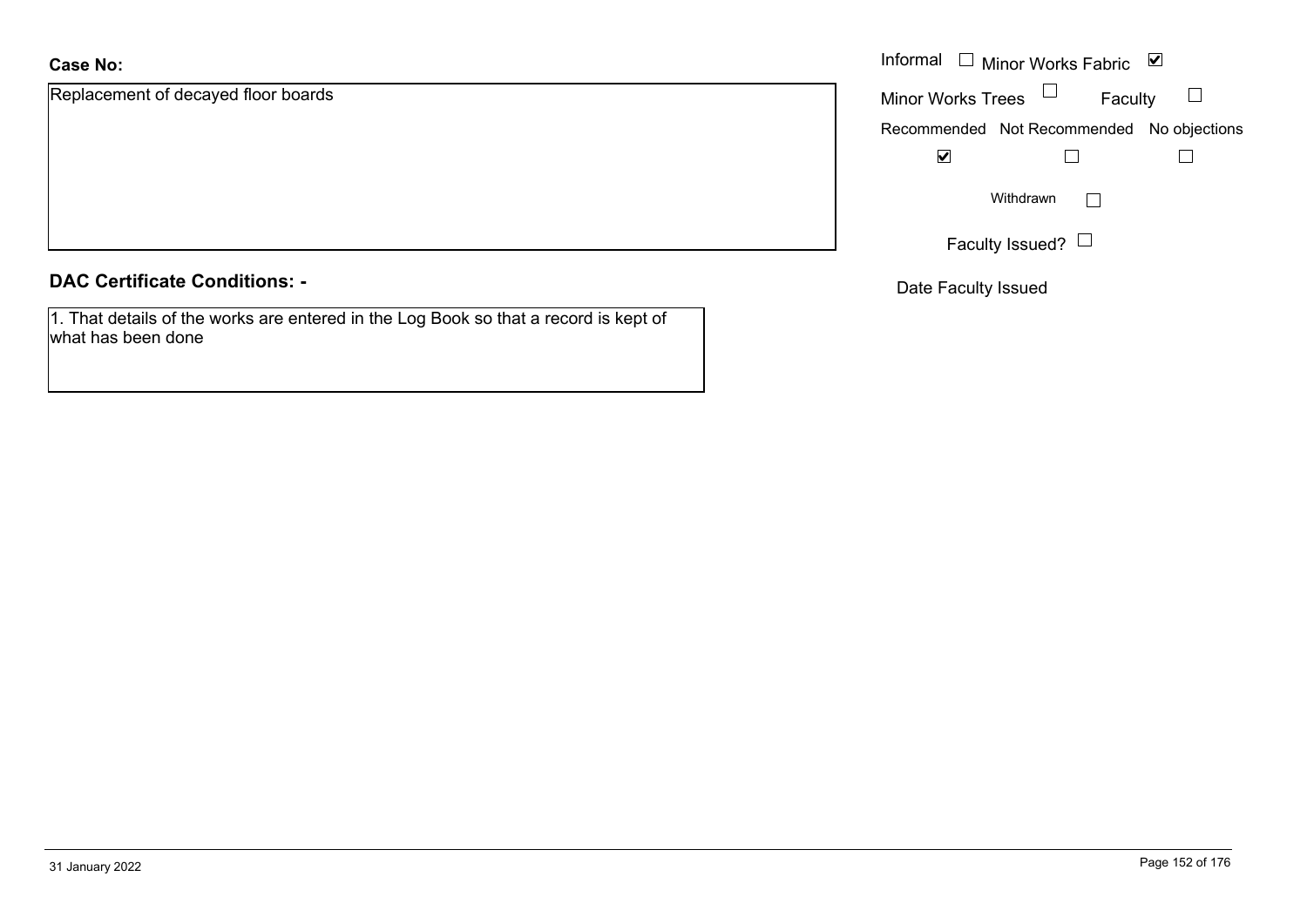#### **Ben No: Church**

#### **10405Hungarton, St John the Baptist**

#### **L050/2002 Case No:** Informal

1. Removal of existing metal fencing

2. Installation of new galvanised wrought iron fencing to match existing fence along eastern boundary of churchyard

# **DAC Certificate Conditions: -**

1. A time limit of 12 months

| Informal<br>$\Box$ Minor Works Fabric |                                           |   |  |
|---------------------------------------|-------------------------------------------|---|--|
| <b>Minor Works Trees</b>              | Faculty                                   | M |  |
|                                       | Recommended Not Recommended No objections |   |  |
|                                       |                                           |   |  |
|                                       | Withdrawn                                 |   |  |
|                                       | Faculty Issued?                           |   |  |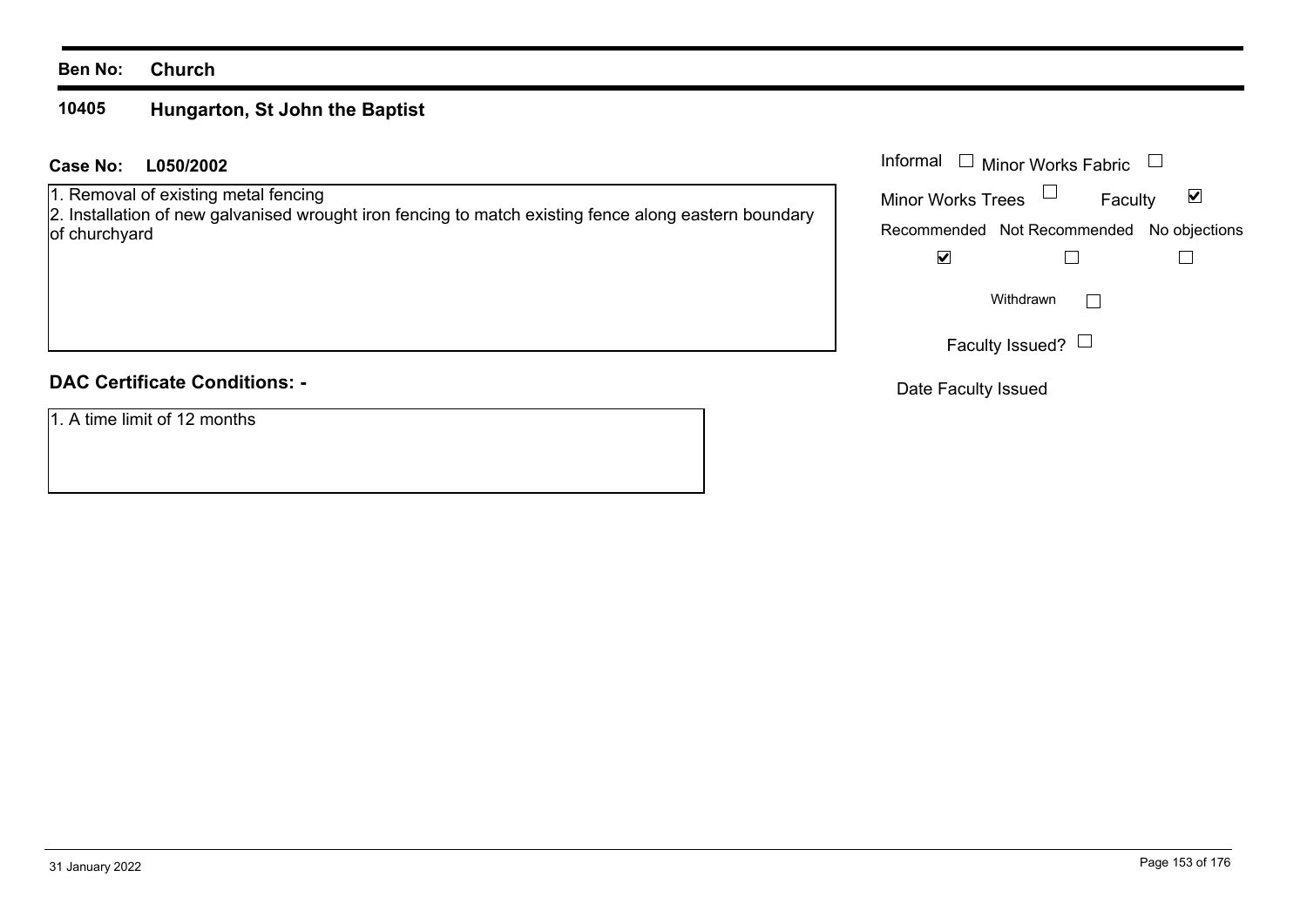#### **L061/2003Case No:**

| <b>Case No:</b><br>L061/2003                                                                                                                                                                                                                                                      | Informal<br>$\overline{\phantom{a}}$<br><b>Minor Works Fabric</b> |
|-----------------------------------------------------------------------------------------------------------------------------------------------------------------------------------------------------------------------------------------------------------------------------------|-------------------------------------------------------------------|
| Installation of new Sound and Loop System                                                                                                                                                                                                                                         | $\blacktriangledown$<br><b>Minor Works Trees</b><br>Faculty       |
|                                                                                                                                                                                                                                                                                   | Recommended Not Recommended<br>No objections                      |
|                                                                                                                                                                                                                                                                                   | $\blacktriangledown$                                              |
|                                                                                                                                                                                                                                                                                   | Withdrawn                                                         |
|                                                                                                                                                                                                                                                                                   | Faculty Issued? Ø                                                 |
| <b>DAC Certificate Conditions: -</b>                                                                                                                                                                                                                                              | Date Faculty Issued<br>22/04/2004                                 |
| 1. A time limit of 12 months 2. That the wiring and speakers should be as unobtrusive<br>as possible and of an appropriate colour to blend with the background 3. The DAC<br>Chairman making a site visit to consider the type and location of the speakers and<br>related wiring |                                                                   |
| L081/2004<br><b>Case No:</b>                                                                                                                                                                                                                                                      | Informal<br>$\Box$ Minor Works Fabric<br>$\overline{\phantom{a}}$ |
| Restoration of the Tower clock                                                                                                                                                                                                                                                    | $\blacktriangledown$<br><b>Minor Works Trees</b><br>Faculty       |
|                                                                                                                                                                                                                                                                                   | Recommended Not Recommended<br>No objections                      |
|                                                                                                                                                                                                                                                                                   | $\blacktriangledown$                                              |
|                                                                                                                                                                                                                                                                                   | Withdrawn                                                         |
|                                                                                                                                                                                                                                                                                   | Faculty Issued? Ø                                                 |
| <b>DAC Certificate Conditions: -</b>                                                                                                                                                                                                                                              | Date Faculty Issued<br>25/10/2004                                 |
| 1. A time limit of 12 months                                                                                                                                                                                                                                                      |                                                                   |
|                                                                                                                                                                                                                                                                                   |                                                                   |
|                                                                                                                                                                                                                                                                                   |                                                                   |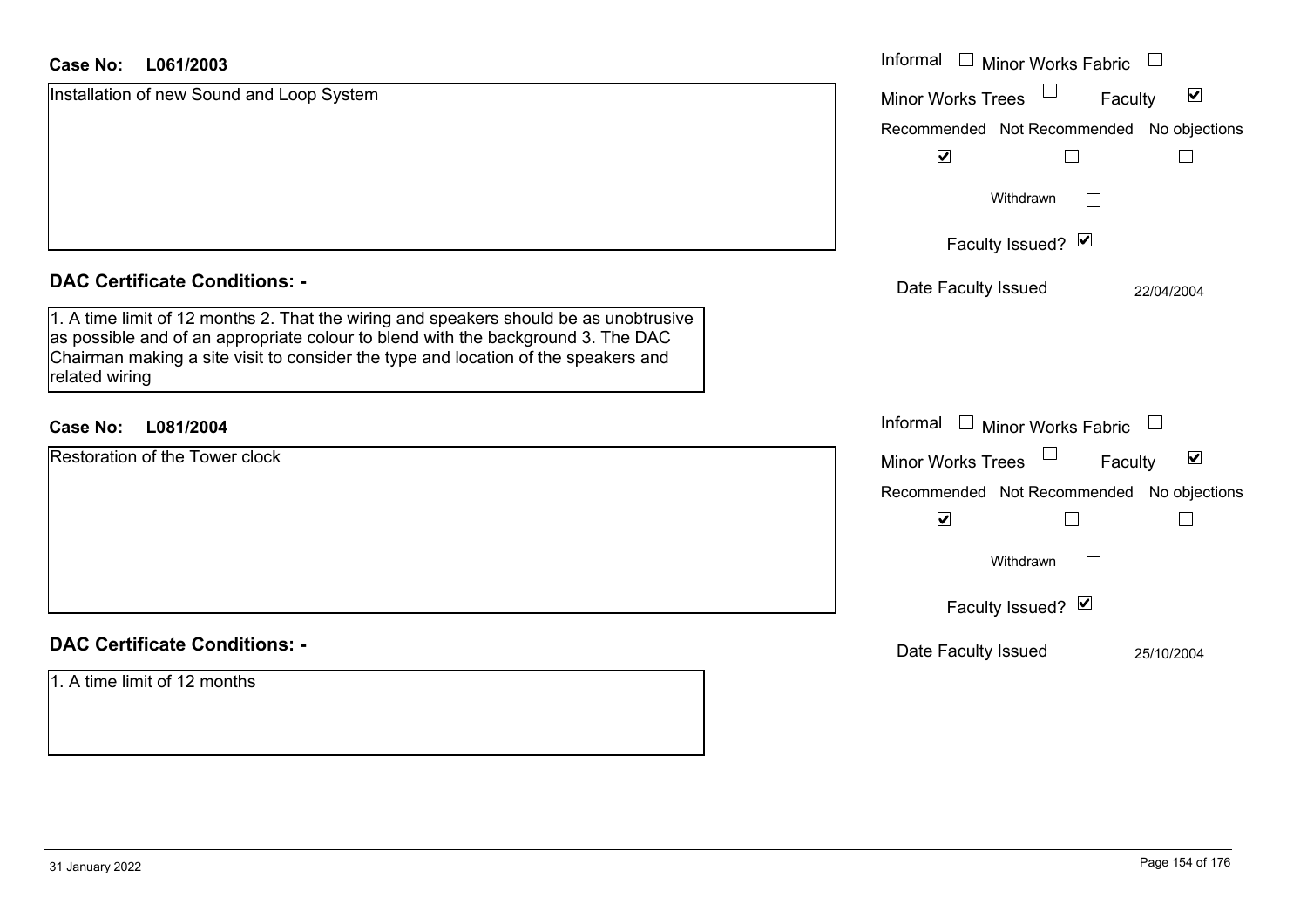| Case No:<br>L184/2007                                                                                                                                                               | Informal<br>$\Box$ Minor Works Fabric                                                                                                                                                                                                        |
|-------------------------------------------------------------------------------------------------------------------------------------------------------------------------------------|----------------------------------------------------------------------------------------------------------------------------------------------------------------------------------------------------------------------------------------------|
| 1. Repairs to stonework, pointing, leadwork of Tower battlements and walkway at base of Spire<br>2. Creation of Garden of Remembrance and installation of Book of Remembrance       | $\blacktriangledown$<br><b>Minor Works Trees</b><br>Faculty<br>Recommended Not Recommended No objections<br>$\blacktriangledown$<br>$\Box$<br>$\mathbb{R}^n$<br>Withdrawn                                                                    |
| <b>DAC Certificate Conditions: -</b><br>1. A time limit of 12 months<br>2. That all lead work must take place under a "Hot Work" Permit                                             | Faculty Issued? Ø<br>Date Faculty Issued<br>09/04/2008                                                                                                                                                                                       |
| L141/2009<br><b>Case No:</b><br>1. In the Nave, installation of 2 new ventilators with bird mesh protection<br>2. Repairs to windows<br>3. Installation of window protection grills | Informal<br>$\Box$ Minor Works Fabric<br>$\blacktriangledown$<br><b>Minor Works Trees</b><br>Faculty<br>Recommended Not Recommended No objections<br>$\blacktriangledown$<br>П<br>$\overline{\phantom{a}}$<br>Withdrawn<br>Faculty Issued? Ø |
| <b>DAC Certificate Conditions: -</b><br>1. A time limit of 12 months<br>2. That details of the works are entered in the Log Book so that a record is kept of<br>what has been done  | Date Faculty Issued<br>14/09/2010                                                                                                                                                                                                            |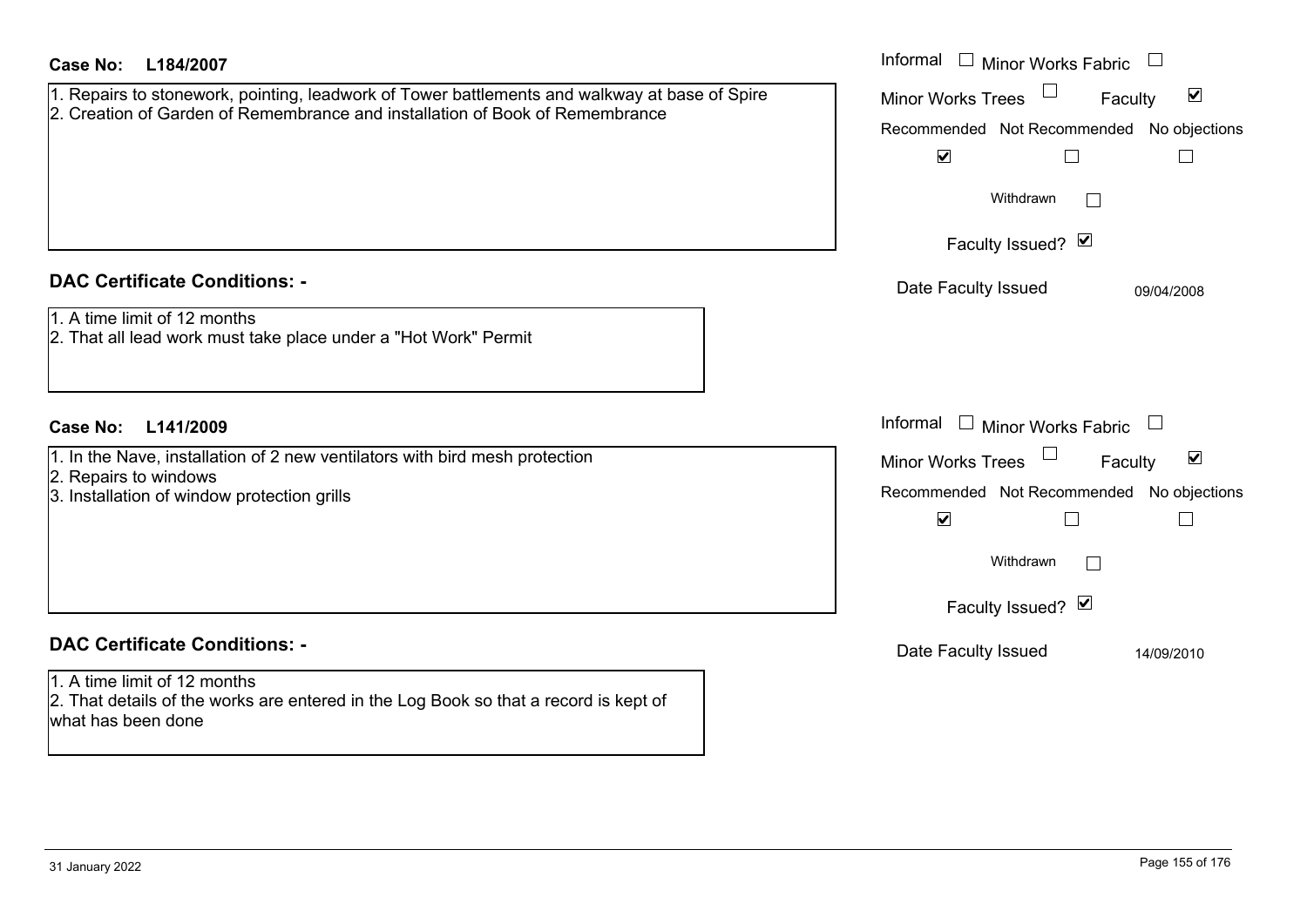| <b>Case No:</b><br>L065/2010                                                                                                               | Informal □ Minor Works Fabric                               |
|--------------------------------------------------------------------------------------------------------------------------------------------|-------------------------------------------------------------|
| Restoration of organ                                                                                                                       | $\blacktriangledown$<br><b>Minor Works Trees</b><br>Faculty |
|                                                                                                                                            | Recommended Not Recommended No objections                   |
|                                                                                                                                            | $\blacktriangledown$                                        |
|                                                                                                                                            | Withdrawn<br>$\mathbf{L}$                                   |
|                                                                                                                                            | Faculty Issued? Ø                                           |
| <b>DAC Certificate Conditions: -</b>                                                                                                       | Date Faculty Issued<br>04/06/2010                           |
| 1. A time limit of 12 months<br>2. That details of the works are entered in the Log Book so that a record is kept of<br>what has been done |                                                             |
| <b>Case No:</b><br>L018/2011                                                                                                               | Informal<br>$\Box$ Minor Works Fabric $\Box$                |
| Installation of new: -                                                                                                                     | <b>Minor Works Trees</b><br>Faculty                         |
| 1. Electric circuit<br>2. 4 x Dimplex or similar convector heaters                                                                         | Recommended Not Recommended No objections                   |
| 3. 6 x 600mm Tubular under-pew heaters with protective guards<br>to supplement the existing oil fired warm air heating system              | $\blacktriangledown$                                        |
|                                                                                                                                            | Withdrawn<br>$\Box$                                         |
|                                                                                                                                            | Faculty Issued? $\Box$                                      |
| <b>DAC Certificate Conditions: -</b>                                                                                                       | Date Faculty Issued                                         |
| 1. A time limit of 12 months                                                                                                               |                                                             |
| 2. That details of the works are entered in the Log Book so that a record is kept of                                                       |                                                             |

what has been done 3. That MICC / LSF cables without conduits are used for the installation

 $\overline{a}$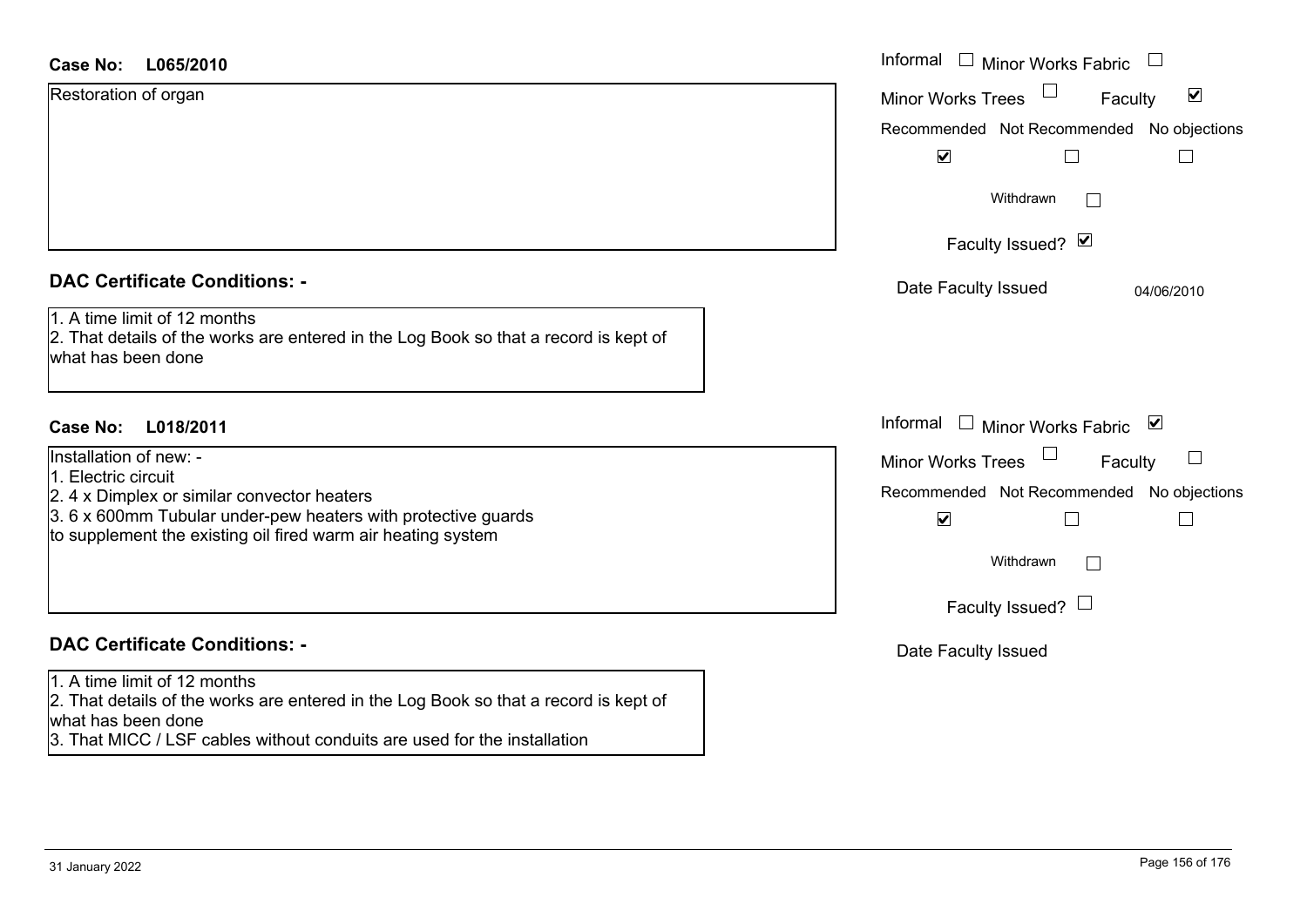| <b>Case No:</b><br>L175/2011                                                                                                               | Informal □ Minor Works Fabric                               |
|--------------------------------------------------------------------------------------------------------------------------------------------|-------------------------------------------------------------|
| Replacement of clerestory window and hopper                                                                                                | $\blacktriangledown$<br><b>Minor Works Trees</b><br>Faculty |
|                                                                                                                                            | Recommended Not Recommended No objections                   |
|                                                                                                                                            | $\blacktriangledown$                                        |
|                                                                                                                                            | Withdrawn<br>$\Box$                                         |
|                                                                                                                                            | Faculty Issued? Ø                                           |
| <b>DAC Certificate Conditions: -</b>                                                                                                       | Date Faculty Issued<br>29/11/2011                           |
| 1. A time limit of 12 months<br>2. That details of the works are entered in the Log Book so that a record is kept of<br>what has been done |                                                             |
| L158/2011<br><b>Case No:</b>                                                                                                               | Informal<br>$\Box$ Minor Works Fabric $\Box$                |
| Re-laying of footpath                                                                                                                      | Faculty<br><b>Minor Works Trees</b><br>$\Box$               |
|                                                                                                                                            | Recommended Not Recommended No objections                   |
|                                                                                                                                            | $\Box$                                                      |
|                                                                                                                                            | Withdrawn<br>$\Box$                                         |
|                                                                                                                                            | Faculty Issued? $\Box$                                      |
| <b>DAC Certificate Conditions: -</b>                                                                                                       | Date Faculty Issued                                         |
| 1. A time limit of 12 months<br>2. That details of the works are entered in the Log Book so that a record is kept of<br>what has been done |                                                             |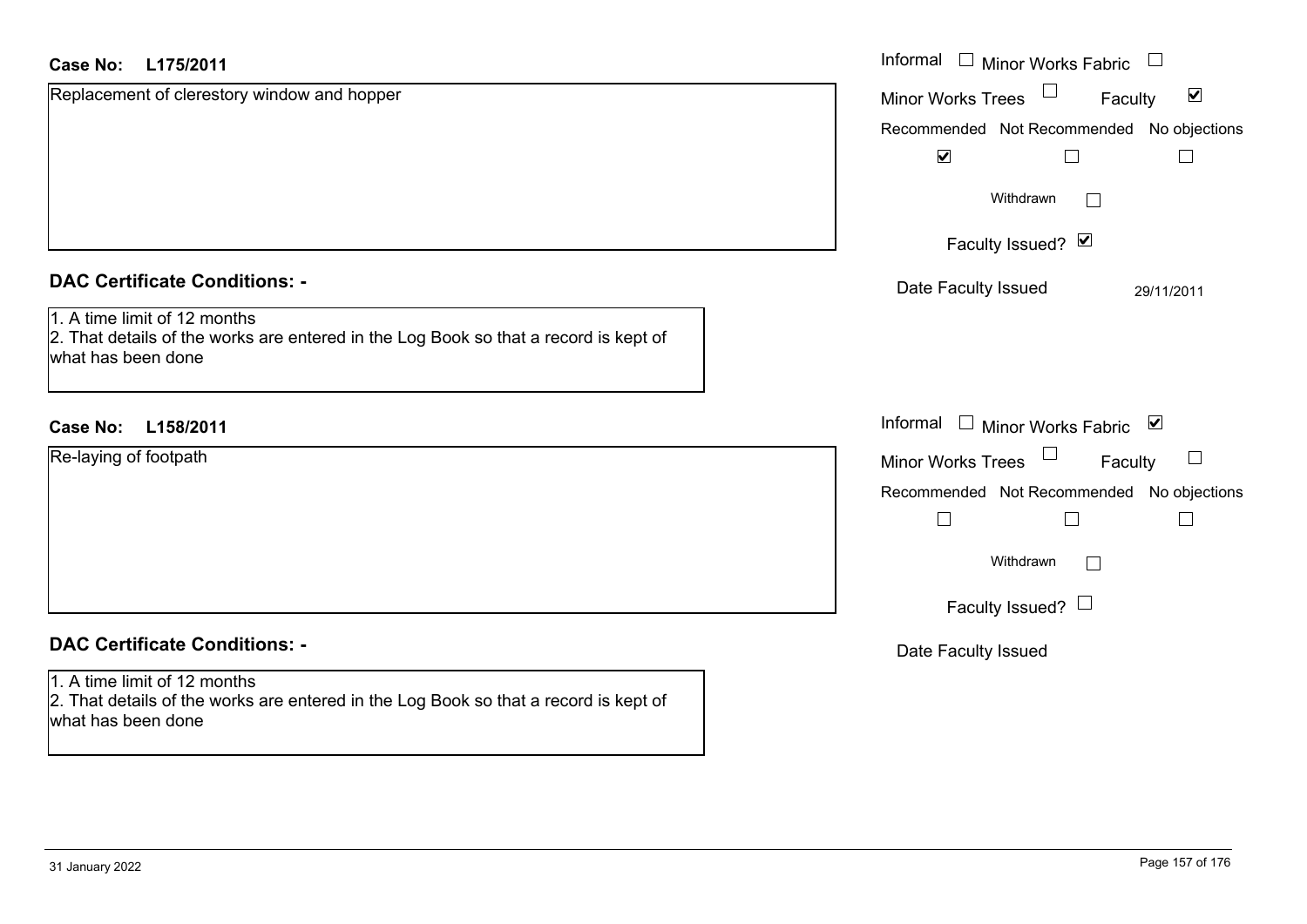#### **L164/2012Case No:** Informal

| Introduction of Lectern (currently in storage at St Martins House, Leicester) into the Quenby Chapel |
|------------------------------------------------------------------------------------------------------|
|                                                                                                      |
|                                                                                                      |
|                                                                                                      |
|                                                                                                      |
|                                                                                                      |
|                                                                                                      |

# **DAC Certificate Conditions: -**

## 1. A time limit of 12 months

2. That details of the works are entered in the Log Book so that a record is kept of what has been done

3. That there should be an exchange of letters between the Diocese and the PCC to

# **L050/2012Case No:** Informal

Installation of Bench in recognition of the Queen's Diamond Jubilee

# **DAC Certificate Conditions: -**

1. A time limit of 12 months 2. That details of the works are entered in the Log Book so that a record is kept of what has been done

| Informal<br>⊻<br>Minor Works Fabric        |
|--------------------------------------------|
| <b>Minor Works Trees</b><br>Faculty        |
| Recommended Not Recommended No objections  |
| $\blacktriangledown$                       |
| Withdrawn                                  |
| Faculty Issued? $\Box$                     |
| Date Faculty Issued                        |
|                                            |
|                                            |
| Informal<br>⊻<br><b>Minor Works Fabric</b> |
| <b>Minor Works Trees</b><br>Faculty        |
| Recommended Not Recommended No objections  |
|                                            |
| Withdrawn                                  |
| Faculty Issued? $\Box$                     |
| Date Faculty Issued                        |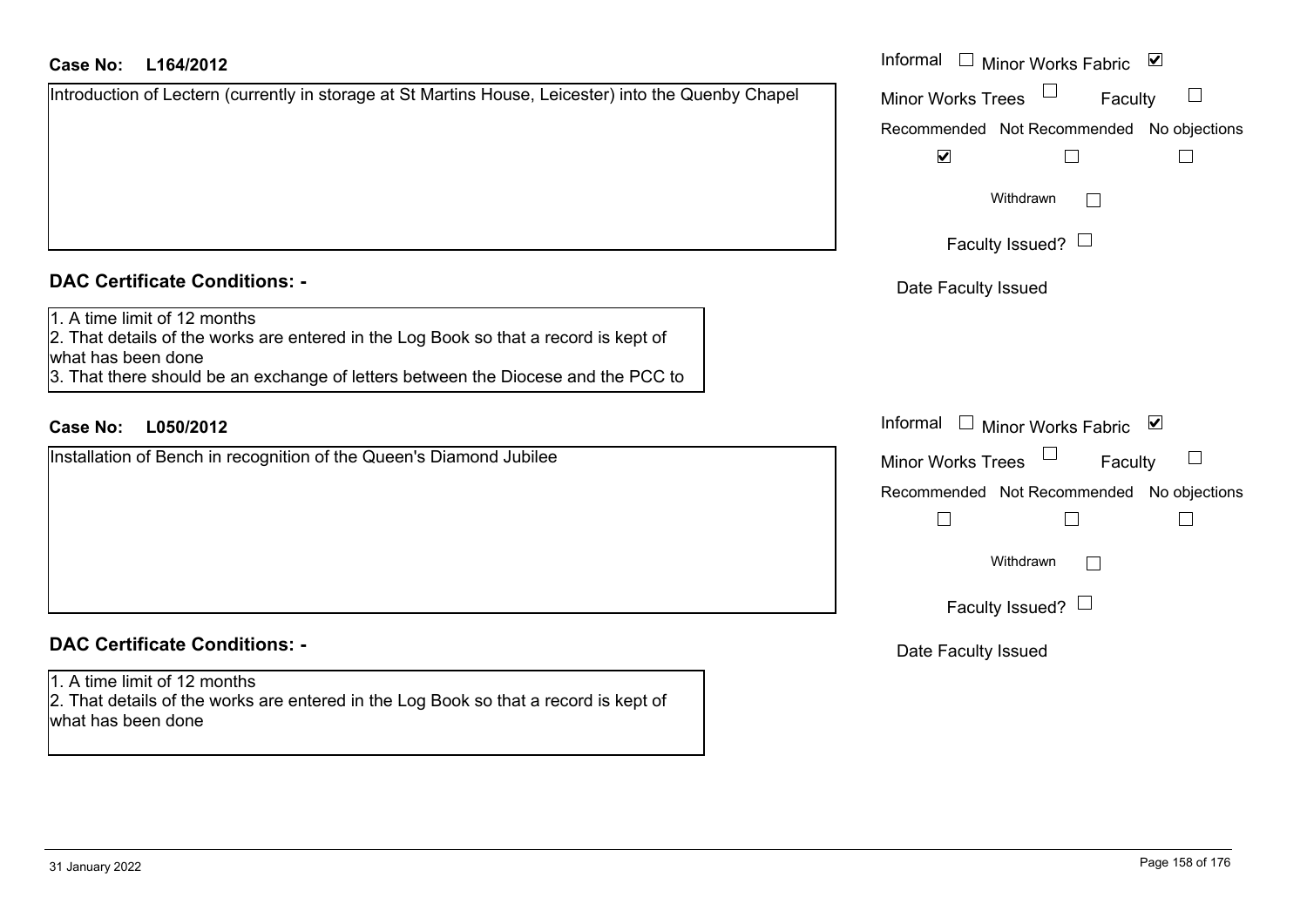what has been done

3. That the work on the hatchments should not be commenced until the advice of the

| <b>Case No:</b><br>L232/2012                                                                                                                                                                                                                    | Informal $\Box$ Minor Works Fabric $\Box$                         |
|-------------------------------------------------------------------------------------------------------------------------------------------------------------------------------------------------------------------------------------------------|-------------------------------------------------------------------|
| In the churchyard: -                                                                                                                                                                                                                            | <b>Minor Works Trees</b><br>$\Box$<br>Faculty                     |
| 1. Enlargement of the drain cover at the bottom of the downpipe south of the Chancel<br>2. Installation of grill to the drainage pipe at the west end of the drainage channel north of the church                                               | Recommended Not Recommended No objections                         |
|                                                                                                                                                                                                                                                 | $\blacktriangledown$                                              |
|                                                                                                                                                                                                                                                 | Withdrawn                                                         |
|                                                                                                                                                                                                                                                 | Faculty Issued? $\Box$                                            |
| <b>DAC Certificate Conditions: -</b>                                                                                                                                                                                                            | Date Faculty Issued                                               |
| 1. A time limit of 12 months<br>2. That details of the works are entered in the Log Book so that a record is kept of<br>what has been done<br>3. That a a cast iron cover should be fitted to the drainage pipe rather than a wirew             |                                                                   |
| <b>Case No:</b><br>L096/2012                                                                                                                                                                                                                    | Informal<br>Minor Works Fabric L<br>$\mathbf{1}$                  |
| 1. At the west end of the South Aisle: -                                                                                                                                                                                                        | $\blacktriangledown$<br><b>Minor Works Trees</b><br>Faculty       |
| a) Removal of 2 pews<br>b) Introduction of cupboards made from the wood of the removed pews below a worktop of new wood<br>2. Repairs to plaster and subsequent re-decoration<br>3. Restoration of the hatchments on the north wall of the Nave | Recommended Not Recommended No objections<br>$\blacktriangledown$ |
| 4. Cleaning down of monuments at the east end of the South Aisle                                                                                                                                                                                | Withdrawn                                                         |
| 5. Re-oiling of woodwork<br>6. Re-decoration of the 'green men' bosses in the Chancel                                                                                                                                                           | Faculty Issued? Ø                                                 |
| <b>DAC Certificate Conditions: -</b>                                                                                                                                                                                                            | Date Faculty Issued<br>24/04/2013                                 |
| 1. A time limit of 12 months<br>2. That details of the works are entered in the Log Book so that a record is kept of                                                                                                                            |                                                                   |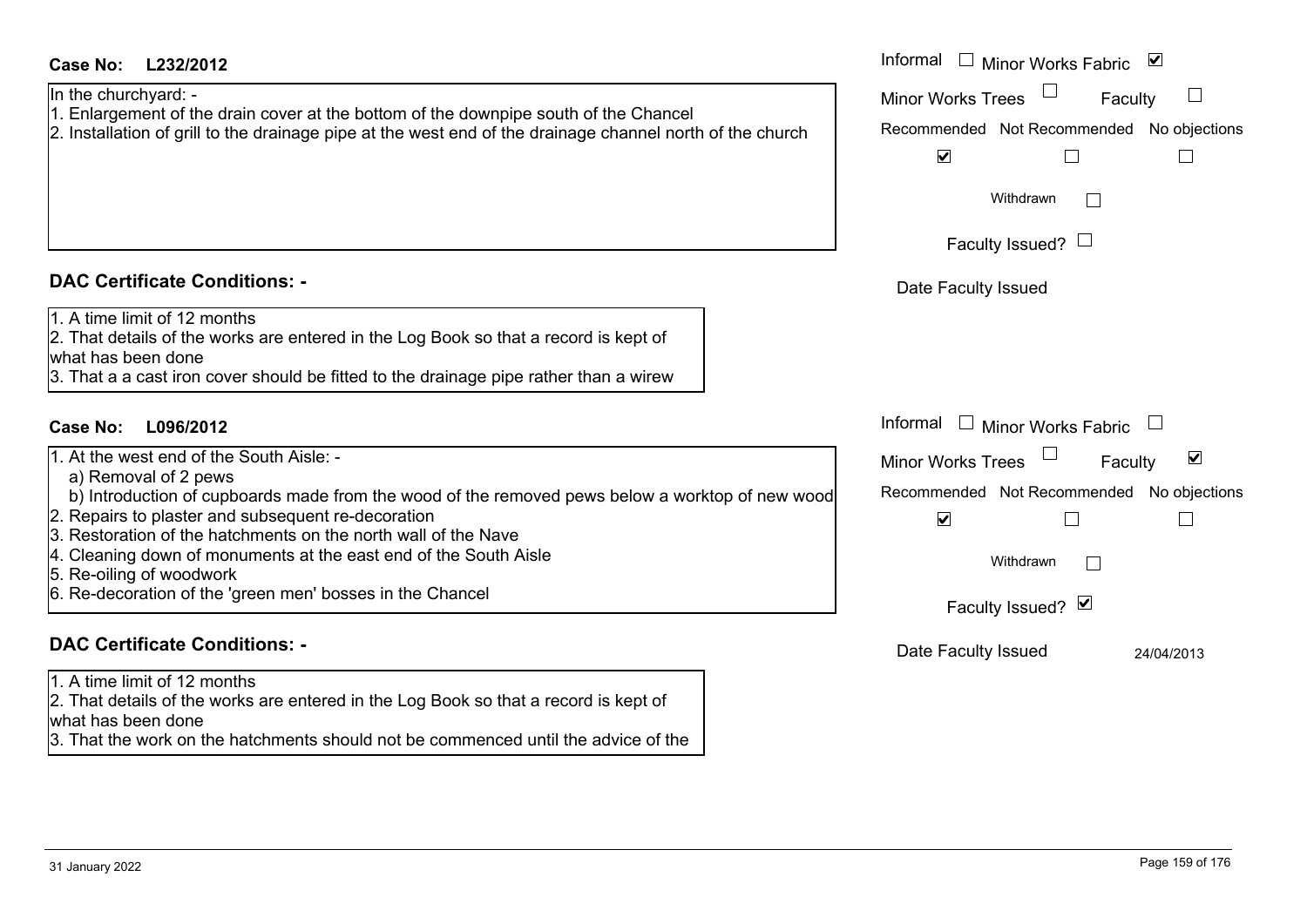| Case No:<br>L196/2013                                                                                      | Informal $\blacksquare$ Minor Works Fabric $\blacksquare$   |
|------------------------------------------------------------------------------------------------------------|-------------------------------------------------------------|
| 1. Repairs to the Churchyard Wall                                                                          | $\blacktriangledown$<br><b>Minor Works Trees</b><br>Faculty |
| 2. Removal of dangerous steep pathway and associated gateway                                               | Recommended Not Recommended No objections                   |
|                                                                                                            | $\blacktriangledown$                                        |
|                                                                                                            | Withdrawn                                                   |
|                                                                                                            | Faculty Issued? Ø                                           |
| <b>DAC Certificate Conditions: -</b>                                                                       | Date Faculty Issued<br>21/08/2014                           |
| 1. That details of the works are entered in the Log Book so that a record is kept of<br>what has been done |                                                             |
| 2. Human remains should be expected when excavating within a churchyard. Any                               |                                                             |
| remains should be recovered, treated in a respectful manner and boxed or bagged,                           |                                                             |
| <b>Case No:</b>                                                                                            | Informal<br>□ Minor Works Fabric $\blacksquare$             |
| Installation of Roof Alarm                                                                                 | <b>Minor Works Trees</b><br>Faculty                         |
|                                                                                                            | Recommended Not Recommended No objections                   |
|                                                                                                            | $\blacktriangledown$<br>$\overline{\phantom{a}}$            |
|                                                                                                            | Withdrawn                                                   |
|                                                                                                            | Faculty Issued? $\Box$                                      |
| <b>DAC Certificate Conditions: -</b>                                                                       | Date Faculty Issued                                         |
| 1. That details of the works are entered in the Log Book so that a record is kept of<br>what has been done |                                                             |
| 2. That, in line with the requirement and advice of the Ecclesiastical Insurance Group,                    |                                                             |
| the installation and/or testing must be carried out by an electrician who is an                            |                                                             |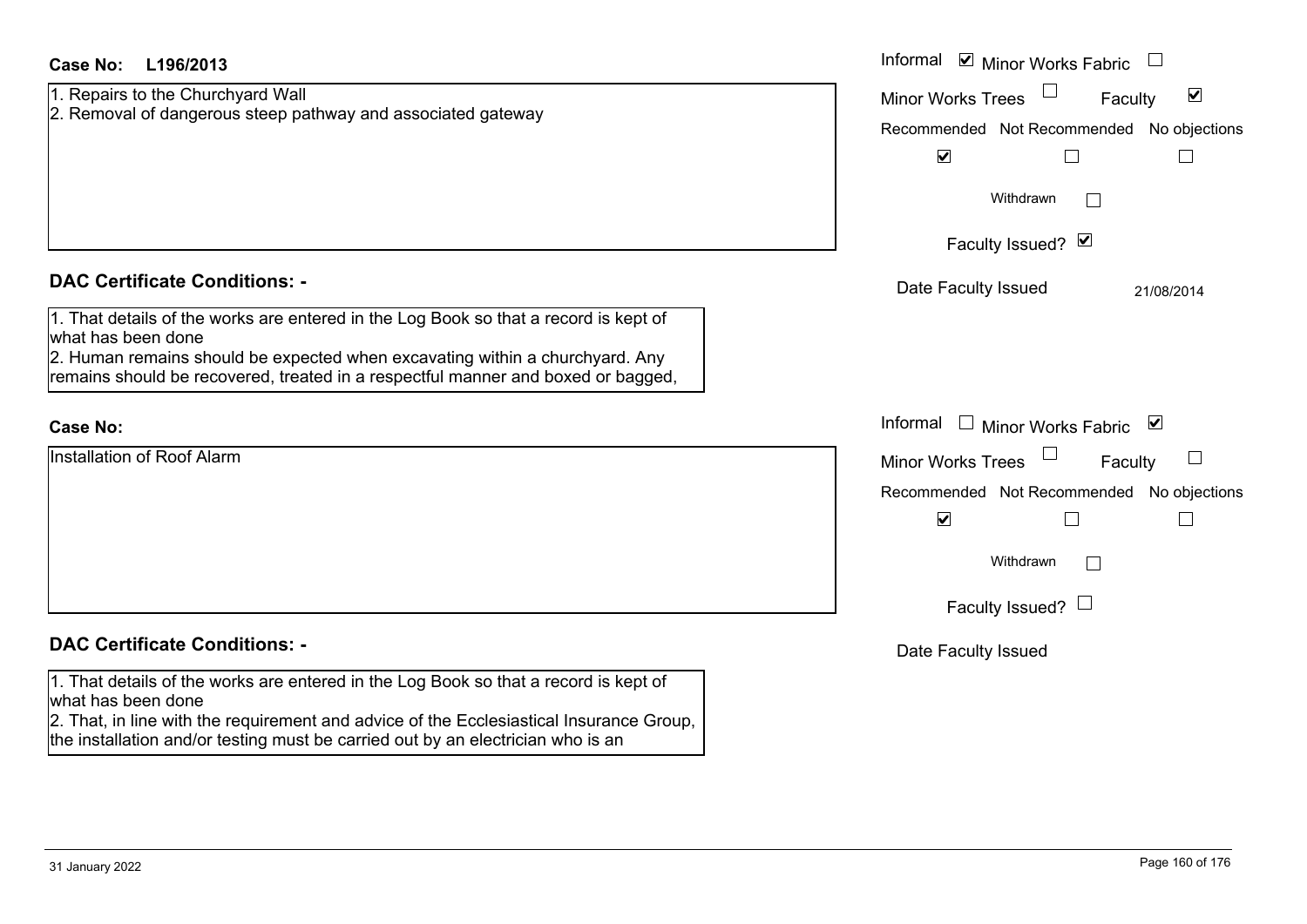Replacement of: -

- 1. Floodlights on the Tower roof
- 2. Replace the time clock and installing photo to work along side the time clock
- 3. Replacing light on Tower stair way

#### **DAC Certificate Conditions: -**

1. That details of the works are entered in the Log Book so that a record is kept of what has been done 2. That an updated Electrical Condition Report is commissioned, and submitted to the DAC Secretary, after the installation

#### **Case No:**

Repairs to the west wall of the South Aisle

## **DAC Certificate Conditions: -**

1. That details of the works are entered in the Log Book so that a record is kept of what has been done

2. That the PCC arranges to meet their architect BEFORE the works commence to finalise a cost

|                                                                                                                                                                                                           | Informal <u>I</u> Minor Works Fabric <b>⊻</b>                                                                                                                             |
|-----------------------------------------------------------------------------------------------------------------------------------------------------------------------------------------------------------|---------------------------------------------------------------------------------------------------------------------------------------------------------------------------|
| nent of: -<br>ghts on the Tower roof<br>ce the time clock and installing photo to work along side the time clock<br>cing light on Tower stair way                                                         | Minor Works Trees<br>Faculty<br>$\begin{array}{c} \hline \end{array}$<br>Recommended Not Recommended No objections<br>$\blacktriangledown$<br>Withdrawn<br>$\mathbb{R}^n$ |
|                                                                                                                                                                                                           | Faculty Issued? $\Box$                                                                                                                                                    |
| rtificate Conditions: -                                                                                                                                                                                   | Date Faculty Issued                                                                                                                                                       |
| etails of the works are entered in the Log Book so that a record is kept of<br>been done<br>n updated Electrical Condition Report is commissioned, and submitted to the<br>retary, after the installation |                                                                                                                                                                           |
|                                                                                                                                                                                                           | Informal $\Box$ Minor Works Fabric $\Box$                                                                                                                                 |
| o the west wall of the South Aisle                                                                                                                                                                        | Minor Works Trees<br>$\Box$<br>Faculty<br>Recommended Not Recommended No objections<br>$\blacktriangledown$<br>Withdrawn<br>$\mathbb{R}^n$<br>Faculty Issued? $\Box$      |
| rtificate Conditions: -                                                                                                                                                                                   | Date Faculty Issued                                                                                                                                                       |
| etails of the works are entered in the Log Book so that a record is kept of<br>heen done                                                                                                                  |                                                                                                                                                                           |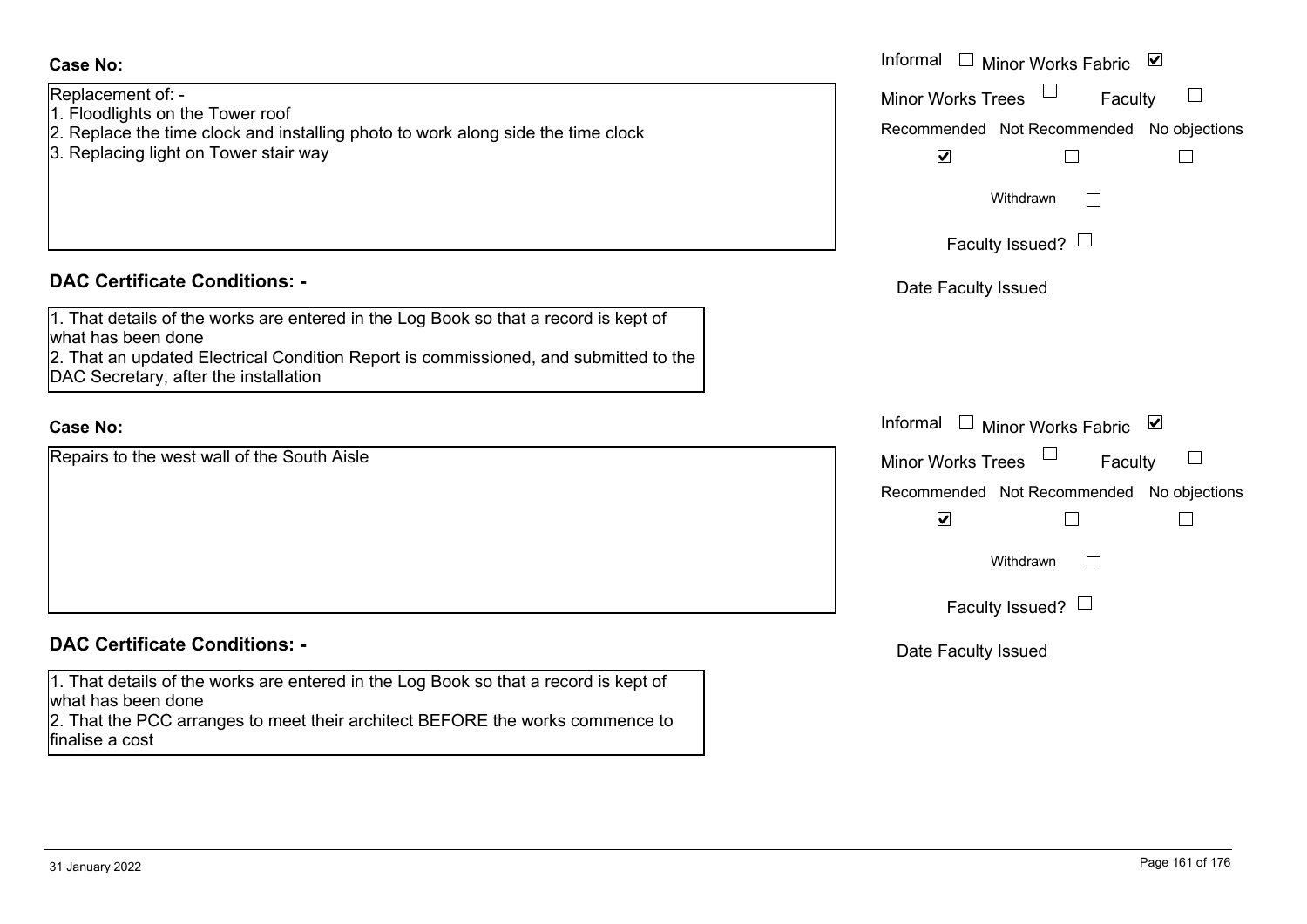| <b>Case No:</b>                                                                                                                                                                                                                                                                                 | Informal $\Box$ Minor Works Fabric $\Box$     |
|-------------------------------------------------------------------------------------------------------------------------------------------------------------------------------------------------------------------------------------------------------------------------------------------------|-----------------------------------------------|
| <b>Planting of Trees</b>                                                                                                                                                                                                                                                                        | $\sum$<br><b>Minor Works Trees</b><br>Faculty |
|                                                                                                                                                                                                                                                                                                 | Recommended Not Recommended No objections     |
|                                                                                                                                                                                                                                                                                                 | $\blacktriangledown$                          |
|                                                                                                                                                                                                                                                                                                 | Withdrawn                                     |
|                                                                                                                                                                                                                                                                                                 | Faculty Issued? $\Box$                        |
| <b>DAC Certificate Conditions: -</b>                                                                                                                                                                                                                                                            | Date Faculty Issued                           |
| 1. That details of the works are entered in the Log Book so that a record is kept of<br>what has been done                                                                                                                                                                                      |                                               |
| <b>Case No:</b>                                                                                                                                                                                                                                                                                 | Informal □ Minor Works Fabric ⊠               |
| Pollarding of Yew Tree                                                                                                                                                                                                                                                                          | Minor Works Trees<br>Faculty                  |
|                                                                                                                                                                                                                                                                                                 | Recommended Not Recommended No objections     |
|                                                                                                                                                                                                                                                                                                 | $\blacktriangledown$<br>П                     |
|                                                                                                                                                                                                                                                                                                 | Withdrawn                                     |
|                                                                                                                                                                                                                                                                                                 | Faculty Issued? $\Box$                        |
| <b>DAC Certificate Conditions: -</b>                                                                                                                                                                                                                                                            | Date Faculty Issued                           |
| 1. That details of the works are entered in the Log Book so that a record is kept of<br>what has been done<br>2. The PCC needs to ensure that no infected material is left in the churchyard as<br>there must be a risk to the tree and others in the vicinity of infection. It would be better |                                               |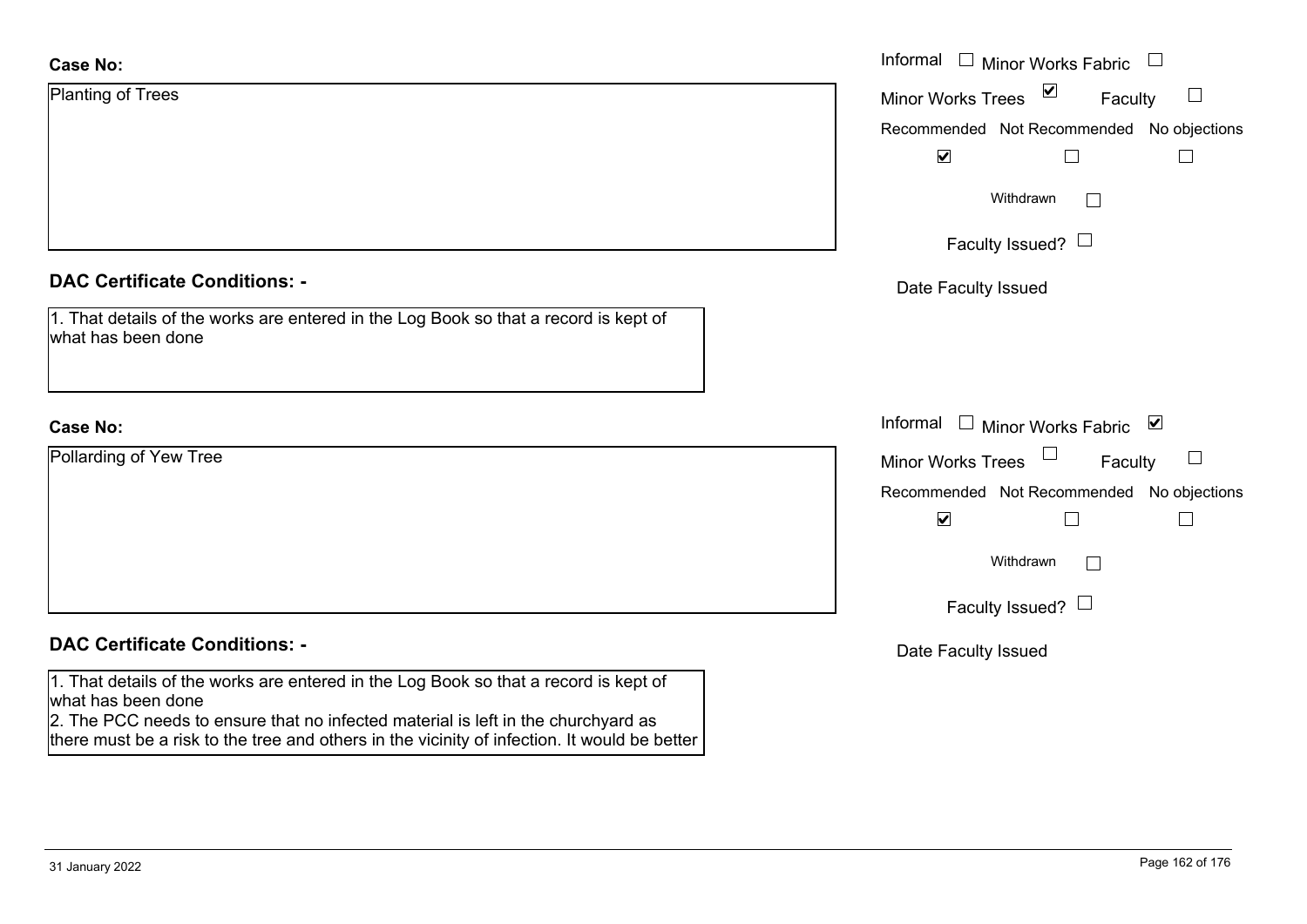| <b>Case No:</b>                                                                                            | Informal $\Box$ Minor Works Fabric $\Box$                   |
|------------------------------------------------------------------------------------------------------------|-------------------------------------------------------------|
| Addition of tree plaque to recently planted Beech Tree commemorating VE Day                                | $\blacktriangledown$<br><b>Minor Works Trees</b><br>Faculty |
|                                                                                                            | Recommended Not Recommended No objections                   |
|                                                                                                            | $\blacktriangledown$                                        |
|                                                                                                            | Withdrawn<br>$\mathbb{R}^n$                                 |
|                                                                                                            | Faculty Issued? $\Box$                                      |
| <b>DAC Certificate Conditions: -</b>                                                                       | Date Faculty Issued                                         |
| 1. That details of the works are entered in the Log Book so that a record is kept of<br>what has been done |                                                             |
| <b>Case No:</b>                                                                                            | Informal $\Box$ Minor Works Fabric $\Box$                   |
| 1. Removal of the existing Watter Butt and downpipe                                                        | $\blacktriangledown$<br><b>Minor Works Trees</b><br>Faculty |
| 2. Introduction of a larger Water Butt and downpipe<br>in the churchyard                                   | Recommended Not Recommended No objections                   |
|                                                                                                            | $\blacktriangledown$                                        |
|                                                                                                            | Withdrawn<br>$\Box$                                         |
|                                                                                                            | Faculty Issued? Ø                                           |
| <b>DAC Certificate Conditions: -</b>                                                                       | Date Faculty Issued<br>23/07/2021                           |
| 1. That details of the works are entered in the Log Book so that a record is kept of                       |                                                             |
| what has been done<br>2. That the water butt be painted if necessary, and re-painted when necessary, an    |                                                             |
| appropriate colour to blend with the background                                                            |                                                             |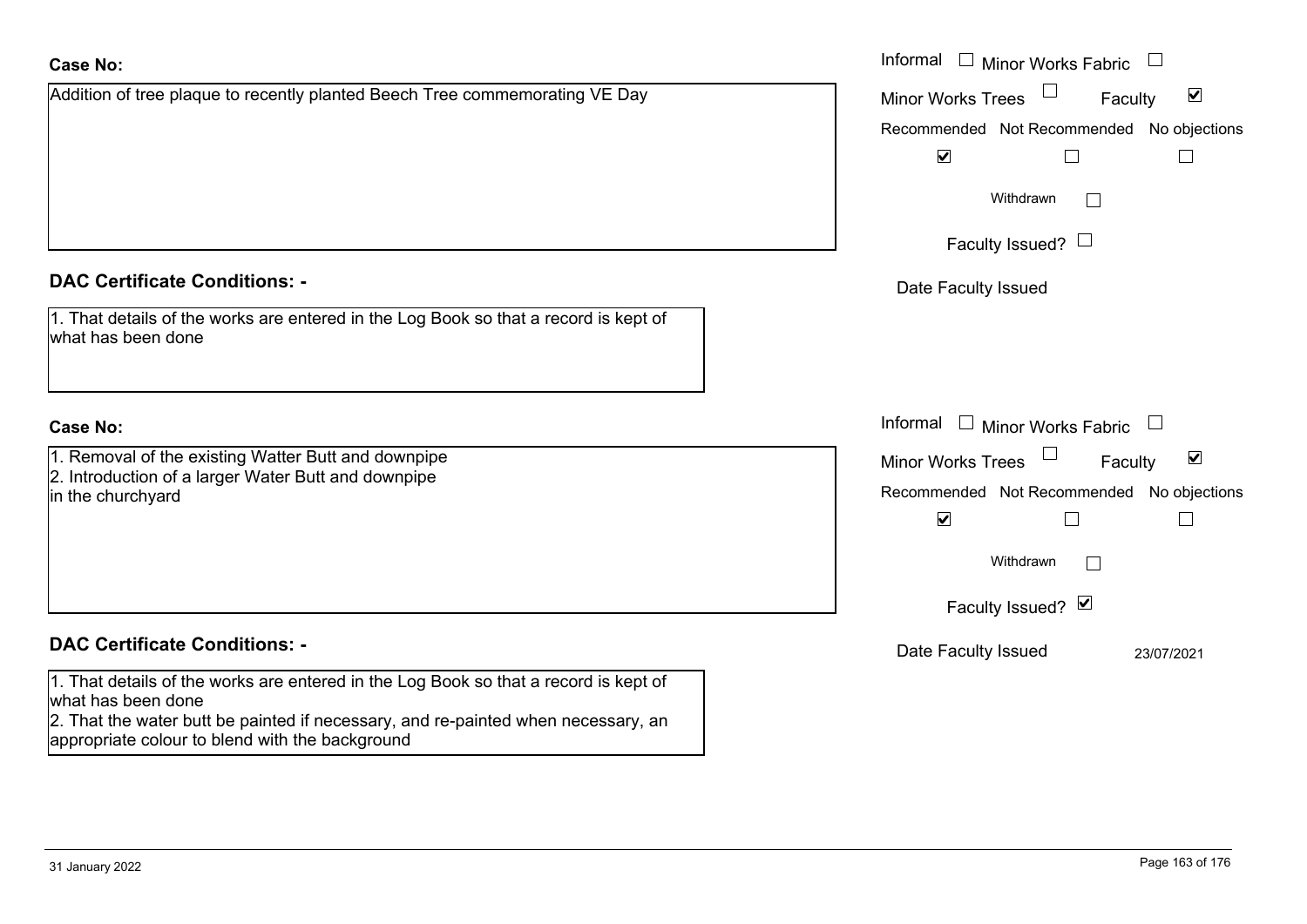#### **Ben No: Church**

#### **20301 Husbands Bosworth, All Saints**

| L/1999<br>Case No:                                              | Informal $\Box$ Minor Works Fabric                          |
|-----------------------------------------------------------------|-------------------------------------------------------------|
| Installation of Aumbry, curtain rail and curtain and brass lamp | Minor Works Trees $\Box$<br>$\blacktriangledown$<br>Faculty |
|                                                                 | Recommended Not Recommended No objections                   |
|                                                                 |                                                             |
|                                                                 | Withdrawn                                                   |
|                                                                 | Faculty Issued? ⊠                                           |
| <b>DAC Certificate Conditions: -</b>                            | Date Faculty Issued<br>12/06/2000                           |
| 1. A time limit of 12 months                                    |                                                             |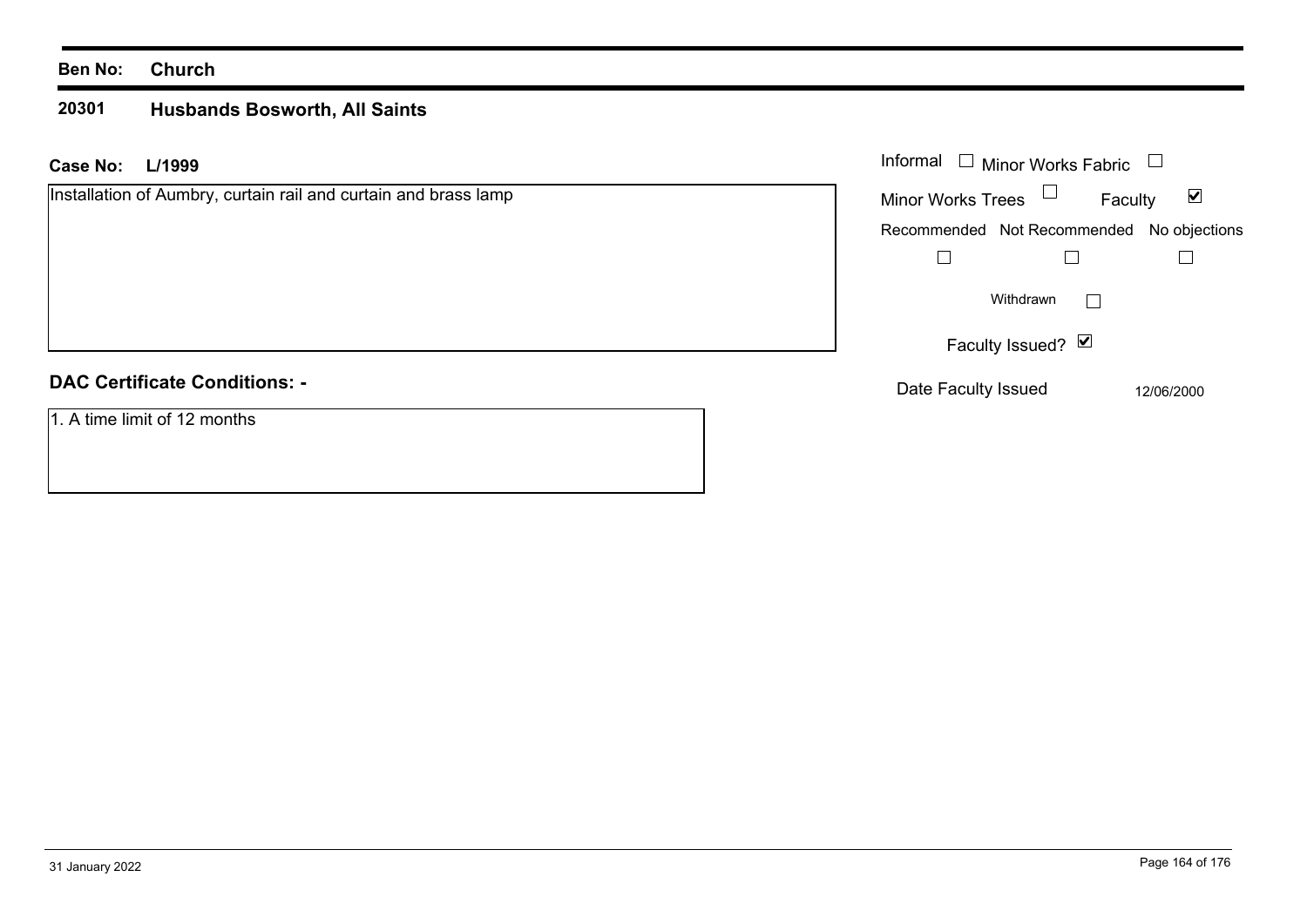| Case No:<br>L115/2002                                                                                                                                                                                                  | Informal <b>☑</b> Minor Works Fabric                 |
|------------------------------------------------------------------------------------------------------------------------------------------------------------------------------------------------------------------------|------------------------------------------------------|
| 1. Outline proposals for installation of toilet facilities in the north porch                                                                                                                                          | Minor Works Trees<br>Faculty                         |
| 2. Removal or re-location of pews in north-west corner of church to provide a refreshments area                                                                                                                        | Recommended Not Recommended No objections            |
|                                                                                                                                                                                                                        | $\Box$<br>$\mathbf{L}$                               |
|                                                                                                                                                                                                                        |                                                      |
|                                                                                                                                                                                                                        | Withdrawn                                            |
|                                                                                                                                                                                                                        | Faculty Issued? $\Box$                               |
|                                                                                                                                                                                                                        |                                                      |
| <b>DAC Certificate Conditions: -</b>                                                                                                                                                                                   | Date Faculty Issued                                  |
| 1. A time limit of 12 months                                                                                                                                                                                           |                                                      |
| <b>Case No:</b><br>L042/2003                                                                                                                                                                                           | Informal $\Box$ Minor Works Fabric                   |
| 1. Removal of four pews from the northwest corner of the church and construction of wooden platform                                                                                                                    | $\blacktriangledown$<br>Minor Works Trees<br>Faculty |
| with wheelchair access between the cleared area and the remaining pews. Platform to be carpeted to                                                                                                                     | Recommended Not Recommended No objections            |
| match existing floor coverings<br>2. Provision of a water heater                                                                                                                                                       |                                                      |
| 3. Removal of three pews from the west end of the church and two pews from the south west corner of                                                                                                                    | $\blacktriangledown$<br>$\Box$<br>$\mathbb{L}$       |
| the church                                                                                                                                                                                                             | Withdrawn                                            |
| 4. Construction of new wooden platforms to be placed over the aisles to provide a continuous level                                                                                                                     |                                                      |
| area, to be sloped for disabled access and carpeted to match existing floor coverings<br>5. Re-plastering and repainting of parts of the interior north wall of the church to rectify damage caused<br>by damp ingress | Faculty Issued? $\Box$                               |
| 6. Replacement of Noticeboard in churchyard on a like-for-like basis                                                                                                                                                   |                                                      |
| <b>DAC Certificate Conditions: -</b>                                                                                                                                                                                   | Date Faculty Issued                                  |

architect

1. A time limit of 12 months

2. That all work should be carried out under the direction of an architect

3. That the specification for the plaster mix should receive the prior approval of an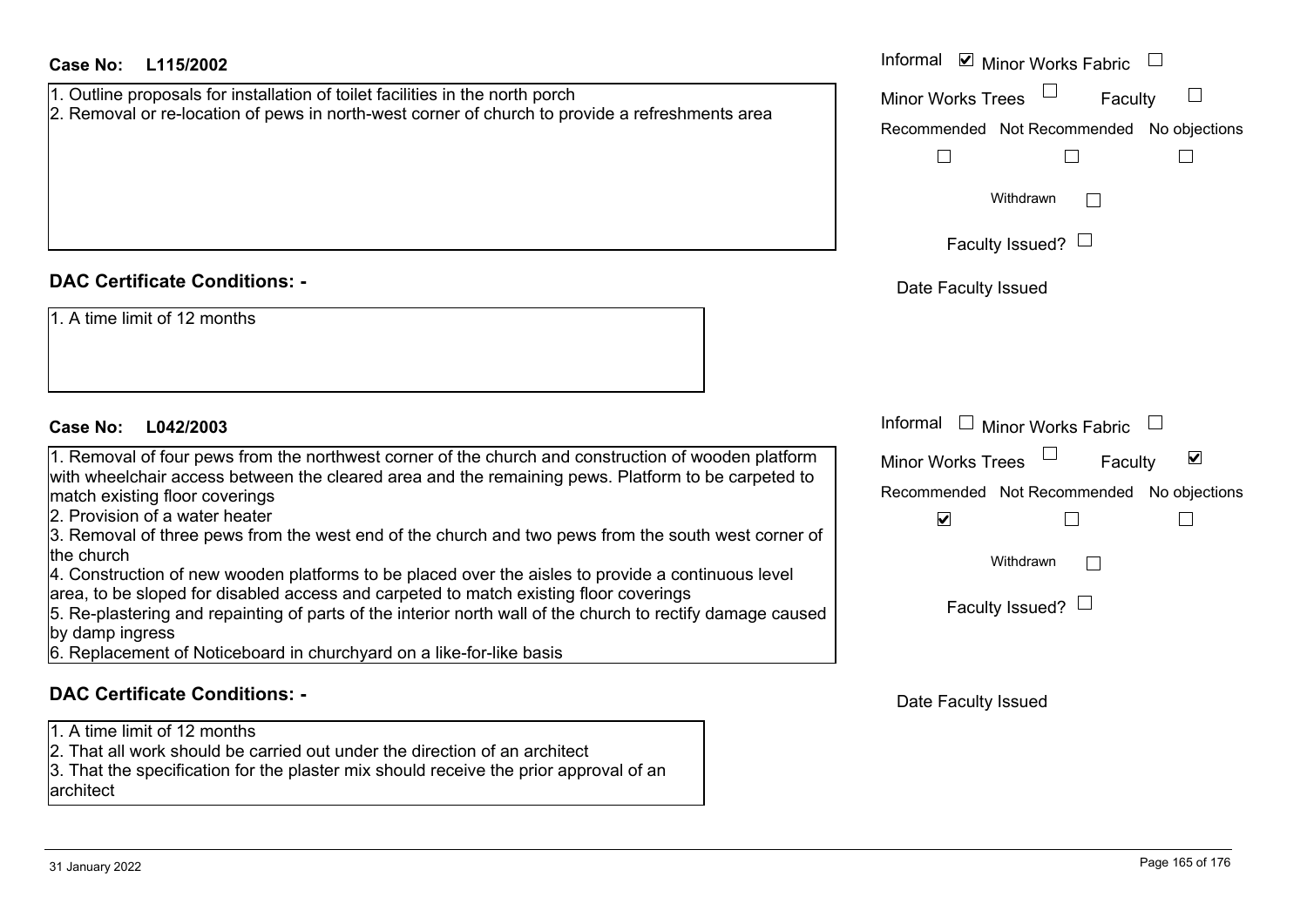#### **L112/2005Case No:** Informal

#### **DAC Certificate Conditions: -**

### **DAC Certificate Conditions: -**

1. A time limit of 12 months

| <b>Case No:</b><br>L112/2005                                                                                                                                                                                                                                                                                                                                                  | Informal $\Box$ Minor Works Fabric                                                                                                                                 |
|-------------------------------------------------------------------------------------------------------------------------------------------------------------------------------------------------------------------------------------------------------------------------------------------------------------------------------------------------------------------------------|--------------------------------------------------------------------------------------------------------------------------------------------------------------------|
| 1. Demolition of a section of the stone wall on the western boundary of the churchyard (adjacent to<br>Church Street)<br>2. Construction of a concrete retaining wall and the re-building of the stone fascia using the retained<br>stone<br>3. Demolition of the brick wall to the northern boundary of the churchyard (between churchyard and the<br>community church hall) | $\blacktriangledown$<br><b>Minor Works Trees</b><br>Faculty<br>Recommended Not Recommended No objections<br>$\blacktriangledown$<br>Withdrawn<br>Faculty Issued? Ø |
| <b>DAC Certificate Conditions: -</b><br>1. A time limit of 12 months<br>2. That the works be the subject of an archaeological watching brief in accordance<br>with paragraph 4 of the attached archaeological conditions                                                                                                                                                      | Date Faculty Issued<br>03/01/2006                                                                                                                                  |
| <b>Case No:</b><br>L141/2005                                                                                                                                                                                                                                                                                                                                                  | Informal $\Box$ Minor Works Fabric $\Box$                                                                                                                          |
| 1. Have cast and tuned (to suit existing bells) and install new bell to complete a ring of six bells<br>2. Fit automatic winding to both trains of existing tower clock                                                                                                                                                                                                       | $\blacktriangledown$<br><b>Minor Works Trees</b><br>Faculty<br>Recommended Not Recommended No objections<br>$\blacktriangledown$<br>Withdrawn                      |
|                                                                                                                                                                                                                                                                                                                                                                               | Faculty Issued? Ø                                                                                                                                                  |
| <b>DAC Certificate Conditions: -</b>                                                                                                                                                                                                                                                                                                                                          | Date Faculty Issued<br>03/01/2006                                                                                                                                  |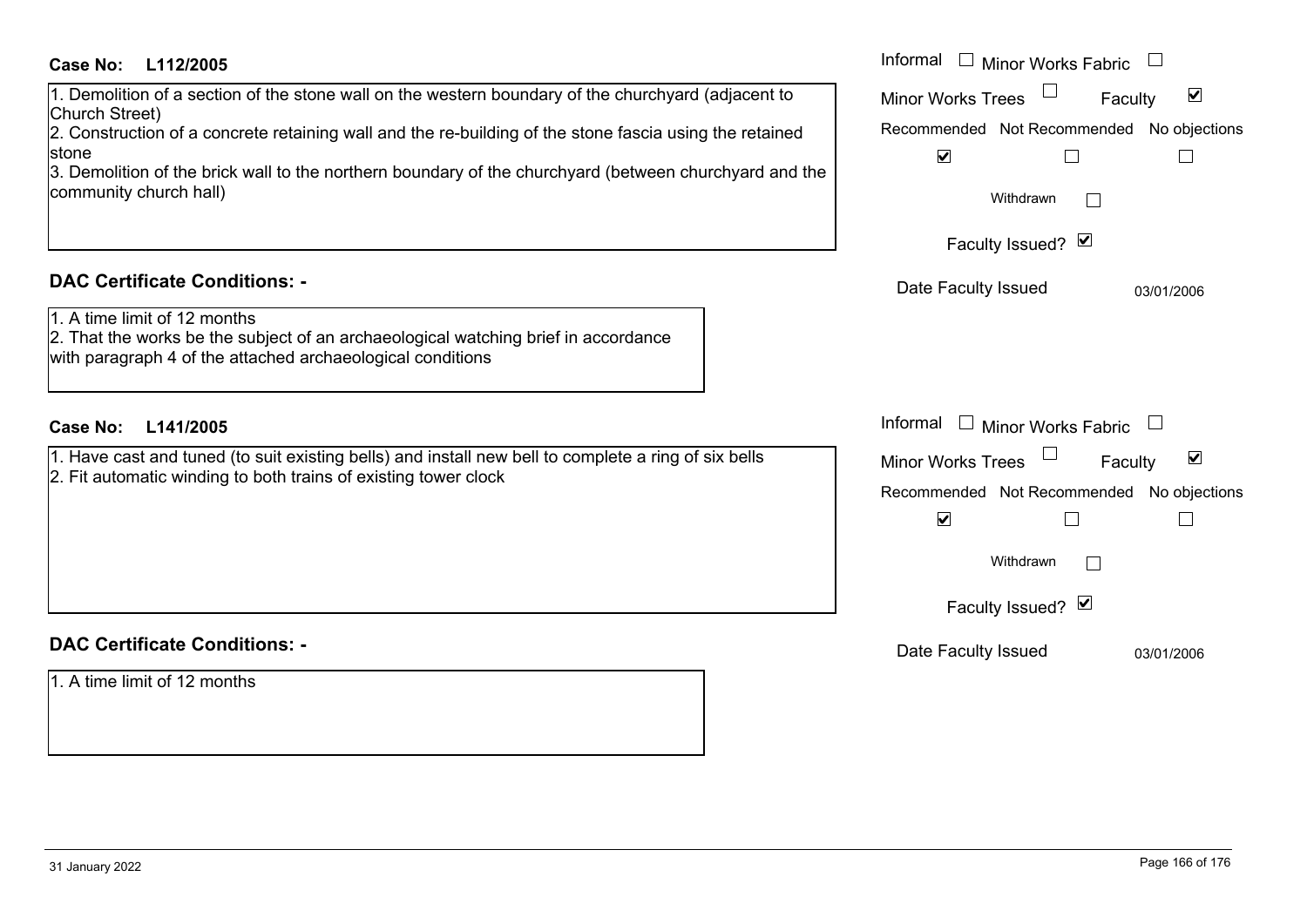| <b>Case No:</b><br>L093/2006                                                                                                                                                                                                                                            | Informal $\Box$ Minor Works Fabric $\Box$                                                                                                                                          |
|-------------------------------------------------------------------------------------------------------------------------------------------------------------------------------------------------------------------------------------------------------------------------|------------------------------------------------------------------------------------------------------------------------------------------------------------------------------------|
| 1. Remove, clean & re-bed parapet copings<br>2. Re-point lead flashings to the parapet walls, parapet and south slope tower abutment on Nave, N &<br>S Aisles, Choir Vestry roof                                                                                        | $\blacktriangledown$<br><b>Minor Works Trees</b><br>Faculty<br>Recommended Not Recommended No objections<br>$\blacktriangledown$<br>$\mathsf{L}$                                   |
|                                                                                                                                                                                                                                                                         | Withdrawn<br>Faculty Issued? Ø                                                                                                                                                     |
| <b>DAC Certificate Conditions: -</b><br>1. A time limit of 12 months<br>2. That the work should be carried out at the direction of the church architect<br>3. That all removed stone must be examined for mason's marks and, if any are found,<br>retained              | Date Faculty Issued<br>03/01/2007                                                                                                                                                  |
| <b>Case No:</b><br>L129/2006                                                                                                                                                                                                                                            | Informal<br>□ Minor Works Fabric □                                                                                                                                                 |
| Installation of Induction Loop                                                                                                                                                                                                                                          | $\blacktriangledown$<br><b>Minor Works Trees</b><br>Faculty<br>Recommended Not Recommended No objections<br>$\blacktriangledown$<br>$\mathsf{L}$<br>Withdrawn<br>Faculty Issued? Ø |
| <b>DAC Certificate Conditions: -</b>                                                                                                                                                                                                                                    | Date Faculty Issued<br>01/12/2006                                                                                                                                                  |
| 1. A time limit of 12 months<br>2. That the feed to the loop system must be equalised to enhance the middle to<br>middle-high range of frequencies (not bass or high treble)<br>3. That all wiring should be as unobtrusive as possible and of an appropriate colour to |                                                                                                                                                                                    |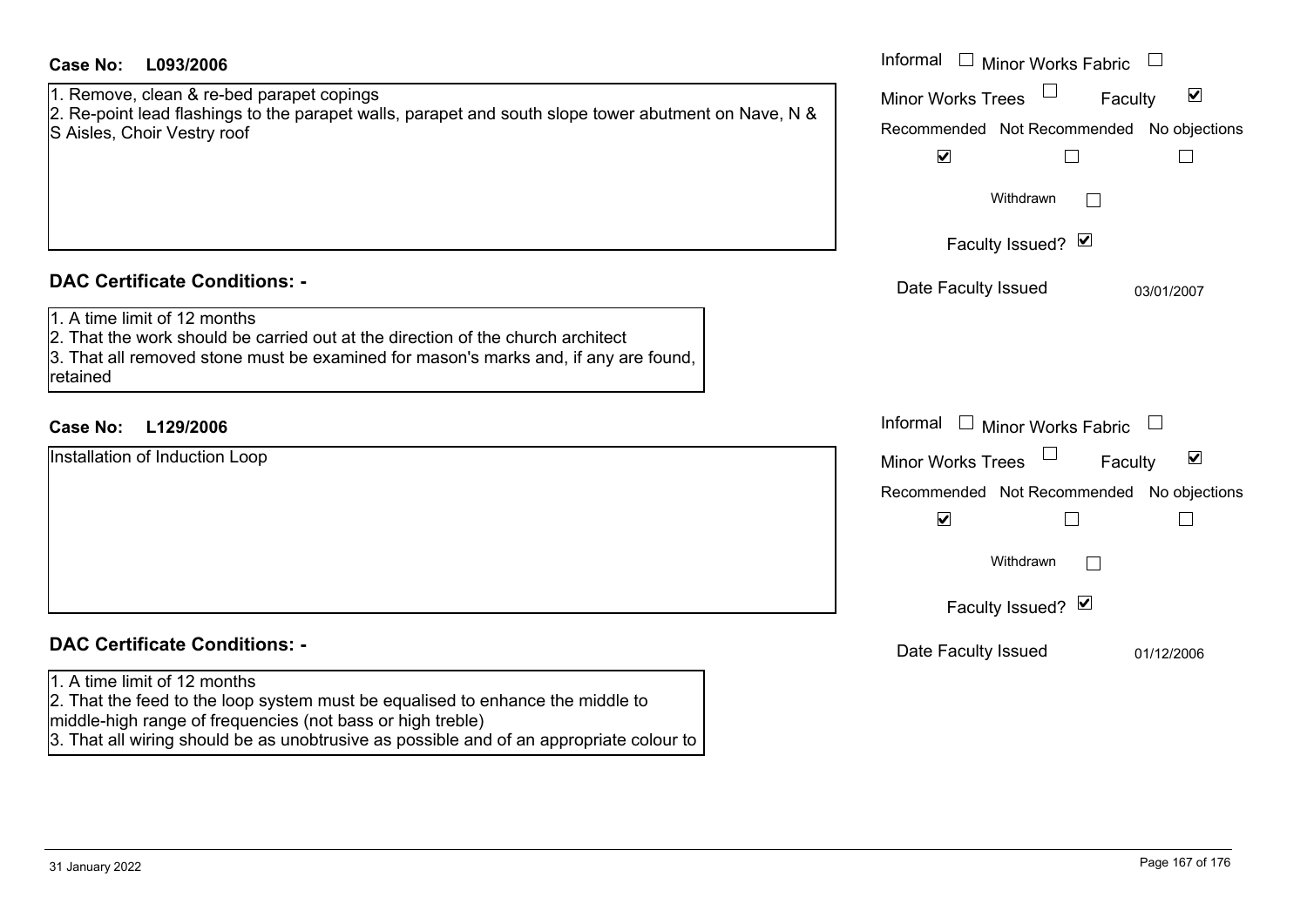| Case No:<br>L174/2007                                                                                                                                                                                                                                                                                                                                                                                                                                                                                                                                                                                                                                                      | Informal □ Minor Works Fabric                                                                                                                                                |
|----------------------------------------------------------------------------------------------------------------------------------------------------------------------------------------------------------------------------------------------------------------------------------------------------------------------------------------------------------------------------------------------------------------------------------------------------------------------------------------------------------------------------------------------------------------------------------------------------------------------------------------------------------------------------|------------------------------------------------------------------------------------------------------------------------------------------------------------------------------|
| With regard to the Garden of Remembrance: -<br>1. Creation of an enclosed rectangular area (6.3m x 5.4m) for interments, bounded by 2" thick x 4" wide<br>York stone kerbs<br>2. Creation of raised, cobbled area abutting onto the east end of the rectangular kerbed area,<br>containing spaces for flower vases at regular intervals with appropriate 48" x 12" plaque<br>3. Provision of seat<br>4. Installation of glazed, lockable noticeboard containing A3 plan showing the location of the interments<br>to be attached to the east wall, behind / adjoining the cobbled area<br>5. Replacement of existing Book of Remembrance inside the church in display case | $\blacktriangledown$<br><b>Minor Works Trees</b><br>Faculty<br>Recommended Not Recommended No objections<br>$\blacktriangledown$<br>Withdrawn<br>Faculty Issued? Ø           |
| <b>DAC Certificate Conditions: -</b><br>1. A time limit of 12 months                                                                                                                                                                                                                                                                                                                                                                                                                                                                                                                                                                                                       | Date Faculty Issued<br>27/03/2008                                                                                                                                            |
| <b>Case No:</b><br>L103/2007                                                                                                                                                                                                                                                                                                                                                                                                                                                                                                                                                                                                                                               | Informal<br>$\Box$ Minor Works Fabric                                                                                                                                        |
| Refurbishment of the War Memorial                                                                                                                                                                                                                                                                                                                                                                                                                                                                                                                                                                                                                                          | $\blacktriangledown$<br><b>Minor Works Trees</b><br>Faculty<br>Recommended Not Recommended No objections<br>$\blacktriangledown$<br>Withdrawn<br>$\sim$<br>Faculty Issued? Ø |
| <b>DAC Certificate Conditions: -</b>                                                                                                                                                                                                                                                                                                                                                                                                                                                                                                                                                                                                                                       | Date Faculty Issued<br>30/08/2007                                                                                                                                            |
| 1. A time limit of 12 months<br>2. The Parish Council checks the accuracy of the list of the fallen before the new<br>inscription is made                                                                                                                                                                                                                                                                                                                                                                                                                                                                                                                                  |                                                                                                                                                                              |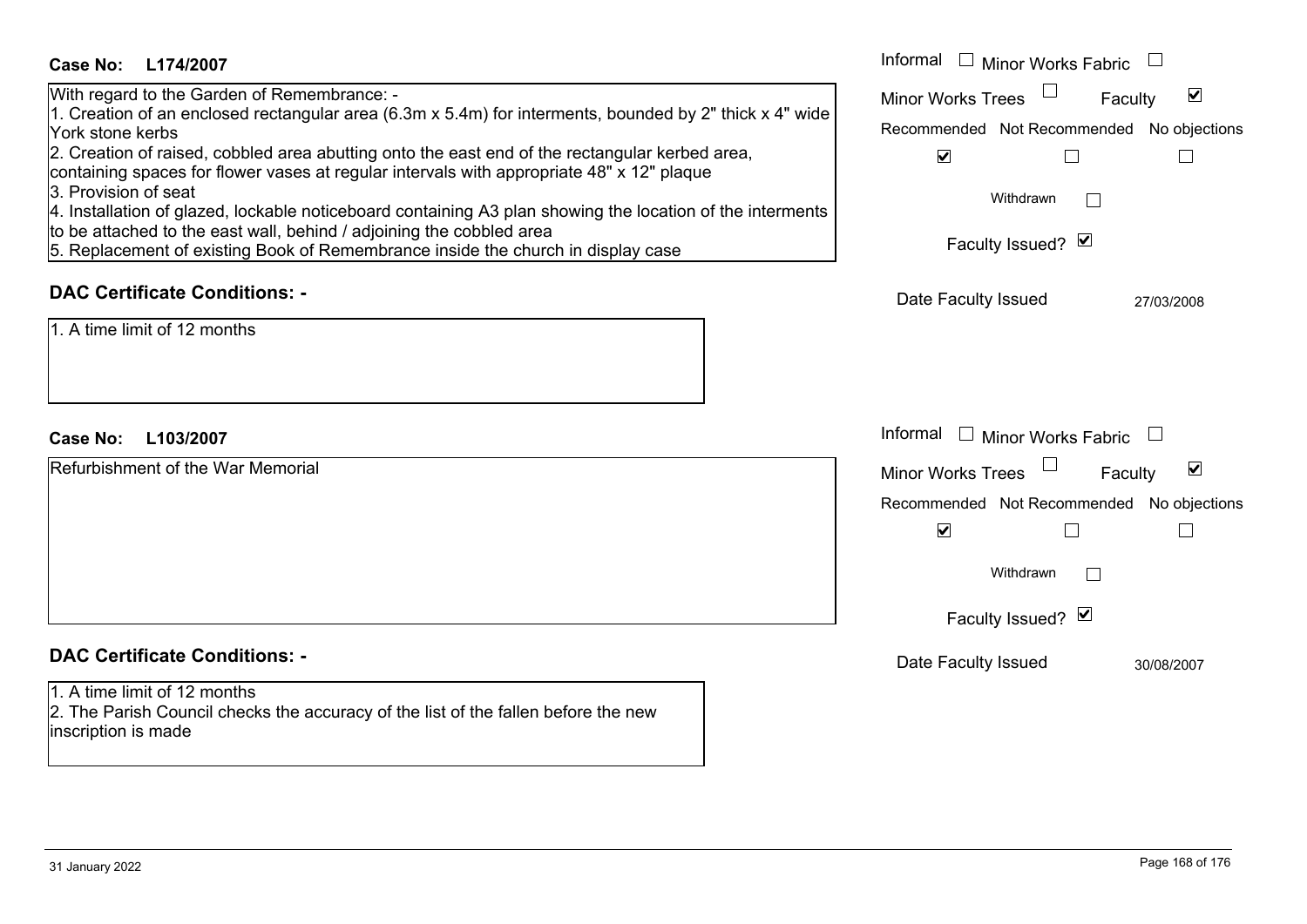| <b>Case No:</b><br>L202/2008                                                                                                                                                                                                       | Informal<br><b>Minor Works Fabric</b>                       |
|------------------------------------------------------------------------------------------------------------------------------------------------------------------------------------------------------------------------------------|-------------------------------------------------------------|
| To re-build section of brick wall in the churchyard                                                                                                                                                                                | $\blacktriangledown$<br><b>Minor Works Trees</b><br>Faculty |
|                                                                                                                                                                                                                                    | Recommended Not Recommended<br>No objections                |
|                                                                                                                                                                                                                                    | $\blacktriangledown$<br>L                                   |
|                                                                                                                                                                                                                                    | Withdrawn<br>$\vert \hspace{.06cm} \vert$                   |
|                                                                                                                                                                                                                                    | Faculty Issued? Ø                                           |
| <b>DAC Certificate Conditions: -</b>                                                                                                                                                                                               | Date Faculty Issued<br>28/04/2009                           |
| 1. A time limit of 12 months<br>2. That details of the works are entered in the Log Book so that a record is kept of<br>what has been done<br>3. That the work should be delayed until the spring to protect the mortar from frost |                                                             |
| L154/2009<br><b>Case No:</b>                                                                                                                                                                                                       | Informal<br><b>Minor Works Fabric</b>                       |
| Trimming of 7 Yew Trees                                                                                                                                                                                                            | $\sum$<br>$\sqcup$<br><b>Minor Works Trees</b><br>Faculty   |
|                                                                                                                                                                                                                                    | Recommended Not Recommended No objections                   |
|                                                                                                                                                                                                                                    | $\blacktriangledown$<br>$\Box$                              |
|                                                                                                                                                                                                                                    | Withdrawn<br>$\mathbf{I}$                                   |
|                                                                                                                                                                                                                                    | Faculty Issued? $\Box$                                      |
| <b>DAC Certificate Conditions: -</b>                                                                                                                                                                                               | Date Faculty Issued                                         |
| 1. That details of the works are entered in the Log Book so that a record is kept of<br>what has been done                                                                                                                         |                                                             |

ш.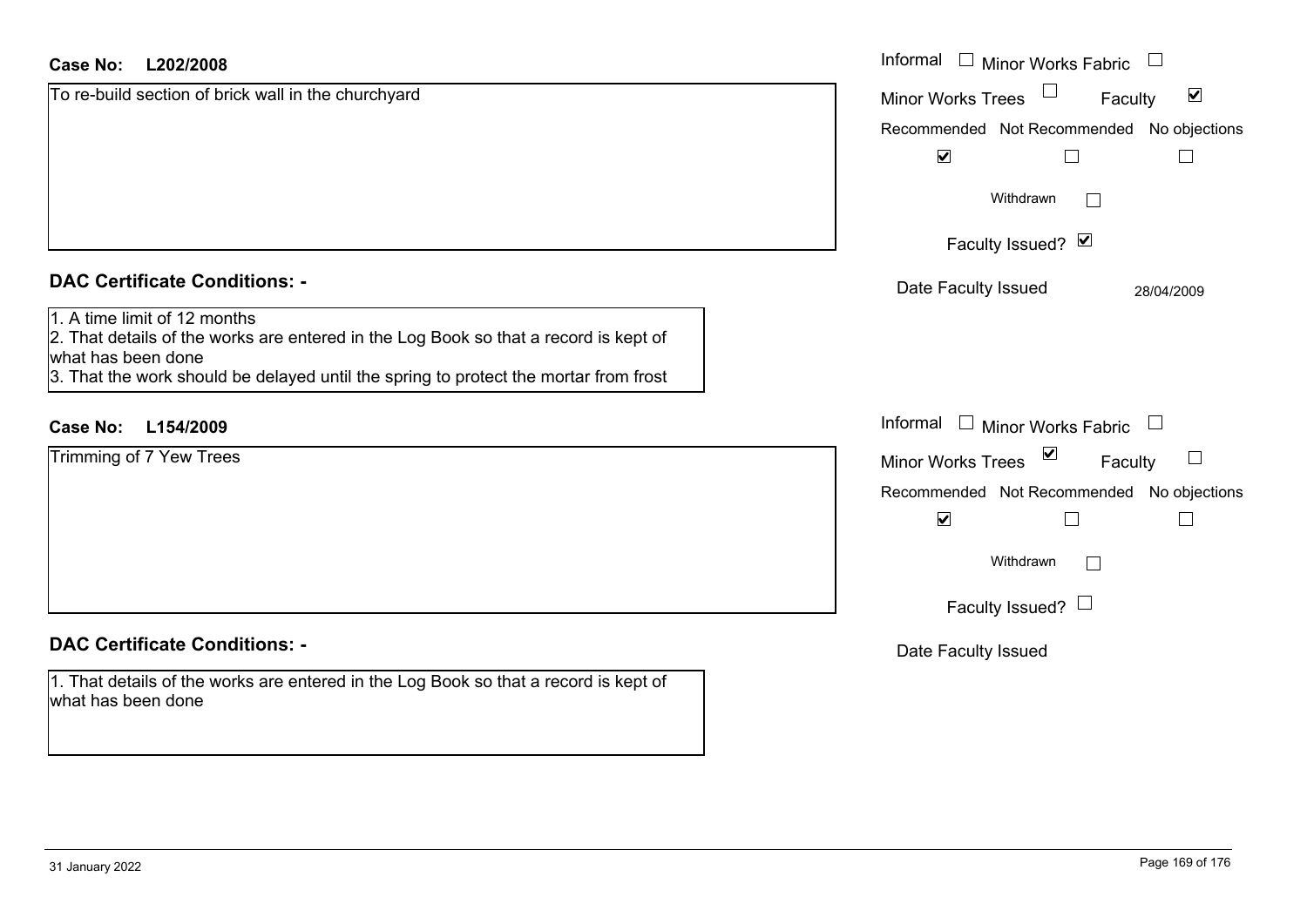| <b>Case No:</b><br>L171/2010                                                                               | Informal $\Box$<br><b>Minor Works Fabric</b>                |
|------------------------------------------------------------------------------------------------------------|-------------------------------------------------------------|
| Pollarding of 7 Yew Trees                                                                                  | $\triangledown$<br><b>Minor Works Trees</b><br>Faculty<br>ப |
|                                                                                                            | Recommended Not Recommended No objections                   |
|                                                                                                            | $\blacktriangledown$                                        |
|                                                                                                            | Withdrawn<br>$\perp$                                        |
|                                                                                                            | Faculty Issued? $\Box$                                      |
| <b>DAC Certificate Conditions: -</b>                                                                       | Date Faculty Issued                                         |
| 1. That details of the works are entered in the Log Book so that a record is kept of<br>what has been done |                                                             |
| <b>Case No:</b><br>L009/2012                                                                               | Informal $\Box$ Minor Works Fabric<br>⊻                     |
| Installation of: -<br>1.5 x Additional Cupboards                                                           | Faculty<br><b>Minor Works Trees</b>                         |
| 2. 2 x Additional Worktops                                                                                 | Recommended Not Recommended No objections                   |
| in the Servery                                                                                             | $\Box$<br>$\Box$                                            |
|                                                                                                            | Withdrawn<br>$\perp$                                        |
|                                                                                                            | Faculty Issued? $\Box$                                      |
| <b>DAC Certificate Conditions: -</b>                                                                       | Date Faculty Issued                                         |
| 1. A time limit of 12 months                                                                               |                                                             |
| 2. That details of the works are entered in the Log Book so that a record is kept of<br>what has been done |                                                             |
| 3. That the PCC takes note of the fact that the right hand side socket is too close to                     |                                                             |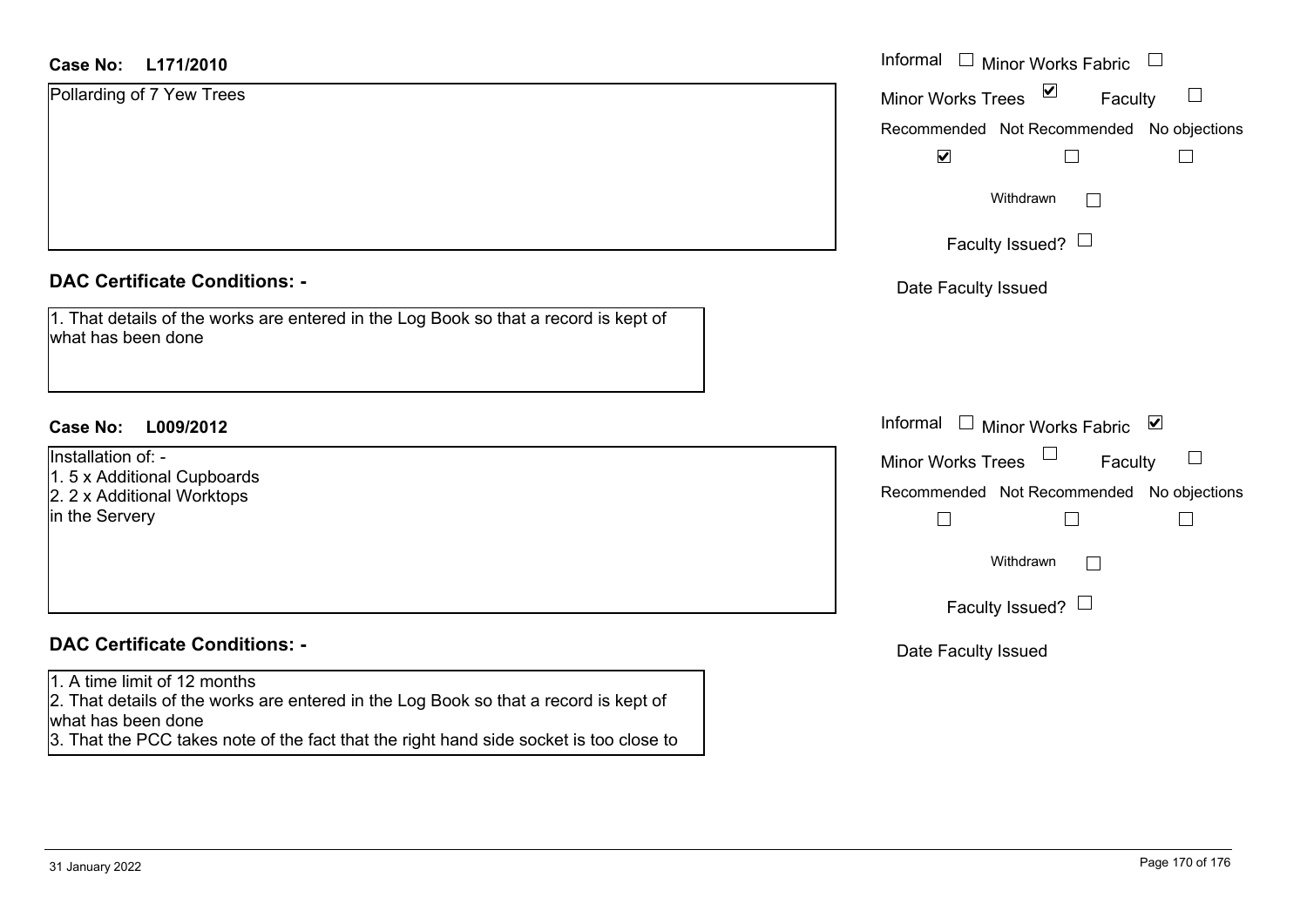| Case No:<br>L126/2012                                                                                                                                                                                                | Informal<br>$\Box$ Minor Works Fabric                           |
|----------------------------------------------------------------------------------------------------------------------------------------------------------------------------------------------------------------------|-----------------------------------------------------------------|
| Concerning the Garden of Remembrance: -                                                                                                                                                                              | $\blacktriangledown$<br><b>Minor Works Trees</b><br>Faculty     |
| Attaching of brass plaques 6" x 3" to the brick wall at the east end of the Garden for the<br>commemoration of interments of ashes                                                                                   | Recommended Not Recommended No objections                       |
|                                                                                                                                                                                                                      | $\blacktriangledown$                                            |
|                                                                                                                                                                                                                      | Withdrawn<br>$\vert \ \ \vert$                                  |
|                                                                                                                                                                                                                      | Faculty Issued? Ø                                               |
| <b>DAC Certificate Conditions: -</b>                                                                                                                                                                                 | Date Faculty Issued<br>17/09/2012                               |
| 1. A time limit of 12 months<br>2. That details of the works are entered in the Log Book so that a record is kept of<br>what has been done<br>3. That the PCC should keep a record of the inscrptions on the plaques |                                                                 |
| L159/2013<br>Case No:                                                                                                                                                                                                | Informal<br>□ Minor Works Fabric $\vert \mathbf{v} \vert$       |
| Repairs to the Nave roof: -                                                                                                                                                                                          | $\overline{\phantom{a}}$<br>Faculty<br><b>Minor Works Trees</b> |
| 1. South side consisting of reinforcement of two panels situated under downspout from main roof, and<br>sealing against water ingress                                                                                | Recommended Not Recommended No objections                       |
| 2. North side consisting of repair of minor leak in the same position as the south                                                                                                                                   | $\blacktriangledown$                                            |
|                                                                                                                                                                                                                      | Withdrawn<br>$\Box$                                             |
|                                                                                                                                                                                                                      | Faculty Issued? $\Box$                                          |
| <b>DAC Certificate Conditions: -</b>                                                                                                                                                                                 | Date Faculty Issued                                             |
| 1. A time limit of 12 months<br>2. That details of the works are entered in the Log Book so that a record is kept of<br>what has been done<br>3. That all lead work must take place under a "Hot Work" Permit        |                                                                 |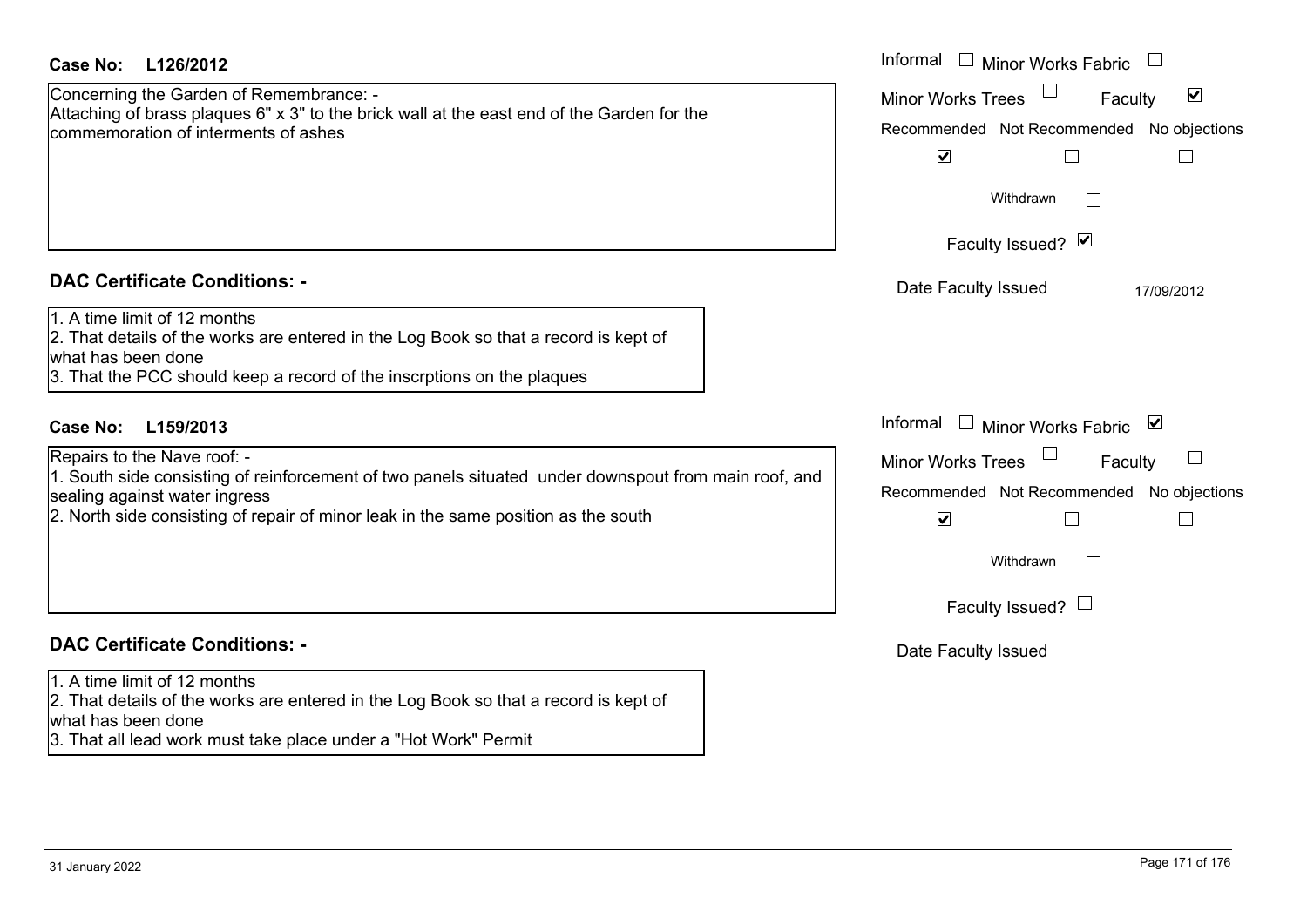| Case No:<br>L008/2015                                                                                                                                            | Informal<br>$\Box$ Minor Works Fabric                   |
|------------------------------------------------------------------------------------------------------------------------------------------------------------------|---------------------------------------------------------|
| Repointing both faces of a section of the Northern boundary brick wall                                                                                           | $\blacktriangledown$<br>Minor Works Trees<br>Faculty    |
|                                                                                                                                                                  | Recommended Not Recommended No objections               |
|                                                                                                                                                                  | $\blacktriangledown$                                    |
|                                                                                                                                                                  | Withdrawn<br>$\mathbf{I}$                               |
|                                                                                                                                                                  | Faculty Issued? Ø                                       |
| <b>DAC Certificate Conditions: -</b>                                                                                                                             | Date Faculty Issued<br>06/05/2015                       |
| 1. That details of the works are entered in the Log Book so that a record is kept of<br>what has been done                                                       |                                                         |
| 2. Human Remains should be expected when excavating within a churchyard. Any<br>remains should be recovered, treated in a respectful manner and boxed or bagged, |                                                         |
| <b>Case No:</b><br>L208/2015                                                                                                                                     | Informal<br>$\Box$ Minor Works Fabric                   |
| Planting of a Prunus 'Amanogawa' (Flowering Cherry) Tree to commemorate the second year of World<br><b>War One</b>                                               | $\sum$<br>$\Box$<br><b>Minor Works Trees</b><br>Faculty |
|                                                                                                                                                                  | Recommended Not Recommended No objections               |
|                                                                                                                                                                  | $\blacktriangledown$                                    |
|                                                                                                                                                                  | Withdrawn                                               |
|                                                                                                                                                                  | Faculty Issued? $\Box$                                  |
| <b>DAC Certificate Conditions: -</b>                                                                                                                             | Date Faculty Issued                                     |
| 1. A time limit of 12 months<br>2. That details of the works are entered in the Log Book so that a record is kept of<br>what has been done                       |                                                         |
|                                                                                                                                                                  |                                                         |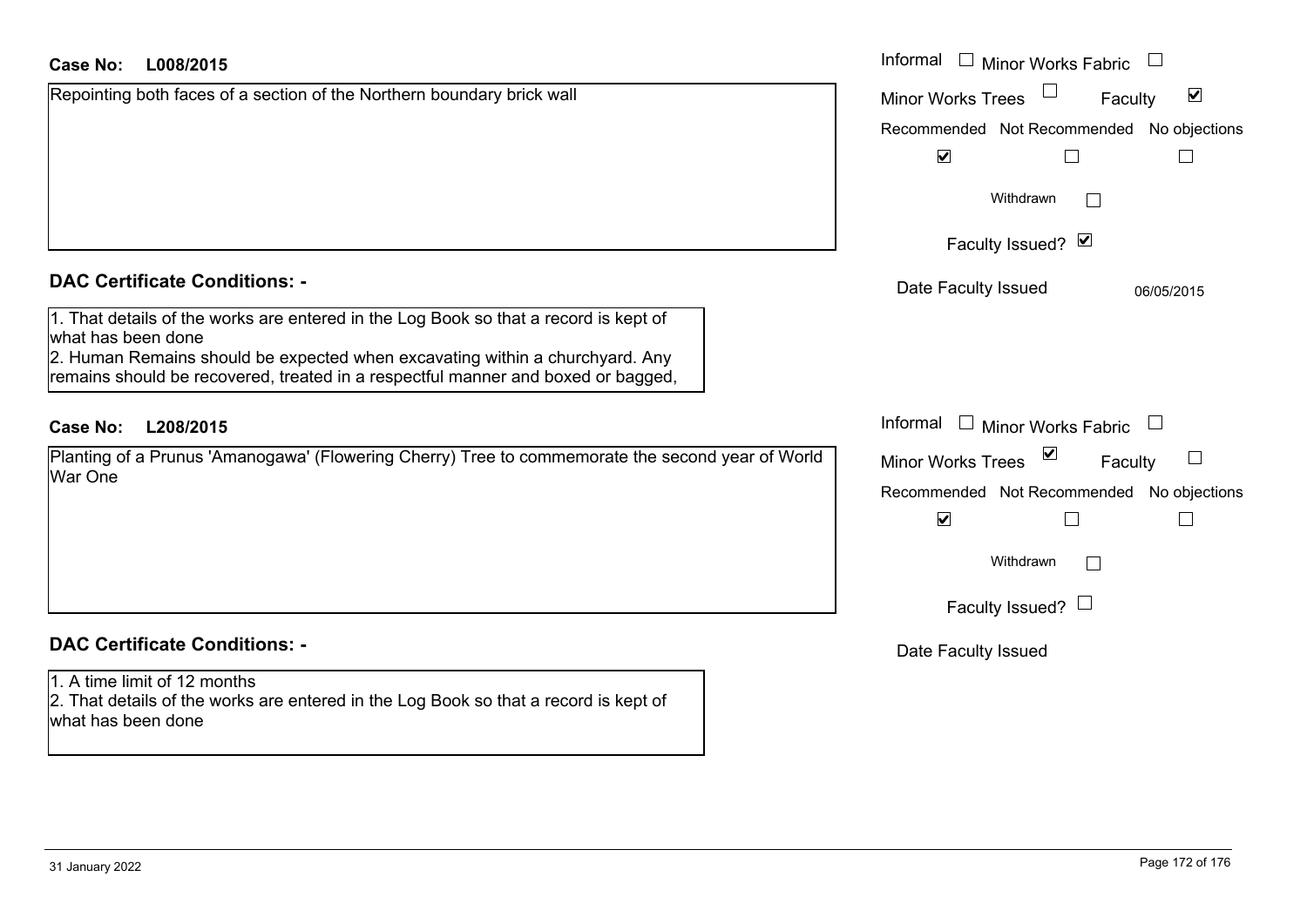| Case No:<br>L010/2015                                                                                                                       | Informal<br>$\Box$ Minor Works Fabric                                                                                  |
|---------------------------------------------------------------------------------------------------------------------------------------------|------------------------------------------------------------------------------------------------------------------------|
| CONFIRMATORY APPLICATION for works undertaken with Chancellor's consent: -                                                                  | $\blacktriangledown$<br><b>Minor Works Trees</b><br>Faculty                                                            |
| Replacement of stolen roof covering to North Aisle                                                                                          | Recommended Not Recommended No objections<br>$\blacktriangledown$                                                      |
|                                                                                                                                             | Withdrawn                                                                                                              |
|                                                                                                                                             | Faculty Issued? Ø                                                                                                      |
| <b>DAC Certificate Conditions: -</b>                                                                                                        | Date Faculty Issued<br>02/03/2015                                                                                      |
| 1. That details of the works are entered in the Log Book so that a record is kept of<br>what has been done                                  |                                                                                                                        |
| <b>Case No:</b><br>L263/2015                                                                                                                | Informal<br>$\Box$ Minor Works Fabric                                                                                  |
| 1. Lift Crown of Holly to left hand side of Church<br>2. Remove Fir Tree to the side wall of Church building Root Growth very close to Wall | $\sum$<br><b>Minor Works Trees</b><br>Faculty<br>Recommended Not Recommended No objections<br>$\Box$<br>Г<br>Withdrawn |
| <b>DAC Certificate Conditions: -</b>                                                                                                        | Faculty Issued? $\Box$<br>Date Faculty Issued                                                                          |
| 1. A time limit of 12 months<br>2. That details of the works are entered in the Log Book so that a record is kept of<br>what has been done  |                                                                                                                        |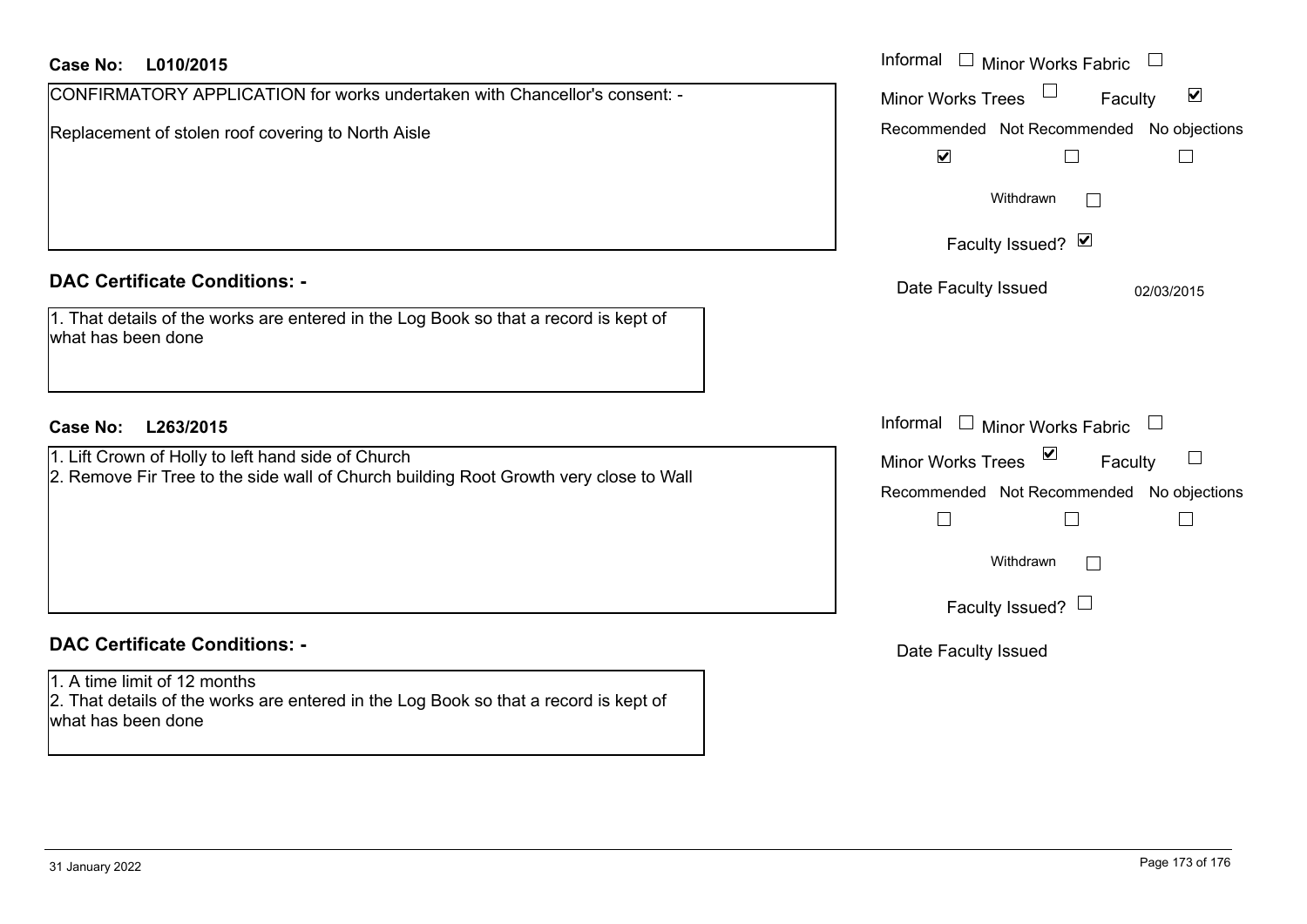| <b>Case No:</b>                                                                                                                                                                                                      | Informal □ Minor Works Fabric                                            |
|----------------------------------------------------------------------------------------------------------------------------------------------------------------------------------------------------------------------|--------------------------------------------------------------------------|
| Re-ordering                                                                                                                                                                                                          | $\blacktriangledown$<br><b>Minor Works Trees</b><br>Faculty              |
|                                                                                                                                                                                                                      | Recommended Not Recommended No objections<br>$\vert \ \ \vert$<br>$\Box$ |
|                                                                                                                                                                                                                      | Withdrawn<br>$\overline{\mathsf{v}}$                                     |
|                                                                                                                                                                                                                      | Faculty Issued? $\Box$                                                   |
| <b>DAC Certificate Conditions: -</b>                                                                                                                                                                                 | Date Faculty Issued                                                      |
| 1. That details of the works are entered in the Log Book so that a record is kept of<br>what has been done                                                                                                           |                                                                          |
| <b>Case No:</b>                                                                                                                                                                                                      | Informal $\Box$ Minor Works Fabric $\Box$                                |
| Crown Lift by 3 meters and Face Back from Building the Holly Tree Item Number 137 on Plan, adjacent                                                                                                                  | Minor Works Trees<br>$\Box$<br>Faculty                                   |
| to west side of Church Building                                                                                                                                                                                      | Recommended Not Recommended No objections                                |
|                                                                                                                                                                                                                      | $\blacktriangledown$                                                     |
|                                                                                                                                                                                                                      | Withdrawn<br>$\perp$                                                     |
|                                                                                                                                                                                                                      | Faculty Issued? $\Box$                                                   |
| <b>DAC Certificate Conditions: -</b>                                                                                                                                                                                 | Date Faculty Issued                                                      |
| 1. That details of the works are entered in the Log Book so that a record is kept of<br>what has been done<br>2. That the work, and timing, should minimise disturbance to birds and bats potentially<br>in the area |                                                                          |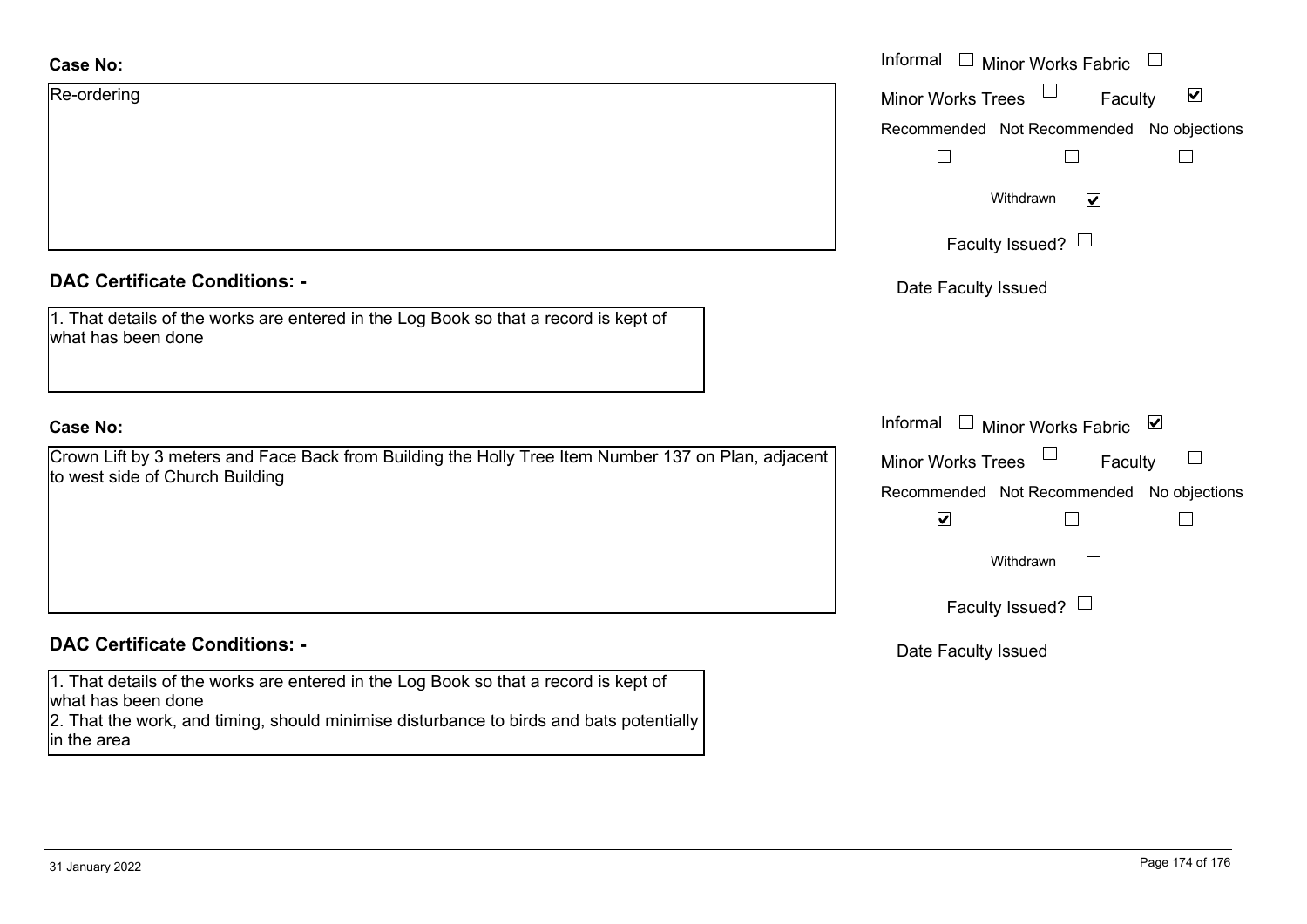| <b>Case No:</b>                                                                                                                                                                                                                                                                                                                                                                                                                                                                                                                | Informal □ Minor Works Fabric ⊠                                                                                                                         |
|--------------------------------------------------------------------------------------------------------------------------------------------------------------------------------------------------------------------------------------------------------------------------------------------------------------------------------------------------------------------------------------------------------------------------------------------------------------------------------------------------------------------------------|---------------------------------------------------------------------------------------------------------------------------------------------------------|
| 1. Tree Number 138 on plan Sycamore Compression forks with inclusion, sectional fell<br>2. Tree Number 139 on plan Sycamore Compression forks with inclusion, Sectional fell<br>3. Tree Number 140 on plan Ash Compression Fork with Included Bark, Sectional fell<br>4. Tree Number 141 on plan Sycamore Crown supressed by Tree number 140 very close to Church<br>Roof, sectional fell<br>5. Tree Number T4 on plan Spruce Front entrance to Church Close proximity to Church Building Wall<br>surface roots, straight fell | <b>Minor Works Trees</b><br>Faculty<br>Recommended Not Recommended No objections<br>$\blacktriangledown$<br>Withdrawn                                   |
| 6. Tree Number 142 on plan Holly tree in severe decline Sparse Crown decay at base, Sectional Fell                                                                                                                                                                                                                                                                                                                                                                                                                             | Faculty Issued? $\Box$                                                                                                                                  |
| <b>DAC Certificate Conditions: -</b>                                                                                                                                                                                                                                                                                                                                                                                                                                                                                           | Date Faculty Issued                                                                                                                                     |
| 1. That details of the works are entered in the Log Book so that a record is kept of<br>what has been done<br>2. That the work, and timing, should minimise disturbance to birds and bats potentially<br>in the area                                                                                                                                                                                                                                                                                                           |                                                                                                                                                         |
| <b>Case No:</b>                                                                                                                                                                                                                                                                                                                                                                                                                                                                                                                | Informal<br>Minor Works Fabric                                                                                                                          |
| Repair of South Aisle roof                                                                                                                                                                                                                                                                                                                                                                                                                                                                                                     | $\blacktriangledown$<br><b>Minor Works Trees</b><br>Faculty<br>Recommended Not Recommended No objections<br>$\blacktriangledown$<br>$\Box$<br>Withdrawn |
| <b>DAC Certificate Conditions: -</b>                                                                                                                                                                                                                                                                                                                                                                                                                                                                                           | Faculty Issued? Ø                                                                                                                                       |
| 1. That details of the works are entered in the Log Book so that a record is kept of<br>what has been done<br>[2. That any plumbers marks found on existing lead should be photographed, identified<br>and cut-out, then retained or spot-welded back into the new lead work according to                                                                                                                                                                                                                                      | Date Faculty Issued<br>07/02/2018                                                                                                                       |